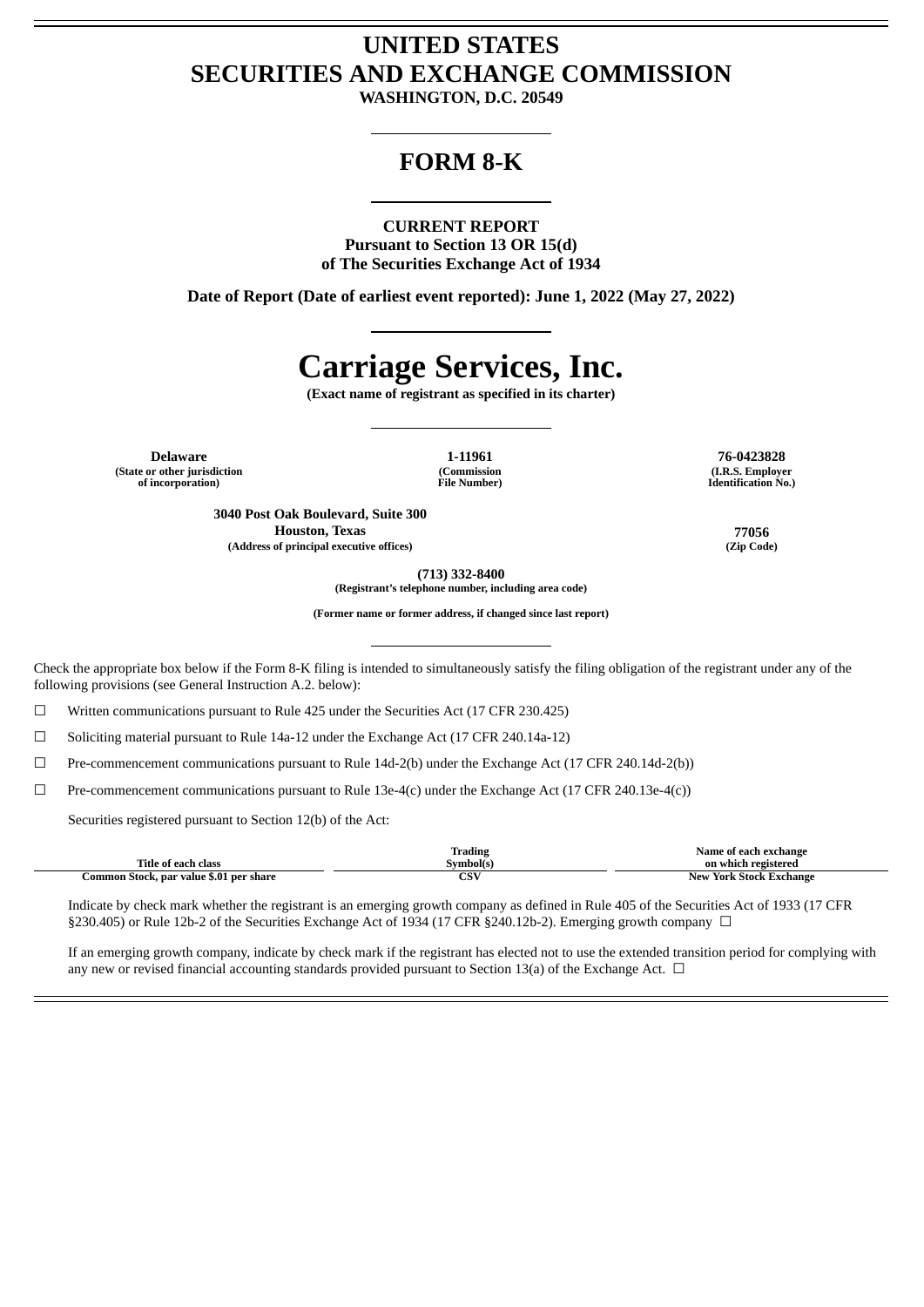# **ITEM 1.01. ENTRY INTO A MATERIAL DEFINITIVE AGREEMENT**

On May 27 2022, Carriage Services, Inc. (the "*Company*") entered into a second amendment and commitment increase (the "*Credit Agreement Amendment*") to its first amended and restated credit agreement dated May 13, 2021 (as amended, the "*Amended Credit Agreement*") with the financial institutions party thereto, as lenders, and Bank of America, N.A., as administrative agent. The Credit Agreement Amendment provides, among other things, for (i) an increase to the Revolving Credit Commitments (as defined in the Amended Credit Agreement) under the Amended Credit Agreement from \$200.0 million to \$250.0 million in the aggregate; (ii) modifications to the definitions of "Applicable Rate" and "Applicable Fee Rate" to change the applicable rates and pricing levels set forth in each pricing grid; (iii) the establishment of the Bloomberg Short-Term Bank Yield Index Rate (BSBY) as a benchmark rate and the removal of LIBOR from the Amended Credit Agreement; (iv) an increase in the maximum Total Leverage Ratio (as defined in the Amended Credit Agreement) to 5.25 to 1.00; and (v) modifications to the restricted payments covenant to allow the Company to make additional stock repurchases, subject to the satisfaction of certain conditions therein.

As of the effective date of the Credit Agreement Amendment, interest accrues on amounts outstanding under the Amended Credit Agreement based on Pricing Level 5 set forth below, and thereafter upon the Company's Total Leverage Ratio (as defined in the Amended Credit Agreement) commencing with the delivery of the Company's compliance certificate for the fiscal quarter ending June 30, 2022, in accordance with the following pricing grid:

| Applicable Rate  |                                         |                                             |                  |  |
|------------------|-----------------------------------------|---------------------------------------------|------------------|--|
| Pricing<br>Level | Total<br><b>Leverage Ratio</b>          | <b>BSBY Rate / Letter of Credit</b><br>Fees | <b>Base Rate</b> |  |
|                  | < 3.00 : 1.00                           | 1.500%                                      | 0.500%           |  |
|                  | $\leq$ 3.50: 1.00 but $\geq$ 3.00: 1.00 | 1.625%                                      | 0.625%           |  |
|                  | $\leq$ 4.00: 1.00 but $\geq$ 3.50: 1.00 | 1.750%                                      | 0.750%           |  |
|                  | $\leq$ 4.50: 1.00 but $\geq$ 4.00: 1.00 | 1.875%                                      | 0.875%           |  |
|                  | $\geq 4.50$ : 1.00                      | 2.125%                                      | 1.125%           |  |

Immediately after giving effect to the Credit Agreement Amendment, the Company had borrowings of approximately \$180.3 million in principal amount outstanding and had approximately \$67.4 million available for additional borrowing under the Amended Credit Agreement after giving effect to approximately \$2.3 million of outstanding letters of credit.

The foregoing description of the Credit Agreement Amendment is qualified in its entirety by reference to the Credit Agreement Amendment, a copy of which is attached hereto as Exhibit 10.1, and incorporated by reference herein.

#### **ITEM 2.03. CREATION OF A DIRECT FINANCIAL OBLIGATION OR AN OBLIGATION UNDER AN OFF-BALANCE SHEET ARRANGEMENT OF A REGISTRANT**

The disclosures above under Item 1.01 of this Current Report on Form 8-K are also responsive to Item 2.03 of this Current Report on Form 8-K and are hereby incorporated by reference into this Item 2.03.

#### **ITEM 9.01. FINANCIAL STATEMENTS AND EXHIBITS**

#### (d) Exhibits

- 10.1 Second Amendment and Commitment Increase to First Amended and Restated Credit Agreement dated as of May 27, 2022, among Carriage Services, Inc., the financial institutions party thereto, as lenders, and Bank of America, N.A., as [administrative](#page-3-0) agent, swing line lender and L/C issuer.
- 104 The cover page from this Current Report on Form 8-K, formatted as Inline XBRL.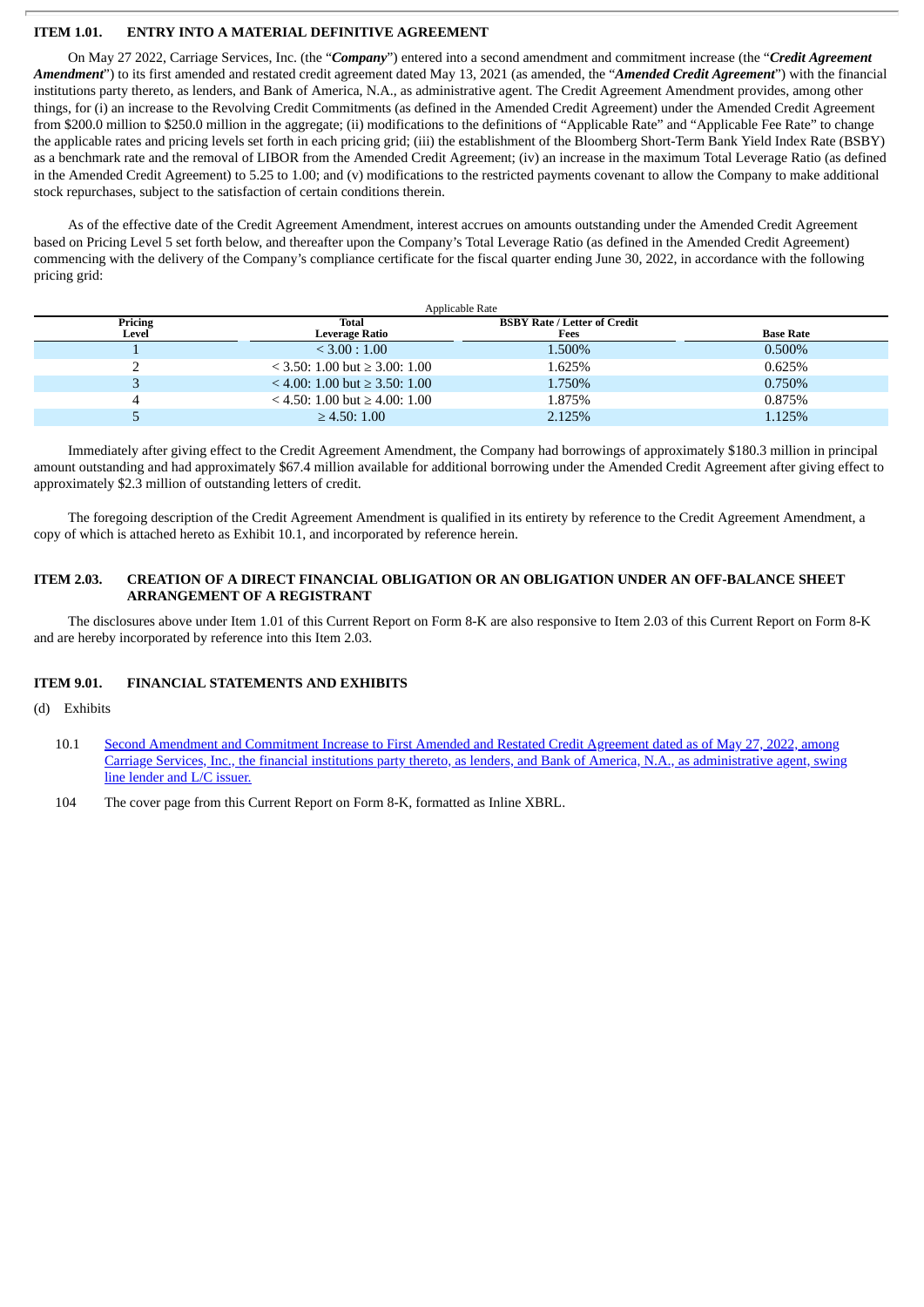# **SIGNATURES**

Pursuant to the requirements of the Securities Exchange Act of 1934, as amended, the registrant has duly caused this report to be signed on its behalf by the undersigned hereunto duly authorized.

Date: June 1, 2022

CARRIAGE SERVICES, INC.

By: /s/ Steven D. Metzger

Steven D. Metzger Executive Vice President, Chief Administrative Officer, General Counsel and Secretary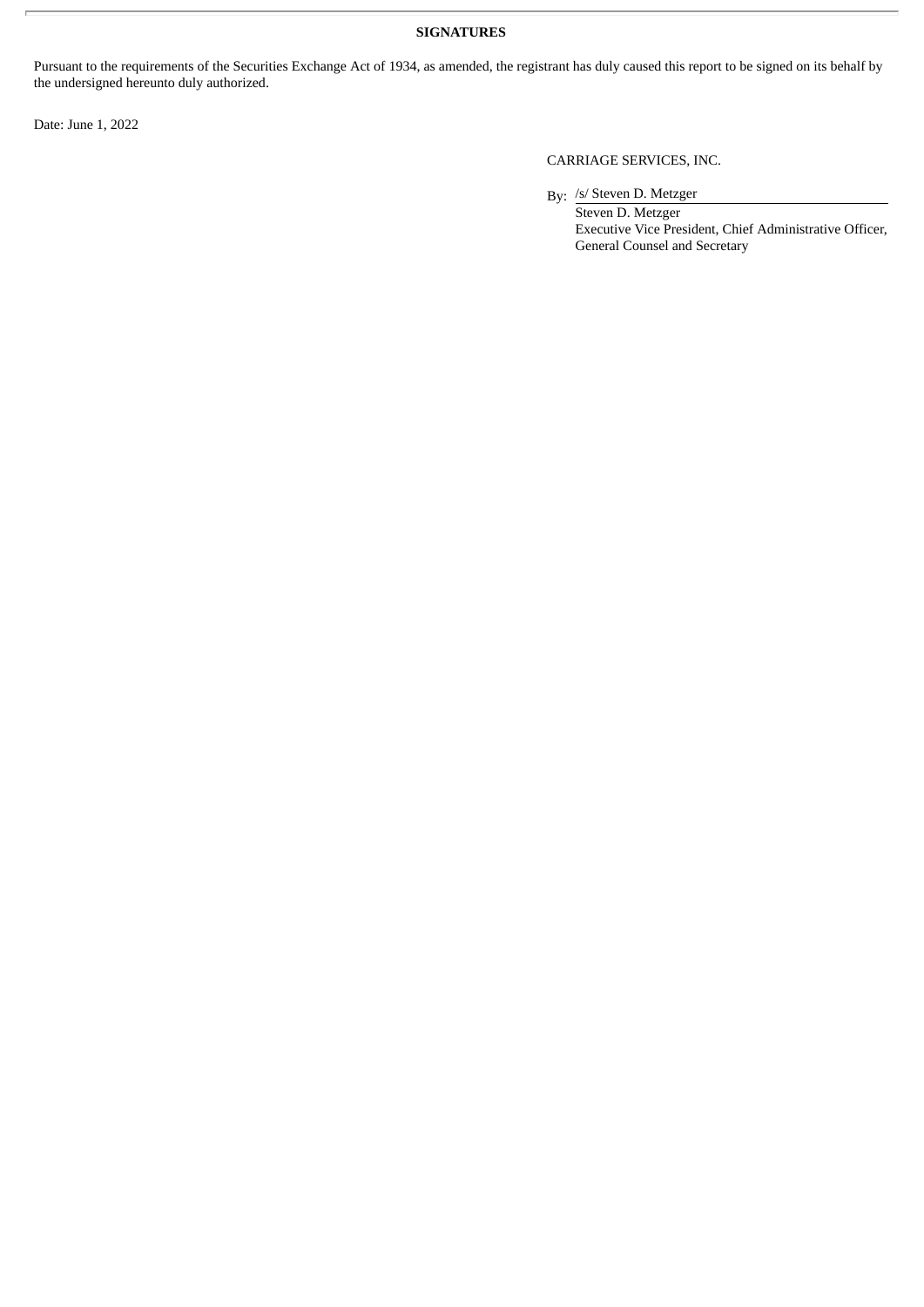#### SECOND AMENDMENT AND COMMITMENT INCREASE TO FIRST AMENDED AND RESTATED CREDIT AGREEMENT

<span id="page-3-0"></span>THIS SECOND AMENDMENT AND COMMITMENT INCREASE TO FIRST AMENDED AND RESTATED CREDIT AGREEMENT (this "Second Amendment"), dated as of May 27, 2022, is by and among CARRIAGE SERVICES, INC., a Delaware corporation (the "Borrower"), the banks listed as Lenders on the signature pages hereof (the "Lenders"), and BANK OF AMERICA, N.A., as Administrative Agent, Swing Line Lender and L/C Issuer (in said capacity as Administrative Agent, the "Administrative Agent").

#### **BACKGROUND**

A. The Borrower, certain of the Lenders, and the Administrative Agent are parties to that certain First Amended and Restated Credit Agreement, dated as of May 13, 2021, as amended by that certain First Amendment and Commitment Increase to First Amended and Restated Credit Agreement, dated as of November 22, 2021 (as amended, restated, or otherwise modified from time to time, the "Credit Agreement"; the terms defined in the Credit Agreement and not otherwise defined herein shall be used herein as defined in the Credit Agreement, as amended by this Second Amendment).

B. The Borrower has requested (i) an Incremental Revolving Commitment of \$50,000,000 pursuant to Section 2.14 of the Credit Agreement and (ii) that the Lenders amend the Credit Agreement to make certain other amendments thereto, as more fully set forth herein.

NOW, THEREFORE, in consideration of the covenants, conditions and agreements hereinafter set forth, and for other good and valuable consideration, the receipt and adequacy of which are all hereby acknowledged, the parties hereto covenant and agree as follows:

1. **Amendment to Credit Agreement.** The Credit Agreement (excluding the Schedules and Exhibits thereto) is hereby amended in its entirety and replaced with the document attached hereto as Annex I.

#### 2. **Amendment to Exhibits and Schedules.**

(a) Exhibits G and I. Exhibits G and I to the Credit Agreement are hereby amended in their entirety and replaced with the documents attached hereto as Exhibits G and I to Annex II.

(b) Schedule 2.01. Schedule 2.01 to the Credit Agreement is hereby amended in its entirety and replaced with the document attached hereto as Schedule 2.01 to Annex II, and the Revolving Credit Commitment of each Lender is hereby amended as set forth therein and the Applicable Percentage of each Lender is hereby amended as set forth therein.

3. **Representations and Warranties; No Event of Default.** By its execution and delivery hereof, the Borrower represents and warrants that, as of the date hereof, and both before and immediately after giving effect to this Second Amendment:

(a) the representations and warranties contained in the Credit Agreement and the other Loan Documents that are subject to materiality or Material Adverse Effect qualifications are true and correct in all respects on and as of the date hereof as made on and as of such date,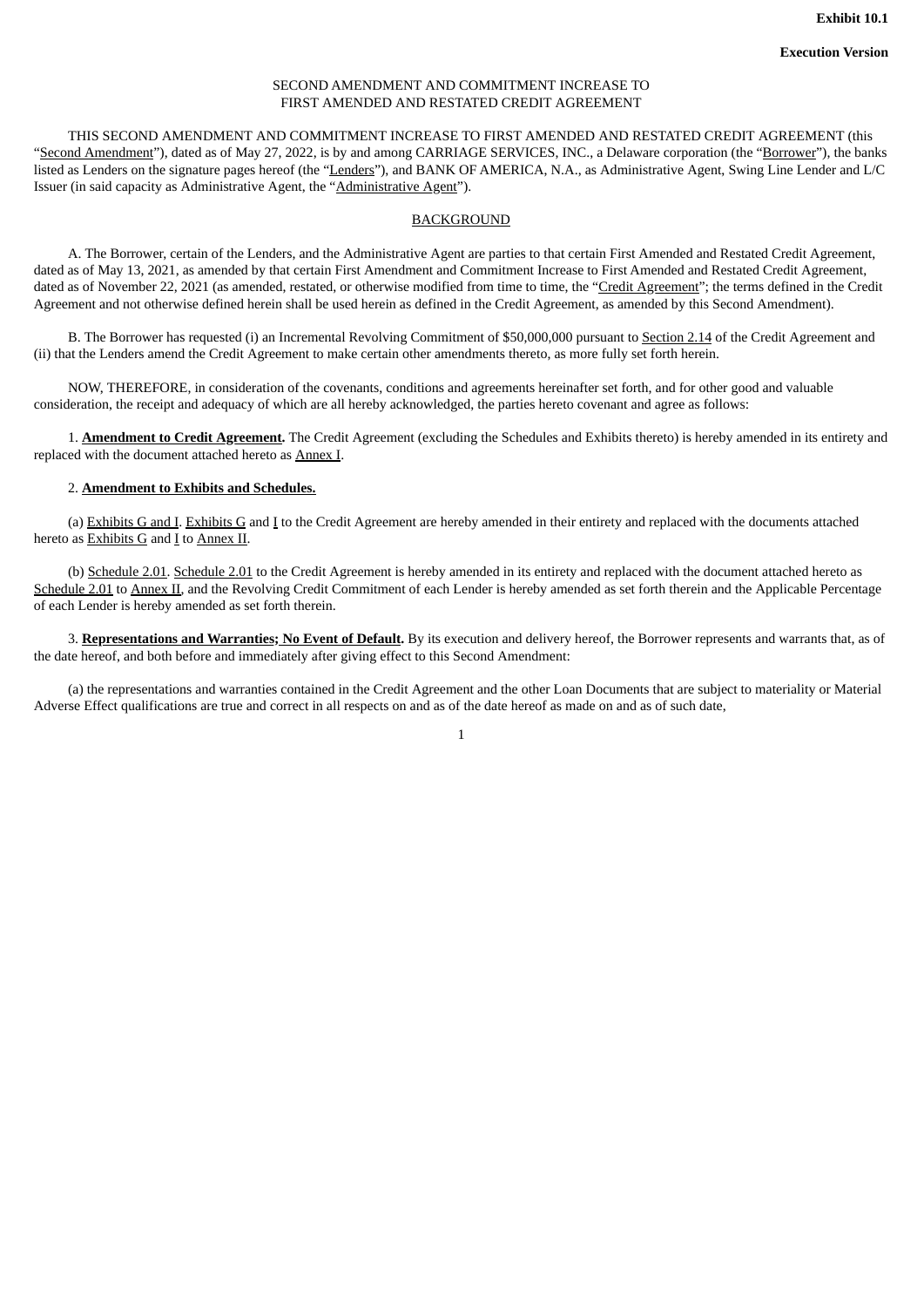(b) and the representations and warranties contained in the Credit Agreement and the other Loan Documents that are not subject to materiality or Material Adverse Effect qualifications are true and correct in all material respects on and as of the date hereof as made on and as of such date, except in each case to the extent that such representations and warranties specifically refer to an earlier date, in which case they shall be true and correct as of such earlier date, and except that the representations and warranties contained in Sections  $5.05(a)$  and (c) of the Credit Agreement shall be deemed to refer to the most recent financial statements furnished pursuant to Sections 6.01(a) and (b), respectively, of the Credit Agreement;

(c) no event has occurred and is continuing which constitutes a Default or Event of Default;

(d) (i) the Borrower has full power and authority to execute and deliver this Second Amendment and each Revolving Credit Note in the amount of each Lender's Revolving Credit Commitment after giving effect to this Second Amendment (the "Replacement Revolving Loan Notes"), (ii) this Second Amendment and the Replacement Revolving Loan Notes have been duly executed and delivered by the Borrower and (iii) this Second Amendment, the Replacement Revolving Loan Notes and the Credit Agreement, as amended hereby, constitute the legal, valid and binding obligations of the Borrower, enforceable in accordance with their respective terms, except as enforceability may be limited by applicable Debtor Relief Laws and by general principles of equity (regardless of whether enforcement is sought in a proceeding in equity or at law) and except as rights to indemnity may be limited by federal or state securities laws;

(e) neither the execution, delivery and performance of this Second Amendment, the Replacement Revolving Loan Notes or the Credit Agreement, as amended hereby, nor the consummation of any transactions contemplated herein or therein, will conflict with (i) any Organization Documents of the Borrower or its Subsidiaries, (ii) any Law applicable to the Borrower or its Subsidiaries or (iii) any Contractual Obligation to which the Borrower or the Subsidiaries is a party; and

(f) no authorization, approval, consent, or other action by, notice to, or filing with, any Governmental Authority or other Person not previously obtained is necessary or required in connection with (i) the execution, delivery or performance by, or enforcement against, the Borrower of this Second Amendment and the Replacement Revolving Loan Notes or (ii) the acknowledgement by each Guarantor of this Second Amendment.

4. **Conditions of Effectiveness.** All provisions of this Second Amendment shall be effective upon satisfaction of, or completion of, the following:

(a) the Administrative Agent shall have received counterparts of this Second Amendment executed by the Borrower, each Guarantor, and each Lender;

(b) the representations and warranties set forth in Section 3 of this Second Amendment shall be true and correct;

(c) the Administrative Agent shall have received a certificate of the Borrower dated as of the Second Amendment Effective Date (in sufficient copies for each Lender) signed by a Responsible Officer of the Borrower (i) certifying and attaching the resolutions adopted by the Borrower approving or consenting to such increase and authorizing the execution, delivery and performance of this Second Amendment and the Replacement Revolving Loan Notes, and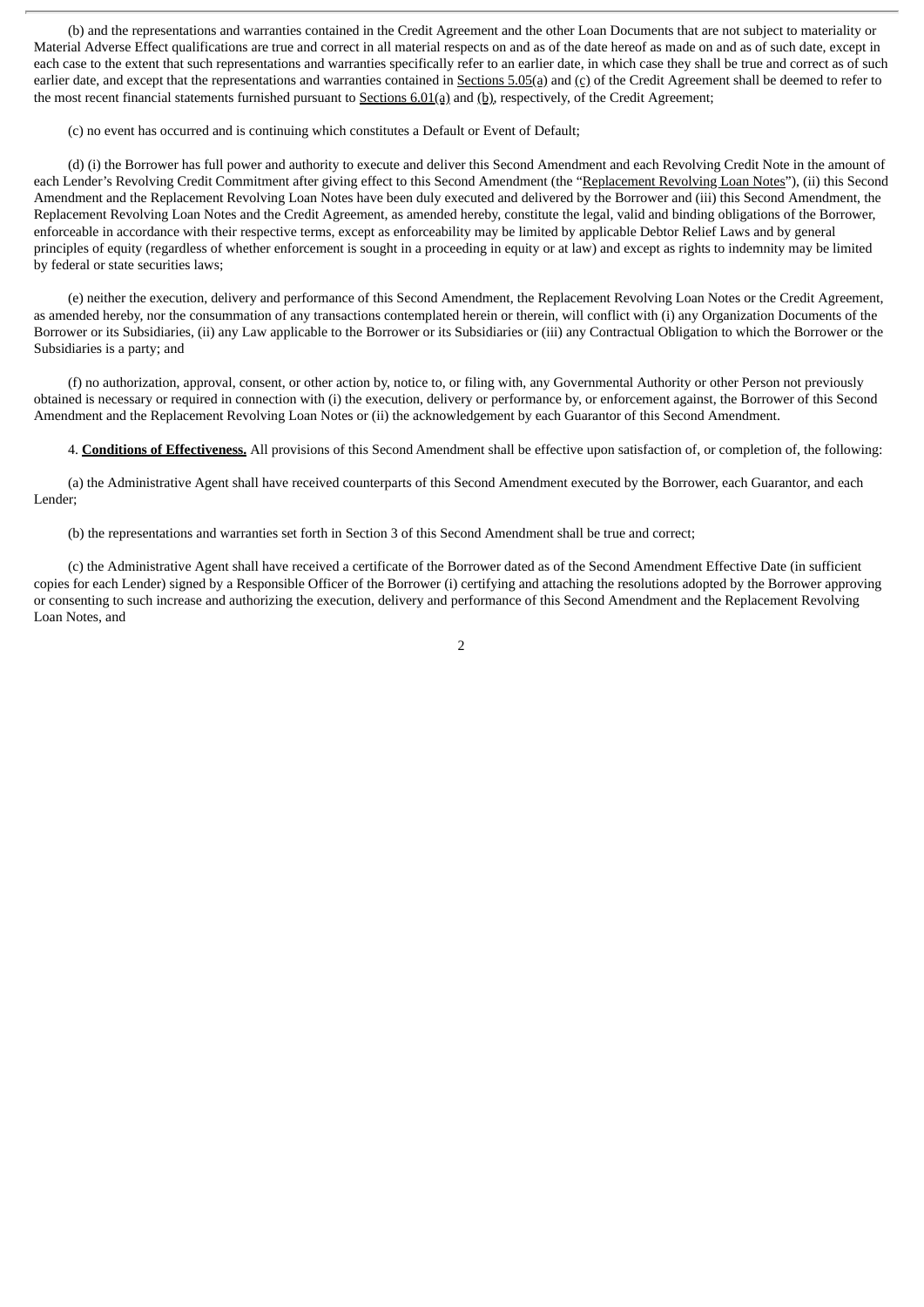(ii) certifying that, before and after giving effect to such increase, (A) each of the conditions set forth in Section 4.02 of the Credit Agreement shall have been satisfied; (B) the representations and warranties contained in Article V of the Credit Agreement and the other Loan Documents that are subject to materiality and Material Adverse Effect qualifications are true and correct in all respects and the representations and warranties contained in Article V of the Credit Agreement and the other Loan Documents that are not subject to materiality or Material Adverse Effect qualifications are true and correct in all material respects, on and as of the Second Amendment Effective Date, except to the extent that such representations and warranties specifically refer to an earlier date, in which case they are true and correct as of such earlier date, and except that the representations and warranties contained in Sections 5.05(a) and (c) of the Credit Agreement shall be deemed to refer to the most recent statements furnished pursuant to Sections 6.01(a) and (b) of the Credit Agreement, respectively, and (C) no Default exists;

(d) the Administrative Agent shall have received a favorable opinion of counsel to the Borrower covering the matters set forth in Sections 3(c), (d) (i),  $(d)(ii)$ ,  $(d)(iii)$  (solely with respect to the Senior Notes Indenture) and (e) hereof;

(e) to the extent requested by a Lender, the Administrative Agent shall have received a fully-executed Replacement Revolving Loan Note for each such Lender;

(f) the Administrative Agent shall have received a completed Loan Notice in the form of  $Exhibit G$  to Annex II with respect to the Revolving Credit Loans subject to the Rate Conversion (as defined in Section 5 hereof) occurring on the Second Amendment Effective Date;

(g) the Administrative Agent shall have received for its benefit and for the benefit of each Lender who consents to this Amendment, the amendment fees and upfront fees in immediately available funds as agreed in the fee letter dated May 27, 2022, among the Borrower, the Administrative Agent and BofA Securities, Inc.;

(h) unless waived by the Administrative Agent, the Borrower shall have paid all fees, charges and disbursements of counsel to the Administrative Agent directly to such counsel to the extent invoiced prior to or on the Second Amendment Effective Date;

(i) since December 31, 2021, there shall not have occurred any event or condition that has had or could reasonably be expected to have, either individually or in the aggregate, a Material Adverse Effect; and

(j) the Administrative Agent shall have received, in form and substance satisfactory to the Administrative Agent and its counsel, such other documents, certificates and instruments as the Administrative Agent shall reasonably require.

#### 5. **Change from Eurodollar Rate Loans to BSBY Rate Loans.**

(a) The Borrower hereby notifies the Administrative Agent and the Lenders that, on the Second Amendment Effective Date, the Borrower shall convert each existing Eurodollar Rate Loan (as defined in the Credit Agreement prior to giving effect to this Second Amendment) to a BSBY Rate Loan (the "Rate Conversion").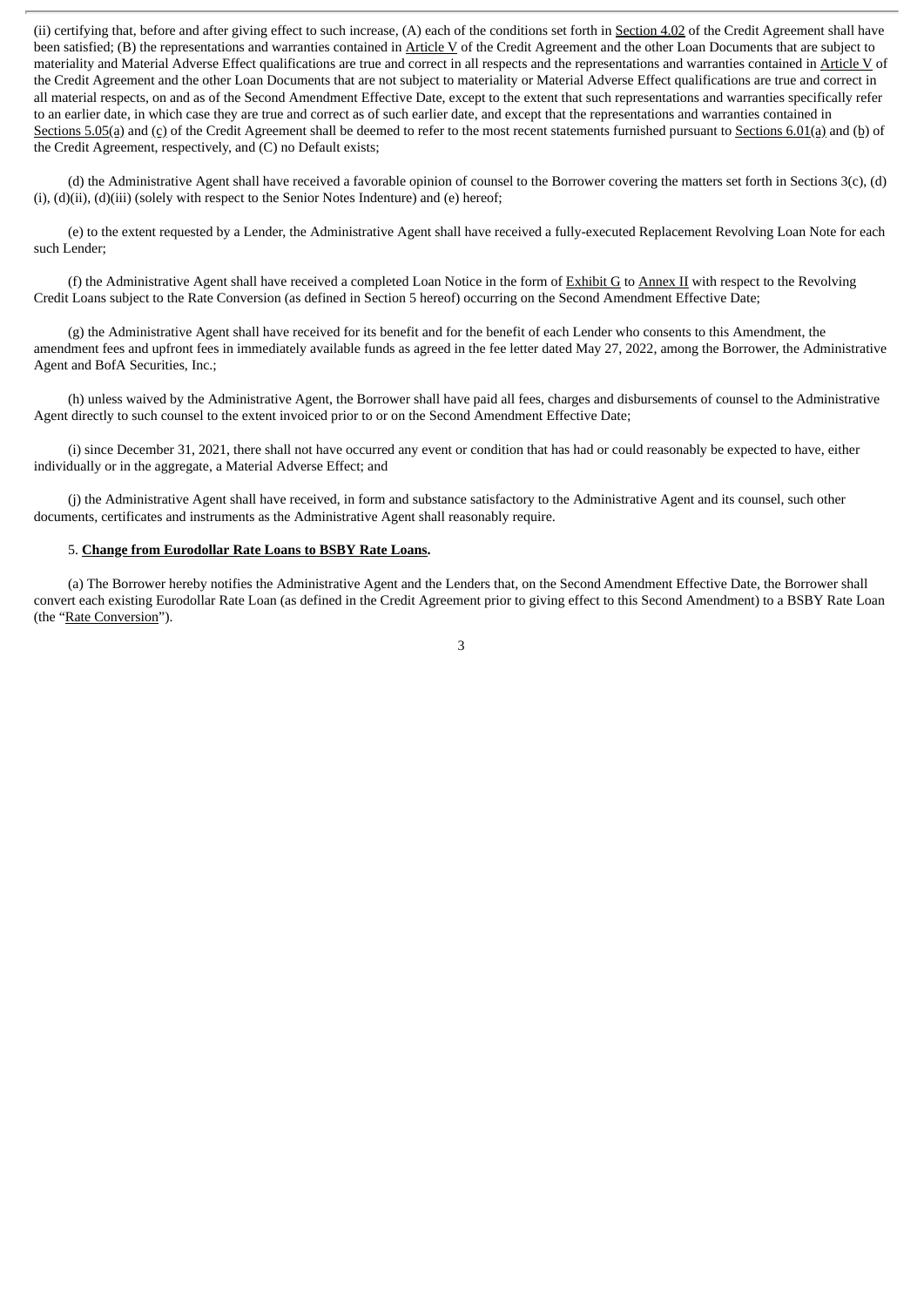(b) By signing below, each Lender (i) acknowledges that the Rate Conversion will occur on the Second Amendment Effective Date and (ii) waives compensation for any losses pursuant to and in accordance with the provisions of Section 3.05 of the Credit Agreement as a result of the Rate Conversion.

#### 6. **Reference to the Credit Agreement.**

(a) Upon and during the effectiveness of this Second Amendment, each reference in the Credit Agreement to "this Agreement", "hereunder", or words of like import shall mean and be a reference to the Credit Agreement, as affected and amended by this Second Amendment.

(b) Except as expressly set forth herein, this Second Amendment shall not by implication or otherwise limit, impair, constitute a waiver of, or otherwise affect the rights or remedies of the Administrative Agent or the Lenders under the Credit Agreement or any of the other Loan Documents, and shall not alter, modify, amend, or in any way affect the terms, conditions, obligations, covenants, or agreements contained in the Credit Agreement or the other Loan Documents, all of which are hereby ratified and affirmed in all respects and shall continue in full force and effect.

7. **Costs and Expenses.** The Borrower shall be obligated to pay the reasonable out-of-pocket costs and expenses of the Administrative Agent in connection with the preparation, execution and delivery of this Second Amendment and the other instruments and documents to be delivered hereunder.

8. **Purchase/Sale by Lenders.** Simultaneously with the satisfaction of the conditions to effectiveness set forth in Section 3 of this Second Amendment, each Lender shall purchase or sell (as the case may be), without recourse, an amount of the Revolving Credit Loans outstanding such that, after giving effect to this Second Amendment, the amount of each Lender's Revolving Credit Commitment utilized and the amount of Revolving Credit Loans owed to each Lender will be equal to its Applicable Percentage thereof after giving effect to the Second Amendment. The Borrower shall pay each Lender compensation for any losses pursuant to and in accordance with the provisions of Section 3.05 of the Credit Agreement as a result of any purchases or sales.

9. **Guarantor's Acknowledgement**. By signing below, each Guarantor (a) acknowledges, consents and agrees to the execution, delivery and performance by Borrower of this Second Amendment, (b) joins this Second Amendment for the purpose of consenting to and being bound by the provisions thereof, (c) acknowledges and agrees that its obligations in respect of its Guaranty (i) are not released, diminished, waived, modified, impaired or affected in any manner by this Second Amendment or any of the provisions contemplated herein, and (ii) also covers the Revolving Credit Commitments and the Revolving Credit Loans as increased by this Second Amendment, (d) ratifies and confirms all of its obligations and liabilities under the Loan Documents to which it is a party and ratifies and confirms that such obligations and liabilities extend to and continue in effect with respect to, and continue to guarantee and secure the Secured Obligations of the Borrower under the Credit Agreement, as amended pursuant to the terms of the Second Amendment, (e) agrees that the Collateral Documents continue to be in full force and effect and are not impaired or adversely affected in any manner whatsoever, (f) confirms its grant of security interests pursuant to the Collateral Documents to which it is a party as Collateral for the Secured Obligations, (g) acknowledges that all Liens granted (or purported to be granted) pursuant to the Collateral Documents remain and continue in full force and effect in respect of, and to secure, the Obligations, (h) acknowledges and agrees that as of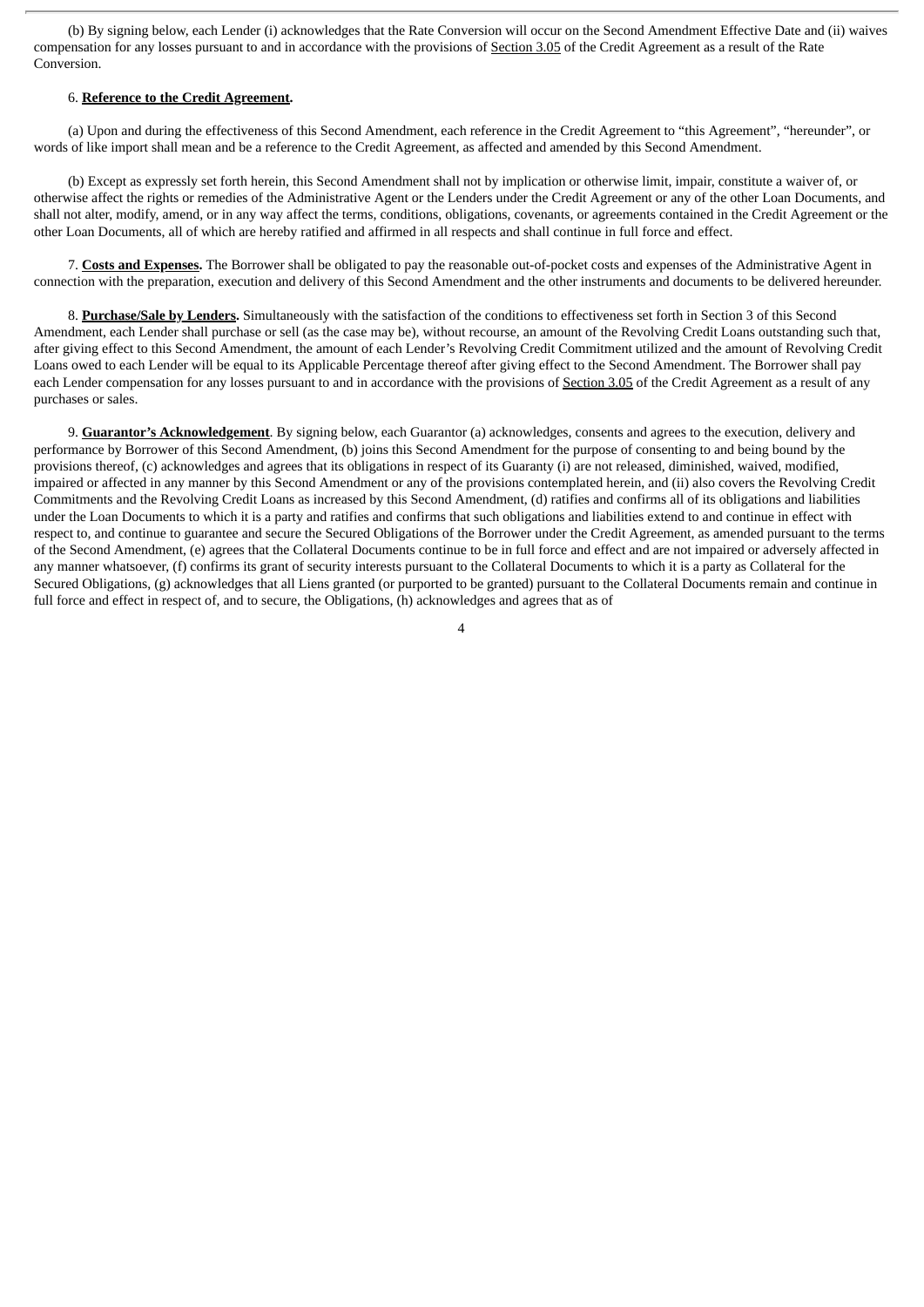the date of the foregoing Second Amendment, such Guarantor (i) does not have any claim or cause of action against the Administrative Agent or any Lender (or any of their respective directors, officers, employees, agents, attorneys or other representatives) under or in connection with its Guaranty and the other Loan Documents to which it is a party and (ii) has no offsets against, or defenses or counterclaims to, its Guaranty.

10. **Execution in Counterparts.** This Second Amendment may be executed in any number of counterparts and by different parties hereto in separate counterparts, each of which when so executed and delivered shall be deemed to be an original and all of which when taken together shall constitute but one and the same instrument. For purposes of this Second Amendment, a counterpart hereof (or signature page thereto) signed and transmitted by any Person party hereto to the Administrative Agent (or its counsel) by facsimile or other electronic imaging means (e.g., "pdf" or "tif") is to be treated as an original. The signature of such Person thereon, for purposes hereof, is to be considered as an original signature, and the counterpart (or signature page thereto) so transmitted is to be considered to have the same binding effect as an original signature on an original document.

11. **Governing Law; Binding Effect.** This Second Amendment shall be governed by and construed in accordance with the laws of the State of Texas applicable to agreements made and to be performed entirely within such state; provided that each party shall retain all rights arising under federal law. This Second Amendment shall be binding upon the Borrower, the Guarantors, the Administrative Agent and each Lender and their respective successors and permitted assigns.

12. **Headings.** Section headings in this Second Amendment are included herein for convenience of reference only and shall not constitute a part of this Second Amendment for any other purpose.

#### 13. **ENTIRE AGREEMENT. THE CREDIT AGREEMENT, AS AMENDED BY THIS SECOND AMENDMENT, AND THE OTHER LOAN DOCUMENTS REPRESENT THE FINAL AGREEMENT BETWEEN THE PARTIES AS TO THE SUBJECT MATTER THEREIN AND HEREIN AND MAY NOT BE CONTRADICTED BY EVIDENCE OF PRIOR, CONTEMPORANEOUS, OR SUBSEQUENT ORAL AGREEMENTS BETWEEN THE PARTIES.**

REMAINDER OF PAGE LEFT INTENTIONALLY BLANK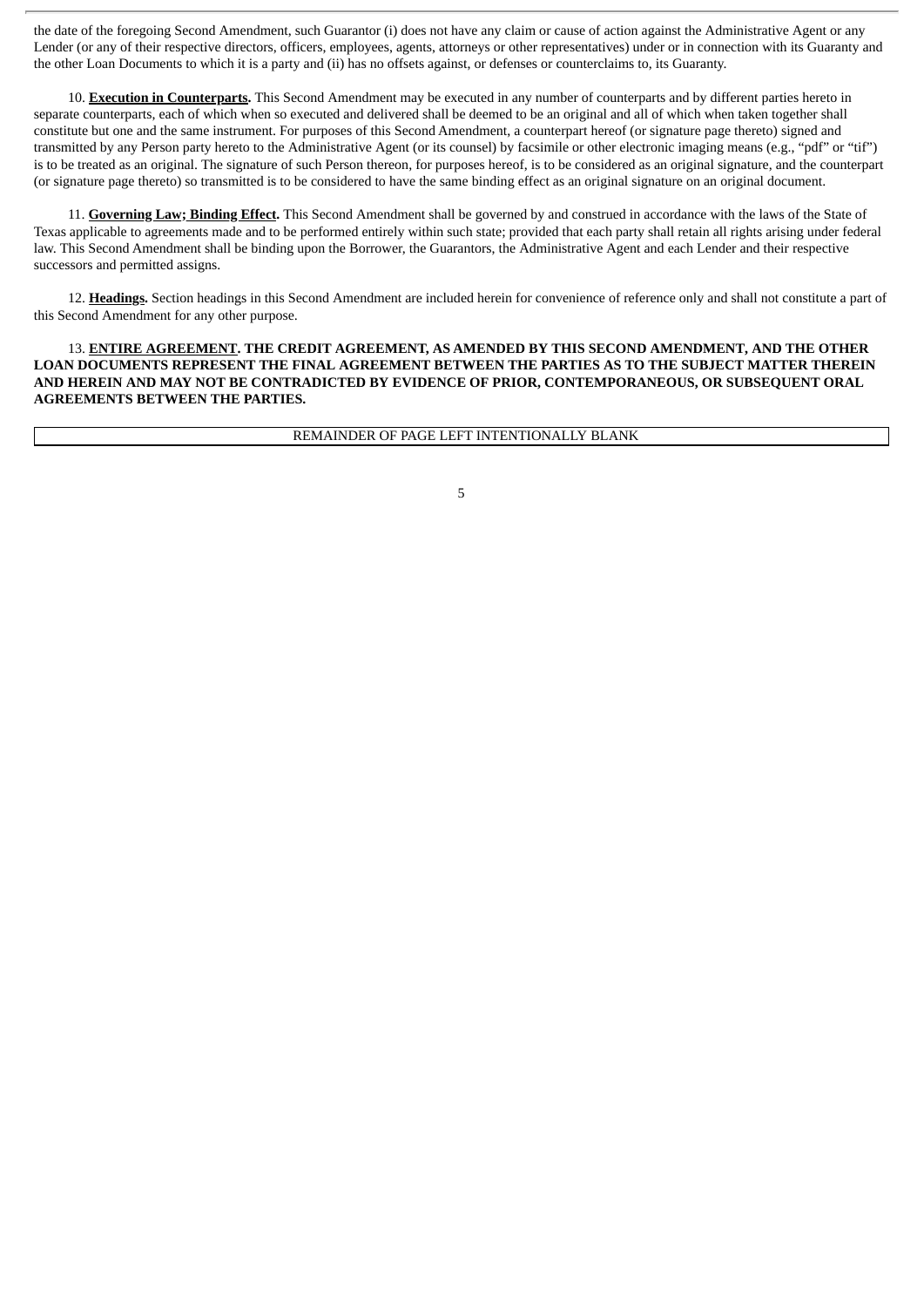IN WITNESS WHEREOF, the parties hereto have executed this Second Amendment as of the date above written.

# **BORROWER: CARRIAGE SERVICES, INC.**

By: /s/ Carl Benjamin Brink

Carl Benjamin Brink Executive Vice President, Chief Financial Officer and Treasurer

**GUARANTORS: CARRIAGE CEMETERY SERVICES, INC. CARRIAGE CEMETERY SERVICES OF CALIFORNIA, INC. CARRIAGE CEMETERY SERVICES OF IDAHO, INC. CARRIAGE FLORIDA HOLDINGS, INC. CARRIAGE FUNERAL HOLDINGS, INC. CARRIAGE FUNERAL MANAGEMENT, INC. CARRIAGE FUNERAL SERVICES OF CALIFORNIA, INC. CARRIAGE FUNERAL SERVICES OF KENTUCKY, INC. CARRIAGE FUNERAL SERVICES OF MICHIGAN, INC. CARRIAGE HOLDING COMPANY, INC. CARRIAGE LIFE EVENTS, INC. CARRIAGE MANAGEMENT, INC. CARRIAGE MUNICIPAL CEMETERY SERVICES OF NEVADA, INC. CARRIAGE OPERATIONS, INC. CARRIAGE PENNSYLVANIA HOLDINGS, INC. CARRIAGE SERVICES OF CONNECTICUT, INC. CARRIAGE SERVICES OF LOUISIANA, INC. CARRIAGE SERVICES OF NEVADA, INC. CARRIAGE SERVICES OF NEW MEXICO, INC. CARRIAGE SERVICES OF OHIO, LLC CARRIAGE SERVICES OF OKLAHOMA, L.L.C. CARRIAGE SERVICES OF TENNESSEE, INC. CARRIAGE TEAM CALIFORNIA (CEMETERY), LLC CARRIAGE TEAM CALIFORNIA (FUNERAL), LLC CARRIAGE TEAM FLORIDA (CEMETERY), LLC CARRIAGE TEAM FLORIDA (FUNERAL), LLC CARRIAGE TEAM KANSAS, LLC CATAUDELLA FUNERAL HOME, INC.**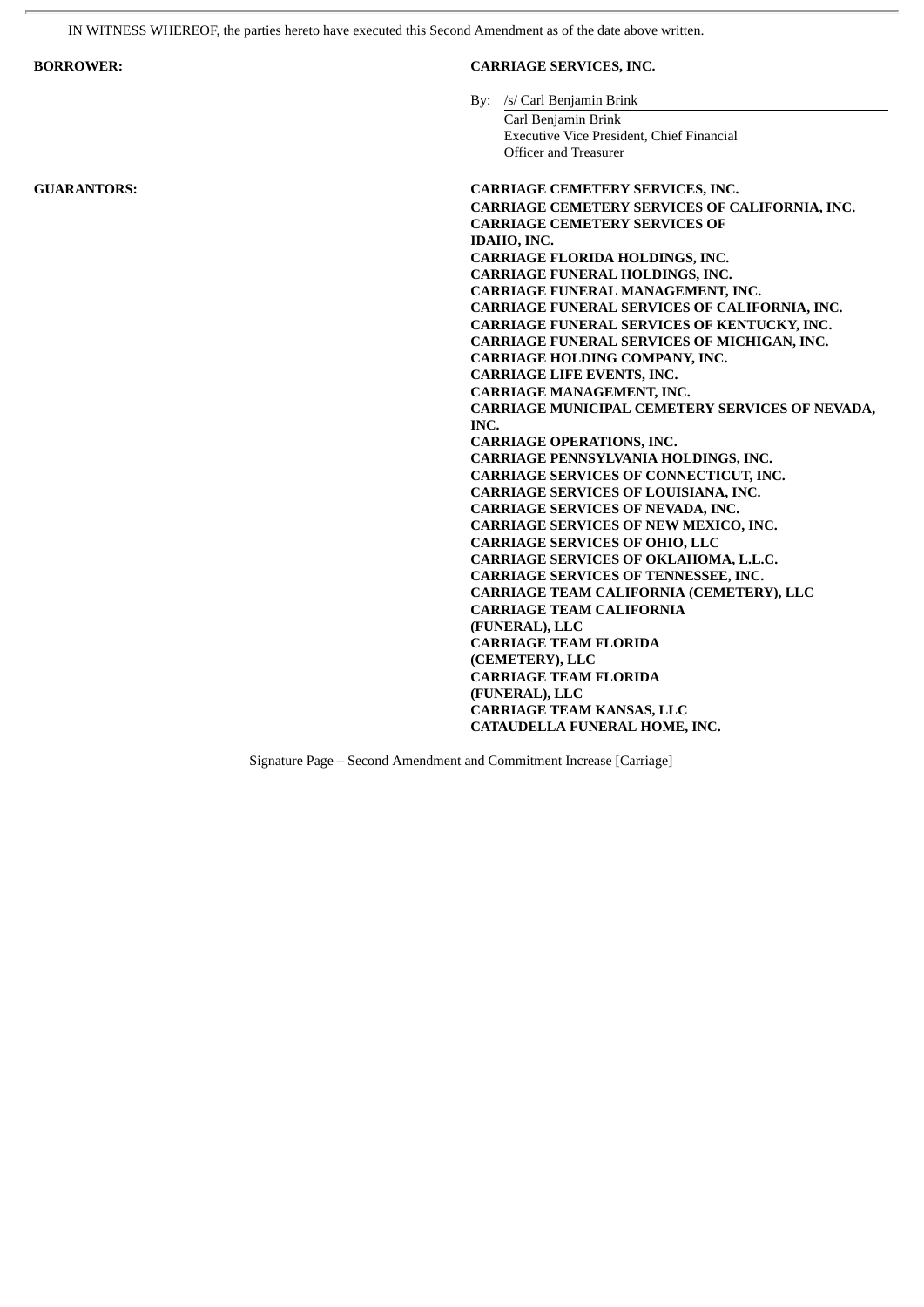**CFS FUNERAL SERVICES, INC. CHC INSURANCE AGENCY OF OHIO, INC. CLOVERDALE PARK, INC. COCHRANE'S CHAPEL OF THE ROSES, INC. CSI FUNERAL SERVICES OF MASSACHUSETTS, INC. FORASTIERE FAMILY FUNERAL SERVICE, INC. HORIZON CREMATION SOCIETY, INC. HUBBARD FUNERAL HOME, INC. PNCA, INC. ROLLING HILLS MEMORIAL PARK WILSON & KRATZER MORTUARIES FAIRFAX MEMORIAL FUNERAL HOME, L.L.C. CALVARY MEMORIAL PARK, INCORPORATED**

> By: /s/ Carl Benjamin Brink Carl Benjamin Brink Treasurer for all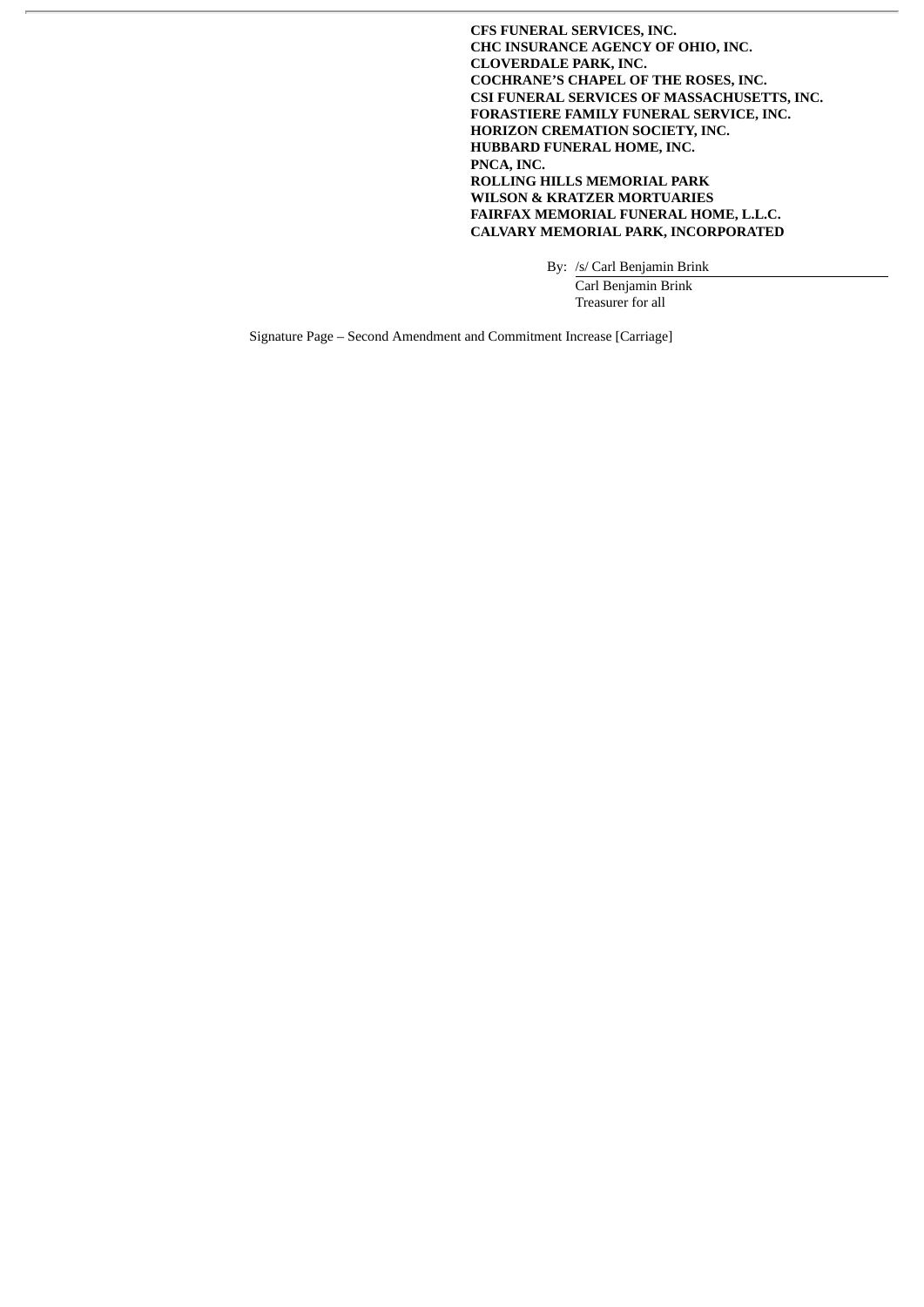#### **BANK OF AMERICA, N.A.**, as Administrative Agent

By: /s/ Steven Gazzillo Name: Steven Gazzillo Title: Vice President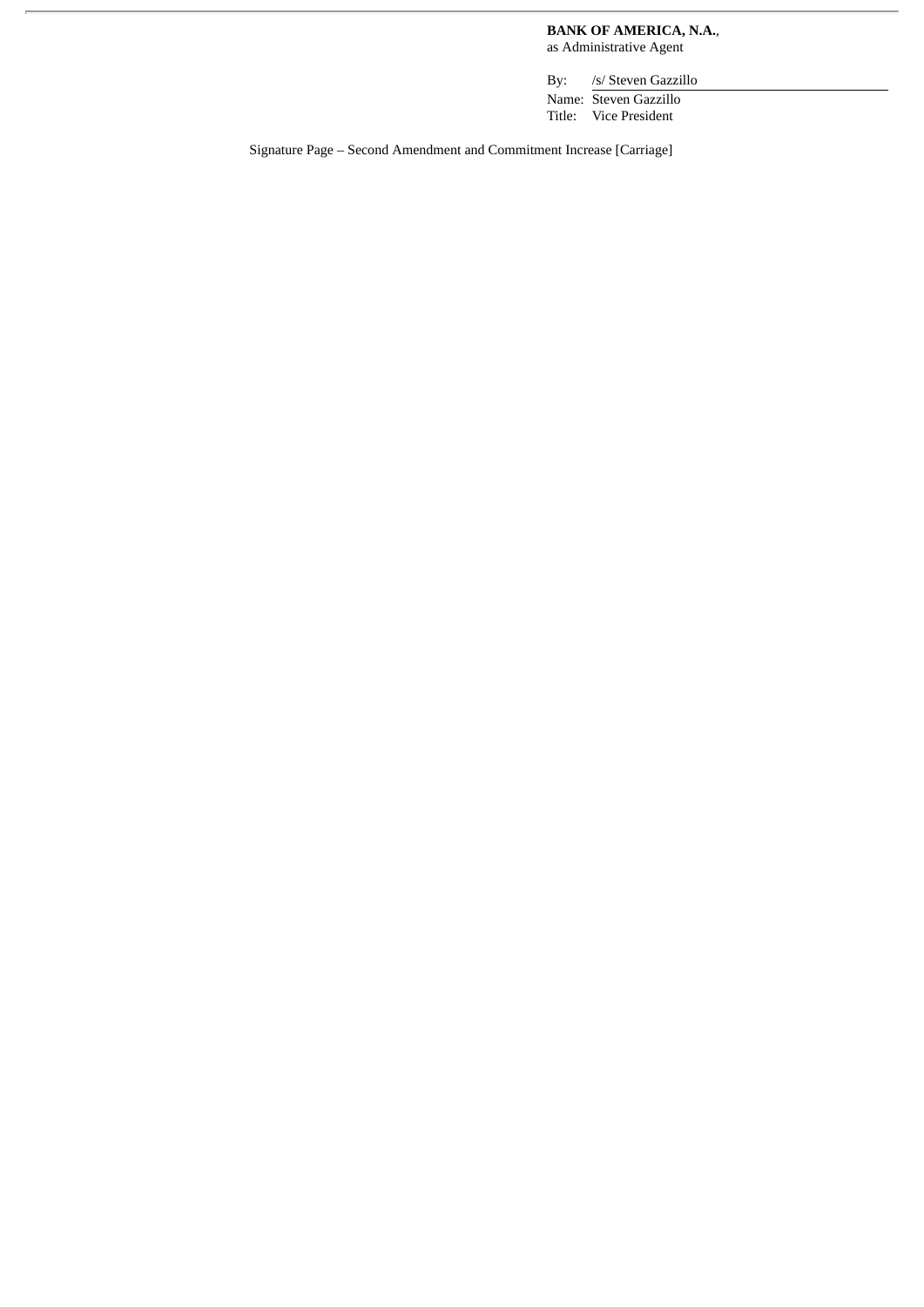#### **BANK OF AMERICA, N.A.**, as a Lender, L/C Issuer and Swing Line Lender

By: /s/ Adam Rose Name: Adam Rose Title: Senior Vice President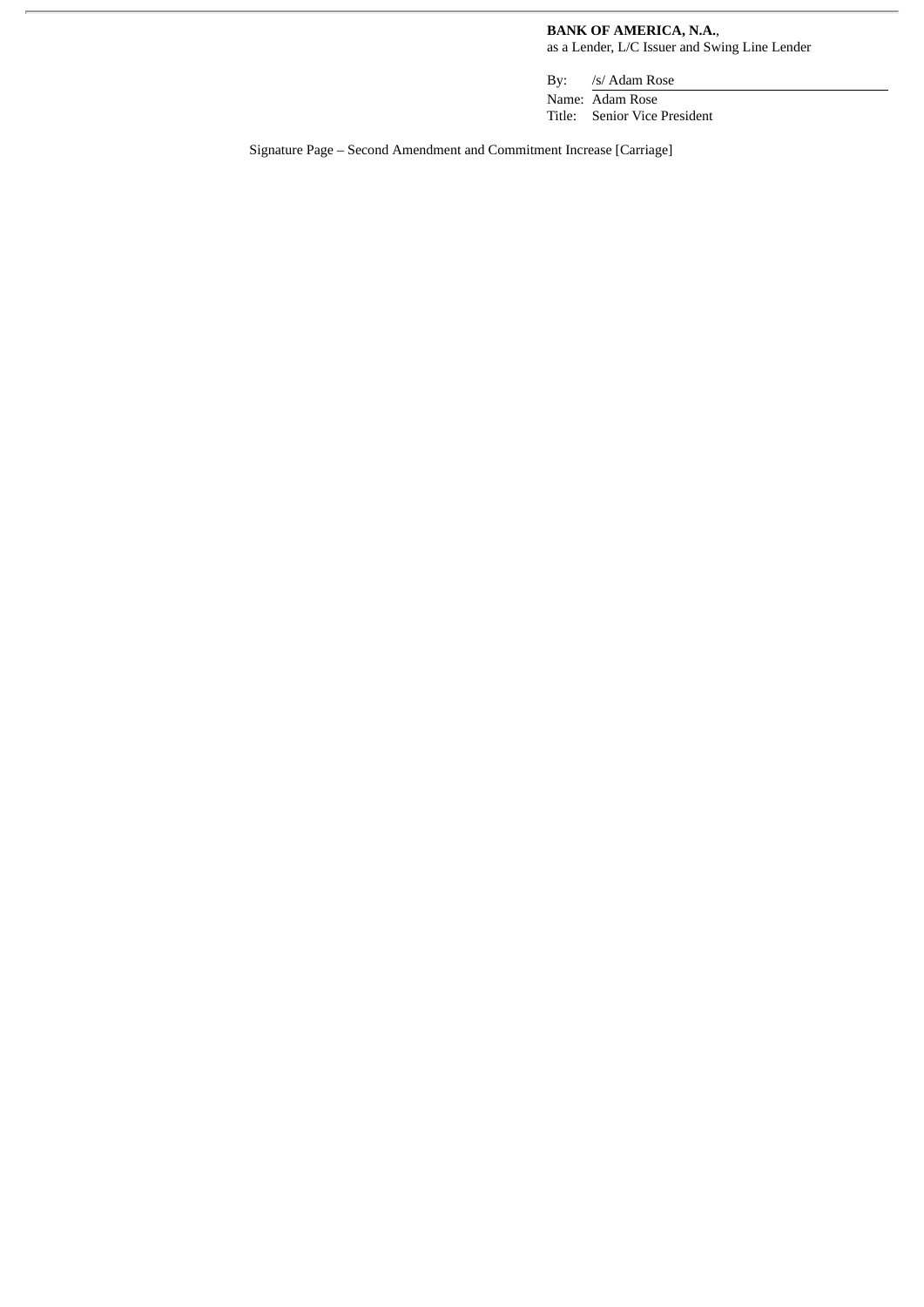**REGIONS BANK**, as a Lender

By: /s/ Tyler Nissen Name: Tyler Nissen Title: Vice President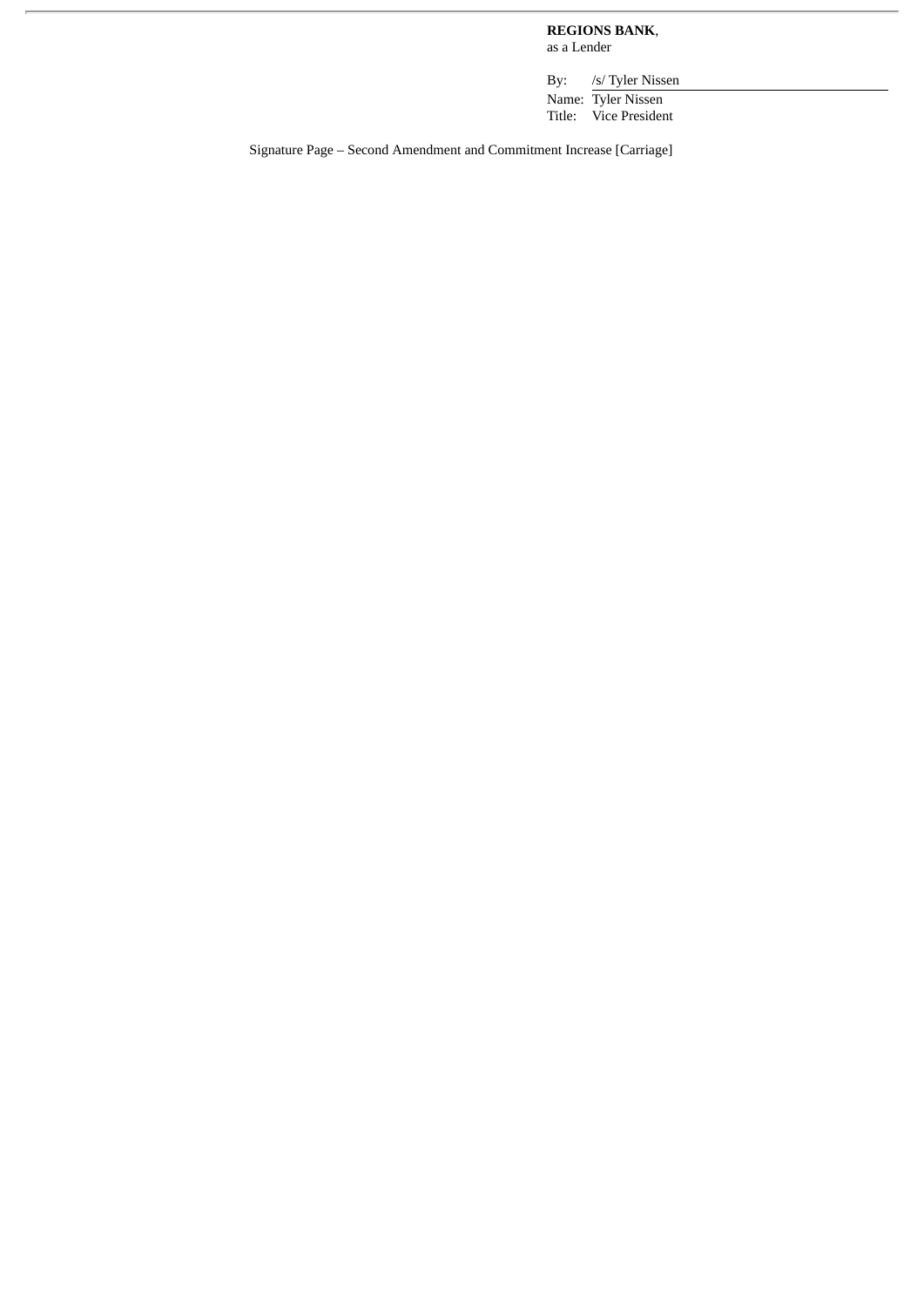**PNC BANK (successor to BBVA USA)**, as a Lender

By: /s/ Tom Brosig Name: Tom Brosig Title: S.V.P.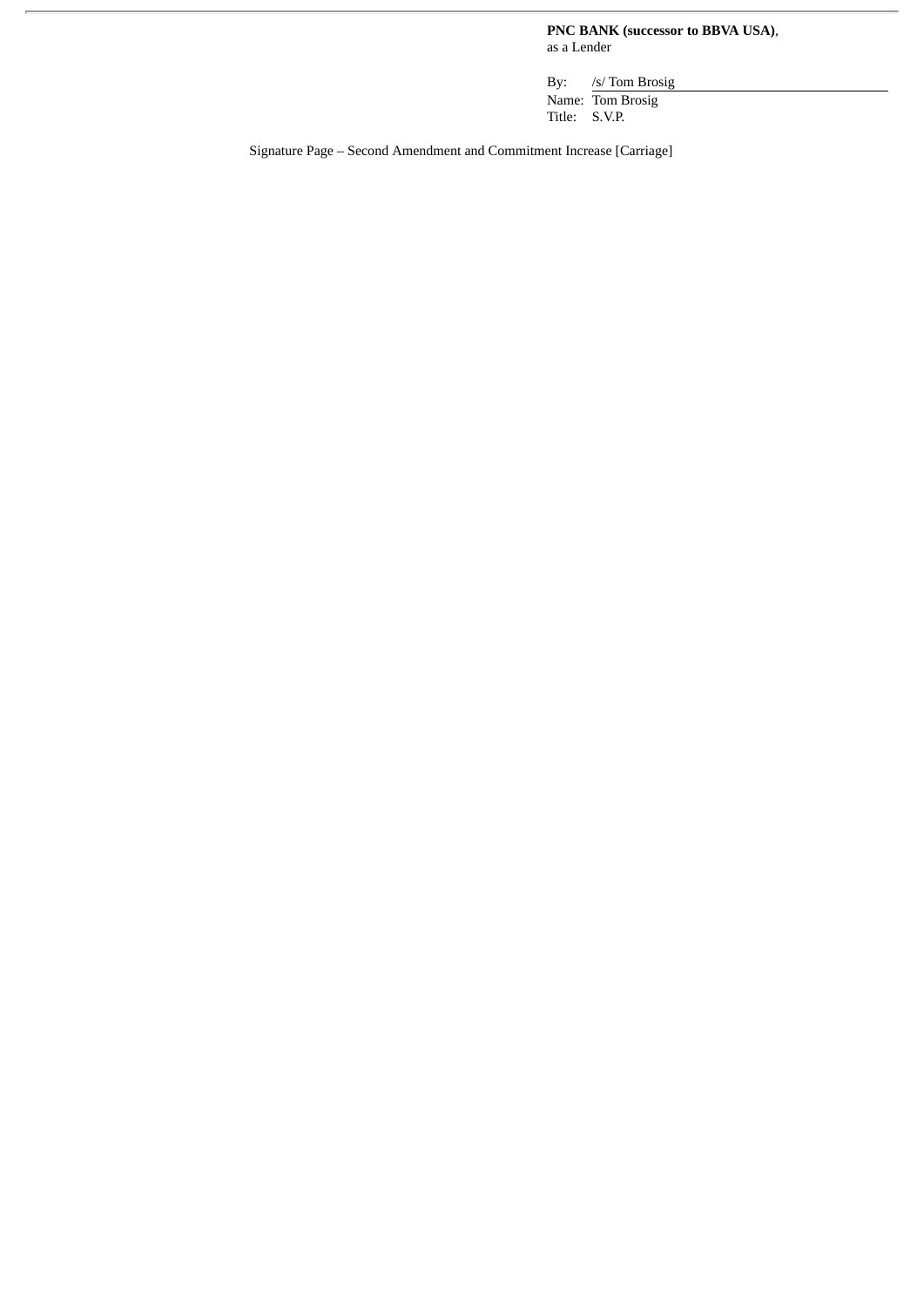#### **CITIZENS BANK, N.A.**, as a Lender

By: /s/ Marc C. Van Horn Name: Marc C. Van Horn Title: Vice President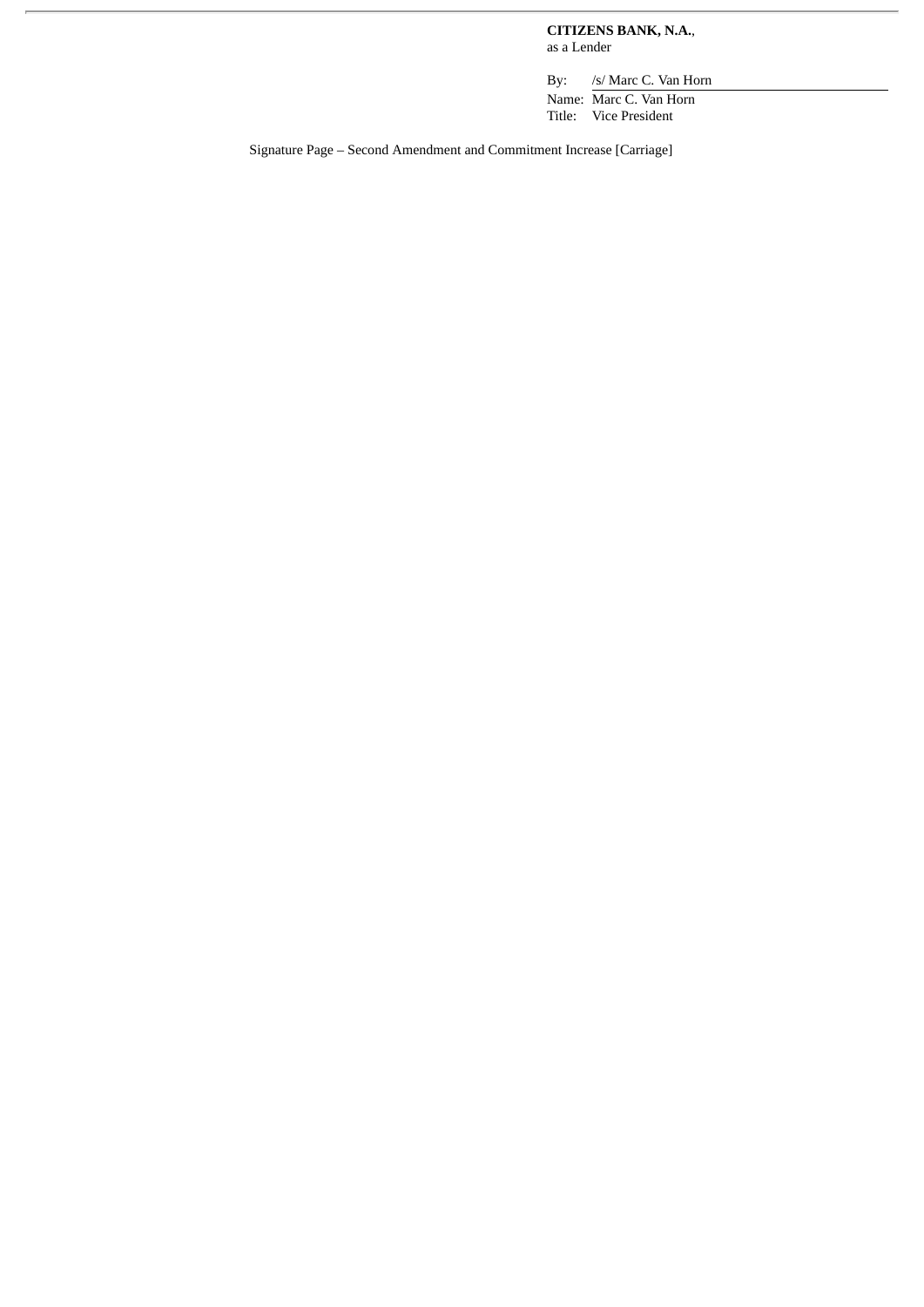Annex I to Second Amendment Execution Version

> Published CUSIP Numbers: Deal: 14444MAF3 Revolver: 14444MAG1

#### FIRST AMENDED AND RESTATED CREDIT AGREEMENT

Dated as of May 13, 2021,

among

CARRIAGE SERVICES, INC., as the Borrower,

CERTAIN SUBSIDIARIES OF THE BORROWER PARTY HERETO, as the Guarantors,

BANK OF AMERICA, N.A., as Administrative Agent, Swing Line Lender and L/C Issuer,

> BBVA USA, as Syndication Agent,

> > and

The Other Lenders Party Hereto

# BOFA SECURITIES, INC. As Sole Lead Arranger and Sole Bookrunner

As amended by that certain First Amendment and Commitment Increase to First Amended and Restated Credit Agreement, dated as of November 22, 2021 and that certain Second Amendment and Commitment Increase to First Amended and Restated Credit Agreement, dated as of May 27, 2022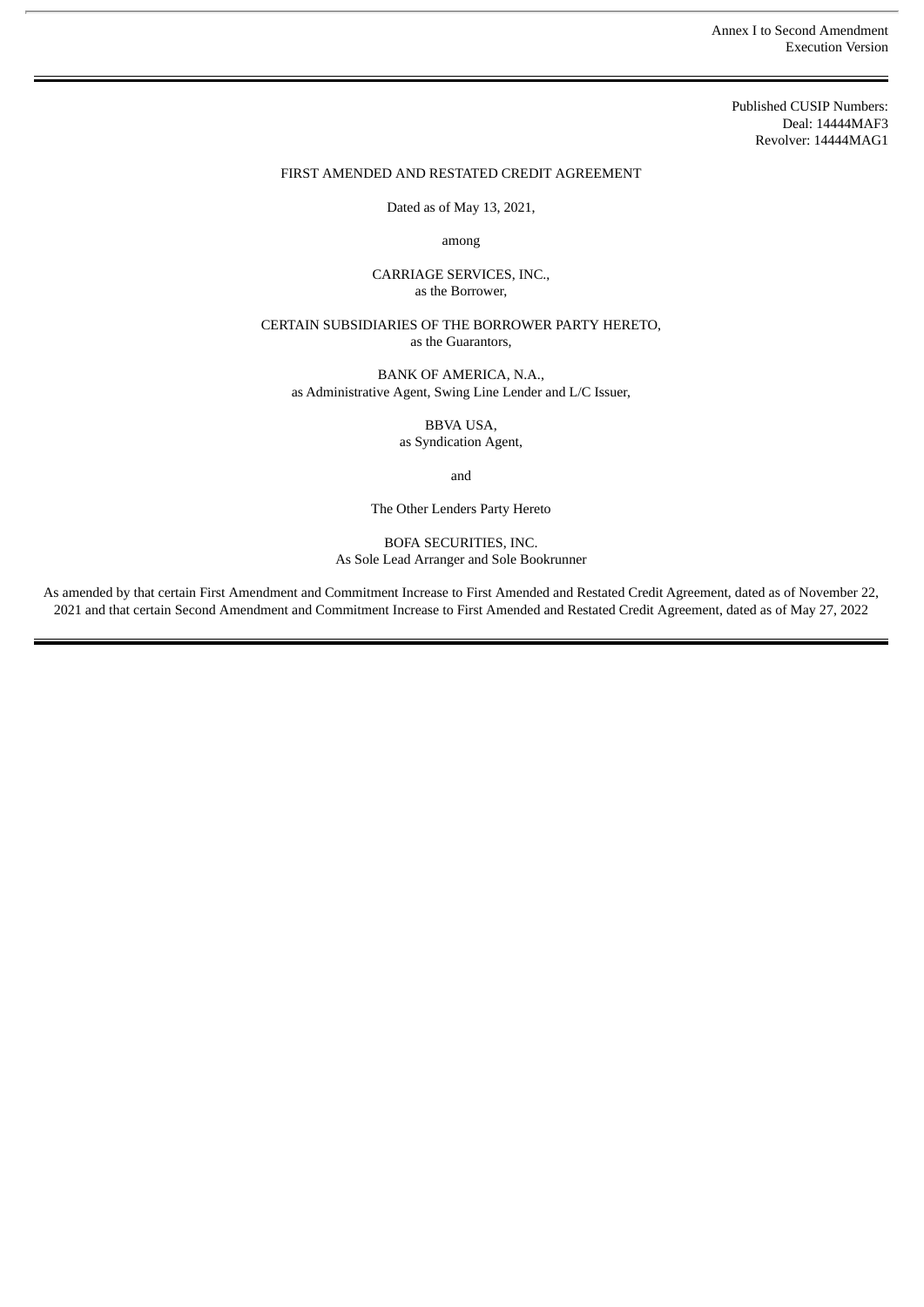# **TABLE OF CONTENTS**

| Section |                                                                              | Page         |
|---------|------------------------------------------------------------------------------|--------------|
|         | ARTICLE I DEFINITIONS AND ACCOUNTING TERMS                                   | $\mathbf{1}$ |
| 1.01    | <b>Defined Terms</b>                                                         | 1            |
| 1.02    | Other Interpretive Provisions                                                | 41           |
| 1.03    | <b>Accounting Terms</b>                                                      | 42           |
| 1.04    | Rounding                                                                     | 43           |
| 1.05    | Times of Day                                                                 | 43           |
| 1.06    | Letter of Credit Amounts                                                     | 43           |
| 1.07    | References to Agreements and Laws                                            | 43           |
| 1.08    | <b>Interest Rates</b><br>ARTICLE II THE COMMITMENTS AND CREDIT EXTENSIONS    | 43<br>44     |
| 2.01    | The Loans                                                                    | 44           |
| 2.02    | Borrowings, Conversions and Continuations of Loans                           | 44           |
| 2.03    | <b>Letters of Credit</b>                                                     | 46           |
| 2.04    | <b>Swing Line Loans</b>                                                      | 56           |
| 2.05    | Prepayments                                                                  | 59           |
| 2.06    | Termination or Reduction of Commitments                                      | 62           |
| 2.07    | Repayment of Loans                                                           | 62           |
| 2.08    | Interest                                                                     | 63           |
| 2.09    | Fees                                                                         | 64           |
| 2.10    | Computation of Interest and Fees; Retroactive Adjustments of Applicable Rate | 65           |
| 2.11    | <b>Evidence of Debt</b>                                                      | 65           |
| 2.12    | Payments Generally; Administrative Agent's Clawback                          | 68           |
| 2.13    | Sharing of Payments by Lenders                                               | 68           |
| 2.14    | <b>Increase in Facilities</b>                                                | 69           |
| 2.15    | Cash Collateral                                                              | 71           |
| 2.16    | <b>Defaulting Lenders</b>                                                    | 72           |
|         | ARTICLE III TAXES, YIELD PROTECTION AND ILLEGALITY                           | 74           |
| 3.01    | <b>Taxes</b>                                                                 | 74           |
| 3.02    | Illegality                                                                   | 79           |
| 3.03    | <b>Inability to Determine Rates</b>                                          | 79           |
| 3.04    | <b>Increased Costs</b>                                                       | 82           |
| 3.05    | <b>Compensation for Losses</b>                                               | 83           |
| 3.06    | Mitigation Obligations; Replacement of Lenders                               | 84           |
| 3.07    | Survival                                                                     | 84           |
|         | ARTICLE IV CONDITIONS PRECEDENT TO CREDIT EXTENSIONS                         | 85           |
| 4.01    | Conditions of Initial Credit Extension                                       | 85           |
| 4.02    | Conditions to all Credit Extensions                                          | 88           |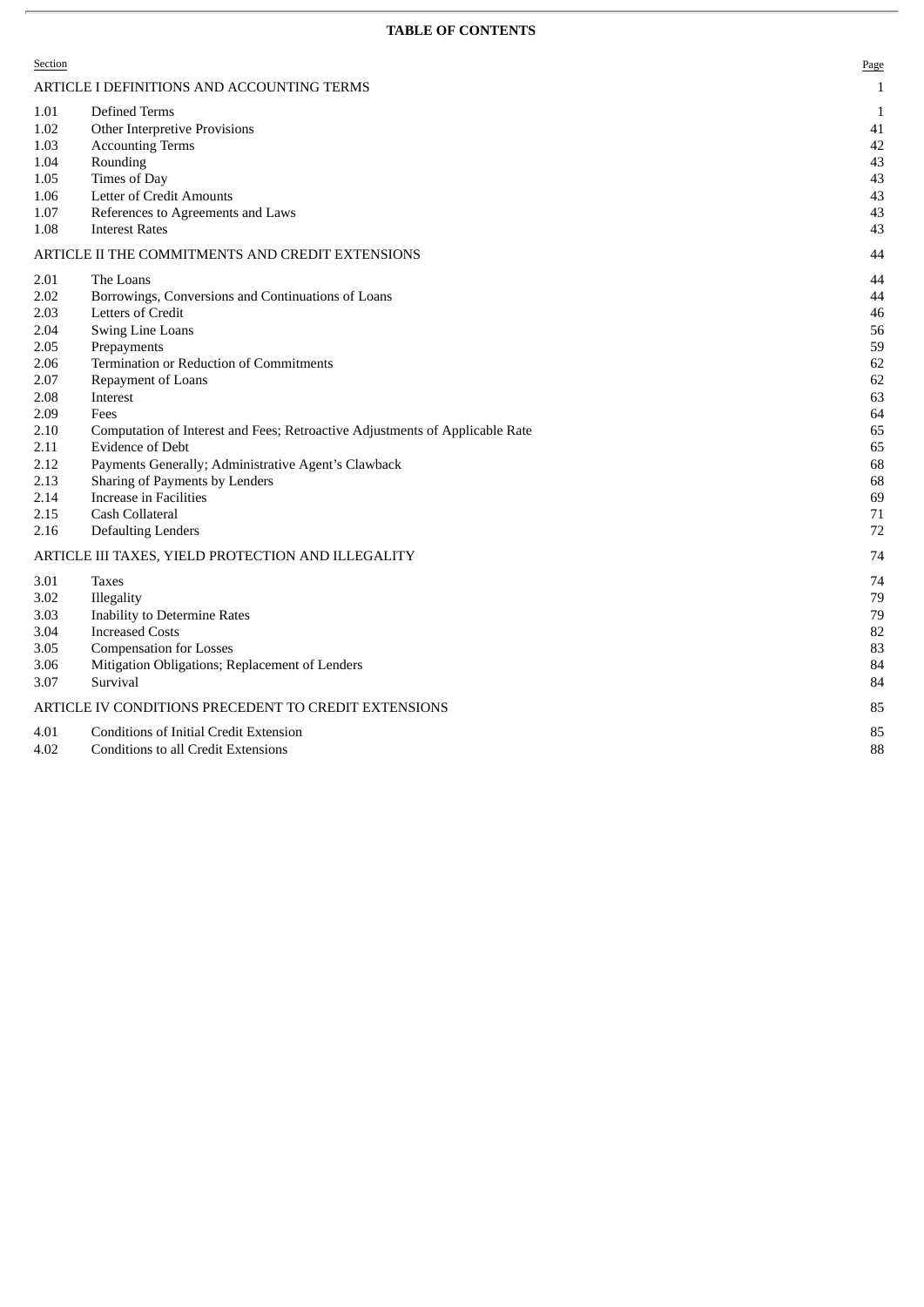| ARTICLE V REPRESENTATIONS AND WARRANTIES |                                                        |     |
|------------------------------------------|--------------------------------------------------------|-----|
| 5.01                                     | Existence, Qualification and Power                     | 88  |
| 5.02                                     | Authorization; No Contravention                        | 89  |
| 5.03                                     | Governmental Authorization; Other Consents             | 89  |
| 5.04                                     | <b>Binding Effect</b>                                  | 89  |
| 5.05                                     | Financial Statements; No Material Adverse Effect       | 89  |
| 5.06                                     | Litigation                                             | 90  |
| 5.07                                     | No Default                                             | 90  |
| 5.08                                     | Ownership of Property; Liens; Investments              | 90  |
| 5.09                                     | <b>Environmental Compliance</b>                        | 91  |
| 5.10                                     | Insurance                                              | 92  |
| 5.11                                     | <b>Taxes</b>                                           | 92  |
| 5.12                                     | <b>ERISA</b> Compliance                                | 92  |
| 5.13                                     | Subsidiaries; Equity Interests; Loan Parties           | 93  |
| 5.14                                     | Margin Regulations; Investment Company Act             | 94  |
| 5.15                                     | <b>Disclosure</b>                                      | 94  |
| 5.16                                     | Compliance with Laws                                   | 94  |
| 5.17                                     | Intellectual Property; Licenses, Etc.                  | 95  |
| 5.18                                     | Solvency                                               | 95  |
| 5.19                                     | Casualty, Etc.                                         | 95  |
| 5.20                                     | <b>Labor Matters</b>                                   | 95  |
| 5.21                                     | <b>Collateral Documents</b>                            | 95  |
| 5.22                                     | Sanctions Concerns and Anti-Corruption Laws.           | 95  |
| 5.23                                     | Common Enterprise                                      | 96  |
| 5.24                                     | Collateral; Perfection of Liens and Security Interests | 96  |
| 5.25                                     | Affected Financial Institution                         | 97  |
| 5.26                                     | <b>Covered Entities</b>                                | 97  |
| 5.27                                     | Designation as Senior Indebtedness                     | 97  |
|                                          | <b>ARTICLE VI AFFIRMATIVE COVENANTS</b>                | 97  |
| 6.01                                     | <b>Financial Statements</b>                            | 97  |
| 6.02                                     | Certificates; Other Information                        | 98  |
| 6.03                                     | <b>Notices</b>                                         | 100 |
| 6.04                                     | <b>Payment of Obligations</b>                          | 100 |
| 6.05                                     | Preservation of Existence, Etc.                        | 101 |
| 6.06                                     | Maintenance of Properties                              | 101 |
| 6.07                                     | Maintenance of Insurance                               | 101 |
| 6.08                                     | Compliance with Laws                                   | 102 |
| 6.09                                     | <b>Books and Records</b>                               | 102 |
| 6.10                                     | <b>Inspection Rights</b>                               | 102 |
| 6.11                                     | Use of Proceeds                                        | 102 |
| 6.12                                     | New Subsidiaries; Real Property                        | 102 |
| 6.13                                     | Maintenance of Trust Reserves and Trust Accounts       | 104 |
| 6.14                                     | Maintenance of Trust Balance                           | 104 |

i i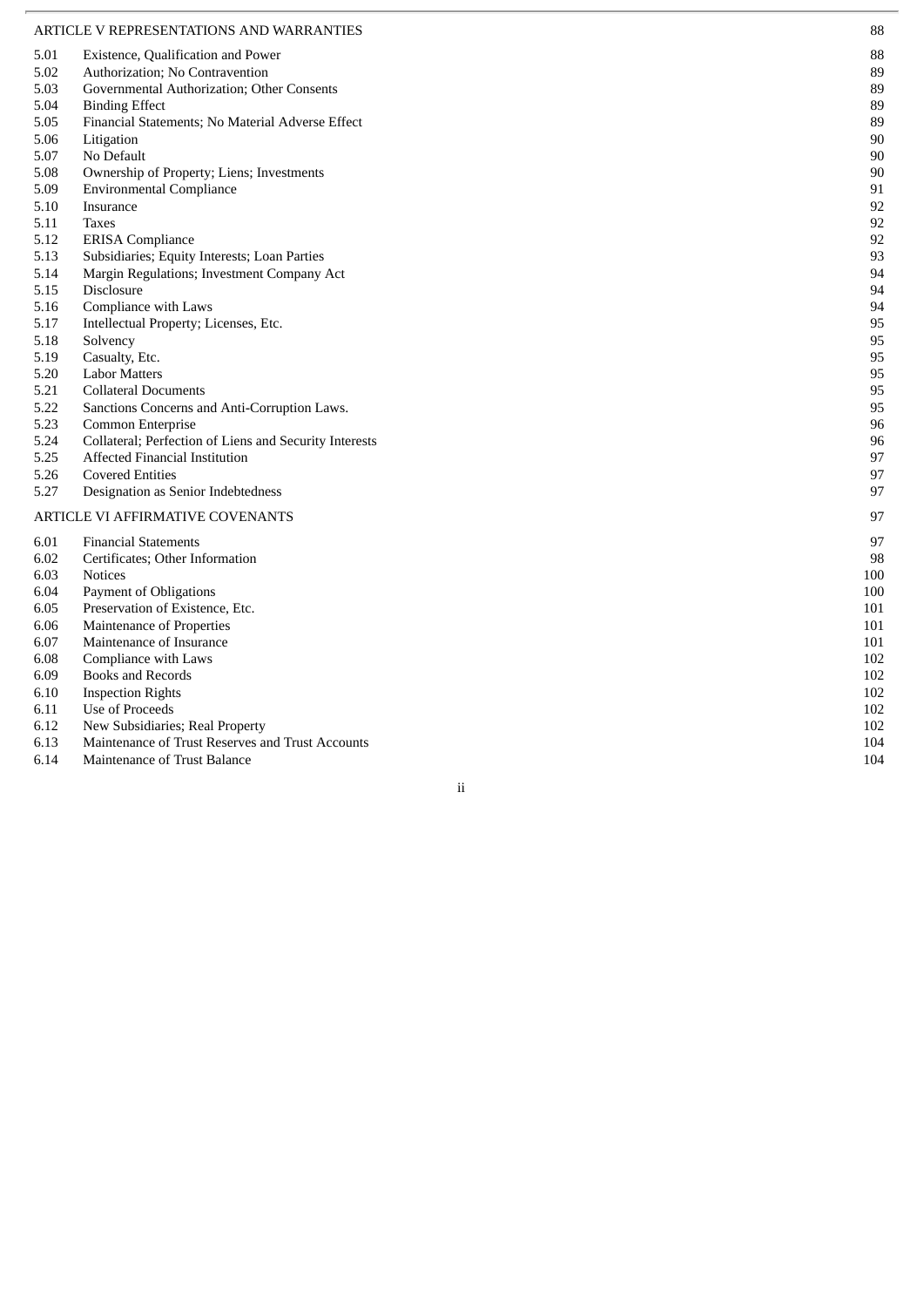| 6.15 | Collateral                                                               | 104 |
|------|--------------------------------------------------------------------------|-----|
| 6.16 | <b>Further Assurances</b>                                                | 105 |
| 6.17 | <b>Post-Closing Requirements</b>                                         | 105 |
| 6.18 | Anti-Corruption Laws; Sanctions                                          | 105 |
| 6.19 | Designation of Subsidiaries                                              | 105 |
|      | <b>ARTICLE VII NEGATIVE COVENANTS</b>                                    | 106 |
| 7.01 | Liens                                                                    | 106 |
| 7.02 | Investments                                                              | 107 |
| 7.03 | Debt                                                                     | 108 |
| 7.04 | <b>Fundamental Changes</b>                                               | 109 |
| 7.05 | Dispositions                                                             | 110 |
| 7.06 | Restricted Payments; Issuance of Preferred Stock                         | 111 |
| 7.07 | Change in Nature of Business                                             | 112 |
| 7.08 | <b>Transactions with Affiliates</b>                                      | 112 |
| 7.09 | <b>Burdensome Agreements</b>                                             | 112 |
| 7.10 | Use of Proceeds                                                          | 112 |
| 7.11 | <b>Financial Covenants</b>                                               | 113 |
| 7.12 | Maintenance of Ownership of Subsidiaries                                 | 113 |
| 7.13 | <b>Trust Funds</b>                                                       | 113 |
| 7.14 | <b>Sanctions</b>                                                         | 113 |
| 7.15 | Anti-Corruption Laws                                                     | 114 |
| 7.16 | Amendments of Organization Documents; Fiscal Year; Accounting Changes.   | 114 |
| 7.17 | Sale and Leaseback Transactions                                          | 114 |
| 7.18 | Prepayments, Etc. of Debt                                                | 114 |
| 7.19 | Amendment, Etc. of Indebtedness.                                         | 114 |
| 7.20 | <b>Unrestricted Subsidiaries</b>                                         | 115 |
|      | ARTICLE VIII EVENTS OF DEFAULT AND REMEDIES                              | 115 |
| 8.01 | <b>Events of Default</b>                                                 | 115 |
| 8.02 | Remedies upon Event of Default                                           | 117 |
| 8.03 | <b>Application of Funds</b>                                              | 118 |
|      | ARTICLE IX ADMINISTRATIVE AGENT                                          | 119 |
| 9.01 | Appointment and Authority                                                | 119 |
| 9.02 | Rights as a Lender                                                       | 120 |
| 9.03 | <b>Exculpatory Provisions</b>                                            | 120 |
| 9.04 | Reliance by Administrative Agent                                         | 122 |
| 9.05 | <b>Delegation of Duties</b>                                              | 122 |
| 9.06 | Resignation of Administrative Agent                                      | 122 |
| 9.07 | Non-Reliance on Administrative Agent, the Arranger and the Other Lenders | 124 |
| 9.08 | No Other Duties, Etc.                                                    | 125 |
| 9.09 | Administrative Agent May File Proofs of Claim                            | 125 |
| 9.10 | <b>Collateral and Guaranty Matters</b>                                   | 127 |

# i i i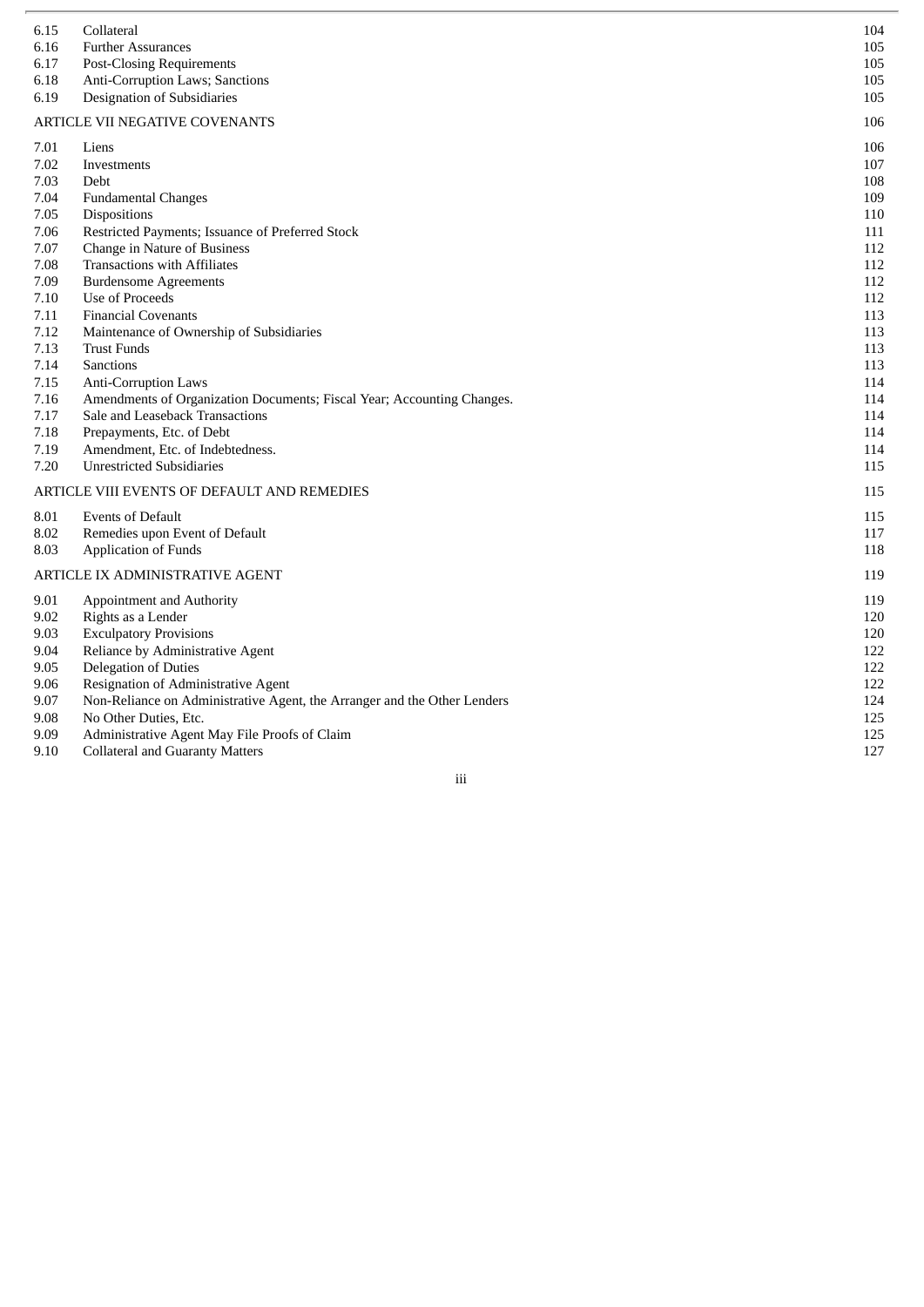| 9.11              | Secured Cash Management Agreements and Secured Hedge Agreements           | 127   |
|-------------------|---------------------------------------------------------------------------|-------|
| 9.12              | <b>Certain ERISA Matters</b>                                              | 128   |
| 9.13              | Recovery of Erroneous Payments                                            | 129   |
|                   | <b>ARTICLE X MISCELLANEOUS</b>                                            | 129   |
| 10.01             | Amendments, Etc.                                                          | 129   |
| 10.02             | Notices; Effectiveness; Electronic Communications                         | 132   |
| 10.03             | No Waiver; Cumulative Remedies; Enforcement                               | 134   |
| 10.04             | Expenses; Indemnity; Damage Waiver                                        | 135   |
| 10.05             | <b>Payments Set Aside</b>                                                 | 137   |
| 10.06             | <b>Successors and Assigns</b>                                             | 137   |
| 10.07             | Treatment of Certain Information; Confidentiality                         | 142   |
| 10.08             | <b>Right of Setoff</b>                                                    | 144   |
| 10.09             | <b>Interest Rate Limitation</b>                                           | 144   |
| 10.10             | <b>Integration</b> ; Effectiveness                                        | 145   |
| 10.11             | Survival of Representations and Warranties                                | 145   |
| 10.12             | Severability                                                              | 145   |
| 10.13             | Replacement of Lenders                                                    | 145   |
| 10.14             | Governing Law; Jurisdiction; Etc.                                         | 147   |
| 10.15             | Waiver of Jury Trial                                                      | 148   |
| 10.16             | No Advisory or Fiduciary Responsibility                                   | 148   |
| 10.17             | Electronic Execution; Electronic Records; Counterparts                    | 149   |
| 10.18             | <b>USA Patriot Act Notice</b>                                             | 150   |
| 10.19             | <b>ENTIRE AGREEMENT</b>                                                   | 150   |
| 10.20             | Acknowledgement and Consent to Bail-In of Affected Financial Institutions | 150   |
| 10.21             | Acknowledgement Regarding Any Supported QFCs                              | 151   |
| 10.22             | Subordination                                                             | 151   |
| 10.23             | Amendment and Restatement; No Novation                                    | 152   |
| <b>ARTICLE XI</b> |                                                                           | 153   |
|                   | <b>CONTINUING GUARANTY</b>                                                | 153   |
| 11.01             | Guaranty                                                                  | 153   |
| 11.02             | <b>Rights of Lenders</b>                                                  | 154   |
| 11.03             | Certain Waivers                                                           | 154   |
| 11.04             | <b>Obligations Independent</b>                                            | 154   |
| 11.05             | Subrogation                                                               | 154   |
| 11.06             | Termination; Reinstatement                                                | 155   |
| 11.07             | <b>Stay of Acceleration</b>                                               | 155   |
| 11.08             | <b>Condition of Borrower</b>                                              | 155   |
| 11.09             | Appointment of Borrower                                                   | 155   |
| 11.10             | Right of Contribution                                                     | 156   |
| 11.11             | Keepwell                                                                  | 156   |
|                   | <b>SIGNATURES</b>                                                         | $S-1$ |

#### i v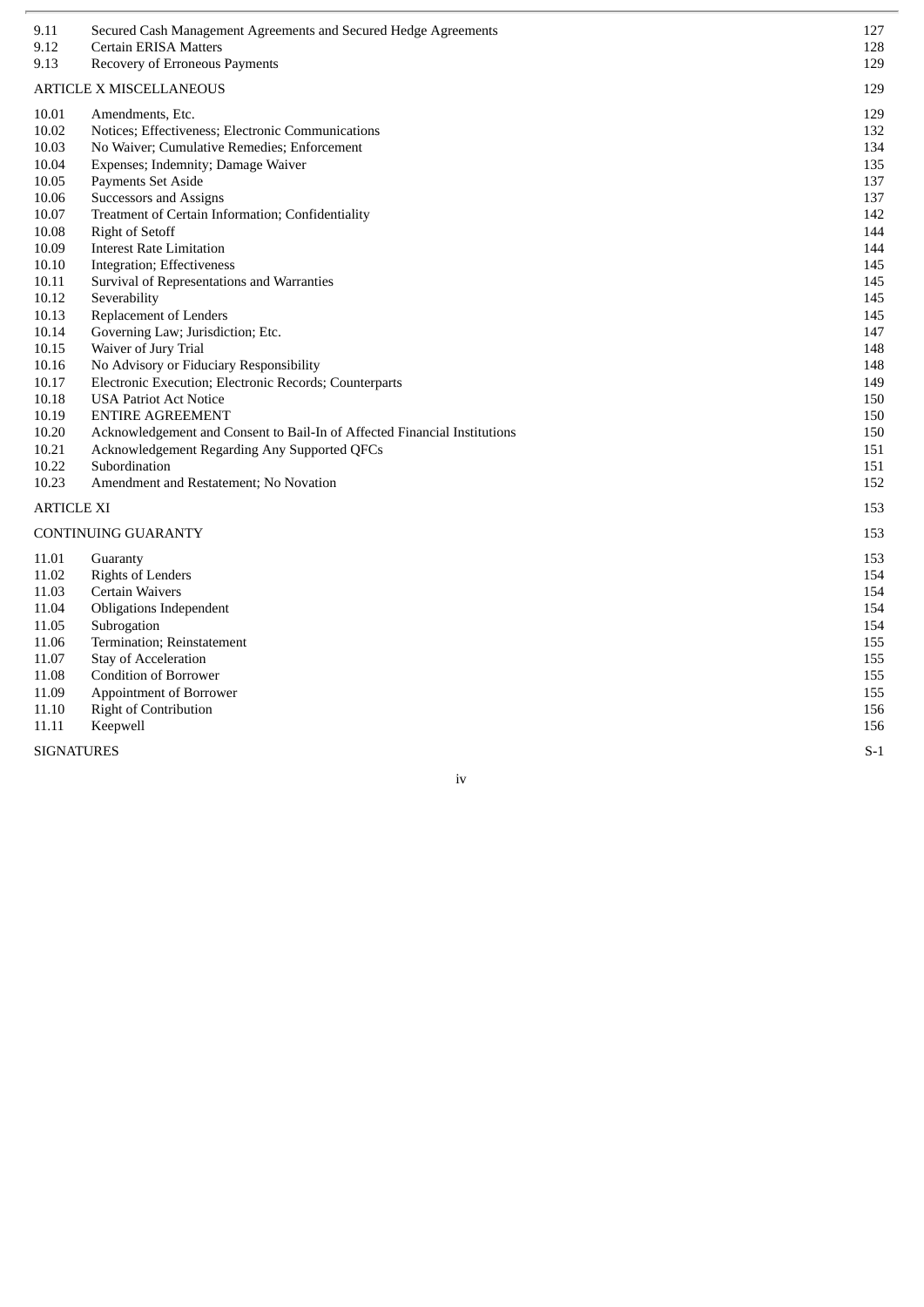# **SCHEDULES**

| 1.01(a)     | Certain Addresses for Notices                           |
|-------------|---------------------------------------------------------|
| 1.01(d)     | <b>Existing Letters of Credit</b>                       |
| 2.01        | Commitments and Applicable Percentages                  |
| 2.03        | L/C Commitment                                          |
| 5.03        | Governmental Authorizations                             |
| 5.05        | Material Indebtedness and Operating Leases              |
| 5.06        | Litigation                                              |
| 5.08(b)     | <b>Existing Liens</b>                                   |
| 5.08(c)     | Owned Real Property                                     |
| 5.08(d)(i)  | Leased Real Property (Lessee)                           |
| 5.08(d)(ii) | Leased Real Property (Lessor)                           |
| 5.08(e)     | <b>Existing Investments</b>                             |
| 5.09        | <b>Environmental Matters</b>                            |
| 5.12(d)     | <b>Pension Plans</b>                                    |
| 5.13        | Subsidiaries and Other Equity Investments; Loan Parties |
| 5.17        | <b>Intellectual Property Matters</b>                    |
| 5.20        | <b>Labor Matters</b>                                    |
| 6.17        | <b>Post-Closing Requirements</b>                        |
| 7.03        | <b>Existing Debt</b>                                    |
|             |                                                         |

# EXHIBITS

# *Form of*

| A  | <b>Administrative Questionnaire</b>          |
|----|----------------------------------------------|
| B  | Assignment and Assumption                    |
| C  | Authorization to Share Insurance Information |
| D  | Compliance Certificate                       |
| E  | <b>Funding Indemnity Letter</b>              |
| F  | Joinder                                      |
| G  | Loan Notice                                  |
| H  | Mortgage                                     |
|    | Notice of Loan Prepayment                    |
|    | <b>Revolving Credit Note</b>                 |
| K  | Secured Creditor Designation Notice          |
| L. | Swing Line Loan Notice                       |
| M  | U.S. Tax Compliance Certificates             |
| N  | <b>Security Agreement</b>                    |

v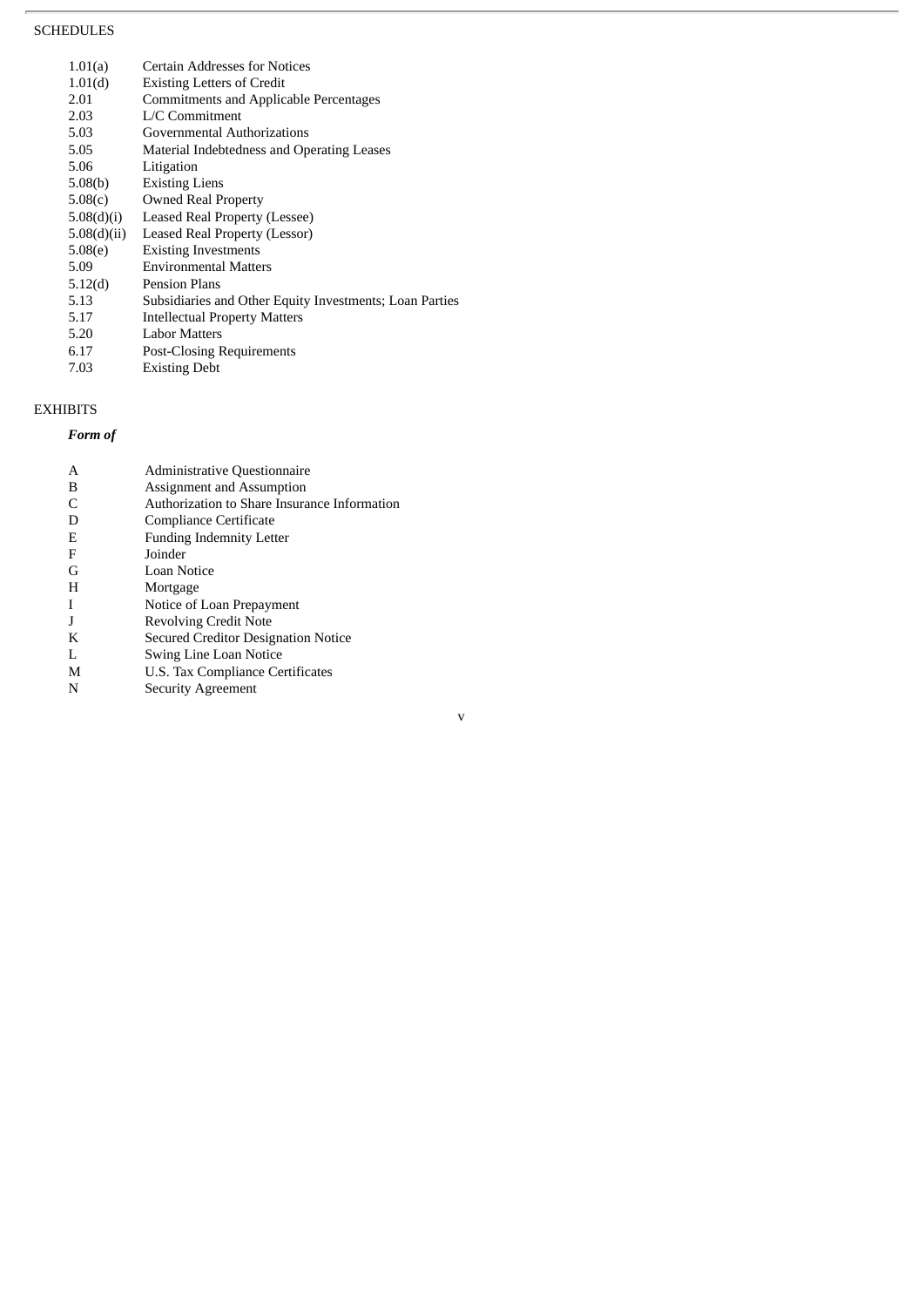#### FIRST AMENDED AND RESTATED CREDIT AGREEMENT

This FIRST AMENDED AND RESTATED CREDIT AGREEMENT is entered into as of May 13, 2021, among CARRIAGE SERVICES, INC., a Delaware corporation (the "Borrower"), the Guarantors (defined herein), the Lenders (defined herein), and BANK OF AMERICA, N.A., as Administrative Agent, a Swing Line Lender and L/C Issuer.

#### PRELIMINARY STATEMENTS:

The Borrower, certain of the Lenders and Administrative Agent are parties to that certain Credit Agreement, dated as of May 31, 2018 (as heretofore amended prior to the date hereof, the "Existing Credit Agreement"). The parties hereto desire to amend and restate the Existing Credit Agreement as hereafter set forth.

In consideration of the mutual covenants and agreements herein contained, the parties hereto covenant and agree that the Existing Credit Agreement is hereby amended and restated in its entirety as follows:

#### ARTICLE I

# DEFINITIONS AND ACCOUNTING TERMS

1.01 Defined Terms. As used in this Agreement, the following terms shall have the meanings set forth below:

"Acquisition" means the acquisition by any Person of (a) a majority of the Equity Interests of another Person, (b) all or substantially all of the assets of another Person or (c) all or substantially all of a line of business of another Person, in each case (i) whether or not involving a merger or consolidation with such other Person and (ii) whether in one transaction or a series of related transactions.

"Acquisition Consideration" means the consideration given by the Borrower or any of its Subsidiaries for an Acquisition, including but not limited to the sum of (without duplication) (a) the fair market value of any cash, property (excluding Equity Interests) or services given, plus (b) the amount of any Debt assumed, incurred or guaranteed (to the extent not otherwise included) in connection with such Acquisition by the Borrower or any of its Subsidiaries. In determining Acquisition Consideration, there shall be (a) deducted the amount of Net Cash Proceeds arising from any sale of assets included in the Acquisition which are sold (other than to an Affiliate of the Borrower) within 365 days after consummation of such Acquisition and (b) not included the amount of Net Cash Proceeds arising from the sale of assets pursuant to  $Section 7.05(d)$  which are used to purchase assets as provided therein.

"Additional Secured Obligations" means (a) all obligations arising under Secured Cash Management Agreements and Secured Hedge Agreements and (b) all costs and expenses incurred in connection with enforcement and collection of the foregoing, including the fees, charges and disbursements of counsel, in each case whether direct or indirect (including those acquired by assumption), absolute or contingent, due or to become due, now existing or hereafter arising and including interest, expenses and fees that accrue after the commencement by or against any Loan Party or any Affiliate thereof of any proceeding under any Debtor Relief Laws naming such Person as the debtor in such proceeding, regardless of whether such interest, expenses and fees are allowed claims in such proceeding; provided that Additional Secured Obligations of a Guarantor shall exclude any Excluded Swap Obligations with respect to such Guarantor.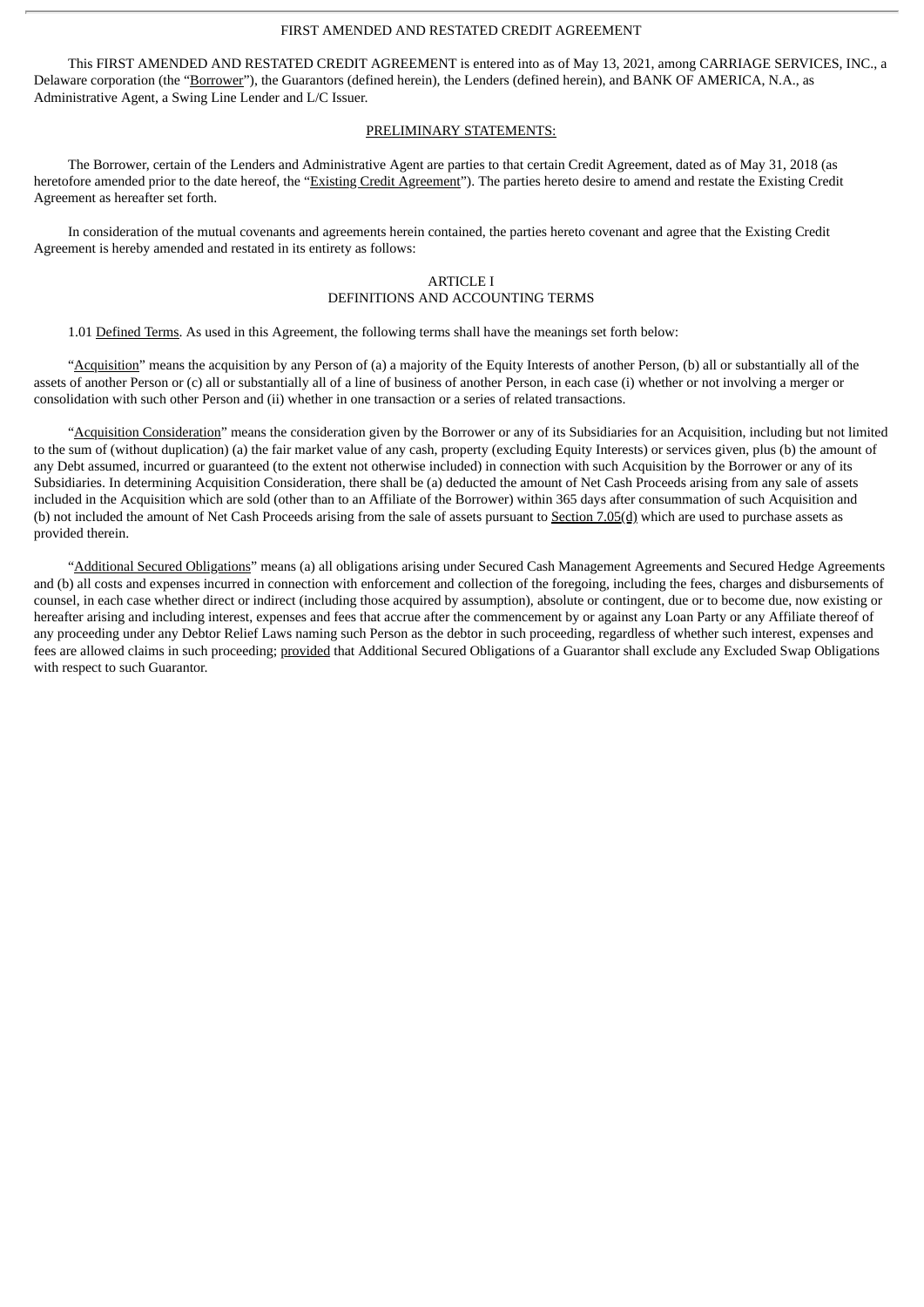"Administrative Agent" means Bank of America in its capacity as administrative agent under any of the Loan Documents, or any successor administrative agent.

"Administrative Agent's Office" means the Administrative Agent's address and, as appropriate, account as set forth on Schedule 1.01(a), or such other address or account as the Administrative Agent may from time to time notify the Borrower and the Lenders.

"Administrative Questionnaire" means an Administrative Questionnaire in substantially the form of Exhibit A or any other form approved by the Administrative Agent.

"Affected Financial Institution" means (a) any EEA Financial Institution or (b) any UK Financial Institution.

"Affiliate" means, with respect to a specified Person, another Person that directly, or indirectly through one or more intermediaries, Controls or is Controlled by or is under common Control with the Person specified.

"Agent Parties" has the meaning specified in Section 10.02(c).

"Aggregate Commitments" means the Commitments of all the Lenders.

"Agreed Security Package" means the delivery of (a) a Mortgage, together with such certificates, affidavits, questionnaires or returns as shall be required in connection with the recording or filing thereof to create a perfected first priority Lien (subject to Permitted Liens) in favor of the Administrative Agent over real property owned by the Borrower or its Subsidiaries, it being understood and agreed that Borrower shall use commercially reasonable efforts to obtain any if the foregoing from unaffiliated third parties, (b) associated lender policies of title insurance in an amount, in form and substance and issued by an title insurance company reasonably acceptable to the Administrative Agent (unless the Administrative Agent determines in its sole discretion, to waive such requirement with respect to any parcel), (c) such flood certificates, consents, approvals, amendments, supplements, estoppels, tenant subordination agreements, access agreements or other instruments as the Administrative Agent reasonably deems necessary, it being understood and agreed that Borrower shall use commercially reasonable efforts to obtain any if the foregoing from unaffiliated third parties, (d) if requested by the Administrative Agent, a survey with respect to each property subject to such mortgage in form and substance reasonably acceptable to the Administrative Agent; (e) opinions of local counsel with respect to the execution and filing of such Mortgage and the perfection of Liens created thereby and (f) immediately available funds in an amount equal to the sum of all taxes, fees and other charges payable in connection with the recording or filing of such Mortgage and other instruments; provided that, in no event shall the Borrower or any Subsidiary be required to deliver a Mortgage for any property located in a flood plain.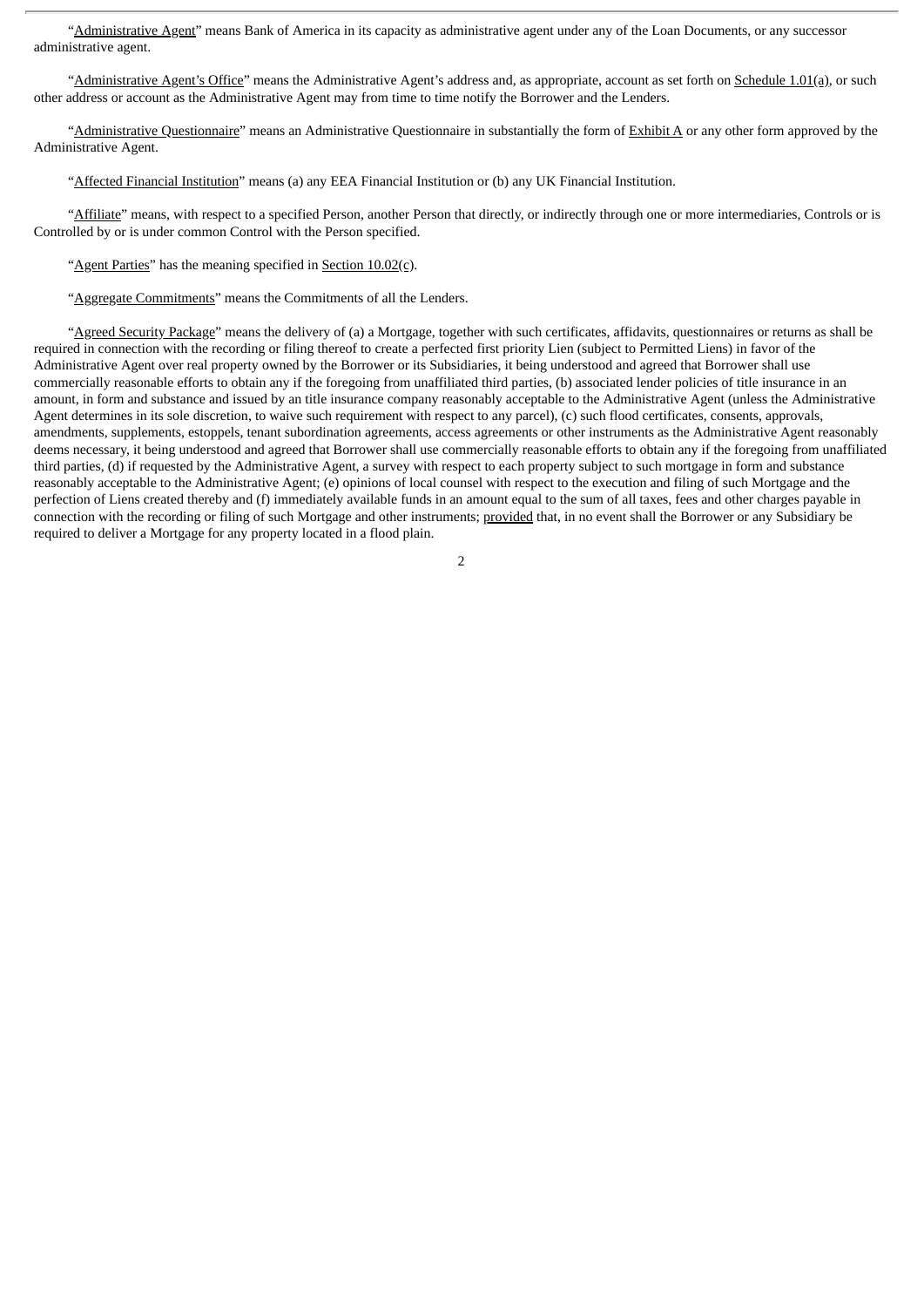"Agreement" means this First Amended and Restated Credit Agreement, including all schedules, exhibits and annexes hereto.

#### "Amended Trusting Laws" has the meaning specified in Section 6.14.

"Applicable Fee Rate" means, at any time, in respect of the Revolving Credit Facility, the applicable percentage per annum set forth below determined by reference to the Total Leverage Ratio as set forth in the most recent Compliance Certificate received by the Administrative Agent pursuant to Section 6.02(a):

| Applicable Fee Rate  |                                         |                       |  |  |
|----------------------|-----------------------------------------|-----------------------|--|--|
| <b>Pricing Level</b> | <b>Total Leverage Ratio</b>             | <b>Commitment Fee</b> |  |  |
|                      | < 3.00 : 1.00                           | $0.200\%$             |  |  |
|                      | $\leq$ 3.50: 1.00 but $\geq$ 3.00: 1.00 | 0.250%                |  |  |
|                      | $\leq$ 4.00: 1.00 but $\geq$ 3.50: 1.00 | $0.250\%$             |  |  |
|                      | $\leq$ 4.50: 1.00 but $\geq$ 4.00: 1.00 | 0.300%                |  |  |
|                      | $\geq 4.50$ : 1.00                      | $0.400\%$             |  |  |

Any increase or decrease in the Applicable Fee Rate resulting from a change in the Total Leverage Ratio shall become effective as of the first Business Day immediately following the date a Compliance Certificate is delivered pursuant to Section 6.02(a); provided, however, that if a Compliance Certificate is not delivered when due in accordance with such Section, then, upon the request of the Required Lenders, Pricing Level 5 shall apply as of the first Business Day after the date on which such Compliance Certificate was required to have been delivered and shall remain in effect until the first Business Day following the date on which such Compliance Certificate is delivered. Notwithstanding the foregoing, the Applicable Fee Rate in effect from and after the Second Amendment Effective Date through and including the date the Compliance Certificate is delivered pursuant to Section 6.02(a) for the Fiscal Quarter ending June 30, 2022 shall be Pricing Level 5.

Notwithstanding anything to the contrary contained in this definition, the determination of the Applicable Fee Rate for any period shall be subject to the provisions of Section 2.10(b).

"Applicable Law" means (a) in respect of any Person, all provisions of Laws applicable to such Person, and all orders and decrees of all courts and determinations of arbitrators applicable to such Person and (b) in respect of contracts made or performed in the State of Texas, "Applicable Law" shall also mean the Laws of the United States of America, including, in addition to the foregoing, 12 USC Sections 85 and 86, as amended to the date hereof and as the same may be amended at any time and from time to time hereafter, and any other statute of the United States of America now or at any time hereafter prescribing the maximum rates of interest on loans and extensions of credit, and the Laws of the State of Texas, including, without limitation, Chapter 303 of the Texas Finance Code, as amended, and any other statute of the State of Texas now or at any time hereafter prescribing maximum rates of interest on loans and extensions of credit; provided that the parties thereto agree pursuant to Texas Finance Code Section 346.004 that the provisions of Chapter 346 of the Texas Finance Code, shall not apply to Loans, the Letters of Credit, this Agreement, the Notes or any other Loan Document.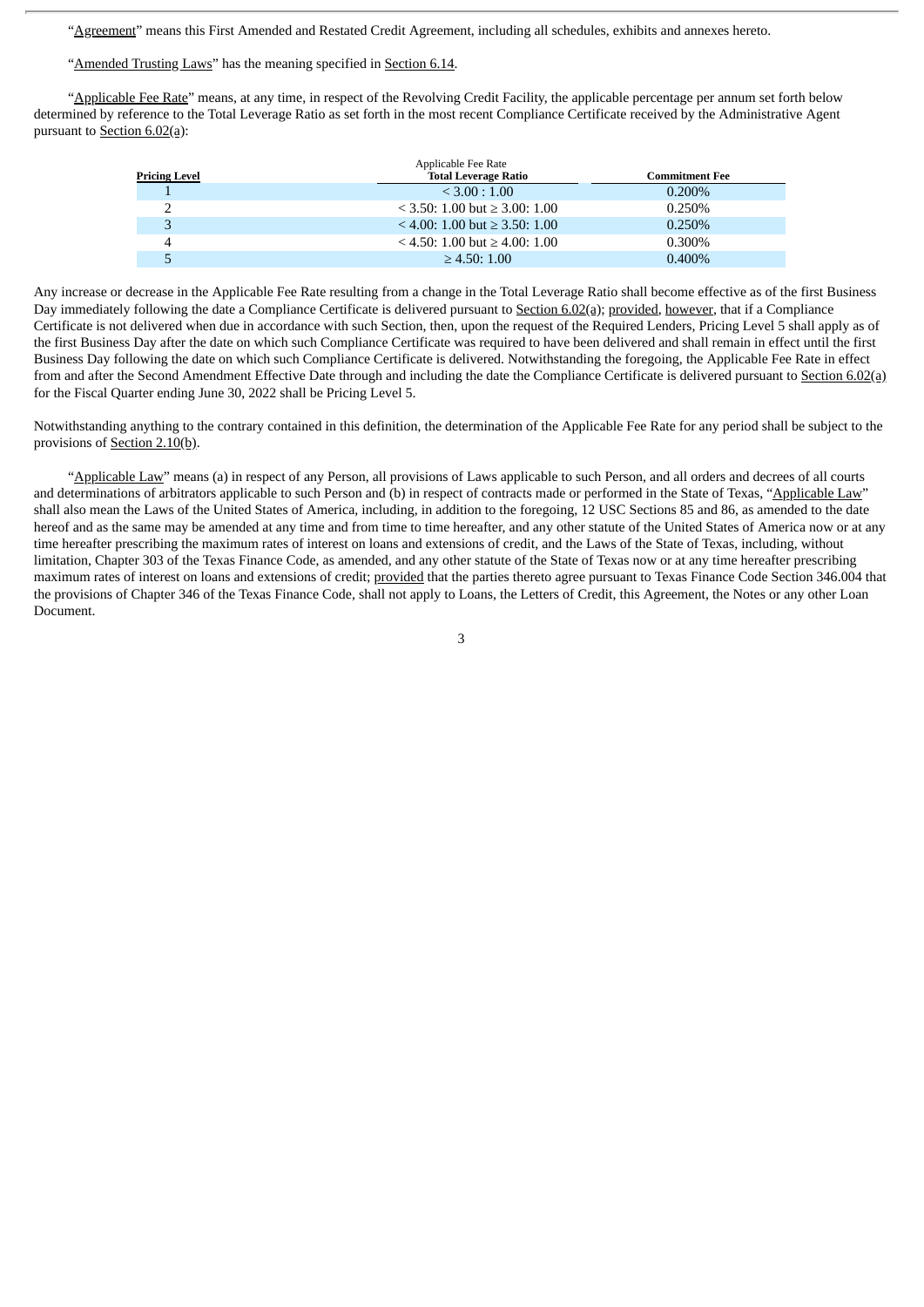"Applicable Percentage" means with respect to any Revolving Credit Lender at any time, the percentage (carried out to the ninth decimal place) of the Revolving Credit Facility represented by such Revolving Credit Lender's Revolving Credit Commitment at such time, subject to adjustment as provided in Section 2.16. If the commitment of each Revolving Credit Lender to make Revolving Credit Loans and the obligation of the L/C Issuer to make L/C Credit Extensions has been terminated pursuant to Section 8.02, or if the Revolving Credit Commitments have expired, then the Applicable Percentage of each Revolving Credit Lender in respect of the Revolving Credit Facility shall be determined based on the Applicable Percentage of such Revolving Credit Lender in respect of the Revolving Credit Facility most recently in effect, giving effect to any subsequent assignments and to any Lender's status as a Defaulting Lender at the time of determination. The Applicable Percentage of each Lender is set forth opposite the name of such Lender on Schedule 2.01 or in the Assignment and Assumption pursuant to which such Lender becomes a party hereto, as applicable.

"Applicable Rate" means the applicable percentage per annum set forth below determined by reference to the Total Leverage Ratio as set forth in the most recent Compliance Certificate received by the Administrative Agent pursuant to Section 6.02(a):

| Pricing<br><u>Level</u> | Applicable Rate<br>Total<br><b>Leverage Ratio</b> | <b>BSBY Rate / Letter of</b><br><b>Credit Fees</b> | <b>Base Rate</b> |
|-------------------------|---------------------------------------------------|----------------------------------------------------|------------------|
|                         | < 3.00 : 1.00                                     | 1.500%                                             | 0.500%           |
|                         | $\leq$ 3.50: 1.00 but $\geq$ 3.00: 1.00           | 1.625%                                             | 0.625%           |
|                         | $\leq$ 4.00: 1.00 but $\geq$ 3.50: 1.00           | 1.750\%                                            | 0.750%           |
|                         | $\leq$ 4.50: 1.00 but $\geq$ 4.00: 1.00           | 1.875%                                             | 0.875%           |
|                         | $\geq 4.50$ : 1.00                                | 2.125%                                             | 1.125%           |

Any increase or decrease in the Applicable Rate resulting from a change in the Total Leverage Ratio shall become effective as of the first Business Day immediately following the date a Compliance Certificate is delivered pursuant to Section 6.02(a); provided, however, that if a Compliance Certificate is not delivered when due in accordance with such Section, then, upon the request of the Required Lenders, Pricing Level 5 shall apply in respect of the Revolving Credit Facility as of the first Business Day after the date on which such Compliance Certificate was required to have been delivered and in each case shall remain in effect until the first Business Day following the date on which such Compliance Certificate is delivered. Notwithstanding the foregoing, the Applicable Rate in effect from and after the Second Amendment Effective Date through and including the date the Compliance Certificate is delivered pursuant to Section 6.02(a) for the Fiscal Quarter ending June 30, 2022 shall be Pricing Level 5.

Notwithstanding anything to the contrary contained in this definition, the determination of the Applicable Rate for any period shall be subject to the provisions of Section 2.10(b).

"Appropriate Lender" means, at any time, (a) with respect to the Revolving Credit Facility, a Lender that has a Revolving Credit Commitment or holds a Revolving Credit Loan at such time, (b) with respect to the Swing Line Sublimit, (i) the Swing Line Lender and (ii) if any Swing Line Loans are outstanding pursuant to Section 2.04(a), the Revolving Credit Lenders, and (c) with respect to the Letter of Credit Sublimit, (i) the L/C Issuer and (ii) if any Letters of Credit have been issued pursuant to Section 2.03, the Revolving Credit Lenders.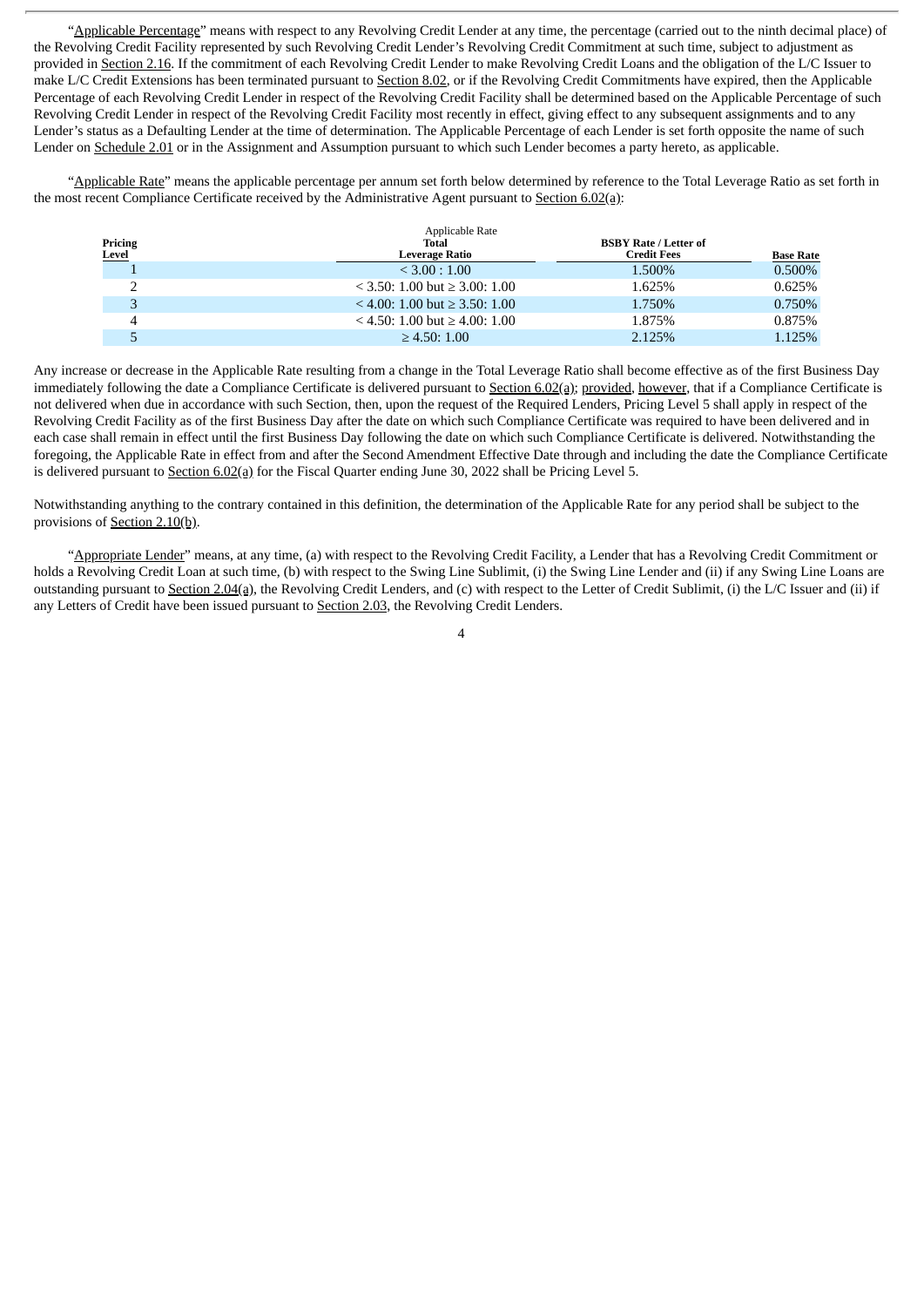"Approved Fund" means any Fund that is administered or managed by (a) a Lender, (b) an Affiliate of a Lender or (c) an entity or an Affiliate of an entity that administers or manages a Lender.

"Arranger" means BofA Securities, Inc., in its capacity as sole lead arranger and sole bookrunner.

"Assignment and Assumption" means an assignment and assumption entered into by a Lender and an Eligible Assignee (with the consent of any party whose consent is required by Section 10.06(b)), and accepted by the Administrative Agent, in substantially the form of Exhibit B or any other form (including an electronic documentation form generated by use of an electronic platform) approved by the Administrative Agent.

"Attributable Debt" means, on any date, (a) in respect of any Capital Lease of any Person, the capitalized amount thereof that would appear on a balance sheet of such Person prepared as of such date in accordance with GAAP, and (b) in respect of any Synthetic Lease Obligation, the capitalized amount of the remaining lease or similar payments under the relevant lease or other applicable agreement or instrument that would appear on a balance sheet of such Person prepared as of such date in accordance with GAAP if such lease or other agreement or instrument were accounted for as a Capital Lease.

"Audited Financial Statements" means the audited consolidated balance sheet of the Borrower and its Subsidiaries for the Fiscal Year ended December 31, 2020, and the related consolidated statements of income or operations, shareholders' equity and cash flows for such Fiscal Year of the Borrower and its Subsidiaries, including the notes thereto.

"Authorization to Share Insurance Information" means the authorization substantially in the form of Exhibit C (or such other form as required by any Loan Party's insurance company).

"Auto-Extension Letter of Credit" has the meaning specified in Section 2.03(b)(ii).

"Availability Period" means in respect of the Revolving Credit Facility, the period from and including the Closing Date to the earliest of (a) the Maturity Date, (b) the date of termination of all of the Revolving Credit Commitments pursuant to Section 2.06, and (c) the date of termination of the commitment of each Revolving Credit Lender to make Revolving Credit Loans and of the obligation of the L/C Issuer to make L/C Credit Extensions pursuant to Section 8.02.

"Bail-In Action" means the exercise of any Write-Down and Conversion Powers by the applicable Resolution Authority in respect of any liability of an Affected Financial Institution.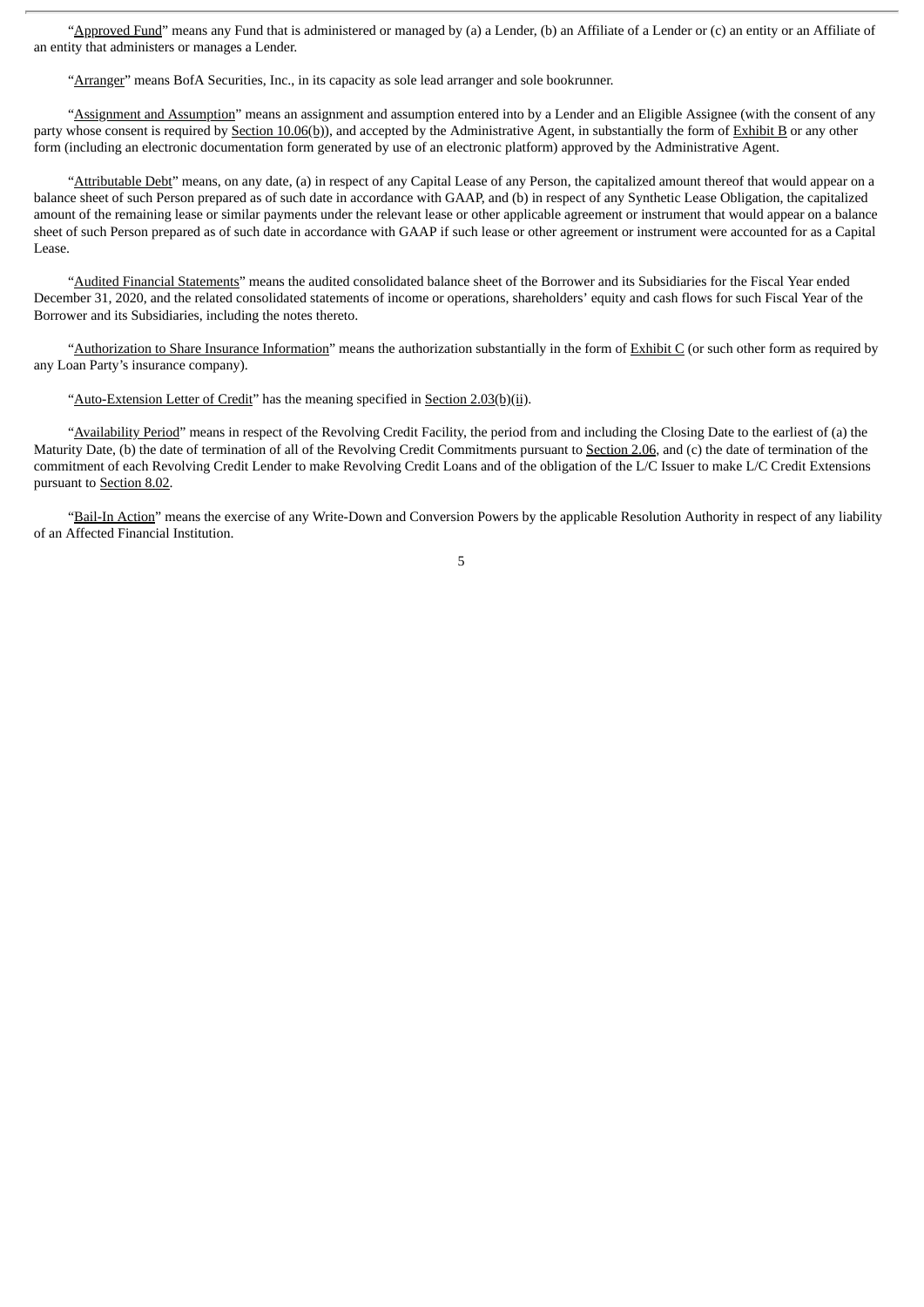"Bail-In Legislation" means, (a) with respect to any EEA Member Country implementing Article 55 of Directive 2014/59/EU of the European Parliament and of the Council of the European Union, the implementing law, rule, regulation or requirement for such EEA Member Country from time to time which is described in the EU Bail-In Legislation Schedule, and (b) with respect to the United Kingdom, Part I of the United Kingdom Banking Act 2009 (as amended from time to time) and any other law, regulation or rule applicable in the United Kingdom relating to the resolution of unsound or failing banks, investment firms or other financial institutions or their affiliates (other than through liquidation, administration or other insolvency proceedings).

### "Bank of America" means Bank of America, N.A., and its successors.

"Base Rate" means for any day a fluctuating rate of interest per annum equal to the highest of (a) the Federal Funds Rate plus 0.50%, (b) the rate of interest in effect for such day as publicly announced from time to time by Bank of America as its "prime rate," and (c) the BSBY Rate plus 1.00%, subject to the interest rate floors set forth therein; provided that if the Base Rate shall be less than zero, such rate shall be deemed zero for purposes of this Agreement. The "prime rate" is a rate set by Bank of America based upon various factors including Bank of America's costs and desired return, general economic conditions and other factors, and is used as a reference point for pricing some loans, which may be priced at, above, or below such announced rate. Any change in such prime rate announced by Bank of America shall take effect at the opening of business on the day specified in the public announcement of such change. If the Base Rate is being used as an alternate rate of interest pursuant to Section 3.03 hereof, then the Base Rate shall be the greater of clauses (a) and (b) above and shall be determined without reference to clause (c) above.

"Base Rate Loan" means a Revolving Credit Loan that bears interest based on the Base Rate.

"Beneficial Ownership Certification" means a certification regarding beneficial ownership required by the Beneficial Ownership Regulation, which certification shall be substantially similar in form and substance to the form of Certification Regarding Beneficial Owners of Legal Entity Customers published jointly, in May 2018, by the Loan Syndications and Trading Association and Securities Industry and Financial Markets Association.

# "Beneficial Ownership Regulation" means 31 C.F.R. § 1010.230.

"Benefit Plan" means any of (a) an "employee benefit plan" (as defined in ERISA) that is subject to Title I of ERISA, (b) a "plan" as defined in and subject to Section 4975 of the Code or (c) any Person whose assets include (for purposes of ERISA Section 3(42) or otherwise for purposes of Title I of ERISA or Section 4975 of the Code) the assets of any such "employee benefit plan" or "plan".

"BHC Act Affiliate" of a party means an "affiliate" (as such term is defined under, and interpreted in accordance with, 12 U.S.C. 1841(k)) of such party.

"Bloomberg" means Bloomberg Index Services Limited.

"Borrower" has the meaning specified in the introductory paragraph hereto.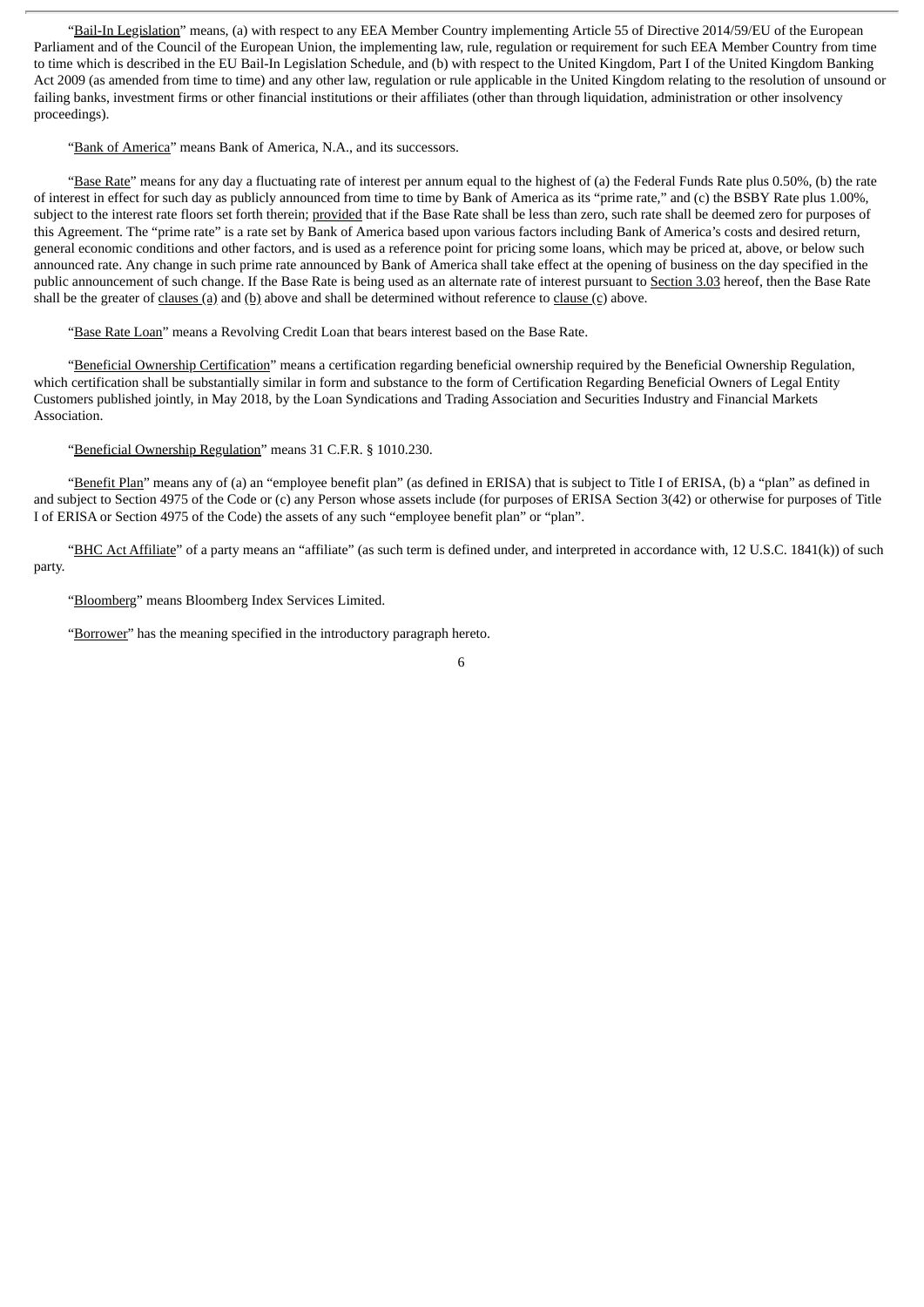"Borrower Materials" has the meaning specified in Section 6.02.

"Borrowing" means a Revolving Credit Borrowing or a Swing Line Borrowing, as the context may require.

"BSBY" means the Bloomberg Short-Term Bank Yield Index rate.

#### "BSBY Rate" means:

(a) for any Interest Period with respect to a BSBY Rate Loan, the rate per annum equal to the BSBY Screen Rate two Business Days prior to the commencement of such Interest Period with a term equivalent to such Interest Period; provided that if the rate is not published on such determination date then BSBY Rate means the BSBY Screen Rate on the first Business Day immediately prior thereto; and

(b) for any interest calculation with respect to a Base Rate Loan on any date, the rate per annum equal to the BSBY Screen Rate with a term of one month commencing that day;

*provided* that if the BSBY Rate determined in accordance with either of the foregoing provisions (a) or (b) of this definition would otherwise be less than zero, the BSBY Rate shall be deemed zero for purposes of this Agreement.

"BSBY Rate Loan" means a Revolving Credit Loan that bears interest at a rate based on the BSBY Rate.

"BSBY Replacement Date" has the meaning specified in Section 3.03(b).

"BSBY Screen Rate" means the Bloomberg Short-Term Bank Yield Index rate administered by Bloomberg and published on the applicable Bloomberg screen page (or such other commercially available source providing such quotations as may be designated by the Administrative Agent from time to time).

"Business Day" means any day other than a Saturday, Sunday or other day on which commercial banks are authorized to close under the Laws of, or are in fact closed in, the state where the Administrative Agent's Office is located and, if such day relates to any BSBY Rate Loan, in New York City.

"Capital Expenditures" means, with respect to any Person for any period, the sum of the aggregate of any expenditures by such Person during such period for an asset which is properly classifiable in relevant financial statements of such Person as property, equipment or improvements, fixed assets, or a similar type of tangible capital asset in accordance with GAAP. For purposes of this definition, (a) the purchase price of equipment or property that is (i) purchased substantially simultaneously with the trade-in of existing equipment or property, (ii) exchanged in connection with a swap of existing equipment or property or (iii) purchased or repaired with insurance proceeds (promptly following receipt thereof on account of such property or equipment being replaced or repaired) shall be included in Capital Expenditures only to the extent of the gross amount by which such purchase price exceeds the credit granted by the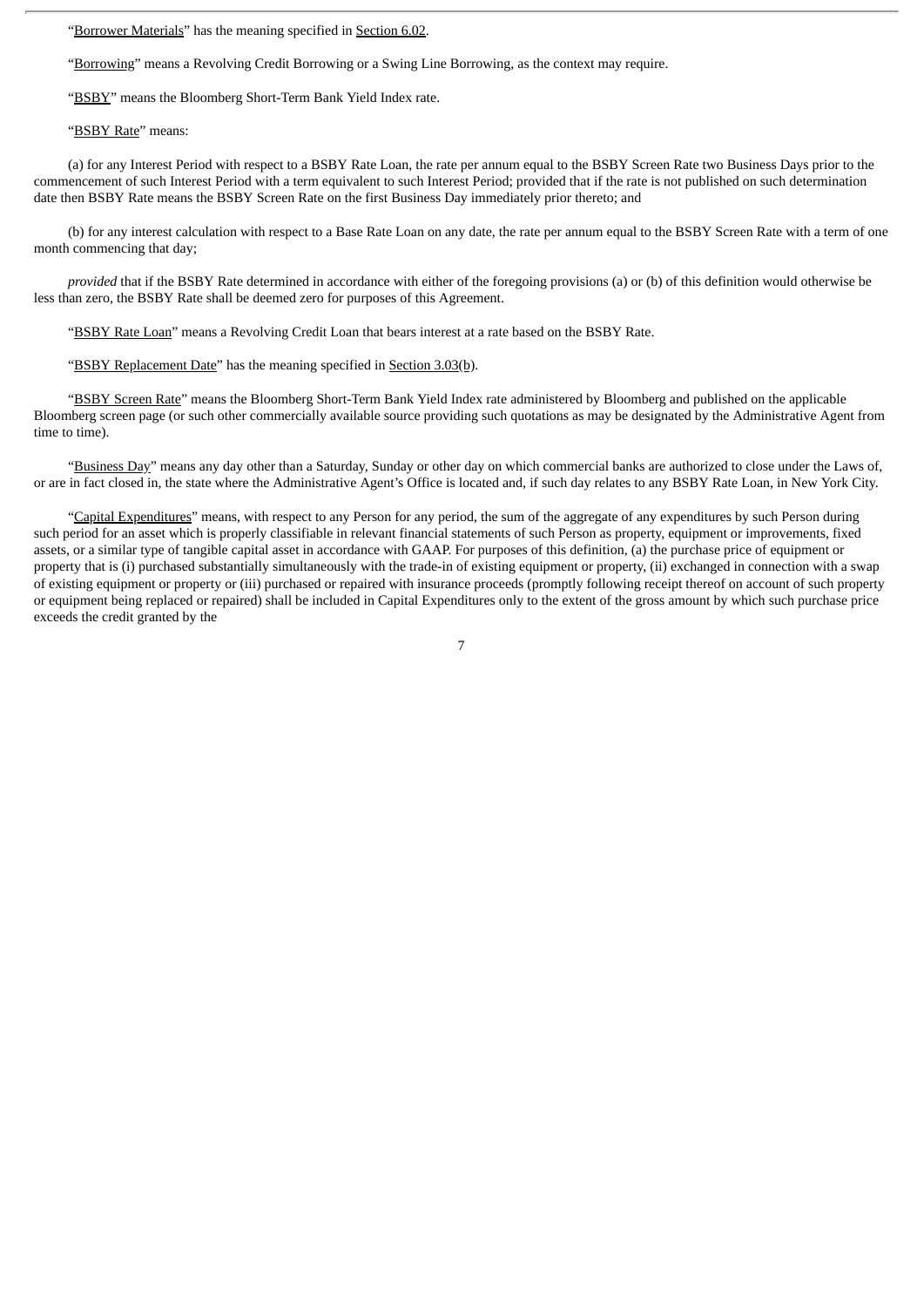seller of such equipment or property for the equipment or property being so repaired, traded in or exchanged or the amount of such insurance proceeds, and (b) any expenditure funded with warranty proceeds, proceeds from an indemnity claim, settlement payments, condemnation or eminent domain awards or any other payments made to compensate such Person for any damage, defect, delay or loss relating to the expenditure being made shall not be included in Capital Expenditures to the extent such expenditure does not exceed the applicable proceeds or payments. Capital Expenditures specifically excludes deferred obtaining costs and, for the avoidance of doubt, Acquisitions.

"Capital Lease" means, as applied to any Person, any lease of any property (whether real, personal or mixed) by that Person as lessee that, in conformity with GAAP, is or should be accounted for as a capital lease on the balance sheet of that Person.

"Cash Collateralize" means to pledge and deposit with or deliver to the Administrative Agent, for the benefit of one or more of the Administrative Agent, L/C Issuer or Swing Line Lender (as applicable) or the Lenders, as collateral for L/C Obligations, Obligations in respect of Swing Line Loans, or obligations of Lenders to fund participations in respect of either thereof (as the context may require), cash or deposit account balances or, if the L/C Issuer or Swing Line Lender benefitting from such collateral shall agree in its sole discretion, other credit support, in each case pursuant to documentation in form and substance satisfactory to (a) the Administrative Agent and (b) the L/C Issuer or Swing Line Lender (as applicable). "Cash Collateral" shall have a meaning correlative to the foregoing and shall include the proceeds of such Cash Collateral and other credit support.

"Cash Management Agreement" means any agreement that is not prohibited by the terms hereof to provide treasury or cash management services, including deposit accounts, overnight draft, credit cards, debit cards, p-cards (including purchasing cards and commercial cards), funds transfer, automated clearinghouse, zero balance accounts, returned check concentration, controlled disbursement, lockbox, account reconciliation and reporting and trade finance services and other cash management services.

"Cash Management Bank" means any Person in its capacity as a party to a Cash Management Agreement that, (a) at the time it enters into a Cash Management Agreement with a Loan Party or any Subsidiary, is a Lender or an Affiliate of a Lender, or (b) at the time it (or its Affiliate) becomes a Lender, is a party to a Cash Management Agreement with a Loan Party or any Subsidiary, in each case, in its capacity as a party to such Cash Management Agreement (even if such Person ceases to be a Lender or such Person's Affiliate ceased to be a Lender); provided, however, that for any of the foregoing to be included as a "Secured Cash Management Agreement" on any date of determination by the Administrative Agent, the applicable Cash Management Bank (other than the Administrative Agent or an Affiliate of the Administrative Agent) must have delivered a Secured Creditor Designation Notice to the Administrative Agent prior to such date of determination.

"Casualty Event" means any event not constituting a Disposition that gives rise to the receipt by the Borrower or any of its Subsidiaries of any insurance proceeds or condemnation awards in respect of any equipment, fixed assets or real property (including any improvements thereon) to replace or repair such equipment, fixed assets or real property.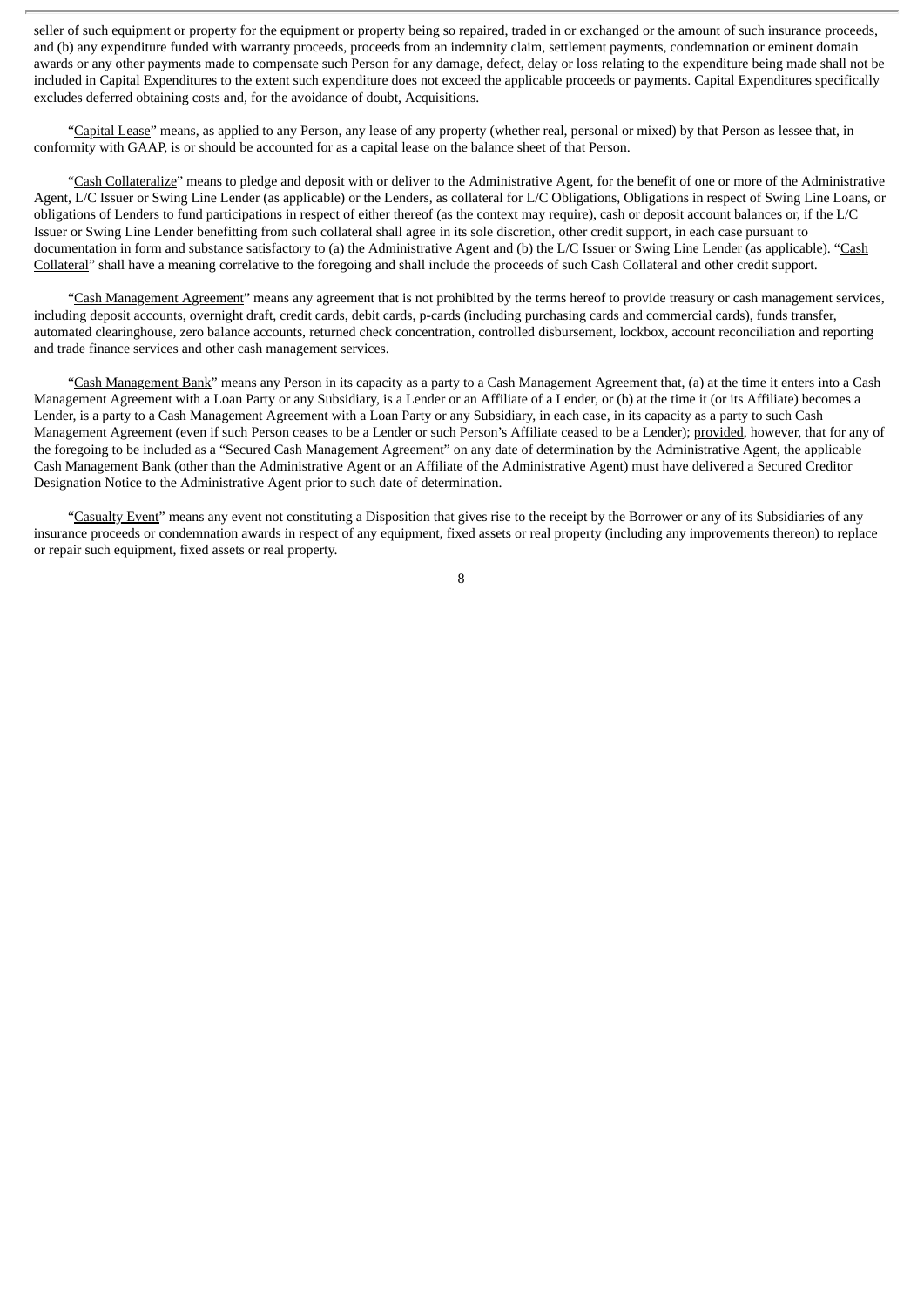#### "CERCLA" means the Comprehensive Environmental Response, Compensation and Liability Act of 1980.

"CERCLIS" means the Comprehensive Environmental Response, Compensation and Liability Information System maintained by the U.S. Environmental Protection Agency.

"Change in Law" means the occurrence, after the Closing Date, of any of the following: (a) the adoption or taking effect of any law, rule, regulation or treaty, (b) any change in any law, rule, regulation or treaty or in the administration, interpretation, implementation or application thereof by any Governmental Authority or (c) the making or issuance of any request, rule, guideline or directive (whether or not having the force of law) by any Governmental Authority; provided that notwithstanding anything herein to the contrary (i) the Dodd-Frank Wall Street Reform and Consumer Protection Act and all requests, rules, guidelines, requirements and directives thereunder, or issued in connection therewith or in implementation thereof and (ii) all requests, rules, guidelines, requirements and directives promulgated by the Bank for International Settlements, the Basel Committee on Banking Supervision (or any successor or similar authority) or the United States or foreign regulatory authorities, in each case pursuant to Basel III, shall in each case be deemed to be a "Change in Law", regardless of the date enacted, adopted, issued or implemented.

"Change of Control" means, with respect to any Person, an event or series of events by which:

(a) any "person" or "group" (as such terms are used in Sections 13(d) and 14(d) of the Securities Exchange Act of 1934, but excluding (i) any employee benefit plan of such person or its subsidiaries, and any person or entity acting in its capacity as trustee, agent or other fiduciary or administrator of any such plan and (ii) the Borrower's officers and directors) becomes the "beneficial owner" (as defined in Rules 13d-3 and 13d-5 under the Securities Exchange Act of 1934, except that a person or group shall be deemed to have "beneficial ownership" of all securities that such person or group has the right to acquire (such right, an "option right"), whether such right is exercisable immediately or only after the passage of time), directly or indirectly, of 35% or more of the Voting Shares of such Person;

(b) during any period of 12 consecutive months, a majority of the members of the board of directors or other equivalent governing body of such Person cease to be composed of individuals (i) who were members of that board or equivalent governing body on the first day of such period, (ii) whose election or nomination to that board or equivalent governing body was nominated, appointed or approved by individuals referred to in clause (i) above constituting at the time of such election or nomination at least a majority of that board or equivalent governing body or (iii) whose election or nomination to that board or other equivalent governing body was nominated, appointed or approved by individuals referred to in clauses (i) and (ii) above constituting at the time of such election or nomination at least a majority of that board or equivalent governing body; provided that the requirement in clause (ii) or (iii) that the election or nomination of an individual be by a majority of the board or other governing body shall not apply in the case of a replacement of a member whose seat becomes vacant as a result of death or disability; or

 $\mathbf q$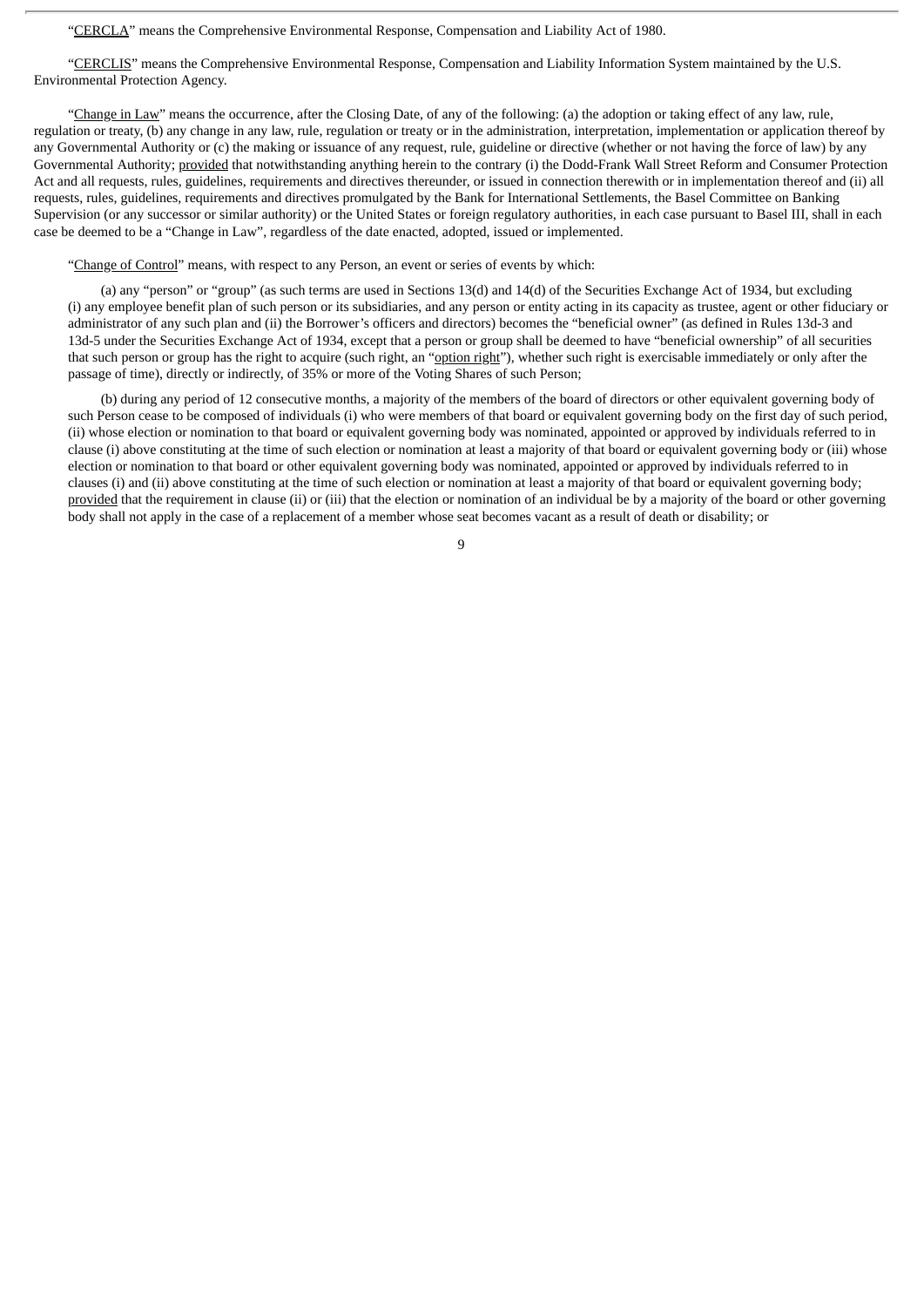(c) the occurrence of a "Change of Control" as defined in the Senior Notes Documents or in any Permitted Senior Notes Refinancing.

"Closing Date" means the first date all the conditions precedent in Section 4.01 are satisfied or waived in accordance with Section 10.01 or are otherwise agreed to be satisfied subsequent to such date as provided in Section 6.17.

"Code" means the Internal Revenue Code of 1986.

"Collateral" means all of the "Collateral" and "Mortgaged Property" referred to in the Collateral Documents and all of the other property that is or is intended under the terms of the Collateral Documents to be subject to Liens in favor of the Administrative Agent for the benefit of the Secured Creditors.

"Collateral Account" has the meaning specified in Section  $2.03(q)(i)$ .

"Collateral Documents" means, collectively, the Security Agreement, the Mortgages (if any), each of the mortgages, collateral assignments, Security Agreement Supplements, security agreements, pledge agreements, account control agreements or other similar agreements delivered to the Administrative Agent pursuant to Sections 6.12 and 6.15, and each of the other agreements, instruments or documents that creates or purports to create a Lien in favor of the Administrative Agent for the benefit of the Secured Creditors.

"Commitment" means a Revolving Credit Commitment.

"Commodity Exchange Act" means the Commodity Exchange Act (7 U.S.C. § 1 *et seq*.), as amended from time to time, and any successor statute.

"Communication" means this Agreement, any Loan Document and any document, any amendment, approval, consent, information, notice, certificate, request, statement, disclosure or authorization related to any Loan Document.

"Compliance Certificate" means a certificate substantially in the form of Exhibit D.

"Conforming Changes" means, with respect to the use, administration of or any conventions associated with BSBY or any proposed Successor Rate, as applicable, any conforming changes to the definitions of Base Rate, BSBY and Interest Period, timing and frequency of determining rates and making payments of interest and other technical, administrative or operational matters (including, for the avoidance of doubt, the definition of Business Day, timing of borrowing requests or prepayment, conversion or continuation notices and length of lookback periods) as may be appropriate, in the reasonable discretion of the Administrative Agent, to reflect the adoption and implementation of such applicable rate, and to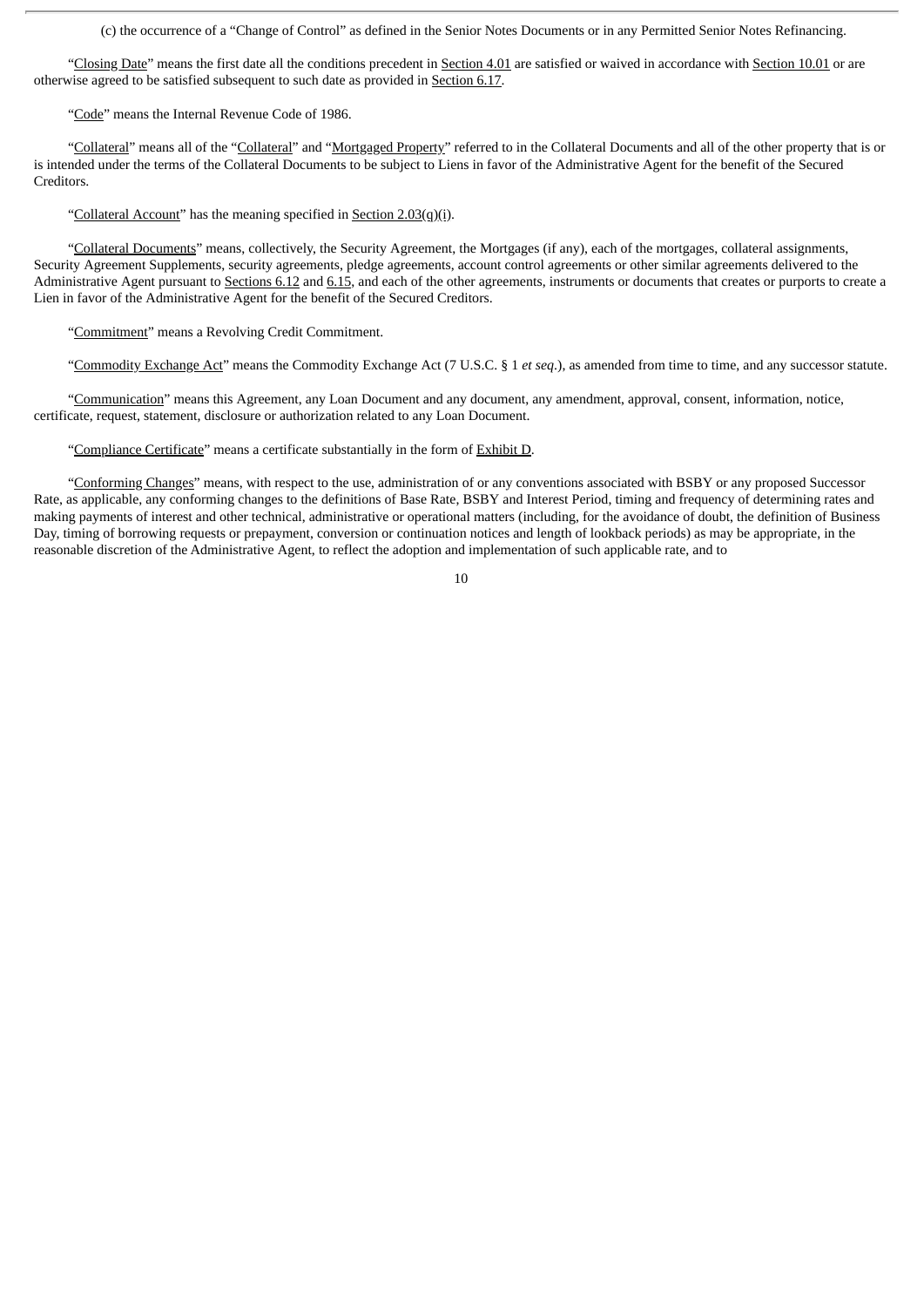permit the administration thereof by the Administrative Agent in a manner substantially consistent with market practice (or, if the Administrative Agent determines that adoption of any portion of such market practice is not administratively feasible or that no market practice for the administration of such rate exists, in such other manner of administration as the Administrative Agent determines is reasonably necessary in connection with the administration of this Agreement and any other Loan Document).

"Connection Income Taxes" means Other Connection Taxes that are imposed on or measured by net income (however denominated) or that are franchise Taxes or branch profits Taxes.

"Contractual Obligation" means, as to any Person, any provision of any security issued by such Person or of any agreement, instrument or other undertaking to which such Person is a party or by which it or any of its property is bound.

"Control" means the possession, directly or indirectly, of the power to direct or cause the direction of the management or policies of a Person, whether through the ability to exercise voting power, by contract or otherwise. "Controlling" and "Controlled" have meanings correlative thereto.

"Covered Entity" means any of the following: (a) a "covered entity" as that term is defined in, and interpreted in accordance with, 12 C.F.R. § 252.82(b); (b) a "covered bank" as that term is defined in, and interpreted in accordance with, 12 C.F.R. § 47.3(b); or (c) a "covered FSI" as that term is defined in, and interpreted in accordance with, 12 C.F.R. § 382.2(b).

"Covered Equity Interests" means all of the issued and outstanding Equity Interests of a Subsidiary held by the Borrower or another Subsidiary, excluding Equity Interests described in clauses (a) and (b) of Section 7.12.

"Covered Party" has the meaning specified in Section 10.21.

"Credit Extension" means each of the following: (a) a Borrowing and (b) a L/C Credit Extension.

"Daily Simple SOFR" with respect to any applicable determination date means the secured overnight financing rate ("SOFR") published on such date by the Federal Reserve Bank of New York, as the administrator of the benchmark (or a successor administrator) on the Federal Reserve Bank of New York's website (or any successor source).

"Debt" means, as to any Person at a particular time, without duplication, all of the following whether or not included as liabilities or indebtedness in accordance with GAAP: (a) the outstanding principal amount of all obligations of such Person, whether current or long-term, for borrowed money (including Obligations hereunder) and all obligations evidenced by bonds, debentures, notes, loan agreements or other similar instruments; (b) obligations of such Person to pay the deferred purchase price of property or services (other than trade payables in the Ordinary Course of Business), including, Deferred Purchase Price; (c) all direct obligations of such Person arising under letters of credit (including standby and commercial), bankers'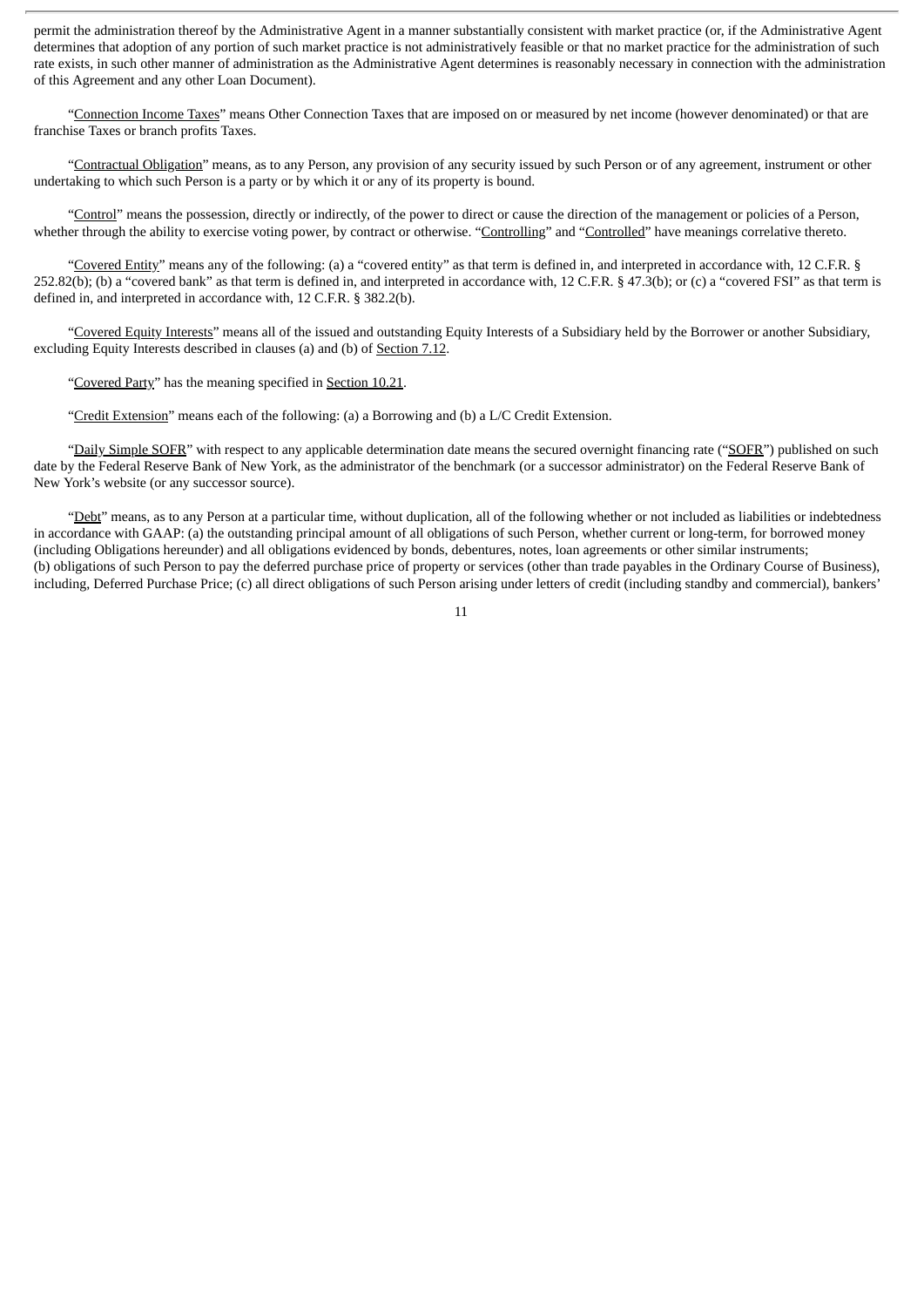acceptances, bank guaranties, surety bonds (provided an amount is owing by such Person in respect of any surety bond as a result of a claim made with respect thereto) and similar instruments; (d) all net obligations of such Person under any Swap Contracts; (e) all Attributable Debt of such Person in respect of Capital Leases and Synthetic Lease Obligations; (f) Pre-need Obligations, except to the extent that Pre-Need Obligations are trusted or covered by insurance; (g) all Disqualified Equity Interests issued by such Person with the amount of Debt represented by such Disqualified Equity Interests being equal to the greater of its voluntary or involuntary liquidation preference and its maximum fixed repurchase price, but excluding accrued dividends, if any; (h) without duplication, all Guarantee Obligations of such Person with respect to outstanding Debt of the types specified in clauses (a) through (g) above of Persons other than the Borrower or any Subsidiary; (i) all Debt of the types referred to in clauses (a) through (h) above of any partnership or joint venture (other than a joint venture that is itself a corporation or limited liability company) in which the Borrower or a Subsidiary is a general partner or joint venturer, unless such Debt is expressly made non-recourse to the Borrower or such Subsidiary; and (j) all indebtedness or obligations of others of the kinds referred to in clauses (a) through (i) secured by any Lien on or in respect of any property of such Person, up to (but not exceeding) the value of such property. The amount of any net obligation under any Swap Contract on any date shall be deemed to be the Swap Termination Value thereof as of such date. The amount of any Capital Lease or Synthetic Lease Obligation as of any date shall be deemed to be the amount of Attributable Debt in respect thereof as of such date. The "maximum fixed repurchase price" of any Disqualified Equity Interests that does not have a fixed repurchase price shall be calculated in accordance with the terms of such Disqualified Equity Interests as if such Disqualified Equity Interests were purchased on any date on which Debt shall be required to be determined pursuant to this Agreement, and if such price is based upon, or measured by, the fair market value of such Disqualified Equity Interests, such fair market value shall be determined reasonably and in good faith by a Responsible Officer of the Borrower.

"Debtor Relief Laws" means the Bankruptcy Code of the United States, and all other liquidation, conservatorship, bankruptcy, assignment for the benefit of creditors, moratorium, rearrangement, receivership, insolvency, reorganization, or similar debtor relief Laws of the United States or other applicable jurisdictions from time to time in effect and affecting the rights of creditors generally.

"Default" means any event or condition that constitutes an Event of Default or that, with the giving of any notice, the passage of time, or both, would be an Event of Default.

"Default Rate" means (a) when used with respect to Obligations in respect of the Revolving Credit Facility other than Letter of Credit Fees, an interest rate equal to (i) the Base Rate plus (ii) the Applicable Rate, if any, applicable to Base Rate Loans plus (iii) 2% per annum; provided, however, that with respect to a BSBY Rate Loan, the Default Rate shall be an interest rate equal to the interest rate (including any Applicable Rate) otherwise applicable to such Loan plus 2% per annum and (b) when used with respect to Letter of Credit Fees, a rate equal to the Applicable Rate applicable to Letter of Credit Fees plus 2% per annum.

"Default Right" has the meaning assigned to that term in, and shall be interpreted in accordance with, 12 C.F.R. §§ 252.81, 47.2 or 382.1, as applicable.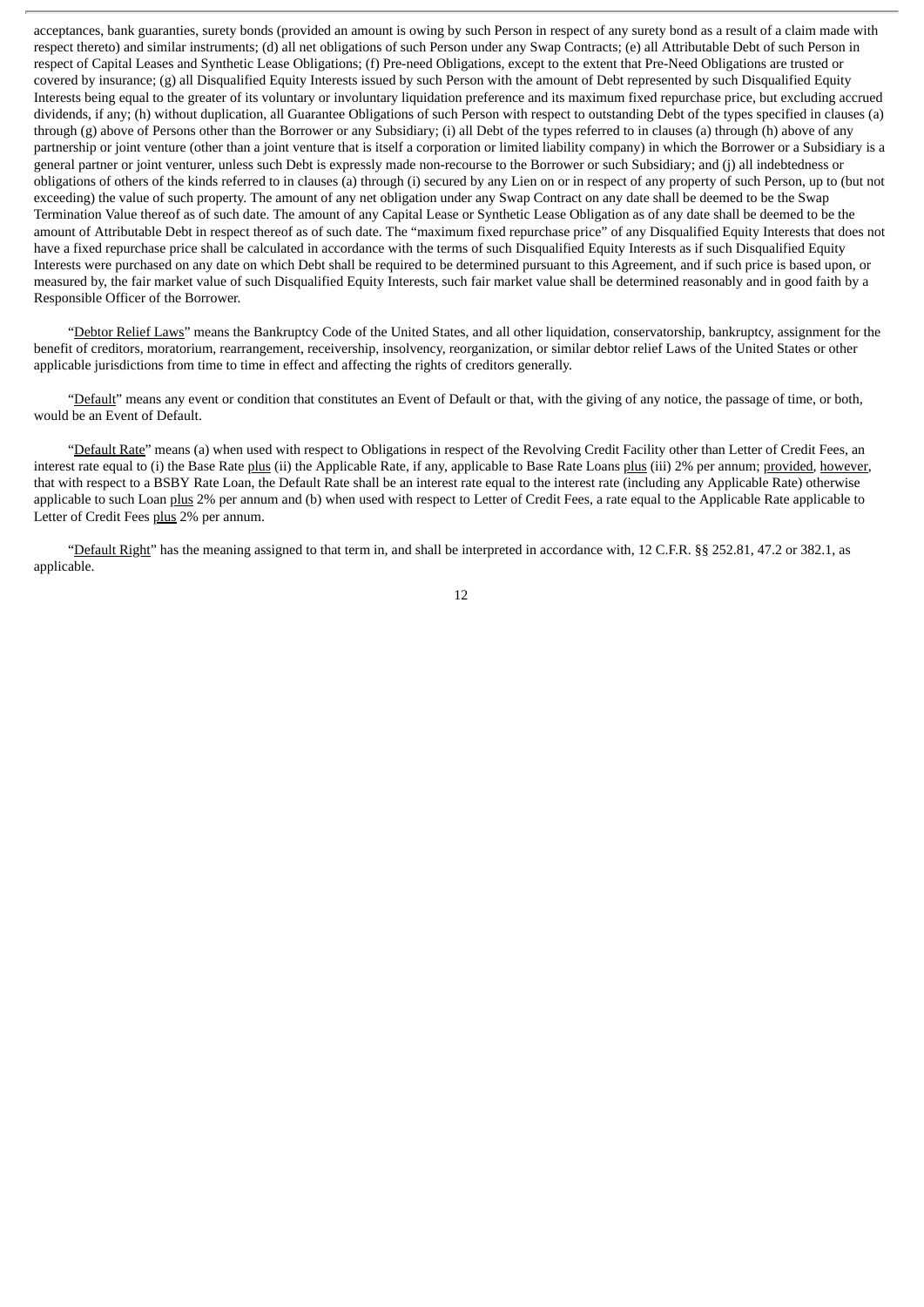"Defaulting Lender" means, subject to Section 2.16(b), any Lender that (a) has failed to (i) fund all or any portion of its Loans within two Business Days of the date such Loans were required to be funded hereunder unless such Lender notifies the Administrative Agent and the Borrower in writing that such failure is the result of such Lender's determination that one or more conditions precedent to funding (each of which conditions precedent, together with any applicable default, shall be specifically identified in such writing) has not been satisfied, or (ii) pay to the Administrative Agent, the L/C Issuer, the Swing Line Lender or any other Lender any other amount required to be paid by it hereunder (including in respect of its participation in Letters of Credit or Swing Line Loans) within two Business Days of the date when due, (b) has notified the Borrower, the Administrative Agent, the L/C Issuer or the Swing Line Lender in writing that it does not intend to comply with its funding obligations hereunder, or has made a public statement to that effect (unless such writing or public statement relates to such Lender's obligation to fund a Loan hereunder and states that such position is based on such Lender's determination that a condition precedent to funding (which condition precedent, together with any applicable default, shall be specifically identified in such writing or public statement) cannot be satisfied), (c) has failed, within three Business Days after written request by the Administrative Agent or the Borrower, to confirm in writing to the Administrative Agent and the Borrower that it will comply with its prospective funding obligations hereunder (provided that such Lender shall cease to be a Defaulting Lender pursuant to this clause (c) upon receipt of such written confirmation by the Administrative Agent and the Borrower), or (d) has, or has a direct or indirect parent company that has, (i) become the subject of a proceeding under any Debtor Relief Law, (ii) had appointed for it a receiver, custodian, conservator, trustee, administrator, assignee for the benefit of creditors or similar Person charged with reorganization or liquidation of its business or assets, including the Federal Deposit Insurance Corporation or any other state or federal regulatory authority acting in such a capacity, or (iii) become the subject of a Bail-In Action; provided that a Lender shall not be a Defaulting Lender solely by virtue of the ownership or acquisition of any Equity Interest in that Lender or any direct or indirect parent company thereof by a Governmental Authority so long as such ownership interest does not result in or provide such Lender with immunity from the jurisdiction of courts within the United States or from the enforcement of judgments or writs of attachment on its assets or permit such Lender (or such Governmental Authority) to reject, repudiate, disavow or disaffirm any contracts or agreements made with such Lender. Any determination by the Administrative Agent that a Lender is a Defaulting Lender under any one or more of clauses (a) through (d) above, and of the effective date of such status, shall be conclusive and binding absent manifest error, and such Lender shall be deemed to be a Defaulting Lender (subject to Section  $2.16(b)$ ) as of the date established therefor by the Administrative Agent in a written notice of such determination, which shall be delivered by the Administrative Agent to the Borrower, the L/C Issuer, the Swing Line Lender and each other Lender promptly following such determination.

"Deferred Purchase Price" means any purchase price or other consideration, including payments under agreements not to compete, payable to the sellers in an Acquisition (whether consummated before or after the date of this Agreement) after consummation of such Acquisition, whether evidenced by notes, debentures or the contractual promise to pay on a deferred basis.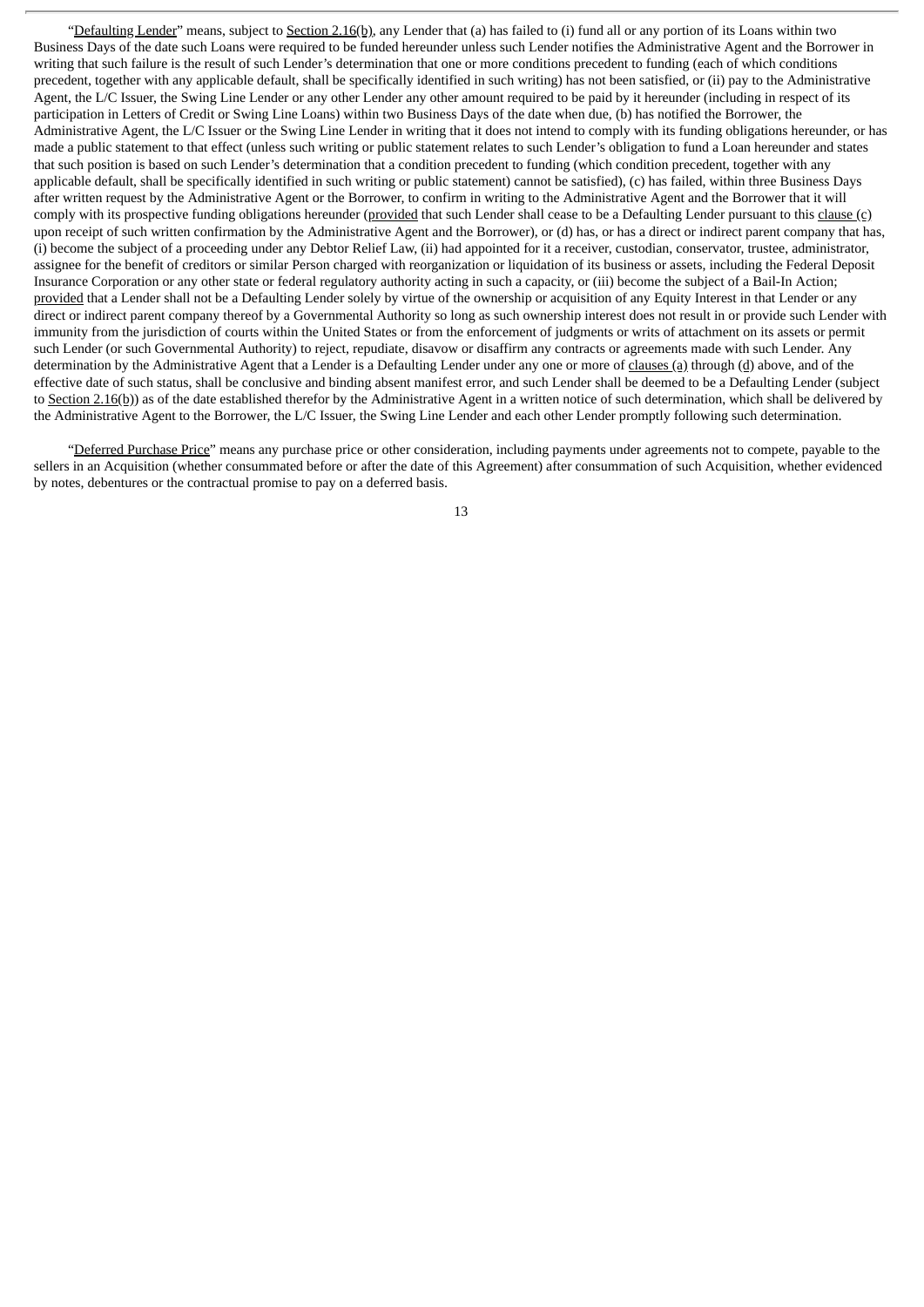"Designated Jurisdiction" means any country or territory to the extent that such country or territory itself is the subject of any Sanction.

"Designated Non-Cash Consideration" means the fair market value of non-cash consideration received by the Borrower or a Subsidiary in connection with a Disposition that is so designated as Designated Non-Cash Consideration pursuant to a certificate of a Responsible Officer of the Borrower setting forth the basis of such valuation, less the amount of cash and Liquid Investments received in connection with a subsequent sale of such Designated Non-Cash Consideration within 240 days of receipt thereof.

"Designated Subsidiaries" means (a) Carriage Services Investment Advisors, Inc., (b) Carriage Insurance Agency of Massachusetts, Inc. and (c) James J. Terry Funeral Home, Inc. Notwithstanding the foregoing, any Subsidiary that guarantees any Debt of the Borrower under the Senior Notes Documents or any other Debt is not a "Designated Subsidiary".

"Disposition" or "Dispose" means the sale, transfer, license, lease or other disposition (including any Sale and Leaseback Transaction, but excluding the issuance of any Equity Interests of the Borrower) of any property by any Person (or the granting of any option or other right to do any of the foregoing), including any sale, assignment, transfer or other disposal, with or without recourse, of any notes or accounts receivable or any rights and claims associated therewith.

"Disqualified Equity Interests" means, with respect to any Person, any Equity Interest of such Person which, by its terms (or by the terms of any security or other Equity Interests into which it is convertible or for which it is exchangeable at the option of the holder thereof), or upon the happening of any event or condition (a) matures or is mandatorily redeemable, pursuant to a sinking fund obligation or otherwise, (b) is redeemable or is required to be repurchased by such Person or any of its Affiliates at the option of the holder thereof, in whole or in part, (c) provides for the scheduled payments of dividends in cash, or (d) is or becomes convertible into or exchangeable for Debt or any other Equity Interests that would constitute Disqualified Equity Interests, in each case, prior to the date that is 91 days after the latest Maturity Date; provided that, any such Equity Interests that would constitute Disqualified Equity Interests solely because the holders thereof have the right to require the Borrower or an Affiliate thereof to repurchase or redeem such Equity Interests upon the occurrence of a change of control or an asset sale shall not constitute Disqualified Equity Interests so long as the terms of such Equity Interests provide that such repurchase or redemption is (i) not required unless permitted under this Agreement or (ii) subject to the prior payment in full of the Obligations and the termination of the Aggregate Commitments.

"Dividends", in respect of any Person, means cash dividends or any other distributions of property, or otherwise, on, or in respect of, any class of Equity Interests of such Person (other than dividends or other distributions payable solely in Equity Interests of such Person or options, warrants or other rights to purchase Equity Interests of such Person).

"Dollar" and "\$" mean lawful money of the United States.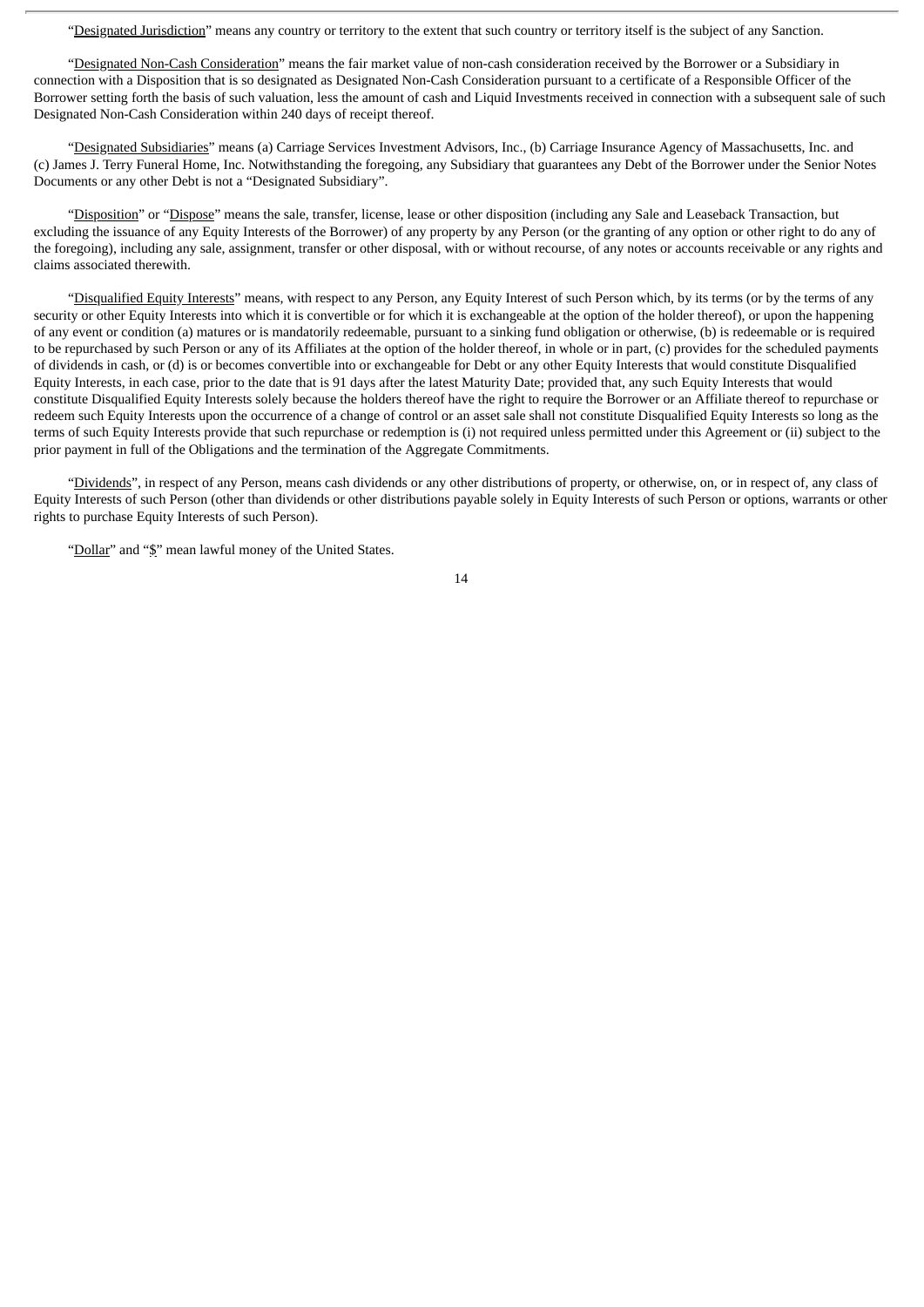"Dollar Equivalent" means for all purposes of this Agreement, the equivalent in another currency of an amount in Dollars to be determined by reference to the rate of exchange quoted by Bank of America, at 10:00 a.m. on the date of determination, for the spot purchase in the foreign exchange market of such amount of Dollars with such other currency.

"Domestic Subsidiary" means any Subsidiary that is organized under the laws of the United States, any state thereof or the District of Columbia.

"EBITDA" means, for any period, for the Borrower and its Subsidiaries on a consolidated basis, an amount equal to Net Income for such period plus (a) the following to the extent deducted in calculating such Net Income and without duplication: (i) Interest Expense for such period, (ii) the provision for federal, state, local and foreign income taxes payable by the Borrower and its Subsidiaries for such period, (iii) depreciation and amortization expense and payments in respect of Deferred Purchase Price, (iv) other expenses of the Borrower and its Subsidiaries reducing such Net Income which do not represent a cash item in such period or any future period, (v) non-recurring costs and expenses, including acquisition costs, incurred by the Borrower and its Subsidiaries not to exceed \$2,000,000 in aggregate amount during such period, (vi) transaction fees, cost and expenses not to exceed \$5,000,000 in aggregate amount incurred in connection with this Agreement, the Senior Notes and the satisfaction and discharge of the Existing Senior Notes, (vii) EBITDA of any Acquisition permitted by this Agreement calculated on a historic basis for such Acquisition as if the same had occurred on the first day of the period for which such EBITDA is measured, with such pro-forma adjustments as the Administrative Agent shall approve, and (viii) for any period of calculation, severance costs not to exceed \$2,500,000 in aggregate amount, minus (b)(i) all non-cash items increasing Net Income for such period, and (ii) EBITDA of any Subsidiary or business unit related to any Disposition permitted by this Agreement calculated on a historic basis for such Disposition as if the same had occurred on the first day of the period to which such EBITDA is measured with such pro-forma adjustments as the Administrative Agent shall approve.

"EEA Financial Institution" means (a) any credit institution or investment firm established in any EEA Member Country which is subject to the supervision of an EEA Resolution Authority, (b) any entity established in an EEA Member Country which is a parent of an institution described in clause (a) of this definition, or (c) any financial institution established in an EEA Member Country which is a Subsidiary of an institution described in clauses (a) or (b) of this definition and is subject to consolidated supervision with its parent.

"EEA Member Country" means any of the member states of the European Union, Iceland, Liechtenstein, and Norway.

"EEA Resolution Authority" means any public administrative authority or any Person entrusted with public administrative authority of any EEA Member Country (including any delegee) having responsibility for the resolution of any EEA Financial Institution.

"Electronic Record" and "Electronic Signature" shall have the meanings assigned to them, respectively, by 15 USC §7006, as it may be amended from time to time.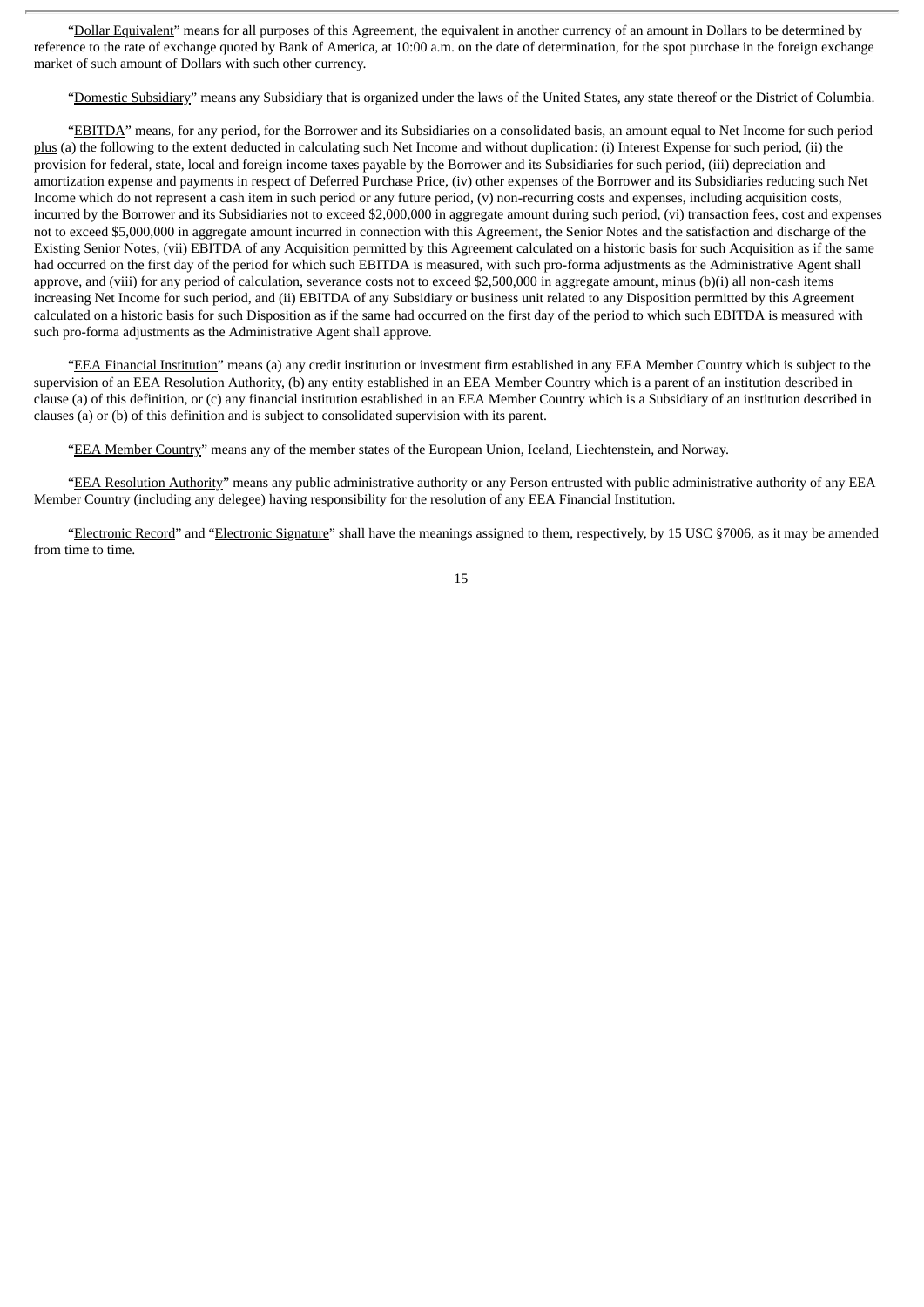"Eligible Assignee" means any Person that meets the requirements to be an assignee under Sections 10.06(b)(iii) and (v) (subject to such consents, if any, as may be required under Section 10.06(b)(iii)).

"Environment" means ambient air, indoor air, surface water, groundwater, drinking water, soil, surface and subsurface strata, and natural resources such as wetland, flora and fauna.

"Environmental Laws" means any and all applicable Federal, state, and local statutes, laws (including common law), regulations, ordinances, rules, judgments, orders, decrees, permits, agreements with Governmental Authorities or governmental restrictions relating to pollution or the protection of the Environment or human health (to the extent related to exposure to Hazardous Materials), including those relating to the manufacture, generation, handling, transport, storage, treatment, Release or threat of Release of Hazardous Materials, air emissions and discharges to waste or public systems.

"Environmental Liability" means any liability, contingent or otherwise (including any liability for damages, costs of environmental remediation, fines, penalties or indemnities), of the Borrower, any other Loan Party or any of their respective Subsidiaries whether based in contract, tort, implied or express warranty, strict liability, criminal or civil statute or common law, directly or indirectly resulting from or based upon (a) any Environmental Law, (b) the generation, use, handling, transportation, storage, treatment or disposal of any Hazardous Materials, (c) exposure to any Hazardous Materials, (d) the Release or threatened Release of any Hazardous Materials into the Environment or (e) any contract, agreement or other consensual arrangement pursuant to which liability is legally assumed or imposed with respect to any of the foregoing.

"Equity Interests" means, with respect to any Person, all of the shares of capital stock of (or other ownership or profit interests in) such Person, all of the warrants, options or other rights for the purchase or acquisition from such Person of shares of capital stock of (or other ownership or profit interests in) such Person, all of the securities convertible into or exchangeable for shares of capital stock of (or other ownership or profit interests in) such Person or warrants, rights or options for the purchase or acquisition from such Person of such shares (or such other interests), and all of the other ownership or profit interests in such Person (including partnership, member or trust interests therein), whether voting or nonvoting, and whether or not such shares, warrants, options, rights or other interests are outstanding on any date of determination.

"ERISA" means the Employee Retirement Income Security Act of 1974, as amended, and the rules and regulations promulgated thereunder.

"ERISAAffiliate" means any trade or business (whether or not incorporated) under common control with the Borrower within the meaning of Sections 414(b) or (c) of the Code (and Sections 414(m) and (o) of the Code for purposes of provisions relating to Section 412 of the Code).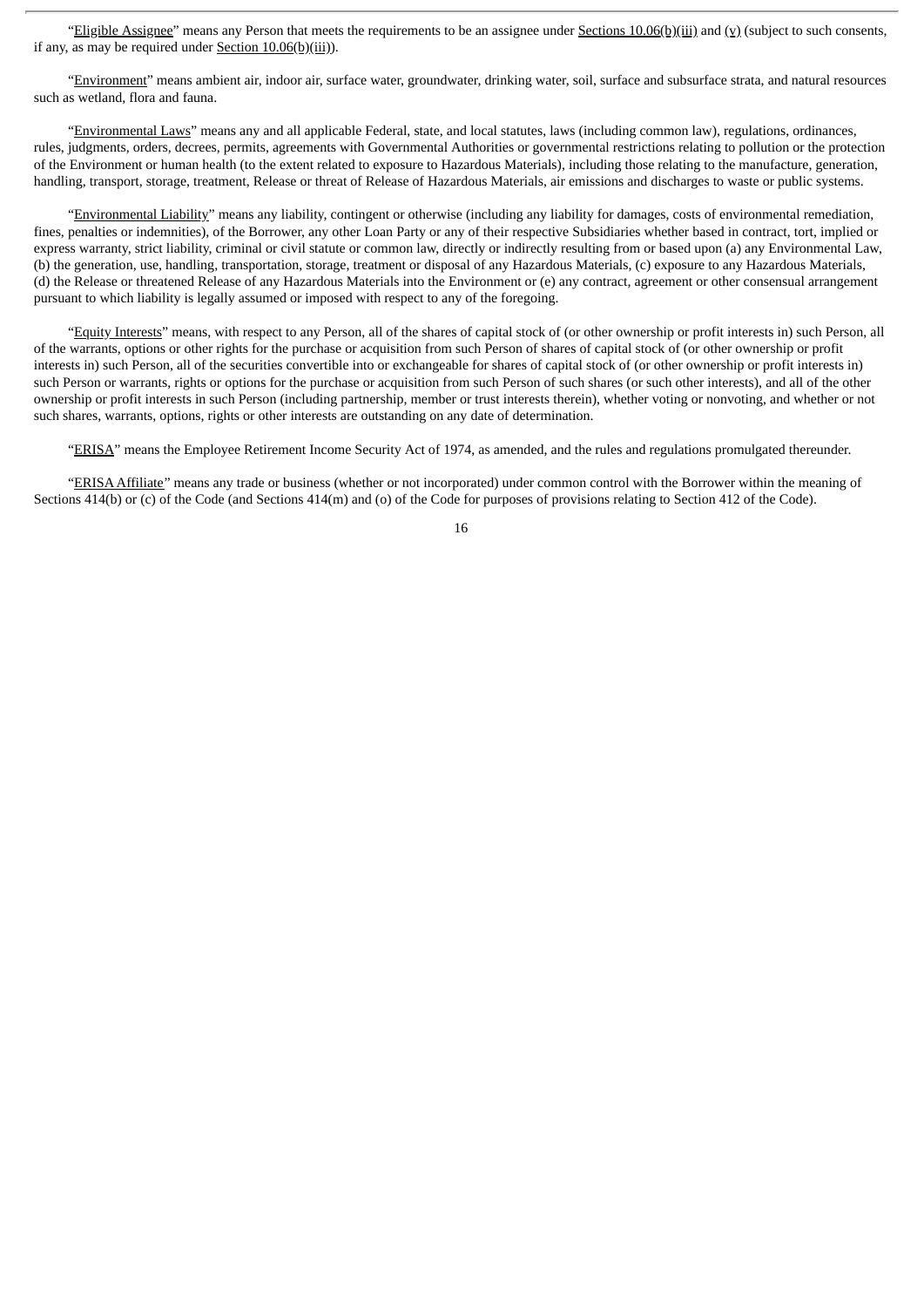"ERISA Event" means (a) a Reportable Event with respect to a Pension Plan; (b) the withdrawal of the Borrower or any ERISA Affiliate from a Pension Plan subject to Section 4063 of ERISA during a plan year in which such entity was a "substantial employer" as defined in Section 4001(a)(2) of ERISA or a cessation of operations that is treated as such a withdrawal under Section 4062(e) of ERISA; (c) a complete or partial withdrawal by the Borrower or any ERISA Affiliate from a Multiemployer Plan or notification that a Multiemployer Plan is insolvent; (d) the filing of a notice of intent to terminate, the treatment of a Pension Plan amendment as a termination under Section 4041 or 4041A of ERISA; (e) the institution by the PBGC of proceedings to terminate a Pension Plan; (f) any event or condition which constitutes grounds under Section 4042 of ERISA for the termination of, or the appointment of a trustee to administer, any Pension Plan; (g) the determination that any Pension Plan is considered an at-risk plan or a plan in endangered or critical status within the meaning of Sections 430, 431 and 432 of the Code or Sections 303, 304 and 305 of ERISA; (h) the imposition of any liability under Title IV of ERISA, other than for PBGC premiums due but not delinquent under Section 4007 of ERISA, upon the Borrower or any ERISA Affiliate or (i) a failure by the Borrower or any ERISA Affiliate to meet all applicable requirements under the Pension Funding Rules in respect of a Pension Plan, whether or not waived, or the failure by the Borrower or any ERISA Affiliate to make any required contribution to a Multiemployer Plan.

"EU Bail-In Legislation Schedule" means the EU Bail-In Legislation Schedule published by the Loan Market Association (or any successor person), as in effect from time to time.

"Event of Default" has the meaning specified in Section 8.01.

"Excluded Equity Interests" means, with respect to the Borrower, any class of Equity Interests that is subject to mandatory dividend accrual or payment or mandatory redemption, repurchase, repayment, refunding, or similar provisions or arrangements, including preferred stock to the extent it does not constitute Qualified Preferred Stock.

"Excluded Swap Obligation" means, with respect to any Guarantor, any Swap Obligation if, and to the extent that, all or a portion of the Guaranty of such Guarantor of, or the grant by such Guarantor of a Lien to secure, such Swap Obligation (or any Guaranty thereof) is or becomes illegal under the Commodity Exchange Act or any rule, regulation or order of the Commodity Futures Trading Commission (or the application or official interpretation of any thereof) by virtue of such Guarantor's failure for any reason to constitute an "eligible contract participant" as defined in the Commodity Exchange Act (determined after giving effect to Section 11.11 and any other "keepwell, support or other agreement" for the benefit of such Guarantor and any and all guarantees of such Guarantor's Swap Obligations by other Loan Parties) at the time the Guaranty of such Guarantor, or a grant by such Guarantor of a Lien, becomes effective with respect to such Swap Obligation. If a Swap Obligation arises under a Master Agreement governing more than one Swap Contract, such exclusion shall apply only to the portion of such Swap Obligation that is attributable to Swap Contracts for which such Guaranty or Lien is or becomes excluded in accordance with the first sentence of this definition.

"Excluded Taxes" means any of the following Taxes imposed on or with respect to any Recipient or required to be withheld or deducted from a payment to a Recipient, (a) Taxes imposed on or measured by net income (however denominated), franchise Taxes, and branch profits Taxes, in each case, (i) imposed as a result of such Recipient being organized under the laws of, or having its principal office or, in the case of any Lender, its Lending Office located in, the jurisdiction imposing such Tax (or any political subdivision thereof) or (ii) that are Other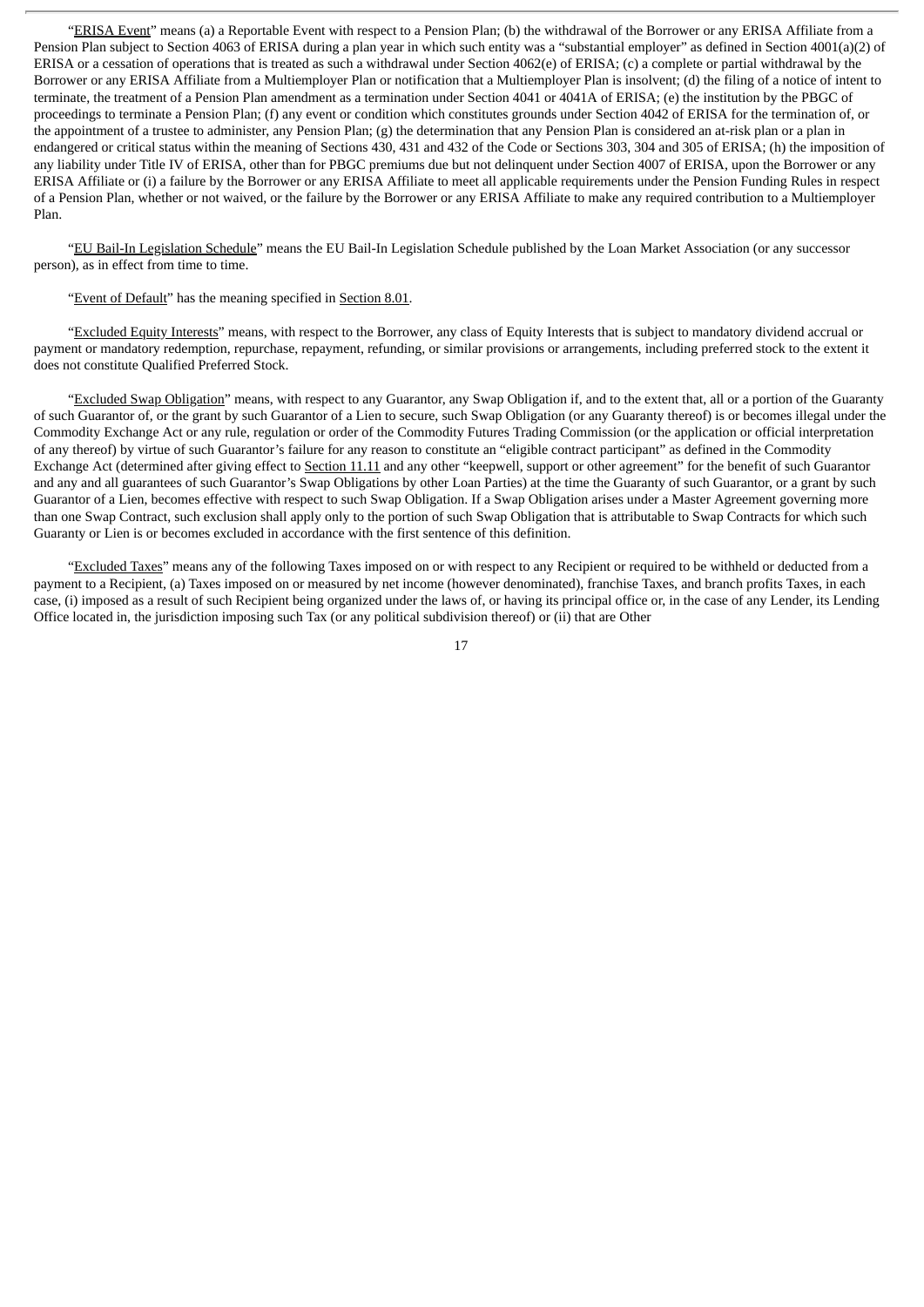Connection Taxes, (b) in the case of a Lender, U.S. federal withholding Taxes imposed on amounts payable to or for the account of such Lender with respect to an applicable interest in a Loan or Commitment pursuant to a law in effect on the date on which (i) such Lender acquires such interest in the Loan or Commitment (other than pursuant to an assignment request by the Borrower under Section 10.13) or (ii) such Lender changes its Lending Office, except in each case to the extent that, pursuant to Sections  $3.01(b)$  or (d), amounts with respect to such Taxes were payable either to such Lender's assignor immediately before such Lender became a party hereto or to such Lender immediately before it changed its Lending Office, (c) Taxes attributable to such Recipient's failure to comply with Section 3.01(f) and (d) any U.S. federal withholding Taxes imposed pursuant to FATCA.

"Existing Credit Agreement" has the meaning specified in Preamble.

"Existing Letters of Credit" means those certain letters of credit set forth on Schedule 1.01(d).

"Existing Loans" has the meaning specified in Section 10.23.

"Existing Senior Notes" means the Borrower's 6.625% senior notes due 2026 issued pursuant to that certain Indenture dated May 31, 2018, between the Borrower, the guarantors party thereto, and Wilmington Trust, National Association, as trustee, which Indenture will be satisfied and discharged on the Closing Date.

"Existing Trusting Laws" has the meaning specified in Section 6.14.

"Exiting Lender" has the meaning specified in Section 10.23.

"Facility" means the Revolving Credit Facility.

"Facility Termination Date" means the date as of which all of the following shall have occurred: (a) the Aggregate Commitments have terminated, (b) all Obligations have been paid in full (other than contingent indemnification obligations), and (c) all Letters of Credit have terminated or expired (other than Letters of Credit as to which other arrangements with respect thereto satisfactory to the Administrative Agent and the L/C Issuer shall have been made).

"Fair Market Value" means the value that would be paid by a willing buyer to an unaffiliated willing seller in a transaction not involving distress or necessity of either party. Any determination that the Fair Market Value of any assets or properties (other than cash or Liquid Investments) is equal to or greater than \$20,000,000 shall be made by the board of directors of the Borrower or a duly authorized committee thereof and shall be evidenced by a board resolution certified by a Responsible Officer of the Borrower and, upon the Administrative Agent's request, delivered to the Administrative Agent.

"FASB ASC" means the Accounting Standards Codification of the Financial Accounting Standards Board.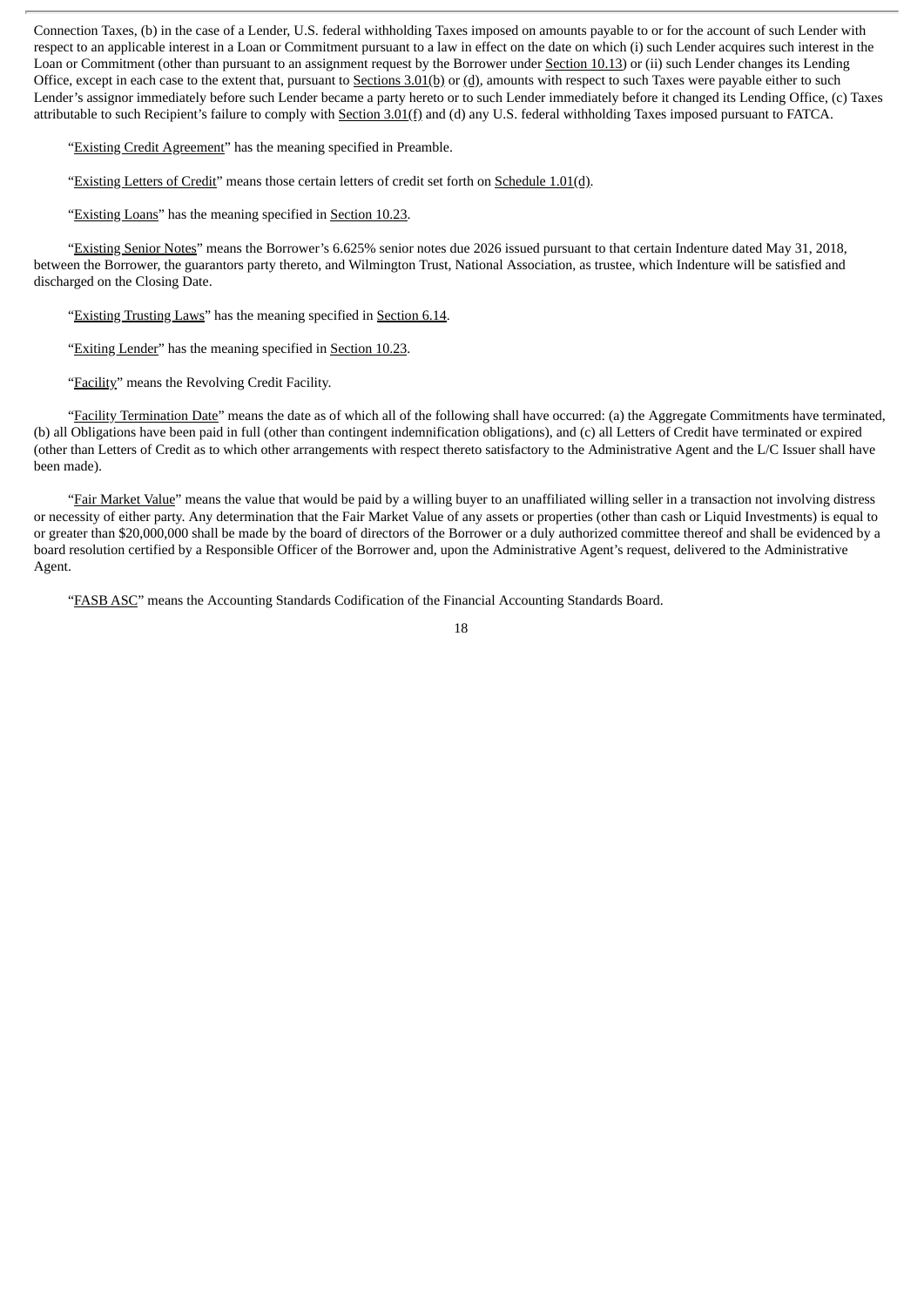"FATCA" means Sections 1471 through 1474 of the Code, as of the date of this Agreement (or any amended or successor version that is substantively comparable and not materially more onerous to comply with) and any current or future regulations or official interpretations thereof and any agreements entered into pursuant to Section 1471(b)(1) of the Code, as of the date of this Agreement (or any amended or successor version described above) and any intergovernmental agreement (and related fiscal or regulatory legislation, or related official rules or practices) implementing the foregoing.

"Federal Funds Rate" means, for any day, the rate per annum calculated by the Federal Reserve Bank of New York based on such day's federal funds transactions by depository institutions (as determined in such manner as the Federal Reserve Bank of New York shall set forth on its public website from time to time) and published on the next succeeding Business Day by the Federal Reserve Bank of New York as the federal funds effective rate; provided that if the Federal Funds Rate as so determined would be less than zero, such rate shall be deemed to be zero for the purposes of this Agreement.

"Fee Letter" means, collectively, (i) the letter agreement, dated April 7, 2021, among the Borrower, the Administrative Agent and BofA Securities, Inc., (ii) the letter agreement, dated November 22, 2021, among the Borrower, the Administrative Agent and BofA Securities, Inc. and (iii) the letter agreement, dated May 27, 2022, among the Borrower, the Administrative Agent and BofA Securities, Inc.

"Field Level EBITDA" has the meaning given to such term in Section  $6.12(c)$ .

"Financial Covenants" means the covenants set forth in Section  $7.11(a)$  and (b).

"First Amendment" means that certain First Amendment and Commitment Increase to First Amended and Restated Credit Agreement, dated as of November 22, 2021, among the Borrower, the Lenders party thereto and the Administrative Agent.

"First Amendment Effective Date" means the date that all conditions of effectiveness set forth in Section 3 of the First Amendment have been satisfied.

"First Priority Lien" means, with respect to any Lien purported to be created in any Collateral pursuant to any Collateral Document, that such Lien is the only Lien to which such Collateral is subject.

"First-Tier Foreign Subsidiary" means each Foreign Subsidiary with respect to which any one or more of the Borrower and its Domestic Subsidiaries directly owns more than 50% of such Foreign Subsidiary's Equity Interests.

"Fiscal Quarter" means a fiscal quarter of any Fiscal Year.

"Fiscal Year" means the Fiscal Year of the Borrower and its Subsidiaries ending on December 31 of each calendar year.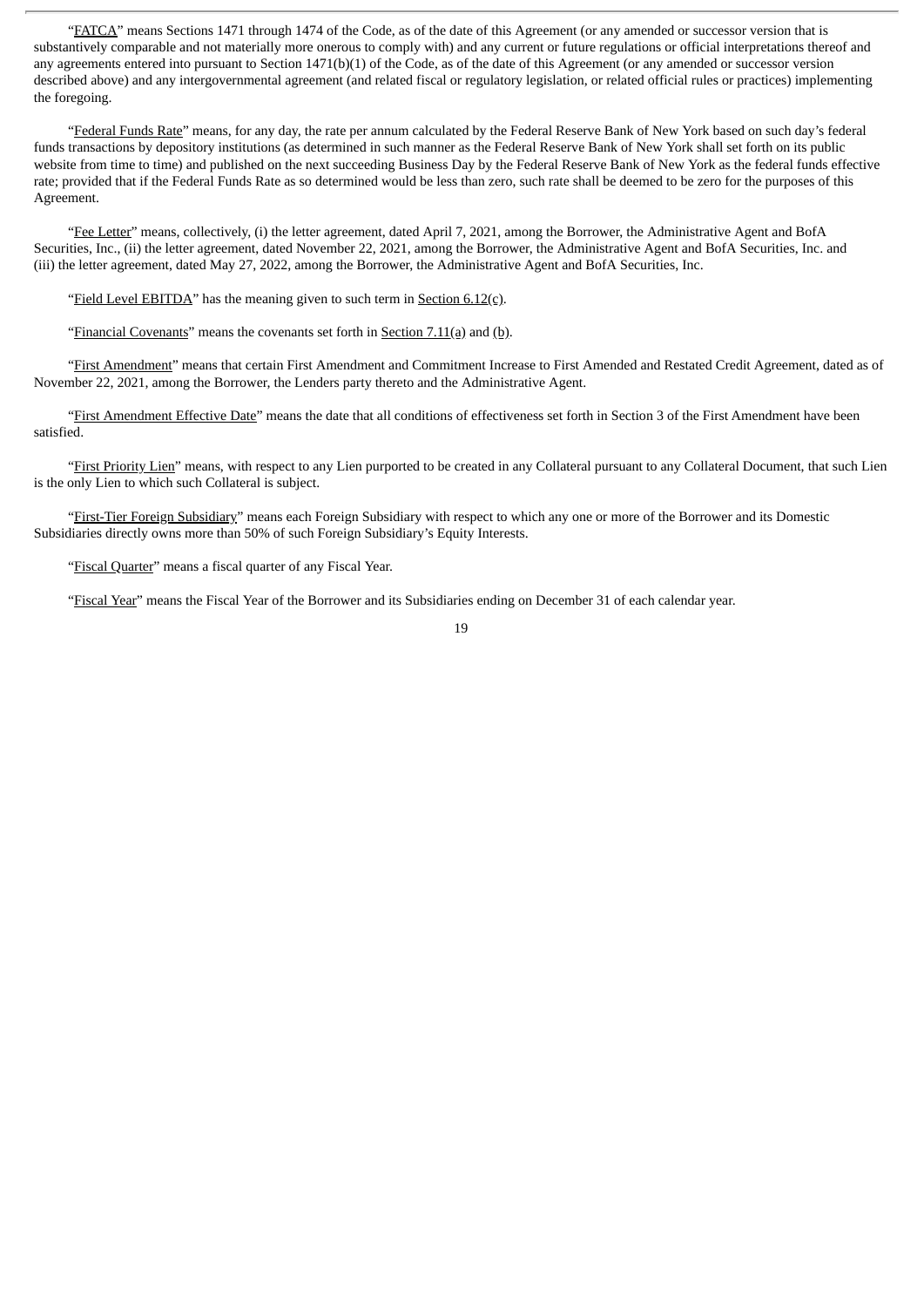"Fixed Charge Coverage Ratio" means, for any period of determination, for the Borrower and its Subsidiaries, on a consolidated basis, the ratio of (a) the sum of (i) EBITDA for such period minus (ii) maintenance Capital Expenditures for such period minus (iii) the cash taxes paid during such period plus (iv) any cash tax refunds received during such period, minus (v) Dividends paid in cash during such period to (b) the sum of (i) cash Interest Expense during such period, plus (ii) scheduled and required principal payments during such period in respect of Debt plus, (iii) to the extent not included in subclause (i) or (ii) above of this clause (b), scheduled and required payments made by the Borrower in respect of Deferred Purchase Price for such period.

"Foreign Lender" means a Lender that is not a U.S. Person.

"Foreign Subsidiary" means a Subsidiary that is not organized under the Laws of the United States, any state thereof or the District of Columbia.

"FRB" means the Board of Governors of the Federal Reserve System of the United States.

"Fronting Exposure" means, at any time there is a Defaulting Lender, (a) with respect to the L/C Issuer, such Defaulting Lender's Applicable Percentage of the outstanding L/C Obligations other than L/C Obligations as to which such Defaulting Lender's participation obligation has been reallocated to other Lenders or Cash Collateralized in accordance with the terms hereof, and (b) with respect to the Swing Line Lender, such Defaulting Lender's Applicable Percentage of Swing Line Loans other than Swing Line Loans as to which such Defaulting Lender's participation obligation has been reallocated to other Lenders or Cash Collateralized in accordance with the terms hereof.

"Fund" means any Person (other than a natural Person) that is (or will be) engaged in making, purchasing, holding or otherwise investing in commercial loans and similar extensions of credit in the ordinary course of its activities.

"Funding Indemnity Letter" means a funding indemnity letter, substantially in the form of Exhibit E.

"GAAP" means generally accepted accounting principles in the United States set forth from time to time in the opinions and pronouncements of the Accounting Principles Board and the American Institute of Certified Public Accountants and statements and pronouncements of the Financial Accounting Standards Board (or agencies with similar functions of comparable stature and authority within the accounting profession) including, without limitation, the FASB Accounting Standards Codification, that are applicable to the circumstances as of the date of determination, consistently applied and subject to Section 1.03.

"Governmental Authority" means the government of the United States or any other nation, or of any political subdivision thereof, whether state or local, and any agency, authority, instrumentality, regulatory body, court, central bank or other entity exercising executive, legislative, judicial, taxing, regulatory or administrative powers or functions of or pertaining to government (including any supra-national bodies such as the European Union or the European Central Bank).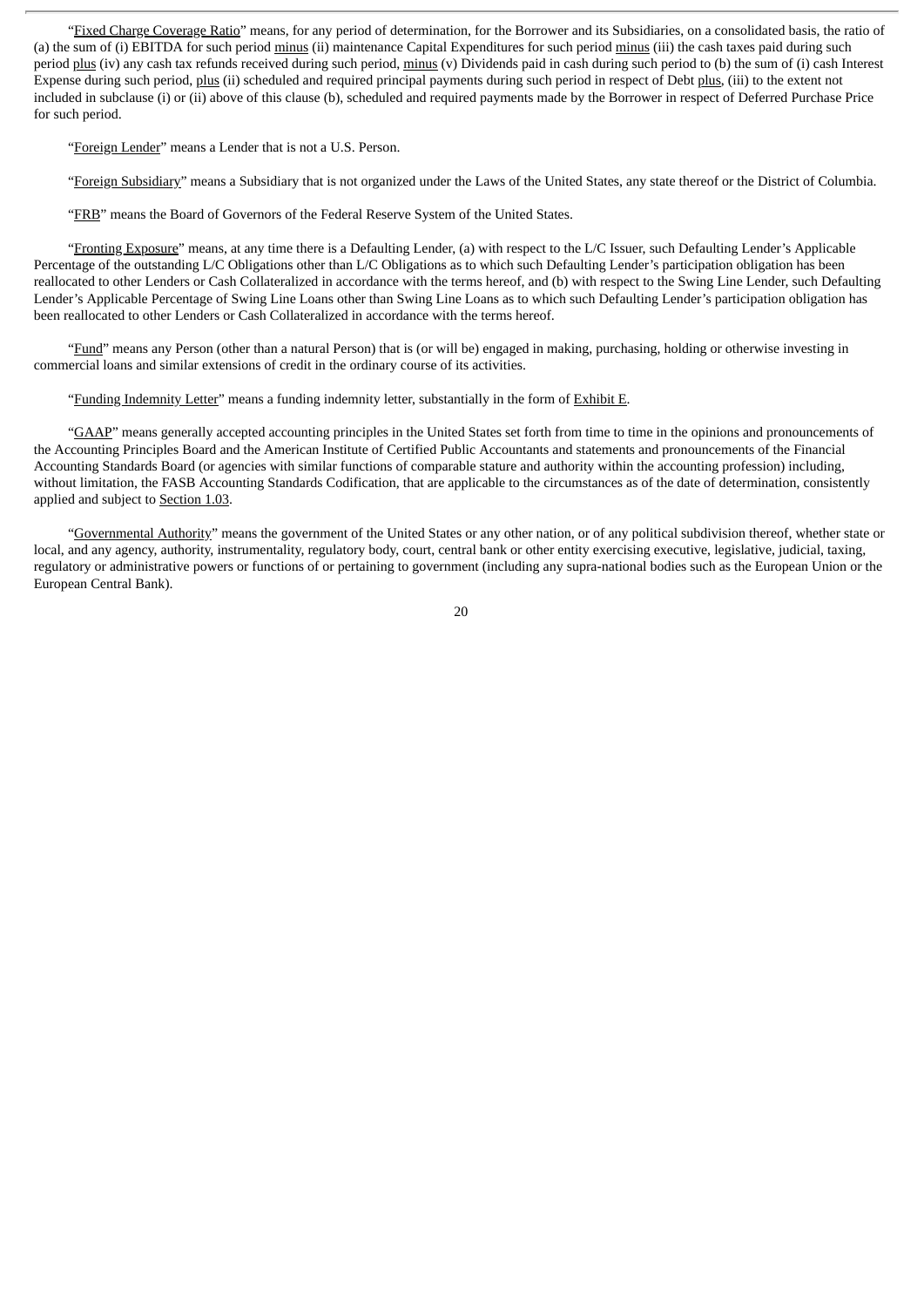"Guarantee" means, as to any Person, (a) any obligation, contingent or otherwise, of such Person guaranteeing or having the economic effect of guaranteeing any Debt or other obligation payable or performable by another Person (the "primary obligor") in any manner, whether directly or indirectly, and including any obligation of such Person, direct or indirect, (i) to purchase or pay (or advance or supply funds for the purchase or payment of) such Debt or other obligation, (ii) to purchase or lease property, securities or services for the purpose of assuring the obligee in respect of such Debt or other obligation of the payment or performance of such Debt or other obligation, (iii) to maintain working capital, equity capital or any other financial statement condition or liquidity or level of income or cash flow of the primary obligor so as to enable the primary obligor to pay such Debt or other obligation, or (iv) entered into for the purpose of assuring in any other manner the obligee in respect of such Debt or other obligation of the payment or performance thereof or to protect such obligee against loss in respect thereof (in whole or in part), or (b) any Lien on any assets of such Person securing any Debt or other obligation of any other Person, whether or not such Debt or other obligation is assumed or expressly undertaken by such Person (or any right, contingent or otherwise, of any holder of such Debt to obtain any such Lien). The amount of any Guarantee shall be deemed to be an amount equal to the stated or determinable amount of the related primary obligation, or portion thereof, in respect of which such Guarantee is made or, if not stated or determinable, the maximum reasonably anticipated liability in respect thereof as determined by the guaranteeing Person in good faith. The term "Guarantee" as a verb has a corresponding meaning.

### "Guaranteed Obligations" has the meaning specified in Section 11.01.

"Guarantors" means, collectively, (a) each direct or indirect wholly-owned Domestic Subsidiary of the Borrower, other than the Designated Subsidiaries, (b) each other Subsidiary of the Borrower as are or may from time to time become parties to this Agreement pursuant to Section 6.12 or shall be required to execute and deliver a guaranty pursuant to Section 6.12 and (c) with respect to Additional Secured Obligations owing by any Loan Party or any of its Subsidiaries and any Swap Obligation of a Specified Loan Party (determined before giving effect to Sections 11.01 and 11.11) under the Guaranty, the Borrower. For avoidance of doubt, the term "Guarantor" shall not include (i) any Foreign Subsidiary of the Borrower or a Subsidiary of the Borrower that is held directly or indirectly by a Foreign Subsidiary and (ii) any Unrestricted Subsidiary unless such Unrestricted Subsidiary shall be required to execute and deliver a guaranty or guaranty supplement pursuant to Section 6.12(b).

"Guaranty" means, collectively, the Guarantee made by the Guarantors under Article XI in favor of the Secured Creditors, together with each other guaranty and Joinder Agreement delivered pursuant to Section 6.12.

"Hazardous Materials" means all explosive or radioactive substances or wastes and all hazardous or toxic substances, wastes or other pollutants, including petroleum or petroleum distillates, natural gas, natural gas liquids, asbestos or asbestos-containing materials, polychlorinated biphenyls, radon gas, toxic mold, infectious or medical wastes and all other substances, wastes, chemicals, pollutants, contaminants or compounds of any nature in any form regulated pursuant to any Environmental Law.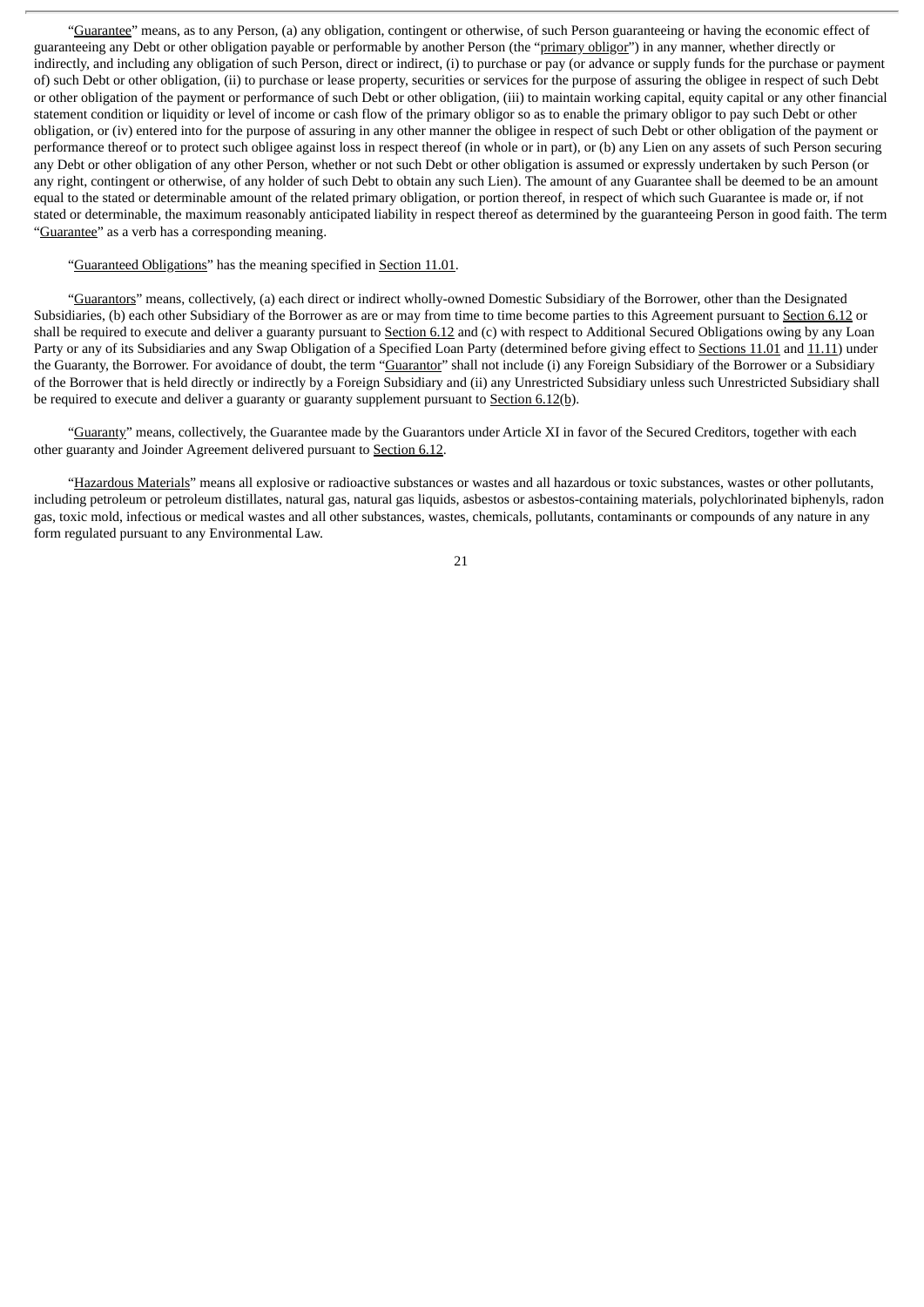"Hedge Bank" means any Person in its capacity as a party to a Swap Contract that, (a) at the time it enters into a Swap Contract required by or not prohibited under Articles VI or VII, is a Lender or an Affiliate of a Lender, or (b) at the time it (or its Affiliate) becomes a Lender, is a party to a Swap Contract required by or not prohibited under Articles VI or VII, in each case, in its capacity as a party to such Swap Contract (even if such Person ceases to be a Lender or such Person's Affiliate ceased to be a Lender); provided, in the case of a Secured Hedge Agreement with a Person who is no longer a Lender (or Affiliate of a Lender), such Person shall be considered a Hedge Bank only through the stated termination date (without extension or renewal) of such Secured Hedge Agreement and provided further that for any of the foregoing to be included as a "Secured Hedge Agreement" on any date of determination by the Administrative Agent, the applicable Hedge Bank (other than the Administrative Agent or an Affiliate of the Administrative Agent) must have delivered a Secured Creditor Designation Notice to the Administrative Agent prior to such date of determination.

"Highest Lawful Rate" means, with respect to each Lender, the maximum non-usurious interest rate, if any, that at any time or from time to time may be contracted for, taken, reserved, charged or received on the Notes or on other Debt under the Loan Documents pursuant to laws applicable to such Lender which are presently in effect or, to the extent allowed by law, under such Applicable Laws, which may hereafter be in effect and which allow a higher maximum non-usurious interest rate than Applicable Laws allow as of the date hereof.

"Increase Effective Date" has the meaning specified in Section 2.14(e).

"Increase Joinder" has the meaning specified in Section 2.14(e).

"Incremental Commitments" means Incremental Revolving Commitments and/or the Incremental Term Commitments.

"Incremental Revolving Commitment" has the meaning assigned to such term in Section 2.14(a).

"Incremental Term Commitments" has the meaning assigned to such term in Section 2.14(a).

"Incremental Term Loan Maturity Date" has the meaning assigned to such term in Section 2.14(b).

"Incremental Term Loans" means any loans made pursuant to any Incremental Term Commitments.

"Indemnified Taxes" means all (a) Taxes, other than Excluded Taxes, imposed on or with respect to any payment made by or on account of any obligation of any Loan Party under any Loan Document and (b) to the extent not otherwise described in clause (a), Other Taxes.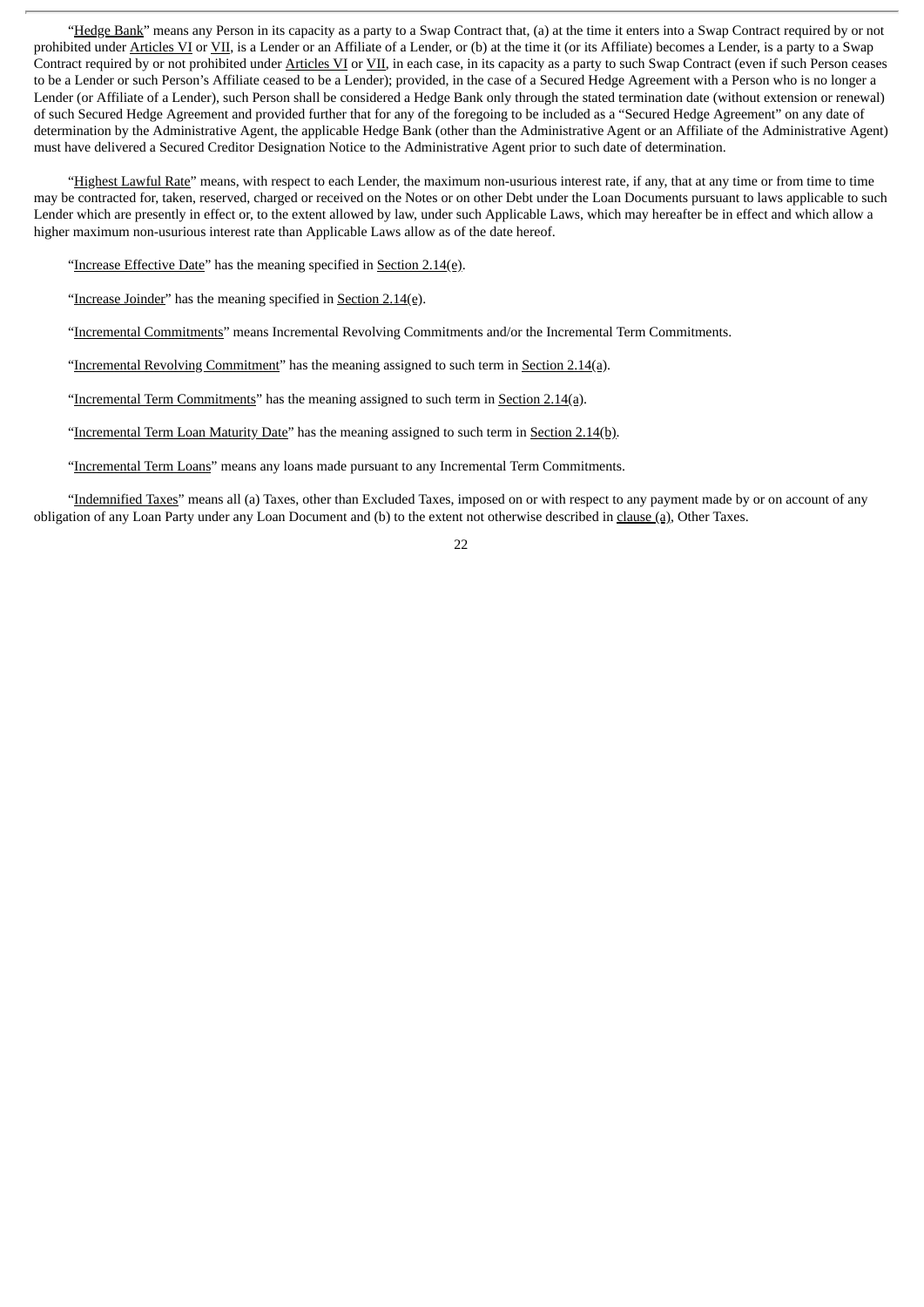"Indemnitee" has the meaning specified in Section 10.04(b).

"Information" has the meaning specified in Section 10.07.

"Interest Expense" means, with respect to the Borrower and its Subsidiaries and for any period of determination, the interest expense of the Borrower and its Subsidiaries for such period, whether paid or accrued (including that attributable to obligations which have been or should be, in accordance with GAAP, recorded as Capital Leases), including all commissions, discounts and other fees and charges owed with respect to debt for borrowed money, letters of credit and bankers' acceptance financing and net costs under any Swap Contracts, all as determined in accordance with GAAP.

"Interest Payment Date" means, (a) as to any BSBY Rate Loan, the last day of each Interest Period applicable to such Loan and the Maturity Date; provided, however, that if any Interest Period for a BSBY Rate Loan exceeds three months, the respective dates that fall every three months after the beginning of such Interest Period shall also be Interest Payment Dates; and (b) as to any Base Rate Loan or Swing Line Loan, the last Business Day of each March, June, September and December and the Maturity Date.

"Interest Period" means, as to each BSBY Rate Loan, the period commencing on the date such BSBY Rate Loan is disbursed or converted to or continued as a BSBY Rate Loan and ending on the date one, three or six months thereafter (in each case, subject to availability), as selected by the Borrower in its Loan Notice; provided that:

(a) any Interest Period that would otherwise end on a day that is not a Business Day shall be extended to the next succeeding Business Day unless, in the case of a BSBY Rate Loan, such Business Day falls in another calendar month, in which case such Interest Period shall end on the next preceding Business Day;

(b) any Interest Period pertaining to a BSBY Rate Loan that begins on the last Business Day of a calendar month (or on a day for which there is no numerically corresponding day in the calendar month at the end of such Interest Period) shall end on the last Business Day of the calendar month at the end of such Interest Period; and

(c) no Interest Period shall extend beyond the Maturity Date.

"Investment" means, as to any Person, any direct or indirect acquisition or investment by such Person, whether by means of (a) the purchase or other acquisition of Equity Interests of another Person, including any Acquisition, (b) a loan, advance or capital contribution to, Guarantee or assumption of debt of, or purchase or other acquisition of any other debt or interest in, another Person, including any partnership or joint venture interest in such other Person and any arrangement pursuant to which the investor Guarantees Debt of such other Person, or (c) the purchase or other acquisition (in one transaction or a series of transactions) of assets of another Person that constitute a business unit or all or a substantial part of the business of such Person. For purposes of covenant compliance, the amount of any Investment shall be the amount actually invested, without adjustment for subsequent increases or decreases in the value of such Investment.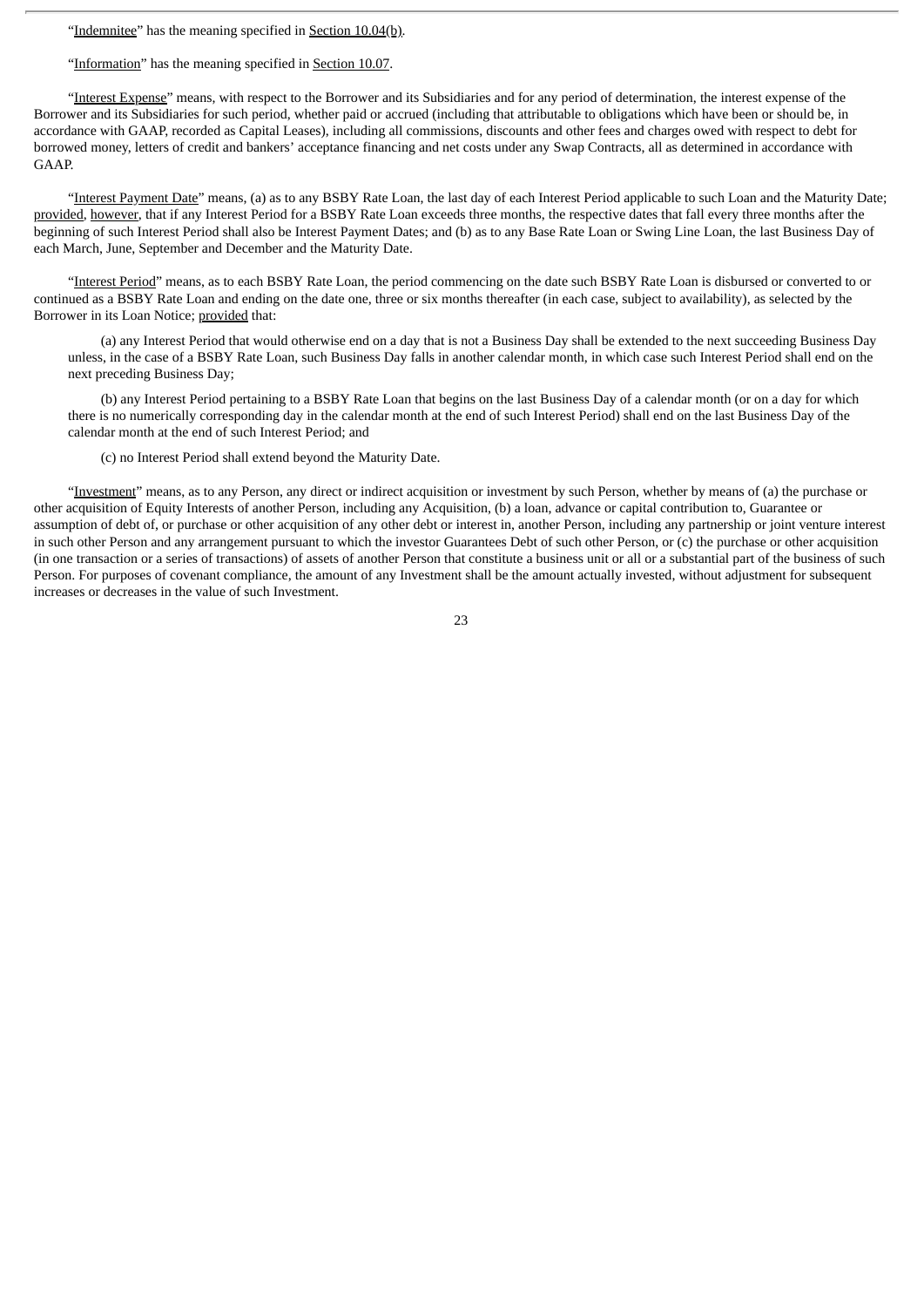"IP Rights" has the meaning specified in Section 5.17.

"IRS" means the United States Internal Revenue Service.

"ISP" means the International Standby Practices, International Chamber of Commerce Publication No. 590 (or such later version thereof as may be in effect at the applicable time).

"Issuer Documents" means with respect to any Letter of Credit, the Letter of Credit Application, and any other document, agreement and instrument entered into by the L/C Issuer and the Borrower (or any Subsidiary) or in favor of the L/C Issuer and relating to such Letter of Credit.

"Joinder Agreement" means a joinder agreement substantially in the form of Exhibit F executed and delivered in accordance with the provisions of Section 6.12.

"Laws" means, collectively, all applicable international, foreign, Federal, state and local statutes, treaties, rules, guidelines, regulations, ordinances, codes and administrative or judicial precedents or authorities, including the interpretation or administration thereof by any Governmental Authority charged with the enforcement, interpretation or administration thereof, and all applicable administrative orders, directed duties, requests, licenses, authorizations and permits of, and agreements with, any Governmental Authority, in each case whether or not having the force of law; provided, that "Laws" excludes Environmental Laws.

"L/C Advance" means, with respect to each Revolving Credit Lender, such Lender's funding of its participation in any L/C Borrowing in accordance with its Applicable Percentage.

"L/C Borrowing" means an extension of credit resulting from a drawing under any Letter of Credit which has not been reimbursed on the date when made or refinanced as a Revolving Credit Borrowing.

"L/C Commitment" means, with respect to the L/C Issuer, the commitment of the L/C Issuer to issue Letters of Credit hereunder. The initial amount of the L/C Issuer's Letter of Credit Commitment is set forth on Schedule 2.03. The Letter of Credit Commitment of the L/C Issuer may be modified from time to time by agreement between the L/C Issuer and the Borrower, and notified to the Administrative Agent.

"L/C Credit Extension" means, with respect to any Letter of Credit, the issuance thereof or extension of the expiry date thereof, or the increase of the amount thereof.

"L/C Disbursement" means a payment made by the L/C Issuer pursuant to a Letter of Credit.

"L/C Issuer" means Bank of America in its capacity as issuer of Letters of Credit hereunder or any successor issuer of Letters of Credit hereunder.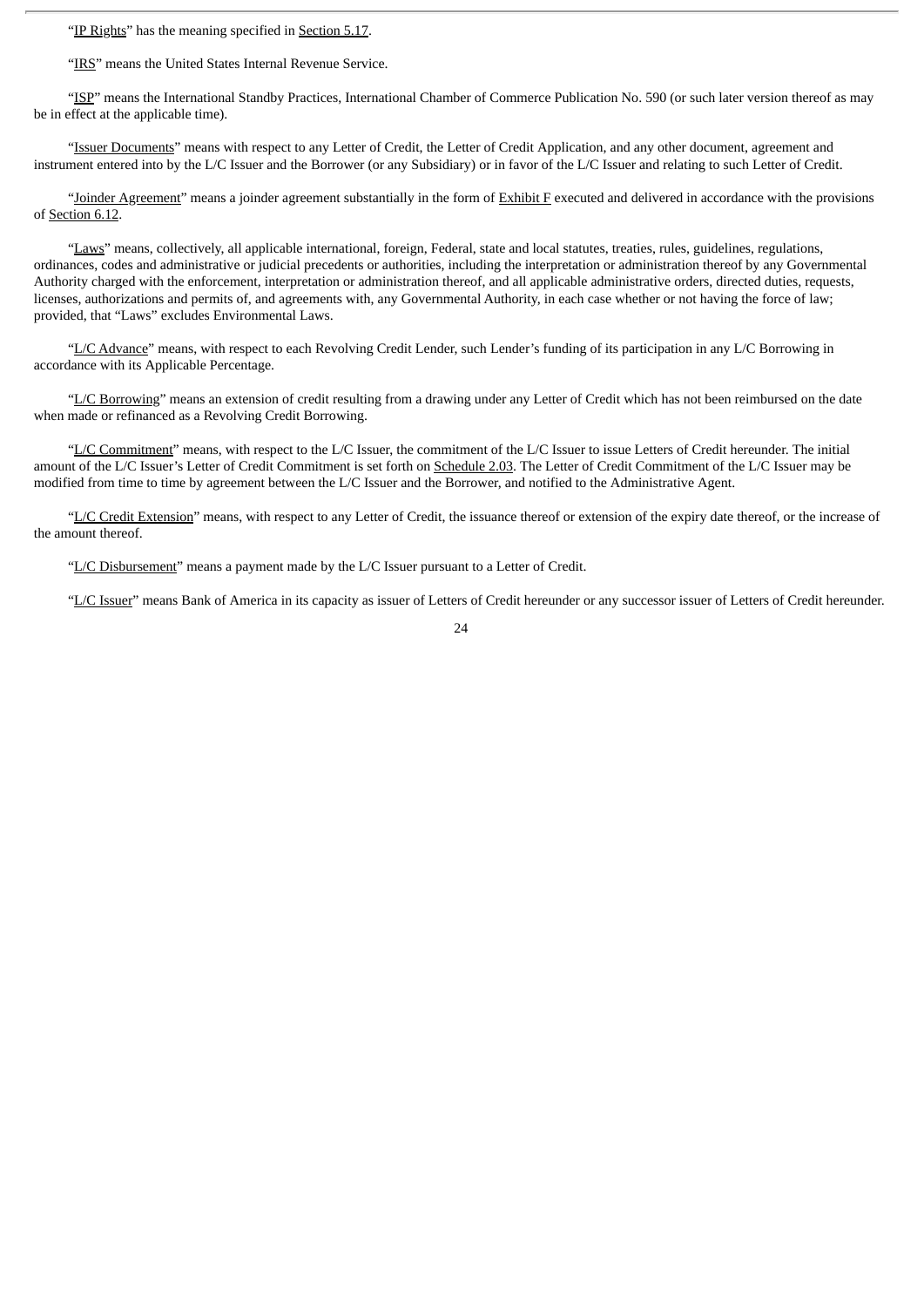"L/C Obligations" means, as at any date of determination, the aggregate amount available to be drawn under all outstanding Letters of Credit plus the aggregate of all Unreimbursed Amounts, including all L/C Borrowings. For purposes of computing the amount available to be drawn under any Letter of Credit, the amount of such Letter of Credit shall be determined in accordance with Section 1.06. For all purposes of this Agreement, if on any date of determination a Letter of Credit has expired by its terms but any amount may still be drawn thereunder by reason of the operation of Rule 3.14 of the ISP, such Letter of Credit shall be deemed to be "outstanding" in the amount so remaining available to be drawn.

"Lender" means each of the Persons identified as a "Lender" on the signature pages hereto, each other Person that becomes a "Lender" in accordance with this Agreement and, their successors and assigns and, unless the context requires otherwise, includes the Swing Line Lender.

"Lender Party" and "Lender Recipient Party" means collectively, the Lenders, the Swing Line Lender and the L/C Issuer.

"Lending Office" means, as to the Administrative Agent, the L/C Issuer or any Lender, the office or offices of such Person described as such in such Person's Administrative Questionnaire, or such other office or offices as such Person may from time to time notify the Borrower and the Administrative Agent; which office may include any Affiliate of such Person or any domestic or foreign branch of such Person or such Affiliate.

"Letter of Credit" means any standby letter of credit issued hereunder and shall include the Existing Letters of Credit.

"Letter of Credit Application" means an application and agreement for the issuance or amendment of a Letter of Credit in the form from time to time in use by the L/C Issuer.

"Letter of Credit Expiration Date" means the day that is seven days prior to the Maturity Date then in effect (or, if such day is not a Business Day, the immediately preceding Business Day).

"Letter of Credit Fee" has the meaning specified in Section 2.03(l).

"Letter of Credit Sublimit" means, as of any date of determination, an amount equal to the lesser of (a) \$15,000,000 and (b) the Revolving Credit Facility; provided that the L/C Issuer's Letter of Credit Sublimit shall not exceed its L/C Commitment. The Letter of Credit Sublimit is part of, and not in addition to, the Revolving Credit Facility.

"Lien" means any mortgage, pledge, hypothecation, assignment, deposit arrangement, encumbrance, lien (statutory or other), charge, or preference, priority or other security interest or preferential arrangement in the nature of a security interest of any kind or nature whatsoever (including any conditional sale or other title retention agreement, any easement, right of way or other encumbrance on title to real property, and any financing lease having substantially the same economic effect as any of the foregoing).

"Liquid Investments" means (a) direct or indirect obligations of, or obligations the principal of and interest on which are unconditionally guaranteed by, the United States;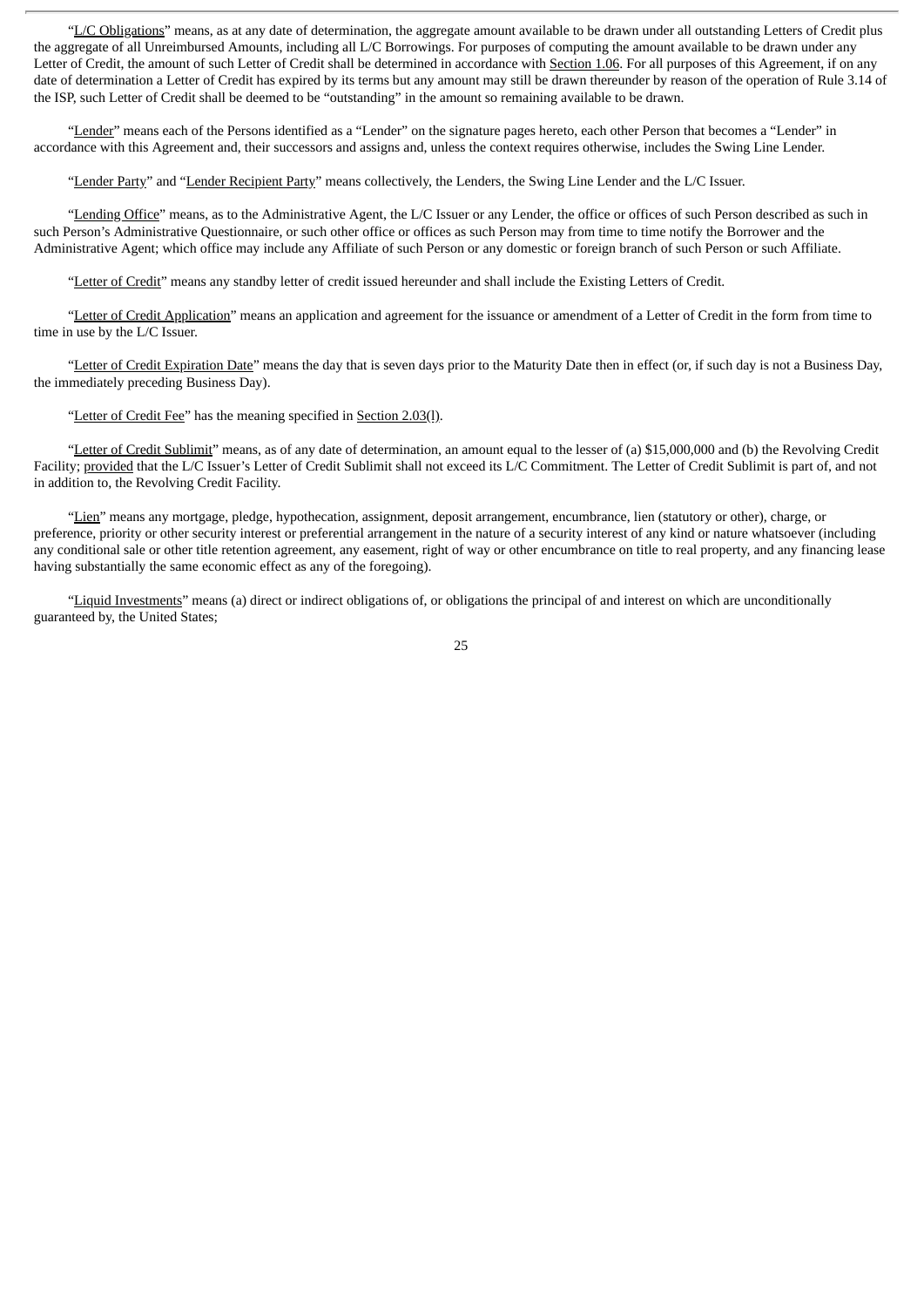(b) mutual funds investing in securities issued by the United States; (c)(i) negotiable or non-negotiable certificates of deposit, time deposits, or other similar banking arrangements maturing within 180 days from the date of acquisition thereof ("bank debt securities"), issued by (a) any Lender or (b) any other bank or trust company which has either (I) obtained insurance from the Federal Depositor's Insurance Corporation supporting such bank's or trust company's obligation to repay the bank debt securities or (II) a combined capital surplus and undivided profit of not less than \$250,000,000 or the Dollar Equivalent thereof, if at the time of deposit or purchase, such bank debt securities are rated not less than "A" (or the then equivalent) by the rating service of S&P or of Moody's, and (ii) commercial paper issued by (a) any Lender or (b) any other Person if at the time of purchase such commercial paper is rated not less than "A-2" (or the then equivalent) by the rating service of S&P or not less than "P-2" (or the then equivalent) by the rating service of Moody's, or upon the discontinuance of both of such services, such other nationally recognized rating service or services, as the case may be, as shall be selected by the Borrower with the consent of the Required Lenders; (d) repurchase agreements relating to investments described in clauses (a) and (c) above with a market value at least equal to the consideration paid in connection therewith, with any Person who regularly engages in the business of entering into repurchase agreements and has a combined capital surplus and undivided profit of not less than \$250,000,000 or the Dollar Equivalent thereof, if at the time of entering into such agreement the debt securities of such Person are rated not less than "BBB" (or the then equivalent) by the rating service of S&P or of Moody's; (e) money market funds that (i) comply with the criteria set forth in SEC Rule 2a-7 under the Investment Company Act of 1940, (ii) are rated AAA by S&P or Aaa by Moody's and (iii) have portfolio assets of at least \$5,000,000,000; (f) investments in state or municipal securities or auction rate securities that are rated A-1 by S&P or P-1 by Moody's, provided that the Borrower has the right to put such securities back to the issuer or seller thereof at least once every 60 days; and (g) such other investments as the Borrower may request and the Administrative Agent may approve in writing, which approval will not be unreasonably withheld.

"Liquidity" means, as of any date of determination, the sum of (a) Unrestricted Cash of the Borrower and its Subsidiaries plus (b) the remainder of (i) the Revolving Credit Facility, minus (ii) the Total Revolving Credit Outstandings.

"Loan" means an extension of credit by a Lender to the Borrower under Article II in the form of a Revolving Credit Loan or a Swing Line Loan.

"Loan Documents" means, collectively, (a) this Agreement, (b) the Notes, (c) the Guaranty, (d) each Joinder Agreement, (e) the Collateral Documents, (f) each Issuer Document, (g) the Fee Letter, (h) any agreement creating or perfecting rights in Cash Collateral pursuant to the provisions of Section 2.15 of this Agreement and (i) all other certificates, agreements, documents and instruments executed and delivered, in each case, by or on behalf of any Loan Party pursuant to the foregoing (but specifically excluding any Secured Hedge Agreement or any Secured Cash Management Agreement) and any amendments, modifications or supplements thereto or to any other Loan Document or waivers hereof or to any other Loan Document; provided, however, that for purposes of Section 10.01, "Loan Documents" shall mean this Agreement, the Guaranty and the Collateral Documents.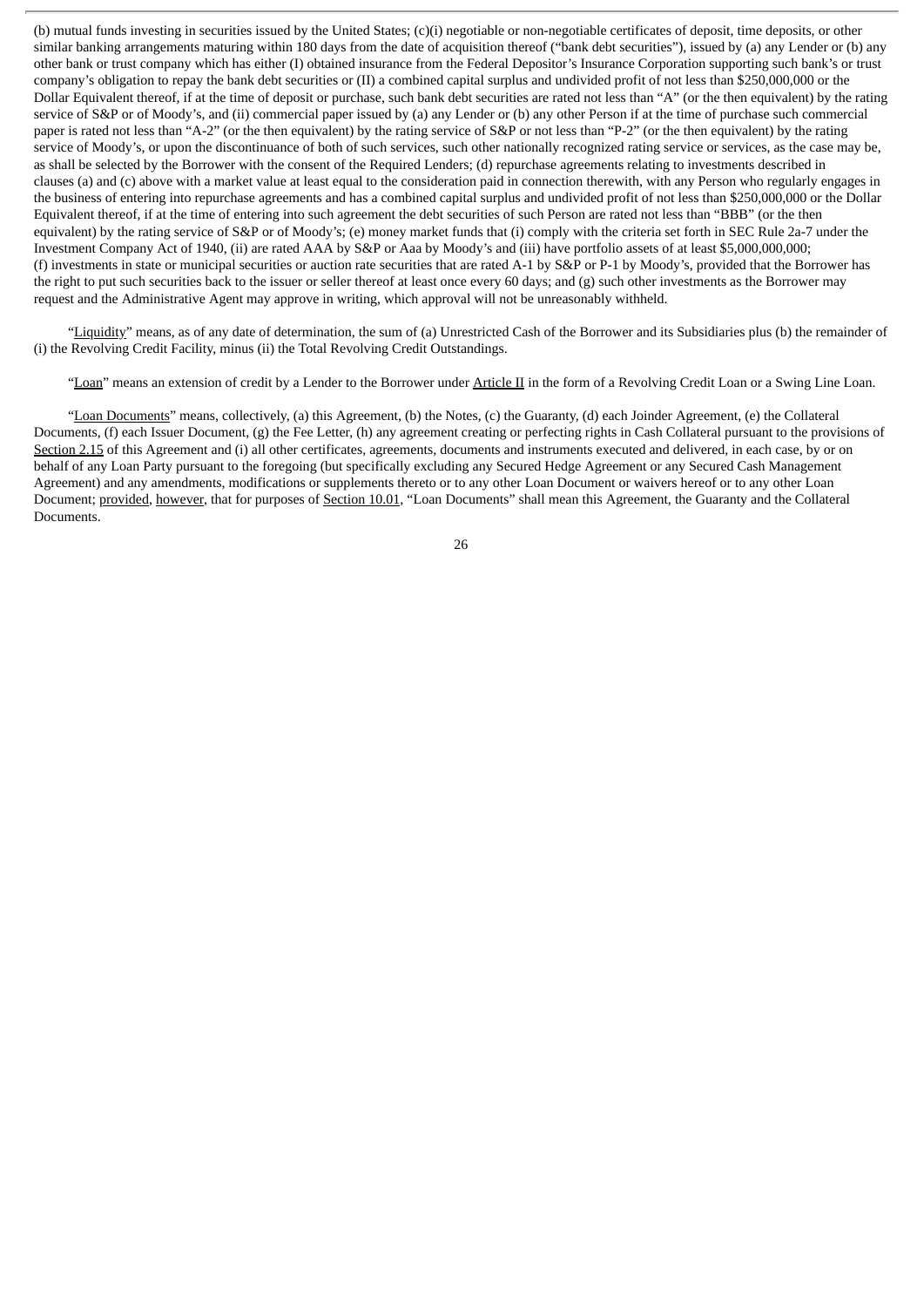"Loan Notice" means a notice of (a) a Revolving Credit Borrowing, (b) a conversion of Loans from one Type to the other, or (c) a continuation of BSBY Rate Loans, pursuant to Section 2.02(a), which, if in writing, shall be substantially in the form of Exhibit G, or such other form as may be approved by the Administrative Agent (including any form on an electronic platform or electronic transmission system as shall be approved by the Administrative Agent), appropriately completed and signed by a Responsible Officer of the Borrower.

"Loan Parties" means, collectively, the Borrower and each Guarantor.

"Long Term Incentive Program" means the Second Amended and Restated 2006 Long Term Incentive Plan of the Borrower, as amended, amended and restated, or supplemented from time to time, and any other equity-based compensation plan of the Borrower from time to time in effect and reasonably acceptable to the Administrative Agent.

"Master Agreement" has the meaning set forth in the definition of "Swap Contract".

"Material Adverse Effect" means (a) a material adverse change in, or a material adverse effect upon, the operations, business, assets, properties, liabilities (actual or contingent) or the condition (financial or otherwise) of the Borrower and its Subsidiaries, taken as a whole; (b) a material impairment on the rights and remedies of the Administrative Agent or any Lender under any Loan Document, or of the ability of any Loan Party to perform its obligations under any Loan Document to which it is a party; (c) a material adverse effect upon the legality, validity, binding effect or enforceability against any Loan Party of any Loan Document to which it is a party; or (d) a material adverse effect upon the perfection or priority of any material Lien granted under any of the Collateral Documents.

"Maturity Date" means the earliest to occur of (a) May 13, 2026 and (b) such earlier date as all of the Obligations become due and payable hereunder, whether by termination, acceleration, prepayment, reduction of the Revolving Credit Commitments to zero or otherwise; provided, however, that, in each case, if such date is not a Business Day, the Maturity Date shall be the immediately preceding Business Day.

"Measurement Period" means, on any date of determination, the most recently completed four Fiscal Quarters of the Borrower and its Subsidiaries.

"Minimum Collateral Amount" means, at any time, (a) with respect to Cash Collateral consisting of cash or deposit account balances provided to reduce or eliminate Fronting Exposure during the existence of a Defaulting Lender, an amount equal to 105% of the Fronting Exposure of the L/C Issuer with respect to Letters of Credit issued and outstanding at such time and (b) otherwise, an amount determined by the Administrative Agent and the L/C Issuer in their sole discretion.

"Moody's" means Moody's Investors Service, Inc. and any successor thereto.

"Mortgaged Property" means any property subject to a lien in favor of the Administrative Agent for the benefit of the Secured Creditors granted pursuant to a Mortgage.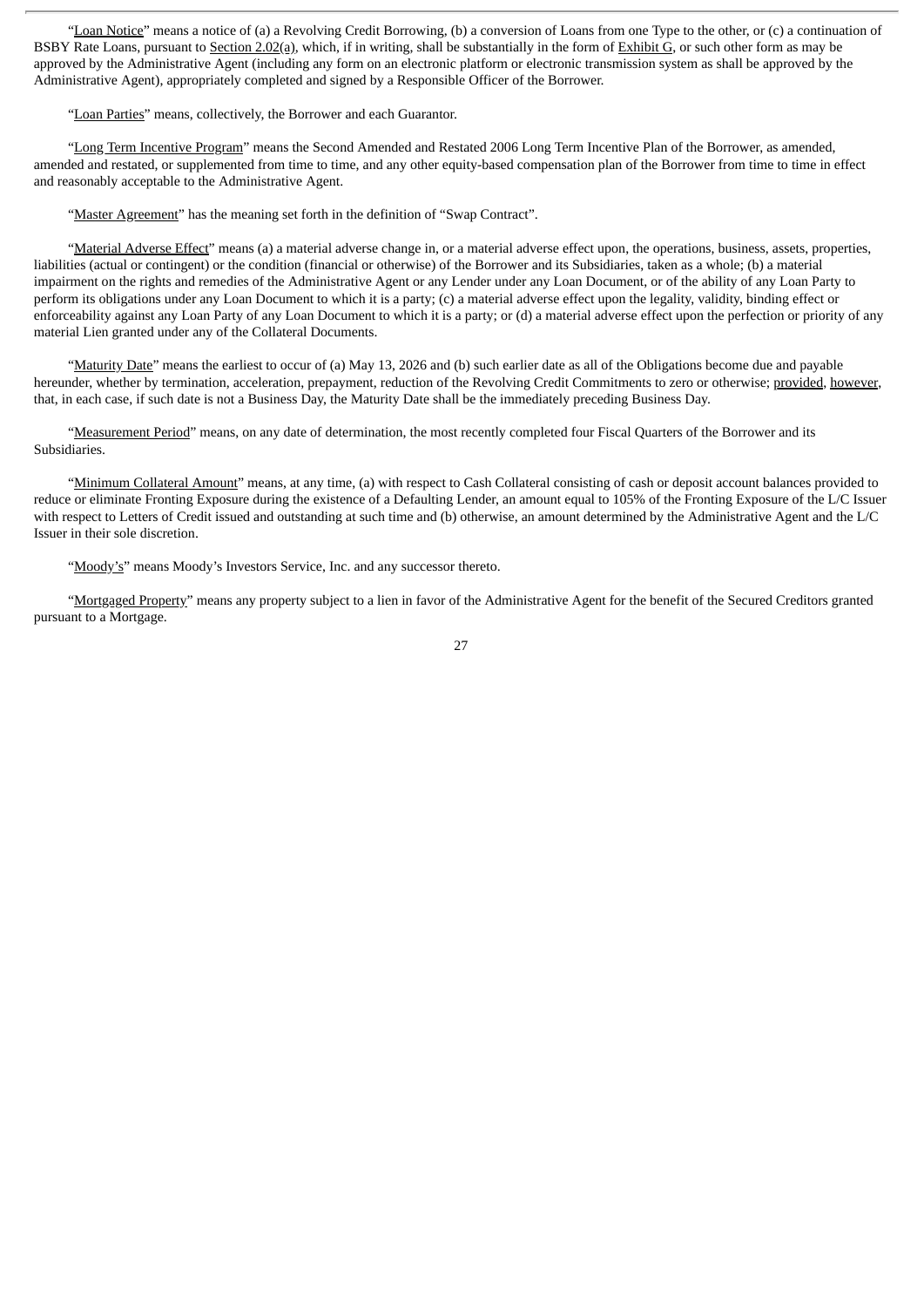"Mortgages" means deeds of trust or mortgages, in substantially the form of Exhibit H (with such changes as may be satisfactory to the Administrative Agent and its counsel to account for local law matters) and covering interests in real property owned or leased by the Borrower or a Domestic Subsidiary (together with the Assignments of Leases and Rents referred to therein).

"Multiemployer Plan" means any employee benefit plan of the type described in Section 4001(a)(3) of ERISA, to which the Borrower or any ERISA Affiliate makes or is obligated to make contributions, or during the preceding five (5) plan years, has made or been obligated to make contributions.

#### "Net Cash Proceeds" means:

(a) with respect to any asset sale by any Loan Party or any of its Subsidiaries, or any Casualty Event, the excess, if any, of (i) the sum of cash and cash equivalents received in connection with such transaction (including any cash or cash equivalents received by way of deferred payment pursuant to, or by monetization of, a note receivable or otherwise, but only as and when so received) over (ii) the sum of (A) the principal amount of any Debt that is secured by the applicable asset and that is required to be repaid in connection with such transaction (other than Debt under the Loan Documents), (B) the reasonable and customary out-of-pocket expenses incurred by such Loan Party or such Subsidiary in connection with such transaction and payable to a Person that is not an Affiliate of the Borrower, and (C) income taxes reasonably estimated to be actually payable within two years of the date of the relevant transaction as a result of any gain recognized in connection therewith; provided that, if the amount of any estimated taxes pursuant to subclause (C) exceeds the amount of taxes actually required to be paid in cash in respect of such Disposition, the aggregate amount of such excess shall constitute Net Cash Proceeds; and

(b) with respect to the sale or issuance of any Equity Interest by any Loan Party or any of its Subsidiaries, or the incurrence or issuance of any Debt by any Loan Party or any of its Subsidiaries, the excess of (i) the sum of the cash and cash equivalents received in connection with such transaction over (ii) the underwriting discounts and commissions, and other reasonable and customary out-of-pocket expenses, incurred by such Loan Party or such Subsidiary in connection therewith.

"Net Income" means, at any date of determination, the net income (or loss) of the Borrower and its Subsidiaries on a consolidated basis for the most recently completed Measurement Period; provided that Net Income shall exclude (a) gains and extraordinary losses from discontinued operations and extraordinary items (including life insurance proceeds) for such Measurement Period, (b) the net income of any Subsidiary during such Measurement Period to the extent that the declaration or payment of dividends or similar distributions by such Subsidiary of such income is not permitted by operation of the terms of its Organization Documents or any agreement, instrument or Law applicable to such Subsidiary during such Measurement Period, (c) any income (or loss) for such Measurement Period of any Person if such Person is not a Subsidiary, except that the Borrower's equity in the net income of any such Person for such Measurement Period shall be included in Net Income up to the aggregate amount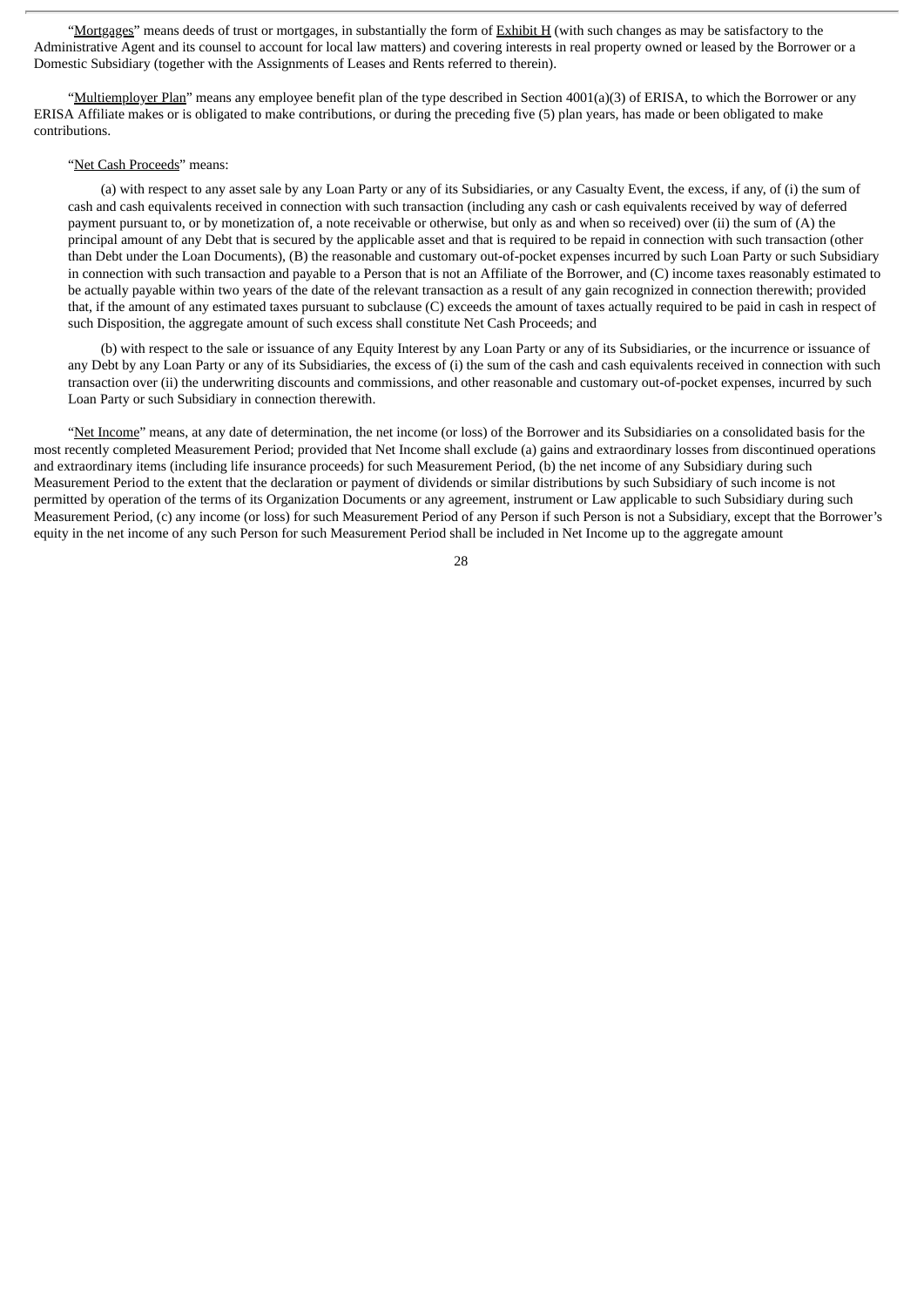of cash actually distributed by such Person during such Measurement Period to the Borrower or a Subsidiary as a dividend or other distribution (and in the case of a dividend or other distribution to a Subsidiary, such Subsidiary is not precluded from further distributing such amount to the Borrower as described in clause (b) of this proviso), and (d) any write-up of assets.

"Net Worth" means, with respect to the Borrower and its Subsidiaries on a consolidated basis and for any time of determination, the sum of (a) the par value (or value stated on the books of the Borrower and its Subsidiaries) of all classes of Equity Interests of the Borrower and its Subsidiaries other than Excluded Equity Interests, (b) the additional paid-in capital of the Borrower and its Subsidiaries allocable to all classes of Equity Interests of the Borrower and its Subsidiaries other than Excluded Equity Interests, and (c) the amount of the surplus and retained earnings, whether capital or earned, of the Borrower and its Subsidiaries, all determined in accordance with GAAP.

"New Lenders" has the meaning specified in Section 2.14(d).

"Non-Consenting Lender" means any Lender that does not approve any consent, waiver or amendment that (a) requires the approval of all Lenders or all affected Lenders, or all Lenders or all affected Lenders in a Facility, in accordance with the terms of Section 10.01 and (b) has been approved by the Required Lenders.

"Non-Defaulting Lender" means, at any time, each Lender that is not a Defaulting Lender at such time.

"Non-Extension Notice Date" has the meaning specified in Section 2.03(b)(ii).

"Note" means a Revolving Credit Note.

"Notice of Loan Prepayment" means a notice of prepayment with respect to a Loan, which shall be substantially in the form of Exhibit I or such other form as may be approved by the Administrative Agent (including any form on an electronic platform or electronic transmission system as shall be approved by the Administrative Agent), appropriately completed and signed by a Responsible Officer.

"NPL" means the National Priorities List under CERCLA.

"Obligations" means (a) all advances to, and debts, liabilities, obligations, covenants and duties of, any Loan Party arising under any Loan Document or otherwise with respect to any Loan, or Letter of Credit and (b) all costs and expenses incurred in connection with enforcement and collection of the foregoing, including the fees, charges and disbursements of counsel, in each case whether direct or indirect (including those acquired by assumption), absolute or contingent, due or to become due, now existing or hereafter arising and including interest, expenses and fees that accrue after the commencement by or against any Loan Party or any Affiliate thereof pursuant to any proceeding under any Debtor Relief Laws naming such Person as the debtor in such proceeding, regardless of whether such interest, expenses and fees are allowed claims in such proceeding; provided that, without limiting the foregoing, the Obligations of a Guarantor shall exclude any Excluded Swap Obligations with respect to such Guarantor.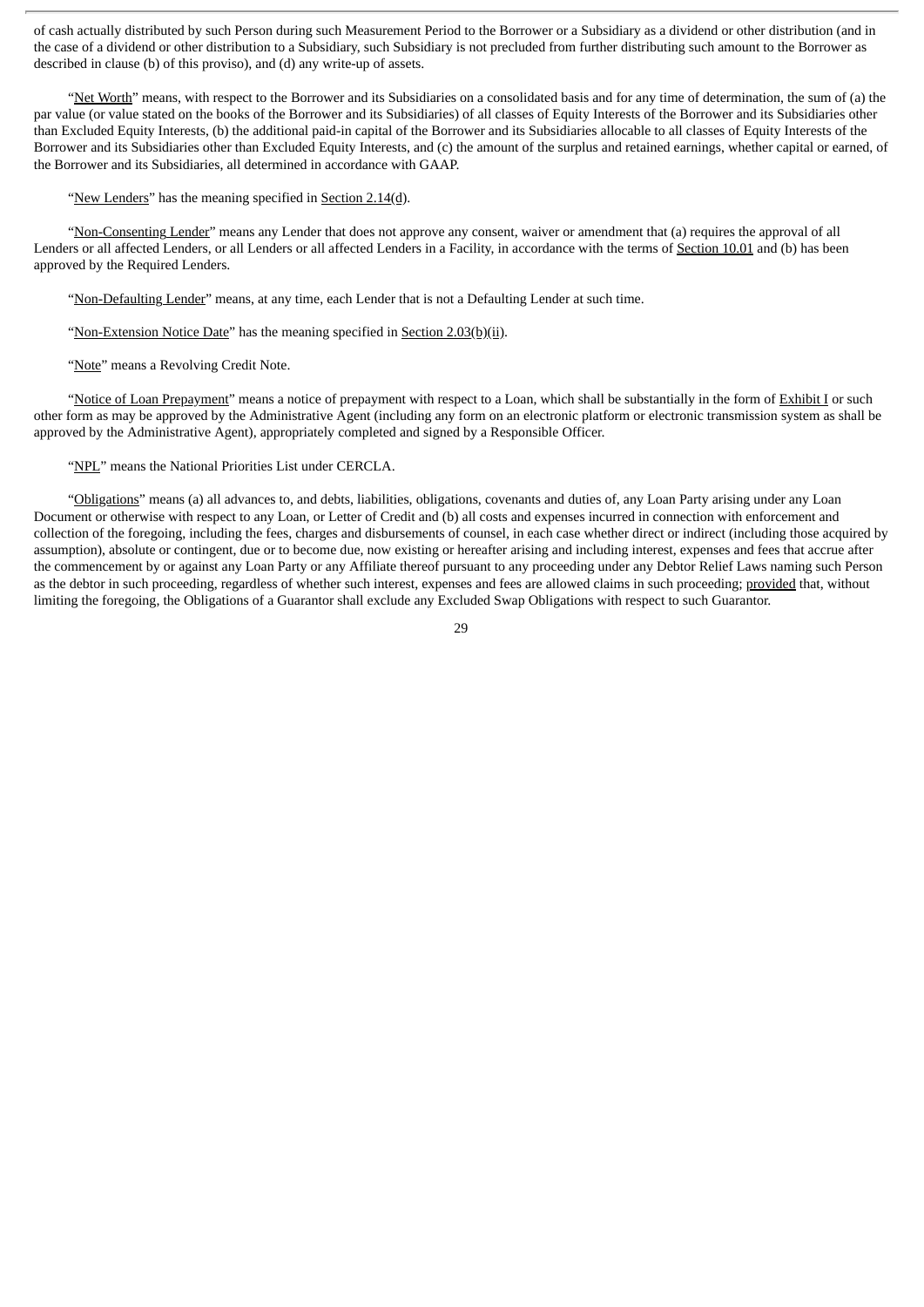"OFAC" means the Office of Foreign Assets Control of the United States Department of the Treasury.

"Ordinary Course of Business" means, with respect to any transaction involving any Person, the ordinary course of business of such Person consistent with past practices of such Person taken in good faith and not for the purpose of evading any term, provision or restriction of this Agreement or the other Loan Documents.

"Original Security Document" has the meaning specified in Section 10.23.

"Organization Documents" means (a) with respect to any corporation, the charter or certificate or articles of incorporation and the bylaws (or equivalent or comparable constitutive documents with respect to any non-U.S. jurisdiction); (b) with respect to any limited liability company, the certificate or articles of formation or organization and operating agreement or limited liability company agreement (or equivalent or comparable documents with respect to any non-U.S. jurisdiction); (c) with respect to any partnership, joint venture, trust or other form of business entity, the partnership, joint venture or other applicable agreement of formation or organization (or equivalent or comparable documents with respect to any non-U.S. jurisdiction) and (d) with respect to all entities, any agreement, instrument, filing or notice with respect thereto filed in connection with its formation or organization with the applicable Governmental Authority in the jurisdiction of its formation or organization (or equivalent or comparable documents with respect to any non-U.S. jurisdiction).

"Other Connection Taxes" means, with respect to any Recipient, Taxes imposed as a result of a present or former connection between such Recipient and the jurisdiction imposing such Tax (other than connections arising from such Recipient having executed, delivered, become a party to, performed its obligations under, received payments under, received or perfected a security interest under, engaged in any other transaction pursuant to or enforced any Loan Document, or sold or assigned an interest in any Loan or Loan Document).

"Other Taxes" means all present or future stamp, court or documentary, intangible, recording, filing or similar Taxes that arise from any payment made under, from the execution, delivery, performance, enforcement or registration of, from the receipt or perfection of a security interest under, or otherwise with respect to, any Loan Document, except any such Taxes that are Other Connection Taxes imposed with respect to an assignment (other than an assignment made pursuant to Section 3.06)

"Outstanding Amount" means (i) with respect to Revolving Credit Loans and Swing Line Loans on any date, the aggregate outstanding principal amount thereof after giving effect to any Borrowings and prepayments or repayments of Revolving Credit Loans and Swing Line Loans, as the case may be, occurring on such date; and (ii) with respect to any L/C Obligations on any date, the amount of such L/C Obligations on such date after giving effect to any L/C Credit Extension occurring on such date and any other changes in the aggregate amount of the L/C Obligations as of such date, including as a result of any reimbursements by the Borrower of Unreimbursed Amounts.

"Participant" has the meaning specified in Section 10.06(d).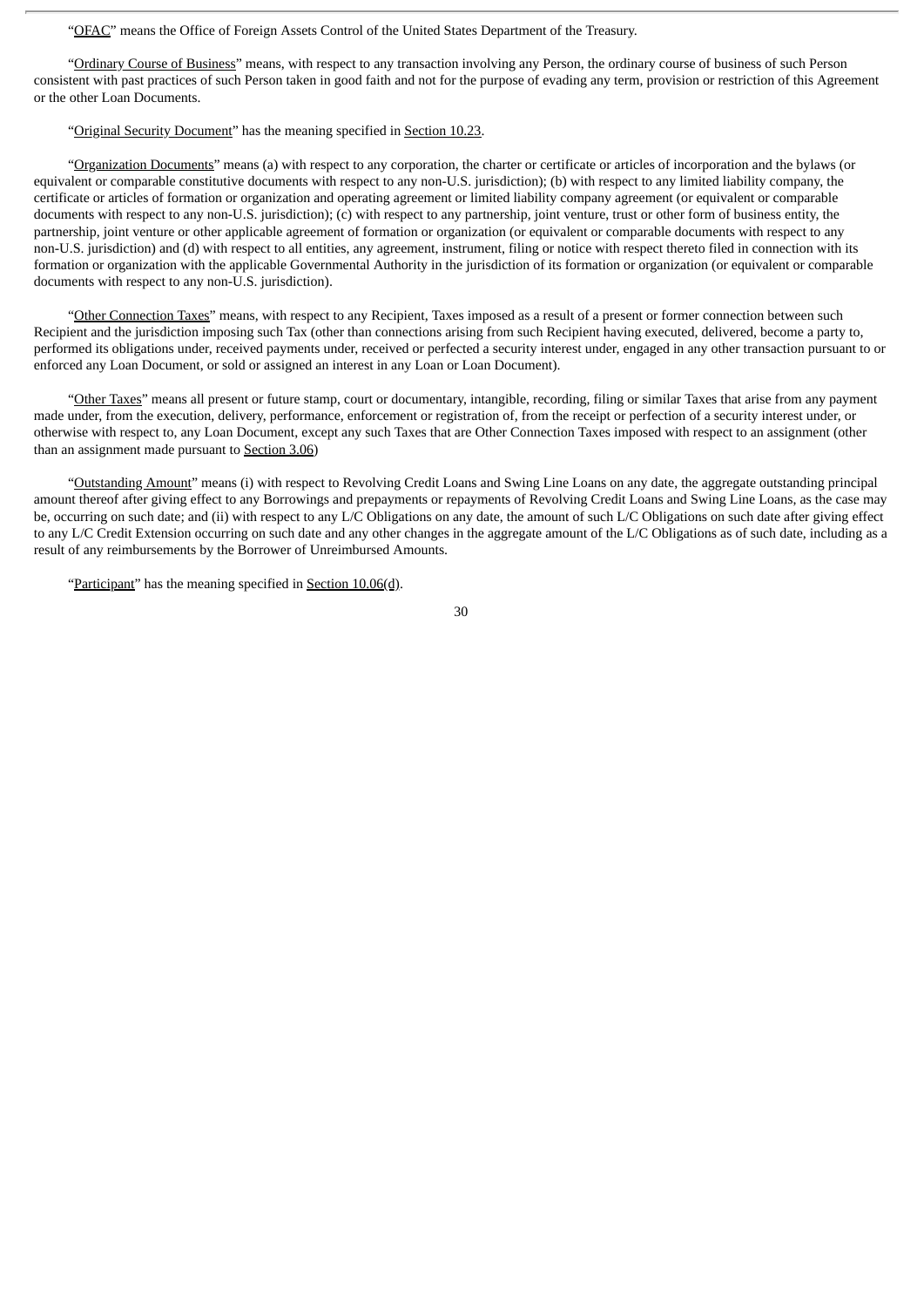"Participant Register" has the meaning specified in Section 10.06(d).

"Patriot Act" has the meaning specified in Section 10.18.

"PBGC" means the Pension Benefit Guaranty Corporation.

"Pension Funding Rules" means the rules of the Code and ERISA regarding minimum funding standards with respect to Pension Plans and set forth in Sections 412, 430, 431, 432 and 436 of the Code and Sections 302, 303, 304 and 305 of ERISA.

"Pension Plan" means any employee pension benefit plan that is maintained or is contributed to by the Borrower and any ERISA Affiliate or with respect to which the Borrower or any ERISA Affiliate has any liability and is either covered by Title IV of ERISA or is subject to the minimum funding standards under Section 412 of the Code.

"Permitted Liens" means each of the Liens permitted pursuant to Section 7.01.

"Permitted Senior Notes Refinancing" means any unsecured refinancing, refunding, exchange, redemption, renewal or extension of the Senior Notes so long as (a) at the time thereof, no Event of Default shall have occurred and be continuing, (b) the amount of such Debt is not increased at the time of such refinancing, refunding, renewal or extension except by an amount equal to the reasonable premium paid, and fees, original issue discount and expenses reasonably incurred, in connection with such refinancing, (c) the final maturity date of such refinancing, refunding, renewing or extending Debt shall be no earlier than 180 days after the latest Maturity Date and shall have a Weighted Average Life to Maturity equal to or greater than the Weighted Average Life to Maturity of the Senior Notes, (d) such Debt shall not be required to be repaid, prepaid, redeemed, repurchased or defeased, whether on one or more fixed dates, upon the occurrence of one or more events or at the option of any holder thereof (except for customary provisions relating to change of control and asset sales, or to the extent such repayment, prepayment, redemption, repurchase or defeasance would have been required pursuant to the terms of the Senior Notes), (e) the terms and conditions of any such refinancing, refunding, renewal or extension (i) are on market terms on the date of issuance (as determined in good faith by the Borrower), and (ii) are not, taken as a whole, more restrictive than the covenants and events of default contained in this Agreement and in the Senior Notes Documents, provided that if such Debt contains any financial maintenance covenants, such covenants shall not be tighter than those contained in this Agreement, (f) the interest rate applicable to any such refinancing, refunding, renewing or extending Debt does not exceed the then applicable market interest rate (as determined in good faith by the Borrower), and (g) the Borrower is the primary obligor with respect to any such refinancing, refunding, redemption, renewal or extension.

"Person" means any natural person, corporation, limited liability company, trust, joint venture, association, company, partnership, Governmental Authority or other entity.

"Plan" means any material employee benefit plan within the meaning of Section 3(3) of ERISA (including a Pension Plan), maintained or contributed by the Borrower or an ERISA Affiliate for Borrower's employees.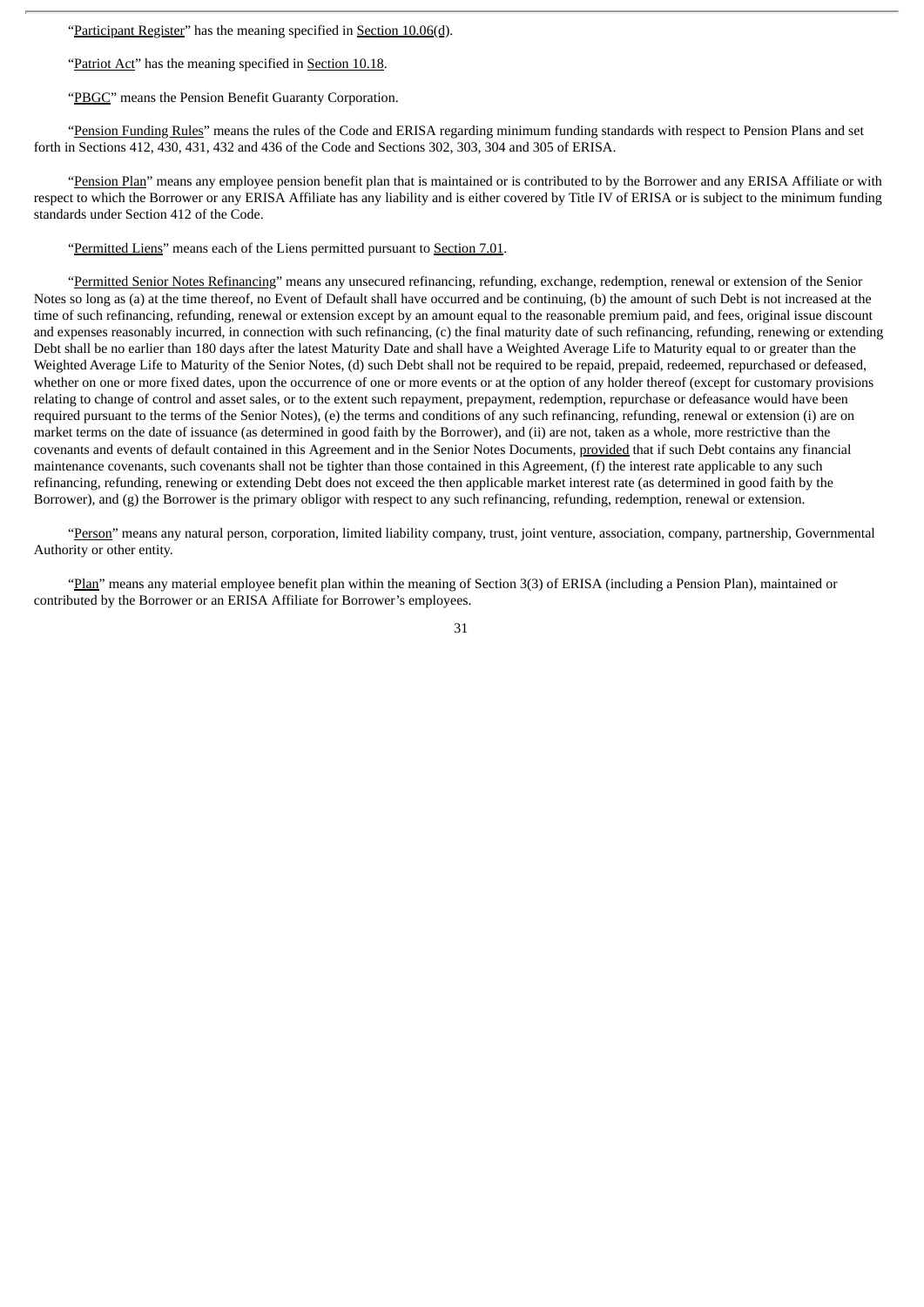"Platform" has the meaning specified in Section 6.02.

"Pledged Debt" has the meaning specified in Section 1.01 of the Security Agreement.

"Pledged Equity Interests" has the meaning specified in Section 1.01 of the Security Agreement.

"Pre-need Obligations" means the liabilities and obligations of the Borrower and its Subsidiaries to perform funeral or cemetery related services or provide funeral or cemetery property, merchandise or inventory pursuant to written contracts with their customers.

"Public Lender" has the meaning specified in Section 6.02.

"Property" of any Person means any property or assets (whether real, personal, or mixed, tangible or intangible) of such Person.

"PTE" means a prohibited transaction class exemption issued by the U.S. Department of Labor, as any such exemption may be amended from time to time.

" $QFC$ " has the meaning assigned to the term "qualified financial contract" in, and shall be interpreted in accordance with, 12 U.S.C. 5390(c)(8) (D).

"OFC Credit Support" has the meaning specified in Section 10.21.

"Qualified ECP Guarantor" means, in respect of any Swap Obligations, at any time, each Loan Party with total assets exceeding \$10,000,000 or that qualifies at such time as an "eligible contract participant" under the Commodity Exchange Act and can cause another Person to qualify as an "eligible contract participant" at such time under Section  $1a(18)(A)(v)(II)$  of the Commodity Exchange Act.

"Qualified Preferred Stock" means Redeemable Preferred Stock that provides (a) for its mandatory redemption on a date, if at all, that is on or after the first anniversary of the Maturity Date, as the same may be extended from time to time, and (b) that no holder of such shares will be entitled to retain or receive Restricted Payments in respect of such shares for a period of not less than 180 days after receipt by such holder of written notice from the Administrative Agent, any Lender or the Borrower that an Event of Default hereunder has occurred and is then continuing and that such payments should be blocked, and indefinitely, for so long as there shall exist any default in the payment of any Obligations, whether by maturity, acceleration, or otherwise, all such provisions to be in form and content reasonably acceptable to the Administrative Agent.

"Real Property Collateral" means all interests in real property (excluding cemeteries) owned by the Borrower or a Domestic Subsidiary that are required to become Collateral in accordance with Section 6.12(c) or Section 6.12(d).

"Real Property Collateral Trigger Event" means at any time after the Closing Date when the most recent Compliance Certificate delivered pursuant to Section 6.02(a) indicates that the Total Leverage Ratio is equal to or greater than the ratio that is 0.25 less than the maximum Total Leverage Ratio then permitted under Section 7.11(a).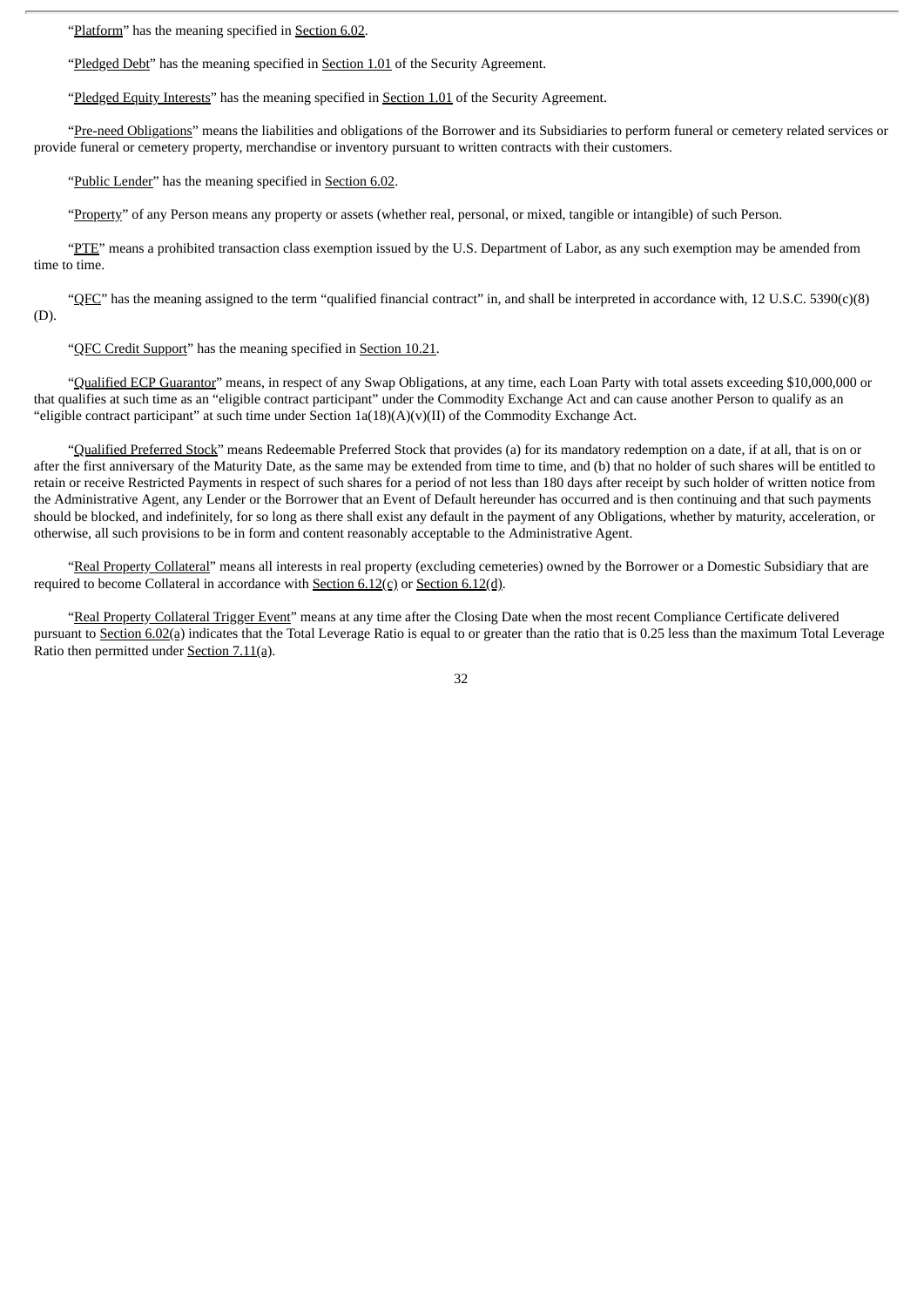"Recipient" means the Administrative Agent, any Lender, the L/C Issuer or any other recipient of any payment to be made by or on account of any obligation of any Loan Party hereunder.

"Redeemable Preferred Stock" means shares of the Borrower's preferred stock which by its terms requires or permits the Borrower to redeem such shares.

"Register" has the meaning specified in Section 10.06(c).

"Related Parties" means, with respect to any Person, such Person's Affiliates and the partners, directors, officers, employees, agents, trustees, administrators, managers, advisors, consultants, service providers and representatives of such Person and of such Person's Affiliates.

"Release" means any release, spill, emission, discharge, deposit, disposal, leaking, pumping, pouring, dumping, emptying, injection or leaching into the Environment, or into, from or through any building, structure or facility.

"Relevant Governmental Body" means the Board of Governors of the Federal Reserve System or the Federal Reserve Bank of New York, or a committee officially endorsed or convened by the Board of Governors of the Federal Reserve System or the Federal Reserve Bank of New York, or any successor thereto.

"Reportable Event" means any of the events set forth in Section 4043(c) of ERISA, other than events for which the 30 day notice period has been waived.

"Request for Credit Extension" means (a) with respect to a Borrowing, conversion or continuation of Revolving Credit Loans, a Loan Notice, (b) with respect to a Swing Line Loan, a Swing Line Loan Notice and (c) with respect to a L/C Credit Extension, a Letter of Credit Application.

"Required Lenders" means, as of any date of determination, at least two (provided there are at least two) Lenders holding more than 50% of the sum of the (a) Total Outstandings (with the aggregate amount of each Revolving Credit Lender's risk participation and funded participation in Swing Line Loans and Letters of Credit being deemed "held" by such Revolving Credit Lender for purposes of this definition) and (b) aggregate unused Commitments. The unused Revolving Credit Commitment of, and the portion of the Total Outstandings held or deemed held by, any Defaulting Lender shall be excluded for purposes of making a determination of Required Lenders; provided that the amount of any participation in any Swing Line Loan and any Unreimbursed Amounts that such Defaulting Lender has failed to fund that have not been reallocated to and funded by another Lender shall be deemed to be held by the Swing Line Lender or the L/C Issuer, as the case may be, in making such determination.

"Rescindable Amount" has the meaning as defined in Section 2.12(b)(ii).

<sup>33</sup>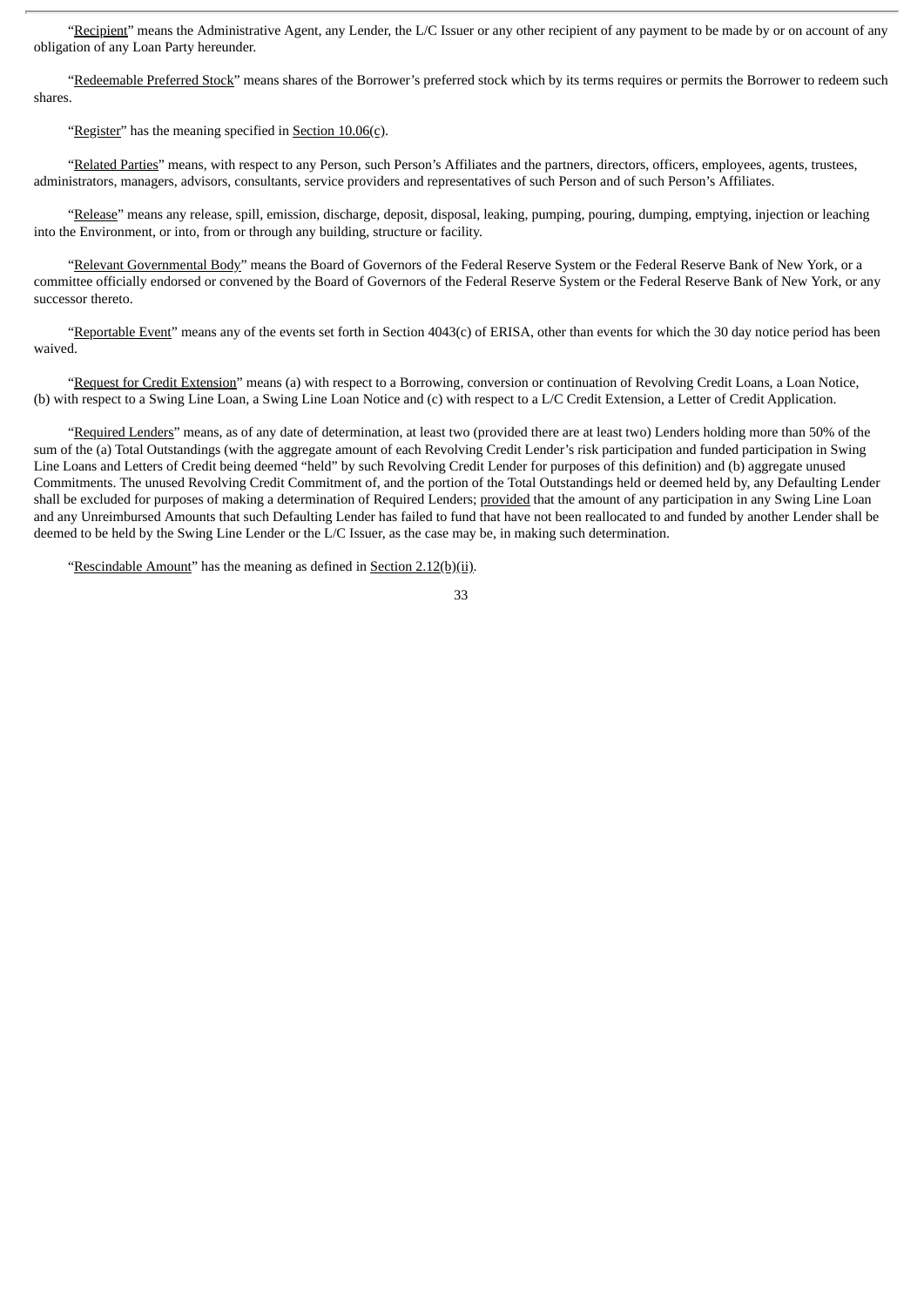"Resolution Authority" means an EEA Resolution Authority or, with respect to any UK Financial Institution, a UK Resolution Authority.

"Responsible Officer" means the chief executive officer, president, principal financial officer, principal accounting officer, partner, treasurer, assistant treasurer or controller of a Loan Party, and solely for purposes of the delivery of incumbency certificates pursuant to Section 4.01, the secretary or any assistant secretary of a Loan Party and, solely for purposes of notices given pursuant to Article II, any other officer or employee of the applicable Loan Party so designated by any of the foregoing officers in a notice to the Administrative Agent or any other officer or employee of the applicable Loan Party designated in or pursuant to an agreement between the applicable Loan Party and the Administrative Agent. Any document delivered hereunder that is signed by a Responsible Officer of a Loan Party shall be conclusively presumed to have been authorized by all necessary corporate, partnership and/or other action on the part of such Loan Party and such Responsible Officer shall be conclusively presumed to have acted on behalf of such Loan Party. To the extent requested by the Administrative Agent, each Responsible Officer will provide an incumbency certificate and to the extent requested by the Administrative Agent, appropriate authorization documentation, in form and substance satisfactory to the Administrative Agent.

"Restricted Payment" means (a) any Dividend, (b) any and all funds, cash or other payments made in respect of the redemption, repurchase or acquisition of any class of Equity Interests, unless such Equity Interests shall be redeemed or acquired through the exchange of such Equity Interests with Equity Interests of the same or another class or options or warrants to purchase such Equity Interests or Equity Interests of another class, or (c) any payment or prepayment of principal, interest, premium or penalty of or in respect of any Subordinated Debt, or any defeasance, redemption, purchase, repurchase or other acquisition or retirement for value, in whole or in part, of any Subordinated Debt except for exchanges of any Subordinated Debt for Equity Interests or options or warrants to purchase any such Equity Interests.

"Revolving Credit Borrowing" means a borrowing consisting of simultaneous Revolving Credit Loans of the same Type and, in the case of BSBY Rate Loans, having the same Interest Period made by each of the Revolving Credit Lenders pursuant to Section 2.01.

"Revolving Credit Commitment" means, as to each Revolving Credit Lender, its obligation to (a) make Revolving Credit Loans to the Borrower pursuant to Section 2.01, (b) purchase participations in L/C Obligations and (c) purchase participations in Swing Line Loans, in an aggregate principal amount at any one time outstanding not to exceed the amount set forth opposite such Lender's name on Schedule 2.01 under the caption "Revolving Credit Commitment" or opposite such caption in the Assignment and Assumption pursuant to which such Lender becomes a party hereto, as applicable, as such amount may be adjusted from time to time in accordance with this Agreement. The Revolving Credit Commitments of all the Lenders on the Second Amendment Effective Date shall be \$250,000,000.

"Revolving Credit Exposure" means, as to any Revolving Credit Lender at any time, the aggregate principal amount at such time of its outstanding Revolving Credit Loans and such Lender's participation in L/C Obligations and Swing Line Loans at such time.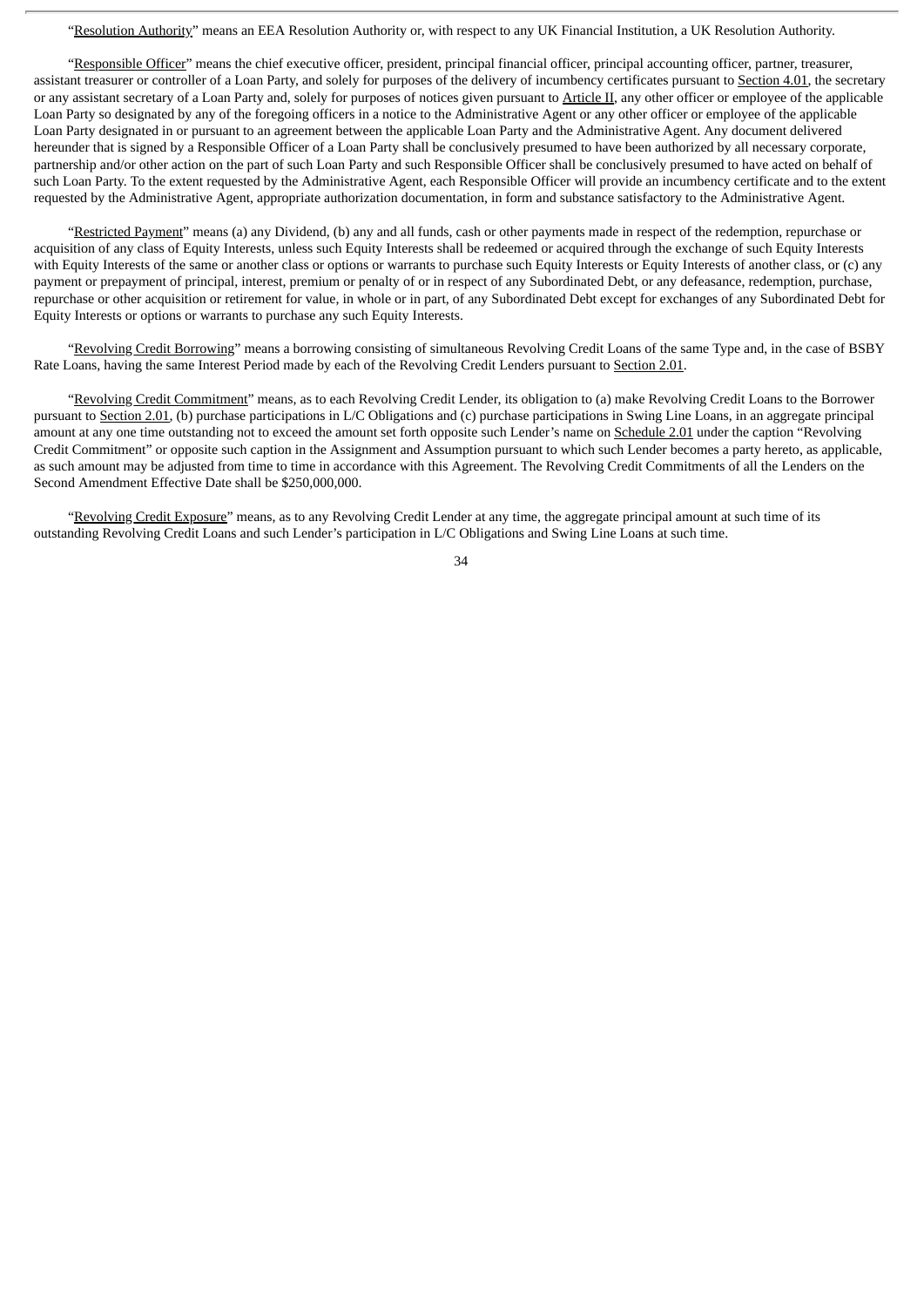"Revolving Credit Facility" means, at any time, the aggregate amount of the Revolving Credit Lenders' Revolving Credit Commitments at such time.

"Revolving Credit Lender" means, at any time, (a) so long as any Revolving Credit Commitment is in effect, any Lender that has a Revolving Credit Commitment at such time or (b) if the Revolving Credit Commitments have terminated or expired, any Lender that has a Revolving Credit Loan or a participation in L/C Obligations or Swing Line Loans at such time.

"Revolving Credit Loan" has the meaning specified in Section 2.01.

"Revolving Credit Note" means a promissory note made by the Borrower in favor of a Revolving Credit Lender evidencing Revolving Credit Loans or Swing Line Loans, as the case may be, made by such Revolving Credit Lender, substantially in the form of Exhibit J.

"S&P" means Standard & Poor's Financial Services LLC, a subsidiary of S&P Global Inc., and any successor thereto.

"Sale and Leaseback Transaction" means, with respect to any Loan Party or any Subsidiary, any arrangement, directly or indirectly, with any Person whereby such Loan Party or such Subsidiary shall sell or transfer any property used or useful in its business, whether now owned or hereafter acquired, and thereafter rent or lease such property or other property that it intends to use for substantially the same purpose or purposes as the property being sold or transferred.

"Sanction(s)" means any sanction administered or enforced by the United States Government (including without limitation, OFAC), the United Nations Security Council, the European Union or Her Majesty's Treasury ("*HMT*") or other relevant sanctions authority.

"Scheduled Unavailability Date" has the meaning specified in Section 3.03(b).

"SEC" means the Securities and Exchange Commission, or any Governmental Authority succeeding to any of its principal functions.

"Second Amendment" means that certain Second Amendment and Commitment Increase to First Amended and Restated Credit Agreement, dated as of May 27, 2022, among the Borrower, the Lenders party thereto and the Administrative Agent.

"Second Amendment Effective Date" means the date that all conditions of effectiveness set forth in Section 3 of the Second Amendment have been satisfied.

"Secured Cash Management Agreement" means any Cash Management Agreement that is entered into by and between any Loan Party and any Cash Management Bank.

"Secured Creditor Designation Notice" means a notice from any Lender or an Affiliate of a Lender substantially in the form of Exhibit K.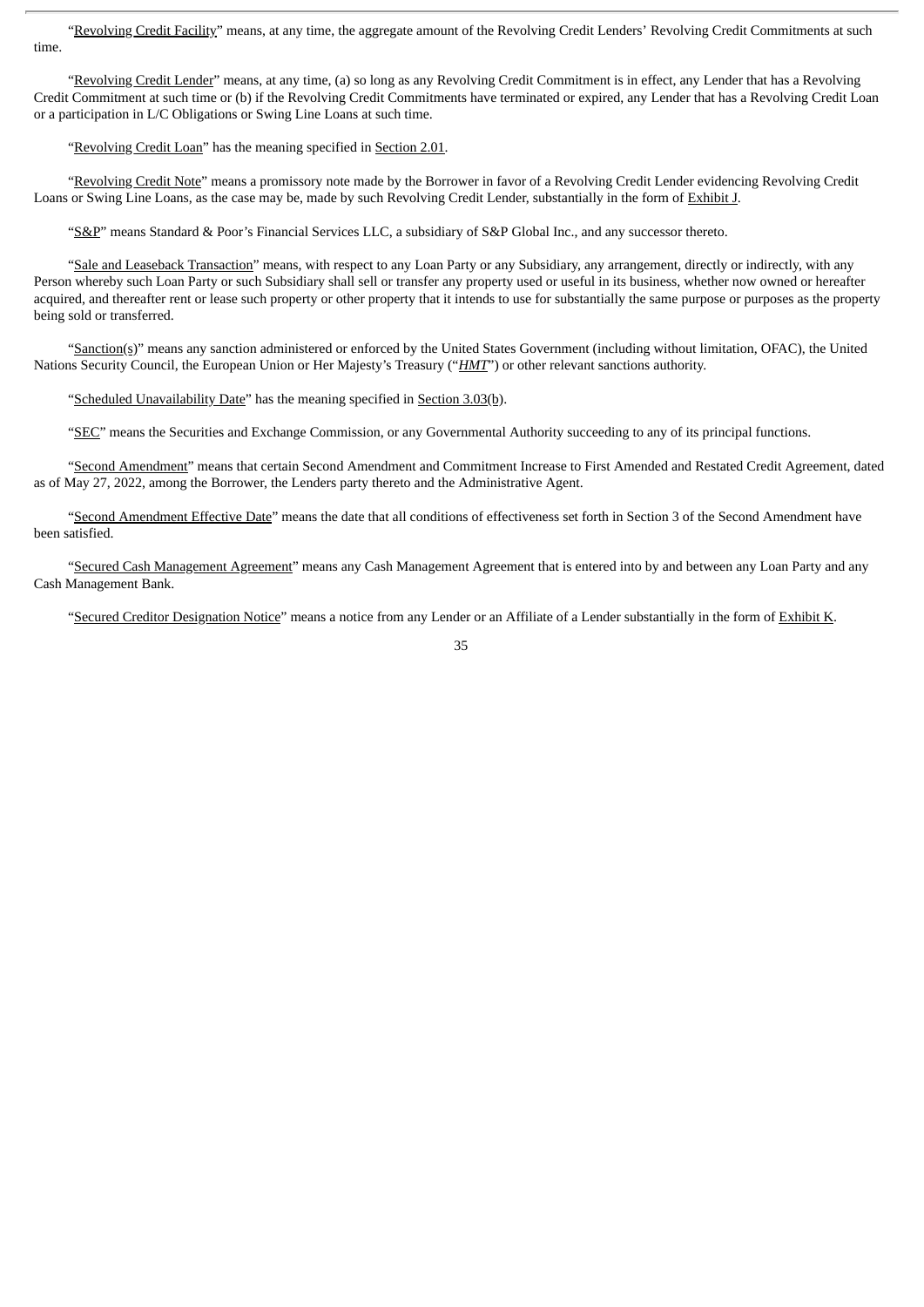"Secured Creditors" means, collectively, the Administrative Agent, the L/C Issuer, the Lenders, the Hedge Banks, the Cash Management Banks, the Indemnitees (other than a service provider to the Administrative Agent, a Lender or the L/C Issuer), each co-agent or sub-agent appointed by the Administrative Agent from time to time pursuant to Section 9.05, and the other Persons the Obligations owing to which are or are purported to be secured by the Collateral under the terms of the Collateral Documents.

"Secured Hedge Agreement" means any interest rate, currency, foreign exchange, or commodity Swap Contract required by or not prohibited under Articles VI or VII between any Loan Party and any Hedge Bank.

"Secured Obligations" means all Obligations and all Additional Secured Obligations.

"Security Agreement" has the meaning specified in Section 4.01(a)(iii).

"Security Agreement Supplement" has the meaning specified in Section 1.01 of the Security Agreement.

"SEMS" means the Superfund Enterprise Management System maintained by the United States Environmental Protection Agency.

"Senior Notes" means the Borrower's 4.25% senior unsecured notes due 2029 not to exceed \$450,000,000 in original principal amount, issued pursuant to the Senior Notes Indenture and the other Senior Notes Documents.

"Senior Notes Documents" means the Senior Notes, the Senior Notes Indenture, and all agreements, guaranty and instruments executed by the Borrower or any other Loan Party in connection with the Senior Notes or the Senior Notes Indenture.

"Senior Notes Indenture" means the Indenture dated as of May 13, 2021 among the Borrower, the guarantors party thereto and Wilmington Trust, National Association, as Trustee, pursuant to which the Senior Notes are issued.

"SOFR Adjustment" with respect to Daily Simple SOFR means 0.26161% (26.161 basis points); and with respect to Term SOFR means 0.11448% (11.448 basis points) for an interest period of one-month's duration, 0.26161% (26.161 basis points) for an interest period of three-month's duration, 0.42826% (42.826 basis points) for an interest period of six-months' duration, and 0.71513% (71.513 basis points) for an interest period of twelve–months' duration.

"Solvent" and "Solvency" mean, with respect to any Person on any date of determination, that on such date (a) the fair value of the property of such Person is greater than the total amount of liabilities, including contingent liabilities, of such Person, (b) the present fair salable value of the assets of such Person is not less than the amount that will be required to pay the probable liability of such Person on its debts as they become absolute and matured, (c) such Person does not intend to, and does not believe that it will, incur debts or liabilities beyond such Person's ability to pay such debts and liabilities as they mature, (d) such Person is not engaged in business or a transaction, and is not about to engage in business or a transaction, for which such Person's property would constitute an unreasonably small capital, and (e) such Person is able to pay its debts and liabilities, contingent obligations and other commitments as they mature in the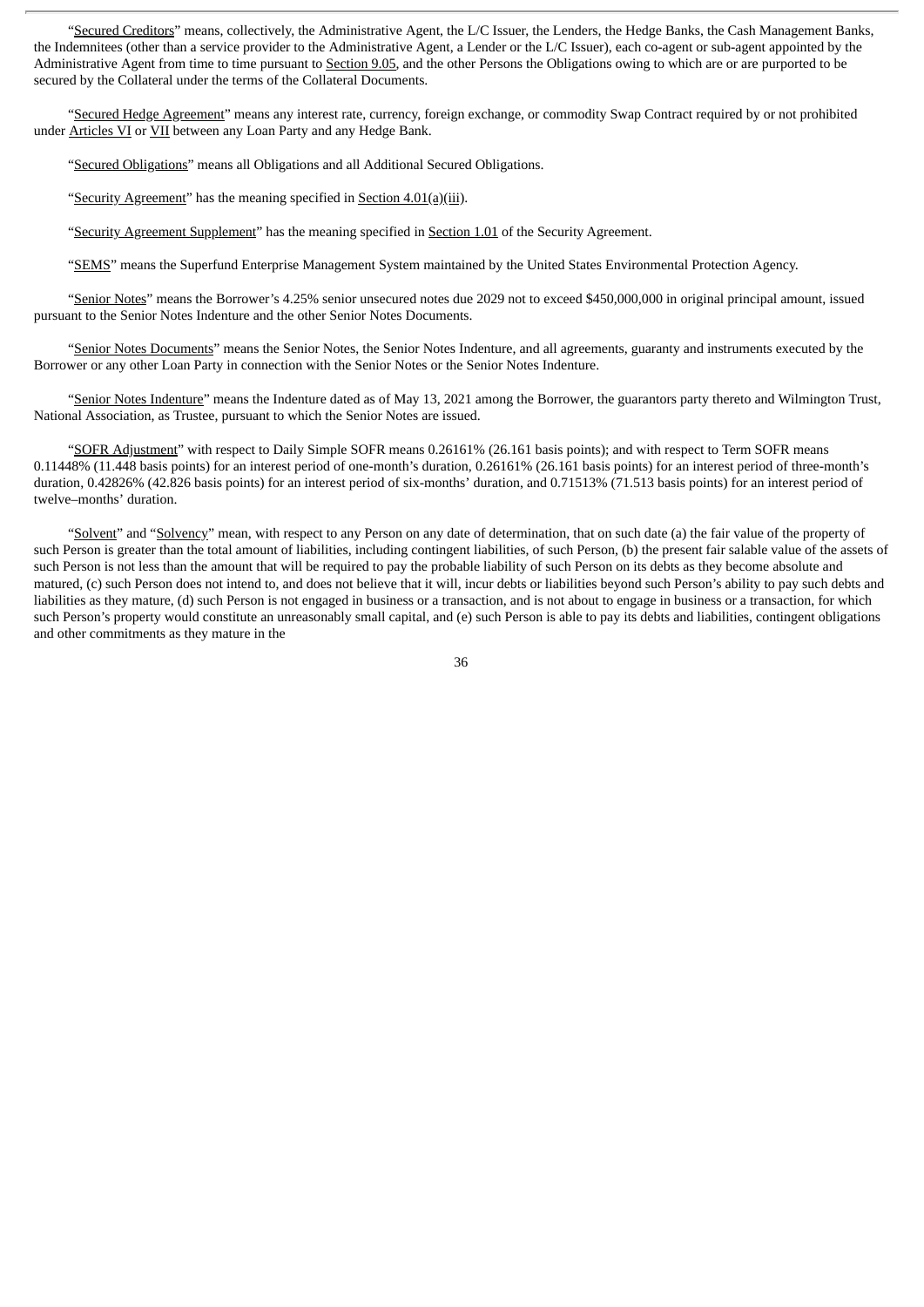Ordinary Course of Business. The amount of contingent liabilities at any time shall be computed as the amount that, in the light of all the facts and circumstances existing at such time, represents the amount that can reasonably be expected to become an actual or matured liability.

"Specified Loan Party" means any Loan Party that is not an "eligible contract participant" under the Commodity Exchange Act (determined prior to giving effect to Section 11.11).

"Subordinated Debt" means Debt incurred by any Loan Party which by its terms (a) is subordinated in right of payment to the prior payment of the Obligations and (b) contains standstill, interest rate, maturity and amortization, insolvency-related provisions, and other terms in all respects on terms acceptable to the Administrative Agent in its sole reasonable discretion.

"Subordinated Debt Documents" means all agreements (including without limitation intercreditor agreements, instruments and other documents) pursuant to which Subordinated Debt has been or will be issued or otherwise setting forth the terms of any Subordinated Debt.

"Subsidiary" of a Person means a corporation, partnership, joint venture, limited liability company or other business entity of which a majority of the shares of securities or other interests having ordinary voting power for the election of directors or other governing body (other than securities or interests having such power only by reason of the happening of a contingency) are at the time beneficially owned, or the management of which is otherwise controlled, directly, or indirectly through one or more intermediaries, or both, by such Person. Notwithstanding the foregoing, (a) each of CSI Funeral Services of Massachusetts, Inc., a Massachusetts corporation, Forastiere Family Funeral Service, Inc., a Massachusetts corporation, and Cataudella Funeral Home, Inc., a Massachusetts corporation, shall be deemed to be a Subsidiary and (b) Carriage Cares, a Texas corporation, shall be deemed not to be a Subsidiary. Unless otherwise specified, all references herein to a "Subsidiary" or to "Subsidiaries" shall refer to a Subsidiary or Subsidiaries of the Borrower; provided an Unrestricted Subsidiary shall not be a Subsidiary.

## "Successor Rate" has the meaning specified in Section 3.03(b).

"Supported QFC" has the meaning specified in Section 10.21.

"Swap Contract" means (a) any and all interest rate swap transactions, basis swaps, credit derivative transactions, forward rate transactions, commodity swaps, commodity options, forward commodity contracts, equity or equity index swaps or options, bond or bond price or bond index swaps or options or forward bond or forward bond price or forward bond index transactions, interest rate options, forward foreign exchange transactions, cap transactions, floor transactions, collar transactions, currency swap transactions, cross-currency rate swap transactions, currency options, spot contracts, or any other similar transactions or any combination of any of the foregoing (including any options to enter into any of the foregoing), whether or not any such transaction is governed by or subject to any master agreement, and (b) any and all transactions of any kind, and the related confirmations, which are subject to the terms and conditions of, or governed by, any form of master agreement published by the International Swaps and Derivatives Association, Inc., any International Foreign Exchange Master Agreement, or any other master agreement (any such master agreement, together with any related schedules, a "Master Agreement"), including any such obligations or liabilities under any Master Agreement.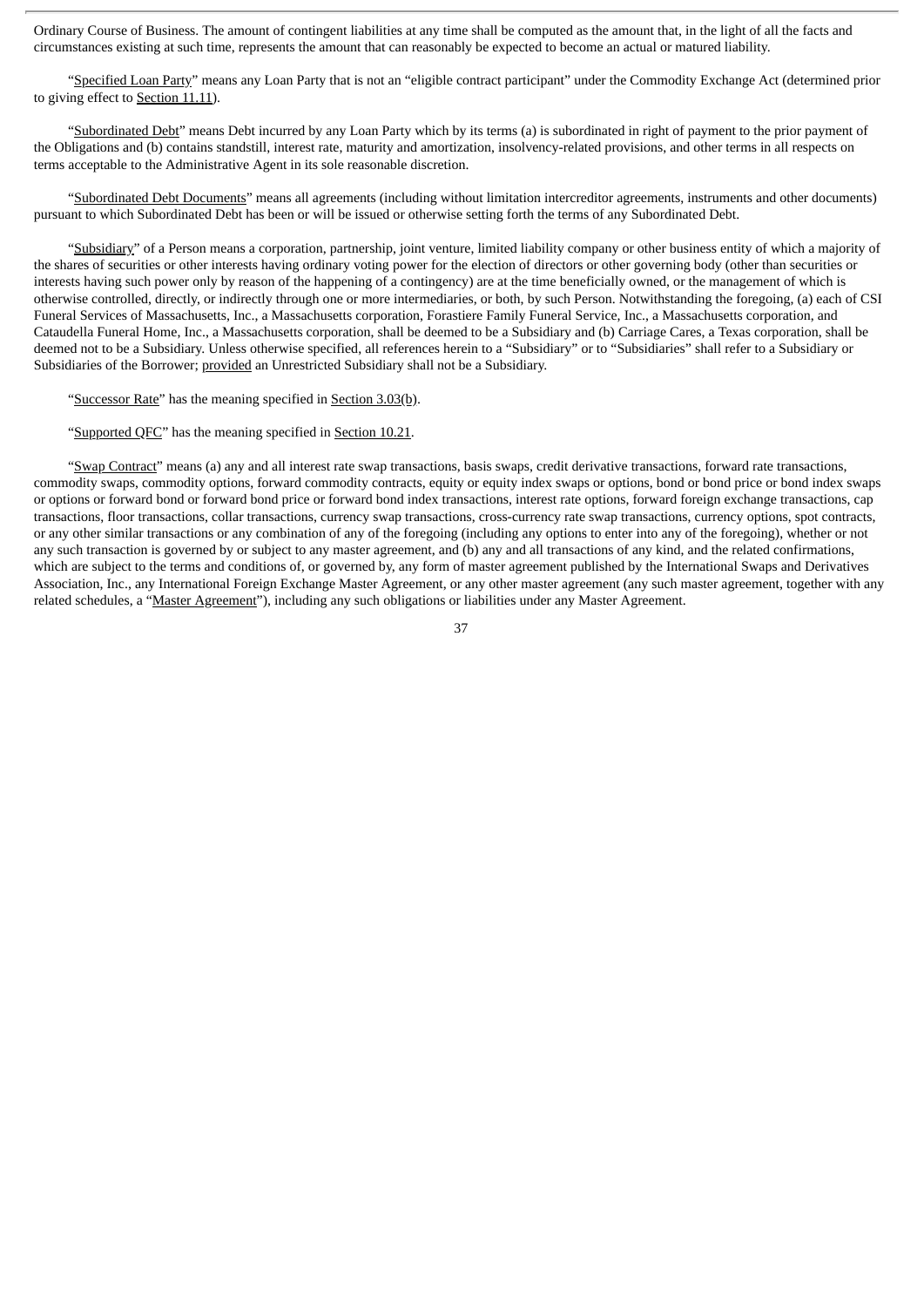"Swap Obligations" means with respect to any Guarantor any obligations owed to any Lender or any Affiliate of a Lender to pay or perform under any agreement, contract or transaction that constitutes a "swap" within the meaning of Section 1a(47) of the Commodity Exchange Act.

"Swap Termination Value" means, in respect of any one or more Swap Contracts, after taking into account the effect of any legally enforceable netting agreement relating to such Swap Contracts, (a) for any date on or after the date such Swap Contracts have been closed out and termination value(s) determined in accordance therewith, such termination value(s), and (b) for any date prior to the date referenced in clause (a), the amount(s) determined as the mark-to-market value(s) for such Swap Contracts, as determined based upon one or more mid-market or other readily available quotations provided by any recognized dealer in such Swap Contracts (which may include a Lender or any Affiliate of a Lender).

"Swing Line Borrowing" means a borrowing of a Swing Line Loan pursuant to Section 2.04.

"Swing Line Lender" means Bank of America in its capacity as provider of Swing Line Loans, or any successor swing line lender hereunder.

"Swing Line Loan" has the meaning specified in Section 2.04(a).

"Swing Line Loan Notice" means a notice of a Swing Line Borrowing pursuant to Section 2.04(b), which, if in writing, shall be substantially in the form of Exhibit L or such other form as approved by the Administrative Agent (including any form on an electronic platform or electronic transmission system as shall be approved by the Administrative Agent), appropriately completed and signed by a Responsible Officer of the Borrower.

"Swing Line Sublimit" means an amount equal to the lesser of (a) \$10,000,000 and (b) the Revolving Credit Facility. The Swing Line Sublimit is part of, and not in addition to, the Revolving Credit Facility.

"Synthetic Lease Obligation" means the monetary obligation of a Person under (a) a so-called synthetic, off-balance sheet or tax retention lease, or (b) an agreement for the use or possession of property (including Sale and Leaseback Transactions), in each case, creating obligations that do not appear on the balance sheet of such Person but which, upon the application of any Debtor Relief Laws to such Person, would be characterized as the indebtedness of such Person (without regard to accounting treatment).

"Taxes" means all present or future taxes, levies, imposts, duties, deductions, withholdings (including backup withholding), assessments, fees or other charges imposed by any Governmental Authority, including any interest, additions to tax or penalties applicable thereto.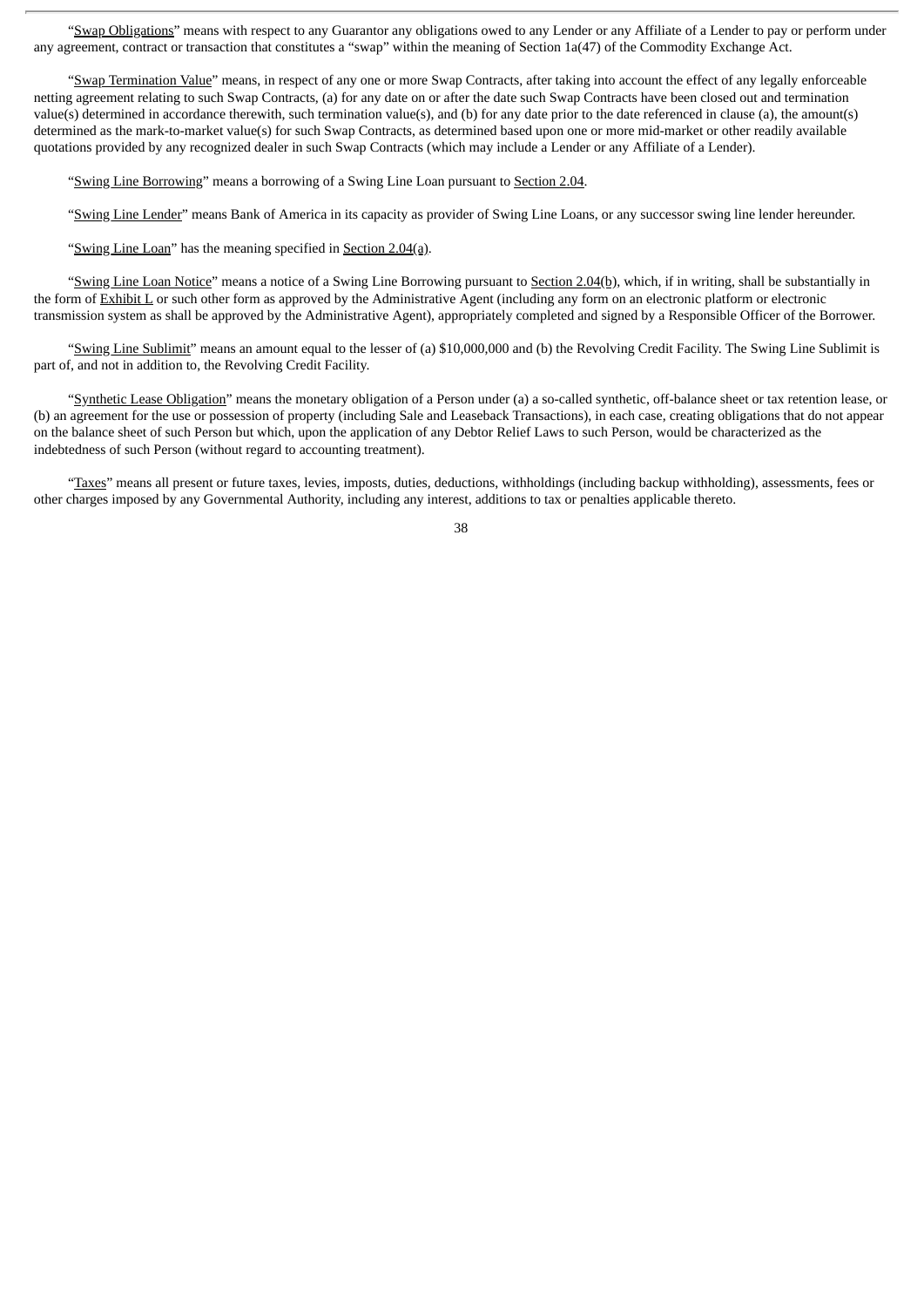"Term SOFR" means, for the applicable corresponding Interest Period of BSBY (or if any Interest Period does not correspond to an interest period applicable to SOFR, the closest corresponding interest period of SOFR, and if such interest period of SOFR corresponds equally to two Interest Periods of BSBY, the corresponding interest period of the shorter duration shall be applied) the forward-looking term rate based on SOFR that has been selected or recommended by the Relevant Governmental Body.

"Total Credit Exposure" means, as to any Lender at any time, the unused Commitments and Revolving Credit Exposure of such Lender at such time.

"Total Debt" means, at any time, an amount equal to Debt of the Borrower and its Subsidiaries.

"Total Leverage Ratio" means, as of any date of determination, the ratio of (a) Total Debt as of such date to (b) EBITDA of the Borrower and its Subsidiaries on a consolidated basis for the most recently completed Measurement Period.

"Total Outstandings" means the aggregate Outstanding Amount of all Loans and L/C Obligations.

"Total Revolving Credit Outstandings" means the aggregate Outstanding Amount of all Revolving Credit Loans, Swing Line Loans and L/C Obligations.

"Trust Accounts" means, collectively, those certain perpetual care trust, pre-need trust, pre-construction trust or other trust arrangements established by the Borrower as required to be established and maintained in accordance with Applicable Law.

"Trust Reserves" means, at the time of any determination thereof, in connection with the Trust Accounts, the aggregate of all amounts required by Applicable Law to be set aside in reserve, trust, escrow or any similar arrangement, and in respect to any jurisdiction in which the Applicable Laws do not require the trusting of any such funds, then 100% of the funds received pursuant to each Trust Account.

"Type" means, with respect to a Loan, its character as a Base Rate Loan or a BSBY Rate Loan.

"UCC" means the Uniform Commercial Code as in effect in the State of Texas; provided that, if perfection or the effect of perfection or non-perfection or the priority of any security interest in any Collateral is governed by the Uniform Commercial Code as in effect in a jurisdiction other than the State of Texas, "UCC" means the Uniform Commercial Code as in effect from time to time in such other jurisdiction for purposes of the provisions hereof relating to such perfection, effect of perfection or non-perfection or priority.

"UK Financial Institution" means any BRRD Undertaking (as such term is defined under the PRA Rulebook (as amended form time to time) promulgated by the United Kingdom Prudential Regulation Authority) or any Person subject to IFPRU 11.6 of the FCA Handbook (as amended from time to time) promulgated by the United Kingdom Financial Conduct Authority, which includes certain credit institutions and investment firms, and certain affiliates of such credit institutions or investment firms.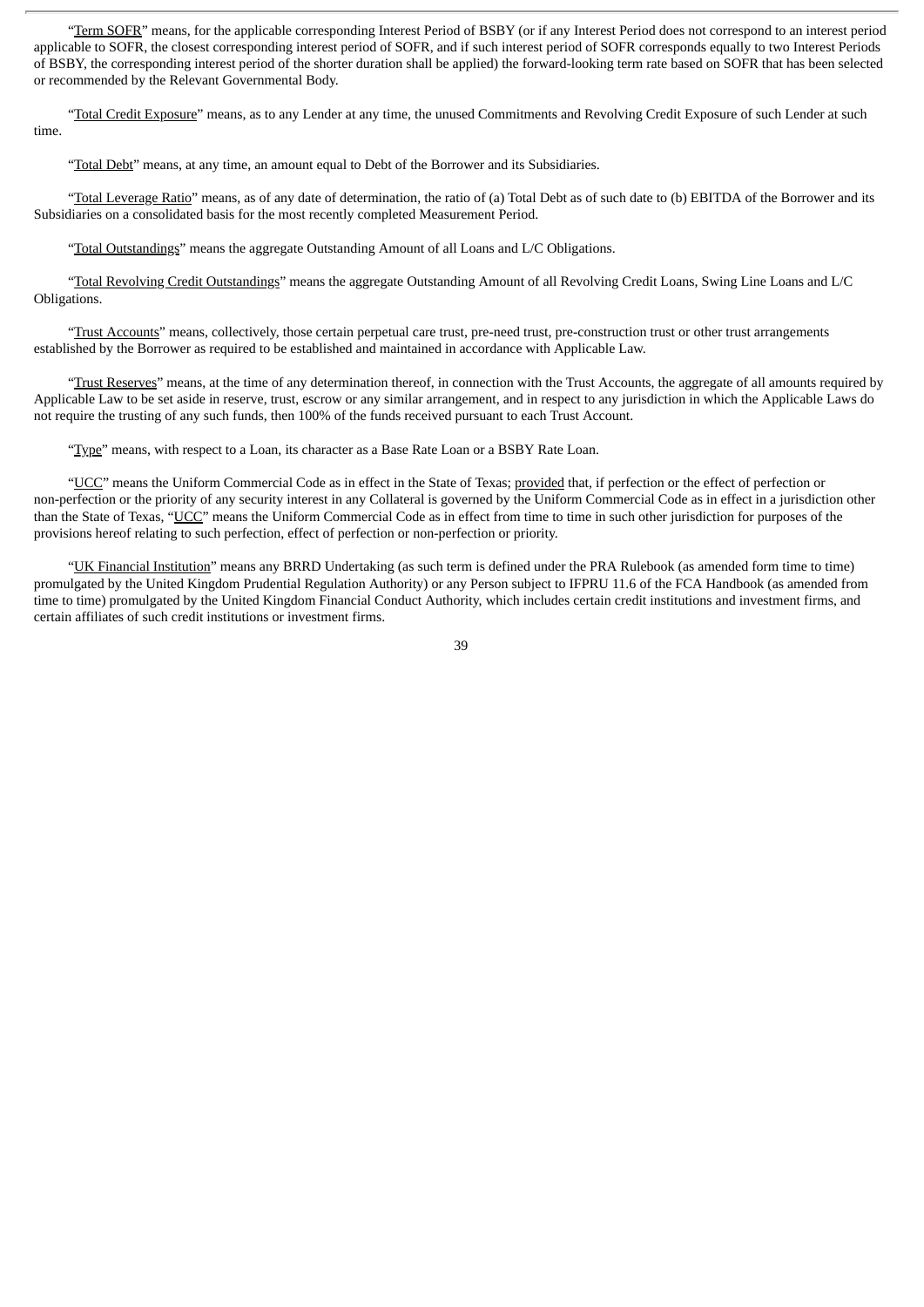"UK Resolution Authority" means the Bank of England or any other public administrative authority having responsibility for the resolution of any UK Financial Institution.

"United States" and "U.S." mean the United States of America.

"U.S. Person" means any Person that is a "United States person", as defined in Section 7701(a)(30) of the Code.

"U.S. Special Resolution Regimes" has the meaning specified in Section 10.21.

"U.S. Tax Compliance Certificate" has the meaning specified in Section 3.01(f)(ii)(B)(3).

"Unreimbursed Amount" has the meaning specified in Section 2.03(f).

"Unrestricted Cash" means all cash located in the United States and Liquid Investments that may be converted to cash within five days, provided such cash and Liquid Investments are not subject to any Lien and the use thereof is not otherwise restricted.

"Unrestricted Subsidiary" means any Person so designated by the Borrower in writing to the Administrative Agent in accordance with Section 6.19; provided that a majority of such Person's outstanding Voting Shares, but less than 100% of such Voting Shares, is owned by the Borrower or one or more of its Subsidiaries.

"Voting Shares" of any Person means Equity Interests of any class or classes having ordinary voting power for the election of at least a majority of the members of the board of directors, managing general partners or the equivalent governing body of such Person, irrespective of whether, at the time, Equity Interests of any other class or classes of such entity shall have or might have voting power by reason of the happening of any contingency.

"Weighted Average Life to Maturity" means, when applied to any Debt, at any date, the number of years obtained by dividing: (a) the sum of the products obtained by multiplying (i) the amount of each then remaining installment, sinking fund, serial maturity or other required payments of principal, including payment at final maturity, in respect thereof, by (ii) the number of years (calculated to the nearest one-twelfth) that will elapse between such date and the making of such payment by (b) the then outstanding principal of such Debt.

"Withholding Agent" means the Borrower and the Administrative Agent.

"Write-Down and Conversion Powers" means, (a) with respect to any EEA Resolution Authority, the write-down and conversion powers of such EEA Resolution Authority from time to time under the Bail-In Legislation for the applicable EEA Member Country, which write-down and conversion powers are described in the EU Bail-In Legislation Schedule, and (b) with respect to the United Kingdom, any powers of the applicable Resolution Authority under the Bail-In Legislation to cancel, reduce, modify or change the form of a liability of any UK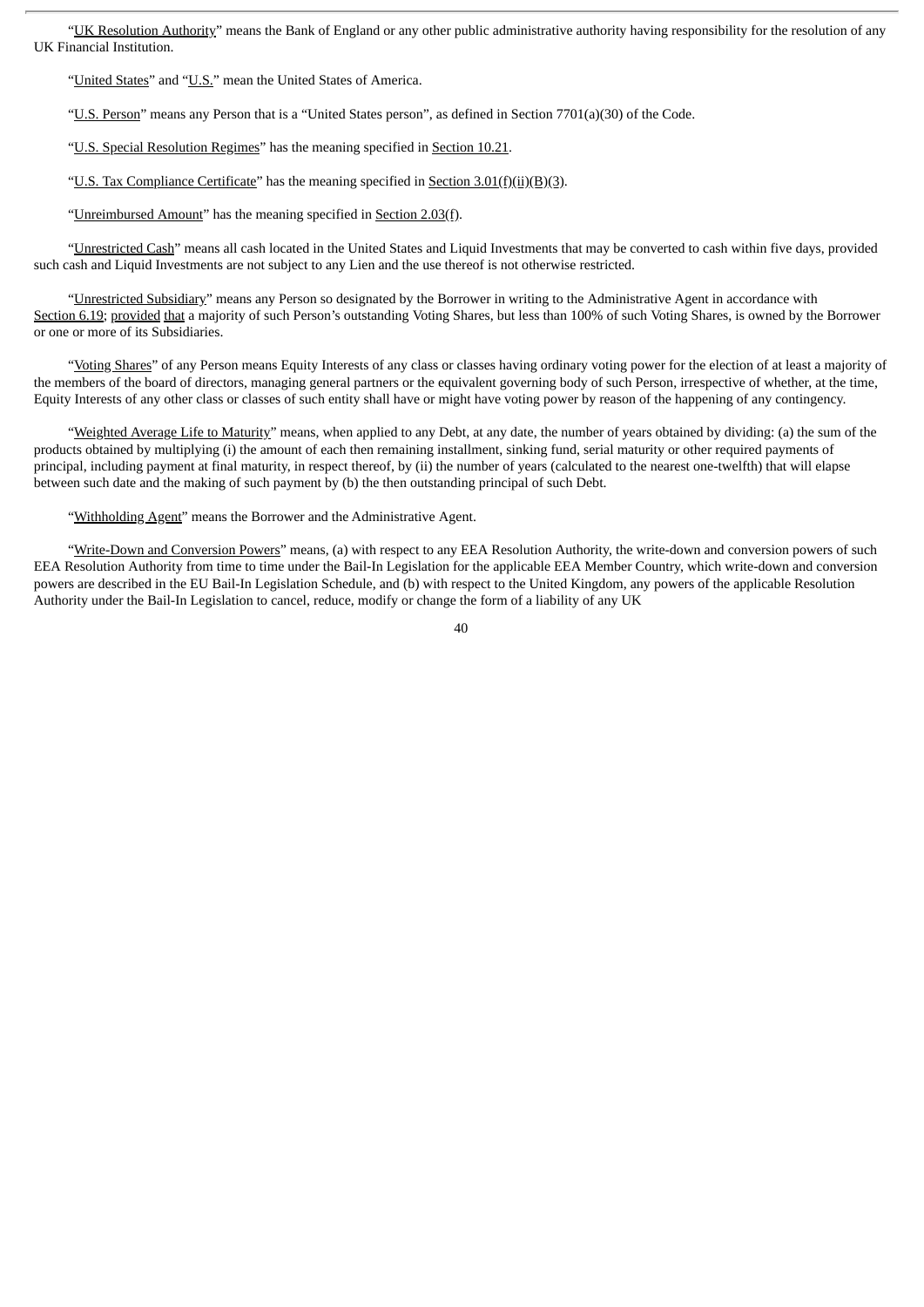Financial Institution or any contract or instrument under which that liability arises, to convert all or part of that liability into shares, securities or obligations of that Person or any other Person, to provide that any such contract or instrument is to have effect as if a right had been exercised under it or to suspend any obligation in respect of that liability or any of the powers under that Bail-In Legislation that are related to or ancillary to any of those powers.

1.02 Other Interpretive Provisions. With reference to this Agreement and each other Loan Document, unless otherwise specified herein or in such other Loan Document:

(a) The definitions of terms herein shall apply equally to the singular and plural forms of the terms defined. Whenever the context may require, any pronoun shall include the corresponding masculine, feminine and neuter forms. The words "include," "includes" and "including" shall be deemed to be followed by the phrase "without limitation." The word "will" shall be construed to have the same meaning and effect as the word "shall." Unless the context requires otherwise, (i) any definition of or reference to any agreement, instrument or other document (including the Loan Documents and any Organization Document) shall be construed as referring to such agreement, instrument or other document as from time to time amended, amended and restated, modified, extended, restated, replaced or supplemented from time to time (subject to any restrictions on such amendments, supplements or modifications set forth herein or in any other Loan Document), (ii) any reference herein to any Person shall be construed to include such Person's successors and permitted assigns, (iii) the words "hereto," "herein," "hereof" and "hereunder," and words of similar import when used in any Loan Document, shall be construed to refer to such Loan Document in its entirety and not to any particular provision thereof, (iv) all references in a Loan Document to Articles, Sections, Preliminary Statements, Exhibits and Schedules shall be construed to refer to Articles and Sections of, and Preliminary Statements, Exhibits and Schedules to, the Loan Document in which such references appear, (v) any reference to any law shall include all statutory and regulatory rules, regulations, orders and provisions consolidating, amending, replacing or interpreting such law and any reference to any law, rule or regulation shall, unless otherwise specified, refer to such law, rule or regulation as amended, modified, extended, restated, replaced or supplemented from time to time, and (vi) the words "asset" and "property" shall be construed to have the same meaning and effect and to refer to any and all tangible and intangible assets and properties, including cash, securities, accounts and contract rights.

(b) In the computation of periods of time from a specified date to a later specified date, the word "from" means "from and including;" the words "to" and "until" each mean "to but excluding;" and the word "through" means "to and including."

(c) Section headings herein and in the other Loan Documents are included for convenience of reference only and shall not affect the interpretation of this Agreement or any other Loan Document.

(d) This Agreement and the other Loan Documents are the result of negotiation among, and have been reviewed by counsel to, among others, the Administrative Agent and the Loan Parties, and are the product of discussions and negotiations among all parties. Accordingly, this Agreement and the other Loan Documents are not intended to be construed against the Administrative Agent, any of the Lenders or any Loan Party merely on account of the Administrative Agent's, any Lender's or any Loan Party's involvement in the preparation of such documents.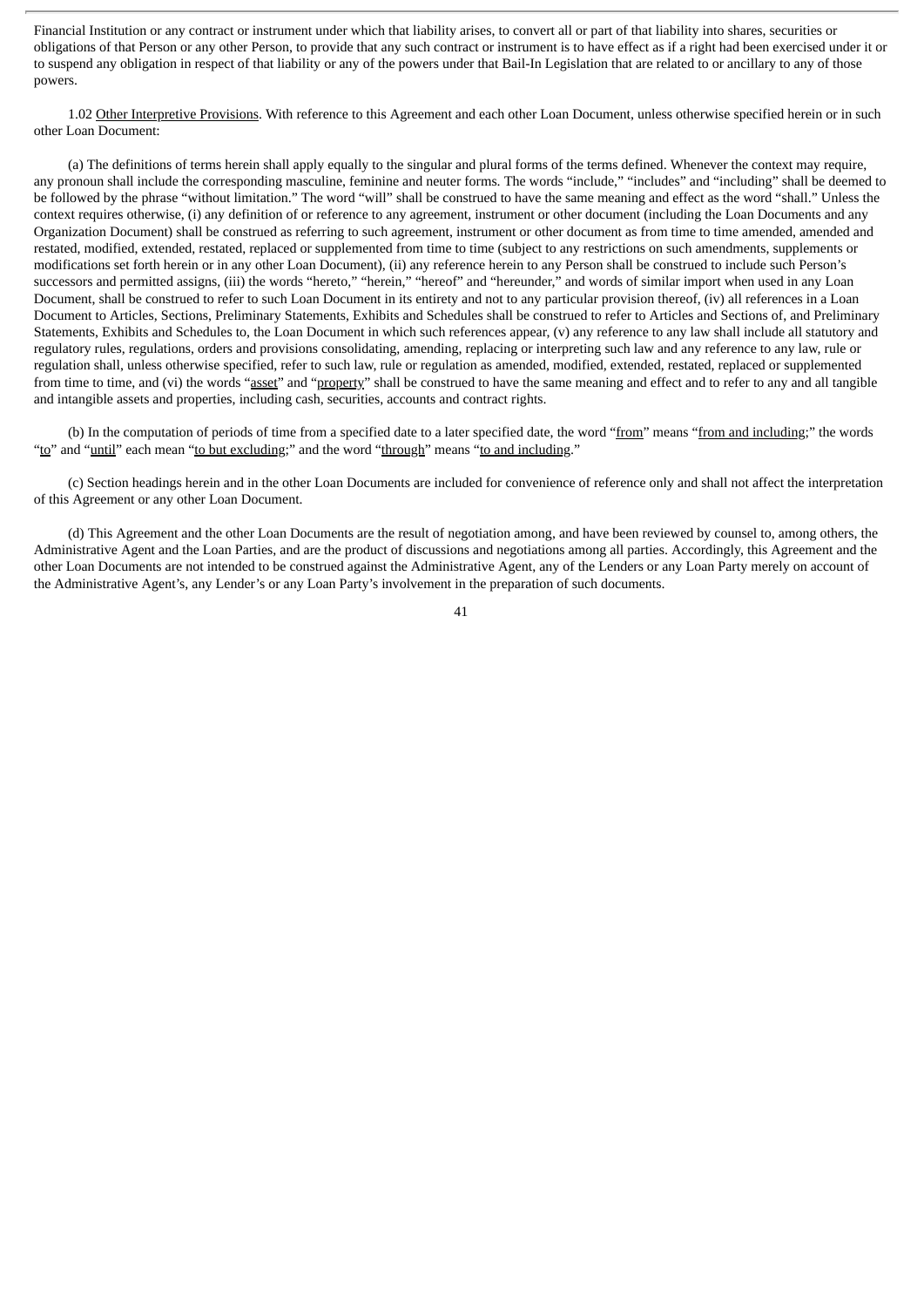(e) For purposes of Section 8.01, a breach of a financial covenant contained in Section 7.11 shall be deemed to have occurred as of any date of determination thereof by the Administrative Agent or as of the last day of any specified measuring period, regardless of when the financial statements or the Compliance Certificate reflecting such breach are delivered to the Administrative Agent and the Lenders.

(f) Any reference herein to a merger, transfer, consolidation, amalgamation, assignment, sale, disposition or transfer, or similar term, shall be deemed to apply to a division of or by a limited liability company, or an allocation of assets to a series of a limited liability company (or the unwinding of such a division or allocation), as if it were a merger, transfer, consolidation, amalgamation, assignment, sale, disposition or transfer, or similar term, as applicable, to, of or with a separate Person. Any division of a limited liability company shall constitute a separate Person hereunder (and each division of any limited liability company that is a Subsidiary, joint venture or any other like term shall also constitute such a Person or entity).

## 1.03 Accounting Terms.

(a) Generally. All accounting terms not specifically or completely defined herein shall be construed in conformity with, and all financial data (including financial ratios and other financial calculations) required to be submitted pursuant to this Agreement shall be prepared in conformity with, GAAP applied on a consistent basis, as in effect from time to time, applied in a manner consistent with that used in preparing the Audited Financial Statements, except as otherwise specifically prescribed herein. Notwithstanding the foregoing, for purposes of determining compliance with any covenant (including the computation of any financial covenant) contained herein, Debt of the Borrower and its Subsidiaries shall be deemed to be carried at 100% of the outstanding principal amount thereof, and the effects of FASB ASC 825 and FASB ASC 470-20 on financial liabilities shall be disregarded.

(b) Changes in GAAP. If at any time any change in GAAP or the application thereof would affect the computation of any financial ratio or requirement set forth in any Loan Document, and either the Borrower or the Required Lenders shall so request, the Administrative Agent, the Lenders and the Borrower shall negotiate in good faith to amend such ratio or requirement to preserve the original intent thereof in light of such change in GAAP or the application thereof, as applicable (subject to the approval of the Required Lenders); provided that, until so amended, (i) such ratio or requirement shall continue to be computed in accordance with GAAP prior to such change therein and (ii) the Borrower shall provide to the Administrative Agent and the Lenders financial statements and other documents required under this Agreement or as reasonably requested hereunder setting forth a reconciliation between calculations of such ratio or requirement made before and after giving effect to such change in GAAP. Without limiting the foregoing, leases shall continue to be classified and accounted for on a basis consistent with that reflected in the Audited Financial Statements for all purposes of this Agreement, notwithstanding any change in GAAP relating thereto, unless the parties hereto shall enter into a mutually acceptable amendment addressing such changes, as provided for above.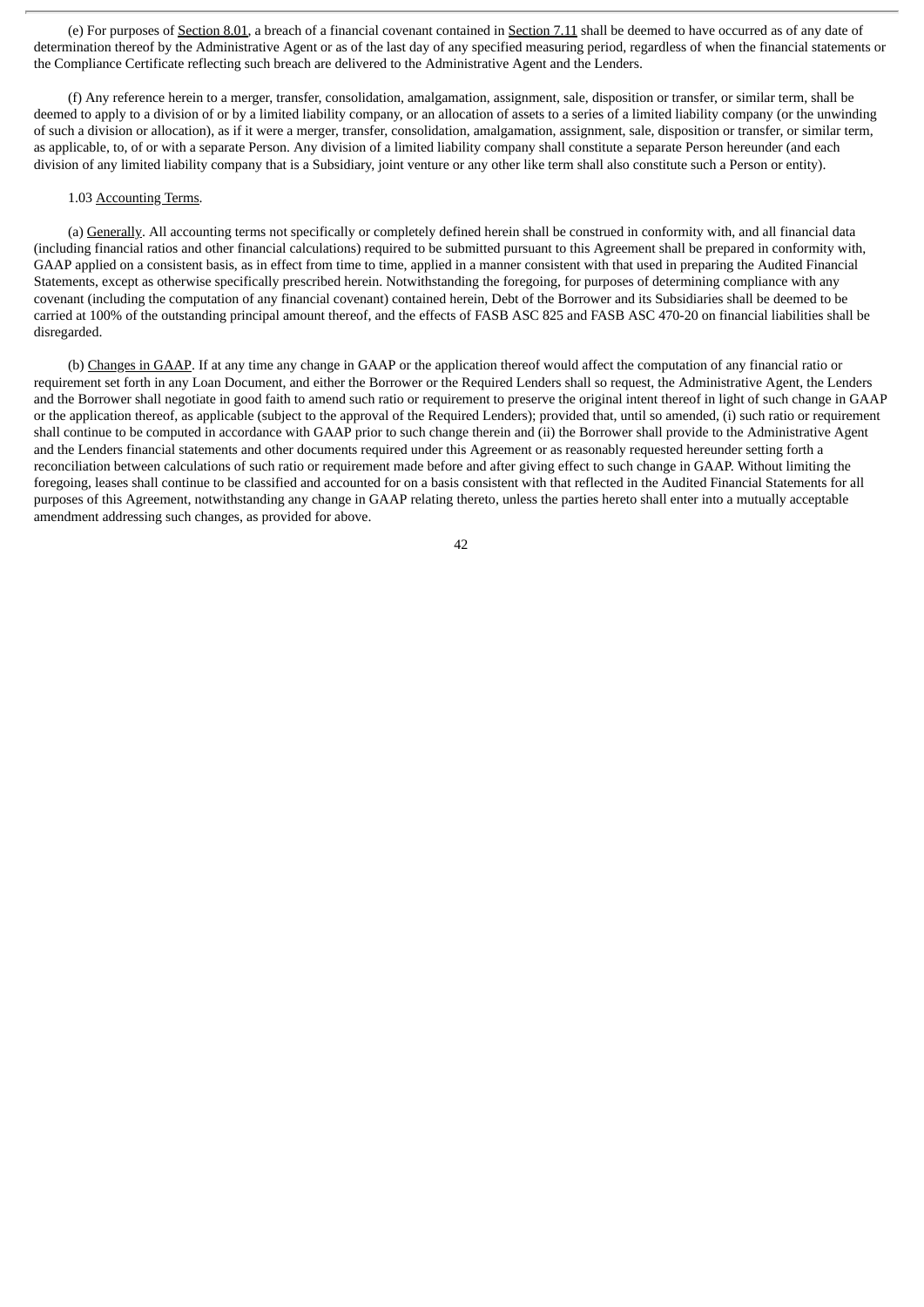(c) Consolidation of Variable Interest Entities. All references herein to consolidated financial statements of the Borrower and its Subsidiaries or to the determination of any amount for the Borrower and its Subsidiaries on a consolidated basis or any similar reference shall, in each case, be deemed to include each variable interest entity that the Borrower is required to consolidate pursuant to FASB ASC 810 as if such variable interest entity were a Subsidiary as defined herein.

1.04 Rounding. Any financial ratios required to be maintained by the Borrower pursuant to this Agreement shall be calculated by dividing the appropriate component by the other component, carrying the result to one place more than the number of places by which such ratio is expressed herein and rounding the result up or down to the nearest number (with a rounding-up if there is no nearest number).

1.05 Times of Day. Unless otherwise specified, all references herein to times of day shall be references to Central time (daylight or standard, as applicable).

1.06 Letter of Credit Amounts. Unless otherwise specified herein, the amount of a Letter of Credit at any time shall be deemed to be the stated amount of such Letter of Credit in effect at such time; provided, however, that with respect to any Letter of Credit that, by its terms or the terms of any Issuer Document related thereto, provides for one or more automatic increases in the stated amount thereof, the amount of such Letter of Credit shall be deemed to be the maximum stated amount of such Letter of Credit after giving effect to all such increases, whether or not such maximum stated amount is in effect at such time.

1.07 References to Agreements and Laws. Unless otherwise expressly provided herein, (a) references to Organization Documents, agreements (including the Loan Documents) and other contractual instruments shall be deemed to include all subsequent amendments, restatements, extensions, supplements and other modifications thereto, but only to the extent that such amendments, restatements, extensions, supplements and other modifications are not prohibited by any Loan Document; and (b) references to any Law shall include all statutory and regulatory provisions consolidating, amending, replacing, supplementing or interpreting such Law.

1.08 Interest Rates. The Administrative Agent does not warrant, nor accept responsibility, nor shall the Administrative Agent have any liability with respect to the administration, submission or any other matter related to any reference rate referred to herein or with respect to any rate (including, for the avoidance of doubt, the selection of such rate and any related spread or other adjustment) that is an alternative or replacement for or successor to any such rate (including, without limitation, any Successor Rate) (or any component of any of the foregoing) or the effect of any of the foregoing, or of any Conforming Changes. The Administrative Agent and its affiliates or other related entities may engage in transactions or other activities that affect any reference rate referred to herein, or any alternative, successor or replacement rate (including, without limitation, any Successor Rate) (or any component of any of the foregoing) or any related spread or other adjustments thereto, in each case, in a manner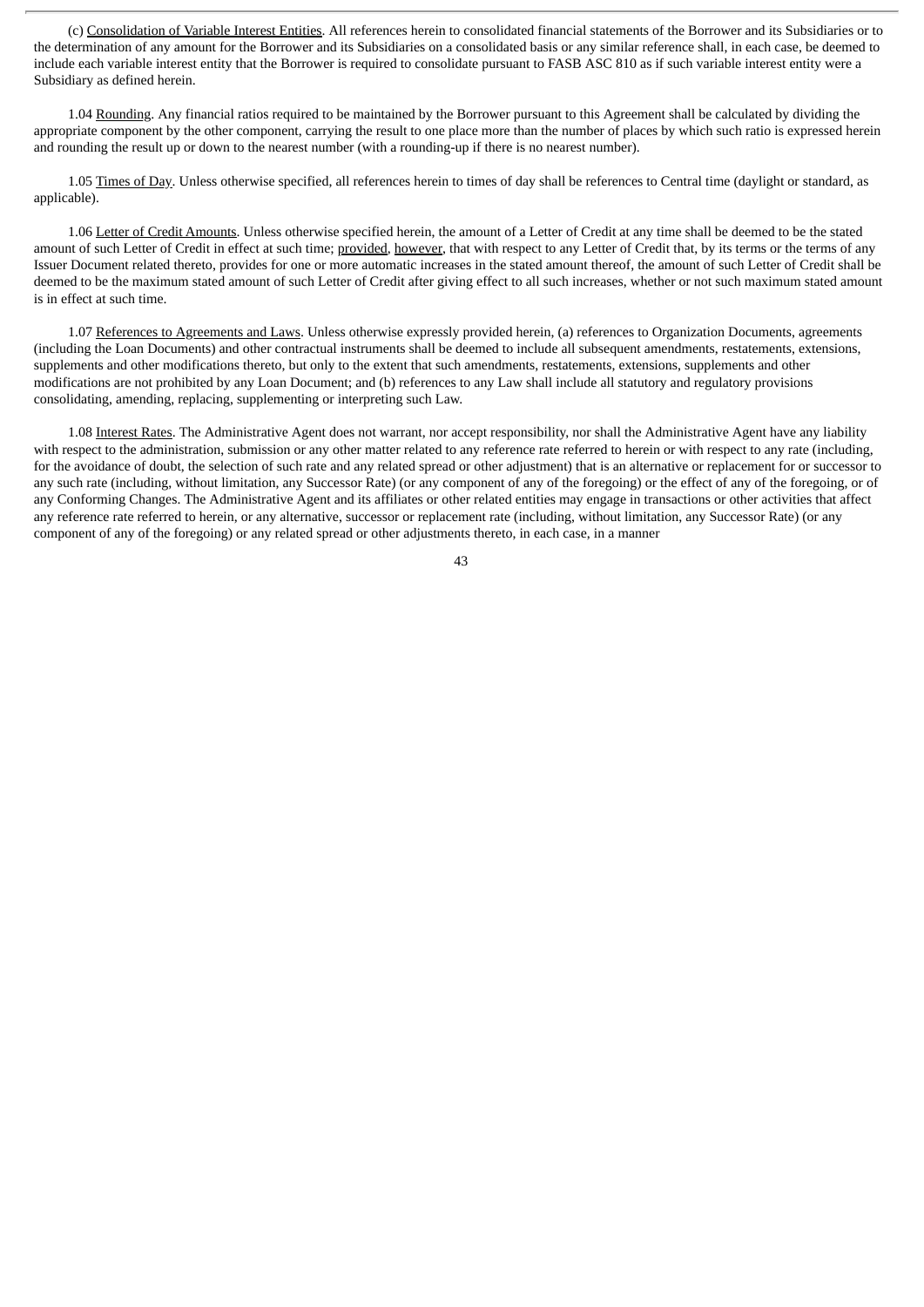adverse to the Borrower. The Administrative Agent may select information sources or services in its reasonable discretion to ascertain any reference rate referred to herein or any alternative, successor or replacement rate (including, without limitation, any Successor Rate) (or any component of any of the foregoing), in each case pursuant to the terms of this Agreement, and shall have no liability to the Borrower, any Lender or any other person or entity for damages of any kind, including direct or indirect, special, punitive, incidental or consequential damages, costs, losses or expenses (whether in tort, contract or otherwise and whether at law or in equity), for any error or other action or omission related to or affecting the selection, determination, or calculation of any rate (or component thereof) provided by any such information source or service.

#### ARTICLE II

## THE COMMITMENTS AND CREDIT EXTENSIONS

2.01 The Loans. Subject to the terms and conditions set forth herein, each Revolving Credit Lender severally agrees to make loans (each such loan, a "Revolving Credit Loan") to the Borrower, in Dollars, from time to time, on any Business Day during the Availability Period, in an aggregate amount not to exceed at any time outstanding the amount of such Lender's Revolving Credit Commitment; provided, however, that after giving effect to any Revolving Credit Borrowing, (i) the Total Revolving Credit Outstandings shall not exceed the Revolving Credit Facility, and (ii) the Revolving Credit Exposure of any Lender shall not exceed such Revolving Credit Lender's Revolving Credit Commitment. Within the limits of each Revolving Credit Lender's Revolving Credit Commitment, and subject to the other terms and conditions hereof, the Borrower may borrow under this Section 2.01, prepay under Section 2.05, and reborrow under this Section 2.01. Revolving Credit Loans may be Base Rate Loans or BSBY Rate Loans, as further provided herein; provided, however, any Revolving Credit Borrowings advanced on the Closing Date or any of the three (3) Business Days following the Closing Date shall be made as Base Rate Loans unless the Borrower delivers a Funding Indemnity Letter not less than three (3) Business Days prior to the date of such Revolving Credit Borrowing.

#### 2.02 Borrowings, Conversions and Continuations of Loans.

(a) Notice of Borrowing. Each Revolving Credit Borrowing, each conversion of Revolving Credit Loans from one Type to the other, and each continuation of BSBY Rate Loans shall be made upon the Borrower's irrevocable notice to the Administrative Agent, which may be given by (i) telephone or (ii) Loan Notice; provided that any telephonic notice must be confirmed immediately by delivery to the Administrative Agent of a Loan Notice. Each Loan Notice must be sent by the Borrower and be received by the Administrative Agent not later than 11:00 a.m. (i) two Business Days prior to the requested date of any Borrowing of, conversion to or continuation of BSBY Rate Loans or of any conversion of BSBY Rate Loans to Base Rate Loans, and (ii) on the requested date of any Borrowing of Base Rate Loans. Each Borrowing of, conversion to or continuation of BSBY Rate Loans shall be in a principal amount of \$1,000,000 or a whole multiple of \$500,000 in excess thereof. Except as provided in Sections 2.03(e) and  $2.04(c)$ , each Borrowing of or conversion to Base Rate Loans shall be in a principal amount of \$100,000 or a whole multiple of \$100,000 in excess thereof. Each Loan Notice shall specify (I) whether the Borrower is requesting a Revolving Credit Borrowing, a conversion of Revolving

 $\overline{A}$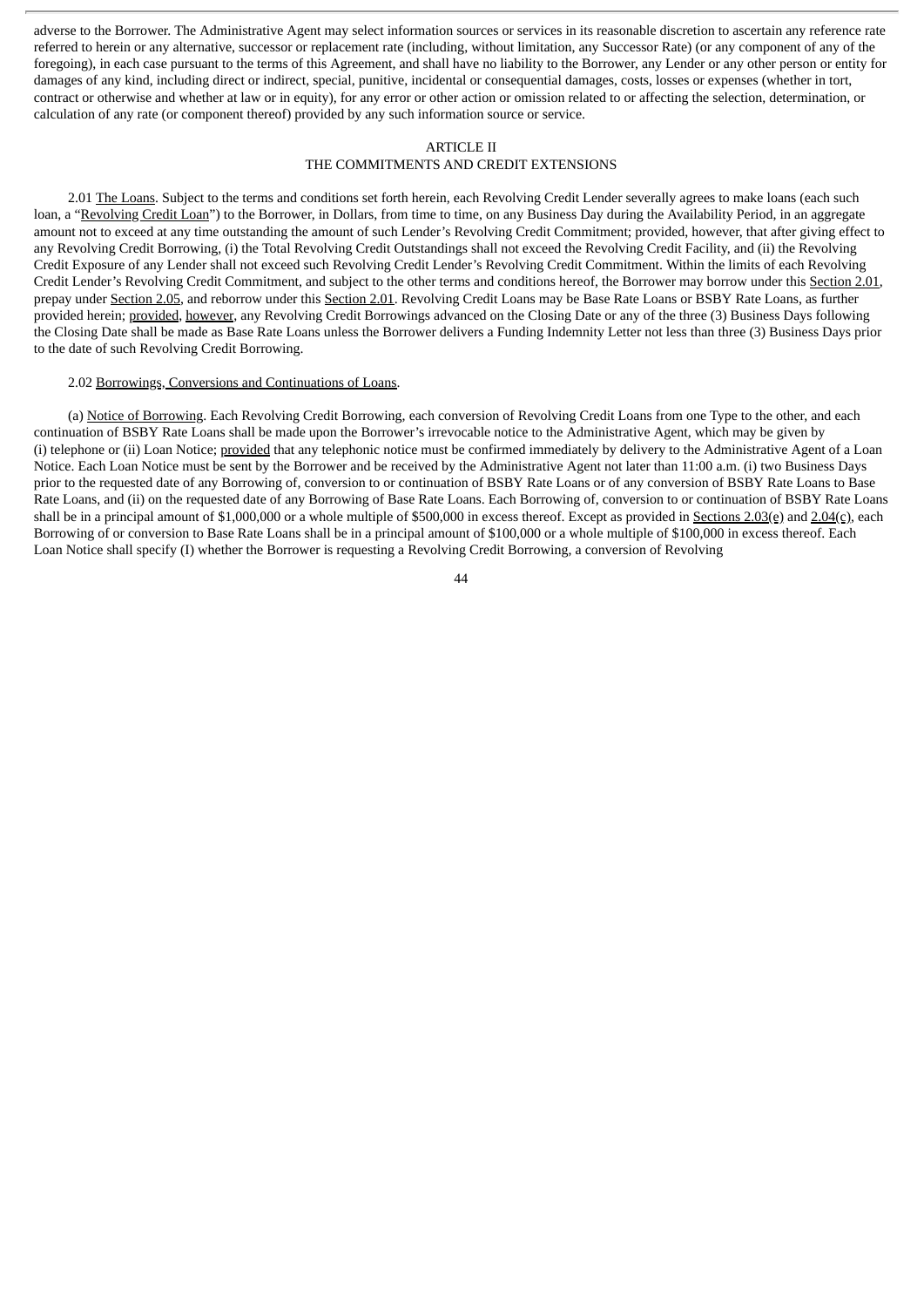Credit Loans from one Type to the other, or a continuation of BSBY Rate Loans, (II) the requested date of the Borrowing, conversion or continuation, as the case may be (which shall be a Business Day), (III) the principal amount of Loans to be borrowed, converted or continued, (IV) the Type of Loans to be borrowed or to which existing Revolving Credit Loans are to be converted, and (V) if applicable, the duration of the Interest Period with respect thereto. If the Borrower fails to specify a Type of Loan in a Loan Notice or if the Borrower fails to give a timely notice requesting a conversion or continuation, then the applicable Revolving Credit Loans shall be made as, or converted to, Base Rate Loans. Any such automatic conversion to Base Rate Loans shall be effective as of the last day of the Interest Period then in effect with respect to the applicable BSBY Rate Loans. If the Borrower requests a Borrowing of, conversion to, or continuation of BSBY Rate Loans in any such Loan Notice, but fails to specify an Interest Period, it will be deemed to have specified an Interest Period of one month. Notwithstanding anything to the contrary herein, a Swing Line Loan may not be converted to a BSBY Rate Loan.

(b) Advance. Following receipt of a Loan Notice, the Administrative Agent shall promptly notify each Lender of the amount of its Applicable Percentage of Revolving Credit Loans, and if no timely notice of a conversion or continuation is provided by the Borrower, the Administrative Agent shall notify each Lender of the details of any automatic conversion to Base Rate Loans described in Section 2.02(a). In the case of a Revolving Credit Borrowing, each Revolving Credit Lender shall make the amount of its Loan available to the Administrative Agent in immediately available funds at the Administrative Agent's Office not later than 1:00 p.m. on the Business Day specified in the applicable Loan Notice. Upon satisfaction of the applicable conditions set forth in Section 4.02 (and, if such Borrowing is the initial Credit Extension, Section 4.01), the Administrative Agent shall make all funds so received available to the Borrower in like funds as received by the Administrative Agent either by (i) crediting the account of the Borrower on the books of Bank of America with the amount of such funds or (ii) wire transfer of such funds, in each case in accordance with instructions provided to (and reasonably acceptable to) the Administrative Agent by the Borrower; provided, however, that if, on the date the Loan Notice with respect to such Borrowing is given by the Borrower, there are L/C Borrowings outstanding, the proceeds of such Borrowing, first, shall be applied to the payment in full of any such L/C Borrowings, and second, shall be made available to the Borrower as provided above.

(c) BSBY Rate Loans. Except as otherwise provided herein, a BSBY Rate Loan may be continued or converted only on the last day of an Interest Period for such BSBY Rate Loan. During the existence of a Default, no Loans may be requested as, converted to or continued as BSBY Rate Loans without the consent of the Required Lenders.

(d) Interest Rates. Each determination of an interest rate by the Administrative Agent pursuant to any provision of this Agreement shall be conclusive and binding on the Borrower and the Lenders in the absence of manifest error. The Administrative Agent shall promptly notify the Borrower and the Lenders of the interest rate applicable to any Interest Period for BSBY Rate Loans upon determination of such interest rate. At any time that Base Rate Loans are outstanding, the Administrative Agent shall notify the Borrower and the Lenders of any change in Bank of America's prime rate used in determining the Base Rate promptly following the public announcement of such change.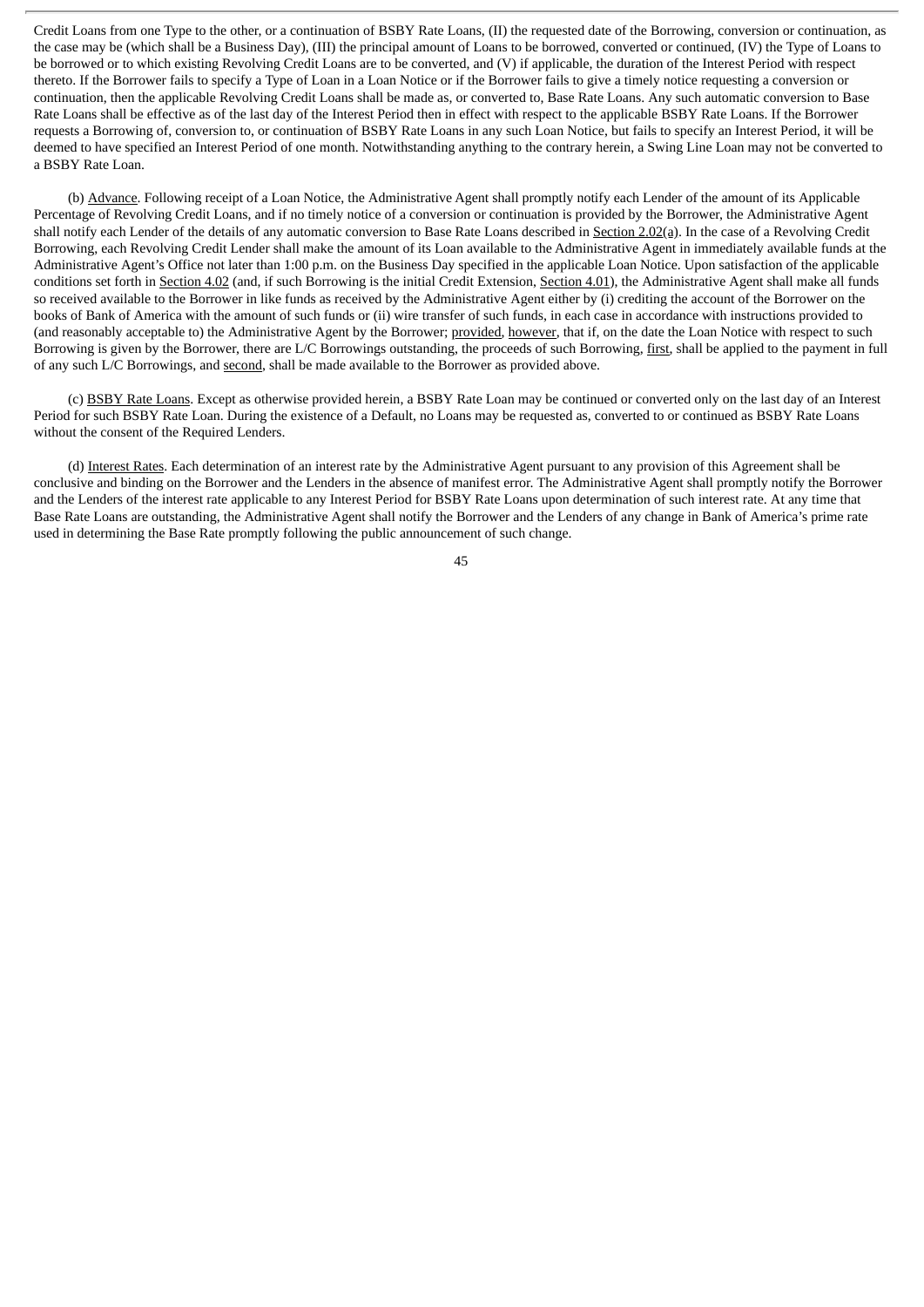(e) Interest Periods. After giving effect to all Revolving Credit Borrowings, all conversions of Revolving Credit Loans from one Type to the other, and all continuations of Revolving Credit Loans as the same Type, there shall not be more than eight (8) Interest Periods in effect in respect of the Revolving Credit Facility.

(f) Cashless Settlement Mechanism. Notwithstanding anything to the contrary in this Agreement, any Lender may exchange, continue or rollover all or the portion of its Loans in connection with any refinancing, extension, loan modification or similar transaction permitted by the terms of this Agreement, pursuant to a cashless settlement mechanism approved by the Borrower, the Administrative Agent and such Lender.

(g) With respect to BSBY the Administrative Agent will have the right to make Conforming Changes from time to time and, notwithstanding anything to the contrary herein or in any other Loan Document, any amendments implementing such Conforming Changes will become effective without any further action or consent of any other party to this Agreement or any other Loan Document; *provided* that, with respect to any such amendment effected, the Administrative Agent shall post each such amendment implementing such Conforming Changes to the Borrower and the Lenders reasonably promptly after such amendment becomes effective.

# 2.03 Letters of Credit.

(a) The Letter of Credit Commitment. Subject to the terms and conditions set forth herein, in addition to the Loans provided for in Section 2.01, the Borrower may request that the L/C Issuer, in reliance on the agreements of the Revolving Credit Lenders set forth in this Section 2.03, issue, at any time and from time to time during the Availability Period, Letters of Credit denominated in Dollars for its own account or the account of any of its Subsidiaries in such form as is acceptable to the Administrative Agent and the L/C Issuer in its reasonable determination. Letters of Credit issued hereunder shall constitute utilization of the Revolving Credit Commitments. All Existing Letters of Credit shall be deemed to have been issued pursuant hereto and deemed L/C Obligations, and from and after the Closing Date shall be subject to and governed by the terms and conditions hereof.

## (b) Notice of Issuance, Amendment, Extension, Reinstatement or Renewal.

(i) To request the issuance of a Letter of Credit (or the amendment of the terms and conditions, extension of the terms and conditions, extension of the expiration date, or reinstatement of amounts paid, or renewal of an outstanding Letter of Credit), the Borrower shall deliver (or transmit by electronic communication, if arrangements for doing so have been approved by the L/C Issuer) to the L/C Issuer selected by it and to the Administrative Agent not later than 11:00 a.m. at least two (2) Business Days (or such later date and time as the Administrative Agent and the L/C Issuer may agree in a particular instance in their sole discretion) prior to the proposed issuance date or date of amendment, as the case may be a notice requesting the issuance of a Letter of Credit, or identifying the Letter of Credit to be amended, extended, reinstated or renewed, and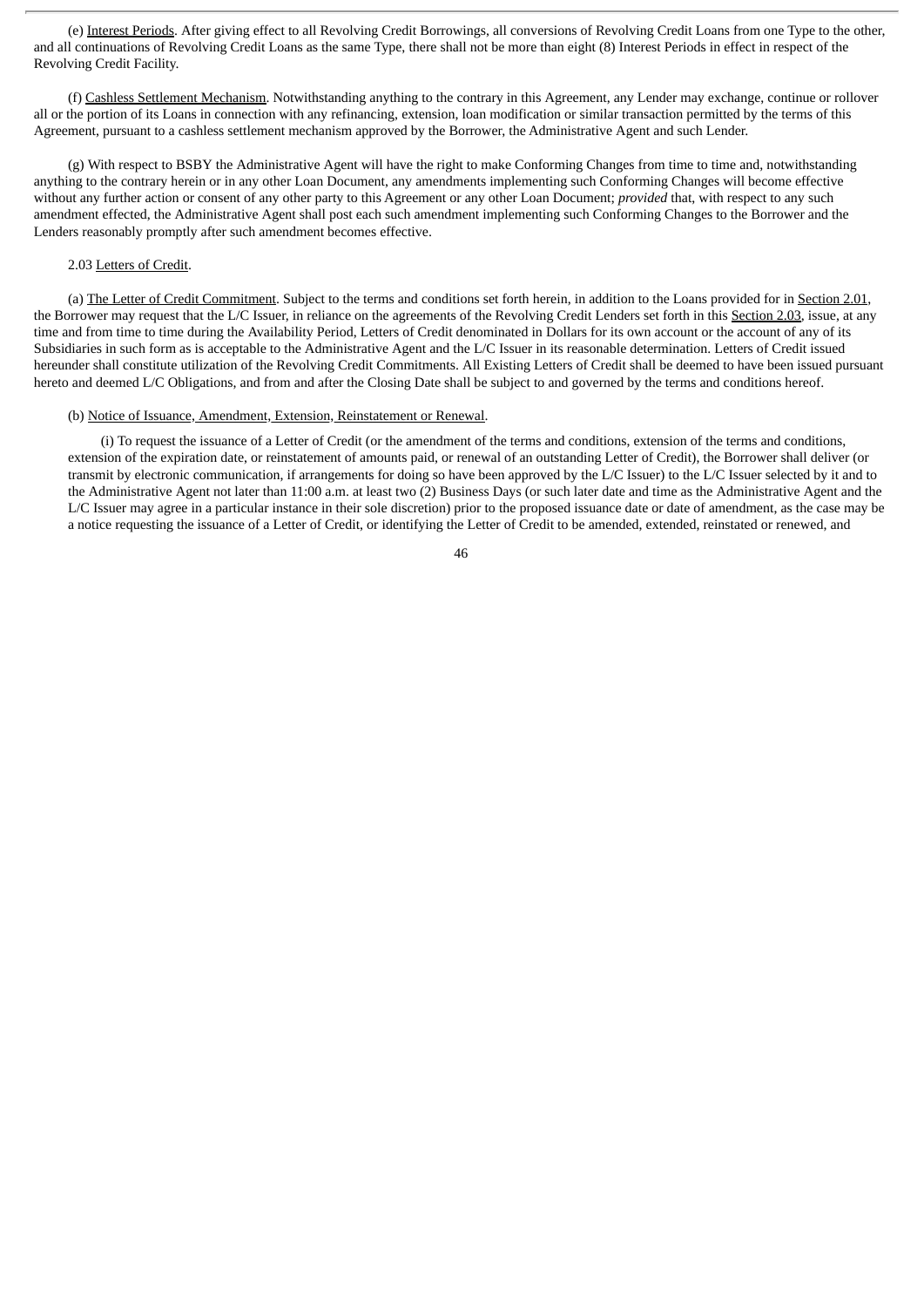specifying the date of issuance, amendment, extension, reinstatement or renewal (which shall be a Business Day), the date on which such Letter of Credit is to expire (which shall comply with clause (d) of this Section 2.03), the amount of such Letter of Credit, the name and address of the beneficiary thereof, the purpose and nature of the requested Letter of Credit and such other information as shall be necessary to prepare, amend, extend, reinstate or renew such Letter of Credit. If requested by the L/C Issuer, the Borrower also shall submit a letter of credit application and reimbursement agreement on the L/C Issuer's standard form in connection with any request for a Letter of Credit. In the event of any inconsistency between the terms and conditions of this Agreement and the terms and conditions of any form of letter of credit application and reimbursement agreement or other agreement submitted by the Borrower to, or entered into by the Borrower with, the L/C Issuer relating to any Letter of Credit, the terms and conditions of this Agreement shall control.

(ii) If the Borrower so requests in any applicable Letter of Credit Application (or the amendment of an outstanding Letter of Credit), the L/C Issuer may, in its sole discretion, agree to issue a Letter of Credit that has automatic extension provisions (each, an "Auto-Extension Letter of Credit"); provided that any such Auto-Extension Letter of Credit shall permit the L/C Issuer to prevent any such extension at least once in each twelve-month period (commencing with the date of issuance of such Letter of Credit) by giving prior notice to the beneficiary thereof not later than a day (the "Non-Extension Notice Date") in each such twelve-month period to be agreed upon by the Borrower and the L/C Issuer at the time such Letter of Credit is issued. Unless otherwise directed by the L/C Issuer, the Borrower shall not be required to make a specific request to the L/C Issuer for any such extension. Once an Auto-Extension Letter of Credit has been issued, the Revolving Credit Lenders shall be deemed to have authorized (but may not require) the L/C Issuer to permit the extension of such Letter of Credit at any time to an expiration date not later than the date permitted pursuant to Section 2.03(d); provided, that the L/C Issuer shall not (A) permit any such extension if (1) the L/C Issuer has determined that it would not be permitted, or would have no obligation, at such time to issue such Letter of Credit in its extended form under the terms hereof (except that the expiration date may be extended to a date that is no more than one (1) year from the then-current expiration date) or (2) it has received notice (which may be in writing or by telephone (if promptly confirmed in writing)) on or before the day that is seven (7) Business Days before the Non-Extension Notice Date from the Administrative Agent that the Required Lenders have elected not to permit such extension or (B) be obligated to permit such extension if it has received notice (which may be in writing or by telephone (if promptly confirmed in writing)) on or before the day that is seven (7) Business Days before the Non-Extension Notice Date from the Administrative Agent, any Revolving Credit Lender or the Borrower that one or more of the applicable conditions set forth in Section 4.02 is not then satisfied, and in each such case directing the L/C Issuer not to permit such extension.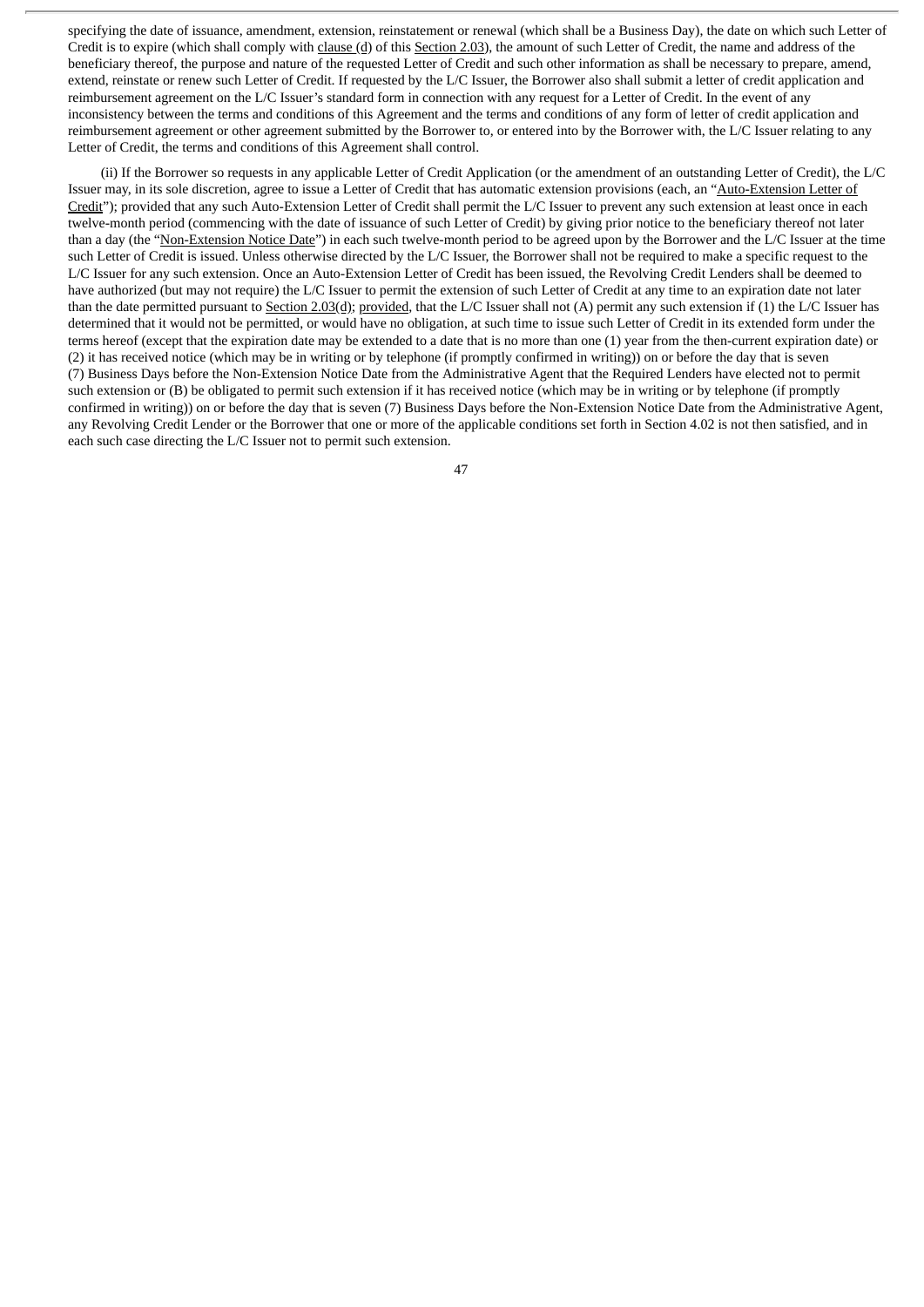(c) Limitations on Amounts, Issuance and Amendment. A Letter of Credit shall be issued, amended, extended, reinstated or renewed only if (and upon issuance, amendment, extension, reinstatement or renewal of each Letter of Credit the Borrower shall be deemed to represent and warrant that), after giving effect to such issuance, amendment, extension, reinstatement or renewal (w) the aggregate amount of the outstanding Letters of Credit issued by the L/C Issuer shall not exceed its L/C Commitment, (x) the aggregate L/C Obligations shall not exceed the Letter of Credit Sublimit, (y) the Revolving Credit Exposure of any Lender shall not exceed its Revolving Credit Commitment and (z) the Total Credit Exposure shall not exceed the Revolving Credit Facility.

(i) The L/C Issuer shall not be under any obligation to issue any Letter of Credit if:

(A) any order, judgment or decree of any Governmental Authority or arbitrator shall by its terms purport to enjoin or restrain the L/C Issuer from issuing the Letter of Credit, or any Law applicable to the L/C Issuer or any request or directive (whether or not having the force of law) from any Governmental Authority with jurisdiction over the L/C Issuer shall prohibit, or request that the L/C Issuer refrain from, the issuance of letters of credit generally or the Letter of Credit in particular or shall impose upon the L/C Issuer with respect to the Letter of Credit any restriction, reserve or capital requirement (for which the L/C Issuer is not otherwise compensated hereunder) not in effect on the Closing Date, or shall impose upon the L/C Issuer any unreimbursed loss, cost or expense which was not applicable on the Closing Date and which the L/C Issuer in good faith deems material to it;

(B) the issuance of the Letter of Credit would violate one or more policies of the L/C Issuer applicable to letters of credit generally;

(C) except as otherwise agreed by the Administrative Agent and the L/C Issuer, the Letter of Credit is in an initial stated amount less than \$50,000; or

(D) any Revolving Credit Lender is at that time a Defaulting Lender, unless the L/C Issuer has entered into arrangements, including the delivery of Cash Collateral, satisfactory to the L/C Issuer (in its sole discretion) with the Borrower or such Lender to eliminate the L/C Issuer's actual or potential Fronting Exposure (after giving effect to Section  $2.16(a)(iv)$ ) with respect to the Defaulting Lender arising from either the Letter of Credit then proposed to be issued or that Letter of Credit and all other L/C Obligations as to which the L/C Issuer has actual or potential Fronting Exposure, as it may elect in its sole discretion.

(ii) The L/C Issuer shall be under no obligation to amend any Letter of Credit if (A) the L/C Issuer would have no obligation at such time to issue the Letter of Credit in its amended form under the terms hereof, or (B) the beneficiary of the Letter of Credit does not accept the proposed amendment to the Letter of Credit.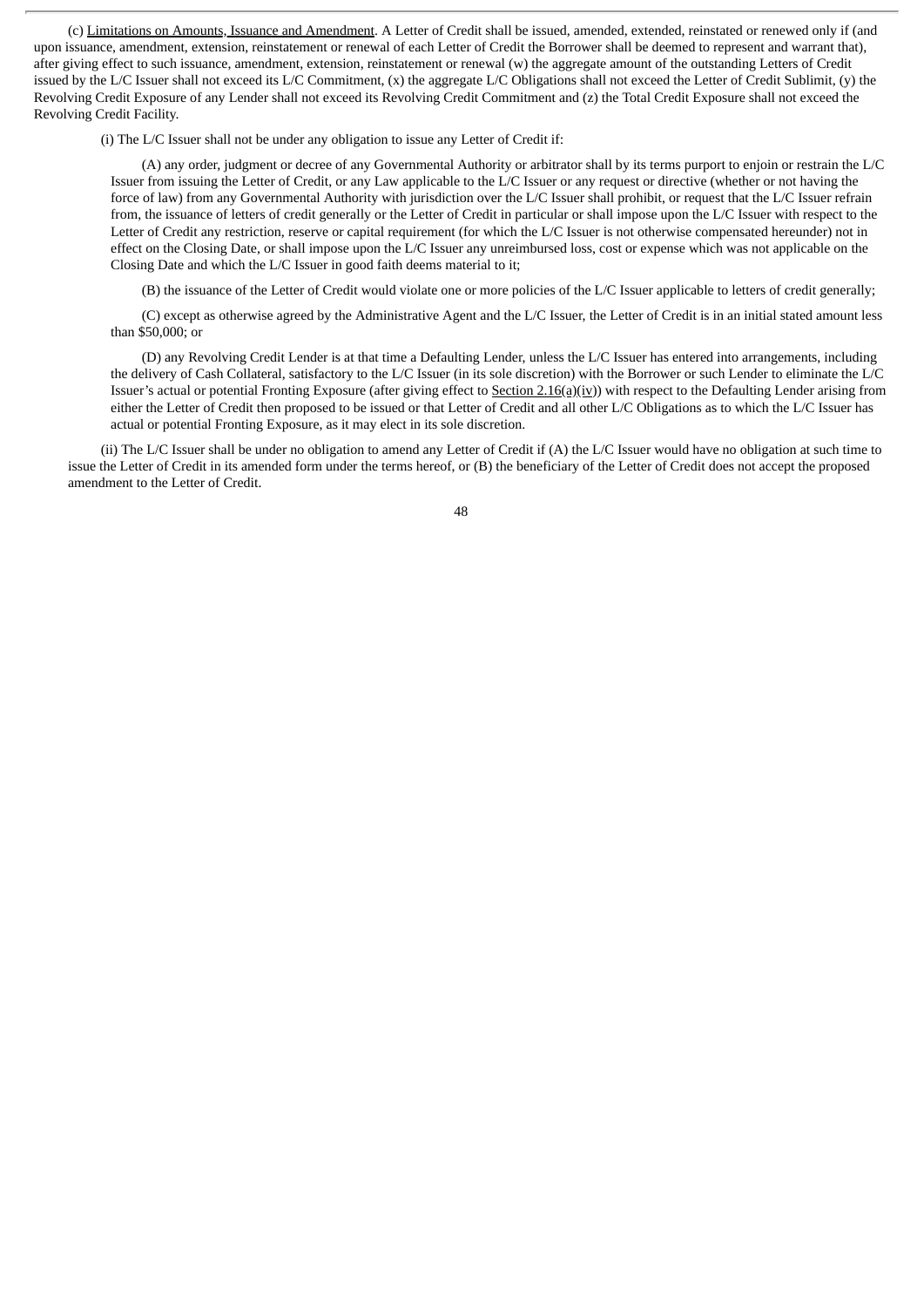(d) Expiration Date. Each Letter of Credit shall have a stated expiration date no later than the earlier of  $(x)$  the date twelve (12) months after the date of the issuance of such Letter of Credit (or, in the case of any extension of the expiration date thereof, whether automatic or by amendment, twelve months after the then current expiration date of such Letter of Credit) and (y) the Letter of Credit Expiration Date.

#### (e) Participations.

(i) By the issuance of a Letter of Credit (or an amendment to a Letter of Credit increasing the amount or extending the expiration date thereof), and without any further action on the part of the L/C Issuer or the Lenders, the L/C Issuer hereby grants to each Revolving Credit Lender, and each Revolving Credit Lender hereby acquires from the L/C Issuer, a participation in such Letter of Credit equal to such Lender's Applicable Percentage of the aggregate amount available to be drawn under such Letter of Credit. Each Revolving Credit Lender acknowledges and agrees that its obligation to acquire participations pursuant to this clause (e) in respect of Letters of Credit is absolute, unconditional and irrevocable and shall not be affected by any circumstance whatsoever, including any amendment, extension, reinstatement or renewal of any Letter of Credit or the occurrence and continuance of a Default or reduction or termination of the Revolving Credit Commitments.

(ii) In consideration and in furtherance of the foregoing, each Revolving Credit Lender hereby absolutely, unconditionally and irrevocably agrees to pay to the Administrative Agent, for account of the L/C Issuer, such Lender's Applicable Percentage of each L/C Disbursement made by the L/C Issuer not later than 1:00 p.m. on the Business Day specified in the notice provided by the Administrative Agent to the Revolving Credit Lenders pursuant to Section 2.03(f) until such L/C Disbursement is reimbursed by the Borrower or at any time after any reimbursement payment is required to be refunded to the Borrower for any reason, including after the Maturity Date. Such payment shall be made without any offset, abatement, withholding or reduction whatsoever. Each such payment shall be made in the same manner as provided in Section 2.02 with respect to Loans made by such Lender (and Section 2.02 shall apply, *mutatis mutandis*, to the payment obligations of the Revolving Credit Lenders pursuant to this Section 2.03), and the Administrative Agent shall promptly pay to the L/C Issuer the amounts so received by it from the Lenders. Promptly following receipt by the Administrative Agent of any payment from the Borrower pursuant to Section 2.03(f), the Administrative Agent shall distribute such payment to the L/C Issuer or, to the extent that the Revolving Credit Lenders have made payments pursuant to this clause (e) to reimburse the L/C Issuer, then to such Lenders and the L/C Issuer as their interests may appear. Any payment made by a Lender pursuant to this clause (e) to reimburse the L/C Issuer for any L/C Disbursement shall not constitute a Loan and shall not relieve the Borrower of its obligation to reimburse such L/C Disbursement.

(iii) Each Revolving Credit Lender further acknowledges and agrees that its participation in each Letter of Credit will be automatically adjusted to reflect such Lender's Applicable Percentage of the aggregate amount available to be drawn under such Letter of Credit at each time such Lender's Commitment is amended pursuant to the operation of Sections 2.14, as a result of an assignment in accordance with Section 10.06 or otherwise pursuant to this Agreement.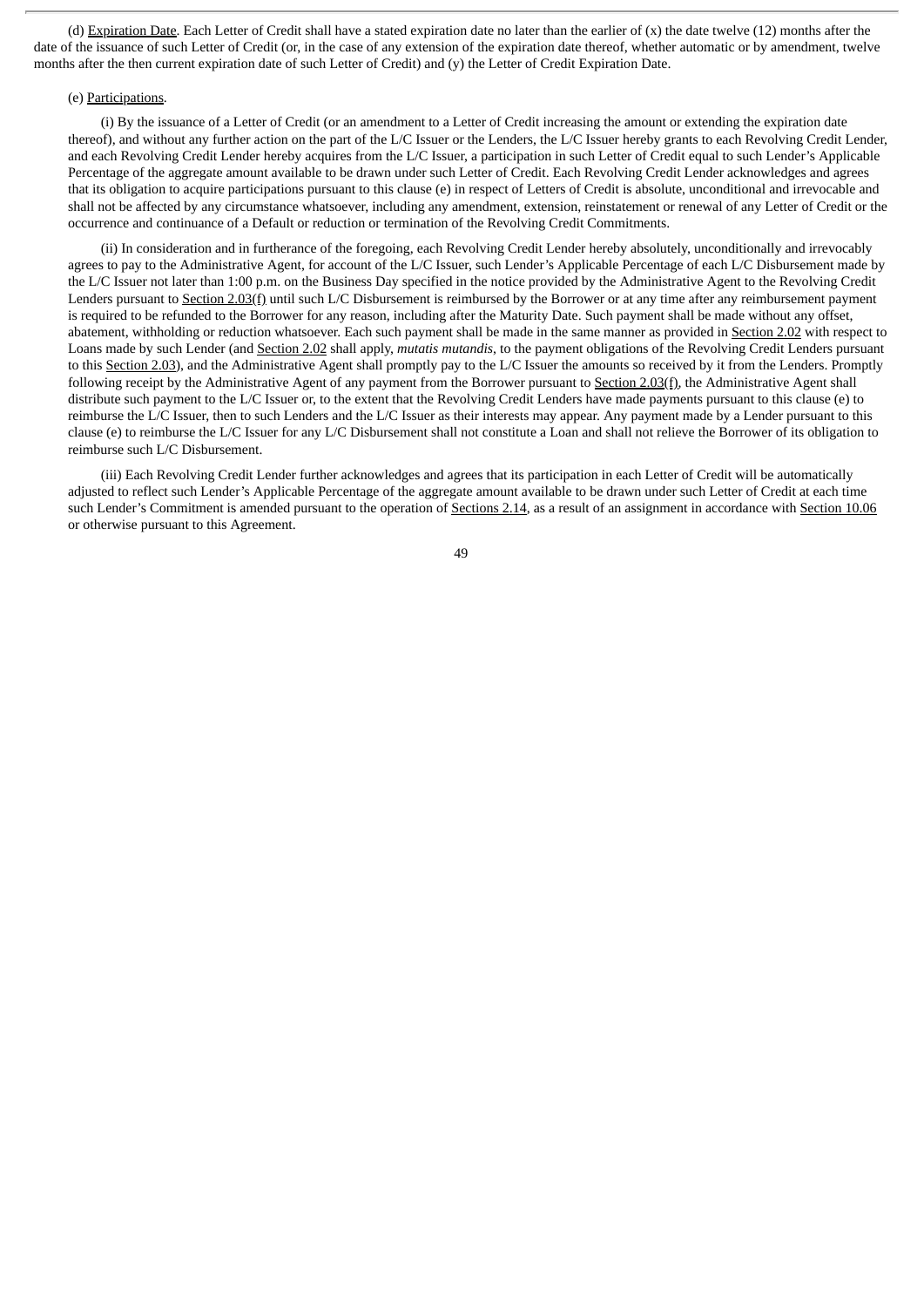(iv) If any Revolving Credit Lender fails to make available to the Administrative Agent for the account of the L/C Issuer any amount required to be paid by such Lender pursuant to the foregoing provisions of this  $Section 2.03(e)$ , then, without limiting the other provisions of this Agreement, the L/C Issuer shall be entitled to recover from such Lender (acting through the Administrative Agent), on demand, such amount with interest thereon for the period from the date such payment is required to the date on which such payment is immediately available to the L/C Issuer at a rate per annum equal to the greater of the Federal Funds Rate and a rate determined by the L/C Issuer in accordance with banking industry rules on interbank compensation, plus any administrative, processing or similar fees customarily charged by the L/C Issuer in connection with the foregoing. If such Lender pays such amount (with interest and fees as aforesaid), the amount so paid shall constitute such Lender's Revolving Credit Loan included in the relevant Revolving Credit Borrowing or L/C Advance in respect of the relevant L/C Borrowing, as the case may be. A certificate of the L/C Issuer submitted to any Revolving Credit Lender (through the Administrative Agent) with respect to any amounts owing under this clause (e)(iv) shall be conclusive absent manifest error.

(f) Reimbursement. If the L/C Issuer shall make any L/C Disbursement in respect of a Letter of Credit, the Borrower shall reimburse the L/C Issuer in respect of such L/C Disbursement by paying to the Administrative Agent an amount equal to such L/C Disbursement not later than 12:00 noon on (i) the Business Day that the Borrower receives notice of such L/C Disbursement, if such notice is received prior to 10:00 a.m. or (ii) the Business Day immediately following the day that the Borrower receives such notice, if such notice is not received prior to such time, provided that, if such L/C Disbursement is not less than \$1,000,000, the Borrower may, subject to the conditions to borrowing set forth herein, request in accordance with Section 2.02 or Section 2.04 that such payment be financed with a Borrowing of Base Rate Loans or Swing Line Loan in an equivalent amount and, to the extent so financed, the Borrower's obligation to make such payment shall be discharged and replaced by the resulting Borrowing of Base Rate Loans or Swing Line Loan. If the Borrower fails to make such payment when due, the Administrative Agent shall notify each Revolving Credit Lender of the applicable L/C Disbursement, the payment then due from the Borrower in respect thereof (the "Unreimbursed Amount") and such Lender's Applicable Percentage thereof. Promptly upon receipt of such notice, each Revolving Credit Lender shall pay to the Administrative Agent its Applicable Percentage of the Unreimbursed Amount pursuant to Section 2.03(e)(ii), subject to the amount of the unutilized portion of the aggregate Revolving Credit Commitments. Any notice given by the L/C Issuer or the Administrative Agent pursuant to this Section 2.03(f) may be given by telephone if immediately confirmed in writing; provided that the lack of such an immediate confirmation shall not affect the conclusiveness or binding effect of such notice.

(g) Obligations Absolute. The Borrower's obligation to reimburse L/C Disbursements as provided in clause (f) of this Section 2.03 shall be absolute, unconditional and irrevocable, and shall be performed strictly in accordance with the terms of this Agreement under any and all circumstances whatsoever and irrespective of: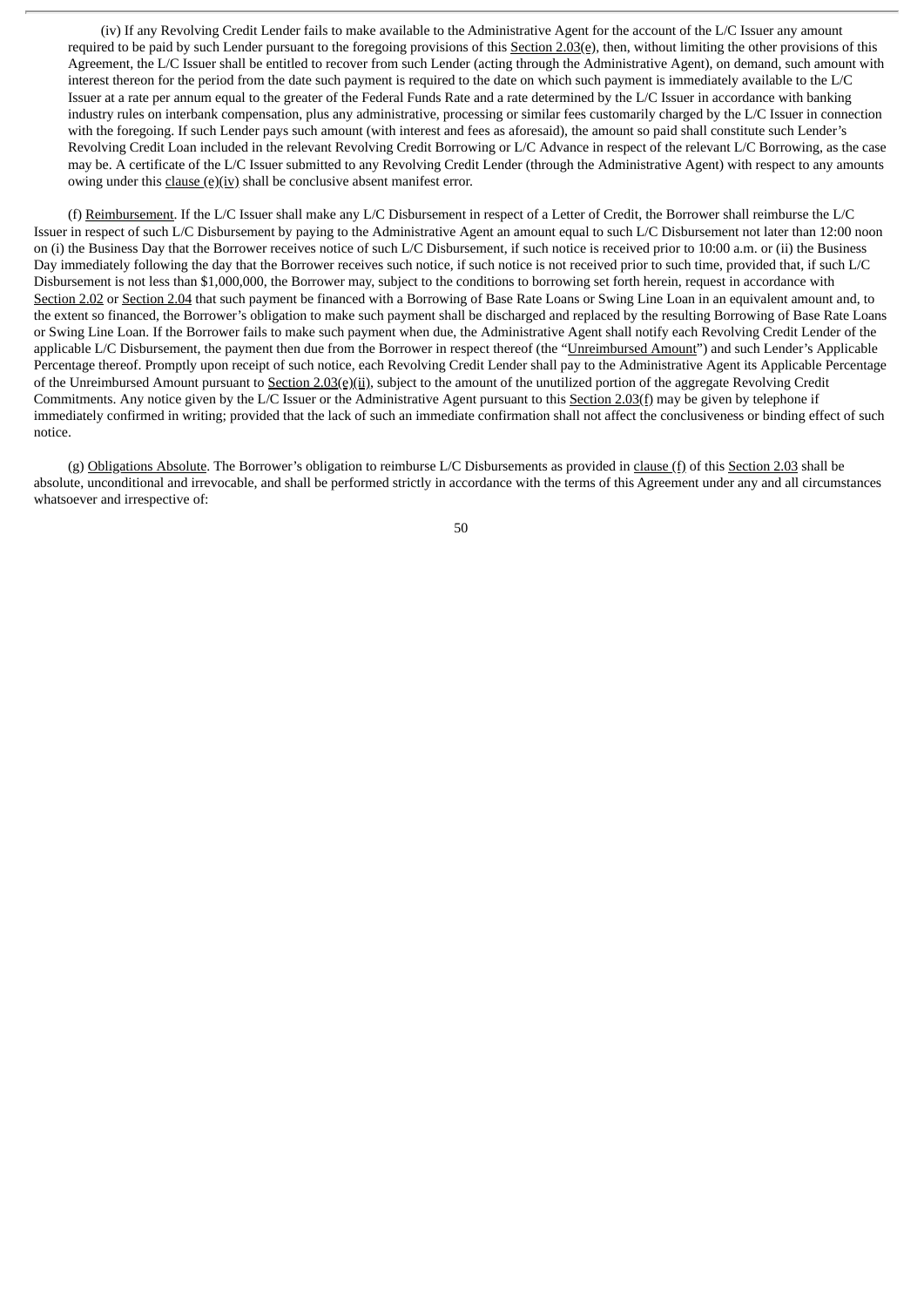(i) any lack of validity or enforceability of this Agreement, any other Loan Document or any Letter of Credit, or any term or provision herein or therein;

(ii) the existence of any claim, counterclaim, setoff, defense or other right that the Borrower or any Subsidiary may have at any time against any beneficiary or any transferee of such Letter of Credit (or any Person for whom any such beneficiary or any such transferee may be acting), the L/C Issuer or any other Person, whether in connection with this Agreement, the transactions contemplated hereby or by such Letter of Credit or any agreement or instrument relating thereto, or any unrelated transaction;

(iii) any draft, demand, certificate or other document presented under such Letter of Credit proving to be forged, fraudulent, invalid or insufficient in any respect or any statement in such draft or other document being untrue or inaccurate in any respect; or any loss or delay in the transmission or otherwise of any document required in order to make a drawing under such Letter of Credit;

(iv) waiver by the L/C Issuer of any requirement that exists for the L/C Issuer's protection and not the protection of the Borrower or any waiver by the L/C Issuer which does not in fact materially prejudice the Borrower;

(v) honor of a demand for payment presented electronically even if such Letter of Credit required that demand be in the form of a draft;

(vi) any payment made by the L/C Issuer in respect of an otherwise complying item presented after the date specified as the expiration date of, or the date by which documents must be received under such Letter of Credit if presentation after such date is authorized by the UCC or the ISP, as applicable;

(vii) payment by the L/C Issuer under a Letter of Credit against presentation of a draft or other document that does not comply strictly with the terms of such Letter of Credit; or any payment made by the L/C Issuer under such Letter of Credit to any Person purporting to be a trustee in bankruptcy, debtor-in-possession, assignee for the benefit of creditors, liquidator, receiver or other representative of or successor to any beneficiary or any transferee of such Letter of Credit, including any arising in connection with any proceeding under any Debtor Relief Law; or

(viii) any other event or circumstance whatsoever, whether or not similar to any of the foregoing, that might, but for the provisions of this Section 2.03, constitute a legal or equitable discharge of, or provide a right of setoff against, the Borrower's or any Subsidiary's obligations hereunder.

(h) Examination. The Borrower shall promptly examine a copy of each Letter of Credit and each amendment thereto that is delivered to it and, in the event of any claim of noncompliance with the Borrower's instructions or other irregularity, the Borrower will immediately notify the L/C Issuer. The Borrower shall be conclusively deemed to have waived any such claim against the L/C Issuer and its correspondents unless such notice is given as aforesaid.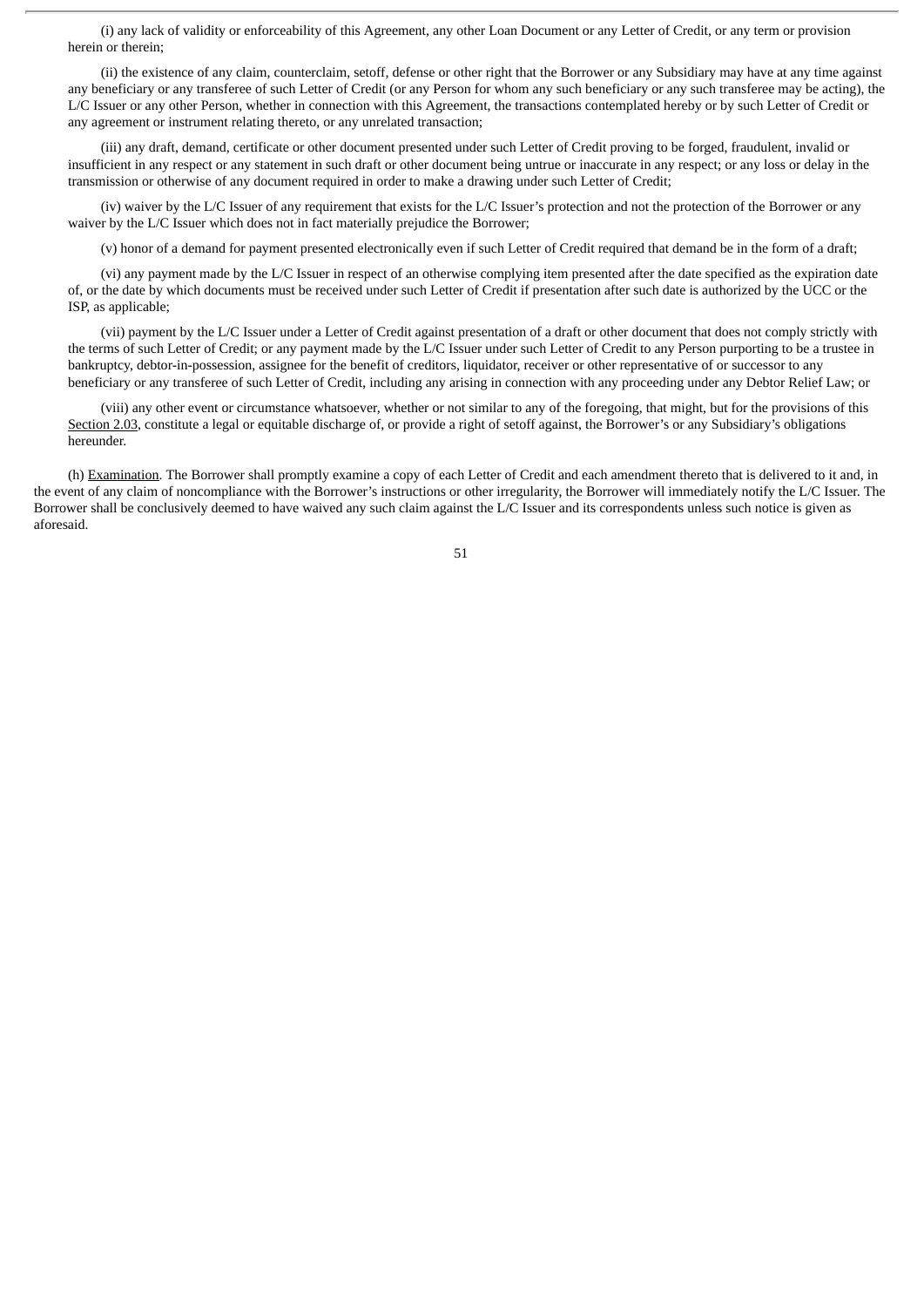(i) Liability. None of the Administrative Agent, the Lenders, the L/C Issuer, or any of their Related Parties shall have any liability or responsibility by reason of or in connection with the issuance or transfer of any Letter of Credit by the L/C Issuer or any payment or failure to make any payment thereunder (irrespective of any of the circumstances referred to in Section 2.03(g)), or any error, omission, interruption, loss or delay in transmission or delivery of any draft, notice or other communication under or relating to any Letter of Credit (including any document required to make a drawing thereunder), any error in interpretation of technical terms, any error in translation or any consequence arising from causes beyond the control of the L/C Issuer; provided that the foregoing shall not be construed to excuse the L/C Issuer from liability to the Borrower to the extent of any direct damages (as opposed to consequential damages, claims in respect of which are hereby waived by the Borrower to the extent permitted by Applicable Law) suffered by the Borrower that are caused by the L/C Issuer's failure to exercise care when determining whether drafts and other documents presented under a Letter of Credit comply with the terms thereof. The parties hereto expressly agree that, in the absence of gross negligence or willful misconduct on the part of the L/C Issuer (as finally determined by a court of competent jurisdiction), the L/C Issuer shall be deemed to have exercised care in each such determination, and that:

(i) the L/C Issuer may replace a purportedly lost, stolen, or destroyed original Letter of Credit or missing amendment thereto with a certified true copy marked as such or waive a requirement for its presentation;

(ii) the L/C Issuer may accept documents that appear on their face to be in substantial compliance with the terms of a Letter of Credit without responsibility for further investigation, regardless of any notice or information to the contrary, and may make payment upon presentation of documents that appear on their face to be in substantial compliance with the terms of such Letter of Credit and without regard to any non-documentary condition in such Letter of Credit;

(iii) the L/C Issuer shall have the right, in its sole discretion, to decline to accept such documents and to make such payment if such documents are not in strict compliance with the terms of such Letter of Credit; and

(iv) this sentence shall establish the standard of care to be exercised by the L/C Issuer when determining whether drafts and other documents presented under a Letter of Credit comply with the terms thereof (and the parties hereto hereby waive, to the extent permitted by Applicable Law, any standard of care inconsistent with the foregoing).

Without limiting the foregoing, none of the Administrative Agent, the Lenders, the L/C Issuer, or any of their Related Parties shall have any liability or responsibility by reason of (A) any presentation that includes forged or fraudulent documents or that is otherwise affected by the fraudulent, bad faith, or illegal conduct of the beneficiary or other Person, (B) the L/C Issuer declining to take-up documents and make payment, (C) against documents that are fraudulent, forged, or for other reasons by which that it is entitled not to honor, (D) following a Borrower's waiver of discrepancies with respect to such documents or request for honor of such documents or (E) the L/C Issuer retaining proceeds of a Letter of Credit based on an apparently applicable attachment order, blocking regulation, or third-party claim notified to the L/C Issuer.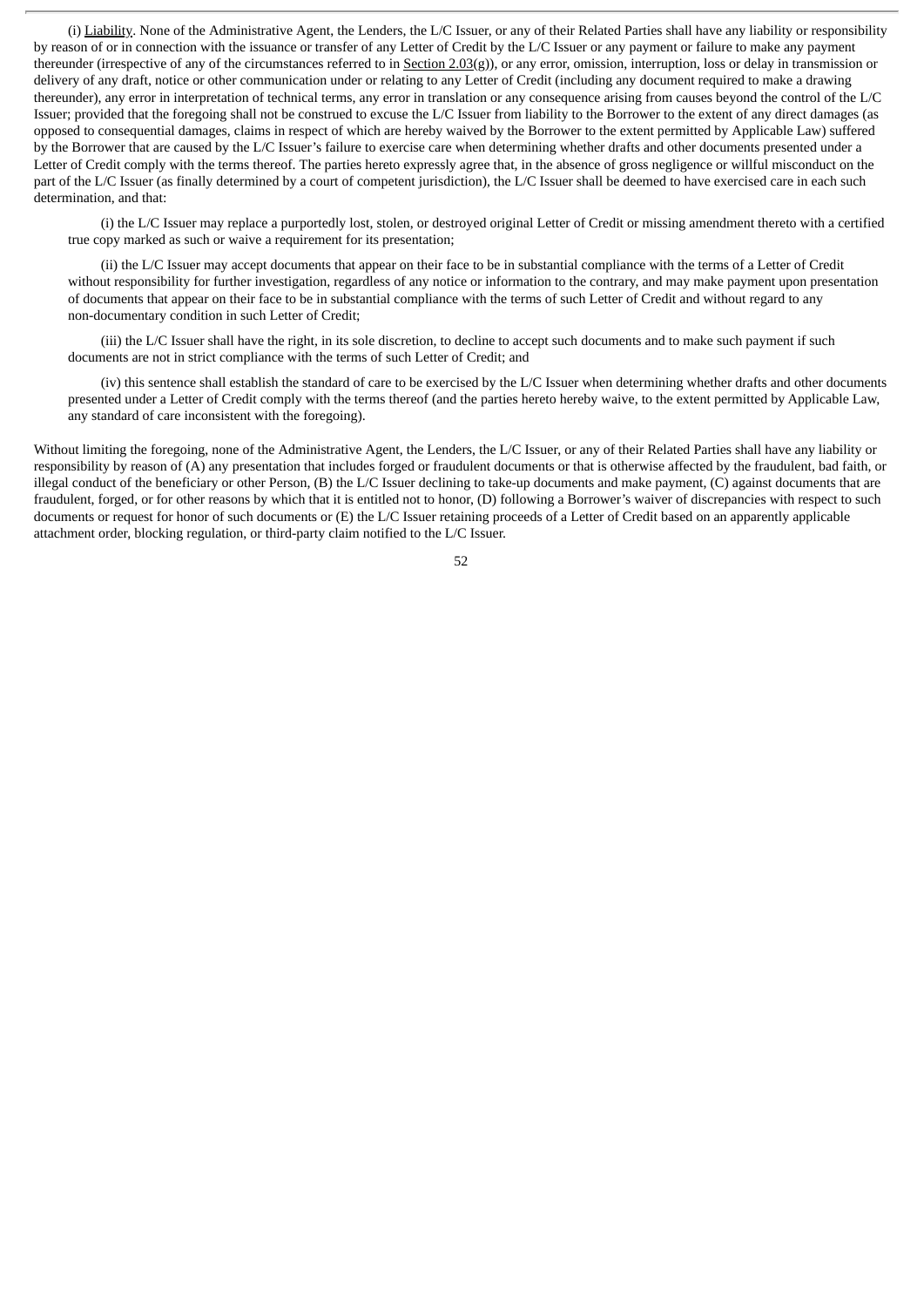(j) Applicability of ISP. Unless otherwise expressly agreed by the L/C Issuer and the Borrower when a Letter of Credit is issued by it (including any such agreement applicable to an Existing Letter of Credit), the rules of the ISP shall apply to each Letter of Credit. Notwithstanding the foregoing, the L/C Issuer shall not be responsible to the Borrower for, and the L/C Issuer's rights and remedies against the Borrower shall not be impaired by, any action or inaction of the L/C Issuer required or permitted under any law, order, or practice that is required or permitted to be applied to any Letter of Credit or this Agreement, including the Law or any order of a jurisdiction where the L/C Issuer or the beneficiary is located, the practice stated in the ISP, or in the decisions, opinions, practice statements, or official commentary of the ICC Banking Commission, the Bankers Association for Finance and Trade—International Financial Services Association (BAFT-IFSA), or the Institute of International Banking Law & Practice, whether or not any Letter of Credit chooses such law or practice.

(k) Benefits. The L/C Issuer shall act on behalf of the Lenders with respect to any Letters of Credit issued by it and the documents associated therewith, and the L/C Issuer shall have all of the benefits and immunities (i) provided to the Administrative Agent in Article IX with respect to any acts taken or omissions suffered by the L/C Issuer in connection with Letters of Credit issued by it or proposed to be issued by it and Issuer Documents pertaining to such Letters of Credit as fully as if the term "Administrative Agent" as used in  $\overline{\text{Article IX}}$  included the L/C Issuer with respect to such acts or omissions, and (ii) as additionally provided herein with respect to the L/C Issuer.

(l) Letter of Credit Fees. The Borrower shall pay to the Administrative Agent for the account of each Revolving Credit Lender in accordance with its Applicable Percentage a Letter of Credit fee (the "Letter of Credit Fee") for each Letter of Credit equal to the Applicable Rate times the daily amount available to be drawn under such Letter of Credit. For purposes of computing the daily amount available to be drawn under any Letter of Credit, the amount of such Letter of Credit shall be determined in accordance with Section 1.06. Letter of Credit Fees shall be (i) due and payable on the first Business Day following the end of each March, June, September and December, commencing with the first such date to occur after the issuance of such Letter of Credit and (ii) accrued through and including the last day of each calendar quarter in arrears. If there is any change in the Applicable Rate during any quarter, the daily amount available to be drawn under each Letter of Credit shall be computed and multiplied by the Applicable Rate separately for each period during such quarter that such Applicable Rate was in effect. Notwithstanding anything to the contrary contained herein, upon the request of the Required Lenders, while any Event of Default exists, all Letter of Credit Fees shall accrue at the Default Rate.

(m) Fronting Fee and Documentary and Processing Charges Payable to L/C Issuer. The Borrower shall pay directly to the L/C Issuer for its own account a fronting fee with respect to each Letter of Credit, at the rate per annum specified in the Fee Letter, computed on the daily amount available to be drawn under such Letter of Credit on a quarterly basis in arrears. Such fronting fee shall be due and payable no later than the tenth Business Day after the end of each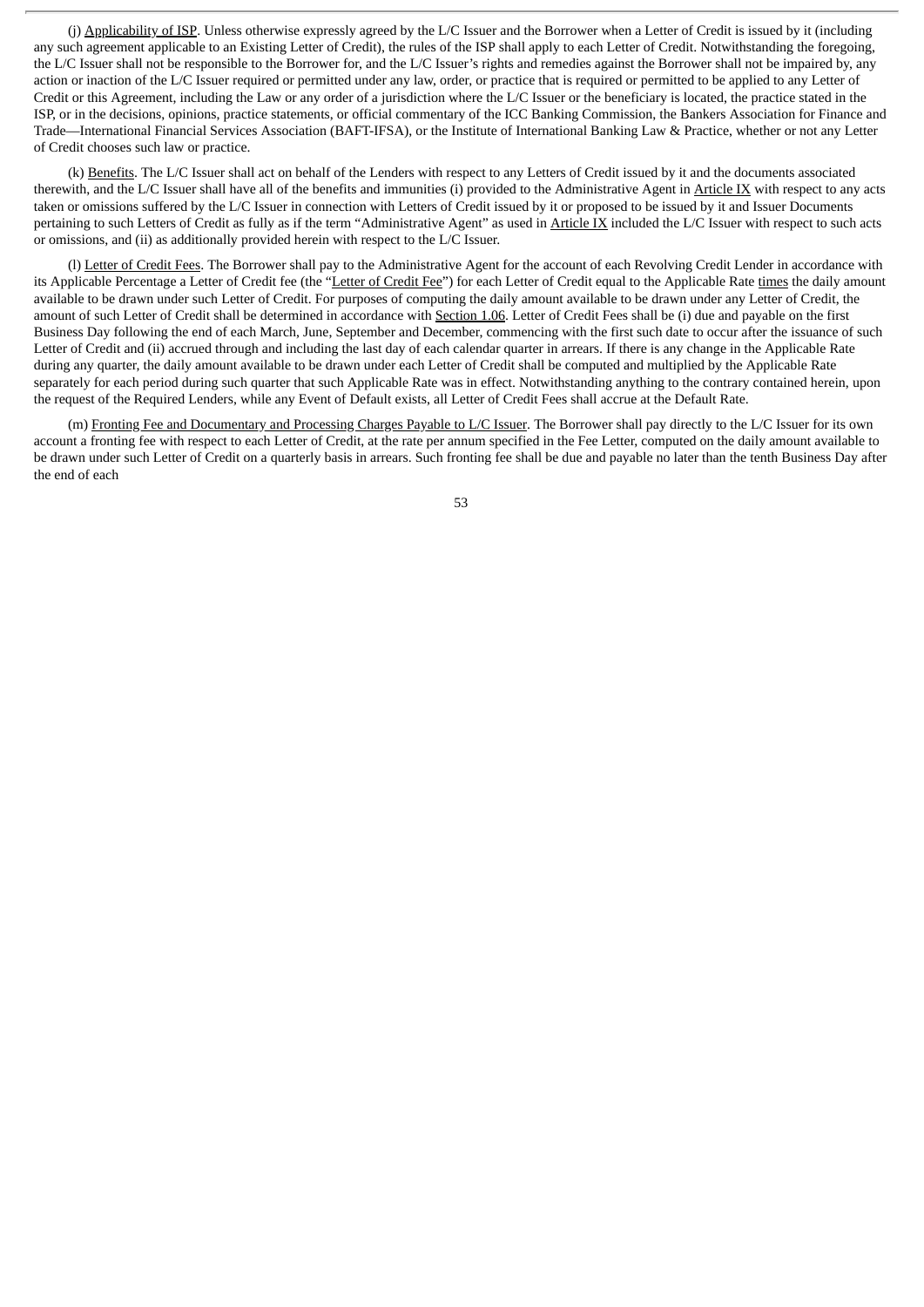March, June, September and December in respect of the most recently-ended quarterly period (or portion thereof, in the case of the first payment), commencing with the first such date to occur after the issuance of such Letter of Credit, on the Maturity Date and thereafter on demand. For purposes of computing the daily amount available to be drawn under any Letter of Credit, the amount of such Letter of Credit shall be determined in accordance with Section 1.06. In addition, the Borrower shall pay directly to the L/C Issuer for its own account, the customary issuance, presentation, amendment and other processing fees, and other standard costs and charges, of the L/C Issuer relating to letters of credit as from time to time in effect. Such customary fees and standard costs and charges are due and payable on demand and are nonrefundable.

(n) Disbursement Procedures. The L/C Issuer for any Letter of Credit shall, within the time allowed by Applicable Laws or the specific terms of the Letter of Credit following its receipt thereof, examine all documents purporting to represent a demand for payment under such Letter of Credit. The L/C Issuer shall promptly after such examination notify the Administrative Agent and the Borrower in writing of such demand for payment if the L/C Issuer has made or will make an L/C Disbursement thereunder; provided that any failure to give or delay in giving such notice shall not relieve the Borrower of its obligation to reimburse the L/C Issuer and the Lenders with respect to any such L/C Disbursement.

(o) Interim Interest. If the L/C Issuer for any standby Letter of Credit shall make any L/C Disbursement, then, unless the Borrower shall reimburse such L/C Disbursement in full on the date such L/C Disbursement is made, the unpaid amount thereof shall bear interest, for each day from and including the date such L/C Disbursement is made to but excluding the date that the Borrower reimburses such L/C Disbursement, at the rate per annum then applicable to Base Rate Loans; provided that if the Borrower fails to reimburse such L/C Disbursement when due pursuant to clause (f) of this Section 2.03, then Section 2.08(b) shall apply. Interest accrued pursuant to this clause (0) shall be for account of the L/C Issuer, except that interest accrued on and after the date of payment by any Lender pursuant to clause (f) of this Section 2.03 to reimburse the L/C Issuer shall be for account of such Lender to the extent of such payment.

(p) Replacement of the L/C Issuer. the L/C Issuer may be replaced at any time by written agreement between the Borrower, the Administrative Agent, the replaced L/C Issuer and the successor L/C Issuer. The Administrative Agent shall notify the Lenders of any such replacement of the L/C Issuer. At the time any such replacement shall become effective, the Borrower shall pay all unpaid fees accrued for the account of the replaced L/C Issuer pursuant to Section 2.03(m). From and after the effective date of any such replacement, (i) the successor L/C Issuer shall have all the rights and obligations of an L/C Issuer under this Agreement with respect to Letters of Credit to be issued by it thereafter and (ii) references herein to the term "L/C Issuer" shall be deemed to include such successor or any previous L/C Issuer, or such successor and all previous L/C Issuer, as the context shall require. After the replacement of the L/C Issuer hereunder, the replaced L/C Issuer shall remain a party hereto and shall continue to have all the rights and obligations of an L/C Issuer under this Agreement with respect to Letters of Credit issued by it prior to such replacement, but shall not be required to issue additional Letters of Credit.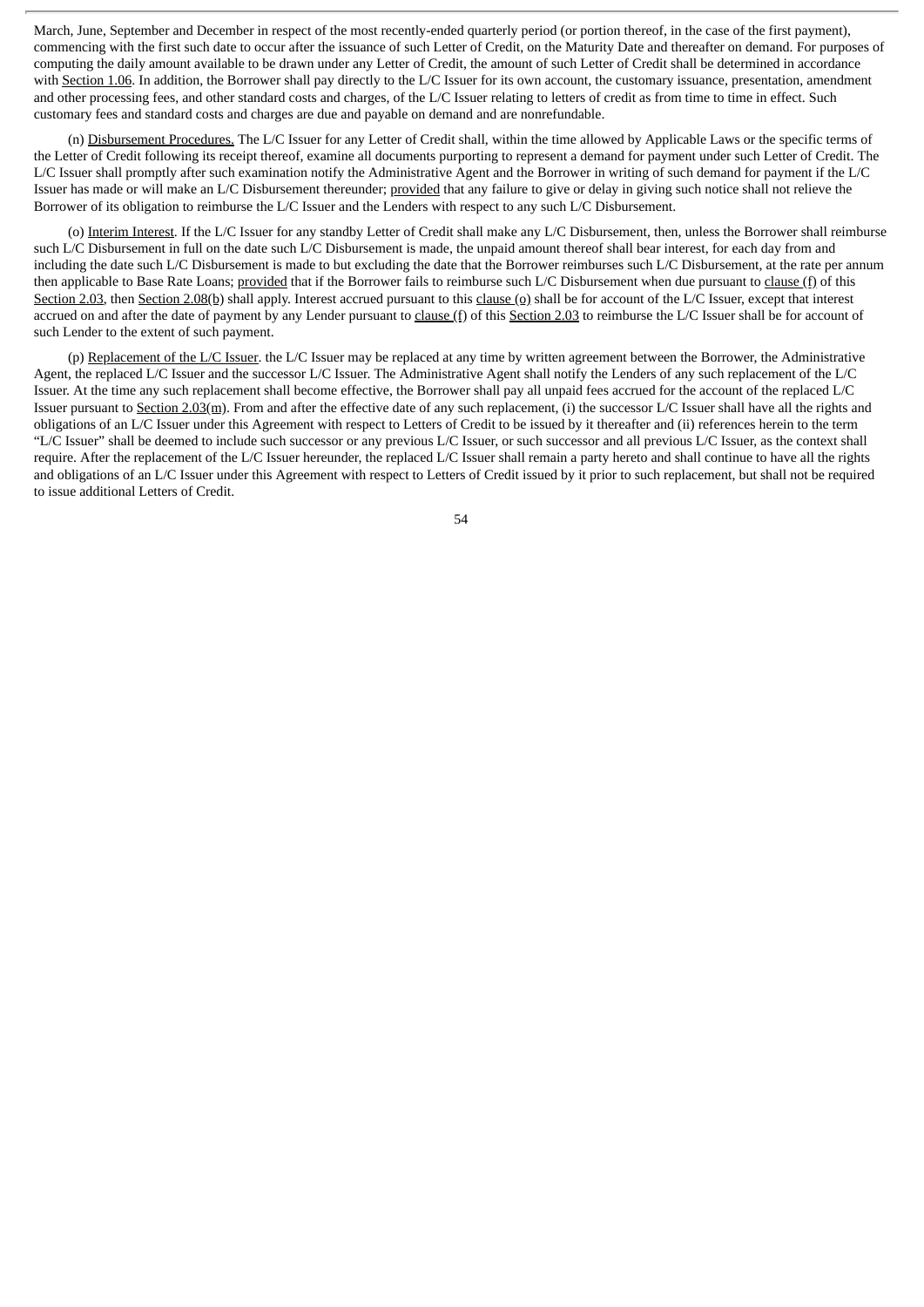# (q) Cash Collateralization.

(i) If any Event of Default shall occur and be continuing, on the Business Day that the Borrower receives notice from the Administrative Agent or the Required Lenders (or, if the maturity of the Loans has been accelerated, Revolving Credit Lenders with L/C Obligations representing at least 66-2/3% of the total L/C Obligations) demanding the deposit of Cash Collateral pursuant to this clause (q), the Borrower shall immediately deposit into an account established and maintained on the books and records of the Administrative Agent (the "Collateral Account") an amount in cash equal to 105% of the total L/C Obligations as of such date plus any accrued and unpaid interest thereon, provided that the obligation to deposit such Cash Collateral shall become effective immediately, and such deposit shall become immediately due and payable, without demand or other notice of any kind, upon the occurrence of any Event of Default with respect to the Borrower described in clause (f) of Section 8.01. Such deposit shall be held by the Administrative Agent as collateral for the payment and performance of the obligations of the Borrower under this Agreement. In addition, and without limiting the foregoing or clause (d) of this Section 2.03, if any L/C Obligations remain outstanding after the expiration date specified in said clause (d), the Borrower shall immediately deposit into the Collateral Account an amount in cash equal to 105% of such L/C Obligations as of such date plus any accrued and unpaid interest thereon.

(ii) The Administrative Agent shall have exclusive dominion and control, including the exclusive right of withdrawal, over the Collateral Account. Other than any interest earned on the investment of such deposits, which investments shall be made at the option and sole discretion of the Administrative Agent and at the Borrower's risk and expense, such deposits shall not bear interest. Interest or profits, if any, on such investments shall accumulate in the Collateral Account. Moneys in the Collateral Account shall be applied by the Administrative Agent to reimburse the L/C Issuer for L/C Disbursements for which it has not been reimbursed, together with related fees, costs, and customary processing charges, and, to the extent not so applied, shall be held for the satisfaction of the reimbursement obligations of the Borrower for the L/C Obligations at such time or, if the maturity of the Loans has been accelerated (but subject to the consent of Lenders with L/C Obligations representing 66-2/3% of the total L/C Obligations), be applied to satisfy other obligations of the Borrower under this Agreement. If the Borrower is required to provide an amount of Cash Collateral hereunder as a result of the occurrence of an Event of Default, such amount (to the extent not applied as aforesaid) shall be returned to the Borrower within three (3) Business Days after all Events of Default have been cured or waived.

(r) Letters of Credit Issued for Subsidiaries. Notwithstanding that a Letter of Credit issued or outstanding hereunder is in support of any obligations of, or is for the account of, a Subsidiary, the Borrower shall be obligated to reimburse, indemnify and compensate the L/C Issuer hereunder for any and all drawings under such Letter of Credit as if such Letter of Credit had been issued solely for the account of the Borrower. The Borrower irrevocably waives any and all defenses that might otherwise be available to it as a guarantor or surety of any or all of the obligations of such Subsidiary in respect of such Letter of Credit. The Borrower hereby acknowledges that the issuance of Letters of Credit for the account of Subsidiaries inures to the benefit of the Borrower, and that the Borrower's business derives substantial benefits from the businesses of such Subsidiaries.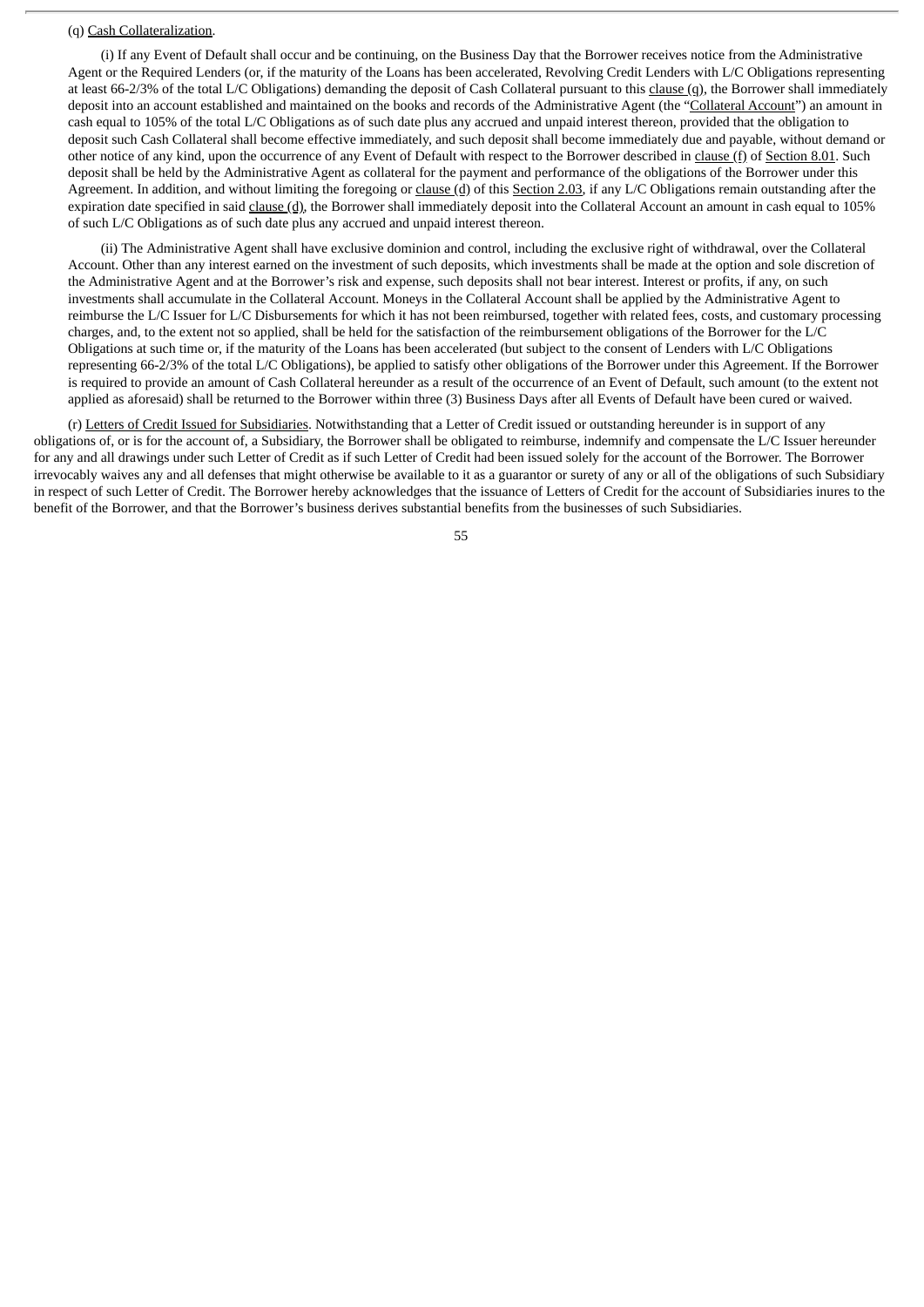(s) Conflict with Issuer Documents. In the event of any conflict between the terms hereof and the terms of any Issuer Document, the terms hereof shall control.

### 2.04 Swing Line Loans.

(a) The Swing Line. Subject to the terms and conditions set forth herein, the Swing Line Lender, in reliance upon the agreements of the other Lenders set forth in this Section 2.04, may in its sole discretion make loans (each such loan, a "Swing Line Loan") to the Borrower from time to time on any Business Day during the Availability Period in an aggregate amount not to exceed at any time outstanding the amount of the Swing Line Sublimit, notwithstanding the fact that such Swing Line Loans, when aggregated with the Applicable Percentage of the Outstanding Amount of Revolving Credit Loans of the Lender acting as Swing Line Lender, may exceed the amount of such Lender's Revolving Credit Commitment; provided, however, that (x) after giving effect to any Swing Line Loan, (i) the Total Revolving Credit Outstandings shall not exceed the Revolving Credit Facility at such time, and (ii) the Revolving Credit Exposure of any Revolving Credit Lender shall not exceed such Lender's Revolving Credit Commitment, (y) the Borrower shall not use the proceeds of any Swing Line Loan to refinance any outstanding Swing Line Loan and (z) the Swing Line Lender shall not be under any obligation to make any Swing Line Loan if it shall determine (which determination shall be conclusive and binding absent manifest error) that it has, or by such Credit Extension may have, Fronting Exposure. Within the foregoing limits, and subject to the other terms and conditions hereof, the Borrower may borrow under this Section 2.04, prepay under Section 2.05, and reborrow under this Section 2.04. Each Swing Line Loan shall bear interest only at a rate based on the Base Rate plus the Applicable Rate. Immediately upon the making of a Swing Line Loan, each Revolving Credit Lender shall be deemed to, and hereby irrevocably and unconditionally agrees to, purchase from the Swing Line Lender a risk participation in such Swing Line Loan in an amount equal to the product of such Revolving Credit Lender's Applicable Percentage times the amount of such Swing Line Loan.

(b) Borrowing Procedures. Each Swing Line Borrowing shall be made upon the Borrower's irrevocable notice to the Swing Line Lender and the Administrative Agent, which may be given by (i) telephone or (ii) Swing Line Loan Notice; provided that any telephonic notice must be confirmed immediately by delivery to the Swing Line Lender and the Administrative Agent of a Swing Line Loan Notice. Each Swing Line Loan Notice must be received by the Swing Line Lender and the Administrative Agent not later than 12:00 noon on the requested borrowing date, and shall specify (A) the amount to be borrowed, which shall be a minimum of \$100,000, and (B) the requested date of the Borrowing (which shall be a Business Day). Promptly after receipt by the Swing Line Lender of any Swing Line Loan Notice, the Swing Line Lender will confirm with the Administrative Agent (by telephone or in writing) that the Administrative Agent has also received such Swing Line Loan Notice and, if not, the Swing Line Lender will notify the Administrative Agent (by telephone or in writing) of the contents thereof. Unless the Swing Line Lender has received notice (by telephone or in writing) from the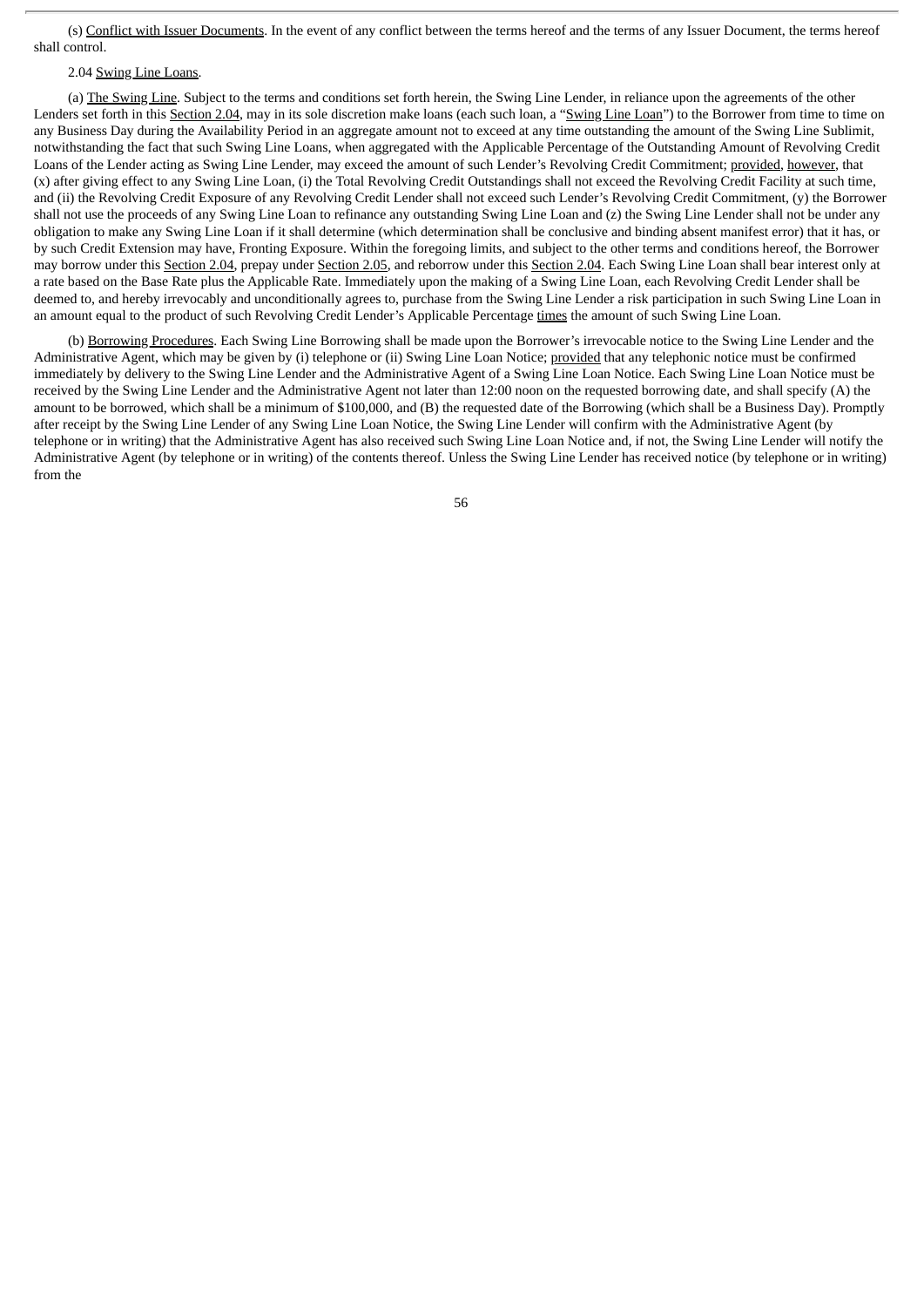Administrative Agent (including at the request of any Revolving Credit Lender) prior to 1:00 p.m. on the date of the proposed Swing Line Borrowing (1) directing the Swing Line Lender not to make such Swing Line Loan as a result of the limitations set forth in the first proviso to the first sentence of Section 2.04(a), or (2) that one or more of the applicable conditions specified in Article IV is not then satisfied, then, subject to the terms and conditions hereof, the Swing Line Lender may, not later than 2:00 p.m. on the borrowing date specified in such Swing Line Loan Notice, make the amount of its Swing Line Loan available to the Borrower at its office by crediting the account of the Borrower on the books of the Swing Line Lender in immediately available funds.

### (c) Refinancing of Swing Line Loans.

(i) The Swing Line Lender at any time in its sole discretion may request, on behalf of the Borrower (which hereby irrevocably authorizes the Swing Line Lender to so request on its behalf), that each Revolving Credit Lender make a Base Rate Loan in an amount equal to such Lender's Applicable Percentage of the amount of Swing Line Loans then outstanding. Such request shall be made in writing (which written request shall be deemed to be a Loan Notice for purposes hereof) and in accordance with the requirements of Section 2.02, without regard to the minimum and multiples specified therein for the principal amount of Base Rate Loans, but subject to the unutilized portion of the Revolving Credit Facility and the conditions set forth in Section 4.02. The Swing Line Lender shall furnish the Borrower with a copy of the applicable Loan Notice promptly after delivering such notice to the Administrative Agent. Each Revolving Credit Lender shall make an amount equal to its Applicable Percentage of the amount specified in such Loan Notice available to the Administrative Agent in immediately available funds (and the Administrative Agent may apply Cash Collateral available with respect to the applicable Swing Line Loan) for the account of the Swing Line Lender at the Administrative Agent's Office not later than 12:00 noon on the day specified in such Loan Notice, whereupon, subject to Section 2.04(c)(ii), each Revolving Credit Lender that so makes funds available shall be deemed to have made a Base Rate Loan to the Borrower in such amount. The Administrative Agent shall remit the funds so received to the Swing Line Lender.

(ii) Notwithstanding anything to the contrary in the foregoing, if for any reason any Swing Line Loan cannot be refinanced by such a Revolving Credit Borrowing in accordance with Section  $2.04(c)(i)$  (including, without limitation, the failure to satisfy the conditions set forth in Section 4.02), the request for Base Rate Loans submitted by the Swing Line Lender as set forth herein shall be deemed to be a request by the Swing Line Lender that each of the Revolving Credit Lenders fund its risk participation in the relevant Swing Line Loan and each Revolving Credit Lender's payment to the Administrative Agent for the account of the Swing Line Lender pursuant to Section 2.04(c)(i) shall be deemed payment in respect of such participation.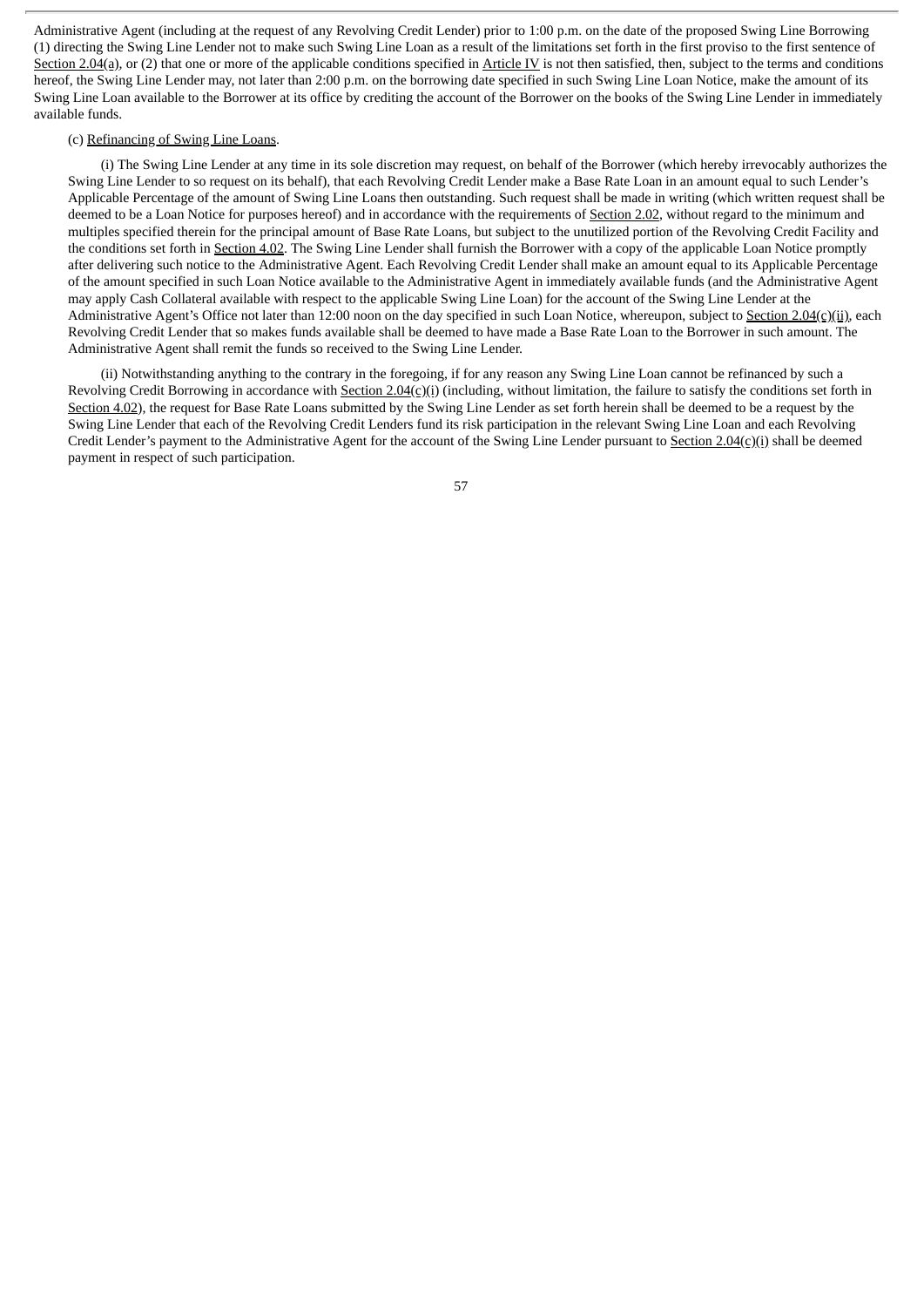(iii) If any Revolving Credit Lender fails to make available to the Administrative Agent for the account of the Swing Line Lender any amount required to be paid by such Lender pursuant to the foregoing provisions of this Section 2.04(c) by the time specified in Section 2.04(c)(i), the Swing Line Lender shall be entitled to recover from such Lender (acting through the Administrative Agent), on demand, such amount with interest thereon for the period from the date such payment is required to the date on which such payment is immediately available to the Swing Line Lender at a rate per annum equal to the greater of the Federal Funds Rate and a rate determined by the Swing Line Lender in accordance with banking industry rules on interbank compensation, plus any administrative, processing or similar fees customarily charged by the Swing Line Lender in connection with the foregoing. If such Lender pays such amount (with interest and fees as aforesaid), the amount so paid shall constitute such Lender's Revolving Credit Loan included in the relevant Revolving Credit Borrowing or funded participation in the relevant Swing Line Loan, as the case may be. A certificate of the Swing Line Lender submitted to any Lender (through the Administrative Agent) with respect to any amounts owing under this  $clause (c)(iii)$  shall be conclusive absent manifest error.

(iv) Each Revolving Credit Lender's obligation to make Revolving Credit Loans or to purchase and fund risk participations in Swing Line Loans pursuant to this Section 2.04(c) shall be absolute and unconditional and shall not be affected by any circumstance, including (A) any setoff, counterclaim, recoupment, defense or other right which such Lender may have against the Swing Line Lender, the Borrower or any other Person for any reason whatsoever, (B) the occurrence or continuance of a Default, or (C) any other occurrence, event or condition, whether or not similar to any of the foregoing; provided, however, that each Revolving Credit Lender's obligation to make Revolving Credit Loans pursuant to this Section 2.04(c) is subject to the conditions set forth in Section 4.02 (other than delivery by the Borrower of a Loan Notice). No such funding of risk participations shall relieve or otherwise impair the obligation of the Borrower to repay Swing Line Loans, together with interest as provided herein.

### (d) Repayment of Participations.

(i) At any time after any Revolving Credit Lender has purchased and funded a risk participation in a Swing Line Loan, if the Swing Line Lender receives any payment on account of such Swing Line Loan, the Swing Line Lender will distribute to such Revolving Credit Lender its Applicable Percentage thereof in the same funds as those received by the Swing Line Lender.

(ii) If any payment received by the Swing Line Lender in respect of principal or interest on any Swing Line Loan is required to be returned by the Swing Line Lender under any of the circumstances described in Section 10.05 (including pursuant to any settlement entered into by the Swing Line Lender in its discretion), each Revolving Credit Lender shall pay to the Swing Line Lender its Applicable Percentage thereof on demand of the Administrative Agent, plus interest thereon from the date of such demand to the date such amount is returned, at a rate per annum equal to the Federal Funds Rate. The Administrative Agent will make such demand upon the request of the Swing Line Lender. The obligations of the Lenders under this  $\text{ clause } (\text{d})(ii)$  shall survive the payment in full of the Obligations and the termination of this Agreement.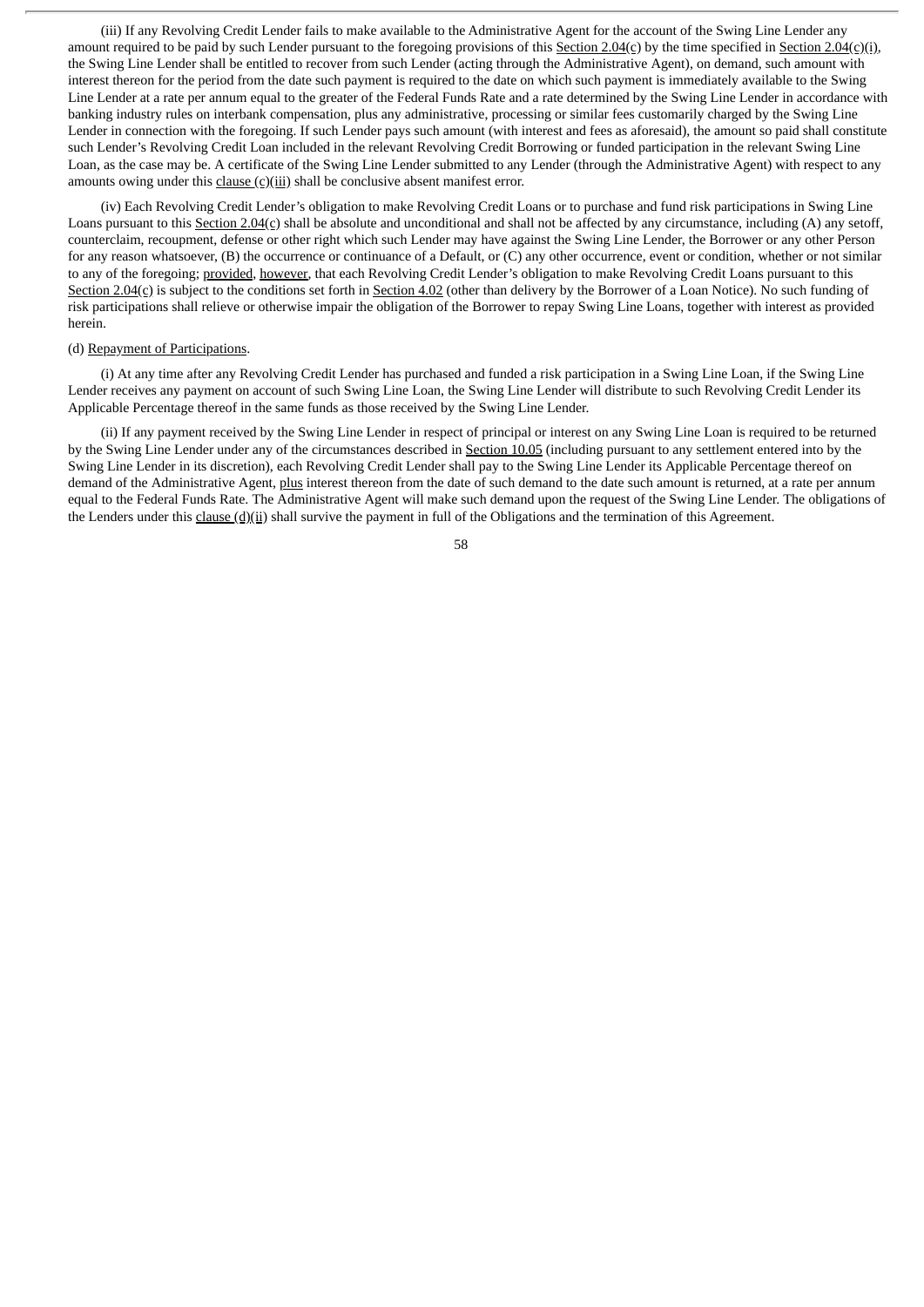(e) Interest for Account of Swing Line Lender. The Swing Line Lender shall be responsible for invoicing the Borrower for interest on the Swing Line Loans. Until each Revolving Credit Lender funds its Base Rate Loan or risk participation pursuant to this Section 2.04 to refinance such Revolving Credit Lender's Applicable Percentage of any Swing Line Loan, interest in respect of such Applicable Percentage shall be solely for the account of the Swing Line Lender.

(f) Payments Directly to Swing Line Lender. The Borrower shall make all payments of principal and interest in respect of the Swing Line Loans directly to the Swing Line Lender.

# 2.05 Prepayments.

### (a) Optional.

(i) Subject to the penultimate sentence of this Section 2.05(a)(i), the Borrower may, upon notice to the Administrative Agent pursuant to delivery to the Administrative Agent of a Notice of Loan Prepayment, at any time or from time to time voluntarily prepay Revolving Credit Loans in whole or in part without premium or penalty; provided that, unless otherwise agreed to by the Administrative Agent, (A) such notice must be received by the Administrative Agent not later than 11:00 a.m. (1) two Business Days prior to any date of prepayment of BSBY Rate Loans and (2) on the date of prepayment of Base Rate Loans; (B) any prepayment of BSBY Rate Loans shall be in a principal amount of \$1,000,000 or a whole multiple of \$500,000 in excess thereof; and (C) any prepayment of Base Rate Loans shall be in a principal amount of \$100,000 or a whole multiple of \$100,000 in excess thereof or, in each case, if less, the entire principal amount thereof then outstanding. Each such notice shall specify the date and amount of such prepayment and the Type(s) of Loans to be prepaid and, if BSBY Rate Loans are to be prepaid, the Interest Period(s) of such Loans. The Administrative Agent will promptly notify each Lender of its receipt of each such notice, and of the amount of such Lender's ratable portion of such prepayment (based on such Lender's Applicable Percentage in respect of the Revolving Credit Facility). If such notice is given by the Borrower, the Borrower shall make such prepayment and the payment amount specified in such notice shall be due and payable on the date specified therein. Any prepayment of a BSBY Rate Loan shall be accompanied by all accrued interest on the amount prepaid, together with any additional amounts required pursuant to Section 3.05. Subject to Section 2.16, each such prepayment shall be paid to the Lenders in accordance with their respective Applicable Percentages in respect of the Revolving Credit Facility.

(ii) The Borrower may, upon notice to the Swing Line Lender pursuant to delivery to the Swing Line Lender of a Notice of Loan Prepayment (with a copy to the Administrative Agent), at any time or from time to time, voluntarily prepay Swing Line Loans in whole or in part without premium or penalty; provided that, unless otherwise agreed by the Swing Line Lender, (A) such notice must be received by the Swing Line Lender and the Administrative Agent not later than 1:00 p.m. on the date of the prepayment, and (B) any such prepayment shall be in a minimum principal amount of \$100,000 or a whole multiple of \$100,000 in excess hereof (or, if less, the entire principal thereof then outstanding). Each such notice shall specify the date and amount of such prepayment. If such notice is given by the Borrower, the Borrower shall make such prepayment and the payment amount specified in such notice shall be due and payable on the date specified therein.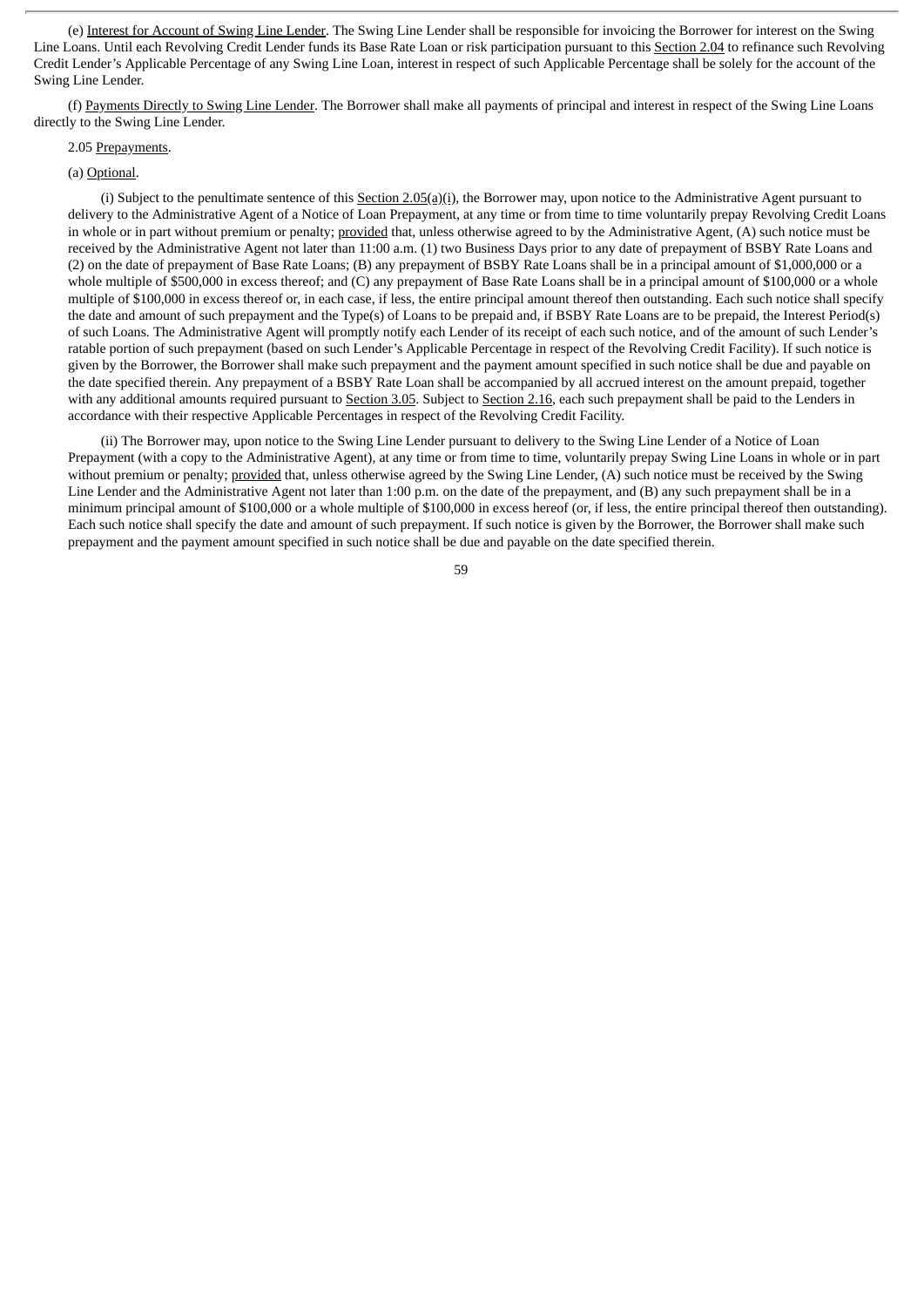### (b) Mandatory.

(i) Dispositions and Involuntary Dispositions. If any Loan Party or any of its Subsidiaries Disposes of any Property in an asset sale permitted pursuant to Section 7.05(d) or a Casualty Event occurs, the Borrower shall prepay an aggregate principal amount of Loans equal to 100% of such Net Cash Proceeds immediately upon receipt thereof by such Person (such prepayments to be applied as set forth in clauses (iv) and (vi) below); provided, however, that, with respect to any Net Cash Proceeds realized under a Disposition described in this Section 2.05(b)(i) or as a result of a Casualty Event, at the election of the Borrower (as notified by the Borrower to the Administrative Agent on or prior to the date of such Disposition), and so long as no Default shall have occurred and be continuing, such Loan Party or such Subsidiary may reinvest all or any portion of such Net Cash Proceeds in operating assets so long as within 180 days after the receipt of such Net Cash Proceeds, a definitive agreement relating to such purchase shall have been executed (as certified by the Borrower in writing to the Administrative Agent) and such acquisition agreement shall have closed within 90 days thereafter; and provided further, however, that any Net Cash Proceeds not so reinvested shall be immediately applied to the prepayment of the Loans as set forth in this Section  $2.05(b)(i)$ .

(ii) Equity Issuance. Upon the sale or issuance by any Loan Party or any of its Subsidiaries of any of its Equity Interests (other than any sales or issuances of Equity Interests to a Loan Party) and provided that after giving effect to such sale or issuance on a pro-forma basis the Total Leverage Ratio is greater than or equal to 4.25 to 1.00, the Borrower shall prepay an aggregate principal amount of Loans equal to 50% of all Net Cash Proceeds received therefrom immediately upon receipt thereof by such Loan Party or such Subsidiary (such prepayments to be applied as set forth in clauses (iv) and (vi) below). For the avoidance of doubt, the sale or issuance by the Borrower of its Equity Interests in exchange for the retirement, purchase, prepayment or redemption of any Debt, is not considered to constitute the receipt of cash or Net Cash Proceeds by the Borrower.

(iii) Debt Issuance. Upon the incurrence or issuance by any Loan Party or any of its Subsidiaries of any Debt permitted to be incurred or issued pursuant to Section 7.03(i) and provided that after giving effect to such incurrence or issuance on a pro-forma basis the Total Leverage Ratio is greater than or equal to 4.25 to 1.00, the Borrower shall prepay an aggregate principal amount of Loans equal to 50% of all Net Cash Proceeds received therefrom immediately upon receipt thereof by such Loan Party or such Subsidiary (such prepayments to be applied as set forth in clauses  $(iv)$  and  $(vi)$  below).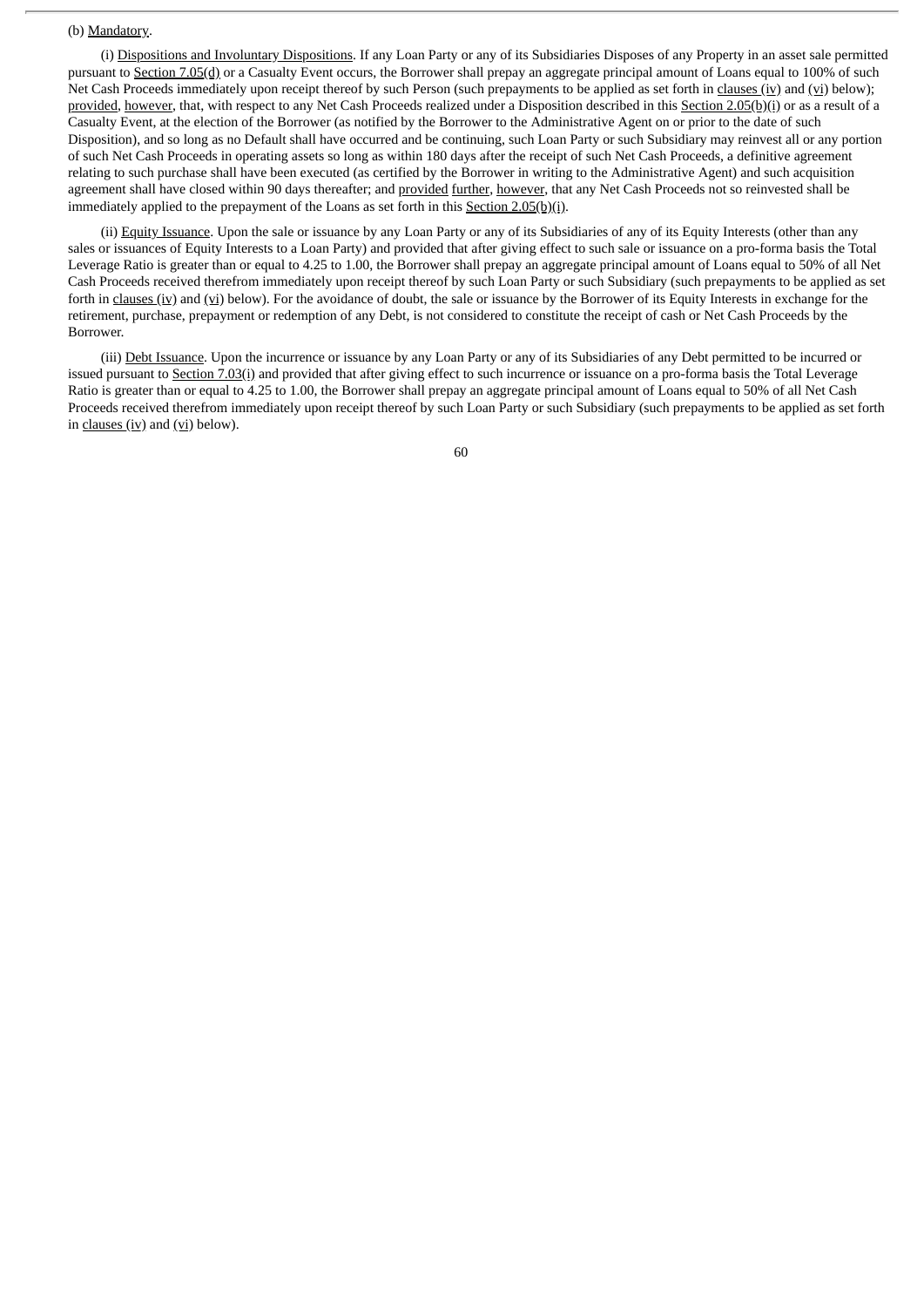(iv) Application of Payments. Each prepayment of Loans pursuant to the foregoing provisions of Sections 2.05(b)(i), (ii) and (iii) shall be applied, to the Revolving Credit Facility in the manner set forth in clause (vi) of this Section 2.05(b), first, to the applicable portion thereof consisting of Base Rate Loans, and, second, to the portion thereof consisting of BSBY Rate Loans. Subject to Section 2.16, such prepayments shall be paid to the Lenders in accordance with their respective Applicable Percentages.

(v) Revolving Credit Outstandings. If for any reason the Total Revolving Credit Outstandings at any time exceed the Revolving Credit Facility at such time, the Borrower shall immediately prepay Revolving Credit Loans and Swing Line Loans and/or Cash Collateralize the L/C Obligations in an aggregate amount equal to such excess; provided, however, that the Borrower shall not be required to Cash Collateralize the L/C Obligations pursuant to this  $Section 2.05(b)(v)$  unless, after prepayment in full of the Revolving Credit Loans, the Total Revolving Credit</u> Outstandings exceed the Revolving Credit Facility at such time.

(vi) Application of other Payments. Except as otherwise provided in Section 2.16, prepayments of the Revolving Credit Facility made pursuant to this Section 2.05(b), first, shall be applied ratably to the Swing Line Loans, second, shall be applied ratably to the outstanding Revolving Credit Loans, and third, shall be applied ratably to any outstanding L/C Borrowings.

(vii) Any mandatory prepayment of Loans required pursuant to the foregoing provisions of this Section 2.05 shall (A) be subject to Section 3.05, but otherwise without premium or penalty, (B) be accompanied by interest on the principal amount prepaid through the date of prepayment and (C) not be subject to any notice and minimum payment provisions.

(c) Senior Note Prepayments. Anything contained in Section 2.05(b) to the contrary notwithstanding, (i) if, following the occurrence of any asset sale or other disposition by any Loan Party or any of its Subsidiaries, the Borrower is required under any Senior Notes Documents or any Permitted Senior Notes Refinancing to commit by a particular date (a "Commitment Date") to apply or cause its Subsidiaries to apply an amount equal to the net proceeds thereof in a particular manner, or to apply by a particular date (an "Application Date") an amount equal to any such net proceeds in a particular manner, in either case in order to excuse the Borrower from being required to make an offer to repurchase (or otherwise redeem or prepay) any Senior Notes pursuant to any such Senior Note Documents or any Permitted Senior Notes Refinancing, and the Borrower shall have failed to so commit or to so apply an amount equal to such net proceeds at least thirty (30) days before the applicable Commitment Date or Application Date, as the case may be, or (ii) if the Borrower at any other time shall have failed to apply or commit or cause to be applied an amount equal to any such net proceeds, and, within thirty (30) days thereafter assuming no further application or commitment of an amount equal to such net proceeds the Borrower would otherwise be required to make an offer to repurchase (or otherwise redeem or prepay) in respect thereof, then in either such case the Borrower shall immediately pay or cause to be paid to the Administrative Agent an amount equal to such net proceeds to be applied to the payment of the Loans and L/C Borrowings and to Cash Collateralize the remaining L/C Obligations in the manner set forth in Section 2.05(b) in such amounts as shall excuse the Borrower from making any such repurchase offer (or other applicable redemption or prepayment).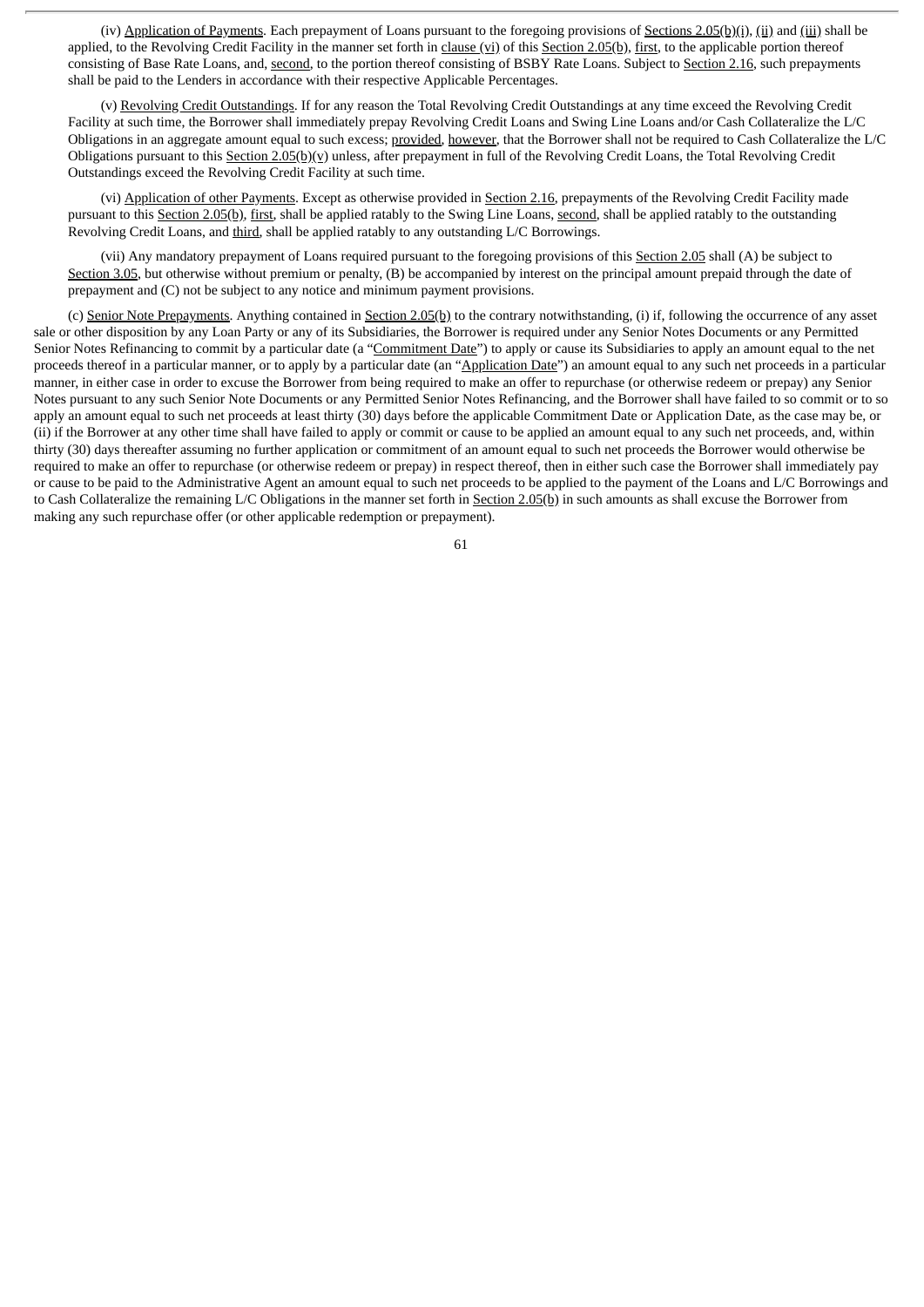# 2.06 Termination or Reduction of Commitments.

(a) Optional. The Borrower may, upon notice to the Administrative Agent, terminate, or from time to time permanently reduce, the Revolving Credit Facility, the Letter of Credit Sublimit or the Swing Line Sublimit; provided that (i) any such notice shall be received by the Administrative Agent not later than 11:00 a.m. five Business Days prior to the date of termination or reduction, (ii) any such partial reduction shall be in an aggregate amount of \$5,000,000 or any whole multiple of \$1,000,000 in excess thereof, (iii) the Borrower shall not terminate or reduce the Revolving Credit Facility if, after giving effect thereto and to any concurrent prepayments hereunder, the Total Revolving Credit Outstandings would exceed the Revolving Credit Facility, and (iv) if, after giving effect to any reduction of the Revolving Credit Facility, the Letter of Credit Sublimit or the Swing Line Sublimit exceeds the Revolving Credit Facility, such Sublimit shall be automatically reduced by the amount of such excess.

(b) Mandatory. If after giving effect to any reduction or termination of Revolving Credit Commitments under this Section 2.06, the Swing Line Sublimit or the Letter of Credit Sublimit, as the case may be, exceeds the Revolving Credit Facility at such time, the Swing Line Sublimit or the Letter of Credit Sublimit, as the case may be, shall be automatically reduced by the amount of such excess.

(c) Application of Commitment Reductions; Payment of Fees. The Administrative Agent will promptly notify the Lenders of any termination or reduction of the Revolving Credit Facility under this Section 2.06. Upon any reduction of the Revolving Credit Facility, the Revolving Credit Commitment of each Revolving Credit Lender shall be reduced by such Lender's Applicable Percentage of such reduction amount. All fees in respect of the Revolving Credit Facility accrued until the effective date of any termination of the Revolving Credit Facility shall be paid on the effective date of such termination.

# 2.07 Repayment of Loans.

(a) Revolving Credit Loans. The Borrower shall repay to the Revolving Credit Lenders on the Maturity Date the aggregate principal amount of all Revolving Credit Loans outstanding on such date.

(b) Swing Line Loans. The Borrower shall repay each Swing Line Loan on the earlier to occur of (i) unless otherwise refinanced as a Revolving Credit Loan pursuant to Section  $2.04(c)$ , the date ten Business Days after such Loan is made and (ii) the Maturity Date.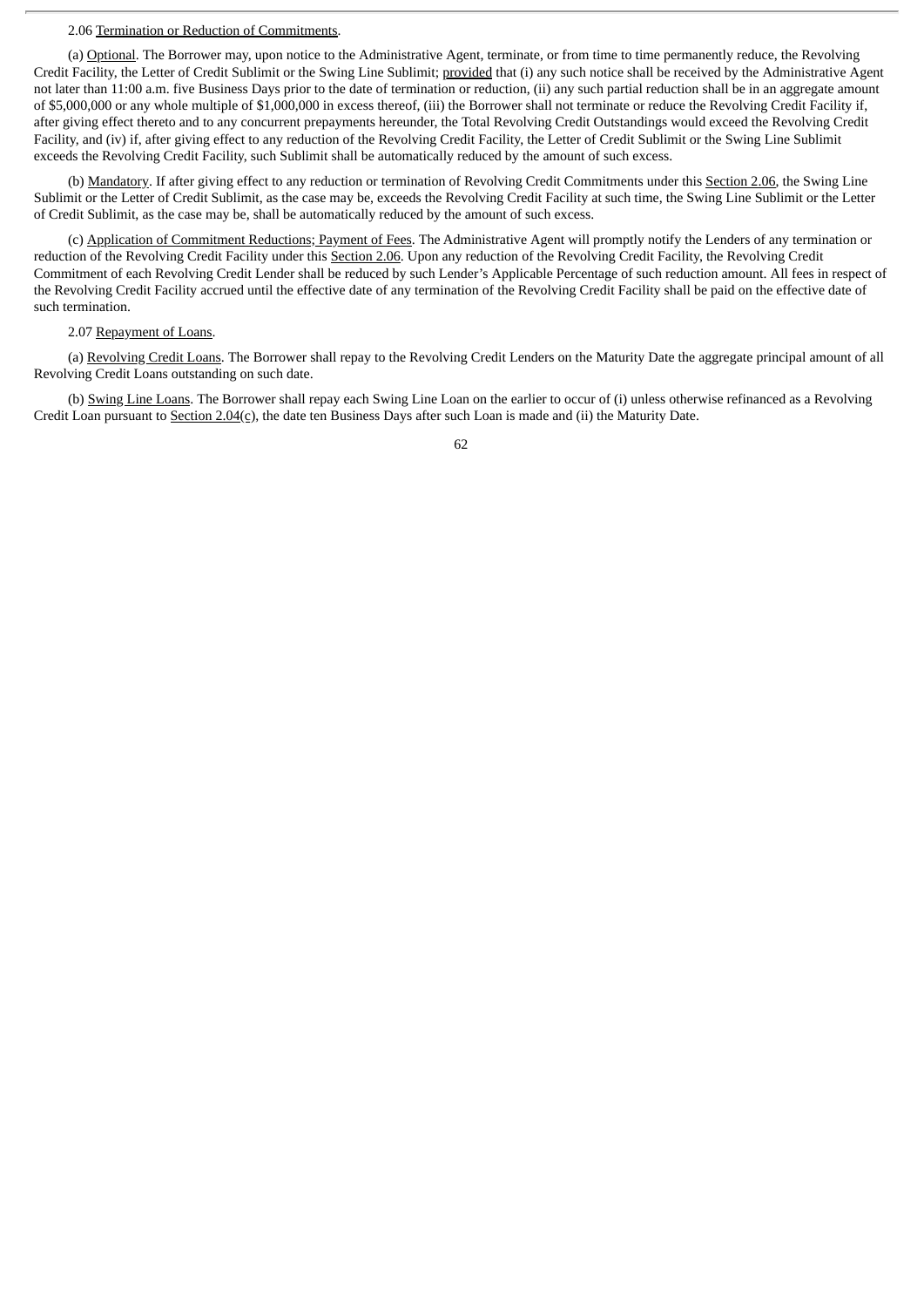### 2.08 Interest and Default Rate.

(a) Interest. Subject to the provisions of Section 2.08(b), (i) each BSBY Rate Loan shall bear interest on the outstanding principal amount thereof for each Interest Period at a rate per annum equal to the lesser of (y) the Highest Lawful Rate and (z) the BSBY Rate for such Interest Period plus the Applicable Rate; (ii) each Base Rate Loan shall bear interest on the outstanding principal amount thereof from the applicable borrowing date at a rate per annum equal to the lesser of (y) the Highest Lawful Rate and (z) the Base Rate plus the Applicable Rate; and (iii) each Swing Line Loan shall bear interest on the outstanding principal amount thereof from the applicable borrowing date at a rate per annum equal to the lesser of (y) the Highest Lawful Rate and (z) the Base Rate plus the Applicable Rate. To the extent that any calculation of interest or any fee required to be paid under this Agreement shall be based on (or result in) a calculation that is less than zero, such calculation shall be deemed zero for purposes of this Agreement.

#### (b) Default Rate.

(i) If any amount of principal of any Loan is not paid when due (without regard to any applicable grace periods), whether at stated maturity, by acceleration or otherwise, such amount shall thereafter bear interest at a fluctuating interest rate per annum at all times equal to the lesser of (y) the Default Rate and (z) the Highest Lawful Rate to the fullest extent permitted by Applicable Laws.

(ii) If any amount (other than principal of any Loan) payable by the Borrower under any Loan Document is not paid when due (without regard to any applicable grace periods), whether at stated maturity, by acceleration or otherwise, then upon the request of the Required Lenders such amount shall thereafter bear interest at a fluctuating interest rate per annum at all times equal to the lesser of  $(y)$  the Default Rate and  $(z)$  the Highest Lawful Rate to the fullest extent permitted by Applicable Laws.

(iii) Upon the request of the Required Lenders, while any Event of Default exists (other than as set forth in clauses (b)(i) and (b)(ii) above), the Borrower shall pay interest on the principal amount of all outstanding Obligations hereunder at a fluctuating interest rate per annum at all times equal to the lesser of (y) the Default Rate and (z) the Highest Lawful Rate to the fullest extent permitted by Applicable Laws.

(iv) Accrued and unpaid interest on past due amounts (including interest on past due interest) shall be due and payable upon demand.

(c) Interest Payments. Interest on each Loan shall be due and payable in arrears on each Interest Payment Date applicable thereto and at such other times as may be specified herein. Interest hereunder shall be due and payable in accordance with the terms hereof before and after judgment, and before and after the commencement of any proceeding under any Debtor Relief Law.

2.09 Fees. In addition to certain fees described in clauses  $(l)$  and  $(m)$  of Section 2.03:

(a) Commitment Fee. The Borrower shall pay to the Administrative Agent for the account of each Revolving Credit Lender in accordance with its Applicable Percentage, a commitment fee equal to the Applicable Fee Rate times the actual daily amount by which the Revolving Credit Facility exceeds the sum of (i) the Outstanding Amount of Revolving Credit Loans and (ii) the Outstanding Amount of L/C Obligations, subject to adjustment as provided in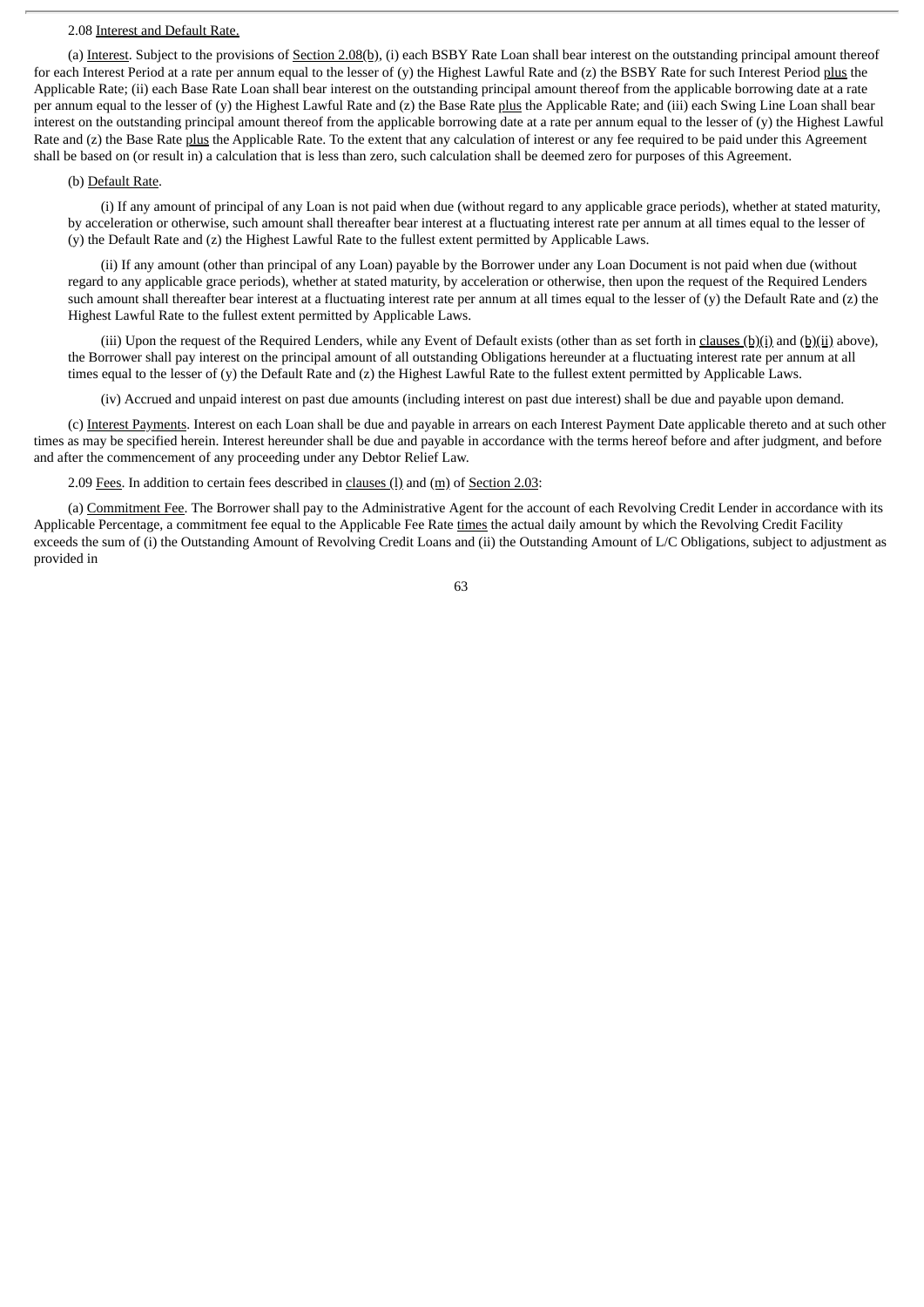Section 2.16. For avoidance of doubt, the Outstanding Amount of Swing Line Loans shall not count towards or be considered usage of the Revolving Credit Facility for purposes of determining the commitment fee. The commitment fee shall accrue at all times during the Availability Period, including at any time during which one or more of the conditions in  $\Delta$ rticle IV is not met, and shall be due and payable quarterly in arrears on the last Business Day of each March, June, September and December, commencing with the first such date to occur after the Closing Date, and on the last day of the Availability Period for the Revolving Credit Facility. The commitment fee shall be calculated quarterly in arrears, and if there is any change in the Applicable Fee Rate during any quarter, the actual daily amount shall be computed and multiplied by the Applicable Fee Rate separately for each period during such quarter that such Applicable Fee Rate was in effect.

### (b) Other Fees.

(i) The Borrower shall pay to the Administrative Agent and the Arranger for their own respective accounts fees in the amounts and at the times specified in the Fee Letter. Such fees shall be fully earned when paid and shall not be refundable for any reason whatsoever.

(ii) The Borrower shall pay to the Lenders such fees as shall have been separately agreed upon in writing in the amounts and at the times so specified. Such fees shall be fully earned when paid and shall not be refundable for any reason whatsoever.

### 2.10 Computation of Interest and Fees; Retroactive Adjustments of Applicable Rate.

(a) Computation of Interest and Fees. All computations of interest for Base Rate Loans (including Base Rate Loans determined by reference to the BSBY Rate) shall be made on the basis of a year of 365 or 366 days, as the case may be, and actual days elapsed. All other computations of fees and interest shall, subject to Section 10.09, be made on the basis of a 360-day year and actual days elapsed (which results in more fees or interest, as applicable, being paid than if computed on the basis of a 365 day year). Interest shall accrue on each Loan for the day on which the Loan is made, and shall not accrue on a Loan, or any portion thereof, for the day on which the Loan or such portion is paid, provided that any Loan that is repaid on the same day on which it is made shall, subject to Section 2.12(a), bear interest for one day. Each determination by the Administrative Agent of an interest rate or fee hereunder shall be conclusive and binding for all purposes, absent manifest error.

(b) Financial Statement Adjustments or Restatements. If, as a result of any restatement of or other adjustment to the financial statements of the Borrower or for any other reason, the Borrower or the Lenders determine that (i) the Total Leverage Ratio as calculated by the Borrower as of any applicable date was inaccurate and (ii) a proper calculation of the Total Leverage Ratio would have resulted in higher pricing for such period, the Borrower shall immediately and retroactively be obligated to pay to the Administrative Agent for the account of the applicable Lenders or the L/C Issuer, as the case may be, promptly on demand by the Administrative Agent (or, after the occurrence of an actual or deemed entry of an order for relief with respect to the Borrower under the Bankruptcy Code of the United States, automatically and without further action by the Administrative Agent, any Lender or the L/C Issuer), an amount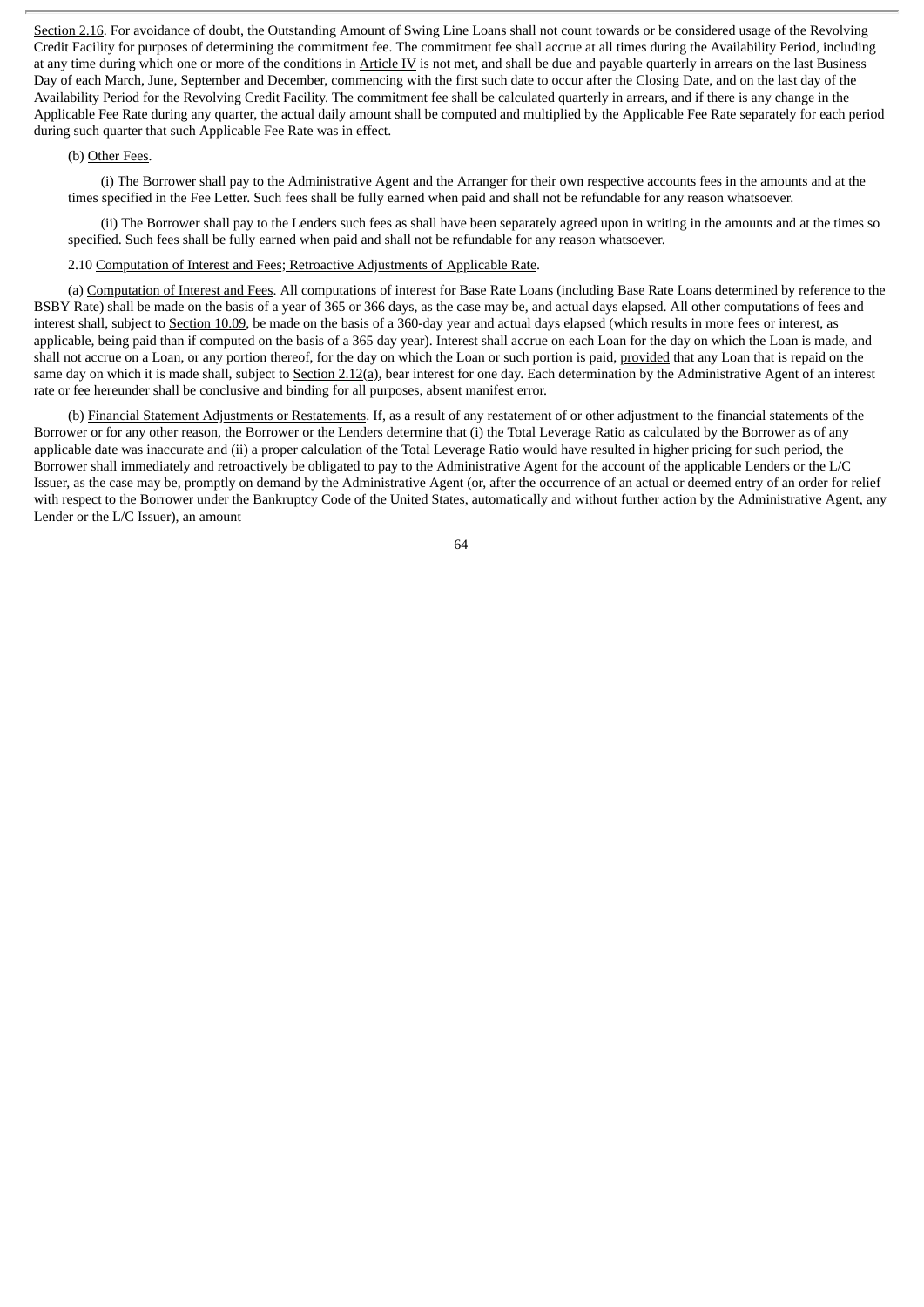equal to the excess of the amount of interest and fees that should have been paid for such period over the amount of interest and fees actually paid for such period. This clause (b) shall not limit the rights of the Administrative Agent, any Lender or the L/C Issuer, as the case may be, under any provision of this Agreement to payment of any Obligations hereunder at the Default Rate or under Article VIII. The Borrower's obligations under this clause (b) shall survive the termination of the Aggregate Commitments and the repayment of all other Obligations hereunder.

#### 2.11 Evidence of Debt.

(a) Maintenance of Accounts. The Credit Extensions made by each Lender shall be evidenced by one or more accounts or records maintained by such Lender and by the Administrative Agent in the Ordinary Course of Business. The Administrative Agent shall maintain the Register in accordance with Section 10.06(c). The accounts or records maintained by the Administrative Agent and each Lender shall be conclusive absent manifest error of the amount of the Credit Extensions made by the Lenders to the Borrower and the interest and payments thereon. Any failure to so record or any error in doing so shall not, however, limit or otherwise affect the obligation of the Borrower hereunder to pay any amount owing with respect to the Obligations hereunder. In the event of any conflict between the accounts and records maintained by any Lender and the Register, the Register shall control in the absence of manifest error. Upon the request of any Lender made through the Administrative Agent, the Borrower shall execute and deliver to such Lender (through the Administrative Agent) a Note, which shall evidence such Lender's Loans in addition to such accounts or records. Each Lender may attach schedules to its Note and endorse thereon the date, Type (if applicable), amount and maturity of its Loans and payments with respect thereto.

(b) Maintenance of Records. In addition to the accounts and records referred to in Section 2.11(a), each Lender and the Administrative Agent shall maintain in accordance with its usual practice accounts or records evidencing the purchases and sales by such Lender of participations in Letters of Credit and Swing Line Loans. In the event of any conflict between the accounts and records maintained by the Administrative Agent and the accounts and records of any Lender in respect of such matters, the accounts and records of the Administrative Agent shall control in the absence of manifest error.

# 2.12 Payments Generally; Administrative Agent's Clawback.

(a) General. All payments to be made by the Borrower shall be made free and clear of and without condition or deduction for any counterclaim, defense, recoupment or setoff. Except as otherwise expressly provided herein, all payments by the Borrower hereunder shall be made to the Administrative Agent, for the account of the respective Lenders to which such payment is owed, at the Administrative Agent's Office in Dollars and in immediately available funds not later than 2:00 p.m. on the date specified herein. The Administrative Agent will promptly distribute to each Lender its Applicable Percentage in respect of the relevant Facility (or other applicable share as provided herein) of such payment in like funds as received by wire transfer to such Lender's Lending Office. All payments received by the Administrative Agent after 2:00 p.m. shall be deemed received on the next succeeding Business Day and any applicable interest or fee shall continue to accrue. If any payment to be made by the Borrower shall come due on a day other than a Business Day, payment shall be made on the next following Business Day, and such extension of time shall be reflected in computing interest or fees, as the case may be.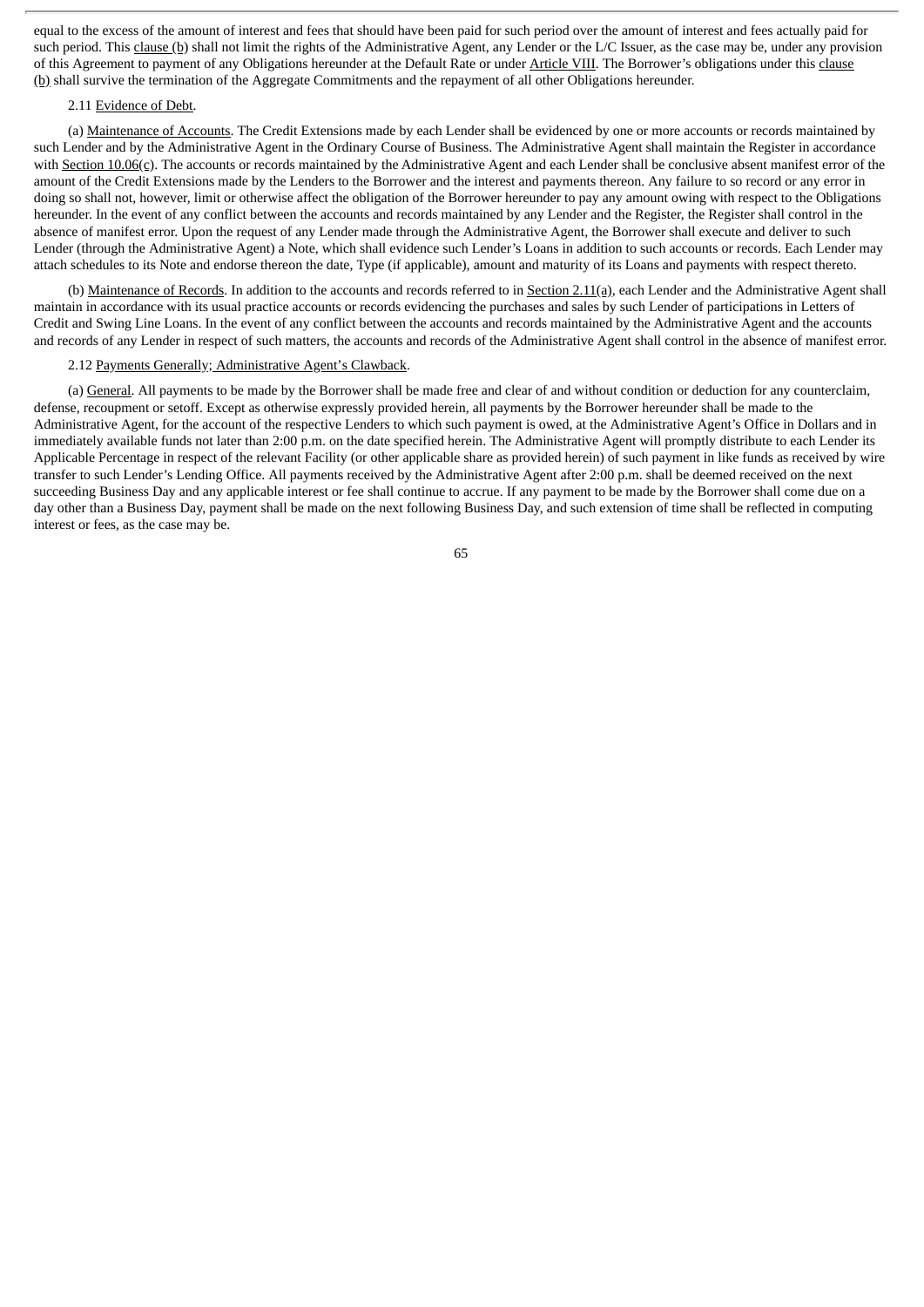(b) (i) Funding by Lenders; Presumption by Administrative Agent. Unless the Administrative Agent shall have received notice from a Lender prior to the proposed date of any Borrowing of BSBY Rate Loans (or, in the case of any Borrowing of Base Rate Loans, prior to 12:00 noon on the date of such Borrowing) that such Lender will not make available to the Administrative Agent such Lender's share of such Borrowing, the Administrative Agent may assume that such Lender has made such share available on such date in accordance with Section 2.02 (or, in the case of a Borrowing of Base Rate Loans, that such Lender has made such share available in accordance with and at the time required by Section 2.02) and may, in reliance upon such assumption, make available to the Borrower a corresponding amount. In such event, if a Lender has not in fact made its share of the applicable Borrowing available to the Administrative Agent, then the applicable Lender and the Borrower severally agree to pay to the Administrative Agent forthwith on demand such corresponding amount in immediately available funds with interest thereon, for each day from and including the date such amount is made available to the Borrower to but excluding the date of payment to the Administrative Agent, at (A) in the case of a payment to be made by such Lender, the greater of the Federal Funds Rate and a rate determined by the Administrative Agent in accordance with banking industry rules on interbank compensation, plus any administrative, processing or similar fees customarily charged by the Administrative Agent in connection with the foregoing, and (B) in the case of a payment to be made by the Borrower, the interest rate applicable to Base Rate Loans. If the Borrower and such Lender shall pay such interest to the Administrative Agent for the same or an overlapping period, the Administrative Agent shall promptly remit to the Borrower the amount of such interest paid by the Borrower for such period. If such Lender pays its share of the applicable Borrowing to the Administrative Agent, then the amount so paid shall constitute such Lender's Loan included in such Borrowing. Any payment by the Borrower shall be without prejudice to any claim the Borrower may have against a Lender that shall have failed to make such payment to the Administrative Agent.

(ii) Payments by Borrower; Presumptions by Administrative Agent. Unless the Administrative Agent shall have received notice from the Borrower prior to the date on which any payment is due to the Administrative Agent for the account of the Lenders or the L/C Issuer hereunder that the Borrower will not make such payment, the Administrative Agent may assume that the Borrower has made such payment on such date in accordance herewith and may, in reliance upon such assumption, distribute to the Lenders or the L/C Issuer, as the case may be, the amount due.

With respect to any payment that the Administrative Agent makes for the account of the Lenders or the L/C Issuer hereunder as to which the Administrative Agent determines (which determination shall be conclusive absent manifest error) that any of the following applies (such payment referred to as the "Rescindable Amount"): (1) the Borrower has not in fact made such payment; (2) the Administrative Agent has made a payment in excess of the amount so paid by the Borrower (whether or not then owed); or (3) the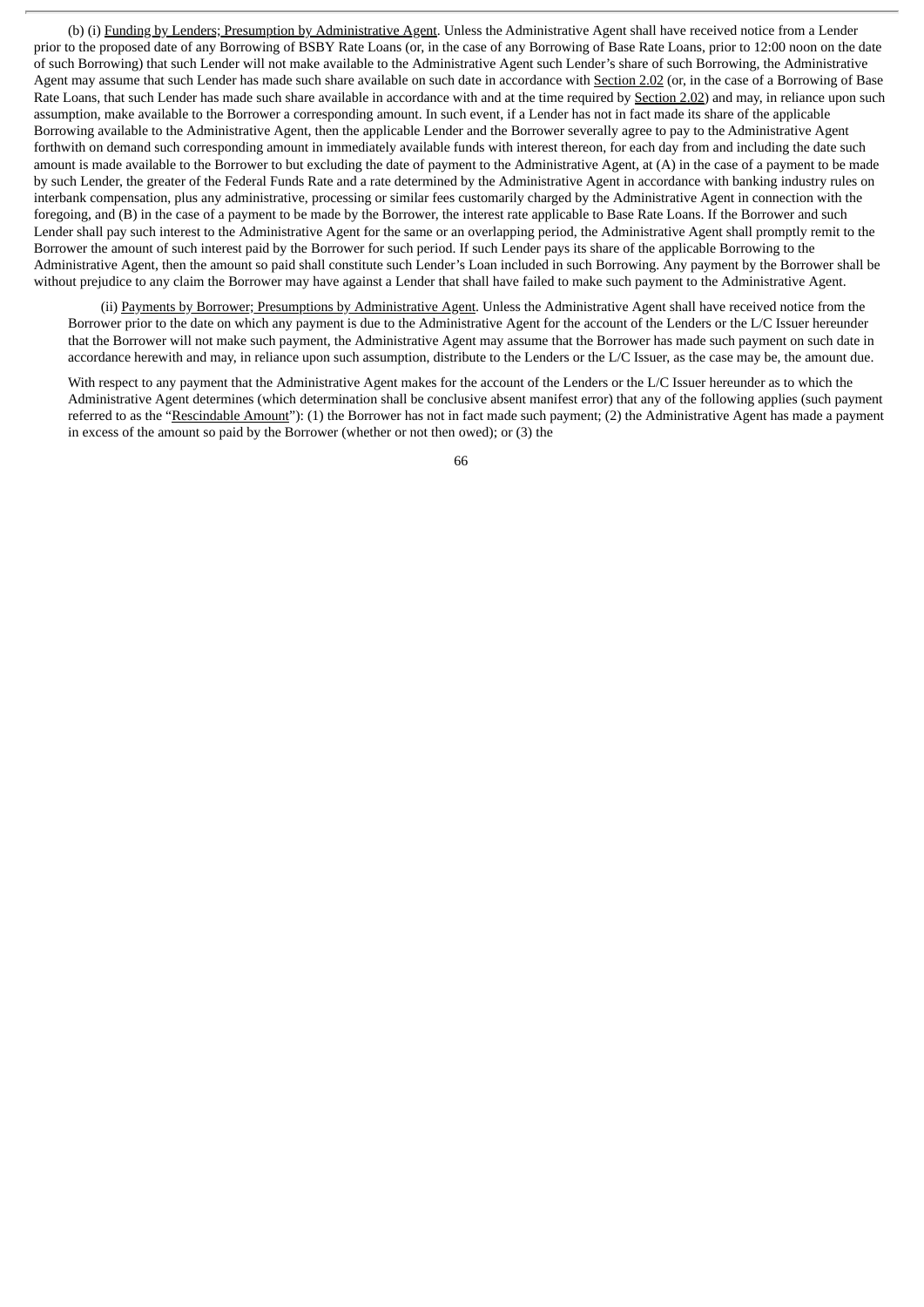Administrative Agent has for any reason otherwise erroneously made such payment; then each of the Lenders or the L/C Issuer, as the case may be, severally agrees to repay to the Administrative Agent forthwith on demand the Rescindable Amount so distributed to such Lender or the L/C Issuer, in immediately available funds with interest thereon, for each day from and including the date such amount is distributed to it to but excluding the date of payment to the Administrative Agent, at the greater of the Federal Funds Rate and a rate determined by the Administrative Agent in accordance with banking industry rules on interbank compensation.

A notice of the Administrative Agent to any Lender or the Borrower with respect to any amount owing under this clause (b) shall be conclusive, absent manifest error.

(c) Failure to Satisfy Conditions Precedent. If any Lender makes available to the Administrative Agent funds for any Loan to be made by such Lender as provided in the foregoing provisions of this Article II, and such funds are not made available to the Borrower by the Administrative Agent because the conditions to the applicable Credit Extension set forth in Article IV are not satisfied or waived in accordance with the terms hereof, the Administrative Agent shall return such funds (in like funds as received from such Lender) to such Lender, without interest.

(d) Obligations of Lenders Several. The obligations of the Lenders hereunder to Revolving Credit Loans, to fund participations in Letters of Credit and Swing Line Loans and to make payments pursuant to Section 10.04(c) are several and not joint. The failure of any Lender to make any Loan, to fund any such participation or to make any payment under Section  $10.04(c)$  on any date required hereunder shall not relieve any other Lender of its corresponding obligation to do so on such date, and no Lender shall be responsible for the failure of any other Lender to so make its Loan, to purchase its participation or to make its payment under Section  $10.04(c)$ .

(e) Funding Source. Nothing herein shall be deemed to obligate any Lender to obtain the funds for any Loan in any particular place or manner or to constitute a representation by any Lender that it has obtained or will obtain the funds for any Loan in any particular place or manner.

(f) Pro Rata Treatment. Except to the extent otherwise provided herein: (i) each Borrowing (other than Swing Line Borrowings) shall be made from the Lenders, each payment of fees under Section 2.09 and clauses (1) and (m) of Section 2.03 shall be made for account of the Appropriate Lenders, and each termination or reduction of the amount of the Commitments shall be applied to the respective Commitments of the Lenders, *pro rata* according to the amounts of their respective Commitments; (ii) each Borrowing shall be allocated pro rata among the Lenders according to the amounts of their respective Commitments or their respective Loans that are to be included in such Borrowing (in the case of conversions and continuations of Loans); (iii) each payment or prepayment of principal of Loans by the Borrower shall be made for account of the Appropriate Lenders pro rata in accordance with the respective unpaid principal amounts of the Loans held by them; and (iv) each payment of interest on Loans by the Borrower shall be made for account of the Appropriate Lenders pro rata in accordance with the amounts of interest on such Loans then due and payable to the respective Appropriate Lenders.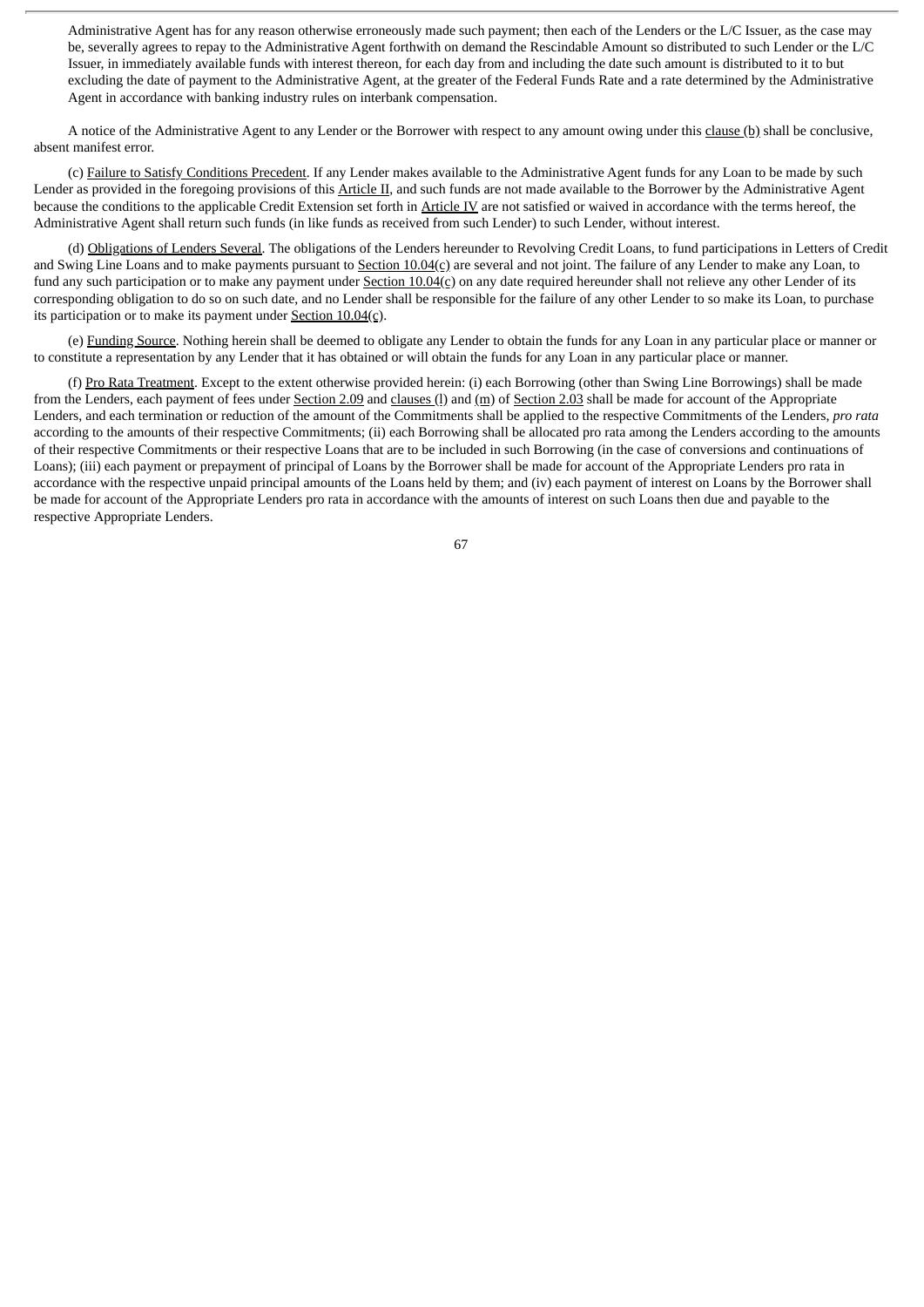2.13 Sharing of Payments by Lenders. If any Lender shall, by exercising any right of setoff or counterclaim or otherwise, obtain payment in respect of (a) Obligations in respect of the Revolving Credit Facility due and payable to such Lender hereunder and under the other Loan Documents at such time in excess of its ratable share (according to the proportion of (i) the amount of such Obligations due and payable to such Lender at such time to (ii) the aggregate amount of the Obligations in respect of the Revolving Credit Facility due and payable to all Lenders hereunder and under the other Loan Documents at such time) of payments on account of the Obligations in respect of the Revolving Credit Facility due and payable to all Lenders hereunder and under the other Loan Documents at such time obtained by all the Lenders at such time or (b) Obligations in respect of the Revolving Credit Facility owing (but not due and payable) to such Lender hereunder and under the other Loan Documents at such time in excess of its ratable share (according to the proportion of (i) the amount of such Obligations owing (but not due and payable) to such Lender at such time to (ii) the aggregate amount of the Obligations in respect of the Revolving Credit Facility owing (but not due and payable) to all Lenders hereunder and under the other Loan Documents at such time) of payments on account of the Obligations in respect of the Revolving Credit Facility owing (but not due and payable) to all Lenders hereunder and under the other Loan Documents at such time obtained by all of the Lenders at such time, then, in each case under clauses (a) and (b) above, the Lender receiving such greater proportion shall (A) notify the Administrative Agent of such fact, and (B) purchase (for cash at face value) participations in the Loans and sub-participations in L/C Obligations and Swing Line Loans of the other Lenders, or make such other adjustments as shall be equitable, so that the benefit of all such payments shall be shared by the Lenders ratably in accordance with the aggregate amount of Obligations in respect of the Revolving Credit Facility then due and payable to the Lenders or owing (but not due and payable) to the Lenders, as the case may be, provided that:

(i) if any such participations or sub-participations are purchased and all or any portion of the payment giving rise thereto is recovered, such participations or sub-participations shall be rescinded and the purchase price restored to the extent of such recovery, without interest; and

(ii) the provisions of this Section 2.13 shall not be construed to apply to  $(x)$  any payment made by or on behalf of the Borrower pursuant to and in accordance with the express terms of this Agreement (including the application of funds arising from the existence of a Defaulting Lender), (y) the application of Cash Collateral provided for in Section 2.15, or (z) any payment obtained by a Lender as consideration for the assignment of or sale of a participation in any of its Loans or sub-participations in L/C Obligations or Swing Line Loans to any assignee or participant, other than an assignment to any Loan Party or any Affiliate thereof (as to which the provisions of this Section 2.13 shall apply).

Each Loan Party consents to the foregoing and agrees, to the extent it may effectively do so under Applicable Law, that any Lender acquiring a participation pursuant to the foregoing arrangements may exercise against such Loan Party rights of setoff and counterclaim with respect to such participation as fully as if such Lender were a direct creditor of such Loan Party in the amount of such participation.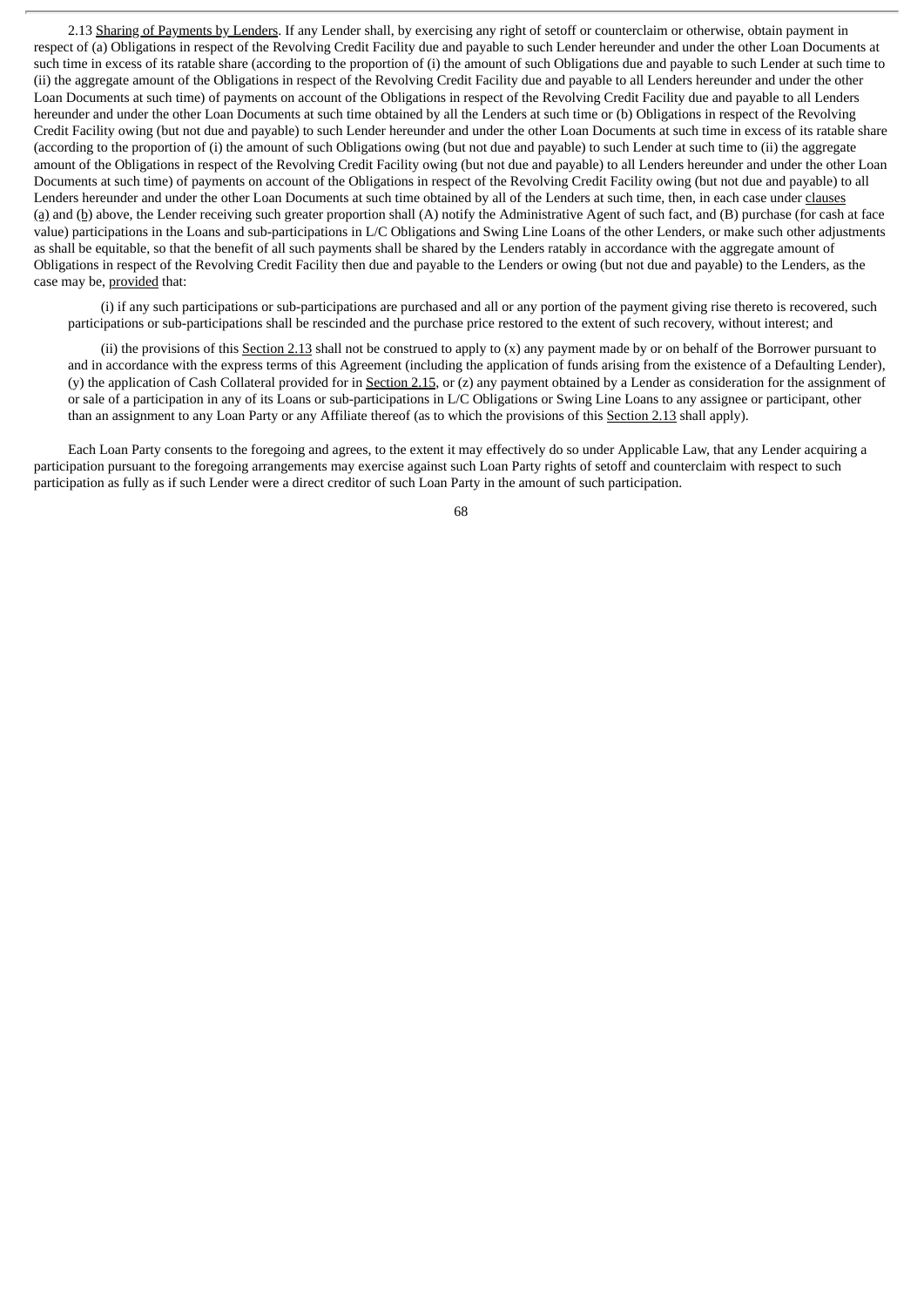#### 2.14 Increase in Facilities.

(a) Request for Increase. Provided there exists no Default, upon notice to the Administrative Agent (which shall promptly notify the Lenders), the Borrower may from time to time, request (x) an increase in the Revolving Credit Facility (each, an "Incremental Revolving Commitment") and/or (y) the establishment of one or more new term loan commitments (an "Incremental Term Commitment"), by an aggregate amount (for all such requests) not exceeding \$75,000,000 after the Second Amendment Effective Date; provided that (i) any such request for an increase shall be in a minimum amount of \$10,000,000; and (ii) the Borrower may make a maximum of four (4) such requests during the term of this Agreement. At the time of sending such notice, the Borrower (in consultation with the Administrative Agent) shall specify the time period within which each Lender is requested to respond (which shall in no event be less than ten (10) Business Days from the date of delivery of such notice to the Lenders).

(b) Terms of New Loans and Commitments. The terms and provisions of Loans made pursuant to Incremental Commitments shall be as follows:

(i) the terms and provisions of Incremental Term Loans shall be reasonably satisfactory to the Administrative Agent; provided that in any event the Incremental Term Loans must comply with clause (iii) below;

(ii) the terms and provisions of Revolving Credit Loans made pursuant to Incremental Revolving Commitments shall be identical to the Revolving Credit Loans; and

(iii) the maturity date of Incremental Term Loans (the "Incremental Term Loan Maturity Date") shall not be earlier than the Maturity Date.

(c) Lender Elections to Increase. Each Lender shall notify the Administrative Agent within such time period (i) whether or not it agrees to provide an Incremental Term Commitment, and (ii) whether or not it agrees to increase its Revolving Credit Commitment and, if so, whether by an amount equal to, greater than, or less than its Applicable Percentage of such requested increase, as applicable. Any Lender not responding within such time period shall be deemed to have declined to provide an Incremental Term Commitment or increase its Revolving Credit Commitment, as applicable.

(d) Notification by Administrative Agent; Additional Lenders. The Administrative Agent shall notify the Borrower and each Lender of the Lenders' responses to each request made hereunder. To achieve the full amount of a requested increase, and subject to the approval of the Administrative Agent, the L/C Issuer and the Swing Line Lender (which approvals shall not be unreasonably withheld or delayed), the Borrower may also invite additional Eligible Assignees to become Lenders (the "New Lenders").

(e) Increase Joinder; Effective Date; Allocations. The Incremental Commitments shall be effected by a joinder agreement (the "Increase Joinder") executed by the Borrower, the Administrative Agent and each Lender making such Incremental Commitment, including each New Lender, in form and substance reasonably satisfactory to each of them. The Administrative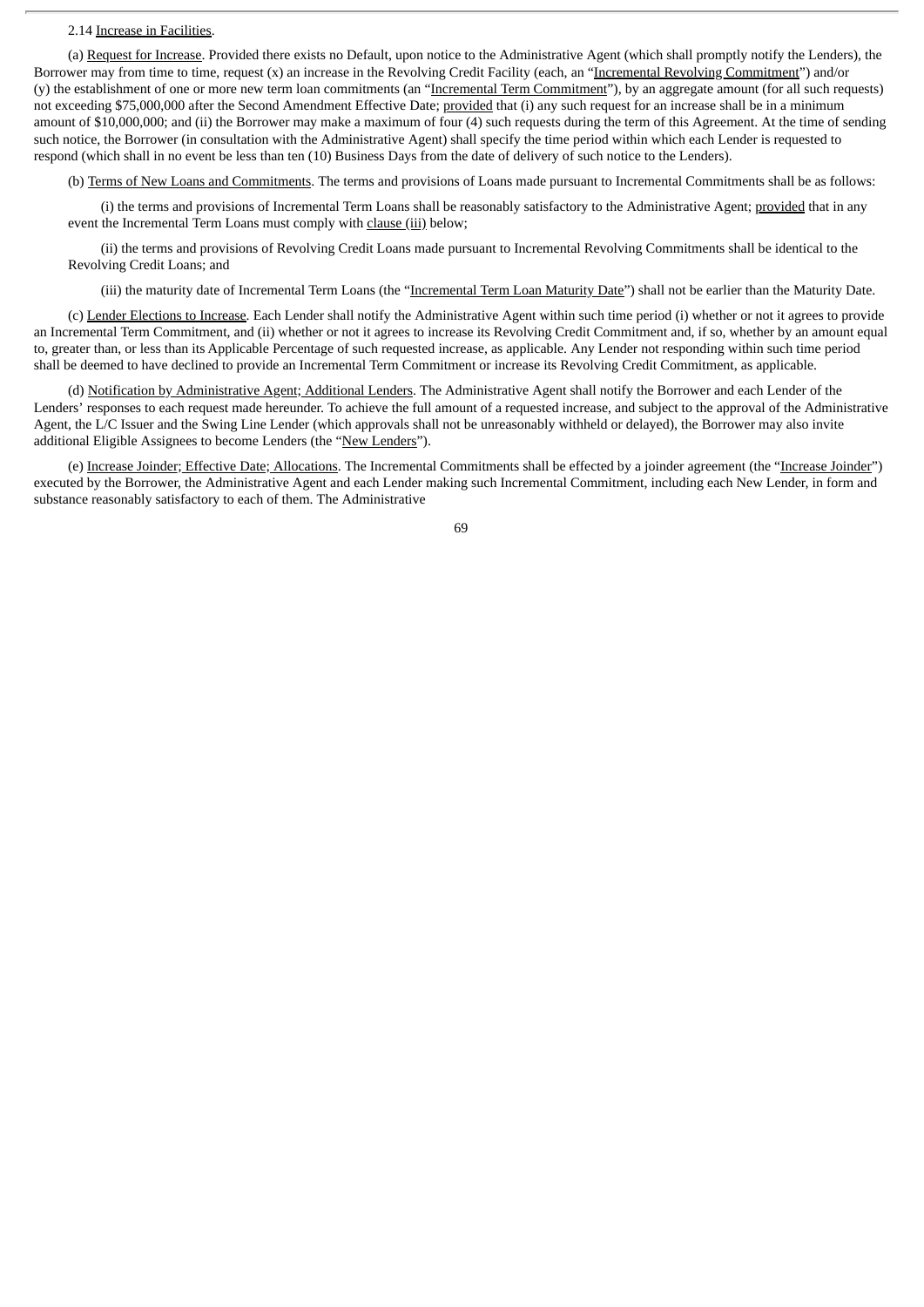Agent and the Borrower shall determine the effective date (the "Increase Effective Date") and the final allocation of such increase. The Administrative Agent shall promptly notify the Borrower and the Lenders of the final allocation of such increase and the Increase Effective Date. Notwithstanding the provisions of Section 10.01, the Increase Joinder may, without the consent of any other Lenders, effect such amendments to this Agreement and the other Loan Documents as may be necessary or appropriate, in the reasonable opinion of the Administrative Agent, to effect the provisions of this Section 2.14. In addition, unless otherwise specifically provided herein, all references in Loan Documents to Revolving Credit Loans shall be deemed, unless the context otherwise requires, to include references to Revolving Credit Loans made pursuant to Incremental Revolving Commitments made pursuant to this Agreement.

(f) Conditions to Effectiveness of Increase. As a condition precedent to such increase, the Borrower shall deliver to the Administrative Agent a certificate of the Borrower dated as of the Increase Effective Date (in sufficient copies for each Lender) signed by a Responsible Officer of the Borrower (i) certifying and attaching the resolutions adopted by the Borrower approving or consenting to such increase, and (ii) certifying that, before and after giving effect to such increase,  $(A)$  each of the conditions set forth in Section 4.02 shall have been satisfied;  $(B)$  the representations and warranties contained in Article V and the other Loan Documents that are subject to materiality and Material Adverse Effect qualifications are true and correct in all respects and the representations and warranties contained in Article V and the other Loan Documents that are not subject to materiality or Material Adverse Effect qualifications are true and correct in all material respects, on and as of the Increase Effective Date, except to the extent that such representations and warranties specifically refer to an earlier date, in which case they are true and correct as of such earlier date, and except that for purposes of this Section 2.14, the representations and warranties contained in Sections 5.05(a) and (c) shall be deemed to refer to the most recent statements furnished pursuant to Sections 6.01(a) and (b), respectively, and (C) no Default exists. The Borrower shall deliver or cause to be delivered any other customary documents, including, without limitation, legal opinions, as reasonably requested by the Administrative Agent in connection with any increase in the Revolving Credit Facility.

(g) Adjustment of Revolving Credit Loans. To the extent the Commitments being increased on the relevant Increase Effective Date are Incremental Revolving Commitments, the Borrower shall prepay any Revolving Credit Loans outstanding on the Increase Effective Date (and pay any additional amounts required pursuant to Section 3.05) to the extent necessary to keep the outstanding Revolving Credit Loans ratable with any revised Applicable Percentages arising from any non-ratable increase in the Revolving Credit Commitments under this Section 2.14.

(h) Making of Incremental Term Loans. On any Increase Effective Date on which new commitments for Incremental Term Loans are effective, subject to the satisfaction of the foregoing terms and conditions, each Lender of such new commitment shall make an Incremental Term Loan to the Borrower in an amount equal to its new Incremental Term Commitment.

(i) Equal and Ratable Benefit. The Loans and Incremental Commitments established pursuant to this paragraph shall constitute Loans and commitments under, and shall be entitled to all the benefits afforded by, this Agreement and the other Loan Documents, and shall, without limiting the foregoing, benefit equally and ratably from the Guarantees and the Collateral.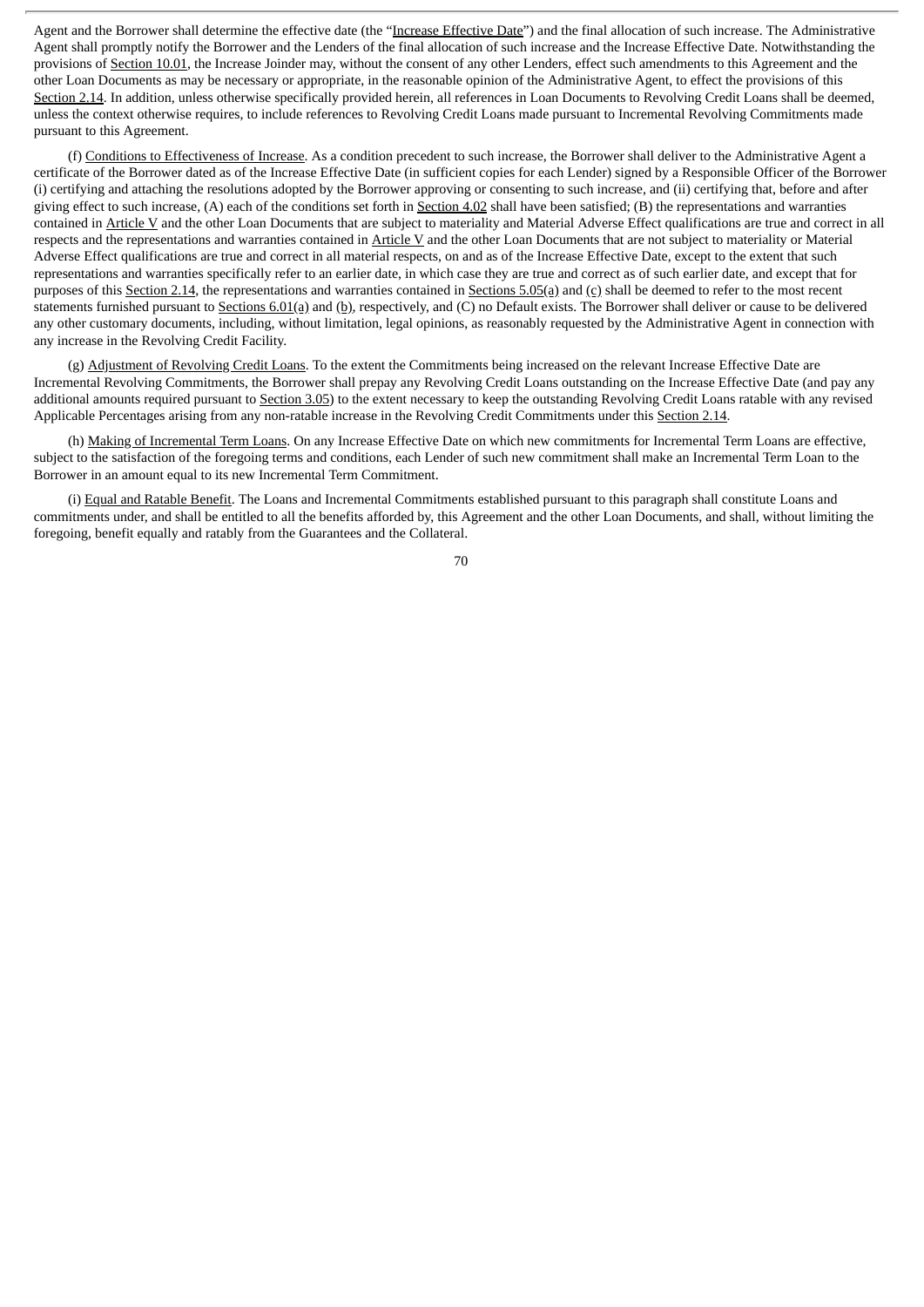(j) Conflicting Provisions. This Section 2.14 shall supersede any provisions in Section 2.13 or 10.01 to the contrary.

# 2.15 Cash Collateral.

(a) Obligation to Cash Collateralize. At any time there shall exist a Defaulting Lender, within one Business Day following the written request of the Administrative Agent or the L/C Issuer (with a copy to the Administrative Agent), the Borrower shall Cash Collateralize the L/C Issuer's Fronting Exposure with respect to such Defaulting Lender (determined after giving effect to Section 2.16(a)(iv) and any Cash Collateral provided by such Defaulting Lender) in an amount not less than the Minimum Collateral Amount.

(b) Grant of Security Interest. The Borrower, and to the extent provided by any Defaulting Lender, such Defaulting Lender, hereby grants to (and subjects to the control of) the Administrative Agent, for the benefit of the Administrative Agent, the L/C Issuer and the Lenders, and agrees to maintain, a first priority security interest in all such cash, deposit accounts and all balances therein, and all other property so provided as Cash Collateral pursuant hereto, and in all proceeds of the foregoing, all as security for the obligations to which such Cash Collateral may be applied pursuant to Section 2.15(c). If at any time the Administrative Agent determines that Cash Collateral is subject to any right or claim of any Person other than the Administrative Agent or the L/C Issuer as herein provided, or that the total amount of such Cash Collateral is less than the Minimum Collateral Amount, the Borrower will, promptly upon demand by the Administrative Agent, pay or provide to the Administrative Agent additional Cash Collateral in an amount sufficient to eliminate such deficiency (determined in the case of Cash Collateral provided pursuant to Section 2.16(a)(y), after giving effect to Section 2.16(a)(y) and any Cash Collateral provided by the Defaulting Lender). All Cash Collateral (other than credit support not constituting funds subject to deposit) shall be maintained in blocked, non-interest bearing deposit accounts at Bank of America. The Borrower shall pay on demand therefor from time to time all customary account opening, activity and other administrative fees and charges in connection with the maintenance and disbursement of Cash Collateral.

(c) Application. Notwithstanding anything to the contrary contained in this Agreement, Cash Collateral provided under any of this Section 2.15 or Sections 2.03, 2.04, 2.05, 2.16 or 8.02 in respect of Letters of Credit shall be held and applied to the satisfaction of the specific L/C Obligations, obligations to fund participations therein (including, as to Cash Collateral provided by a Defaulting Lender, any interest accrued on such obligation) and other obligations for which the Cash Collateral was so provided, prior to any other application of such property as may otherwise be provided for herein.

(d) Release. Cash Collateral (or the appropriate portion thereof) provided to reduce Fronting Exposure or to secure other obligations shall be released promptly following (i) the elimination of the applicable Fronting Exposure or other obligations giving rise thereto (including by the termination of Defaulting Lender status of the applicable Lender (or, as appropriate, its assignee following compliance with Section  $10.06(b)(vi))$ ) or (ii) the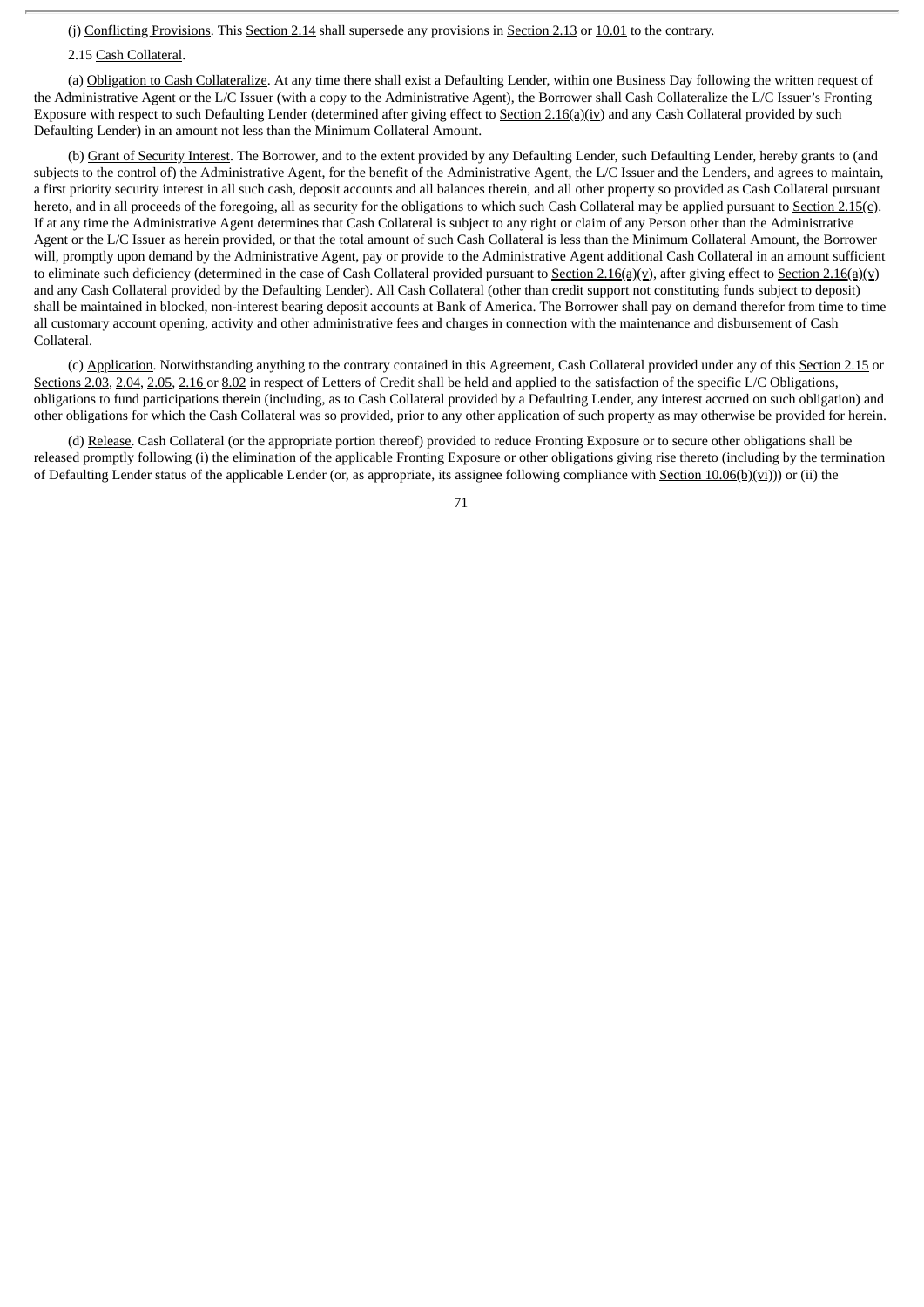determination by the Administrative Agent and the L/C Issuer that there exists excess Cash Collateral; provided, however, (x) any such release shall be without prejudice to, and any disbursement or other transfer of Cash Collateral shall be and remain subject to, any other Lien conferred under the Loan Documents and the other applicable provisions of the Loan Documents, and (y) the Person providing Cash Collateral and the L/C Issuer may agree that Cash Collateral shall not be released but instead held to support future anticipated Fronting Exposure or other obligations.

# 2.16 Defaulting Lenders.

(a) Adjustments. Notwithstanding anything to the contrary contained in this Agreement, if any Lender becomes a Defaulting Lender, then, until such time as that Lender is no longer a Defaulting Lender, to the extent permitted by Applicable Law:

(i) Waivers and Amendments. Such Defaulting Lender's right to approve or disapprove any amendment, waiver or consent with respect to this Agreement shall be restricted as set forth in the definition of "Required Lenders" and Section 10.01.

(ii) Defaulting Lender Waterfall. Any payment of principal, interest, fees or other amounts received by the Administrative Agent for the account of such Defaulting Lender (whether voluntary or mandatory, at maturity, pursuant to Article VIII or otherwise) or received by the Administrative Agent from a Defaulting Lender pursuant to Section 10.08 shall be applied at such time or times as may be determined by the Administrative Agent as follows: *first*, to the payment of any amounts owing by such Defaulting Lender to the Administrative Agent hereunder; *second*, to the payment on a pro rata basis of any amounts owing by such Defaulting Lender to the L/C Issuer or Swing Line Lender hereunder; *third*, to Cash Collateralize the L/C Issuer's Fronting Exposure with respect to such Defaulting Lender in accordance with Section 2.15; *fourth*, as the Borrower may request (so long as no Default or Event of Default exists), to the funding of any Loan in respect of which such Defaulting Lender has failed to fund its portion thereof as required by this Agreement, as determined by the Administrative Agent; *fifth*, if so determined by the Administrative Agent and the Borrower, to be held in a deposit account and released pro rata in order to (x) satisfy such Defaulting Lender's potential future funding obligations with respect to Loans under this Agreement and (y) Cash Collateralize the L/C Issuer's future Fronting Exposure with respect to such Defaulting Lender with respect to future Letters of Credit issued under this Agreement, in accordance with Section 2.15; *sixth*, to the payment of any amounts owing to the Lenders, the L/C Issuer or Swing Line Lender as a result of any judgment of a court of competent jurisdiction obtained by any Lender, the L/C Issuer or the Swing Line Lender against such Defaulting Lender as a result of such Defaulting Lender's breach of its obligations under this Agreement; *seventh*, so long as no Default or Event of Default exists, to the payment of any amounts owing to the Borrower as a result of any judgment of a court of competent jurisdiction obtained by the Borrower against such Defaulting Lender as a result of such Defaulting Lender's breach of its obligations under this Agreement; and *eighth*, to such Defaulting Lender or as otherwise as may be required under the Loan Documents in connection with any Lien conferred thereunder or directed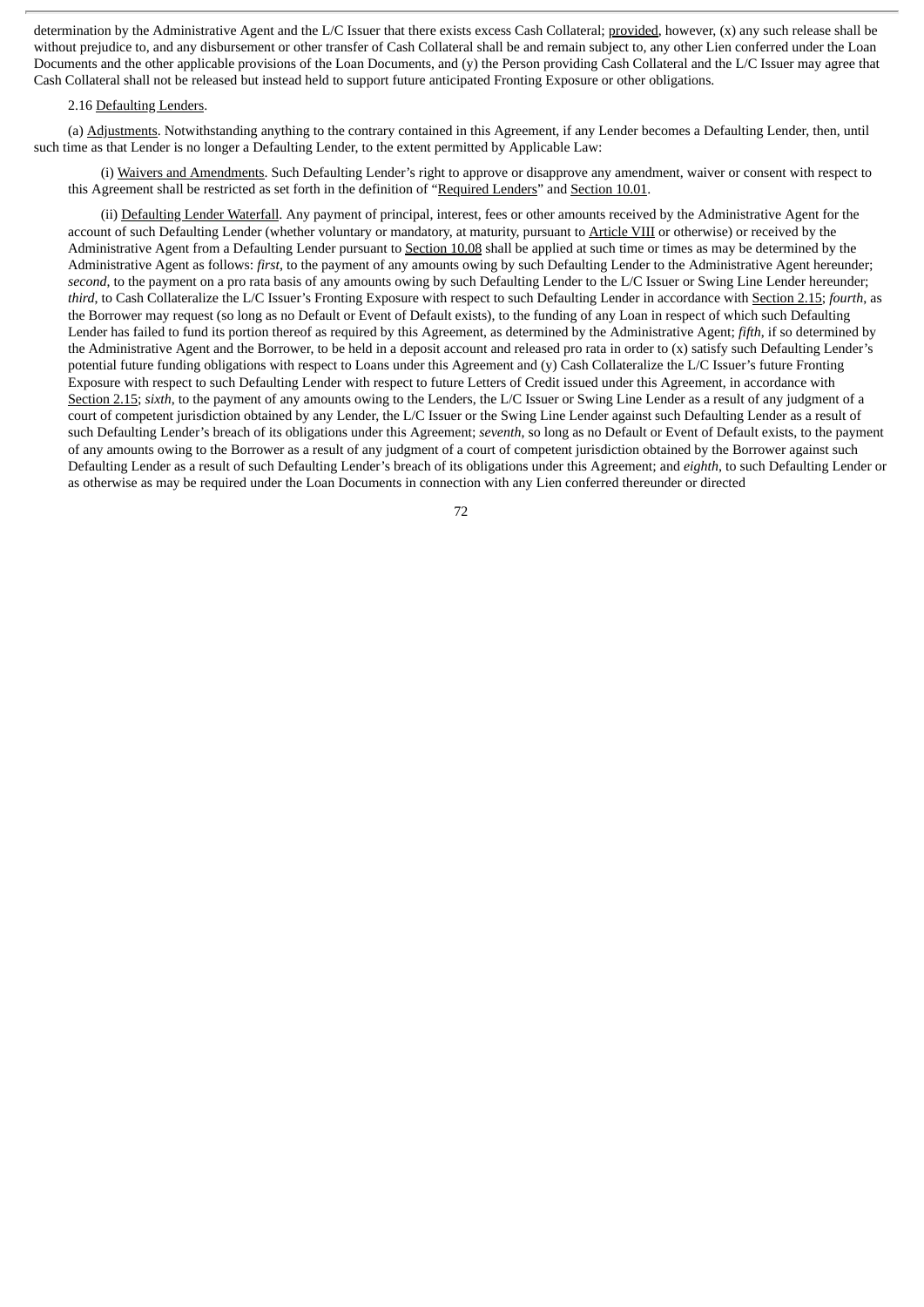by a court of competent jurisdiction; provided that if (x) such payment is a payment of the principal amount of any Loans or L/C Borrowings in respect of which such Defaulting Lender has not fully funded its appropriate share, and (y) such Loans were made or the related Letters of Credit were issued at a time when the conditions set forth in Section 4.02 were satisfied or waived, such payment shall be applied solely to pay the Loans of, and L/C Obligations owed to, all Non-Defaulting Lenders on a pro rata basis prior to being applied to the payment of any Loans of, or L/C Obligations owed to, such Defaulting Lender until such time as all Loans and funded and unfunded participations in L/C Obligations and Swing Line Loans are held by the Lenders pro rata in accordance with the Commitments hereunder without giving effect to Section 2.16(a)(iv). Any payments, prepayments or other amounts paid or payable to a Defaulting Lender that are applied (or held) to pay amounts owed by a Defaulting Lender or to post Cash Collateral pursuant to this Section 2.16(a)(ii) shall be deemed paid to and redirected by such Defaulting Lender, and each Lender irrevocably consents hereto.

### (iii) Certain Fees.

(A) No Defaulting Lender shall be entitled to receive any commitment fee payable under Section 2.09(a) for any period during which that Lender is a Defaulting Lender (and the Borrower shall not be required to pay any such fee that otherwise would have been required to have been paid to that Defaulting Lender).

(B) Each Defaulting Lender shall be entitled to receive Letter of Credit Fees for any period during which that Lender is a Defaulting Lender only to the extent allocable to its Applicable Percentage of the stated amount of Letters of Credit for which it has provided Cash Collateral pursuant to Section 2.15.

(C) With respect to any Letter of Credit Fee not required to be paid to any Defaulting Lender pursuant to clause (B) above, the Borrower shall (x) pay to each Non-Defaulting Lender that portion of any such fee otherwise payable to such Defaulting Lender with respect to such Defaulting Lender's participation in L/C Obligations or Swing Line Loans that has been reallocated to such Non-Defaulting Lender pursuant to clause (iv) below, (y) pay to the L/C Issuer and Swing Line Lender, as applicable, the amount of any such fee otherwise payable to such Defaulting Lender to the extent allocable to such L/C Issuer's or Swing Line Lender's Fronting Exposure to such Defaulting Lender, and (z) not be required to pay the remaining amount of any such fee.

(iv) Reallocation of Applicable Percentages to Reduce Fronting Exposure. All or any part of such Defaulting Lender's participation in L/C Obligations and Swing Line Loans shall be reallocated among the Non-Defaulting Lenders in accordance with their respective Applicable Percentages (calculated without regard to such Defaulting Lender's Revolving Credit Commitment) but only to the extent that such reallocation does not cause the aggregate Revolving Credit Exposure of any Non-Defaulting Lender to exceed such Non-Defaulting Lender's Revolving Credit Commitment. Subject to Section 10.21, no reallocation hereunder shall constitute a waiver or release of any claim of any party hereunder against a Defaulting Lender arising from that Lender having become a Defaulting Lender, including any claim of a Non-Defaulting Lender as a result of such Non-Defaulting Lender's increased exposure following such reallocation.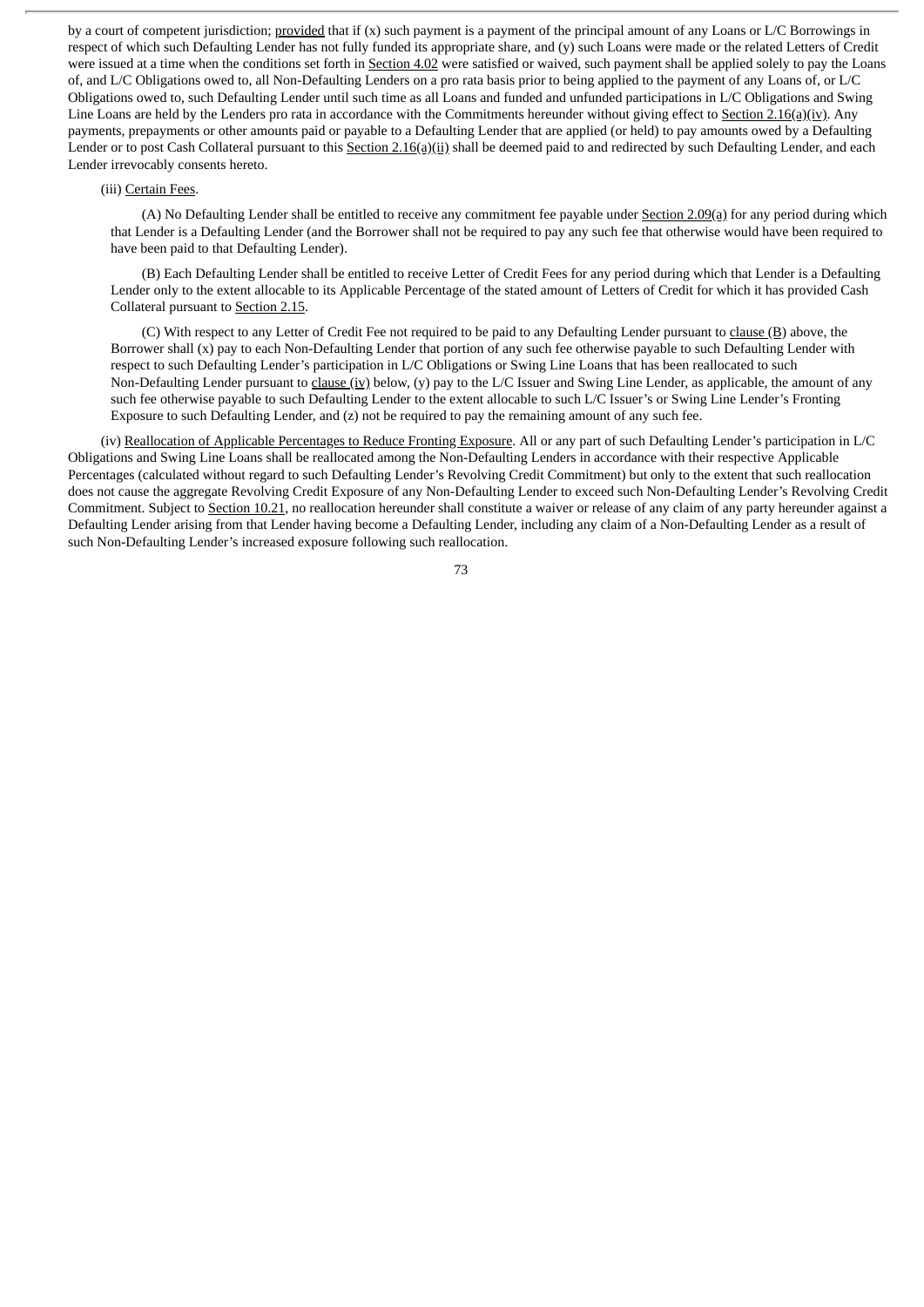(v) Cash Collateral, Repayment of Swing Line Loans. If the reallocation described in clause (a)(iv) above cannot, or can only partially, be effected, the Borrower shall, without prejudice to any right or remedy available to it hereunder or under Applicable Law, (x) first, prepay Swing Line Loans in an amount equal to the Swing Line Lender's Fronting Exposure and (y) second, Cash Collateralize the L/C Issuer's Fronting Exposure in accordance with the procedures set forth in Section 2.15.

(b) Defaulting Lender Cure. If the Borrower, the Administrative Agent, Swing Line Lender and the L/C Issuer agree in writing that a Lender is no longer a Defaulting Lender, the Administrative Agent will so notify the parties hereto, whereupon as of the effective date specified in such notice and subject to any conditions set forth therein (which may include arrangements with respect to any Cash Collateral), that Lender will, to the extent applicable, purchase at par that portion of outstanding Loans of the other Lenders or take such other actions as the Administrative Agent may determine to be necessary to cause the Revolving Credit Loans and funded and unfunded participations in Letters of Credit and Swing Line Loans to be held on a pro rata basis by the Lenders in accordance with their Applicable Percentages (without giving effect to Section 2.16(a)(iv)), whereupon such Lender will cease to be a Defaulting Lender; provided that no adjustments will be made retroactively with respect to fees accrued or payments made by or on behalf of the Borrower while that Lender was a Defaulting Lender; and provided, further, that except to the extent otherwise expressly agreed by the affected parties, no change hereunder from Defaulting Lender to Lender will constitute a waiver or release of any claim of any party hereunder arising from that Lender's having been a Defaulting Lender.

(c) New Swing Line Loans/Letters of Credit. So long as any Revolving Credit Lender is a Defaulting Lender, (i) the Swing Line Lender shall not be required to fund any Swing Line Loans unless it is satisfied that it will have no Fronting Exposure after giving effect to such Swing Line Loan and (ii) the L/C Issuer shall not be required to issue, extend, increase, reinstate or renew any Letter of Credit unless it is satisfied that it will have no Fronting Exposure after giving effect thereto.

# ARTICLE III TAXES, YIELD PROTECTION AND ILLEGALITY

3.01 Taxes.

(a) Defined Terms. For purposes of this Section 3.01, the term "Applicable Law" includes FATCA and the term "Lender" includes any L/C Issuer.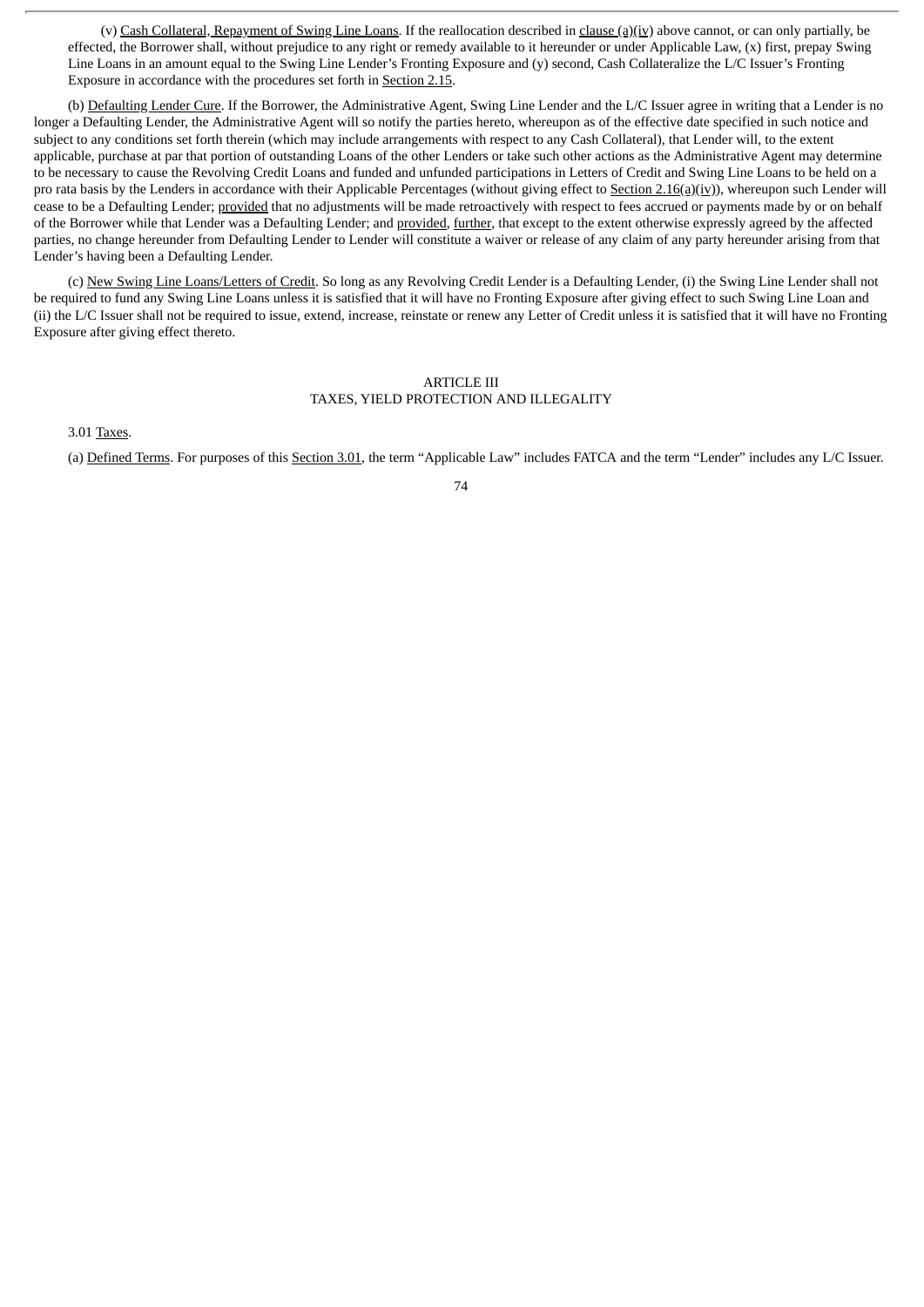(b) Payments Free of Taxes; Obligation to Withhold; Payments on Account of Taxes. Any and all payments by or on account of any obligation of any Loan Party under any Loan Document shall be made without deduction or withholding for any Taxes, except as required by Applicable Laws. If any Applicable Laws (as determined in the good faith discretion of an applicable Withholding Agent) require the deduction or withholding of any Tax from any such payment by a Withholding Agent, then the applicable Withholding Agent shall be entitled to make such deduction or withholding and shall timely pay the full amount deducted or withheld to the relevant Governmental Authority in accordance with Applicable Law and, if such Tax is an Indemnified Tax, then the sum payable by the applicable Loan Party shall be increased as necessary so that after any required withholding or the making of all required deductions (including deductions applicable to additional sums payable under this Section 3.01) the applicable Recipient receives an amount equal to the sum it would have received had no such withholding or deduction been made.

(c) Payment of Other Taxes by the Loan Parties. The Loan Parties shall timely pay to the relevant Governmental Authority in accordance with Applicable Law, or at the option of the Administrative Agent timely reimburse it for the payment of, any Other Taxes.

(d) Tax Indemnifications. (i) Each of the Loan Parties shall, and does hereby, jointly and severally indemnify each Recipient, and shall make payment in respect thereof within 10 days after demand therefor, for the full amount of any Indemnified Taxes (including Indemnified Taxes imposed or asserted on or attributable to amounts payable under this Section 3.01) payable or paid by such Recipient or required to be withheld or deducted from a payment to such Recipient, and any penalties, interest and reasonable expenses arising therefrom or with respect thereto, whether or not such Indemnified Taxes were correctly or legally imposed or asserted by the relevant Governmental Authority. A certificate as to the amount of such payment or liability delivered to the Borrower by a Lender (with a copy to the Administrative Agent), or by the Administrative Agent on its own behalf or on behalf of a Lender, shall be conclusive absent manifest error. Each of the Loan Parties shall also, and does hereby, jointly and severally indemnify the Administrative Agent, and shall make payment in respect thereof within 10 days after demand therefor, for any amount which a Lender for any reason fails to pay indefeasibly to the Administrative Agent as required pursuant to Section 3.01(d)(ii) below.

(ii) Each Lender shall, and does hereby, severally indemnify, and shall make payment in respect thereof within 10 days after demand therefor, (x) the Administrative Agent against any Indemnified Taxes attributable to such Lender (but only to the extent that any Loan Party has not already indemnified the Administrative Agent for such Indemnified Taxes and without limiting the obligation of the Loan Parties to do so), (y) the Administrative Agent and the Loan Parties, as applicable, against any Taxes attributable to such Lender's failure to comply with the provisions of Section 10.06(d) relating to the maintenance of a Participant Register and (z) the Administrative Agent and the Loan Parties, as applicable, against any Excluded Taxes attributable to such Lender, in each case, that are payable or paid by the Administrative Agent or a Loan Party in connection with any Loan Document, and any reasonable expenses arising therefrom or with respect thereto, whether or not such Taxes were correctly or legally imposed or asserted by the relevant Governmental Authority. A certificate as to the amount of such payment or liability delivered to any Lender by the Administrative Agent shall be conclusive absent manifest error. Each Lender hereby authorizes the Administrative Agent to set off and apply any and all amounts at any time owing to such Lender under any Loan Document or otherwise payable by the Administrative Agent to the Lender from any other source against any amount due to the Administrative Agent under this clause (d)(ii).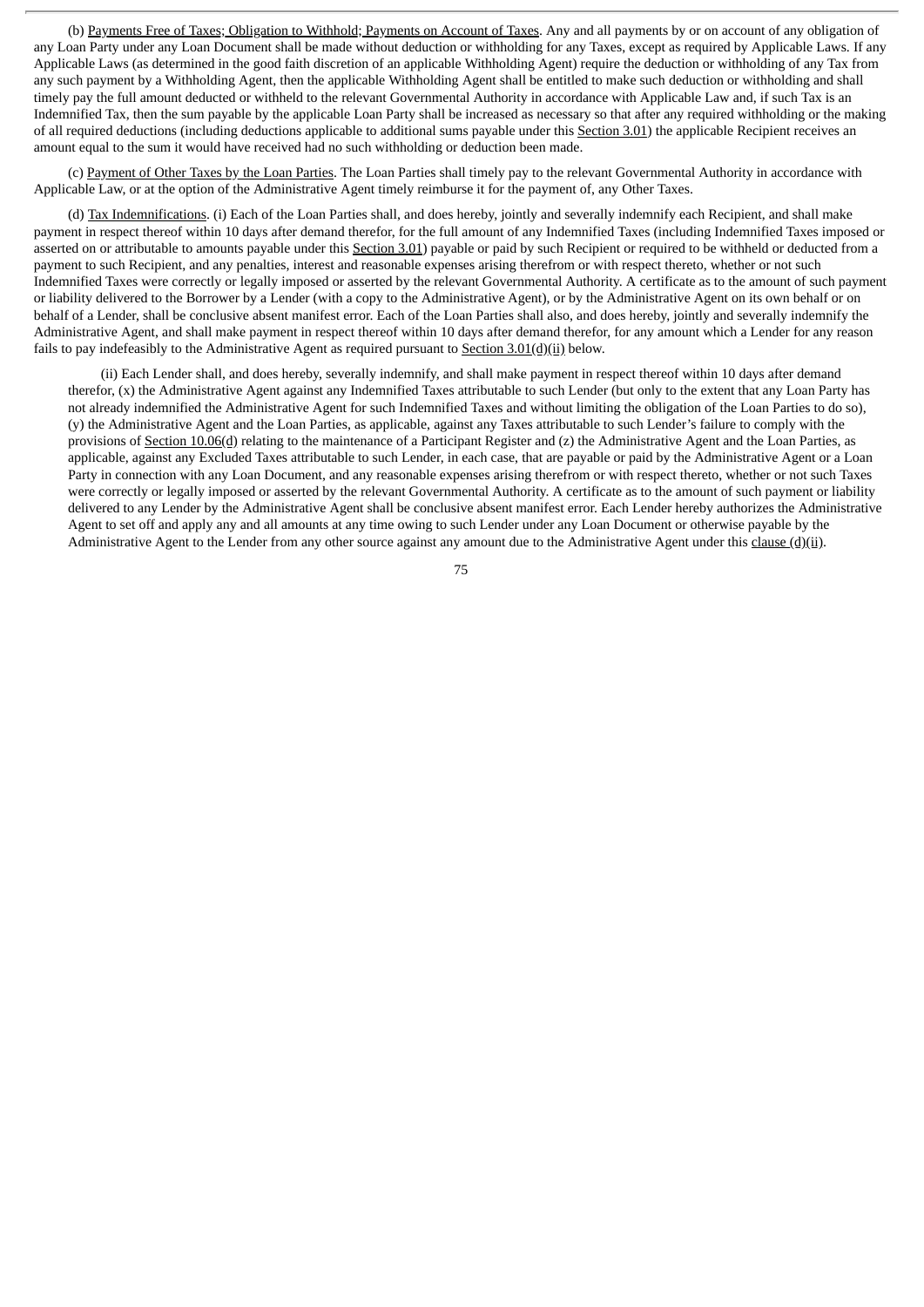(e) Evidence of Payments. As soon as practicable after any payment of Taxes by any Loan Party to a Governmental Authority, as provided in this Section 3.01, the Borrower shall deliver to the Administrative Agent the original or a certified copy of a receipt issued by such Governmental Authority evidencing such payment, a copy of any return reporting such payment or other evidence of such payment reasonably satisfactory to the Administrative Agent.

### (f) Status of Lenders; Tax Documentation.

(i) Any Lender that is entitled to an exemption from or reduction of withholding Tax with respect to payments made under any Loan Document shall deliver to the Borrower and the Administrative Agent, at the time or times reasonably requested by the Borrower or the Administrative Agent, such properly completed and executed documentation reasonably requested by the Borrower or the Administrative Agent as will permit such payments to be made without withholding or at a reduced rate of withholding. In addition, any Lender, if reasonably requested by the Borrower or the Administrative Agent, shall deliver such other documentation prescribed by Applicable Law or reasonably requested by the Borrower or the Administrative Agent as will enable the Borrower or the Administrative Agent to determine whether or not such Lender is subject to backup withholding or information reporting requirements. Notwithstanding anything to the contrary in the preceding two sentences, the completion, execution and submission of such documentation (other than such documentation set forth in Section 3.01(f)(ii)(A), (ii)(B) and (ii)(D) below) shall not be required if in the Lender's reasonable judgment such completion, execution or submission would subject such Lender to any material unreimbursed cost or expense or would materially prejudice the legal or commercial position of such Lender.

(ii) Without limiting the generality of the foregoing, in the event that the Borrower is a U.S. Person,

(A) any Lender that is a U.S. Person shall deliver to the Borrower and the Administrative Agent on or prior to the date on which such Lender becomes a Lender under this Agreement (and from time to time thereafter upon the reasonable request of the Borrower or the Administrative Agent), executed copies of IRS Form W-9 certifying that such Lender is exempt from U.S. federal backup withholding tax;

(B) any Foreign Lender shall, to the extent it is legally entitled to do so, deliver to the Borrower and the Administrative Agent (in such number of copies as shall be requested by the recipient) on or prior to the date on which such Foreign Lender becomes a Lender under this Agreement (and from time to time thereafter upon the reasonable request of the Borrower or the Administrative Agent), whichever of the following is applicable: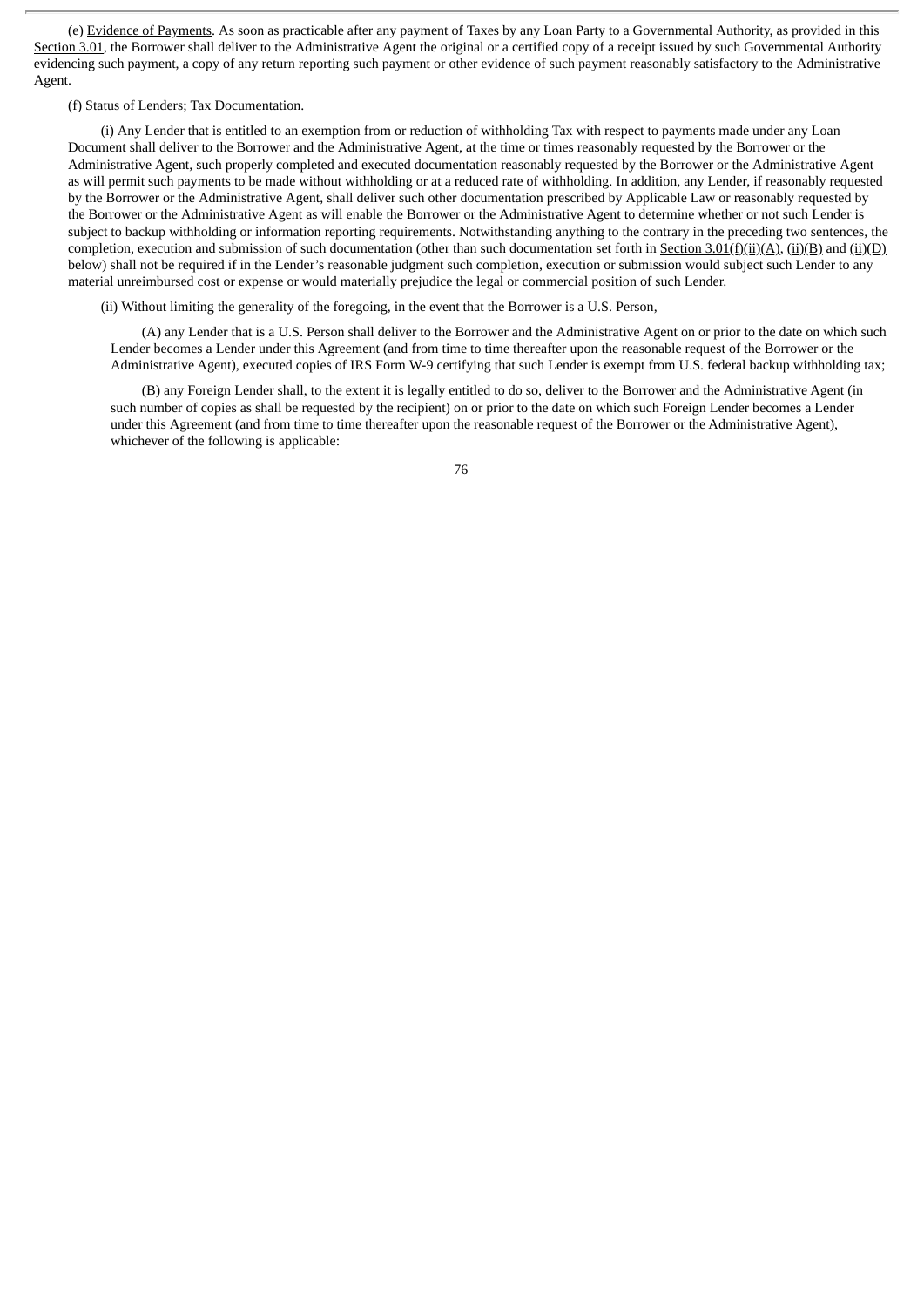(1) in the case of a Foreign Lender claiming the benefits of an income tax treaty to which the United States is a party (x) with respect to payments of interest under any Loan Document, executed copies of IRS Form W-8BEN-E (or W-8BEN, as applicable) establishing an exemption from, or reduction of, U.S. federal withholding Tax pursuant to the "interest" article of such tax treaty and (y) with respect to any other applicable payments under any Loan Document, IRS Form W-8BEN-E (or W-8BEN, as applicable) establishing an exemption from, or reduction of, U.S. federal withholding Tax pursuant to the "business profits" or "other income" article of such tax treaty;

(2) executed copies of IRS Form W-8ECI;

(3) in the case of a Foreign Lender claiming the benefits of the exemption for portfolio interest under Section 881(c) of the Code, (x) a certificate substantially in the form of Exhibit M-1 to the effect that such Foreign Lender is not a "bank" within the meaning of Section 881(c)(3)(A) of the Code, a "10 percent shareholder" of the Borrower within the meaning of Section 881(c)(3) (B) of the Code, or a "controlled foreign corporation" described in Section 881(c)(3)(C) of the Code (a "U.S. Tax Compliance Certificate") and (y) executed copies of IRS Form W-8BEN-E (or W-8BEN, as applicable); or

(4) to the extent a Foreign Lender is not the beneficial owner, executed copies of IRS Form W-8IMY, accompanied by IRS Form W-8ECI, IRS Form W-8BEN-E (or W-8BEN, as applicable), a U.S. Tax Compliance Certificate substantially in the form of Exhibit M-2 or Exhibit M-3, IRS Form W-9, and/or other certification documents from each beneficial owner, as applicable; provided that if the Foreign Lender is a partnership and one or more direct or indirect partners of such Foreign Lender are claiming the portfolio interest exemption, such Foreign Lender may provide a U.S. Tax Compliance Certificate substantially in the form of Exhibit M-4 on behalf of each such direct and indirect partner;

(C) any Foreign Lender shall, to the extent it is legally entitled to do so, deliver to the Borrower and the Administrative Agent (in such number of copies as shall be requested by the recipient) on or prior to the date on which such Foreign Lender becomes a Lender under this Agreement (and from time to time thereafter upon the reasonable request of the Borrower or the Administrative Agent), executed copies (or originals, as required) of any other form prescribed by Applicable Law as a basis for claiming exemption from or a reduction in U.S. federal withholding Tax, duly completed, together with such supplementary documentation as may be prescribed by Applicable Law to permit the Borrower or the Administrative Agent to determine the withholding or deduction required to be made; and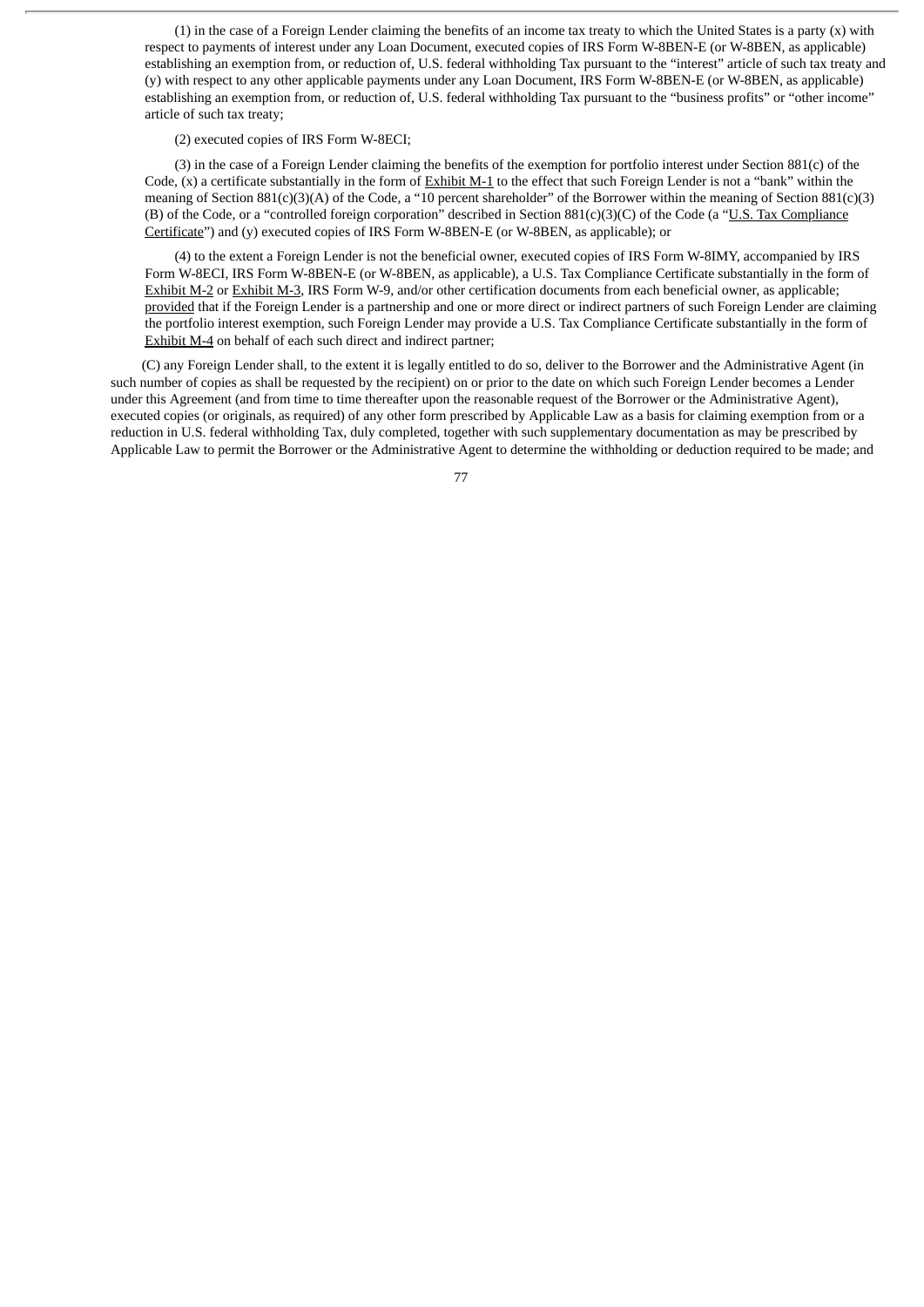(D) if a payment made to a Lender under any Loan Document would be subject to U.S. federal withholding Tax imposed by FATCA if such Lender were to fail to comply with the applicable reporting requirements of FATCA (including those contained in Section 1471(b) or 1472(b) of the Code, as applicable), such Lender shall deliver to the Borrower and the Administrative Agent at the time or times prescribed by law and at such time or times reasonably requested by the Borrower or the Administrative Agent such documentation prescribed by Applicable Law (including as prescribed by Section 1471(b)(3)(C)(i) of the Code) and such additional documentation reasonably requested by the Borrower or the Administrative Agent as may be necessary for the Borrower and the Administrative Agent to comply with their obligations under FATCA and to determine that such Lender has complied with such Lender's obligations under FATCA or to determine the amount to deduct and withhold from such payment. Solely for purposes of this clause (f)(ii)(D), "FATCA" shall include any amendments made to FATCA after the date of this Agreement.

(iii) Each Lender agrees that if any form or certification it previously delivered pursuant to this Section 3.01 expires or becomes obsolete or inaccurate in any respect, it shall update such form or certification or promptly notify the Borrower and the Administrative Agent in writing of its legal inability to do so.

(g) Treatment of Certain Refunds. Unless required by Applicable Laws, at no time shall the Administrative Agent have any obligation to file for or otherwise pursue on behalf of a Lender, or have any obligation to pay to any Lender, any refund of Taxes withheld or deducted from funds paid for the account of such Lender. If any Recipient determines, in its sole discretion exercised in good faith, that it has received a refund of any Taxes as to which it has been indemnified by any Loan Party or with respect to which any Loan Party has paid additional amounts pursuant to this Section 3.01, it shall pay to such Loan Party an amount equal to such refund (but only to the extent of indemnity payments made, or additional amounts paid, by such Loan Party under this Section 3.01 with respect to the Taxes giving rise to such refund), net of all out-of-pocket expenses (including Taxes) incurred by such Recipient, as the case may be, and without interest (other than any interest paid by the relevant Governmental Authority with respect to such refund), provided that each Loan Party, upon the request of the Recipient, agrees to repay the amount paid over to such Loan Party (plus any penalties, interest or other charges imposed by the relevant Governmental Authority) to the Recipient in the event the Recipient is required to repay such refund to such Governmental Authority. Notwithstanding anything to the contrary in this clause  $(g)$ , in no event will the applicable Recipient be required to pay any amount to such Loan Party pursuant to this clause (g) the payment of which would place the Recipient in a less favorable net after-Tax position than such Recipient would have been in if the Tax subject to indemnification and giving rise to such refund had not been deducted, withheld or otherwise imposed and the indemnification payments or additional amounts with respect to such Tax had never been paid. This clause (g) shall not be construed to require any Recipient to make available its tax returns (or any other information relating to its Taxes that it deems confidential) to any Loan Party or any other Person.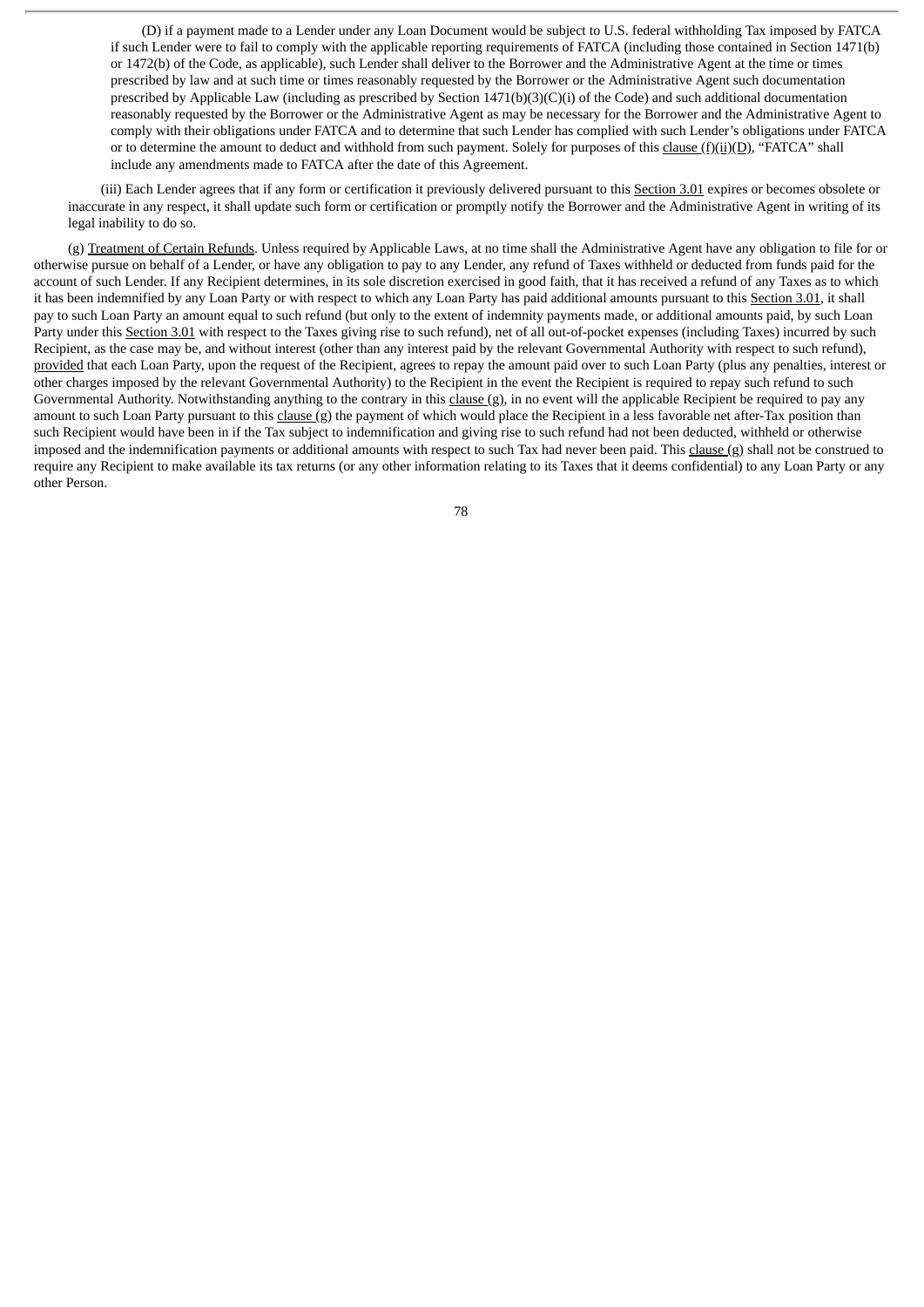(h) Survival. Each party's obligations under this Section 3.01 shall survive the resignation or replacement of the Administrative Agent or any assignment of rights by, or the replacement of, a Lender, the termination of the Commitments and the repayment, satisfaction or discharge of all other Obligations.

3.02 Illegality. If any Lender determines that any Law has made it unlawful, or that any Governmental Authority has asserted that it is unlawful, for any Lender or its Lending Office to make, maintain or fund or charge interest with respect to any Credit Extension, or to determine or charge interest rates based upon the BSBY Rate, then, upon notice thereof by such Lender to the Borrower (through the Administrative Agent), (i) any obligation of such Lender to make or continue BSBY Rate Loans or to convert Base Rate Loans to BSBY Rate Loans shall be suspended, and (ii) if such notice asserts the illegality of such Lender making or maintaining Base Rate Loans the interest rate on which is determined by reference to the BSBY Rate component of the Base Rate, the interest rate on which Base Rate Loans of such Lender shall, if necessary to avoid such illegality, be determined by the Administrative Agent without reference to the BSBY Rate component of the Base Rate, in each case until such Lender notifies the Administrative Agent and the Borrower that the circumstances giving rise to such determination no longer exist. Upon receipt of such notice, (x) the Borrower shall, upon demand from such Lender (with a copy to the Administrative Agent), prepay or, if applicable, convert all BSBY Rate Loans of such Lender to Base Rate Loans (the interest rate on which Base Rate Loans of such Lender shall, if necessary to avoid such illegality, be determined by the Administrative Agent without reference to the BSBY Rate component of the Base Rate), either on the last day of the Interest Period therefor, if such Lender may lawfully continue to maintain such BSBY Rate Loans to such day, or immediately, if such Lender may not lawfully continue to maintain such BSBY Rate Loans and (y) if such notice asserts the illegality of such Lender determining or charging interest rates based upon the BSBY Rate, the Administrative Agent shall during the period of such suspension compute the Base Rate applicable to such Lender without reference to the BSBY Rate component thereof until the Administrative Agent is advised in writing by such Lender that it is no longer illegal for such Lender to determine or charge interest rates based upon the BSBY Rate. Upon any such prepayment or conversion, the Borrower shall also pay accrued interest on the amount so prepaid or converted, together with any additional amounts required pursuant to Section 3.05.

### 3.03 Inability to Determine Rates.

(a) If in connection with any request for a BSBY Rate Loan or a conversion to or continuation thereof, as applicable, (i) the Administrative Agent determines (which determination shall be conclusive absent manifest error) that (A) no Successor Rate has been determined in accordance with Section 3.03(b), and the circumstances under clause (i) of Section 3.03(b) or the Scheduled Unavailability Date has occurred (as applicable) or (B) adequate and reasonable means do not otherwise exist for determining BSBY for any requested Interest Period with respect to a proposed BSBY Rate Loan or in connection with an existing or proposed Base Rate Loan or (ii) the Administrative Agent or the Required Lenders determine that for any reason that the BSBY Rate for any requested Interest Period with respect to a proposed BSBY Rate Loan does not adequately and fairly reflect the cost to such Lenders of funding such Loan, the Administrative Agent will promptly so notify the Borrower and each Lender. Thereafter, (x)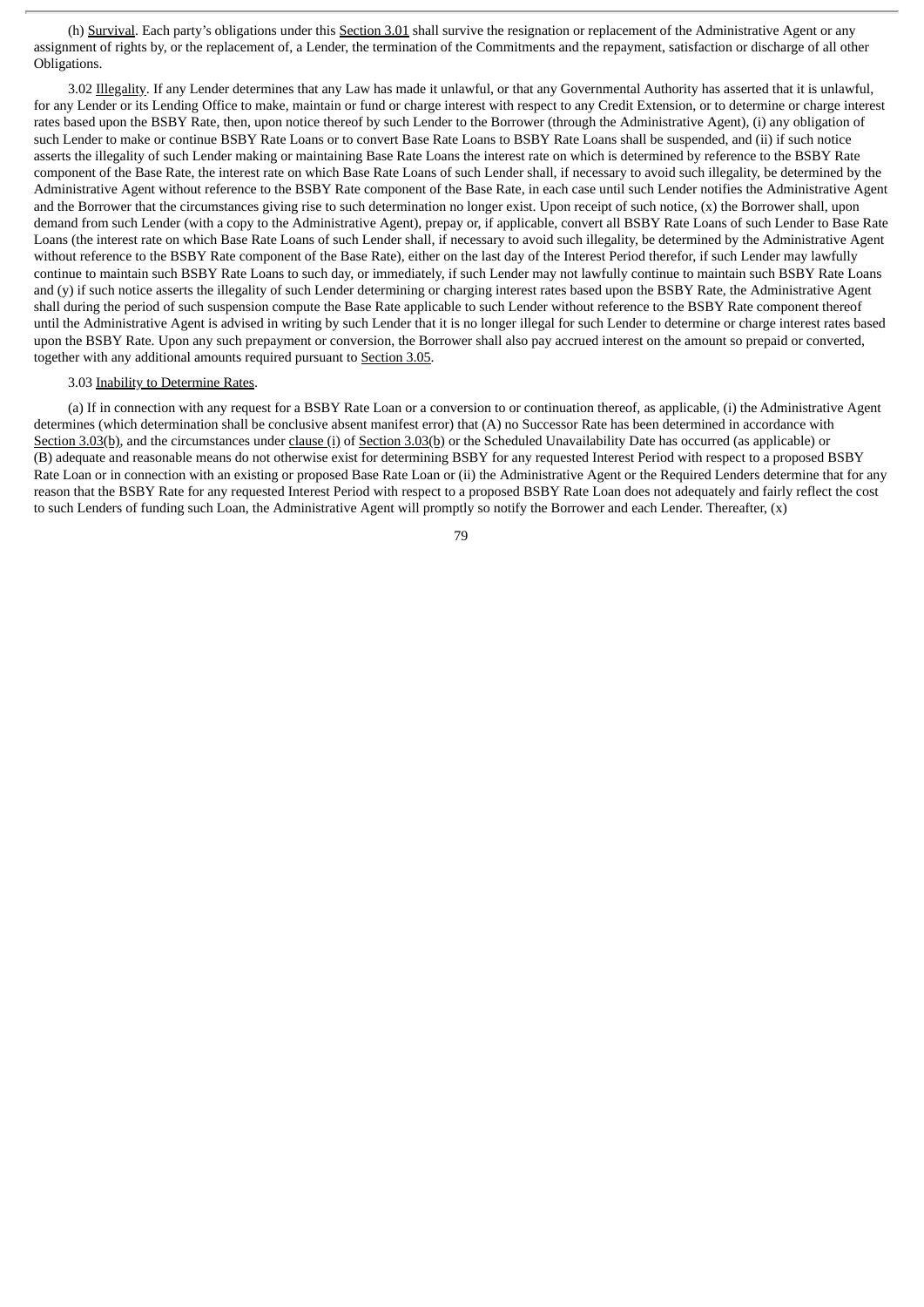the obligation of the Lenders to make or maintain BSBY Rate Loans or to convert Base Rate Loans to BSBY Rate Loans shall be suspended (to the extent of the affected BSBY Rate Loans or Interest Periods), and (y) in the event of a determination described in the preceding sentence with respect to the BSBY Rate component of the Base Rate, the utilization of the BSBY Rate component in determining the Base Rate shall be suspended, in each case until the Administrative Agent (or, in the case of a determination by the Required Lenders described in clause (ii) of this Section 3.03(a), until the Administrative Agent upon instruction of the Required Lenders) revokes such notice. Upon receipt of such notice, (i) the Borrower may revoke any pending request for a Borrowing of, conversion to or continuation of BSBY Rate Loans (to the extent of the affected BSBY Rate Loans or Interest Periods) or, failing that, will be deemed to have converted such request into a request for a Borrowing of Base Rate Loans in the amount specified therein and (ii) any outstanding BSBY Rate Loans shall be deemed to have been converted to Base Rate Loans immediately at the end of their respective applicable Interest Period.

(b) Notwithstanding anything to the contrary in this Agreement or any other Loan Documents, but without limiting Sections 3.03(a) and (b) above, if the Administrative Agent determines (which determination shall be conclusive and binding upon all parties hereto absent manifest error), or the Borrower or Required Lenders notify the Administrative Agent (with, in the case of the Required Lenders, a copy to the Borrower) that the Borrower or Required Lenders (as applicable) have determined (which determination likewise shall be conclusive and binding upon all parties hereto absent manifest error), that:

(i) adequate and reasonable means do not exist for ascertaining one month, three month and six month interest periods of BSBY including, without limitation, because the BSBY Screen Rate is not available or published on a current basis and such circumstances are unlikely to be temporary; or

(ii) Bloomberg or any successor administrator of the BSBY Screen Rate or a Governmental Authority having jurisdiction over the Administrative Agent or Bloomberg or such administrator with respect to its publication of BSBY, in each case acting in such capacity, has made a public statement identifying a specific date after which one month, three month and six month interest periods of BSBY or the BSBY Screen Rate shall or will no longer be made available, or permitted to be used for determining the interest rate of U.S. dollar denominated syndicated loans, or shall or will otherwise cease, provided that, at the time of such statement, there is no successor administrator that is satisfactory to the Administrative Agent, that will continue to provide such interest periods of BSBY after such specific date (the latest date on which one month, three month and six month interest periods of BSBY or the BSBY Screen Rate are no longer available permanently or indefinitely, the "Scheduled Unavailability Date");

then, on a date and time determined by the Administrative Agent (any such date, the "BSBY Replacement Date"), which date shall be at the end of an Interest Period or on the relevant interest payment date, as applicable, for interest calculated and, solely with respect to clause (ii) above, no later than the Scheduled Unavailability Date, BSBY will be replaced hereunder and under any Loan Document with, subject to the proviso below, the first available alternative set forth in the order below for any payment period for interest calculated that can be determined by the Administrative Agent, in each case, without any amendment to, or further action or consent of any other party to, this Agreement or any other Loan Document (the "Successor Rate"):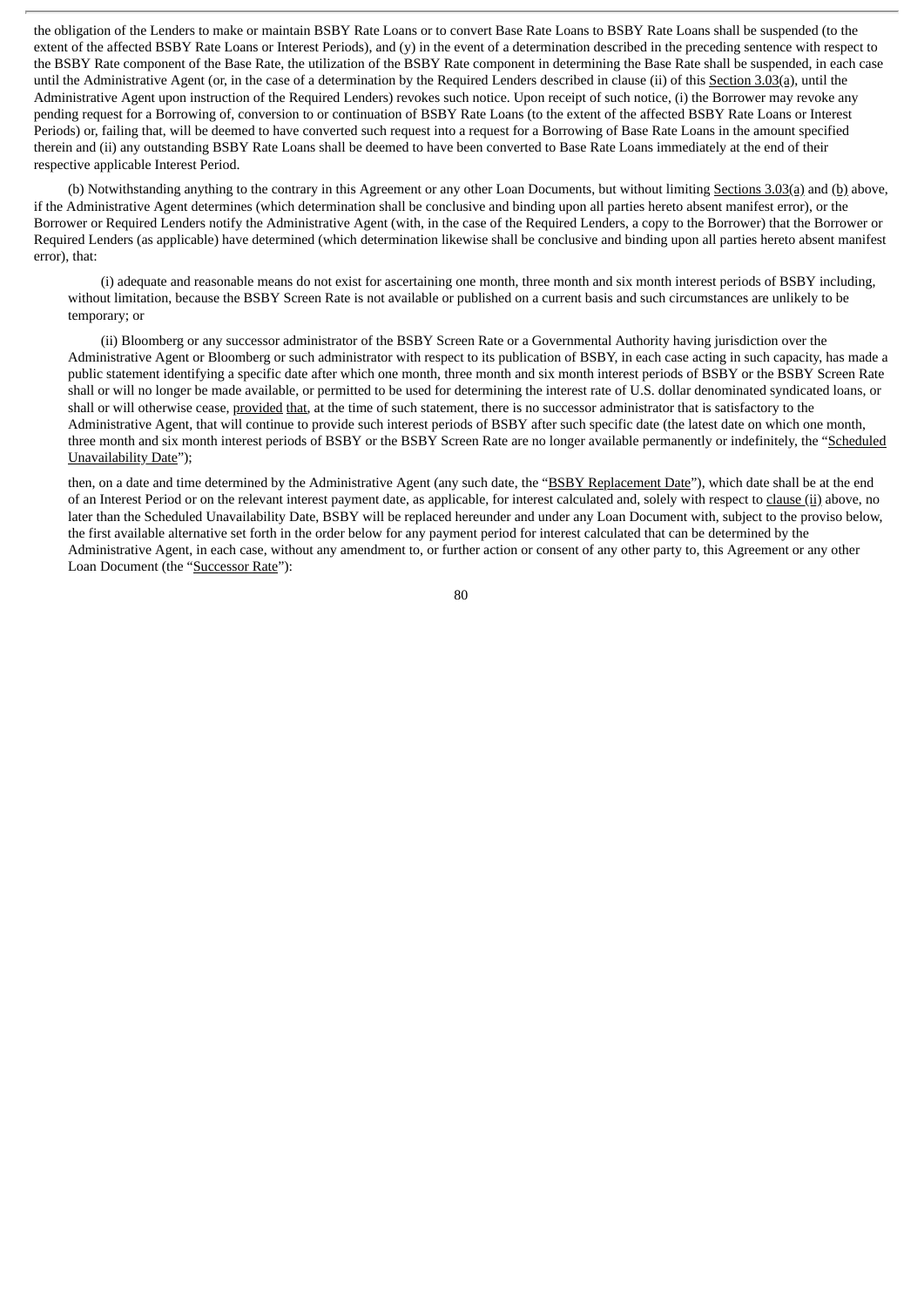(x) Term SOFR plus the SOFR Adjustment; and

(y) Daily Simple SOFR plus the SOFR Adjustment;

*provided* that, if initially BSBY is replaced with the rate contained in clause (y) above (Daily Simple SOFR plus the SOFR Adjustment) and subsequent to such replacement, the Administrative Agent determines that Term SOFR has become available and is administratively feasible for the Administrative Agent in its sole discretion, and the Administrative Agent notifies the Borrower and each Lender of such availability, then from and after the beginning of the Interest Period, relevant interest payment date or payment period for interest calculated, in each case, commencing no less than thirty (30) days after the date of such notice, the Successor Rate shall be Term SOFR plus the SOFR Adjustment.

If the Successor Rate is Daily Simple SOFR plus the SOFR Adjustment, all interest payments will be payable on a quarterly basis.

Notwithstanding anything to the contrary herein, (i) if the Administrative Agent determines that neither of the alternatives set forth in clauses (x) and (y) above are available on or prior to the BSBY Replacement Date or (ii) if the events or circumstances of the type described in Section 3.03(b)(i) or (ii) have occurred with respect to the Successor Rate then in effect, then in each case, the Administrative Agent and the Borrower may amend this Agreement solely for purpose of replacing BSBY or any then current Successor Rate in accordance with this Section 3.03 at the end of any Interest Period, relevant interest payment date or payment period for interest calculated, as applicable, with another alternate benchmark rate giving due consideration to any evolving or then existing convention for similar U.S. dollar denominated credit facilities syndicated and agented in the United States for such alternative benchmarks and, in each case, including any mathematical or other adjustments to such benchmark giving due consideration to any evolving or then existing convention for similar U.S. dollar denominated credit facilities syndicated and agented in the United States for such benchmarks which adjustment or method for calculating such adjustment shall be published on an information service as selected by the Administrative Agent from time to time in its reasonable discretion and may be periodically updated. For the avoidance of doubt, any such proposed rate and adjustments shall constitute a "Successor Rate". Any such amendment shall become effective at 5:00 p.m. on the fifth Business Day after the Administrative Agent shall have posted such proposed amendment to all Lenders and the Borrower unless, prior to such time, Lenders comprising the Required Lenders have delivered to the Administrative Agent written notice that such Required Lenders object to such amendment.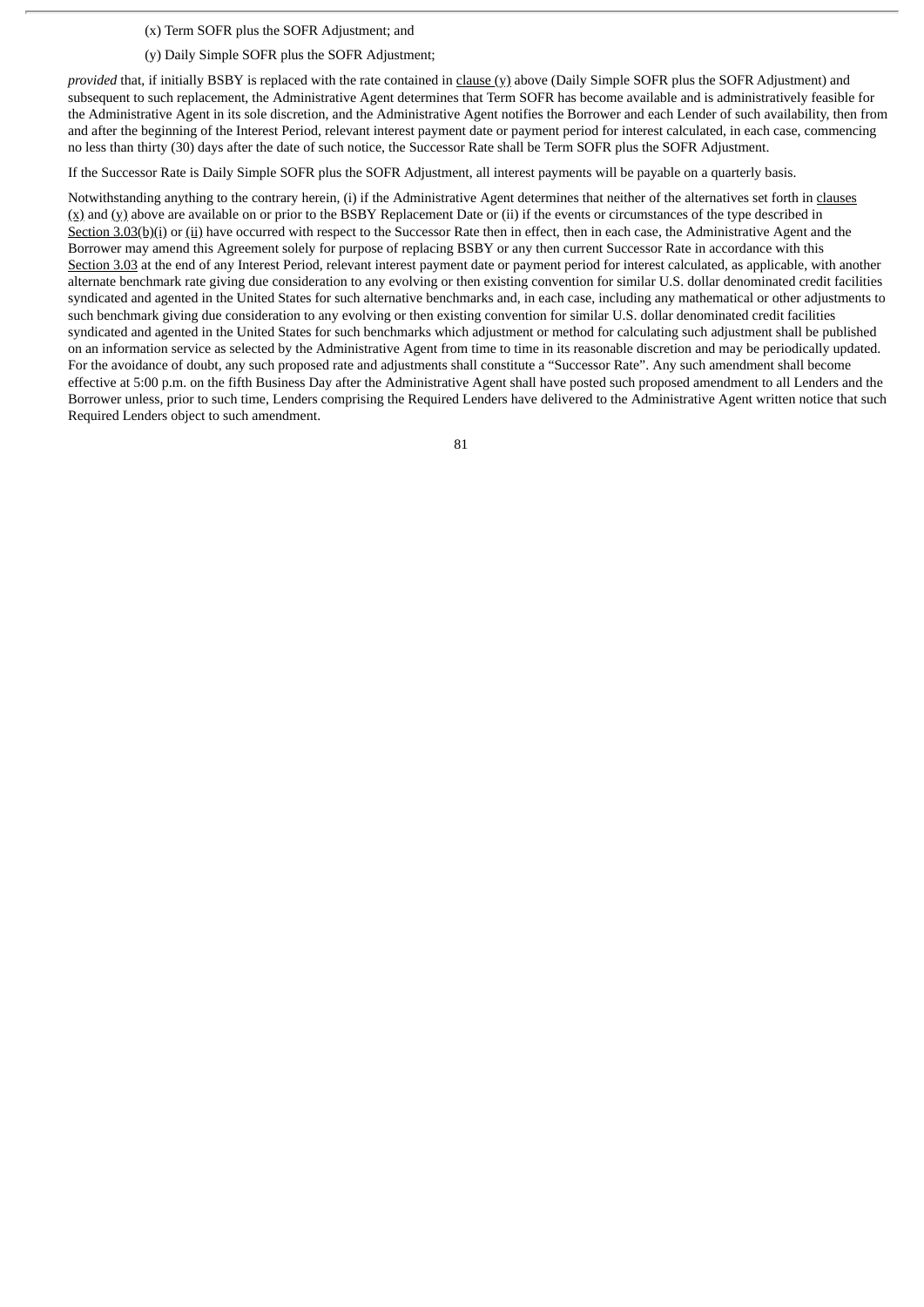The Administrative Agent will promptly (in one or more notices) notify the Borrower and each Lender of the implementation of any Successor Rate.

Any Successor Rate shall be applied in a manner consistent with market practice; provided that to the extent such market practice is not administratively feasible for the Administrative Agent, such Successor Rate shall be applied in a manner as otherwise reasonably determined by the Administrative Agent.

Notwithstanding anything else herein, if at any time any Successor Rate as so determined would otherwise be less than zero%, the Successor Rate will be deemed to be zero% for the purposes of this Agreement and the other Loan Documents.

In connection with the implementation of a Successor Rate, the Administrative Agent will have the right to make Conforming Changes from time to time and, notwithstanding anything to the contrary herein or in any other Loan Document, any amendments implementing such Conforming Changes will become effective without any further action or consent of any other party to this Agreement; provided that, with respect to any such amendment effected, the Administrative Agent shall post each such amendment implementing such Conforming Changes to the Borrower and the Lenders reasonably promptly after such amendment becomes effective.

# 3.04 Increased Costs.

(a) Increased Costs Generally. If any Change in Law shall:

(i) impose, modify or deem applicable any reserve, special deposit, compulsory loan, insurance charge or similar requirement against assets of, deposits with or for the account of, or credit extended or participated in by, any Lender or the L/C Issuer;

(ii) subject any Recipient to any Taxes (other than (A) Indemnified Taxes, (B) Taxes described in clauses (b) through (d) of the definition of Excluded Taxes and (C) Connection Income Taxes) on its loans, loan principal, letters of credit, commitments, or other obligations, or its deposits, reserves, other liabilities or capital attributable thereto; or

(iii) impose on any Lender or the L/C Issuer any other condition, cost or expense affecting this Agreement or BSBY Rate Loans made by such Lender or any Letter of Credit or participation therein;

and the result of any of the foregoing shall be to increase the cost to such Lender of making, converting to, continuing or maintaining any Loan (or of maintaining its obligation to make any such Loan), or to increase the cost to such Lender or the L/C Issuer of participating in, issuing or maintaining any Letter of Credit (or of maintaining its obligation to participate in or to issue any Letter of Credit), or to reduce the amount of any sum received or receivable by such Lender or the L/C Issuer hereunder (whether of principal, interest or any other amount) then, upon request of such Lender or the L/C Issuer, the Borrower will pay to such Lender or the L/C Issuer, as the case may be, such additional amount or amounts as will compensate such Lender or the L/C Issuer, as the case may be, for such additional costs incurred or reduction suffered.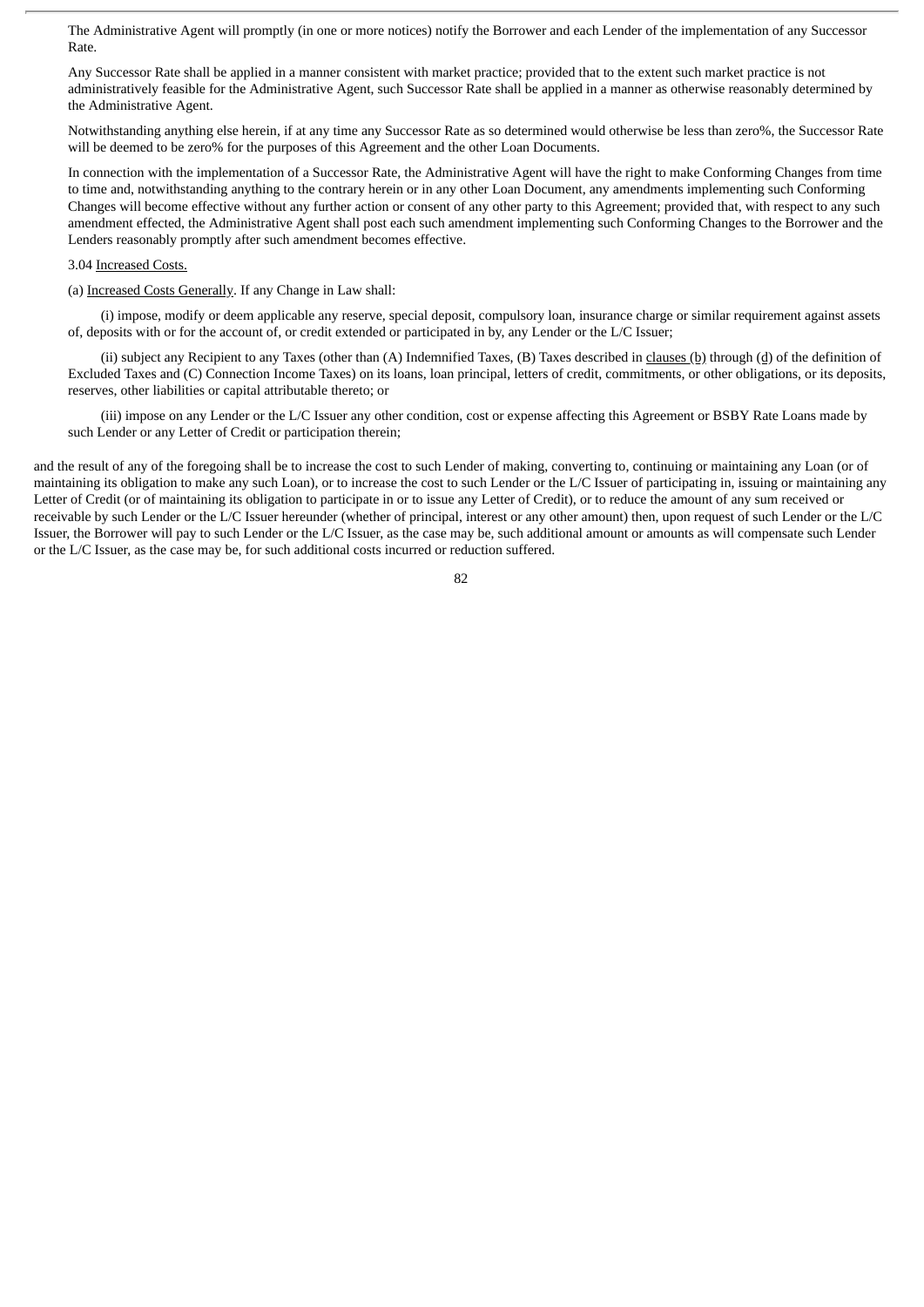(b) Capital Requirements. If any Lender or the L/C Issuer determines that any Change in Law affecting such Lender or the L/C Issuer or any Lending Office of such Lender or such Lender's or the L/C Issuer's holding company, if any, regarding capital or liquidity requirements has or would have the effect of reducing the rate of return on such Lender's or the L/C Issuer's capital or on the capital of such Lender's or the L/C Issuer's holding company, if any, as a consequence of this Agreement, the Commitments of such Lender or the Loans made by, or participations in Letters of Credit or Swing Line Loans held by, such Lender, or the Letters of Credit issued by the L/C Issuer, to a level below that which such Lender or the L/C Issuer or such Lender's or the L/C Issuer's holding company could have achieved but for such Change in Law (taking into consideration such Lender's or the L/C Issuer's policies and the policies of such Lender's or the L/C Issuer's holding company with respect to capital adequacy and liquidity), then from time to time the Borrower will pay to such Lender or the L/C Issuer, as the case may be, such additional amount or amounts as will compensate such Lender or the L/C Issuer or such Lender's or the L/C Issuer's holding company for any such reduction suffered.

(c) Certificates for Reimbursement. A certificate of a Lender or the L/C Issuer setting forth the amount or amounts necessary to compensate such Lender or the L/C Issuer or its holding company, as the case may be, as specified in clause (a) or (b) of this Section 3.04 and delivered to the Borrower shall be conclusive absent manifest error. The Borrower shall pay such Lender or the L/C Issuer, as the case may be, the amount shown as due on any such certificate within 10 days after receipt thereof.

(d) Delay in Requests. Failure or delay on the part of any Lender or the L/C Issuer to demand compensation pursuant to the foregoing provisions of this Section 3.04 shall not constitute a waiver of such Lender's or the L/C Issuer's right to demand such compensation, provided that the Borrower shall not be required to compensate a Lender or the L/C Issuer pursuant to the foregoing provisions of this Section 3.04 for any increased costs incurred or reductions suffered more than nine months prior to the date that such Lender or the L/C Issuer, as the case may be, notifies the Borrower of the Change in Law giving rise to such increased costs or reductions and of such Lender's or the L/C Issuer's intention to claim compensation therefor (except that, if the Change in Law giving rise to such increased costs or reductions is retroactive, then the nine-month period referred to above shall be extended to include the period of retroactive effect thereof).

3.05 Compensation for Losses. Upon demand of any Lender (with a copy to the Administrative Agent) from time to time, the Borrower shall promptly compensate such Lender for and hold such Lender harmless from any loss, cost or expense incurred by it as a result of:

(a) any continuation, conversion, payment or prepayment of any Loan other than a Base Rate Loan on a day other than the last day of the Interest Period for such Loan (whether voluntary, mandatory, automatic, by reason of acceleration, or otherwise);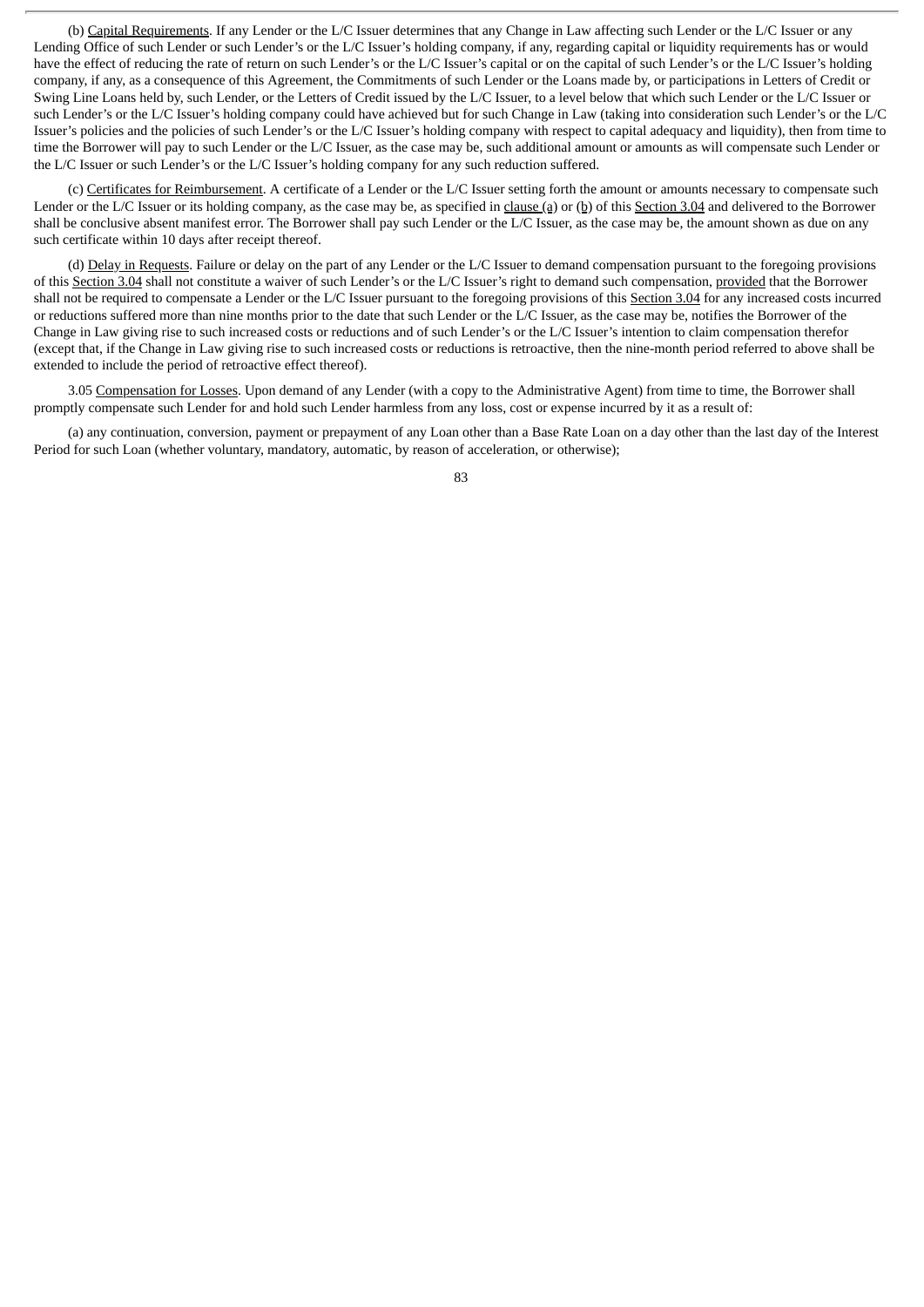(b) any failure by the Borrower (for a reason other than the failure of such Lender to make a Loan) to prepay, borrow, continue or convert any Loan other than a Base Rate Loan on the date or in the amount notified by the Borrower; or

(c) any assignment of a BSBY Rate Loan on a day other than the last day of the Interest Period therefor as a result of a request by the Borrower pursuant to Section 10.13;

including any loss of anticipated profits and any loss or expense arising from the liquidation or reemployment of funds obtained by it to maintain such Loan or from fees payable to terminate the deposits from which such funds were obtained. The Borrower shall also pay any customary administrative fees charged by such Lender in connection with the foregoing.

# 3.06 Mitigation Obligations; Replacement of Lenders.

(a) Designation of a Different Lending Office. If any Lender requests compensation under Section 3.04, or requires the Borrower to pay any Indemnified Taxes or additional amounts to any Lender, the L/C Issuer, or any Governmental Authority for the account of any Lender or the L/C Issuer pursuant to Section 3.01, or if any Lender gives a notice pursuant to Section 3.02, then at the request of the Borrower such Lender or the L/C Issuer shall, as applicable, use reasonable efforts to designate a different Lending Office for funding or booking its Loans hereunder or to assign its rights and obligations hereunder to another of its offices, branches or affiliates, if, in the judgment of such Lender or the L/C Issuer, such designation or assignment (i) would eliminate or reduce amounts payable pursuant to Section  $3.01$  or  $3.04$ , as the case may be, in the future, or eliminate the need for the notice pursuant to Section 3.02, as applicable, and (ii) in each case, would not subject such Lender or the L/C Issuer, as the case may be, to any unreimbursed cost or expense and would not otherwise be disadvantageous to such Lender or the L/C Issuer, as the case may be. The Borrower hereby agrees to pay all reasonable costs and expenses incurred by any Lender or the L/C Issuer in connection with any such designation or assignment.

(b) Replacement of Lenders. If any Lender requests compensation under Section 3.04, or if the Borrower is required to pay any Indemnified Taxes or additional amounts to any Lender or any Governmental Authority for the account of any Lender pursuant to Section 3.01 and, in each case, such Lender has declined or is unable to designate a different lending office in accordance with Section 3.06(a), the Borrower may replace such Lender in accordance with Section 10.13.

3.07 Survival. All of the Borrower's obligations under this Article III shall survive termination of the Aggregate Commitments, repayment of all other Obligations hereunder, resignation of the Administrative Agent and the Facility Termination Date.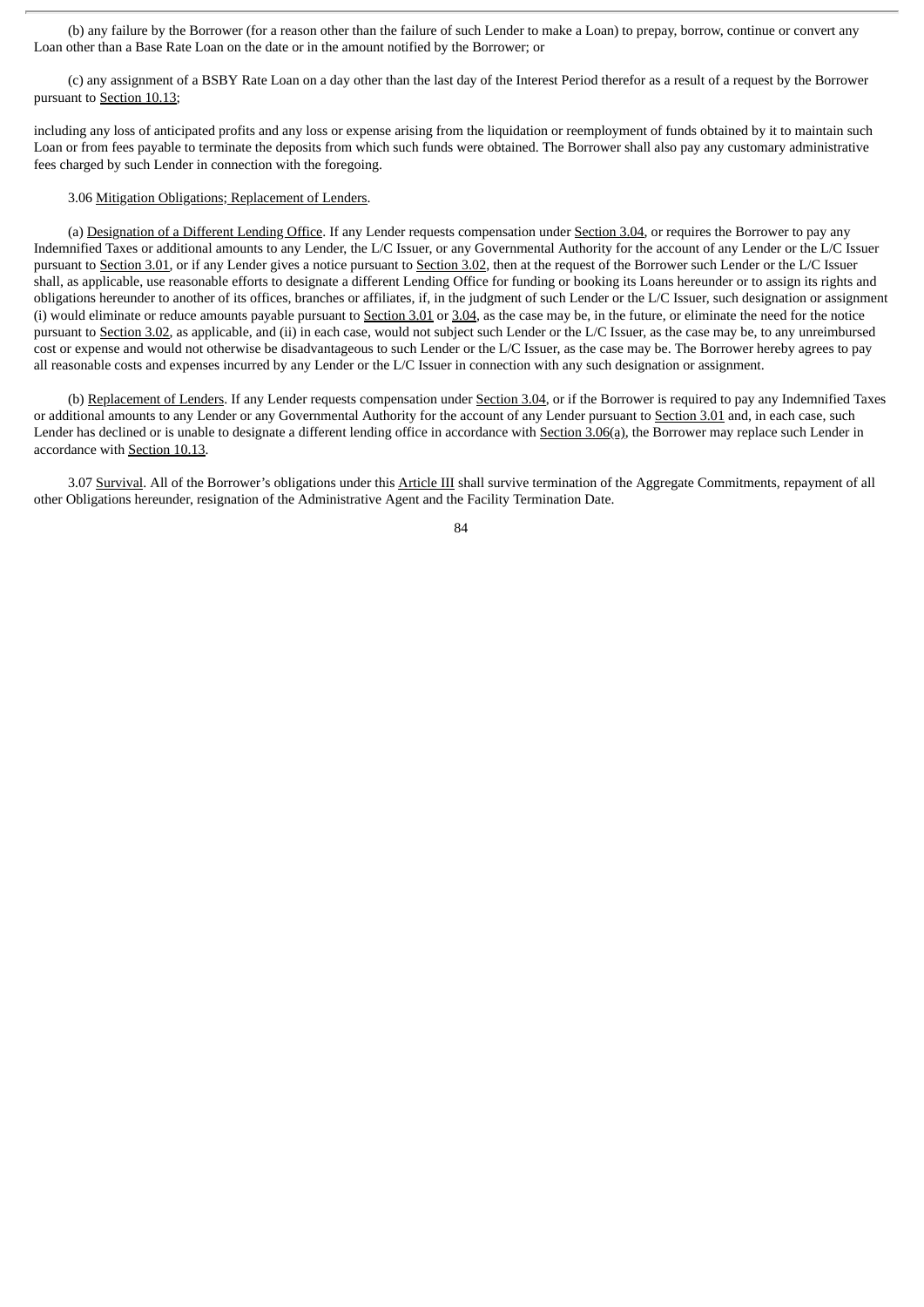# ARTICLE IV CONDITIONS PRECEDENT TO CREDIT EXTENSIONS

4.01 Conditions of Initial Credit Extension. The obligation of each Lender to make its initial Credit Extension hereunder is subject to satisfaction of the following conditions precedent:

(a) The Administrative Agent's receipt of the following (except to the extent set forth on Schedule 6.17), each of which shall be originals or telecopies (followed promptly by originals) unless otherwise specified, each properly executed by a Responsible Officer of the signing Loan Party, each dated the Closing Date (or, in the case of certificates of governmental officials, a recent date before the Closing Date) and each in form and substance satisfactory to the Administrative Agent:

(i) executed counterparts of this Agreement sufficient in number for distribution to the Administrative Agent, each Lender and the Borrower, from the Borrower and each of the Lenders;

(ii) a Note executed by the Borrower in favor of each Lender requesting a Note;

(iii) a first amended and restated security agreement, in substantially the form of  $Exhibit N$  (together with each other security agreement and security agreement supplement delivered pursuant to Section 6.12, in each case as amended, the "Security Agreement"), duly executed by each Loan Party, together with:

(A) if the Pledged Equity Interests referred to therein are certificated, certificates representing such Pledged Equity Interests accompanied by undated stock powers executed in blank and instruments evidencing the Pledged Debt indorsed in blank,

(B) proper financing statements in form appropriate for filing under the Uniform Commercial Code of all jurisdictions that the Administrative Agent may deem necessary or desirable in order to perfect the Liens created under the Security Agreement, covering the Collateral described in the Security Agreement, and

(C) completed requests for information or UCC searches, dated on or before the date of the initial Credit Extension, listing the effective financing statements filed in the jurisdictions referred to in clause (B) above that name any Loan Party as debtor, together with copies of such other financing statements;

(iv) such certificates of resolutions or other action, incumbency certificates and/or other certificates of Responsible Officers of each Loan Party as the Administrative Agent may require evidencing the identity, authority and capacity of each Responsible Officer thereof authorized to act as a Responsible Officer in connection with this Agreement and the other Loan Documents to which such Loan Party is a party or is to be a party;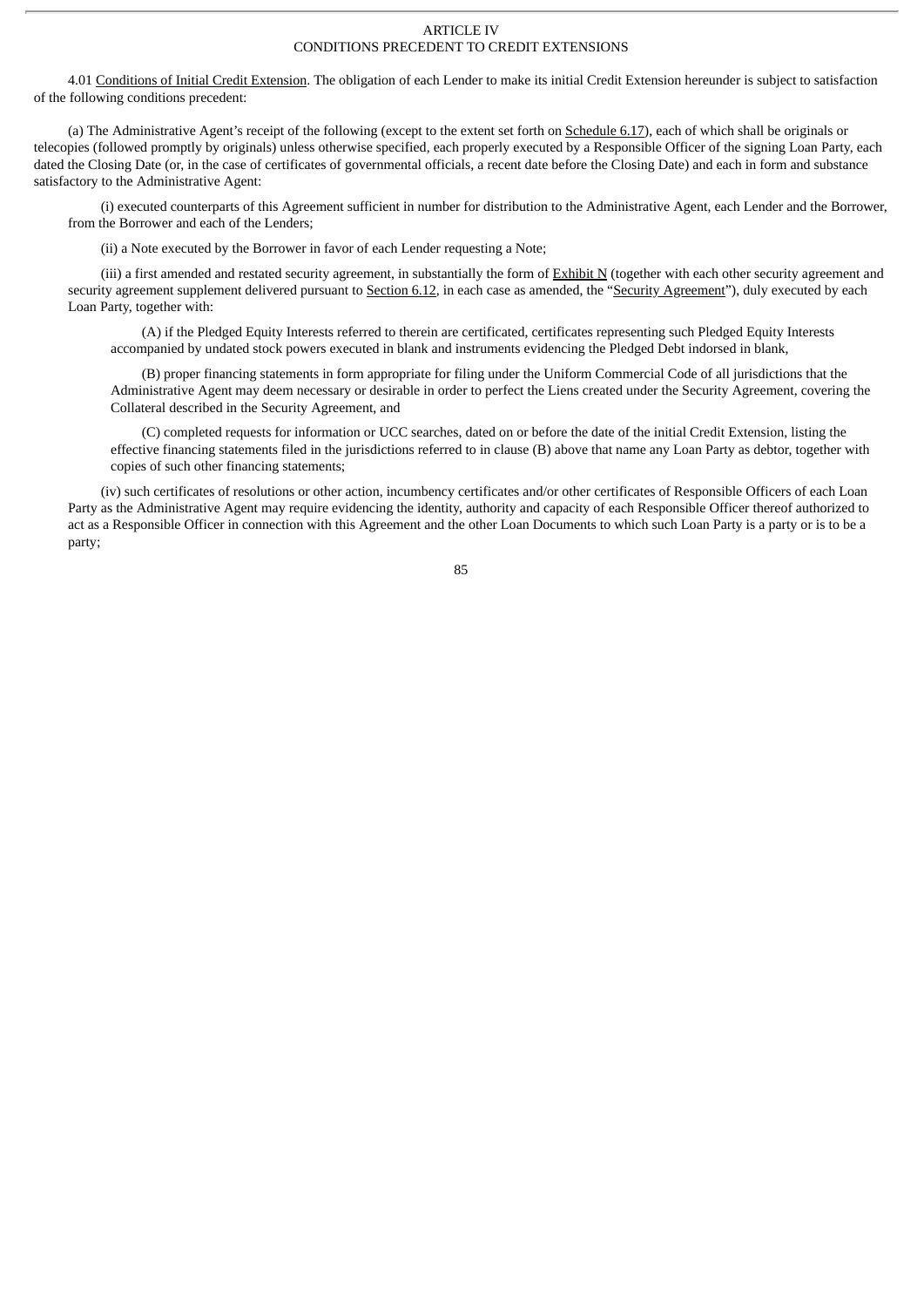(v) such documents and certifications as the Administrative Agent may reasonably require to evidence that each Loan Party is duly organized or formed, and that each of the Borrower and each other Loan Party is validly existing, in good standing and qualified to engage in business in each jurisdiction where its ownership, lease or operation of properties or the conduct of its business requires such qualification, except to the extent that failure to do so could not reasonably be expected to have a Material Adverse Effect;

(vi) a favorable opinion of (A) Porter Hedges LLP, counsel to the Loan Parties, and (B) in-house counsel to the Loan Parties, in each case addressed to the Administrative Agent and each Lender, as to matters concerning the Loan Parties and the Loan Documents as the Administrative Agent and its counsel may reasonably request;

(vii) a certificate of a Responsible Officer of each Loan Party either (A) attaching copies of all consents, licenses and approvals required in connection with the execution, delivery and performance by such Loan Party and the validity against such Loan Party of the Loan Documents to which it is a party, and such consents, licenses and approvals shall be in full force and effect, or (B) stating that no such consents, licenses or approvals are so required;

(viii) a certificate signed by a Responsible Officer of the Borrower certifying (A) that the conditions specified in Sections 4.02(a) and (b) have been satisfied, and (B) that there has been no event or circumstance since the date of the Audited Financial Statements that has had or could be reasonably expected to have, either individually or in the aggregate, a Material Adverse Effect;

(ix) the Audited Financial Statements and the internally prepared quarterly consolidated financial statements of the Borrower and its Subsidiaries for the Fiscal Quarter ending March 31, 2021;

(x) certificates attesting to the Solvency of each Loan Party, from its principal financial officer;

(xi) (a) evidence that all insurance required to be maintained pursuant to the Loan Documents has been obtained and is in effect, together with the certificates of insurance, naming the Administrative Agent, on behalf of the Lenders, as an additional insured or loss payee, as the case may be, under all insurance policies maintained with respect to the assets and properties of the Loan Parties that constitutes Collateral; (b) to the extent requested by the Administrative Agent, copies of insurance policies, declaration pages, or insurance binders evidencing insurance that meets the requirements set forth herein or in the Collateral Documents and (c) an Authorization to Share Insurance Information;

(xii) a duly completed pro forma Compliance Certificate (after taking into account the initial Credit Extensions hereunder) as of March 31, 2021, signed by a Responsible Officer of the Borrower;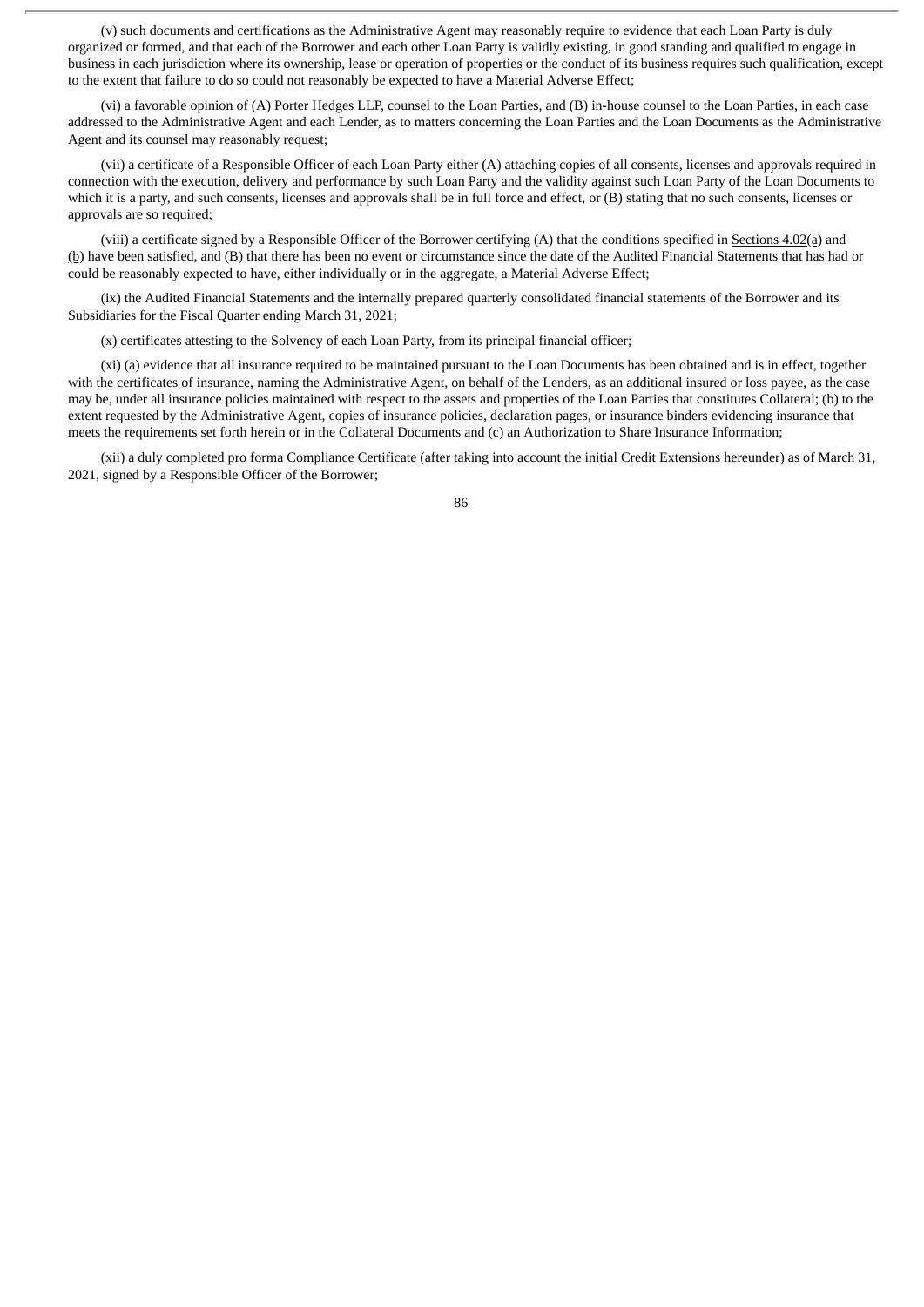(xiii) a Loan Notice with respect to the Loans to be made on the Closing Date; and

(xiv) such other assurances, certificates, documents, consents or opinions as the Administrative Agent, the L/C Issuer, the Swing Line Lender or any Lender reasonably may require;

(b) The Administrative Agent shall have received evidence of the substantially concurrent issuance of the Senior Notes in the face amount of not less than \$400,000,000, and the Senior Notes Indenture and the other Senior Notes Documents shall have been entered into, and on such other terms and conditions, and pursuant to documentation, in each case acceptable to the Administrative Agent, and substantially simultaneously with the execution of this Agreement, the proceeds of which shall be used to repay or deposit the amount required to satisfy and discharge in full the Existing Senior Notes.

(c) (i) Upon the reasonable request of any Lender made at least ten days prior to the Closing Date, the Borrower shall have provided to such Lender the documentation and other information so requested in connection with applicable "know your customer" and anti-money-laundering rules and regulations, including the Patriot Act, in each case at least five days prior to the Closing Date and (ii) any Loan Party that qualifies as a "legal entity customer" under the Beneficial Ownership Regulation shall have delivered to each Lender that so requests, a Beneficial Ownership Certification in relation to such Loan Party at least five days prior to the Closing Date.

(d) The indenture pursuant to which the Existing Senior Notes were issued shall be satisfied and discharged on the Closing Date.

(e) (i) All fees required to be paid to the Administrative Agent and the Arrangers on or before the Closing Date shall have been paid and (ii) all fees required to be paid to the Lenders on or before the Closing Date shall have been paid.

(f) Unless waived by the Administrative Agent, the Borrower shall have paid all fees, charges and disbursements of counsel to the Administrative Agent (directly to such counsel if requested by the Administrative Agent) to the extent invoiced prior to or on the Closing Date, plus such additional amounts of such fees, charges and disbursements as shall constitute its reasonable estimate of such fees, charges and disbursements incurred or to be incurred by it through the closing proceedings (provided that such estimate shall not thereafter preclude a final settling of accounts between the Borrower and the Administrative Agent).

(g) The Closing Date shall have occurred on or before May 14, 2021.

Without limiting the generality of the provisions of  $Section 9.03(c), for purposes of determining compliance with the conditions specified in this$ </u> Section 4.01, each Lender that has signed this Agreement shall be deemed to have consented to, approved or accepted or to be satisfied with, each document or other matter required thereunder to be consented to or approved by or acceptable or satisfactory to a Lender unless the Administrative Agent shall have received notice from such Lender prior to the proposed Closing Date specifying its objection thereto.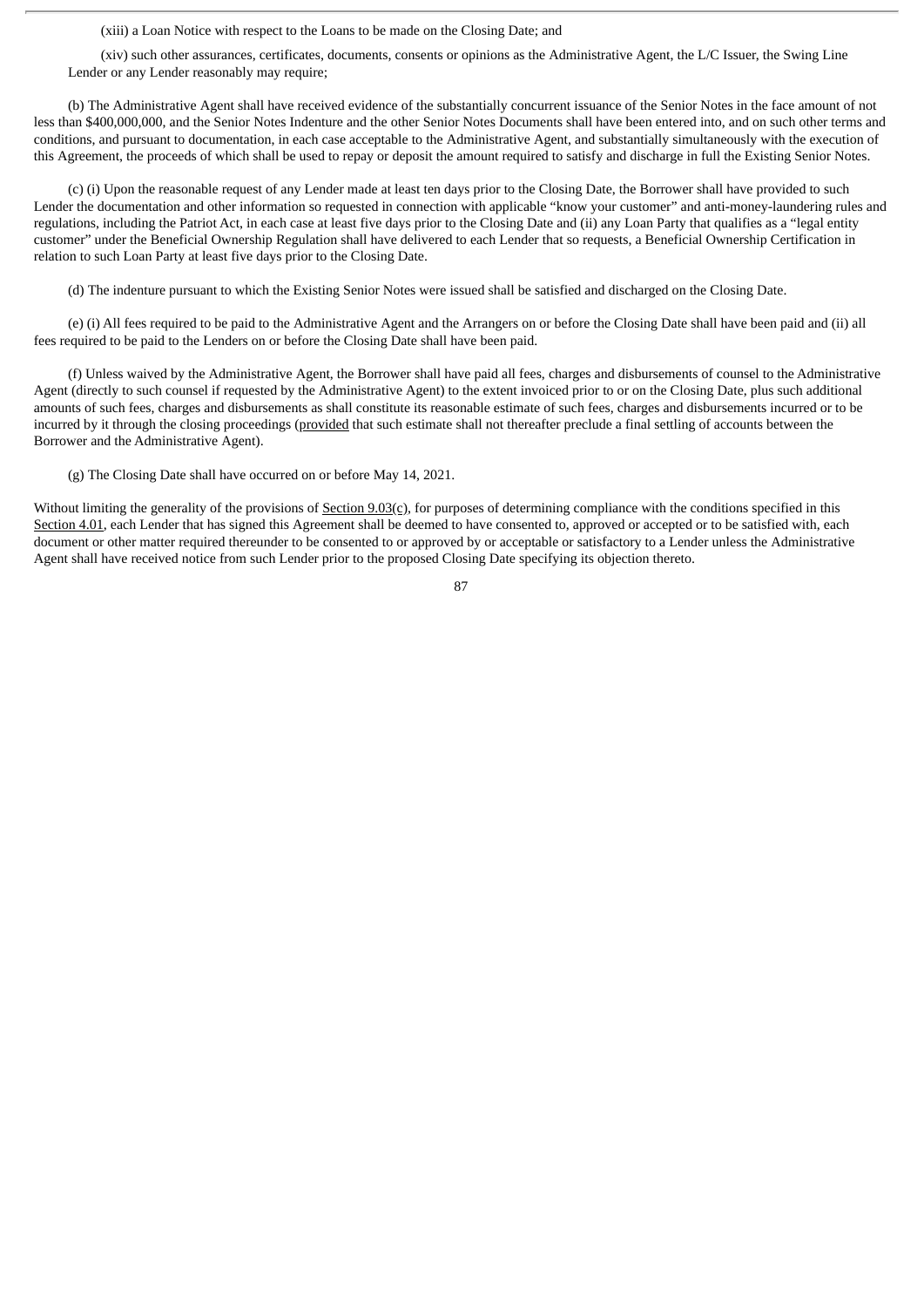4.02 Conditions to all Credit Extensions. The obligation of each Lender to honor any Request for Credit Extension (other than a Loan Notice requesting only a conversion of Loans to the other Type, or a continuation of BSBY Rate Loans) is subject to the following conditions precedent:

(a) The representations and warranties of the Borrower and each other Loan Party contained in Article V or any other Loan Document, or which are contained in any document furnished at any time under or in connection herewith or therewith that are subject to materiality or Material Adverse Effect qualifications shall be true and correct in all respects and the representations and warranties of the Borrower and each other Loan Party contained in Article V or any other Loan Document, or which are contained in any document furnished at any time under or in connection herewith or therewith that are not subject to materiality or Material Adverse Effect qualifications, shall be true and correct in all material respects, in each case on and as of the date of such Credit Extension, except to the extent that such representations and warranties specifically refer to an earlier date, in which case they shall be true and correct as of such earlier date, and except that for purposes of this Section 4.02, the representations and warranties contained in Sections 5.05(a) and (c) shall be deemed to refer to the most recent statements furnished pursuant to Sections 6.01(a) and (b), respectively.

(b) No Default shall exist, or would result from such proposed Credit Extension or from the application of the proceeds thereof.

(c) The Administrative Agent and, if applicable, the L/C Issuer or the Swing Line Lender shall have received a Request for Credit Extension in accordance with the requirements hereof.

Each Request for Credit Extension (other than a Loan Notice requesting only a conversion of Loans to the other Type or a continuation of BSBY Rate Loans) submitted by the Borrower shall be deemed to be a representation and warranty that the conditions specified in Sections 4.02(a) and (b) have been satisfied on and as of the date of the applicable Credit Extension.

# ARTICLE V REPRESENTATIONS AND WARRANTIES

Each Loan Party represents and warrants to the Administrative Agent and the Lenders as of the date made or deemed made that:

5.01 Existence, Qualification and Power. Each Loan Party and each of its Subsidiaries (a) is duly organized or formed, validly existing and, as applicable, in good standing under the Laws of the jurisdiction of its incorporation or organization, (b) has all requisite corporate, limited liability company or similar power and authority and all requisite governmental licenses, authorizations, consents and approvals to (i) own or lease its assets and carry on its business and (ii) execute, deliver and perform its obligations under the Loan Documents to which it is a party, and (c) is duly qualified and is licensed and, as applicable, in good standing under the Laws of each jurisdiction where its ownership, lease or operation of properties or the conduct of its business requires such qualification or license; except in each case referred to in clause (b)(i) or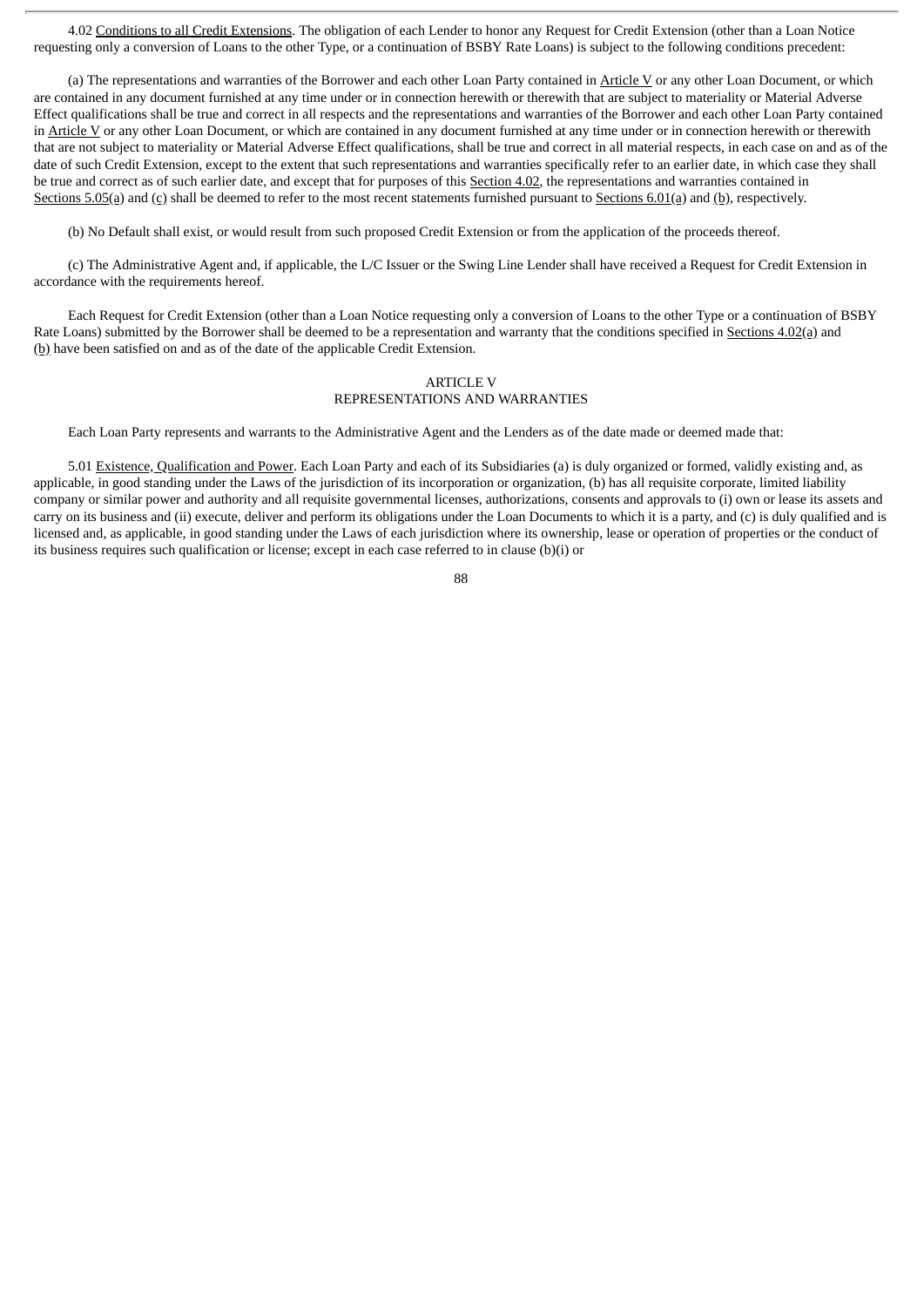(c), to the extent that failure to do so could not reasonably be expected to have a Material Adverse Effect.

5.02 Authorization; No Contravention. The execution, delivery and performance by each Loan Party of each Loan Document to which such Person is or is to be a party have been duly authorized by all necessary corporate or other organizational action, and do not and will not (i) contravene the terms of any of such Person's Organization Documents; (ii) conflict with or result in any breach or contravention of, or the creation of any Lien under, or require any payment to be made under (A) any Contractual Obligation to which such Person is a party or affecting such Person or the properties of such Person or any of its Subsidiaries or (B) any order, injunction, writ or decree of any Governmental Authority or any arbitral award to which such Person or its property is subject; or (iii) violate any Law.

5.03 Governmental Authorization; Other Consents. No approval, consent, exemption, authorization, or other action by, or notice to, or filing with, any Governmental Authority or any other Person is necessary or required in connection with (a) the execution, delivery or performance by, or enforcement against, any Loan Party of this Agreement or any Loan Party of any other Loan Document, (b) the grant by any Loan Party of the Liens granted by it pursuant to the Collateral Documents, (c) the perfection or maintenance of the Liens created under the Collateral Documents (including the nature thereof) or (d) the exercise by the Lender of its rights under the Loan Documents or the remedies in respect of the Collateral pursuant to the Collateral Documents, except for (i) the authorizations, approvals, actions, notices and filings listed on Schedule 5.03, all of which have been duly obtained, taken, given or made and are in full force and effect, and (ii) those authorizations, approvals, actions, notices and filings in connection with the grant, perfection, maintenance or enforcement of Liens in respect of the Collateral that are customary for transactions of this type or for which the failure to obtain could not reasonably be expected to have a Material Adverse Effect.

5.04 Binding Effect. This Agreement has been, and each other Loan Document, when delivered hereunder, will have been, duly executed and delivered by each Loan Party that is party thereto. This Agreement constitutes, and each other Loan Document when so delivered will constitute, a legal, valid and binding obligation of such Loan Party, enforceable against each Loan Party that is party thereto in accordance with its terms, except to the extent that the enforceability thereof may be limited by applicable bankruptcy, insolvency, reorganization, moratorium and other laws affecting creditor's rights generally and by equitable principles (regardless of whether enforcement is sought in equity or at law).

# 5.05 Financial Statements; No Material Adverse Effect.

(a) The Audited Financial Statements (i) were prepared in accordance with GAAP consistently applied throughout the period covered thereby, except as otherwise expressly noted therein; (ii) fairly present in all material respects the financial condition of the Borrower and its Subsidiaries as of the date thereof and their results of operations for the period covered thereby in accordance with GAAP consistently applied throughout the period covered thereby, except as otherwise expressly noted therein; and (iii) show all material indebtedness and other liabilities, direct or contingent, of the Borrower and its Subsidiaries as of the date thereof, including liabilities for taxes, material commitments and Debt.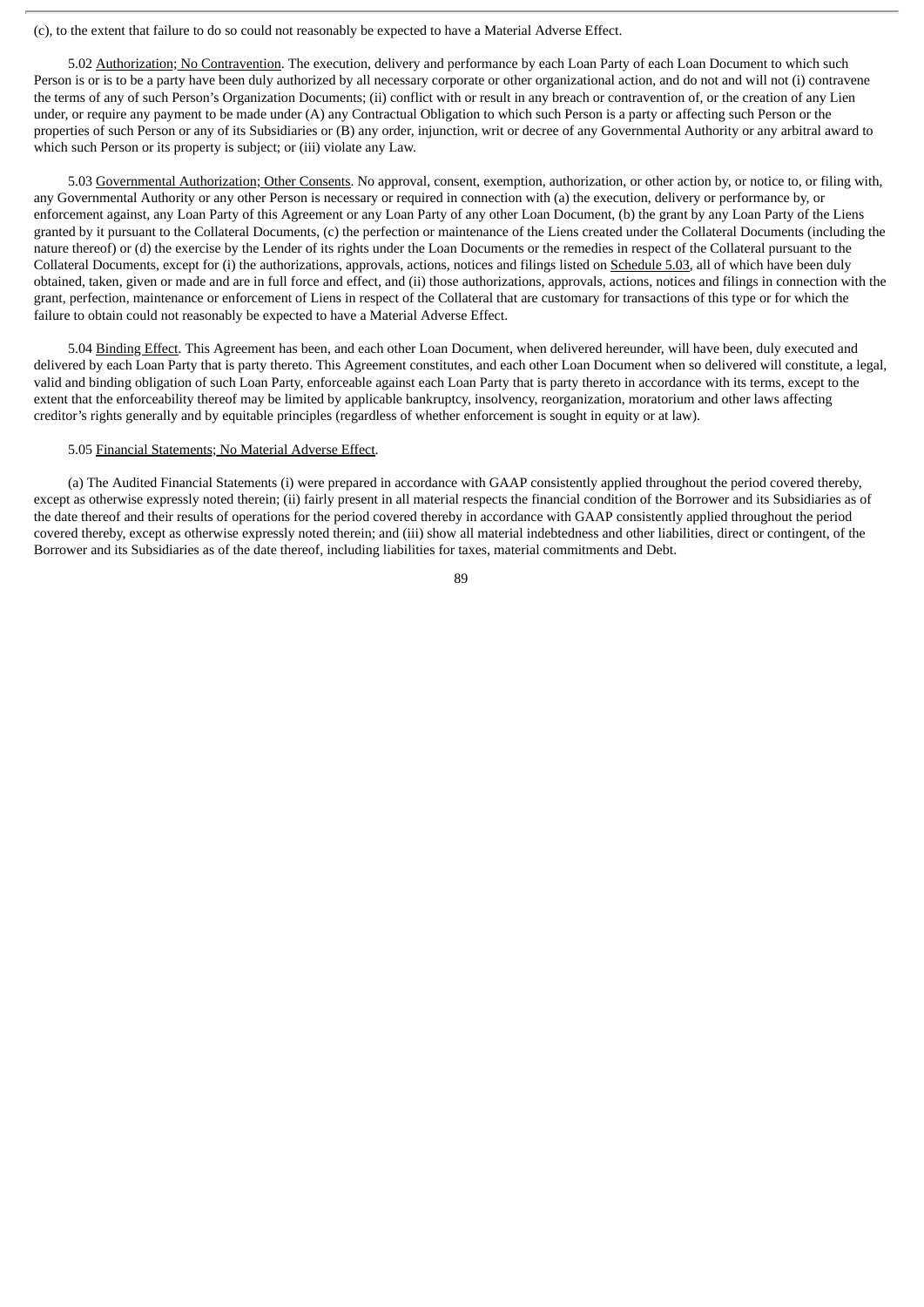(b) Since the date of the Audited Financial Statements, there has been no event or circumstance, either individually or in the aggregate, that has had or could reasonably be expected to have a Material Adverse Effect.

(c) The consolidated balance sheets of the Borrower and its Subsidiaries as at March 31, 2021, and the related consolidated statements of income and cash flows of the Borrower and its Subsidiaries for the three months then ended, certified by the principal accounting officer or treasurer of the Borrower, copies of which have been furnished to the Lenders, fairly present in all material respects the consolidated financial condition of the Borrower and its Subsidiaries as at such date and the consolidated results of operations of the Borrower and its Subsidiaries for the period ended on such date, all in accordance with GAAP (subject to the absence of footnotes and normal year-end audit adjustments). Schedule 5.05 sets forth all material indebtedness and operating leases of the Borrower and its Subsidiaries as of the date set forth thereon.

(d) The consolidated forecasted balance sheets, statements of income and cash flows of the Borrower and its Subsidiaries delivered pursuant to Section 6.01 were prepared in good faith on the basis of the assumptions stated therein, which assumptions were fair in the opinion of the Borrower in light of the conditions existing at the time of delivery of such forecasts, and represented, at the time of delivery, the Borrower's best estimate of their future financial condition and performance.

5.06 Litigation. There are no actions, suits, proceedings, claims or disputes pending or, to the knowledge of the Borrower after due and diligent investigation, threatened or contemplated, at law, in equity, in arbitration or before any Governmental Authority, by or against the Borrower or any of its Subsidiaries, or against any of their properties or revenues that (a) purport to affect or pertain to this Agreement or any other Loan Document, or (b) either individually or in the aggregate, if determined adversely, could reasonably be expected to have a Material Adverse Effect. As of the Closing Date, all material litigation is listed on Schedule 5.06, and as of Closing Date, there has been no adverse change in the status, or financial effect on any Loan Party or any Subsidiary thereof, of the matters described in Schedule 5.06.

5.07 No Default. Neither any Loan Party nor any Subsidiary thereof is in default under or with respect to, or a party to, any Contractual Obligation that could, either individually or in the aggregate, reasonably be expected to have a Material Adverse Effect. No Default has occurred and is continuing or would result from the consummation of the transactions contemplated by this Agreement or any other Loan Document.

## 5.08 Ownership of Property; Liens; Investments.

(a) Each Loan Party and each of its Subsidiaries has good record and saleable title in fee simple to, or valid leasehold interests in, all real property necessary or used in the ordinary conduct of its business, except for such defects in title as could not, individually or in the aggregate, reasonably be expected to have a Material Adverse Effect.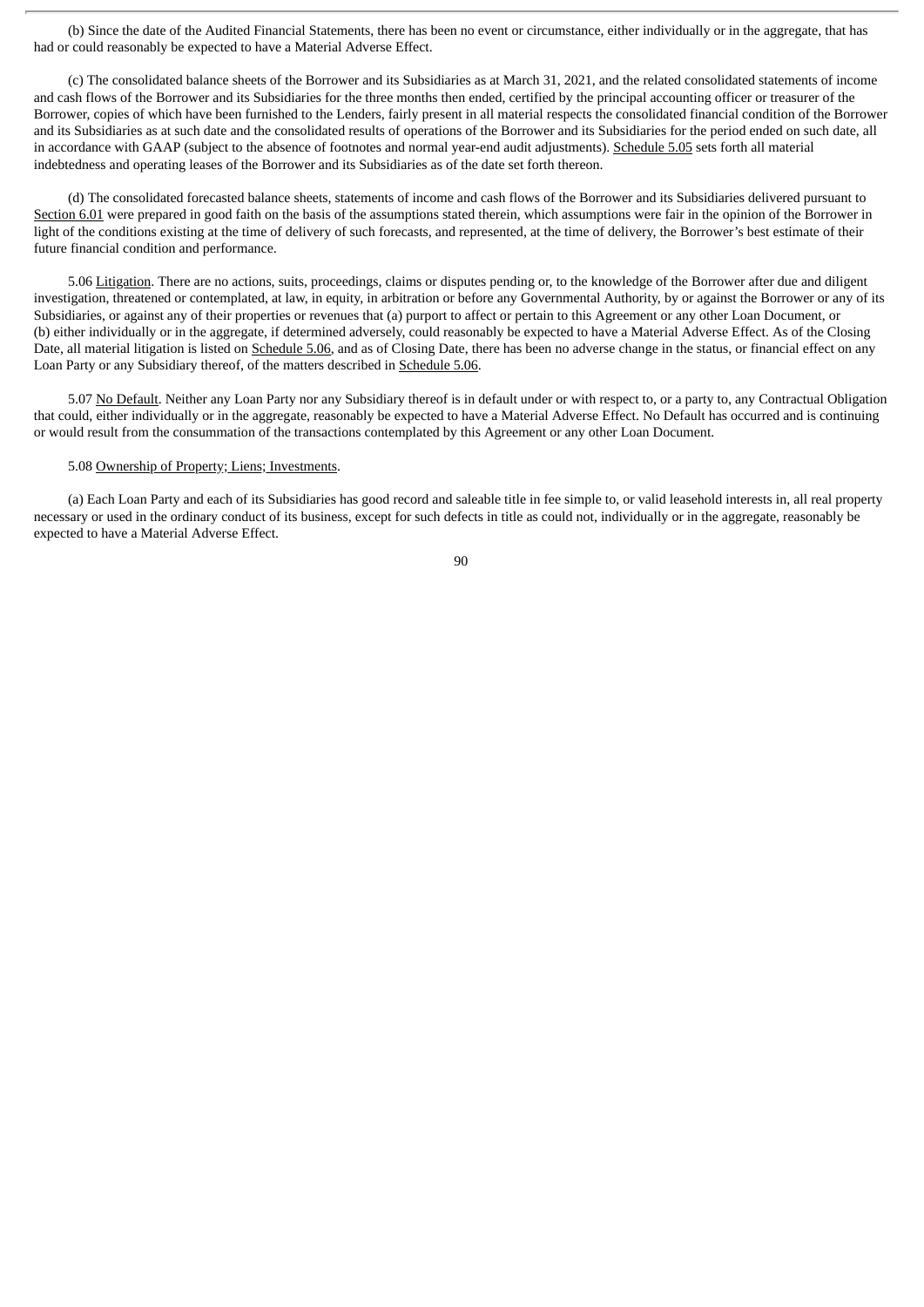(b) As of the Closing Date, Schedule 5.08(b) sets forth a complete and accurate list of all Liens on the property or assets of the Borrower and each of its Subsidiaries, showing as of the date hereof the lienholder thereof, the principal amount of the obligations secured thereby and a general description of the property or assets of such Loan Party or such Subsidiary subject thereto, except for Liens arising by operation of Law and Liens of the type listed in Section 7.01(f). The property of the Borrower and each of its Subsidiaries is subject to no Liens, other than Liens set forth on Schedule 5.08(b), and as otherwise permitted by Section 7.01.

(c) As of the Closing Date, Schedule 5.08(c) sets forth a complete and accurate list of all real property owned by the Borrower and each of its Subsidiaries, showing as of the date hereof the street address, county or other relevant jurisdiction, state, record owner and book value thereof. The Borrower and each of its Subsidiaries has good, saleable and insurable fee simple title to the real property owned by such Loan Party or such Subsidiary, free and clear of all Liens, other than Liens created or permitted by the Loan Documents.

(d) (i) As of the Closing Date, Schedule 5.08(d)(i) sets forth a complete and accurate list of all leases of real property under which the Borrower or any Subsidiary is the lessee, showing as of the date hereof the street address, county or other relevant jurisdiction, state, lessor, lessee, expiration date and annual rental cost thereof. Each such material lease is the legal, valid and binding obligation of the lessor thereof, enforceable in accordance with its terms.

(ii) As of the Closing Date, Schedule  $5.08(d)(ii)$  sets forth a complete and accurate list of all leases of real property under which the Borrower or any Subsidiary is the lessor, showing as of the date hereof the street address, county or other relevant jurisdiction, state, lessor, lessee, expiration date and annual rental cost thereof. Each such material lease is the legal, valid and binding obligation of the lessee thereof, enforceable in accordance with its terms.

(e) As of the Closing Date, Schedule 5.08(e) sets forth a complete and accurate list of all Investments held by the Borrower or any Subsidiary (except those Investments in the Borrower or Subsidiaries set forth on Schedule 5.13), showing as of the date hereof the amount, obligor or issuer and maturity, if any, thereof.

#### 5.09 Environmental Compliance.

(a) The Borrower and its Subsidiaries periodically conduct in the Ordinary Course of Business a review of the effect of existing Environmental Laws and, to the extent applicable, claims received by the Borrower or any of its Subsidiaries alleging potential liability or responsibility for violation of any Environmental Law on their respective businesses, operations and properties, and as a result thereof the Borrower has reasonably concluded that such Environmental Laws and any such claims would not, individually or in the aggregate, reasonably be expected to have a Material Adverse Effect.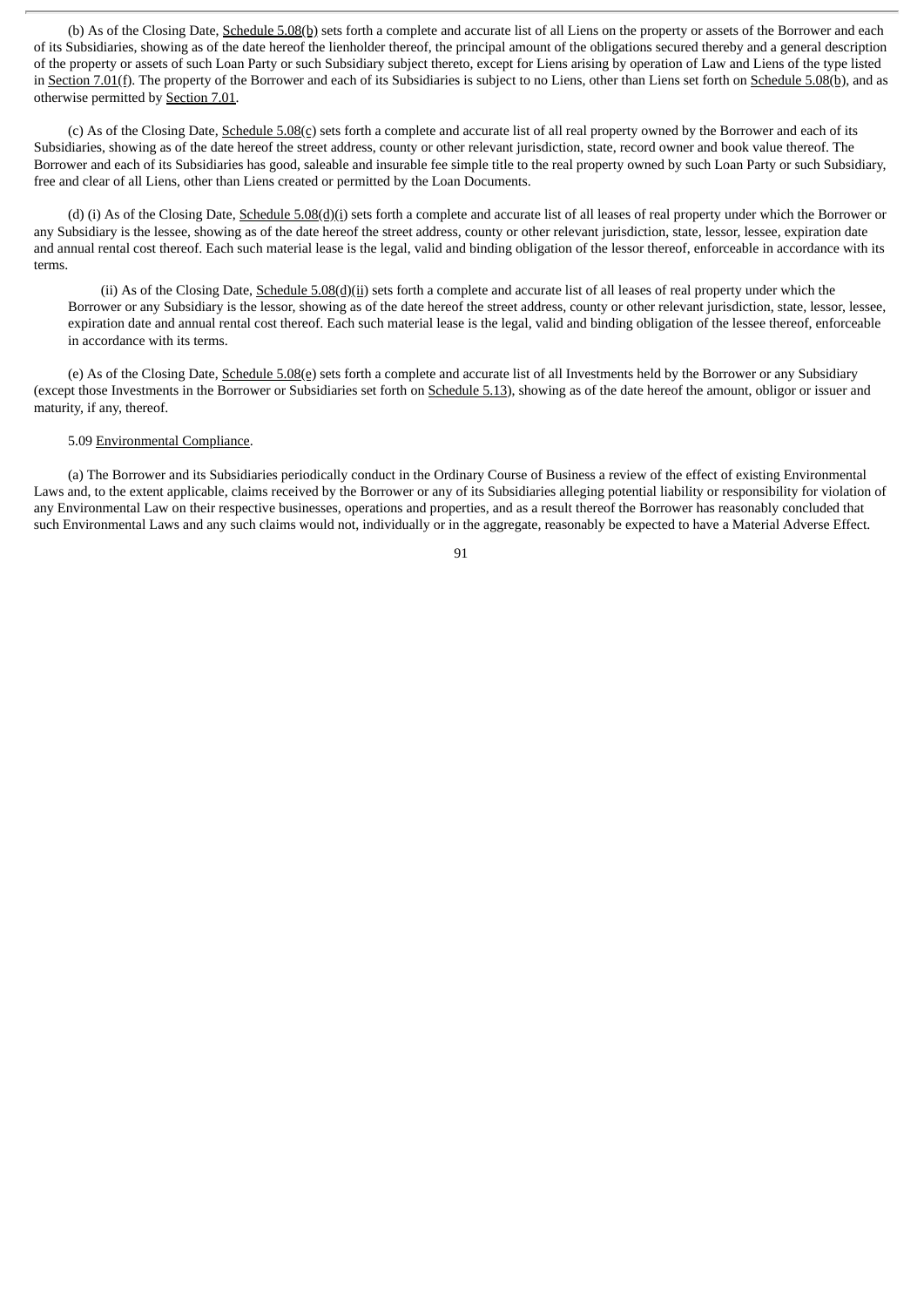(b) Except as disclosed on Schedule 5.09, none of the properties currently owned or operated by the Borrower or any of its Subsidiaries is listed or proposed for listing on the NPL or on the CERCLIS or SEMS or any analogous state list; to the knowledge of the Borrower after due and diligent investigation, there are no underground storage tanks and no above-ground storage tanks, surface impoundments, pits, or lagoons in which Hazardous Materials are being or, to the knowledge of the Borrower after due and diligent investigation, have been treated, stored or disposed on any property currently owned or operated by the Borrower or any of its Subsidiaries; in each case above that would reasonably be expected to have a Material Adverse Effect; there is no asbestos or asbestos-containing material in a damaged condition on any property currently owned or operated by any Loan Party or any of its Subsidiaries; and Hazardous Materials have not been Released on any property currently owned or operated by the Borrower or any of its Subsidiaries in any manner that would reasonably be expected to have a Material Adverse Effect.

(c) Except as disclosed on Schedule 5.09, neither the Borrower nor any of its Subsidiaries is undertaking, and has not completed, either individually or together with other potentially responsible parties, any investigation or assessment or remedial or response action relating to any actual or threatened Release of Hazardous Materials at any site, location or operation, either voluntarily or as required pursuant to the legally enforceable order of any Governmental Authority or any Environmental Law; and all Hazardous Materials generated, used, treated, handled or stored at, or transported from, any property currently owned or operated by any Loan Party or any of its Subsidiaries have been disposed of in a manner not reasonably expected to have a Material Adverse Effect.

5.10 Insurance. The properties of the Borrower and its Subsidiaries are insured with financially sound and reputable insurance companies that are not Affiliates of the Borrower, in such amounts, with such deductibles and covering such risks as are customarily carried by companies engaged in similar businesses and owning similar properties in localities where the Borrower or the applicable Subsidiary operates.

5.11 Taxes. The Borrower and its Subsidiaries have filed all Federal, state and other material tax returns and reports required to be filed, and have paid all Federal, state and other material taxes, assessments, fees and other governmental charges levied or imposed upon them or their properties, income or assets otherwise due and payable, except those which are being contested in good faith by appropriate proceedings diligently conducted and for which adequate reserves have been provided in accordance with GAAP. There is no proposed tax assessment against the Borrower or any Subsidiary that would, if made, have a Material Adverse Effect. Neither any Loan Party nor any Subsidiary thereof is party to any tax sharing agreement.

# 5.12 ERISA Compliance.

(a) Each Plan is in compliance with the applicable provisions of ERISA, the Code and other Federal or state laws, except for failures to be in compliance that could not, individually or in the aggregate, reasonably be expected to have a Material Adverse Effect. Each Plan that is intended to be a qualified plan under Section 401(a) of the Code has received a favorable determination letter or is subject to a favorable opinion letter from the IRS to the effect that the form of such Plan subject to the letter is qualified under Section 401(a) of the Code and the trust related thereto has been determined by the IRS to be exempt from federal income tax under Section 501(a) of the Code, or an application for such a letter is currently being processed by the IRS. To the best knowledge of the Loan Parties, nothing has occurred that would reasonably be expected to prevent or cause the loss of such tax-qualified status.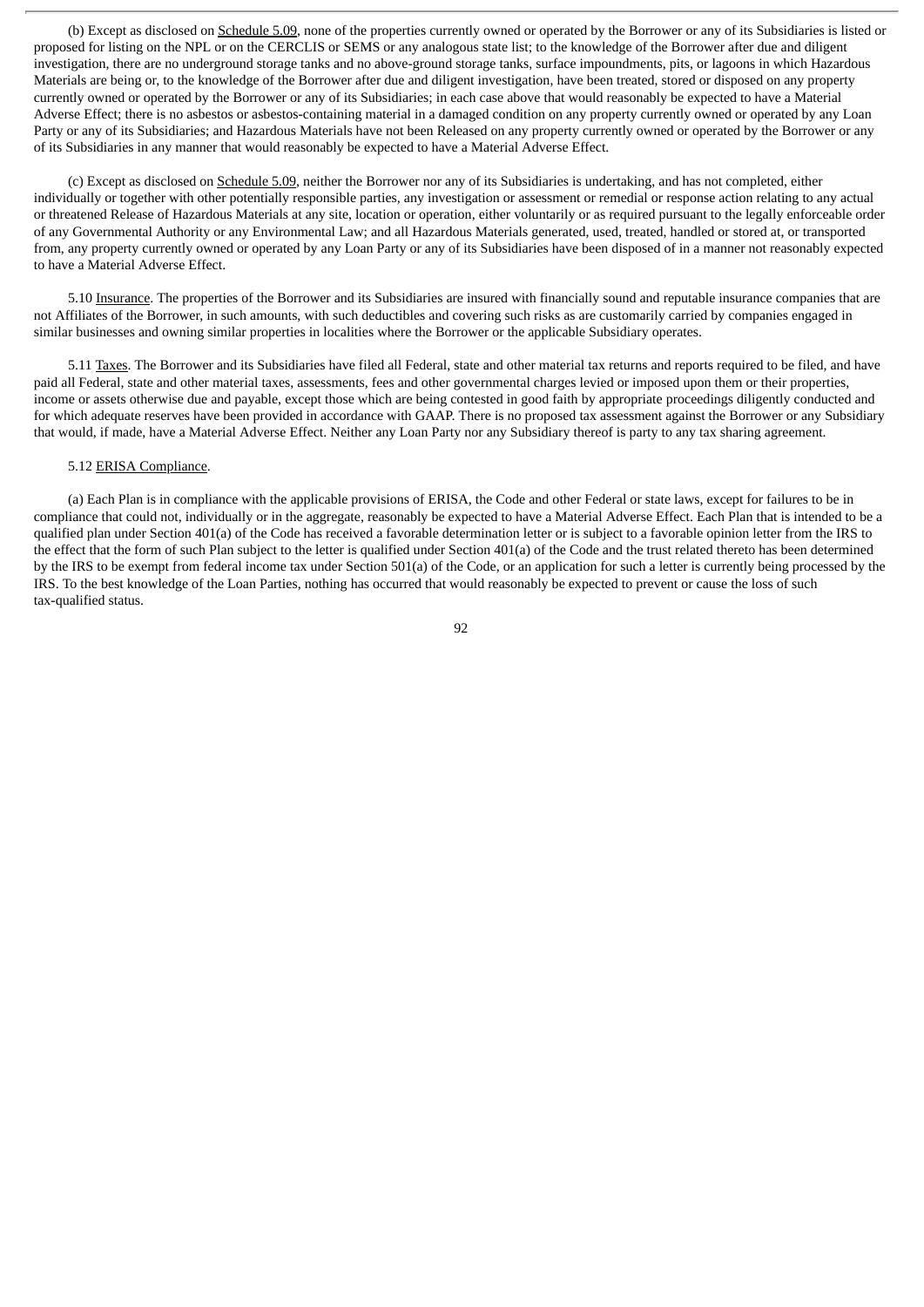(b) There are no pending or, to the knowledge of the Borrower, threatened claims, actions or lawsuits, or action by any Governmental Authority, with respect to any Plan that could reasonably be expected to have a Material Adverse Effect. There has been no prohibited transaction or violation of the fiduciary responsibility rules with respect to any Plan that has resulted or could reasonably be expected to result in a Material Adverse Effect.

(c) Except as would not reasonably be expected to constitute or result in a Material Adverse Effect, individually or in the aggregate (i) no ERISA Event has occurred, and neither Borrower nor any ERISA Affiliate is aware of any fact, event or circumstance that could reasonably be expected to constitute or result in an ERISA Event with respect to any Pension Plan or Multiemployer Plan; (ii) as of the most recent valuation date for any Pension Plan, the funding target attainment percentage (as defined in Section 430(d)(2) of the Code) is 60% or higher and neither Borrower nor any ERISA Affiliate knows of any facts or circumstances that could reasonably be expected to cause the funding target attainment percentage for any such plan to drop below 60% as of the most recent valuation date; (iii) neither Borrower nor any ERISA Affiliate has incurred any liability to the PBGC other than for the payment of premiums, and there are no premium payments which have become due that are unpaid; (iv) neither the Borrower nor any ERISA Affiliate has engaged in a transaction that could be subject to Section 4069 or Section 4212(c) of ERISA. No Pension Plan has been terminated by the plan administrator thereof nor by the PBGC, and no event or circumstance has occurred or exists with respect to a Pension Plan that could reasonably be expected to, individually or in the aggregate, have a Material Adverse Effect.

(d) Neither the Borrower nor any ERISA Affiliate maintains or contributes to, or has any unsatisfied obligation to contribute to, or liability under, any active or terminated Pension Plan other than (i) on the Closing Date, those listed on Schedule 5.12(d) hereto and (ii) thereafter, Pension Plans not otherwise prohibited by this Agreement.

(e) The Borrower represents and warrants as of the Closing Date that the Borrower is not and will not be using "plan assets" (within the meaning of Section 3(42) of ERISA) of one or more Benefit Plans with respect to the Borrower's entrance into, participation in, administration of and performance of the Loans, the Letters of Credit, the Commitments or this Agreement.

5.13 Subsidiaries; Equity Interests; Loan Parties. As of the Closing Date, the Borrower has no Subsidiaries other than those specifically disclosed in Part (a) of Schedule 5.13, and all of the outstanding Equity Interests in such Subsidiaries have been validly issued, are, with respect to Subsidiaries that are corporations, fully paid and non-assessable, and no liability will attach to the holders of such Equity Interests solely by reason of ownership of such Equity Interests, and all such Equity Interests are owned by a Loan Party in the amounts specified on Part (b) of Schedule 5.13 free and clear of all Liens except those created under the Collateral Documents and Liens of the type described by Section 7.01(b). As of the Closing Date, the Borrower has no equity investments in any other corporation or entity other than those specifically disclosed in Part (b) of Schedule 5.13. All of the outstanding Equity Interests in the Borrower have been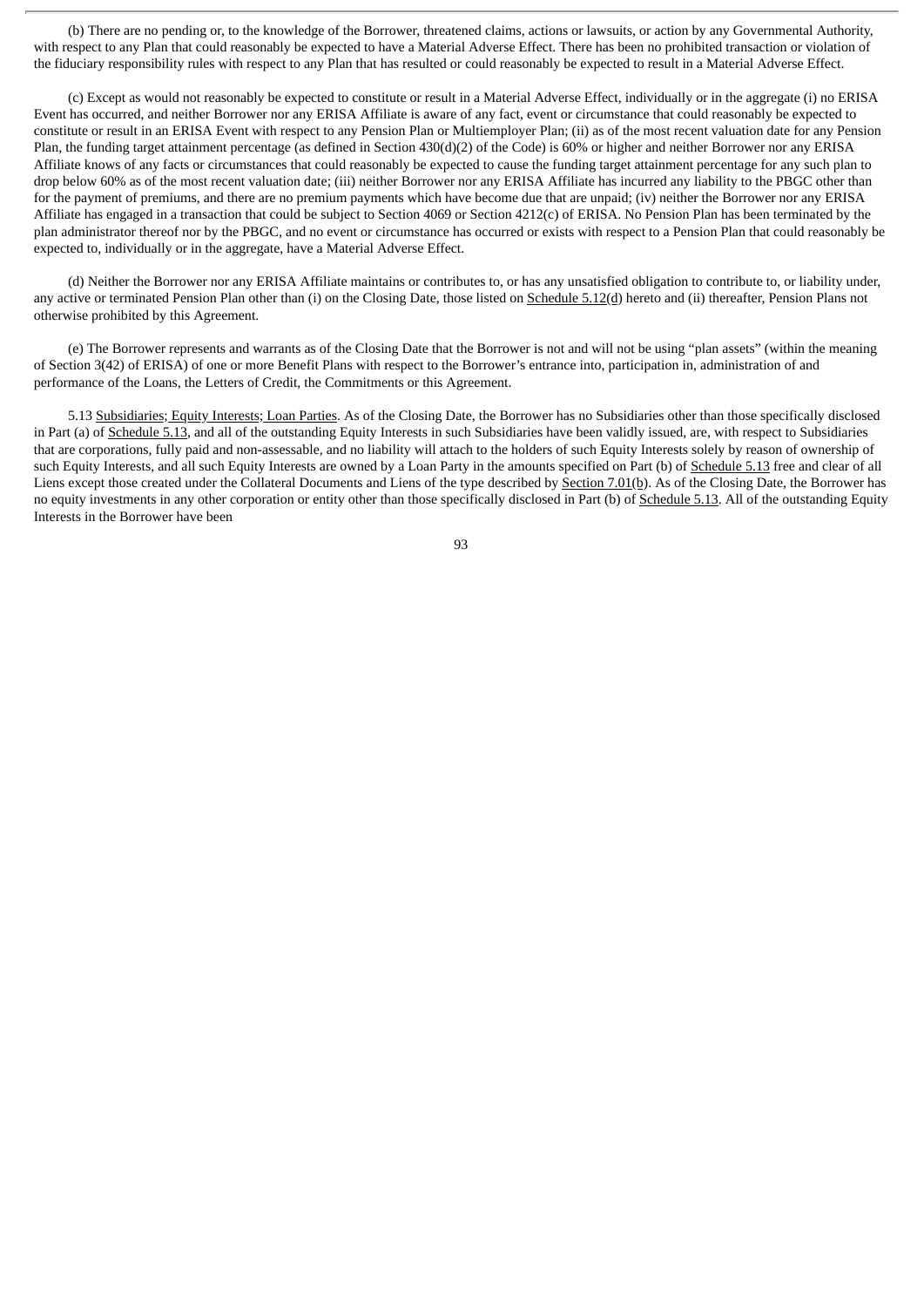validly issued, are fully paid and non-assessable. Set forth on Part (c) of Schedule 5.13 is a complete and accurate list of all Loan Parties, showing as of the Closing Date (as to each Loan Party) the jurisdiction of its organization, the address of its principal place of business and its U.S. taxpayer identification number. As of the Closing Date, the copy of the charter of each Loan Party and each amendment thereto provided pursuant to Section  $4.01(a)(y)$  is a true and correct copy of each such document, each of which is valid and in full force and effect. As of the Closing Date, the information included in the Beneficial Ownership Certification is true and correct in all respects.

#### 5.14 Margin Regulations; Investment Company Act.

(a) The Borrower is not engaged and will not engage, principally or as one of its important activities, in the business of purchasing or carrying margin stock (within the meaning of Regulation U issued by the FRB), or extending credit for the purpose of purchasing or carrying margin stock. Following the application of the proceeds of each Borrowing or drawing under each Letter of Credit, not more than 25% of the value of the assets (either of the Borrower only or of the Borrower and its Subsidiaries on a consolidated basis) subject to the provisions of Section 7.01 or Section 7.05 or subject to any restriction contained in any agreement or instrument between the Borrower and the Lender or any Affiliate of the Lender relating to Debt and within the scope of Section 8.01(e) will be margin stock.

(b) None of the Borrower, any Person Controlling the Borrower, or any Subsidiary is or is required to be registered as an "investment company" under the Investment Company Act of 1940.

5.15 Disclosure. The Borrower has disclosed to the Lender all agreements, instruments and corporate or other restrictions to which it or any of its Subsidiaries is subject, and all other matters known to it, that, individually or in the aggregate, could reasonably be expected to result in a Material Adverse Effect. No report, financial statement, certificate or other information furnished (whether in writing or orally) by or on behalf of the Borrower or any of its Subsidiaries to the Administrative Agent and the Lenders in connection with the transactions contemplated hereby and the negotiation of this Agreement or delivered hereunder or under any other Loan Document (in each case as modified or supplemented by other information so furnished) contains any material misstatement of fact or omits to state any material fact necessary to make the statements therein, in the light of the circumstances under which they were made, not misleading; provided that, with respect to projected financial information, the Borrower represents only that such information was prepared in good faith based upon assumptions believed by the Borrower to be reasonable at the time.

5.16 Compliance with Laws. Each of the Borrower and each Subsidiary is in compliance in all material respects with the requirements of all Laws and all orders, writs, injunctions and decrees applicable to it or to its properties, except in such instances in which (a) such requirement of Law or order, writ, injunction or decree is being contested in good faith by appropriate proceedings diligently conducted or (b) the failure to comply therewith, either individually or in the aggregate, could not reasonably be expected to have a Material Adverse Effect.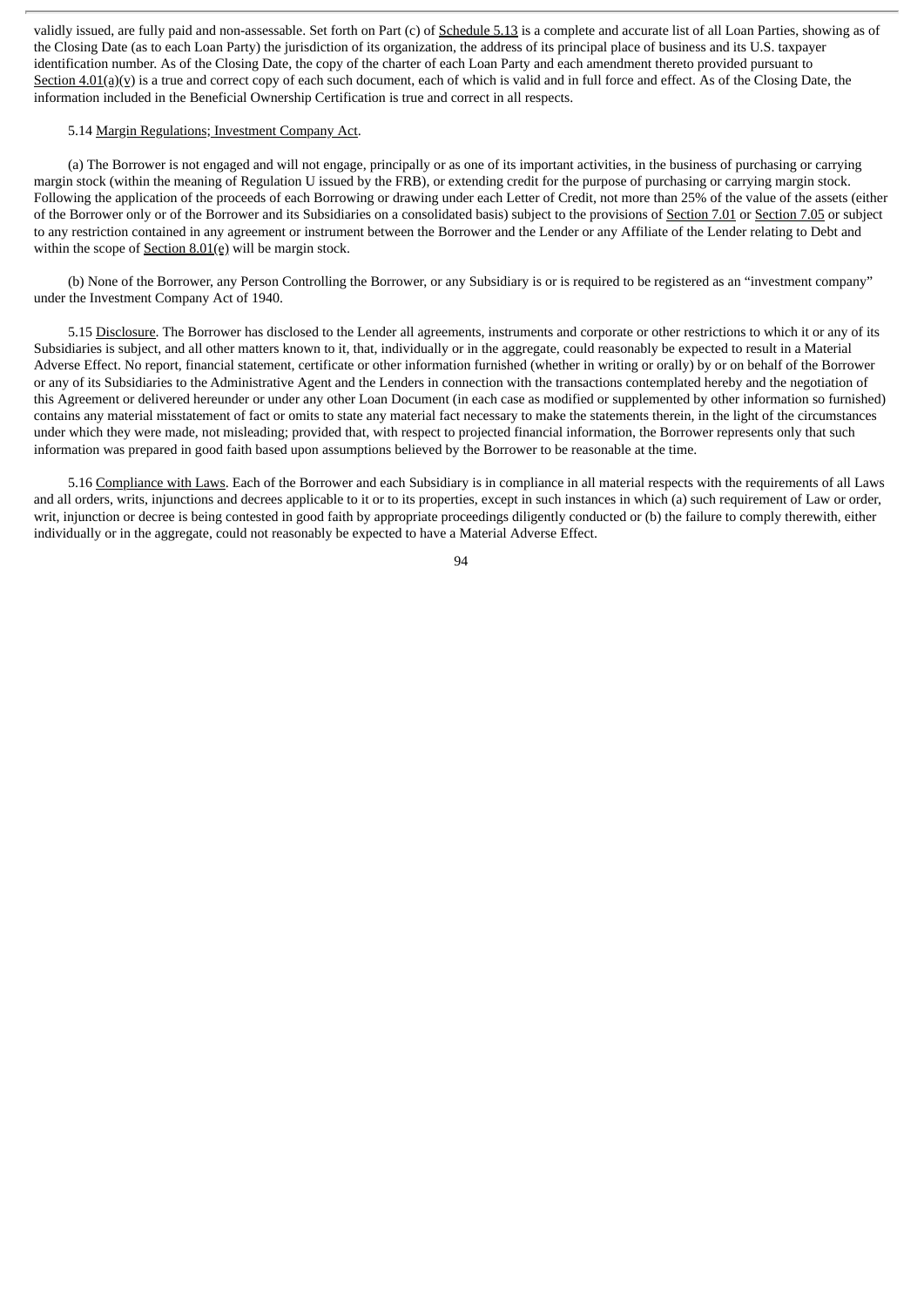5.17 Intellectual Property; Licenses, Etc. The Borrower and its Subsidiaries own, or possess the right to use, all of the trademarks, service marks, trade names, copyrights, patents, patent rights, franchises, licenses and other intellectual property rights (collectively, "IP Rights") that are reasonably necessary for the operation of their respective businesses, without conflict with the rights of any other Person, and Schedule 5.17 sets forth a complete and accurate list of all such material intellectual property rights owned or used by the Borrower and its Subsidiaries as of the Closing Date. To the best knowledge of the Borrower, no slogan or other advertising device, product, process, method, substance, part or other material now employed, or now contemplated to be employed, by the Borrower or any of its Subsidiaries infringes in any material respect upon any rights held by any other Person. No claim or litigation regarding any of the foregoing is pending or, to the best knowledge of the Borrower, threatened, which, either individually or in the aggregate, could reasonably be expected to have a Material Adverse Effect.

5.18 Solvency. The Borrower and its Subsidiaries, on a consolidated basis, are Solvent.

5.19 Casualty, Etc. Neither the businesses nor the properties of the Borrower or any of its Subsidiaries are affected by any fire, explosion, accident, strike, lockout or other labor dispute, drought, storm, hail, earthquake, embargo, act of God or of the public enemy or other casualty (whether or not covered by insurance) that, either individually or in the aggregate, could reasonably be expected to have a Material Adverse Effect.

5.20 Labor Matters. Except as disclosed on Schedule 5.20, as of the Closing Date, there are no collective bargaining agreements or Multiemployer Plans covering the employees of the Borrower or any of its Subsidiaries and none of the Borrower or any Subsidiary has suffered any strikes, walkouts, work stoppages or other material labor difficulty within the last five years, in either case that could reasonably be expected to have a Material Adverse Effect.

5.21 Collateral Documents. The provisions of the Collateral Documents are effective to create in favor of the Lender a legal, valid and enforceable First Priority Lien (subject to Liens permitted by Section 7.01) on all right, title and interest of the respective parties thereto in the Collateral described therein. Except for filings completed on or prior to the Closing Date and as contemplated hereby and by the Collateral Documents, no filing or other action will be necessary to perfect or protect such Liens.

## 5.22 Sanctions Concerns and Anti-Corruption Laws.

(a) Sanctions Concerns. Neither the Borrower, nor any of its Subsidiaries, nor, to the knowledge of the Borrower and its Subsidiaries, any director, officer, employee, agent, Affiliate or representative thereof, is an individual or entity that is, or is owned or controlled by one or more individuals or entities that are (i) currently the subject or target of any Sanctions, (ii) included on OFAC's List of Specially Designated Nationals or HMT's Consolidated List of Financial Sanctions Targets, or any similar list enforced by any other relevant sanctions authority or (iii) located, organized or resident in a Designated Jurisdiction. The Borrower and its Subsidiaries have conducted their businesses in compliance with all applicable Sanctions and have instituted and maintained policies and procedures designed to promote and achieve compliance with such Sanctions.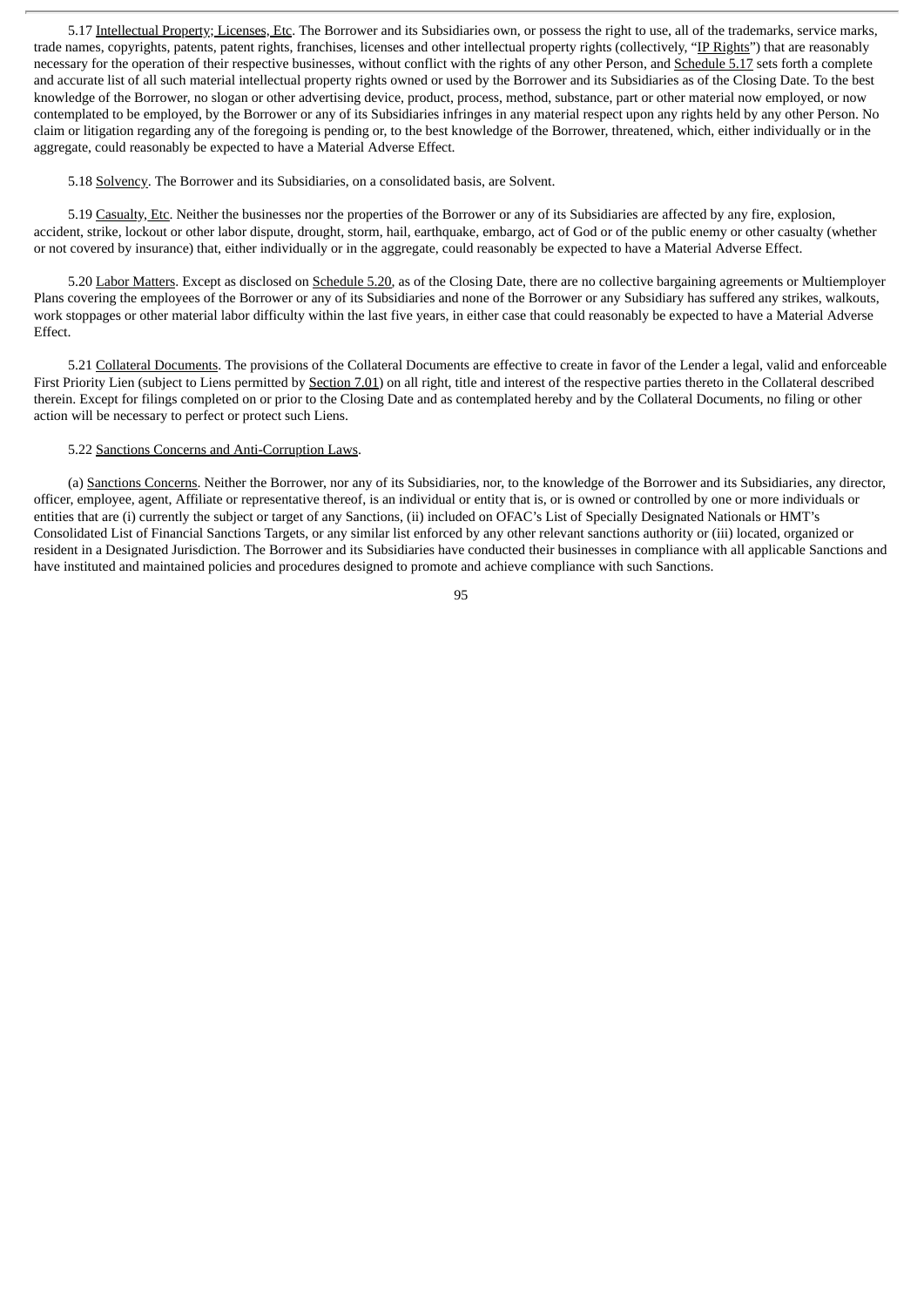(b) Anti-Corruption Laws. The Borrower and its Subsidiaries have conducted their business in compliance in all material respects with the United States Foreign Corrupt Practices Act of 1977, the UK Bribery Act 2010 and other applicable anti-corruption legislation in other jurisdictions, and have instituted and maintained policies and procedures designed to promote and achieve compliance with such laws.

5.23 Common Enterprise. The operations of the Borrower and its Subsidiaries require financing on a basis such that the credit supplied can be made available from time to time to the Borrower and various of its Subsidiaries, as required for the continued successful operation of the Borrower and its Subsidiaries as a whole. The Borrower has requested the Lender to make credit available hereunder primarily for the purposes set forth in Section 6.11 and generally for the purposes of financing the operations of the Borrower and its Subsidiaries. The Borrower and each of its Subsidiaries expects to derive benefit (and the Board of Directors of the Borrower and the Board of Directors or similar governing body of each of its Subsidiaries has determined that such Subsidiary may reasonably be expected to derive benefit), directly or indirectly, from a portion of the credit extended by the Lenders hereunder, both in its separate capacity and as a member of the group of companies, since the successful operation and condition of the Borrower and each of its Subsidiaries is dependent on the continued successful performance of the functions of the group as a whole. The Borrower acknowledges that, but for the agreement by each of the Guarantors to execute and deliver its respective Guaranty, the Administrative Agent and the Lenders would not have made available the credit facilities established on the terms set forth herein.

5.24 Collateral; Perfection of Liens and Security Interests. Payment of the Secured Obligations is or by the Closing Date will be (a) guaranteed by each Guarantor and (b) secured by properties and assets of the Borrower and the Guarantors, including (i) a perfected security interest in 100% of the Covered Equity Interests of each Domestic Subsidiary, (ii) a perfected security interest in certain existing and future personal property of the Borrower and each Guarantor, including, but not limited to, machinery and equipment, inventory and other goods, accounts receivable, fixtures, bank accounts, general intangibles, financial assets, investment property, license rights, patents, trademarks, trade names, copyrights, chattel paper, insurance proceeds, contract rights, hedge agreements, documents, instruments, indemnification rights, tax refunds and cash; provided, however, that a security interest in bank accounts, cash and Liquid Investments shall not be required to be perfected unless an Event of Default shall have occurred and be continuing, (iii) to the extent required by Sections  $6.12(c)$  or  $6.12(d)$ , a perfected Lien pursuant to Mortgages on real property owned by the Borrower and the Guarantors, and (iv) a first priority perfected security interest in 66% of the Equity Interests of any First-Tier Foreign Subsidiary of the Borrower. Other than as set forth in Section 5.24(b)(ii), each of the foregoing, and each other piece of Collateral, is subject to a perfected First Priority Lien securing the Secured Obligations, subject to Liens permitted to exist in accordance with the terms of Section 7.01.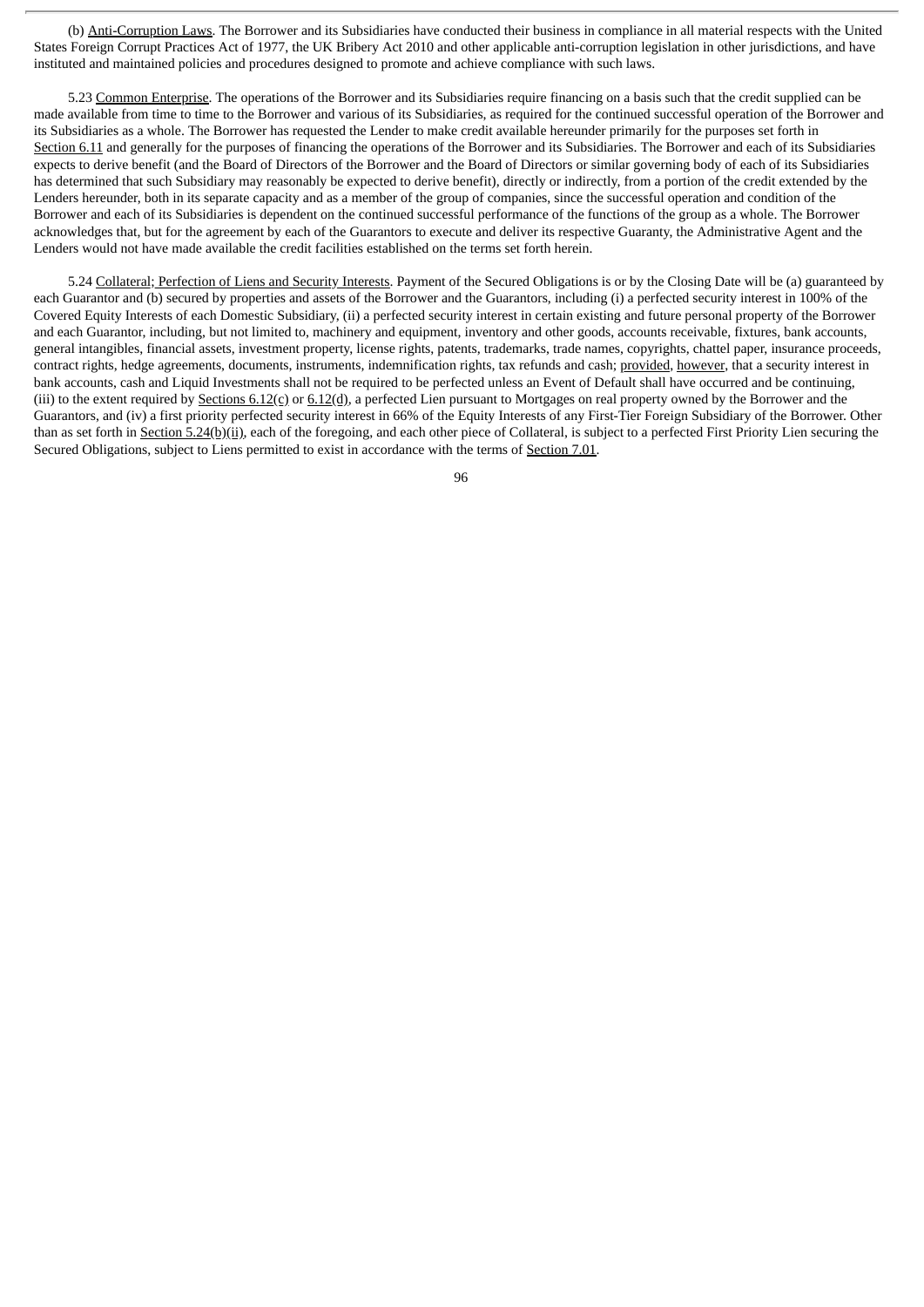5.25 Affected Financial Institutions5.26 . No Loan Party is an Affected Financial Institution.

5.27 Covered Entities5.28 . No Loan Party is a Covered Entity.

5.29 Designation as Senior Indebtedness. The Obligations constitute "Designated Senior Indebtedness" or any similar designation (with respect to indebtedness that having the maximum rights as "senior debt") under and as defined in any agreement governing any Subordinated Debt and the subordination provisions set forth in each such agreement are legally valid and enforceable against the parties thereto.

# ARTICLE VI

# AFFIRMATIVE COVENANTS

From and after the Closing Date and thereafter until the Facility Termination Date, the Borrower shall, and shall (except in the case of the covenants set forth in Sections 6.01, 6.02 and 6.03) cause each Subsidiary to:

6.01 Financial Statements. The Borrower shall deliver to the Administrative Agent and each Lender, in form and detail satisfactory to the Administrative Agent and the Required Lenders:

(a) as soon as available, but in any event within 95 days after the end of each Fiscal Year of the Borrower (commencing with the Fiscal Year ended 2021), a consolidated balance sheet of the Borrower and its Subsidiaries as at the end of such Fiscal Year, and the related consolidated statements of income or operations, stockholders' equity and cash flows for such Fiscal Year, setting forth in each case in comparative form the figures for the previous Fiscal Year, all in reasonable detail and prepared in accordance with GAAP, audited and accompanied by a report and opinion of a nationally recognized standing reasonably acceptable to the Required Lenders, which report and opinion shall be prepared in accordance with generally accepted auditing standards and shall not be subject to any "going concern" or like qualification or exception or any qualification or exception as to the scope of such audit; and

(b) as soon as available, but in any event within 50 days after the end of each of the first three Fiscal Quarters of each Fiscal Year of the Borrower (commencing with the Fiscal Quarter ended June 30, 2021), a consolidated balance sheet of the Borrower and its Subsidiaries as at the end of such Fiscal Quarter, and the related consolidated statements of income or operations, stockholders' equity and cash flows for such fiscal quarter and for the portion of the Borrower's Fiscal Year then ended, setting forth in each case in comparative form the figures for the corresponding Fiscal Quarter of the previous Fiscal Year and the corresponding portion of the previous Fiscal Year, all in reasonable detail, certified by a Responsible Officer of the Borrower as fairly presenting the financial condition, results of operations, stockholders' equity and cash flows of the Borrower and its Subsidiaries in accordance with GAAP, subject only to normal year-end audit adjustments and the absence of footnotes.

As to any information contained in materials furnished pursuant to Section 6.02(c), the Borrower shall not be separately required to furnish such information under clause (a) or (b) above, but the foregoing shall not be in derogation of the obligation of the Borrower to furnish the information and materials described in clauses (a) and (b) above at the times specified therein. At any time that the assets or operations of Unrestricted Subsidiaries and Designated Subsidiaries taken as a whole are material to the assets or operations of the Borrower and all of its Subsidiaries taken as a whole, then the annual and quarterly financial information required by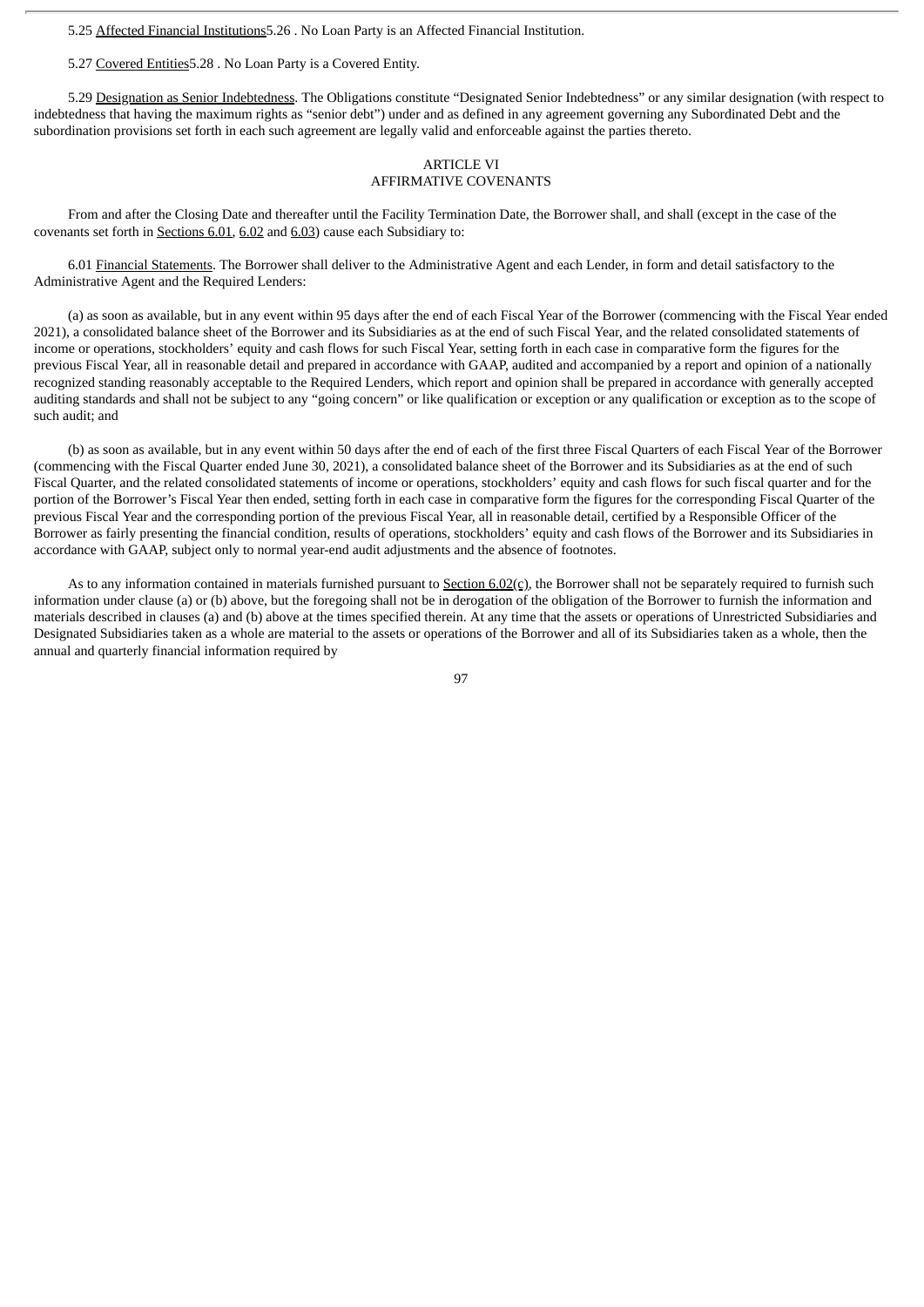Section 6.01(a) and (b) shall include a reasonably detailed presentation, either on the face of the financial statements or in the footnotes thereto, or in "Management's Discussion and Analysis of Financial Condition and Results of Operations," of the financial condition and results of operations of the Borrower and its Subsidiaries separate from the financial condition and results of operations of the Unrestricted Subsidiaries and Designated Subsidiaries of the Borrower.

6.02 Certificates; Other Information. The Borrower shall deliver to the Administrative Agent and each Lender, in form and detail satisfactory to the Administrative Agent and the Required Lenders:

(a) concurrently with the delivery of the financial statements referred to in Sections  $6.01(a)$  and (b), (commencing with the delivery of the financial statements for the Fiscal Quarter ended June 30, 2021), a duly completed Compliance Certificate signed by a Responsible Officer of the Borrower, together with, to the extent that any Acquisitions were consummated during the Fiscal Quarter covered by such Compliance Certificate, an acquisition valuation model prepared by the Borrower with respect to all Acquisitions consummated during such Fiscal Quarter;

(b) promptly after any request by the Administrative Agent or any Lender, copies of any detailed audit reports, management letters or recommendations submitted to the board of directors (or the audit committee of the board of directors) of the Borrower by independent accountants in connection with the accounts or books of the Borrower or any Subsidiary, or any audit of any of them;

(c) promptly after the same are available, copies of each annual report, proxy or financial statement or other report or communication sent to the stockholders of the Borrower, and copies of all annual, regular, periodic and special reports and registration statements which the Borrower may file or be required to file with the SEC under Section 13 or 15(d) of the Securities Exchange Act of 1934, or with any national securities exchange, and in any case not otherwise required to be delivered to the Administrative Agent pursuant hereto;

(d) promptly, following each issuance of Qualified Preferred Stock, a listing of the names, addresses, fax numbers (if available) and number of shares of Qualified Preferred Stock acquired by each Person in such issuance;

(e) promptly, and in any event within five Business Days after receipt thereof by any Loan Party or any Subsidiary thereof, copies of each written notice or other correspondence received from the SEC (or comparable agency in any applicable non-U.S. jurisdiction) concerning any investigation or possible investigation or other inquiry by such agency regarding a possible violation of securities Laws arising from the public reporting of financial or other operational results of any Loan Party or any Subsidiary thereof;

(f) promptly, such additional information regarding the business, financial or corporate affairs of the Borrower or any Subsidiary, or compliance with the terms of the Loan Documents, as the Administrative Agent or any Lender may from time to time reasonably request;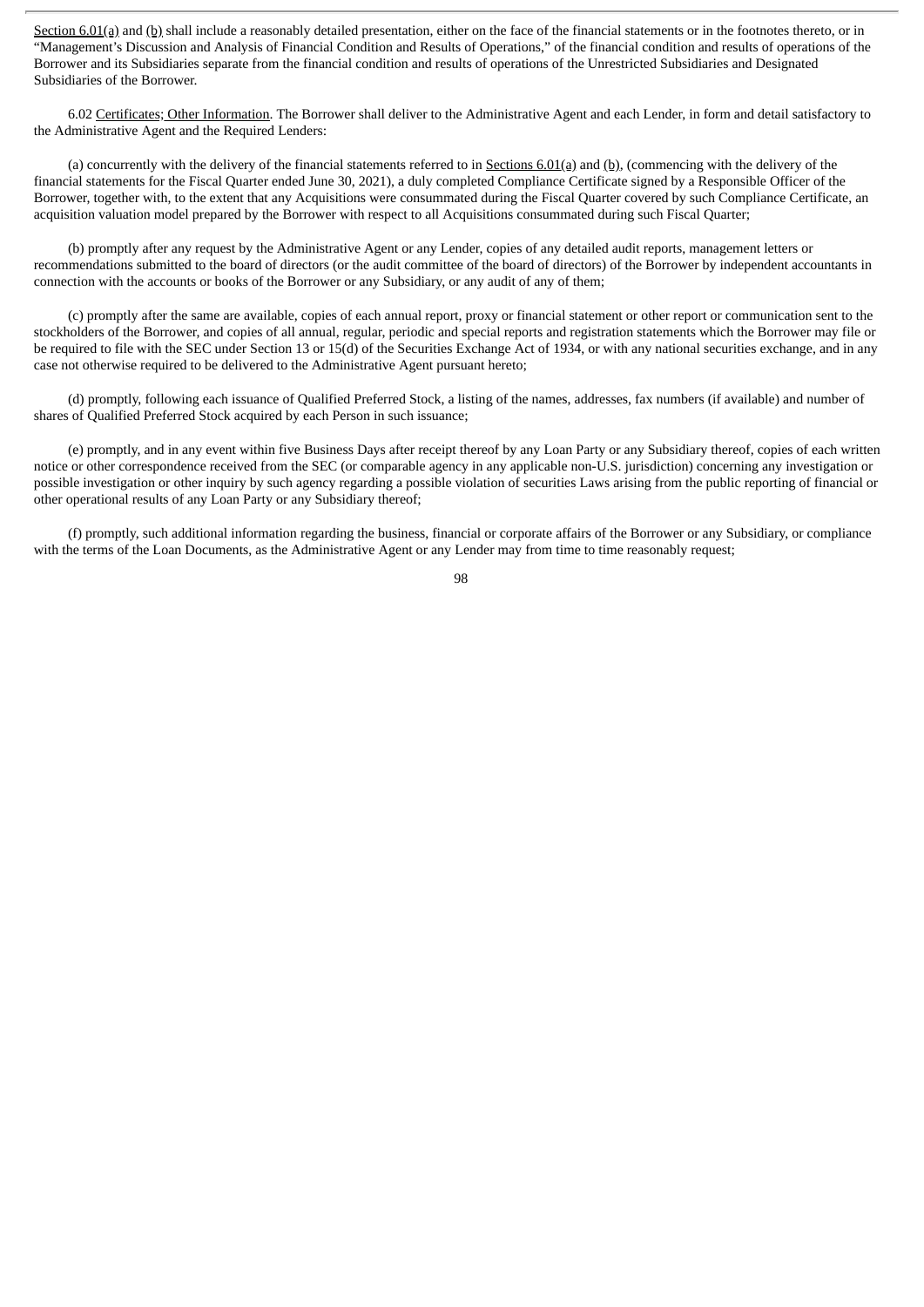(g) promptly following any request therefor, information and documentation reasonably requested by the Administrative Agent or any Lender for purposes of compliance with applicable "know your customer" and anti-money laundering rules and regulations, including without limitation, the Patriot  $Art: and$ 

(h) to the extent any Loan Party qualifies as a "legal entity customer" under the Beneficial Ownership Regulation, an updated Beneficial Ownership Certification promptly following any change in the information provided in the Beneficial Ownership Certification delivered to any Lender in relation to such Loan Party that would result in a change to the list of beneficial owners identified in such certification.

Documents required to be delivered pursuant to Section  $6.01(a)$  or (b) or Section  $6.02(c)$  (to the extent any such documents are included in materials otherwise filed with the SEC) may be delivered electronically and if so delivered, shall be deemed to have been delivered on the date (i) on which the Borrower posts such documents, or provides a link thereto on the Borrower's website on the Internet at the website address listed on Schedule 1.01(a); or (ii) on which such documents are posted on the Borrower's behalf on an Internet or intranet website, if any, to which each Lender and the Administrative Agent have access (whether a commercial, third-party website or whether sponsored by the Administrative Agent); provided that: (i) the Borrower shall deliver paper copies of such documents to the Administrative Agent or any Lender that requests the Borrower to deliver such paper copies until a written request to cease delivering paper copies is given by the Administrative Agent or such Lender and (ii) the Borrower shall notify the Administrative Agent and each Lender (by facsimile or electronic mail) of the posting of any such documents and provide to the Administrative Agent by electronic mail electronic versions (*i.e.*, soft copies) of such documents. Notwithstanding anything contained herein, in every instance the Borrower shall be required to provide paper copies of the Compliance Certificates required by Section 6.02(a) to the Administrative Agent and each of the Lenders. Except for such Compliance Certificates, the Administrative Agent shall have no obligation to request the delivery or to maintain copies of the documents referred to above, and in any event shall have no responsibility to monitor compliance by the Borrower with any such request for delivery, and each Lender shall be solely responsible for requesting delivery to it or maintaining its copies of such documents.

The Borrower hereby acknowledges that (i) the Administrative Agent and/or an Affiliate thereof may, but shall not be obligated to, make available to the Lenders and the L/C Issuer materials and/or information provided by or on behalf of the Borrower hereunder (collectively, "Borrower Materials") by posting the Borrower Materials to IntraLinks, Syndtrak, ClearPar or a substantially similar electronic transmission system (the "Platform") and (ii) certain of the Lenders (each, a "Public Lender") may have personnel who do not wish to receive material non-public information with respect to the Borrower or its Affiliates, or the respective securities of any of the foregoing, and who may be engaged in investment and other market-related activities with respect to such Persons' securities. The Borrower hereby agrees that (w) all Borrower Materials that are to be made available to Public Lenders shall be clearly and conspicuously marked "PUBLIC" which, at a minimum, shall mean that the word "PUBLIC" shall appear prominently on the first page thereof; (x) by marking Borrower Materials "PUBLIC," the Borrower shall be deemed to have authorized the Administrative Agent, any Affiliate thereof, the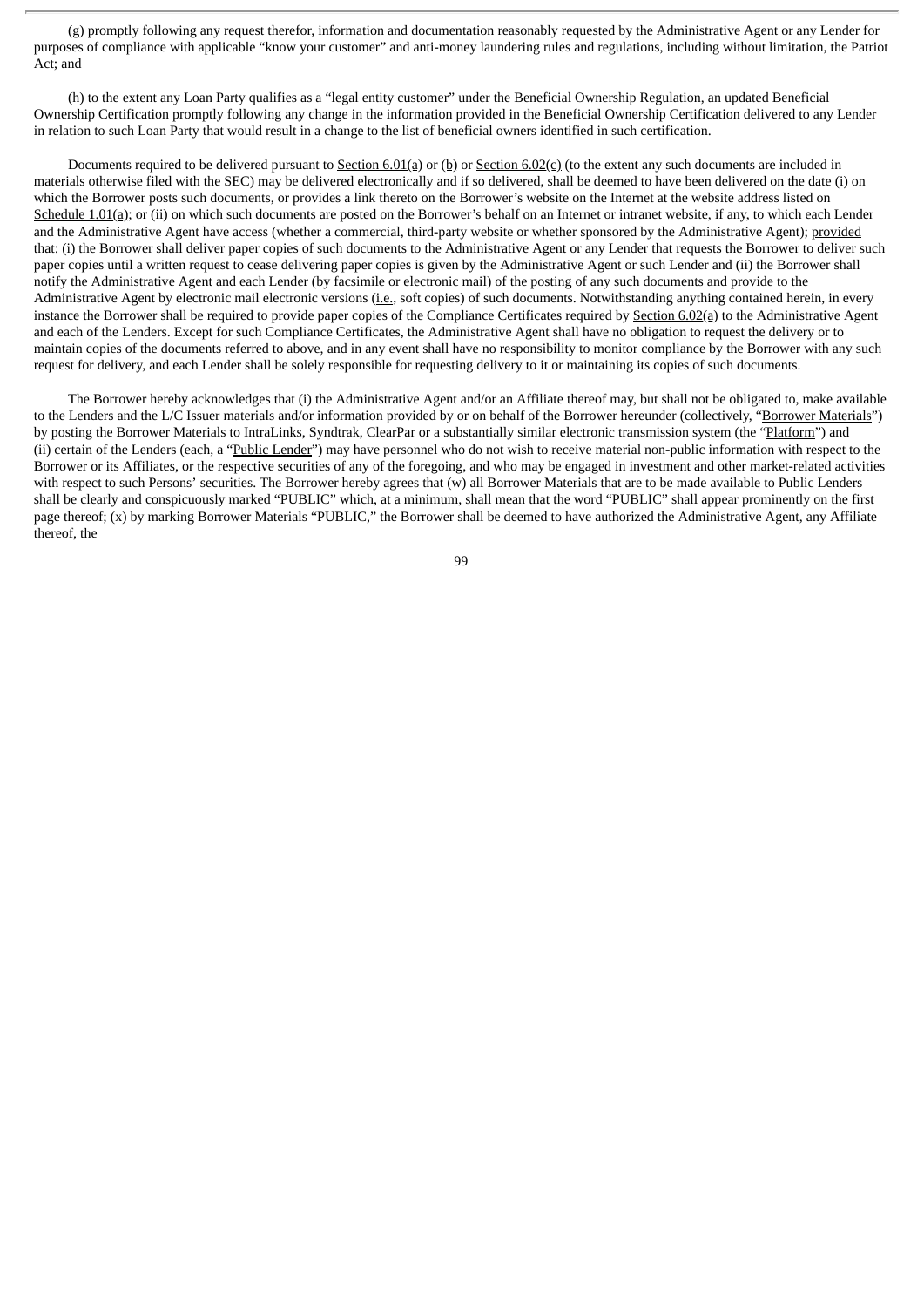Arranger, the L/C Issuer and the Lenders to treat such Borrower Materials as not containing any material non-public information (although it may be sensitive and proprietary) with respect to the Borrower or its securities for purposes of United States Federal and state securities laws (provided, however, that to the extent such Borrower Materials constitute Information, they shall be treated as set forth in Section 10.07); (y) all Borrower Materials marked "PUBLIC" are permitted to be made available through a portion of the Platform designated "Public Side Information;" and (z) the Administrative Agent, any Affiliate thereof and the Arranger shall be entitled to treat any Borrower Materials that are not marked "PUBLIC" as being suitable only for posting on a portion of the Platform not designated "Public Side Information.

6.03 Notices. The Borrower shall promptly notify the Administrative Agent and each Lender:

(a) of the occurrence of any Default;

(b) of any matter that has resulted or could reasonably be expected to result in a Material Adverse Effect, including any of the following to the extent the same could reasonably be expected to result in an Material Adverse Effect: (i) breach or non-performance of, or any default under, a Contractual Obligation of the Borrower or any Subsidiary; (ii) any action, suit, dispute, litigation, investigation, proceeding or suspension between the Borrower or any Subsidiary and any Governmental Authority; or (iii) the commencement of, or any material development in, any litigation or proceeding affecting the Borrower or any Subsidiary, including pursuant to any applicable Environmental Laws;

(c) of the occurrence of any ERISA Event to which the aggregate amount has or could be reasonably expected to result in liability to the Borrower under Title IV of ERISA in excess of \$5,000,000;

(d) of any material change in accounting policies or financial reporting practices by the Borrower or any Subsidiary; and

(e) of any notice received by the Borrower of its default under the Senior Notes or under any Subordinated Debt.

Each notice pursuant to this Section 6.03 shall be accompanied by a statement of a Responsible Officer of the Borrower setting forth details of the occurrence referred to therein and stating what action the Borrower has taken and proposes to take with respect thereto. Each notice pursuant to Section 6.03(a) shall describe with particularity any and all provisions of this Agreement and any other Loan Document that have been breached.

6.04 Payment of Obligations. The Borrower shall and shall cause each Subsidiary to pay and discharge as the same shall become due and payable, all its obligations and liabilities, including (a) all tax liabilities, assessments and governmental charges or levies upon it or its properties or assets, unless the same are being contested in good faith by appropriate proceedings diligently conducted and adequate reserves in accordance with GAAP are being maintained by the Borrower or such Subsidiary; (b) all lawful claims which, if unpaid, would by law become a Lien upon its property, other than a Lien permitted under Section 7.01; and (c) all Debt, as and when due and payable on or before any applicable cure or grace periods, but subject to any subordination provisions contained in any instrument or agreement evidencing such Debt, except in each case where the failure to do so could not reasonably be expected to have a Material Adverse Effect.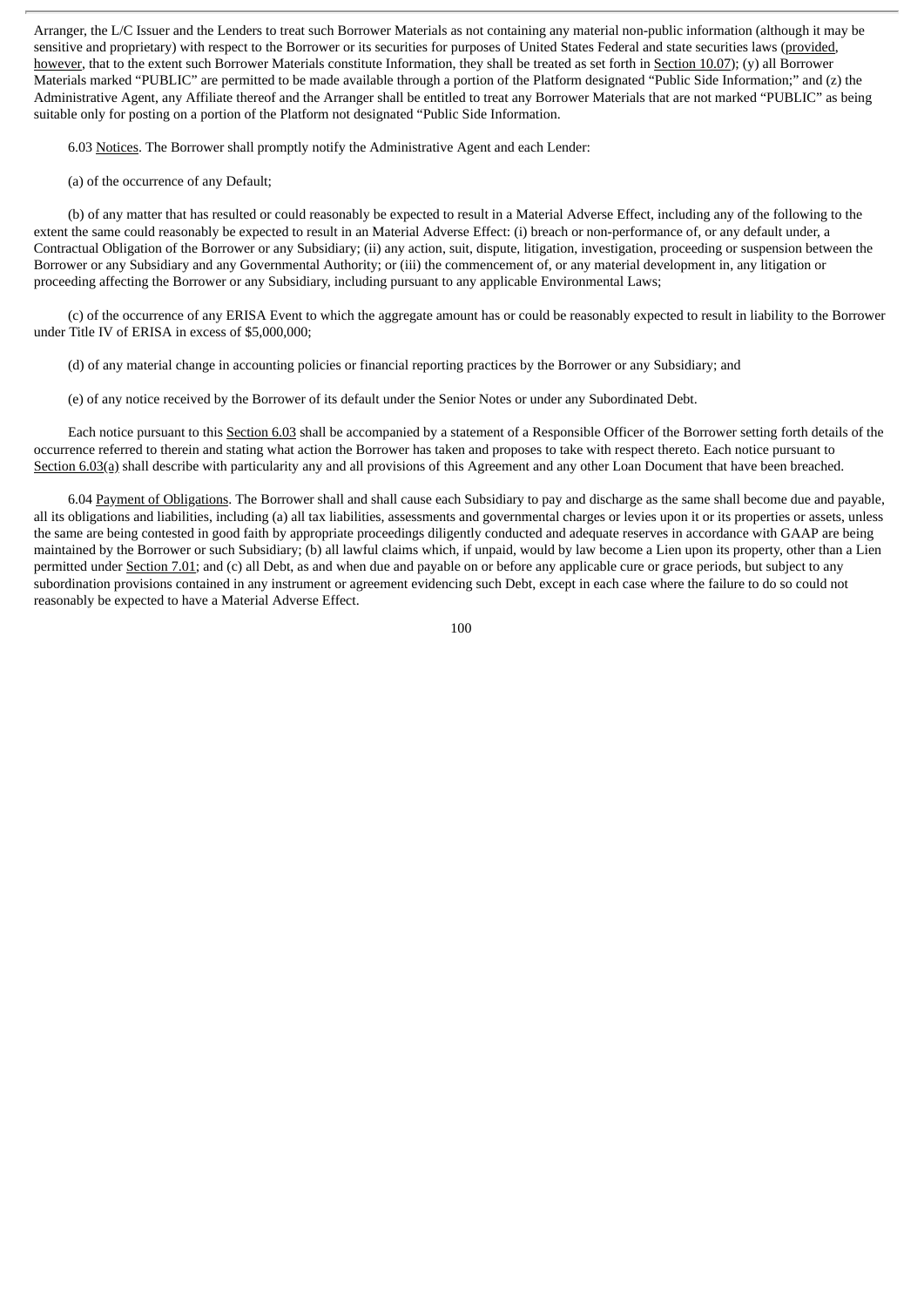6.05 Preservation of Existence, Etc. The Borrower shall and shall cause each Subsidiary to (a) preserve, renew and maintain in full force and effect its legal existence (and in the case of the Borrower in a jurisdiction in the United States) and good standing under the Laws of the jurisdiction of its organization except in a transaction permitted by Section 7.04 or 7.05; (b) take all reasonable action to maintain all rights, privileges, permits, licenses and franchises necessary or desirable in the normal conduct of its business, except to the extent that failure to do so could not reasonably be expected to have a Material Adverse Effect; and (c) preserve or renew all of its registered patents, trademarks, trade names and service marks, the non-preservation of which could reasonably be expected to have a Material Adverse Effect.

6.06 Maintenance of Properties. The Borrower shall and shall cause each Subsidiary to (a) maintain, preserve and protect all of its material properties and equipment necessary in the operation of its business in good working order and condition, ordinary wear and tear and damage by casualty and condemnation excepted; (b) make all necessary repairs thereto and renewals and replacements thereof except where the failure to do so could not reasonably be expected to have a Material Adverse Effect; and (c) use the standard of care typical in the industry in the operation and maintenance of its facilities. The foregoing shall not be deemed to restrict a Disposition permitted under Section 7.05.

### 6.07 Maintenance of Insurance.

(a) The Borrower shall and shall cause each Subsidiary to maintain with financially sound and reputable insurance companies not Affiliates of the Borrower, insurance with respect to its properties and business against loss or damage of the kinds customarily insured against by Persons engaged in the same or similar business, of such types and in such amounts (including retention and self-insurance levels) as are customarily carried or maintained under similar circumstances by such other Persons.

(b) The Borrower shall cause the Administrative Agent to be named as lenders' loss payable, loss payee or mortgagee, as its interest may appear, and/or additional insured with respect of any such insurance providing liability coverage or coverage in respect of any Collateral, and cause, unless otherwise agreed to by the Administrative Agent, each provider of any such insurance to agree, by endorsement upon the policy or policies issued by it or by independent instruments furnished to the Administrative Agent that it will give the Administrative Agent thirty (30) days prior written notice before any such policy or policies shall be altered or cancelled (or ten (10) days prior notice in the case of cancellation due to the nonpayment of premiums). Annually, upon expiration of current insurance coverage, the Loan Parties shall provide, or cause to be provided, to the Administrative Agent, such evidence of insurance as required by the Administrative Agent, including, but not limited to: (i) certified copies of such insurance policies, (ii) evidence of such insurance policies (including, without limitation and as applicable, ACORD Form 28 certificates (or similar form of insurance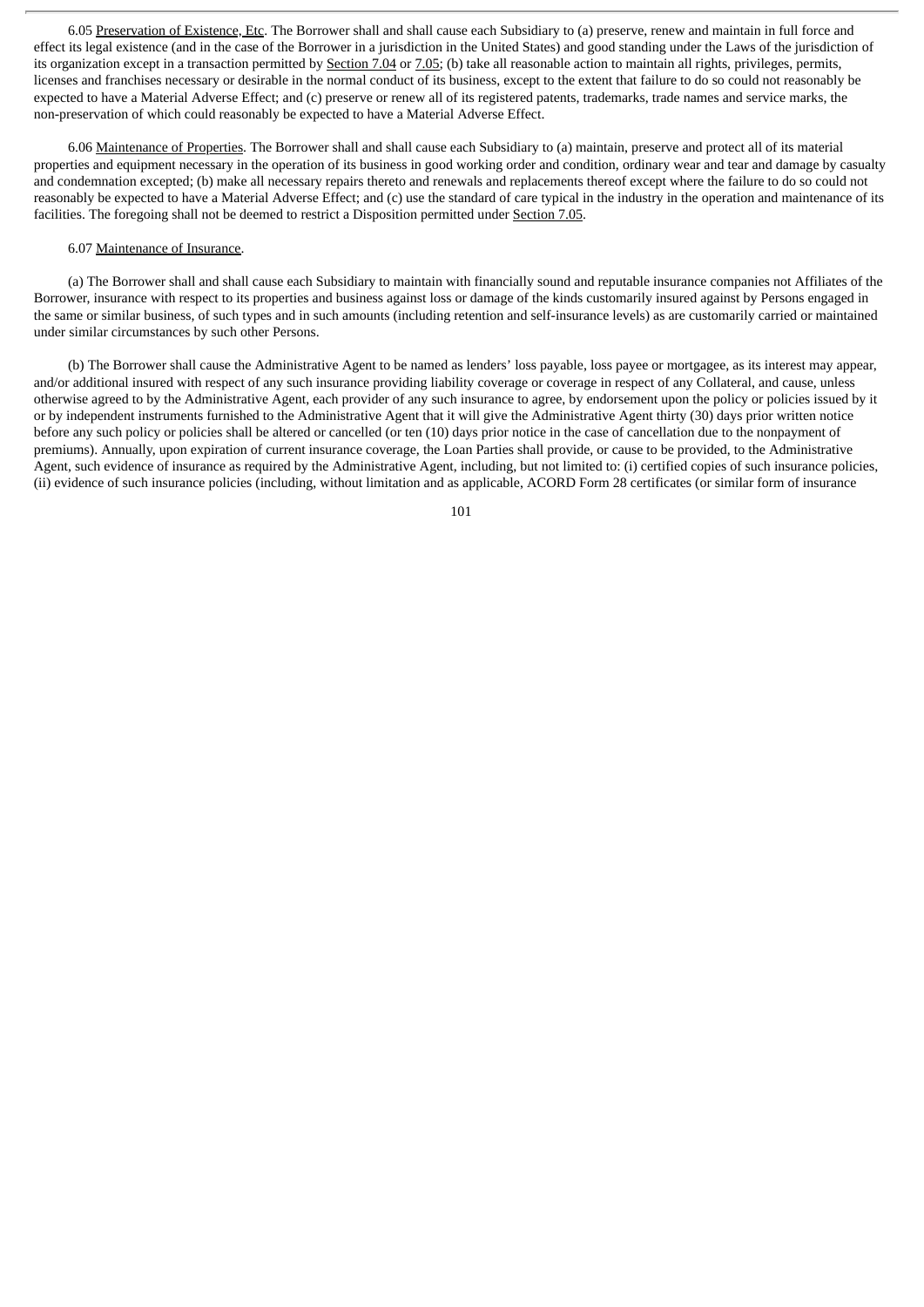certificate), and ACORD Form 25 certificates (or similar form of insurance certificate)), (iii) declaration pages for each insurance policy and (iv) lender's loss payable endorsement if the Administrative Agent for the benefit of the Secured Creditors is not on the declarations page for such policy. As requested by the Administrative Agent, the Loan Parties agree to deliver to the Administrative Agent an Authorization to Share Insurance Information.

6.08 Compliance with Laws. The Borrower shall and shall cause each Subsidiary to comply in all material respects with the requirements of all Laws and all orders, writs, injunctions and decrees applicable to it or to its business or property, except in such instances in which (a) such requirement of Law or order, writ, injunction or decree is being contested in good faith by appropriate proceedings diligently conducted; or (b) the failure to comply therewith could not reasonably be expected to have a Material Adverse Effect.

6.09 Books and Records. The Borrower shall and shall cause each Subsidiary to maintain proper books of record and account, in which full, true and correct entries in conformity with GAAP consistently applied shall be made of all financial transactions and matters involving the assets and business of the Borrower or such Subsidiary, as the case may be.

6.10 Inspection Rights. The Borrower shall and shall cause each Subsidiary to permit representatives and independent contractors of the Administrative Agent and each Lender to visit and inspect any of its properties, to examine its corporate, financial and operating records, and make copies thereof or abstracts therefrom, and to discuss its affairs, finances and accounts with its directors, officers, and independent public accountants, all at such reasonable times during normal business hours and as often as may be reasonably desired, upon reasonable advance notice to the Borrower; provided, however, that (a) other than inspections conducted during the existence and continuance of an Event of Default, no more than two such inspections may be conducted during any Fiscal Year, one of which may be by the Administrative Agent, and the Borrower shall only be liable for the expenses of the Administrative Agent in connection with any such inspection (but excluding expenses of the Administrative Agent or any Lender with respect to discussions with the Borrower's independent accountants, and provided the Administrative Agent or such Lender shall pay any fees of such independent accountants incurred with respect to such discussions) and (b) when an Event of Default exists the Administrative Agent or any Lender (or any of their respective representatives or independent contractors) may do any of the foregoing at the expense of the Borrower at any time during normal business hours and without advance notice.

6.11 Use of Proceeds. The Borrower shall use the proceeds of the Credit Extensions (a) to repay, prepay, repurchase, or redeem certain indebtedness (including the Existing Senior Notes), (b) for working capital and Acquisitions, (c) to make certain Capital Expenditures, and (d) for general corporate purposes not in contravention of any Law or of any Loan Document.

## 6.12 New Subsidiaries; Real Property.

(a) Upon the Borrower's formation or acquisition of any new Subsidiary, except as described in (y) below, a Foreign Subsidiary (and specifically excluding Unrestricted Subsidiaries and Designated Subsidiaries), the Borrower shall (x) cause such Subsidiary to promptly execute and deliver to the Administrative Agent (i) a Joinder Agreement or a Guaranty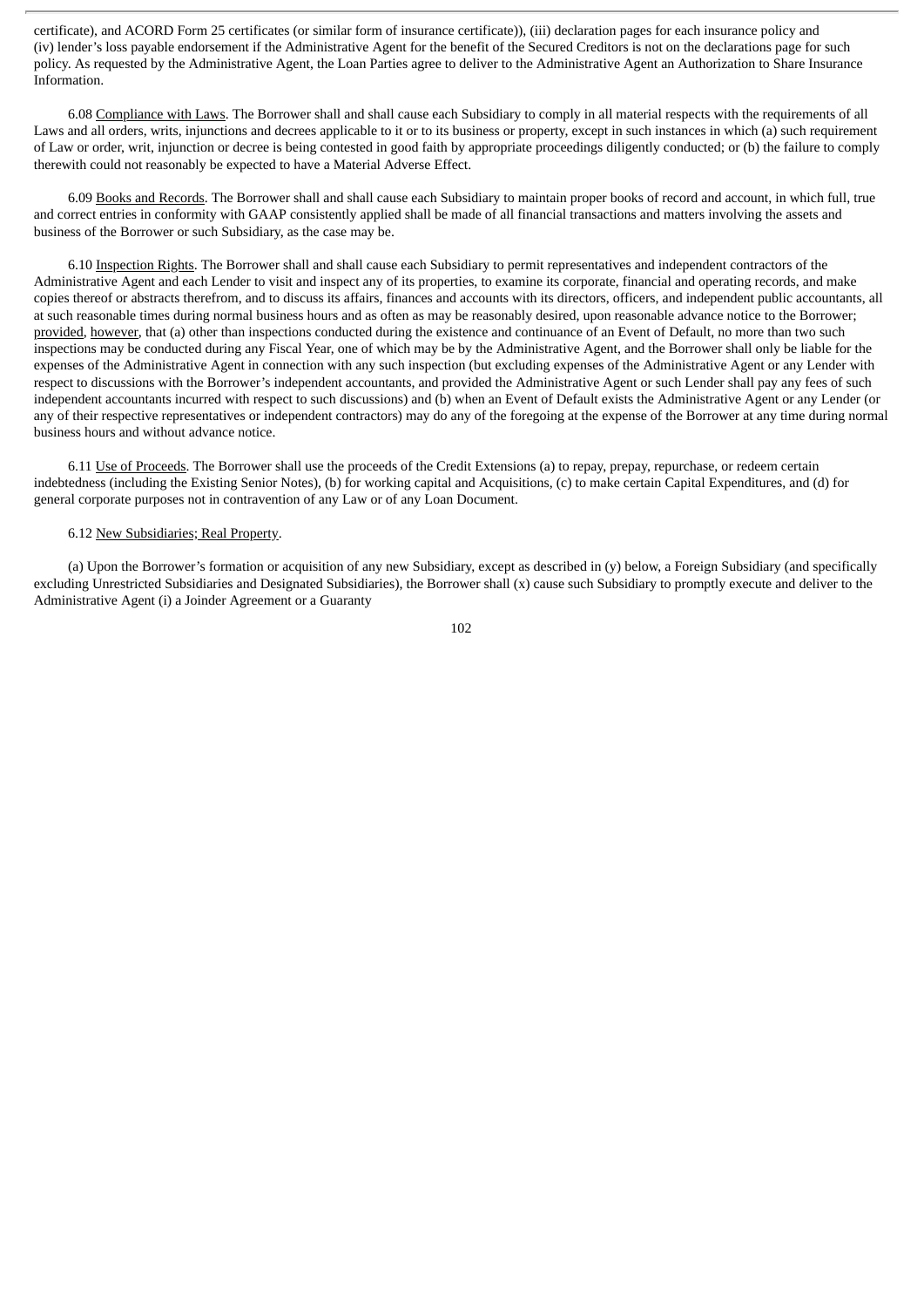and (ii) a Security Agreement (or supplement) and any related Collateral Documents required by the Administrative Agent to secure the Secured Obligations, (y) pledge 100% of the Covered Equity Interests of such Subsidiary (excluding any Foreign Subsidiary) so acquired or 66% of such Subsidiary's Equity Interests if such Subsidiary is a First-Tier Foreign Subsidiary (and for the avoidance of doubt, none of the Equity Interests of a Foreign Subsidiary that is not a First-Tier Foreign Subsidiary will be pledged) to secure the Secured Obligations. In connection therewith, the Borrower shall provide, contemporaneously with the delivery of its financial statements pursuant to **Section 6.01(b)**, resolutions, corporate documentation, officer's certificates and, if requested by the Administrative Agent, opinion letters reasonably satisfactory to the Administrative Agent reflecting the corporate status of each such Subsidiary and the enforceability of documents executed in connection with the actions described in clauses (x) and (y) above; provided, that upon the Administrative Agent's written request, the Borrower shall promptly provide such corporate documentation with respect to any previously formed or acquired Subsidiary for which such items have not previously been provided, and shall thereafter provide such corporate documentation contemporaneously with the execution and delivery of each Joinder Agreement or Guaranty and Security Agreement (or supplement) and other related Collateral Documents in connection with any subsequent formation or acquisition of any new Subsidiary.

(b) Upon the occurrence of any Event of Default and the written request of the Administrative Agent, the Borrower shall cause all Unrestricted Subsidiaries to promptly execute and deliver to the Administrative Agent a Joinder Agreement or Guaranty, unless such Unrestricted Subsidiary is bound by a Contractual Obligation preventing such execution. In connection therewith, the Borrower shall provide, contemporaneously with the execution and delivery of each such Joinder Agreement or Guaranty, Organization Documents (to the extent not previously provided to the Administrative Agent) and, if requested by the Administrative Agent, opinion letters reasonably satisfactory to the Administrative Agent reflecting the legal status of each such Unrestricted Subsidiary and the enforceability of such Joinder Agreement or Guaranty.

(c) Upon the occurrence of any Event of Default and the written request of the Administrative Agent, the Borrower shall, or shall cause its Subsidiaries to (i) provide to the Administrative Agent within sixty (60) days (or such extended period of time as agreed to by the Administrative Agent in its sole discretion so long as the Borrower is pursuing delivery of the relevant items in good faith) the Agreed Security Package and (ii) cause real property owned in fee by the Borrower or its Domestic Subsidiaries that are Guarantors, which will result in Mortgaged Property and related operations subject to a First Priority Lien accounting for no less than 50% of the funeral operations of the Borrower and its Subsidiaries ("Field Level EBITDA") determined as of the date of the most recent financial statements of the Borrower and its Subsidiaries delivered pursuant to Sections 6.01(a) and (b) immediately prior to the date of such Event of Default, to be subject at all times to a first priority, perfected Lien (subject in each case to Permitted Liens) in favor of the Administrative Agent for the benefit of the Secured Creditors to secure the Secured Obligations pursuant to the terms and conditions of the Collateral Documents.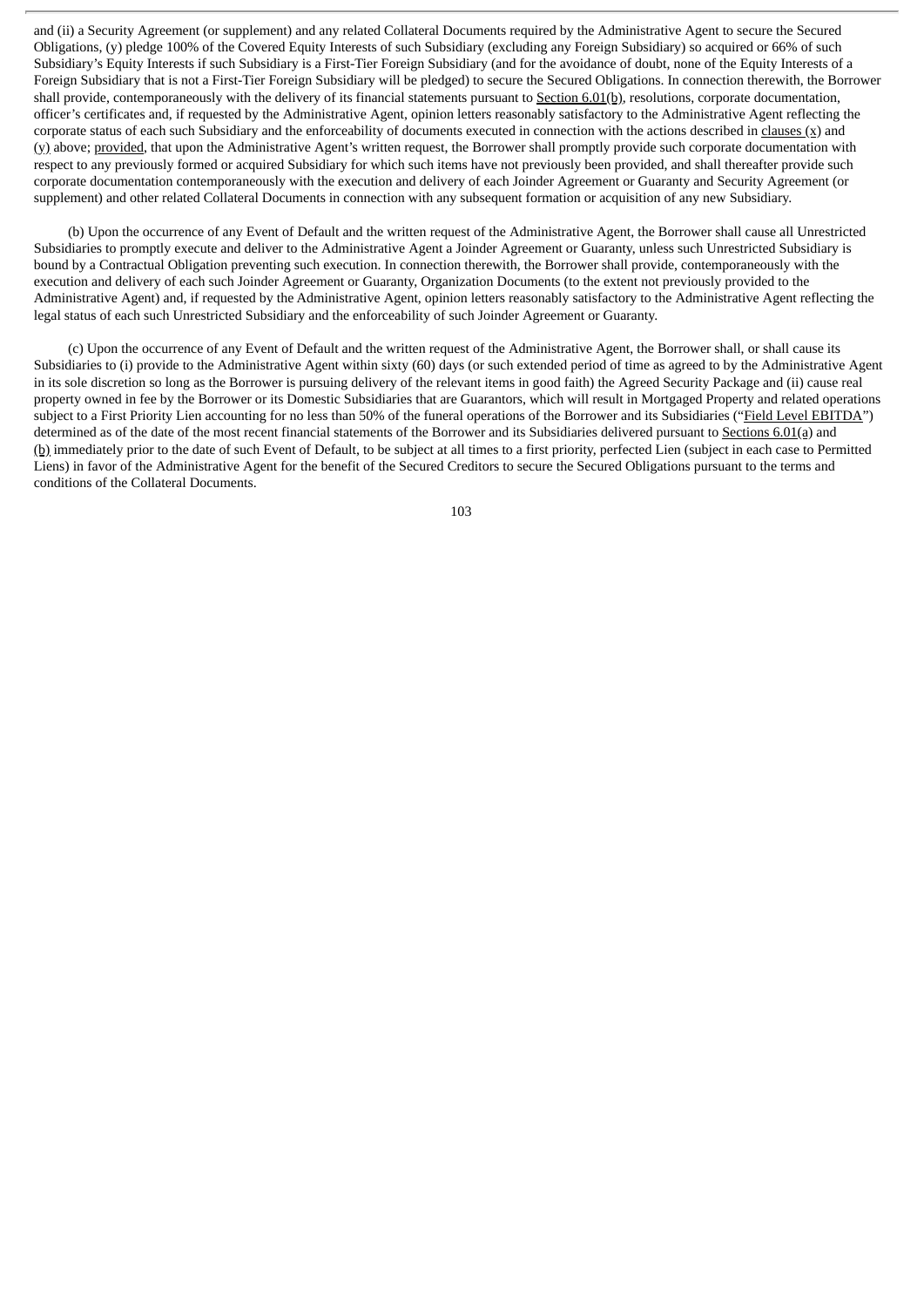(d) Notwithstanding anything set forth in clause (c) of this Section 6.12, from and after the occurrence of a Real Property Collateral Trigger Event and upon the written request of the Administrative Agent given during the continuance thereof, the Borrower shall, or shall cause its Subsidiaries to (i) provide to the Administrative Agent within sixty (60) days (or such extended period of time as agreed to by the Administrative Agent in its sole discretion so long as the Borrower is pursuing delivery of the relevant items in good faith) the Agreed Security Package and (ii) cause real property owned in fee by the Borrower or its Domestic Subsidiaries that are Guarantors, which will result in Mortgaged Property and related operations subject to a First Priority Lien accounting for no less than 50% of the Field Level EBITDA determined as of the date of the most recent financial statements of the Borrower and its Subsidiaries delivered pursuant to Sections 6.01(a) and (b) immediately prior to the occurrence of such Real Property Collateral Trigger Event, to be subject at all times to a first priority, perfected Lien (subject in each case to Permitted Liens) in favor of the Administrative Agent for the benefit of the Secured Creditors to secure the Secured Obligations pursuant to the terms and conditions of the Collateral Documents.

6.13 Maintenance of Trust Reserves and Trust Accounts. The Borrower shall set aside, and shall cause its Subsidiaries to set aside, where appropriate, in the appropriate Trust Accounts, all applicable Trust Reserves at the time such funds are received by the Borrower or any of its Subsidiaries, and the Borrower shall, and shall cause its Subsidiaries to, establish and maintain all of the funding obligations of each of the Trust Accounts in accordance with Applicable Law and the provisions set forth herein and in the other Loan Documents.

6.14 Maintenance of Trust Balance. The Borrower shall comply, and shall cause its Subsidiaries to comply, with all merchandise, perpetual care and other trusting requirements imposed on the Borrower or any of its Subsidiaries by any and all applicable states having jurisdiction thereof, as in effect on the date hereof ("Existing Trusting Laws"). If, however the monetary trusting provisions of the laws of the applicable state are amended during the term of this Agreement ("Amended Trusting Laws"), the Borrower agrees that it will trust or cause to be trusted, and will cause its Subsidiaries to trust or cause to be trusted, in accordance with the provisions of the Amended Trusting Laws.

6.15 Collateral. To secure the Secured Obligations, the Borrower shall, and shall cause its Subsidiaries to, grant (a) a First Priority Lien in all Covered Equity Interests of each of its Domestic Subsidiaries (excluding Designated Subsidiaries) owned by the Borrower or another Subsidiary and 66% of the Equity Interests of any First-Tier Foreign Subsidiary of the Borrower, (b) to the extent required by Sections 6.12(c) or 6.12(d), a Lien in all Real Property Collateral and (c) a Lien in certain existing and future personal property of the Borrower and each Domestic Subsidiary that is a Guarantor, including, but not limited to, machinery and equipment, inventory and other goods, accounts receivable, fixtures, bank accounts, general intangibles, financial assets, investment property, license rights, patents, trademarks, trade names, copyrights, chattel paper, insurance proceeds, contract rights, hedge agreements, documents, instruments, indemnification rights, tax refunds and cash. The Borrower shall, and shall cause each of the Guarantors to provide for the benefit of the Administrative Agent and the Lenders, all items to fully effect the foregoing, including, to provide the Administrative Agent with UCC-1s together with security agreements, pledge agreements, Mortgages, hazard insurance, loan or mortgagee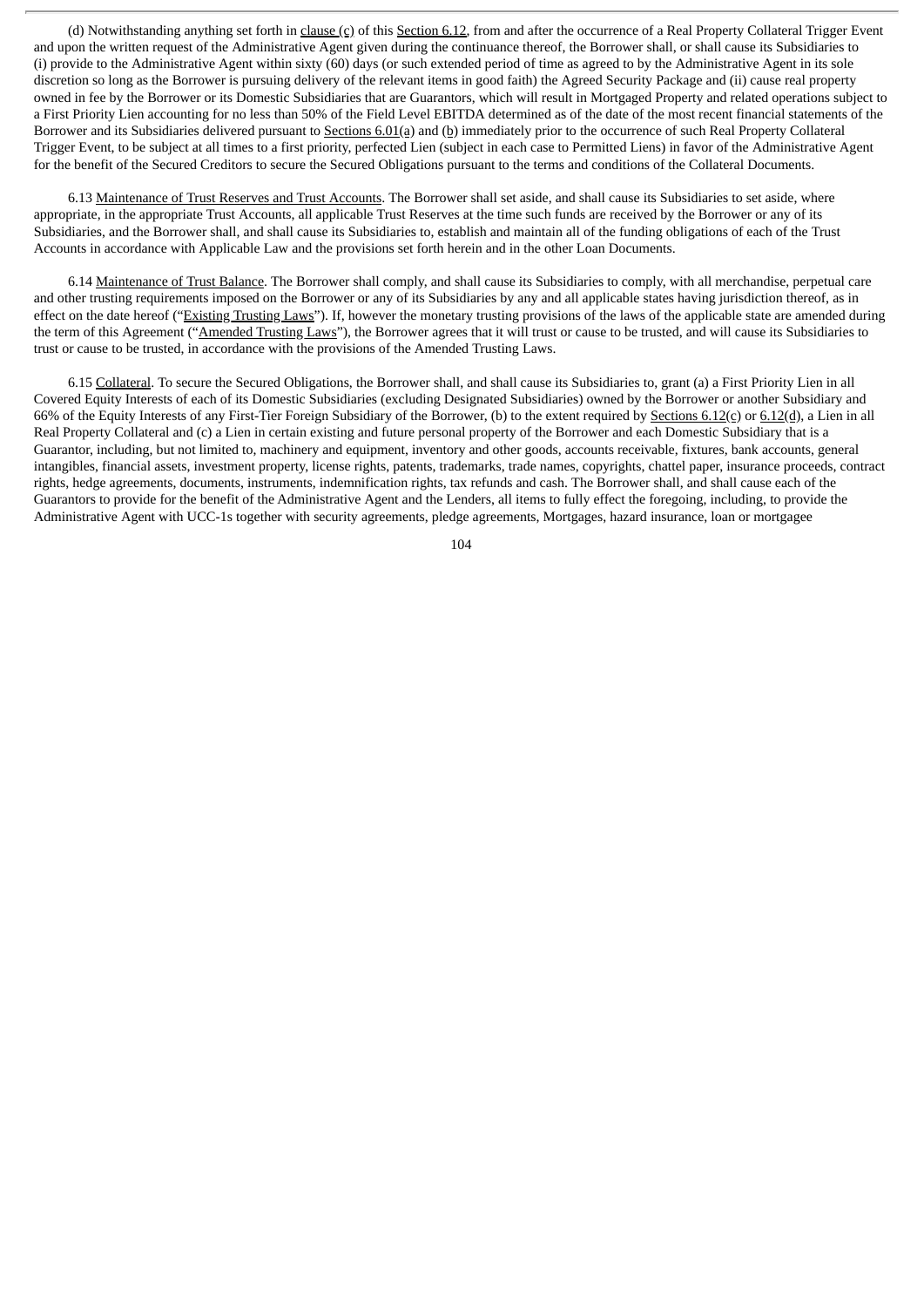title commitments, UCC searches, tax and Lien searches, intellectual property documentation and registration and other similar types of documents, consents, authorizations, licenses, instruments and agreements relating to all property and other assets of the Borrower and its Domestic Subsidiaries as requested by the Administrative Agent, and opinions of local legal counsel with respect to the execution and filing thereof, and perfection of Liens created thereby. Notwithstanding the foregoing, in no event shall any provision of this Section 6.15 require (i) any assets owned by any Foreign Subsidiary to be pledged or hypothecated to secure the Secured Obligations or (ii) more than 66% of the issued and outstanding Equity Interests of any First-Tier Foreign Subsidiary of the Borrower to be pledged to secure the Secured Obligations.

6.16 Further Assurances. Within five Business Days of a request by the Administrative Agent, the Borrower shall or shall cause any of the Borrower's Subsidiaries to execute and deliver such further documents and do such other acts and things as the Administrative Agent may reasonably request in order to effect fully the purposes of this Agreement and the other Loan Documents and to provide for payment of the Obligations and for the granting and perfection of Liens in the Collateral in accordance with the terms of this Agreement and the other Loan Documents.

6.17 Post-Closing Requirements. Execute and deliver the documents and complete the tasks set forth on Schedule 6.17, in each case within the time limits specified on such Schedule.

6.18 Anti-Corruption Laws; Sanctions. Conduct its business in compliance in all material respects with the United States Foreign Corrupt Practices Act of 1977, the UK Bribery Act 2010 and other applicable anti-corruption legislation in other jurisdictions and with all applicable Sanctions, and maintain policies and procedures designed to promote and achieve compliance with such laws and Sanctions.

#### 6.19 Designation of Subsidiaries.

(a) The Borrower may at any time designate any Subsidiary as an Unrestricted Subsidiary or any Unrestricted Subsidiary as a Subsidiary; provided that (i) immediately before and after such designation, no Default or Event of Default shall have occurred and be continuing, (ii) immediately after giving effect to such designation, the Borrower and its Subsidiaries shall be in compliance, on a pro forma basis, with the Financial Covenants as of the end of the most recently ended Measurement Period, (iii) no Subsidiary may be designated as an Unrestricted Subsidiary if after giving effect to such designation, it would be a "Restricted Subsidiary" under any Subordinated Debt or any Debt incurred pursuant to Sections 7.03(h) or (i), (iv) no Unrestricted Subsidiary shall own any Equity Interests in the Borrower or any of its Subsidiaries, except for Equity Interests in other Unrestricted Subsidiaries, (v) in no event shall any Unrestricted Subsidiary own any intellectual property that is material to the business of the Borrower and any of its Subsidiaries, taken as a whole, and (vi) as a condition precedent to the effectiveness of any such designation, the Borrower shall deliver to Administrative Agent a certificate signed by a Responsible Officer setting forth and certifying as to compliance with the foregoing.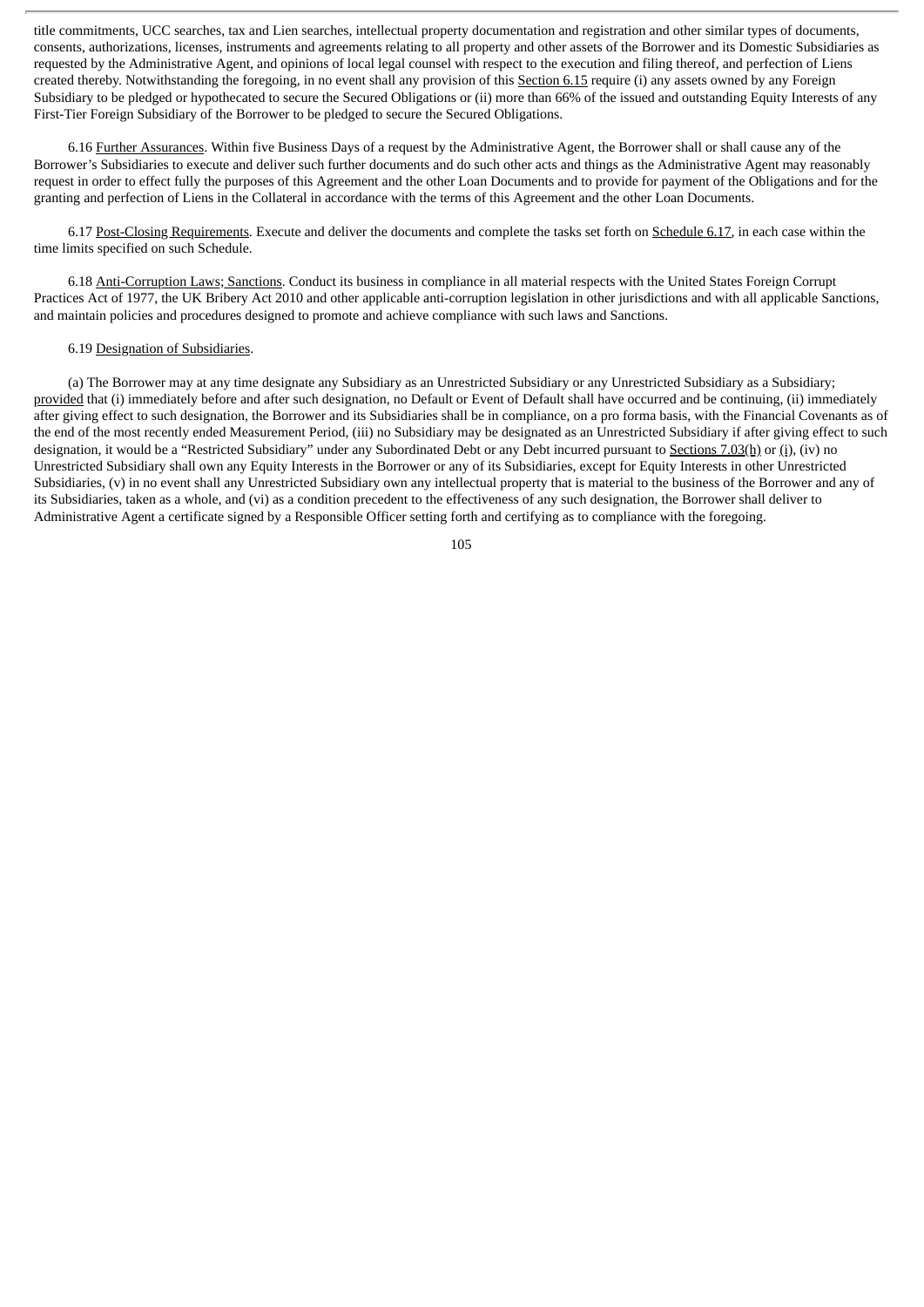(b) The designation of any Subsidiary as an Unrestricted Subsidiary shall constitute an Investment by the Borrower or the relevant Subsidiary (as applicable) therein at the date of designation in an amount equal to the Fair Market Value of such Person's (as applicable) Investment therein and the Investment resulting from such designation must otherwise be in compliance with and permitted under Section 7.02(i).

(c) The designation of any Unrestricted Subsidiary as a Subsidiary shall constitute the incurrence at the time of designation of any Investment, Debt or Liens of such Person existing at such time (and, if such Investment, Debt, or Liens are not permitted to be incurred as of such date under this Section 6.19, the Borrower shall be in Default of this covenant); provided that upon a re-designation of such Unrestricted Subsidiary as a Subsidiary, the Borrower shall be deemed to have an Investment in a Subsidiary in an amount equal to the book value of Borrower's "Investment" in such Subsidiary at the time of such re-designation. Notwithstanding the foregoing, any Unrestricted Subsidiary that has been re-designated a Subsidiary may not be subsequently re-designated as an Unrestricted Subsidiary.

# ARTICLE VII NEGATIVE COVENANTS

From and after the Closing Date, until the Facility Termination Date, the Borrower shall not, nor shall it permit any Subsidiary to, directly or indirectly:

7.01 Liens. Create, incur, assume or suffer to exist any Lien upon any of its property, assets or revenues, whether now owned or hereafter acquired, other than the following:

(a) Liens pursuant to any Loan Document;

(b) Liens for taxes not yet due or which are being contested in good faith and by appropriate proceedings diligently conducted, if adequate reserves with respect thereto are maintained on the books of the applicable Person in accordance with GAAP;

(c) carriers', warehousemen's, mechanics', materialmen's, repairmen's or other like Liens arising in the Ordinary Course of Business which are not overdue for a period of more than 30 days or which are being contested in good faith and by appropriate proceedings diligently conducted, if adequate reserves with respect thereto are maintained on the books of the applicable Person;

(d) pledges or deposits in the Ordinary Course of Business in connection with workers' compensation, unemployment insurance and other social security legislation, other than any Lien imposed by ERISA;

(e) deposits to secure the performance of bids, trade contracts and leases (other than Debt), statutory obligations, surety bonds (other than bonds related to judgments or litigation), performance bonds and other obligations of a like nature incurred in the Ordinary Course of Business;

(f) easements, rights-of-way, restrictions and other similar encumbrances affecting real property which, in the aggregate, are not substantial in amount, and which do not in any case materially detract from the value of the property subject thereto or materially interfere with the ordinary conduct of the business of the applicable Person;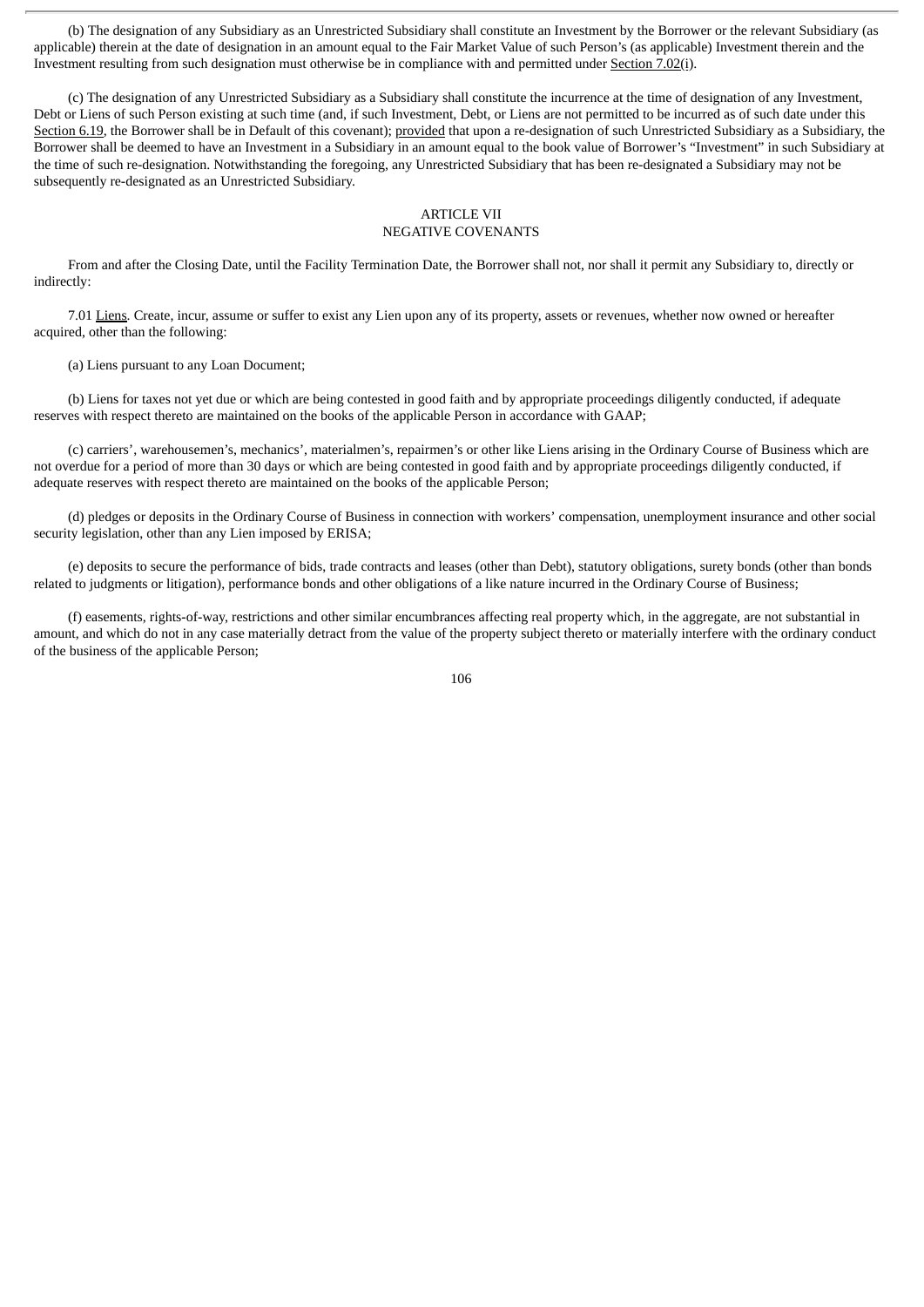(g) Liens existing on Property acquired by the Borrower or any of its Subsidiaries prior to its acquisition of such Property or existing on Property of a newly acquired Subsidiary prior to the Borrower's or any other Subsidiary's acquisition of stock of such newly acquired Subsidiary; provided, however, that the aggregate outstanding principal amount of the Debt secured by the Liens permitted by this paragraph (g) shall not, when combined with the aggregate outstanding principal amount of Debt secured by Liens permitted by paragraph (h) of this Section 7.01, exceed 10% of the Borrower's Net Worth at any time on or after the date on which such Lien is created, assumed or incurred;

(h) purchase money Liens upon or in any Property acquired or held by the Borrower or any of its Subsidiaries to secure the purchase price of such Property or to secure Debt incurred solely for the purpose of financing the acquisition of such Property, and deposits to secure surety bonds related to judgments and litigation not constituting an Event of Default under Section 8.01(h); provided that the aggregate outstanding principal amount of the Debt secured by the Liens permitted by this paragraph (h) shall not, when combined with the aggregate outstanding principal amount of Debt secured by Liens permitted by paragraph (g) of this Section 7.01, exceed 10% of the Borrower's Net Worth at any time on or after the date on which such Lien is created, assumed or incurred;

(i) judgment Liens not giving rise to an Event of Default;

(j) Liens reserved in or exercisable under any lease or sublease to which the Borrower or any of its Subsidiaries is a lessee which secure the payment of rent or compliance with the terms of such lease or sublease; provided, that the rent under such lease or sublease is not then overdue and the Borrower or its Subsidiary is in material compliance with the terms and conditions thereof;

(k) any interest or title of a lessor under any lease entered into by the Borrower or any of its Subsidiaries in the ordinary course of its business and covering only the assets so leased;

(l) Liens against equipment arising from precautionary UCC financing statement filings regarding operating leases entered into in the Ordinary Course of Business; and

(m) Nonconsensual Liens in favor of banking institutions arising as a matter of law and encumbering the deposits (including the right of set-off) held by such banking institutions in the Ordinary Course of Business; and

(n) Liens existing on the Closing Date and set forth in Schedule 5.08(b).

7.02 Investments. Make any Investments, except:

(a) Investments existing on the date hereof and listed on  $Schedules 5.08(e)$  and Part (b) of  $Schedule 5.13$ ;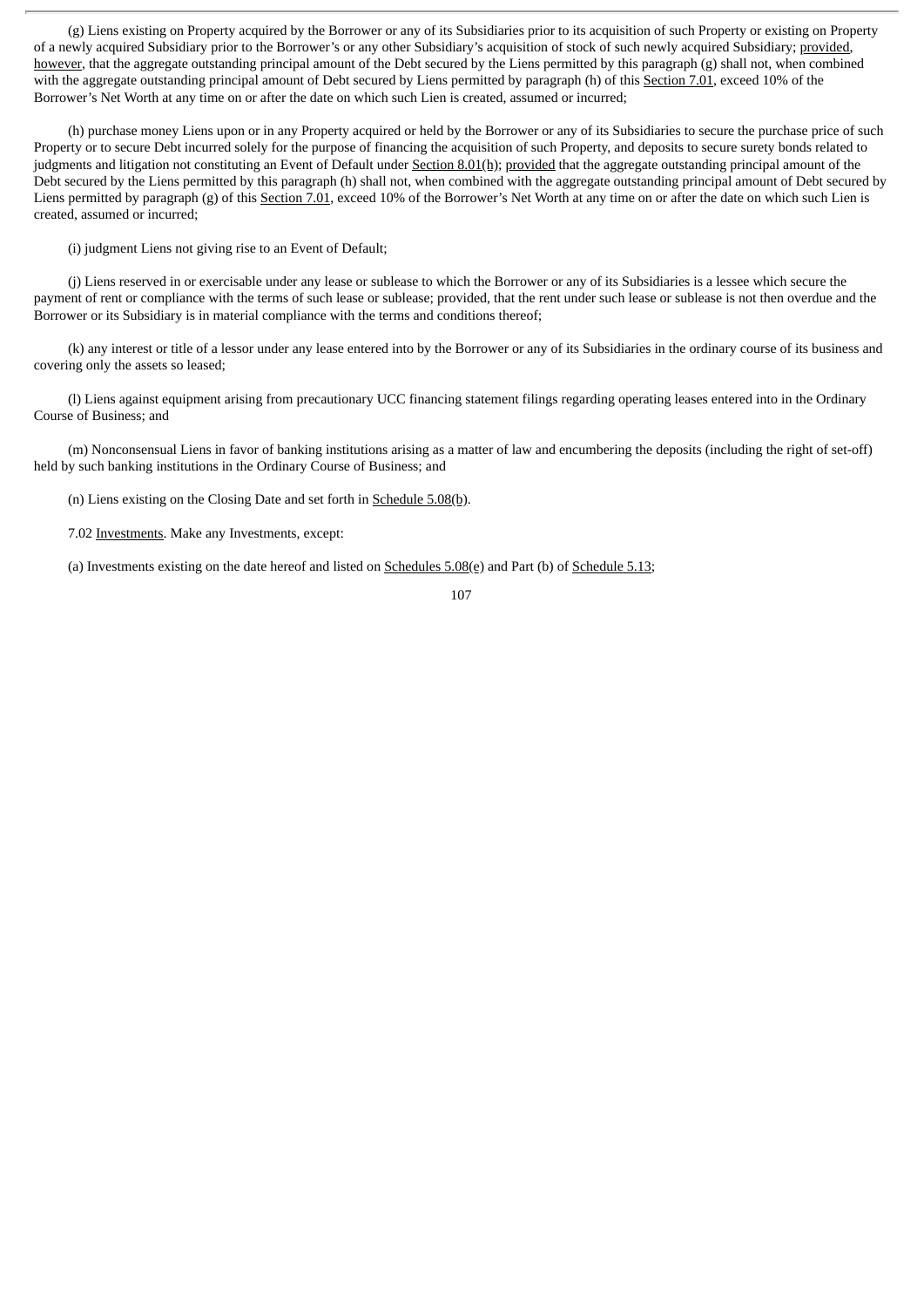(b) Investments held by the Borrower or such Subsidiary in the form of Liquid Investments;

#### (c) Guarantee Obligations permitted by Section 7.03;

(d) Investments as a result of Acquisitions, if each of the following conditions has been satisfied: (i) if the Acquisition Consideration for such Acquisition is in excess of \$20,000,000, the Borrower shall have given the Administrative Agent notice thereof no less than ten Business Days prior to the closing of such Acquisition, (ii) immediately before and after giving pro-forma effect to such Acquisition, no Default shall have occurred and be continuing, (iii) immediately after giving pro-forma effect to the proposed Acquisition, Liquidity is at least \$15,000,000, and (iv) immediately after giving pro-forma effect to the proposed Acquisition, the Total Leverage Ratio is less than 4.75 to 1.00;

(e) Investments consisting of extensions of credit in the nature of accounts receivable or notes receivable arising from the grant of trade credit in the Ordinary Course of Business, and Investments received in satisfaction or partial satisfaction thereof from financially troubled account debtors to the extent reasonably necessary in order to prevent or limit loss;

(f) Ordinary Course of Business contributions, loans or advances to, or Investments in, (a) a direct or indirect Subsidiary of the Borrower, or (b) the Borrower;

(g) so long as there exists no Default both before and after giving effect to any such transaction, Investments not covered by clauses (a) through (f) above in an aggregate amount not to exceed at any time \$10,000,000;

(h) Investments in or by any perpetual care trust, merchandise trust, pre-need trust, preconstruction trust or other trust arrangements established by the Borrower or any of its Subsidiaries in accordance with Applicable Laws, regulations and interpretations;

(i) Investments in less than 50% of the outstanding Voting Shares of corporations or other business entities that own or operate funeral homes or cemeteries in jurisdictions which prohibit ownership of 50% or more of such Voting Shares by the Borrower or a Subsidiary of the Borrower and in which the cost of each such Investment does not exceed \$10,000; and

(j) Investments in Unrestricted Subsidiaries, provided that (a) the business and activities thereof are directly or indirectly reasonably related in whole or in material part to the death care industry, and (b) the aggregate amount of Investments by the Borrower and its Subsidiaries in Unrestricted Subsidiaries shall not exceed \$10,000,000.

7.03 Debt. Create, incur, assume or suffer to exist any Debt, except:

(a) Debt under the Loan Documents;

(b) Debt outstanding on the date hereof and listed on Schedule 7.03 and any refinancings, refundings, renewals or extensions thereof; provided that the amount of such Debt is not increased at the time of such refinancing, refunding, renewal or extension except by an amount equal to a reasonable premium or other reasonable amount paid, and fees and expenses reasonably incurred, in connection with such refinancing and by an amount equal to any existing commitments unutilized thereunder;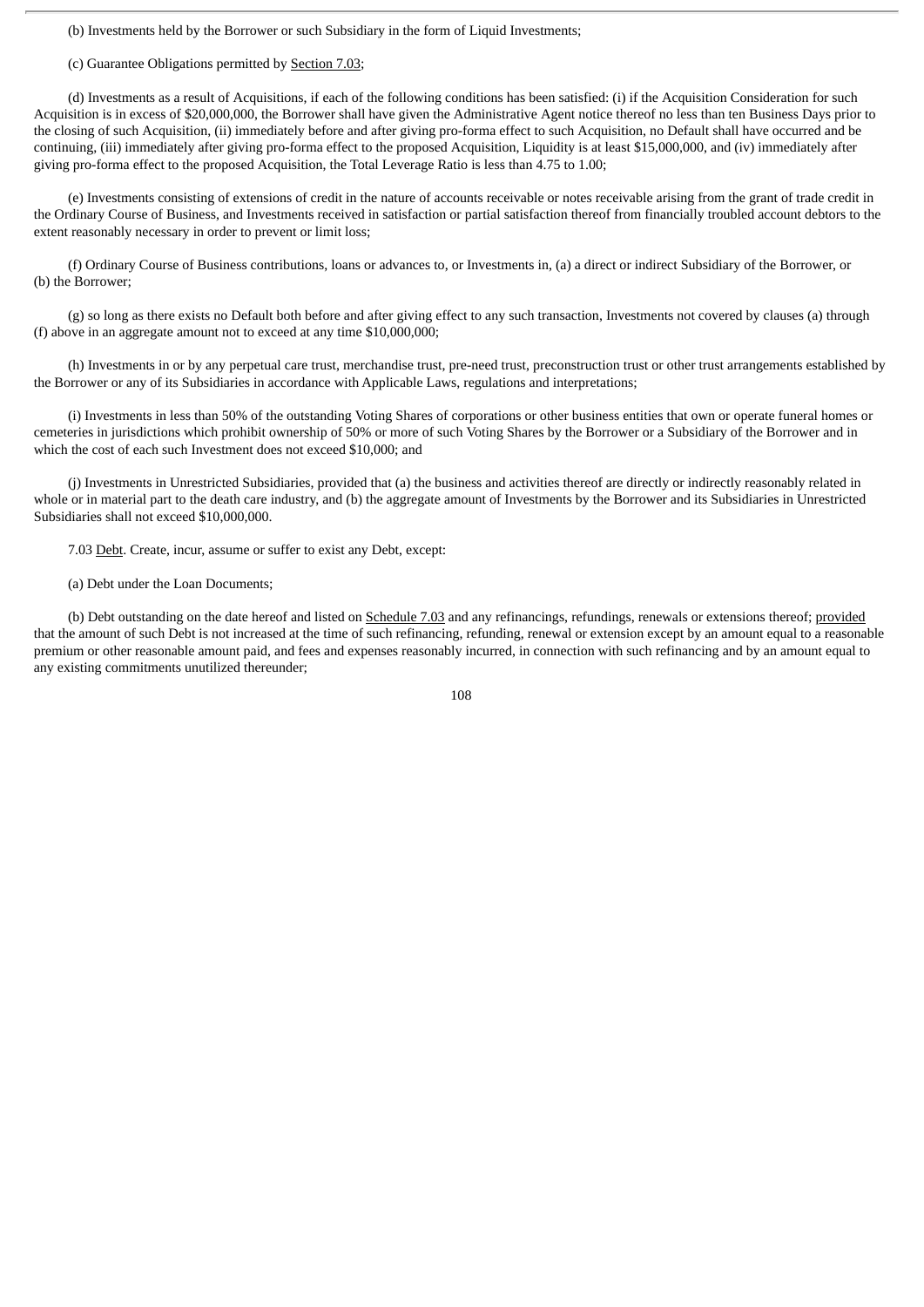(c) intercompany Debt owed between any Subsidiary of the Borrower and the Borrower, provided that the payment of such Debt is subordinated to the payment of the Obligations pursuant to Section 10.22 or otherwise in a manner satisfactory to the Administrative Agent;

(d) Subordinated Debt in an aggregate principal amount not at any time to exceed \$20,000,000;

(e) so long as there exists no Default both before and after giving effect to any such transaction, obligations (contingent or otherwise) of the Borrower or any Subsidiary existing or arising under any Swap Contract, provided that (i) such obligations are (or were) entered into by such Person in the Ordinary Course of Business for the purpose of directly mitigating risks associated with liabilities, commitments, investments, assets, or property held or reasonably anticipated by such Person, or changes in the value of securities issued by such Person, and not for purposes of speculation or taking a "market view;" and (ii) such Swap Contract does not contain any provision exonerating the non-defaulting party from its obligation to make payments on outstanding transactions to the defaulting party;

(f) Guarantee Obligations of the Borrower or any Guarantor in respect of Debt otherwise permitted hereunder of the Borrower or any other Guarantor, including the Senior Notes;

(g) Debt consisting of the Deferred Purchase Price of any Acquisition permitted by this Agreement;

(h) Debt incurred by the Borrower under the Senior Notes and the Senior Notes Documents and any Permitted Senior Notes Refinancing in an aggregate principal amount not to exceed \$450,000,000; and

(i) so long as there exists no Default before or after giving effect thereto, Debt of the Borrower and the Guarantors not otherwise permitted pursuant to clauses (a) through (h) above in an aggregate principal amount not in excess of \$50,000,000, provided that the Net Cash Proceeds of any such Debt shall be applied in accordance with **Section 2.05(b)(iii)** (if applicable).

7.04 Fundamental Changes. Merge, dissolve, liquidate, consolidate with or into another Person, except that, so long as there exists no Default both before and after giving effect to any such transaction any Subsidiary may merge or consolidate with or into, or may dissolve or liquidate and thereupon transfer its assets to, (i) the Borrower, provided that the Borrower shall be the continuing or surviving Person or transferee, (ii) any one or more other Subsidiaries, provided that when any Guarantor is merging with another Subsidiary, the Guarantor shall be the continuing or surviving Person or (iii) any Person other than the Borrower or a Subsidiary in order to effect an Investment or consummate an Acquisition permitted pursuant to Sections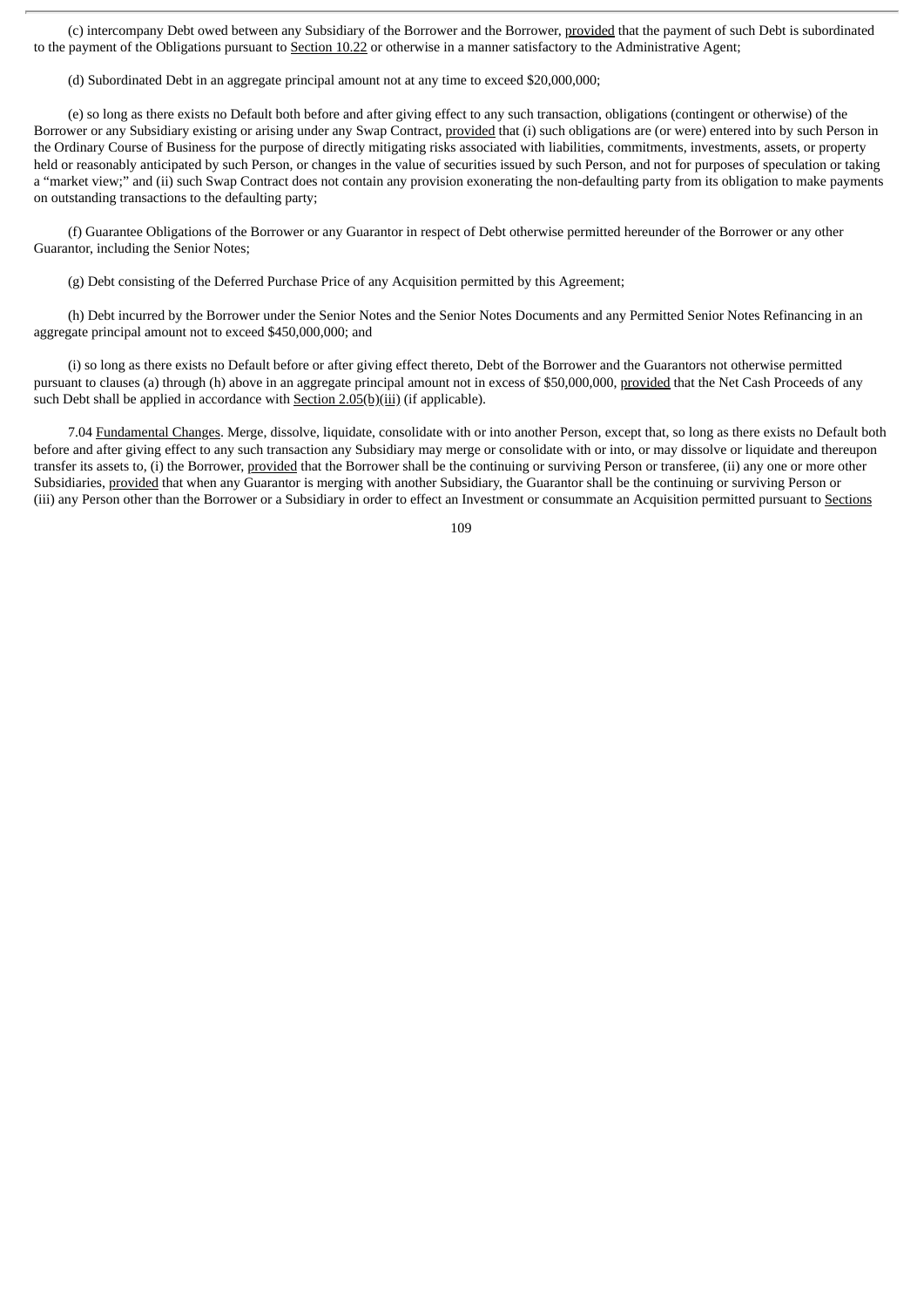7.02(d) or (g), provided that the continuing or surviving Person (a) shall become a Subsidiary on the date of such merger or consolidation and (b) shall have complied with the requirements of Sections 6.12(a) and 6.15 on the date of such merger or consolidation (or such later date as agreed to by the Administrative Agent in its sole discretion).

7.05 Dispositions. Make any Disposition or enter into any agreement to make any Disposition, except:

(a) Dispositions of obsolete or worn out property, whether now owned or hereafter acquired, in the Ordinary Course of Business;

(b) Dispositions of funeral merchandise, cemetery property, mausoleum spaces and related merchandise and other inventory in the Ordinary Course of Business;

(c) so long as there exists no Default both before and after giving effect to any such transaction, Dispositions of property by any Subsidiary to the Borrower or to a wholly-owned Subsidiary; provided that if the transferor of such property is a Guarantor, the transferee thereof must either be the Borrower or a Guarantor;

(d) Dispositions of assets (other than real property) in which a definitive agreement to utilize the Net Cash Proceeds thereof (if any) has been executed within 180 days of such Disposition to purchase assets useful in the business of the Borrower and its Subsidiaries, provided that if a definitive agreement to utilize such Net Cash Proceeds is not executed within such 180 days to purchase assets useful in the business of the Borrower and its Subsidiaries, and such acquisition agreement is not closed within 90 days thereafter, then such Net Cash Proceeds shall be applied in accordance with Section 2.05(b)(i) (if applicable);

(e) Dispositions of real property, provided that the EBITDA generated by the remaining real property and related operations in respect thereof as of the most recent Measurement Period preceding such Disposition is greater than or equal to 50% of the Field Level EBITDA for such Measurement Period; and

(f) Dispositions in the Ordinary Course of Business of Investments of the type described in clauses (a), (b), (f), (h), (i) and (j) of Section 7.02, so long as there exists no Default before and after giving effect to any such transaction.

provided, however, that (i) any Disposition pursuant to clauses (b), (d), (e) and (f) shall be for Fair Market Value and (ii) and at least 75% of the total consideration therefor shall be in the form of cash or Liquid Investments and shall be received at or prior to the time of such Disposition, provided, further, that for purposes of clause (ii) above, the following shall be deemed to be cash:  $(A)$  (1) any liabilities (as shown on the most recent balance sheet provided hereunder or in the footnotes thereto) of the Borrower (other than contingent liabilities and liabilities that are by their terms subordinated to the Obligations) or (2) any Guarantees of Debt of Persons other than the Borrower, in each case that are assumed by the transferee with respect to the applicable Disposition and for which the Borrower or a Subsidiary shall have been validly released by all applicable creditors in writing, (B) any securities, notes or other obligations received by the Borrower or a Subsidiary from such transferee that are converted by the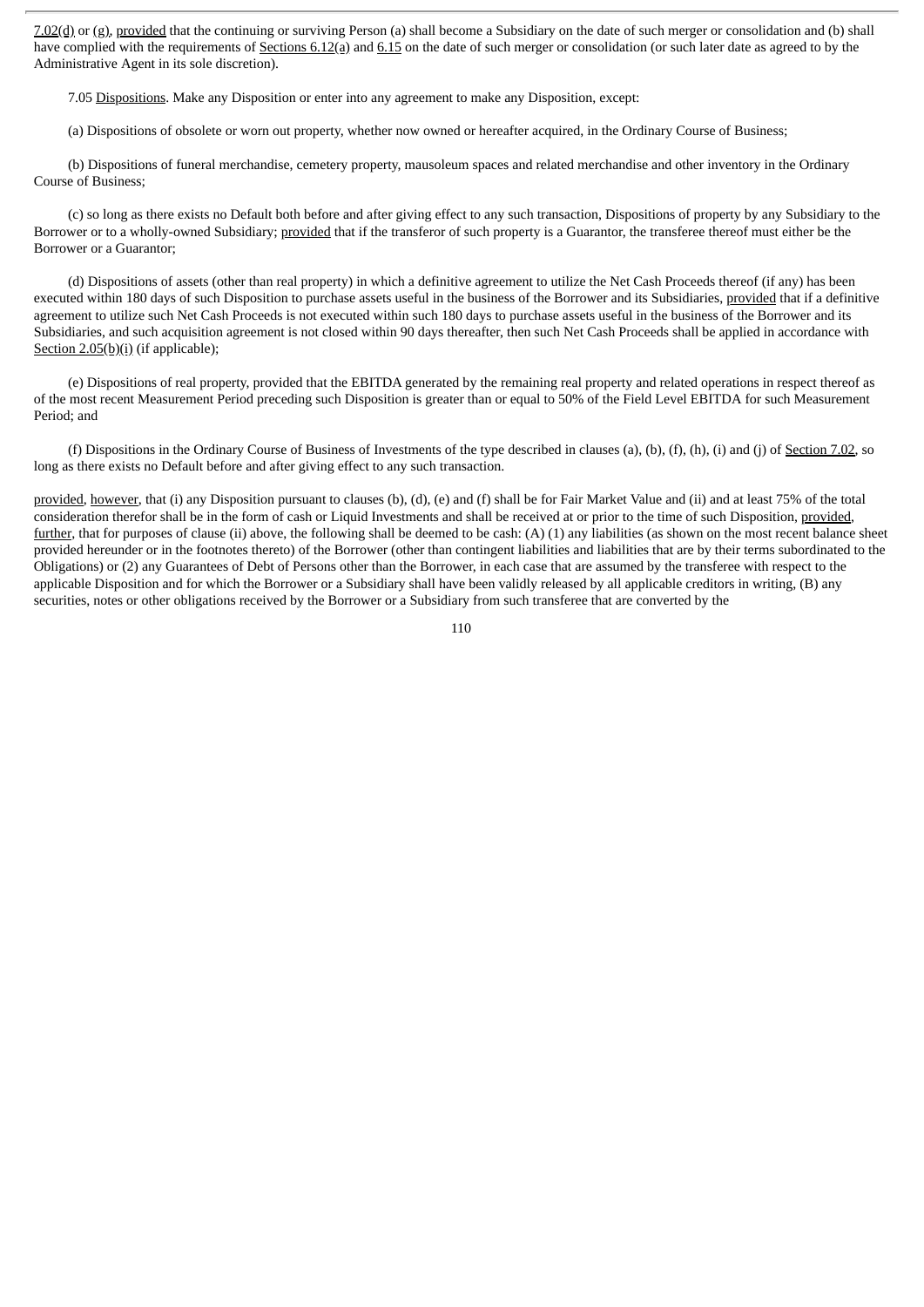Borrower or such Subsidiary into cash or Liquid Investments within 240 days following the receipt thereof and (C) any Designated Non-Cash Consideration received by the Borrower or a Subsidiary in such Disposition having an aggregate Fair Market Value as of the date of receipt thereof, taken together with all other Designated Non-Cash Consideration received pursuant to this Section 7.05 that is at that time outstanding, not to exceed \$10,000,000.

#### 7.06 Restricted Payments; Issuance of Preferred Stock.

(a) Declare or make, directly or indirectly, any Restricted Payment, or incur any obligation (contingent or otherwise) to do so, except that:

(i) each Subsidiary may make Restricted Payments to the Borrower and to wholly-owned Subsidiaries (and, in the case of a Restricted Payment by a non-wholly-owned Subsidiary, to the Borrower and any Subsidiary and to each other owner of Equity Interests of such Subsidiary on a pro rata basis based on their relative ownership interests);

(ii) so long as immediately before and after giving pro-forma effect to any acquisition or purchase by the Borrower of Equity Interests of the Borrower, (A) no Default shall have occurred and be continuing, (B) Liquidity is at least \$15,000,000 and (C) the Total Leverage Ratio is (x) less than 4.75 to 1.00, in which case the Borrower may acquire or purchase such Equity Interests in an unlimited amount, or (y) equal to or greater than 4.75 to 1.00 but less than or equal to 5.00 to 1.00, in which case the Borrower may acquire or purchase such Equity Interests in an aggregate amount not to exceed \$50,000,000 under this *clause (y)* from and after the Second Amendment Effective Date;

(iii) so long as there exists no Default both before and after giving effect to any such transaction (which shall include calculation of the financial covenants set forth in Section 7.11 on a pro forma basis as of the fiscal quarter-end immediately preceding any proposed Restricted Payment), (x) the Borrower may make (A) payments of Dividends on Qualified Preferred Stock and (B) payments of Dividends on its common stock, and (y) any Loan Party may make Restricted Payments pursuant to the Long Term Incentive Program;

(iv) so long as there exists no Default both before and after giving effect to any such transaction (which shall include calculation of the financial covenants set forth in Section 7.11 on a pro forma basis as of the fiscal quarter-end immediately preceding any proposed Restricted Payment), the Borrower may make regularly scheduled payments of principal and interest on Subordinated Debt within the terms specified in the definition of Subordinated Debt as set forth in this Agreement;

(v) the Borrower or any Subsidiary may pay cash in lieu of the issuance of fractional shares upon the exercise of options or warrants or upon the conversion or exchange of Equity Interests of any such Person;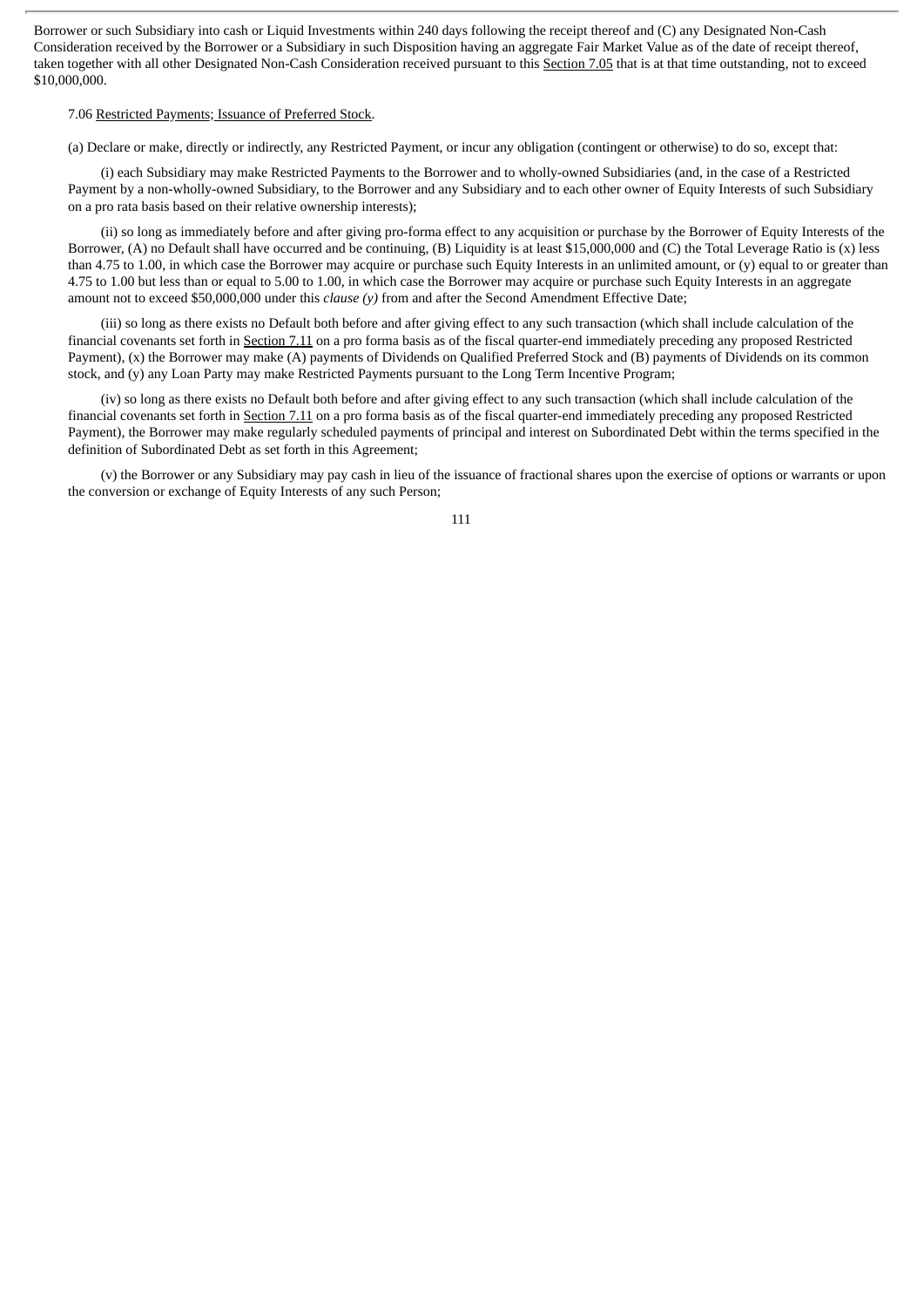(vi) the Borrower may make repurchases of common Equity Interests deemed to occur upon exercise of stock options or warrants if such Equity Interests represent a portion of the exercise price of such stock options or warrants; and

(vii) the Borrower or any Subsidiary may make Restricted Payments payable solely in the common Equity Interests (other than Disqualified Equity Interests) of such Person.

(b) The Borrower shall not issue or have outstanding any Redeemable Preferred Stock, other than Qualified Preferred Stock.

7.07 Change in Nature of Business. Engage in any material line of business substantially different from those lines of business conducted by the Borrower and its Subsidiaries on the date hereof or any business substantially related or incidental thereto.

7.08 Transactions with Affiliates. Other than as permitted pursuant to Sections 7.04, 7.05 and 7.06 of this Agreement, enter into any transaction of any kind with any Affiliate of the Borrower (other than transactions between or among the Loan Parties), whether or not in the Ordinary Course of Business, other than on fair and reasonable terms substantially as favorable to the Borrower or such Subsidiary as would be obtainable by the Borrower or such Subsidiary at the time in a comparable arm's length transaction with a Person other than an Affiliate; provided that, if any transaction with any Affiliate of the Borrower (other than transactions between or among the Loan Parties) (a) involves aggregate payments or other property with a Fair Market Value in excess of \$10,000,000 but less than \$25,000,000, the Borrower shall deliver to the Administrative Agent a certificate of a Responsible Officer certifying that such transaction complies with this covenant and (b) involves aggregate payments or other property with a Fair Market Value in excess of \$25,000,000, the Borrower shall deliver to the Administrative Agent certified resolutions of the board of directors of the Borrower certifying that such transaction complies with this covenant and has been approved by a majority of the disinterested members of the board of directors of the Borrower.

7.09 Burdensome Agreements. Enter into any Contractual Obligation (other than this Agreement or any other Loan Document) that (a) limits the ability (i) of any Subsidiary to make Restricted Payments to the Borrower or any Guarantor or to otherwise transfer property to the Borrower or any Guarantor, (ii) of any Subsidiary to make loans or advances to any Loan Party or pay any Debt or other obligation owed to any Loan Party, or (iii) of the Borrower or any Subsidiary to create, incur, assume or suffer to exist Liens on property of such Person to secure the Secured Obligations; provided, however, that this clause (iii) shall not prohibit any negative pledge incurred or provided with respect to specific Property encumbered to secure payment of Debt related to such Property; or (b) requires the grant of a Lien to secure an obligation of such Person if a Lien is granted to secure another obligation of such Person, except in respect of any of the matters set forth in clauses (a) and (b) above, restrictions and conditions imposed by the Senior Notes Documents or pursuant to any Permitted Senior Notes Refinancing.

7.10 Use of Proceeds. Use the proceeds of any Credit Extension, whether directly or indirectly, and whether immediately, incidentally or ultimately, to purchase or carry margin stock (within the meaning of Regulation U of the FRB) or to extend credit to others for the purpose of purchasing or carrying margin stock or to refund indebtedness originally incurred for such purpose.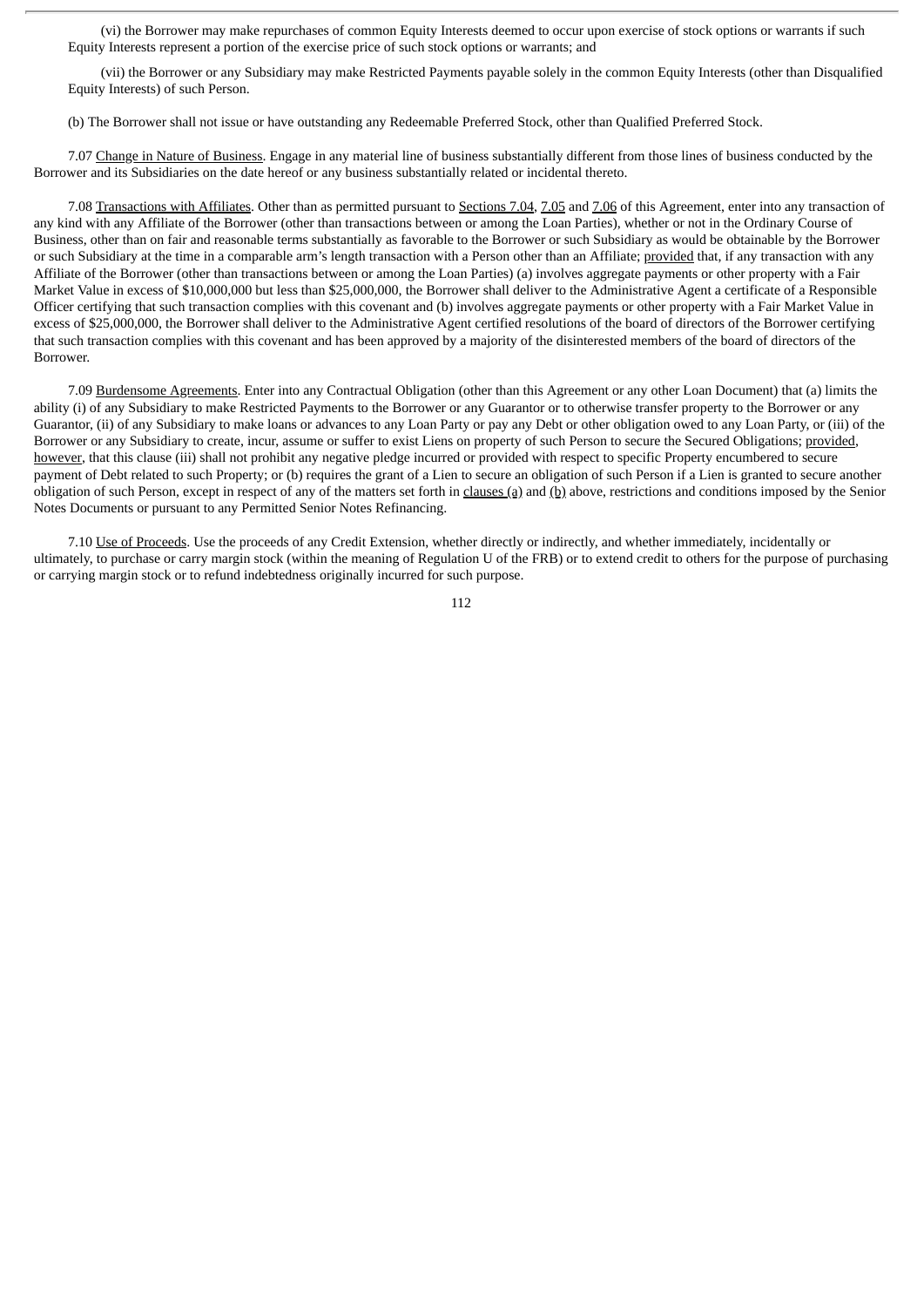#### 7.11 Financial Covenants.

(a) Maximum Total Leverage Ratio. Permit the Total Leverage Ratio as of the end of any period of four consecutive Fiscal Quarters of the Borrower to be greater than 5.25 to 1.00.

(b) Minimum Fixed Charge Coverage Ratio. Permit the Fixed Charge Coverage Ratio as of the end of any period of four consecutive Fiscal Quarters of the Borrower to be less than 1.20 to 1.00.

7.12 Maintenance of Ownership of Subsidiaries. Except as permitted by Sections 7.04 and 7.06(a)(iii)(x)(B), the Borrower will not, and will not permit any of its Subsidiaries to, sell or otherwise dispose of any Equity Interests of any of its Subsidiaries or permit any of its Subsidiaries to issue, sell or otherwise dispose of any Equity Interests, or the Equity Interests of any of its Subsidiaries, except (a) up to 20% of the outstanding Equity Interests of any of the Borrower's Subsidiaries may be issued to and held by the employees or consultants of the Borrower or any such Subsidiary (where the voting rights in respect of such Equity Interests have been irrevocably conveyed to the Borrower or a Guarantor), and (b) where required by Applicable Law of the Commonwealth of Massachusetts regarding the advertising of registered licensed funeral directors and ownership of funeral establishments, Equity Interests of any of the Borrower's Subsidiaries may be issued to and held by the employees of the Borrower or any such Subsidiary in excess of the limitation set out in (a), as may be necessary from time to time, provided the voting rights in respect of such Equity Interests has been irrevocably conveyed to the Borrower or a Guarantor. The Borrower will not permit any of its Subsidiaries to issue Disqualified Equity Interests.

7.13 Trust Funds. Without the prior written consent of the Required Lenders or as otherwise required by Applicable Law, the Borrower will not withdraw or otherwise remove, and will cause all of its Subsidiaries not to withdraw or otherwise remove, any monies or other assets (whether principal, interest or other earnings) from any merchandise, service or other trust fund or trust account except (a) for the purpose of providing the merchandise or services which are intended to be provided out of such trust fund or trust account and (b) withdrawals permitted by Law where, after giving effect to any such withdrawal, the Borrower or any Subsidiary is in compliance with Section 6.14.

7.14 Sanctions. Directly or, to the knowledge of the Borrower and its Subsidiaries, indirectly, use any Credit Extension or the proceeds of any Credit Extension, or lend, contribute or otherwise make available such Credit Extension or the proceeds of any Credit Extension to any Person, to fund any activities of or business with any Person, or in any Designated Jurisdiction, that, at the time of such funding, is the subject of Sanctions, or in any other manner that will result in a violation by any Loan Party, any Subsidiary thereof or any other party hereto (including any Person participating in the transaction, whether as Lender, Arranger, Administrative Agent, L/C Issuer, Swing Line Lender, or otherwise) of any applicable Sanctions.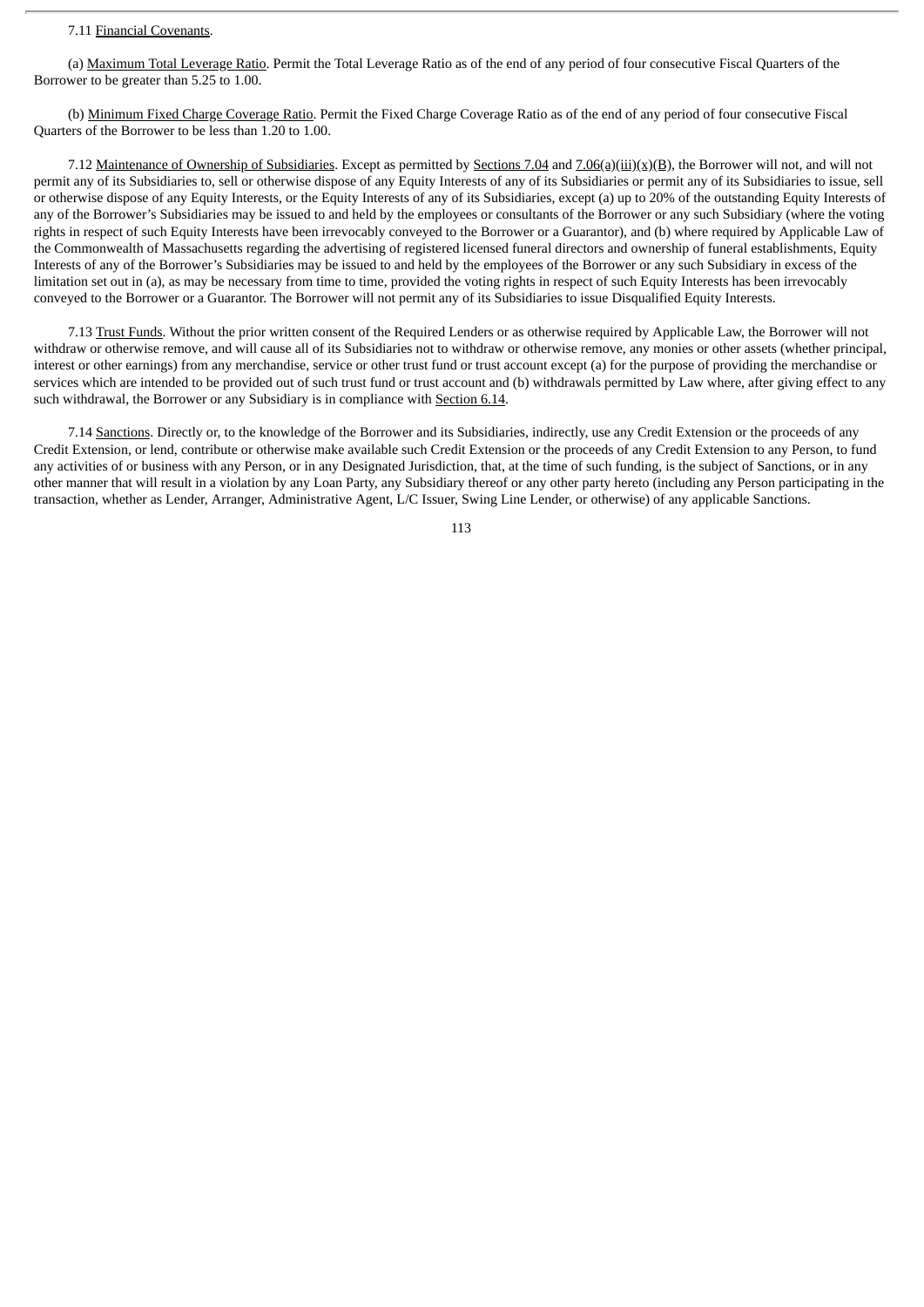7.15 Anti-Corruption Laws. Directly or indirectly, use any Credit Extension or the proceeds of any Credit Extension for any purpose which would breach the United States Foreign Corrupt Practices Act of 1977, the UK Bribery Act 2010, and other similar anti-corruption legislation in other jurisdictions.

#### 7.16 Amendments of Organization Documents; Fiscal Year; Accounting Changes.

(a) Amend any of its Organization Documents in any manner that is materially adverse of the interests of the Lenders;

(b) change its fiscal year; or

(c) make any change in accounting policies or reporting practices, except as required by GAAP or applicable securities Laws.

7.17 Sale and Leaseback Transactions. Enter into any Sale and Leaseback Transaction.

7.18 Prepayments, Etc. of Debt. Prepay, redeem, purchase, defease or otherwise satisfy or obligate itself to do so prior to the scheduled maturity thereof in any manner (including by the exercise of any right of setoff), or make any payment in violation of any subordination, standstill or collateral sharing terms of or governing any Debt, except (a) the prepayment of the Credit Extensions in accordance with the terms of this Agreement, (b) exchanges and conversions of Senior Notes, Subordinated Debt and other Debt for Equity Interests (other than Disqualified Equity Interests) of the Borrower, (c) Restricted Payments permitted pursuant to Section 7.06 and (d) in connection with any Permitted Senior Notes Refinancing.

#### 7.19 Amendment, Etc. of Indebtedness.

(a) Amend, modify or change in any manner any term or condition of any Senior Notes Document or give any consent, waiver or approval thereunder; provided that the Senior Notes may be amended or modified to extend the amortization or maturity of the indebtedness evidenced thereby, reduce the interest rate thereon, or otherwise amend or modify the terms thereof so long as the terms of any such amendment or modification are no more restrictive on the Loan Parties than the terms of such documents as in effect on the date hereof; provided, however, the Senior Notes Documents may be amended and supplemented to provide for additional guarantees thereunder by entities that are Guarantors under this Agreement and the Borrower and such Guarantors may enter into supplemental indentures and related documents in connection therewith;

(b) take any other action in connection with any Senior Note Document that would impair the value of the interest or rights of any Loan Party thereunder or that would impair the rights or interests of the Administrative Agent or any Lender; or

(c) amend, modify or change in any manner any term or condition of any Subordinated Debt if such amendment or modification would add or change any terms in a manner adverse to any Loan Party or any Subsidiary, or shorten the final maturity or average life to maturity or require any payment to be made sooner than originally scheduled or increase the interest rate applicable thereto.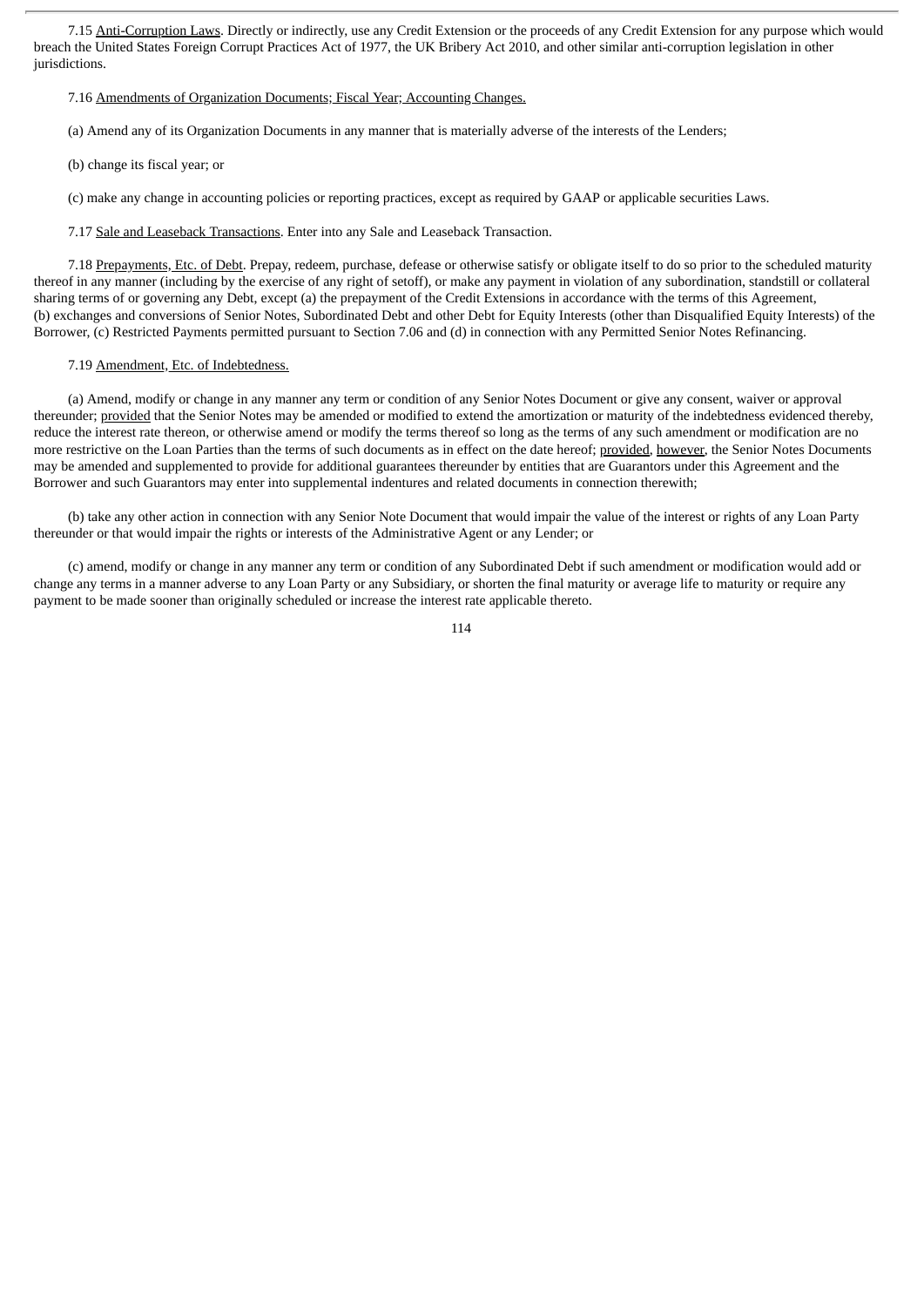7.20 Unrestricted Subsidiaries. The Borrower and its Subsidiaries shall (a) not conduct any business or enter into any transaction with any Unrestricted Subsidiary other than on fair and reasonable terms substantially as favorable to the Borrower or such Subsidiary as would be obtainable by the Borrower or such Subsidiary at the time in a comparable arm's length transactions with an unrelated third Person, (b) keep all deposit accounts, investment accounts and other accounts of the Unrestricted Subsidiaries segregated and apart from the accounts of the Borrower and the Subsidiaries, and (c) use reasonable methods to not commingle the business, employees and assets of the Borrower and the Subsidiaries with the business, employees and assets of the Unrestricted Subsidiaries.

# ARTICLE VIII EVENTS OF DEFAULT AND REMEDIES

8.01 Events of Default. Any of the following shall constitute an event of default (each, an "Event of Default"):

(a) Non-Payment. The Borrower or any other Loan Party fails to pay (i) when and as required to be paid herein, any amount of principal of any Loan or any L/C Obligation or deposit when and as required to be deposited herein, any funds as Cash Collateral in respect of L/C Obligations, or (ii) within three days after the same becomes due, any interest on any Loan or on any L/C Obligation, or any fee due hereunder, or (iii) within five days after the same becomes due, any other amount payable hereunder or under any other Loan Document; or

(b) Specific Covenants. The Borrower fails to perform or observe any term, covenant or agreement contained in any of Section 6.03, 6.05, 6.10, 6.11, 6.12 or 6.19 or Article VII; or

(c) Other Defaults. Any Loan Party fails to perform or observe any other covenant or agreement (not specified in clause (a) or (b) above) contained in any Loan Document on its part to be performed or observed and such failure continues for 30 days; or

(d) Representations and Warranties. Any representation, warranty, certification or statement of fact made or deemed made by or on behalf of the Borrower or any other Loan Party herein, in any other Loan Document, or in any document delivered in connection herewith or therewith shall be incorrect or misleading when made or deemed made; or

(e) Cross-Default. (i) The Borrower or any Subsidiary or Unrestricted Subsidiary (A) fails to make any payment when due (whether by scheduled maturity, required prepayment, acceleration, demand, or otherwise) in respect of any Debt or Guarantee (other than Debt hereunder and Debt under Swap Contracts) having an aggregate principal amount (including undrawn committed or available amounts and including amounts owing to all creditors under any combined or syndicated credit arrangement) of more than \$10,000,000, after the giving of any required notice and the expiration of any applicable grace period or (B) fails to observe or perform any other agreement or condition relating to any such Debt or Guarantee or contained in any instrument or agreement evidencing, securing or relating thereto, or any other event occurs,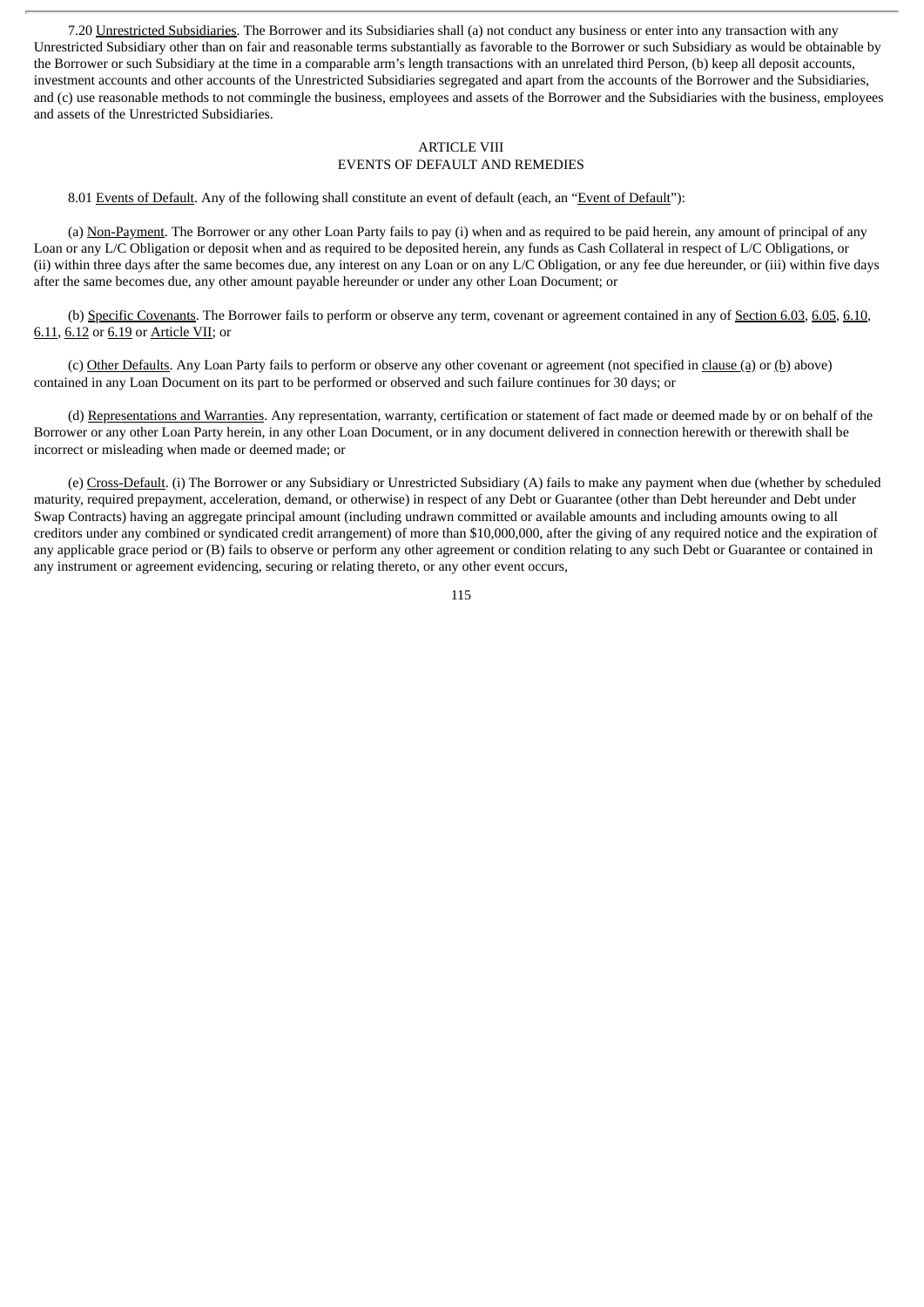the effect of which default or other event is to cause, or to permit the holder or holders of such Debt or the beneficiary or beneficiaries of such Guarantee (or a trustee or agent on behalf of such holder or holders or beneficiary or beneficiaries) to cause, after the giving any required notice and the expiration of any applicable grace period, such Debt to be demanded or to become due or to be repurchased, prepaid, defeased or redeemed (automatically or otherwise), or an offer to repurchase, prepay, defease or redeem such Debt to be made, prior to its stated maturity, or such Guarantee to become payable or cash collateral of more than \$10,000,000 in respect thereof to be (and is entitled to be) demanded; or (ii) there occurs under any Swap Contract an Early Termination Date (as defined in such Swap Contract) resulting from (A) any event of default under such Swap Contract as to which the Borrower or any Subsidiary is the Defaulting Party (as defined in such Swap Contract) or (B) any Termination Event (as so defined) under such Swap Contract as to which the Borrower or any Subsidiary is an Affected Party (as so defined) and, in either event, the Swap Termination Value owed by the Borrower or such Subsidiary as a result thereof is greater than \$10,000,000; or

(f) Insolvency Proceedings, Etc. Any Loan Party or any of its Subsidiaries or Unrestricted Subsidiaries institutes or consents to the institution of any proceeding under any Debtor Relief Law, or makes an assignment for the benefit of creditors; or applies for or consents to the appointment of any receiver, trustee, custodian, conservator, liquidator, rehabilitator or similar officer for it or for all or any material part of its property; or any receiver, trustee, custodian, conservator, liquidator, rehabilitator or similar officer is appointed without the application or consent of such Person and the appointment continues undischarged or unstayed for 60 calendar days; or any proceeding under any Debtor Relief Law relating to any such Person or to all or any material part of its property is instituted without the consent of such Person and continues undismissed or unstayed for 60 calendar days, or an order for relief is entered in any such proceeding; or

(g) Inability to Pay Debts; Attachment. (i) The Borrower or any Subsidiary or Unrestricted Subsidiary becomes unable or admits in writing its inability or fails generally to pay its debts as they become due, or (ii) any writ or warrant of attachment or execution or similar process is issued or levied against all or any material part of the property of any such Person and is not released, vacated or fully bonded within 30 days after its issue or levy; or

(h) Judgments. There is entered against the Borrower or any Subsidiary (i) one or more final judgments or orders for the payment of money in an aggregate amount (as to all such judgements and orders) exceeding \$10,000,000 (to the extent not covered by independent third-party insurance as to which the insurer is rated at least "A" by A.M. Best Company, has been notified of the potential claim and does not dispute coverage), or (ii) any one or more non-monetary final judgments that have, or could reasonably be expected to have, individually or in the aggregate, a Material Adverse Effect and, in either case, (A) enforcement proceedings are commenced by any creditor upon such judgment or order, or (B) there is a period of 60 consecutive days during which a stay of enforcement of such judgment, by reason of a pending appeal or otherwise, is not in effect; or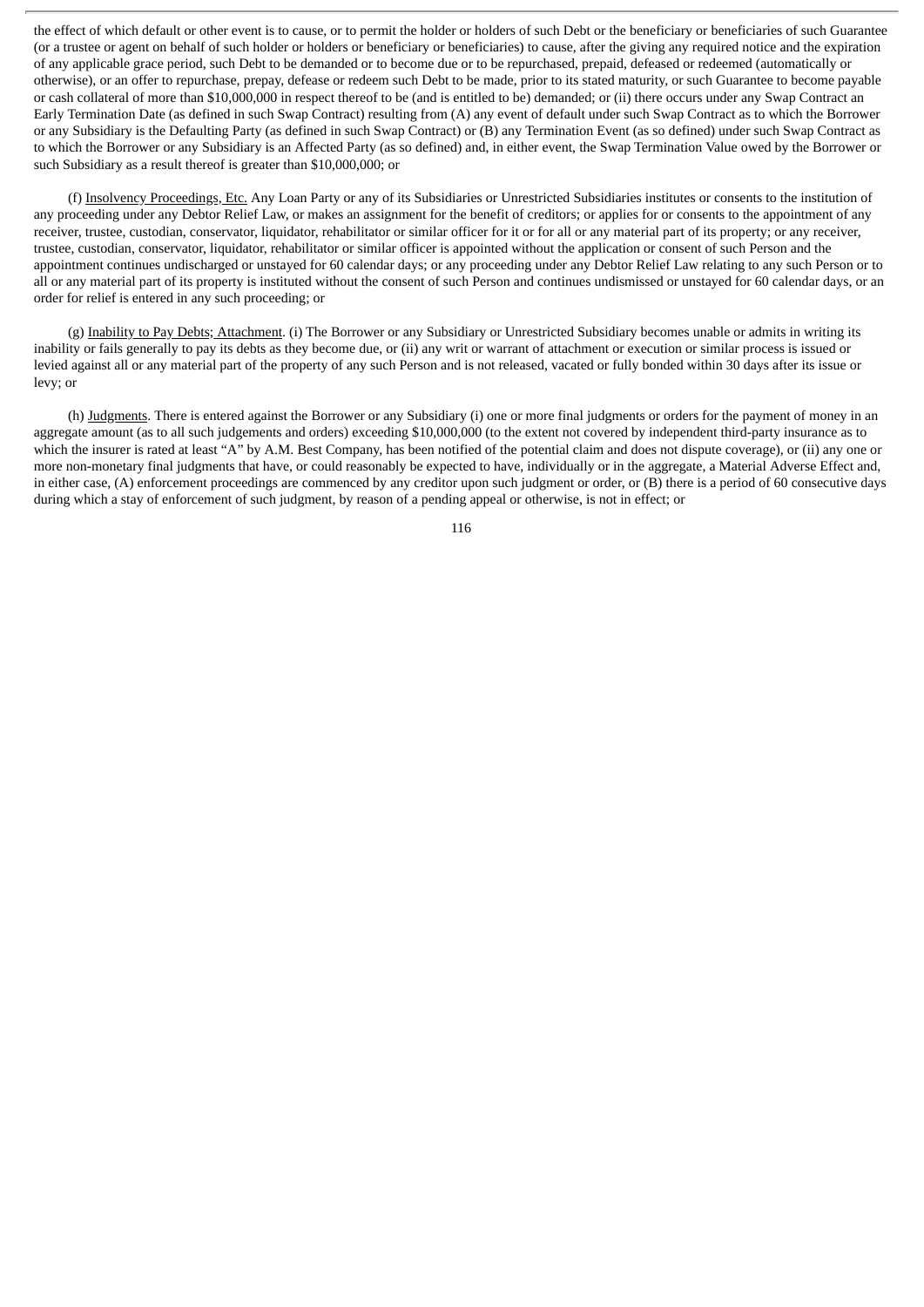(i) ERISA. (i) An ERISA Event occurs with respect to a Pension Plan or Multiemployer Plan which has resulted or could reasonably be expected to result in liability of the Borrower under Title IV of ERISA to the Pension Plan, Multiemployer Plan or the PBGC in an aggregate amount in excess of \$10,000,000, or (ii) the Borrower or any ERISA Affiliate fails to pay when due, after the expiration of any applicable grace period, any installment payment with respect to its withdrawal liability under Section 4201 of ERISA under a Multiemployer Plan in an aggregate amount in excess of \$10,000,000; or

(j) Invalidity of Loan Documents. Any Loan Document, at any time after its execution and delivery and for any reason other than as expressly permitted hereunder or thereunder or satisfaction in full of all Obligations arising under the Loan Documents, ceases to be in full force and effect; or any Loan Party or any other Person contests in any manner the validity or enforceability of any Loan Document; or any Loan Party denies that it has any or further liability or obligation under any Loan Document, or purports to revoke, terminate or rescind any Loan Document; or it is or becomes unlawful for a Loan Party to perform any of its obligations under the Loan Documents; or

(k) Change of Control. There occurs any Change of Control with respect to the Borrower; or

(l) Other Obligations. (i) any default shall occur under Subordinated Debt, after the applicable grace period, if any, specified in such Subordinated Debt, if the effect of such default is to accelerate the maturity of such Subordinated Debt; (ii) without the prior written consent of the Required Lenders, any modification shall be made to the Subordinated Debt Documents which (a) renders the subordination provisions thereof more favorable to the holders of Subordinated Debt, or less favorable to the Lenders, or (b) renders the economic terms of Subordinated Debt materially more favorable to the holders of Subordinated Debt or materially less favorable to the Borrower or the applicable Subsidiary; or

(m) Collateral Documents. Any Collateral Document after delivery thereof pursuant to Section 4.02 or 6.12 shall for any reason (other than pursuant to the terms thereof) cease to create a valid and perfected First Priority Lien (subject to Liens permitted by Section 7.01) on a material portion of the Collateral purported to be covered thereby.

Without limiting the provisions of Article IX, if a Default shall have occurred under the Loan Documents, then such Default will continue to exist until it either is cured (to the extent specifically permitted) in accordance with the Loan Documents or is otherwise expressly waived by Administrative Agent (with the approval of requisite Appropriate Lenders (in their sole discretion)) as determined in accordance with Section 10.01; and once an Event of Default occurs under the Loan Documents, then such Event of Default will continue to exist until it is expressly waived by the requisite Appropriate Lenders or by the Administrative Agent with the approval of the requisite Appropriate Lenders, as required hereunder in Section 10.01.

8.02 Remedies upon Event of Default. If any Event of Default occurs and is continuing, the Administrative Agent shall, at the request of, or may, with the consent of, the Required Lenders, take any or all of the following actions: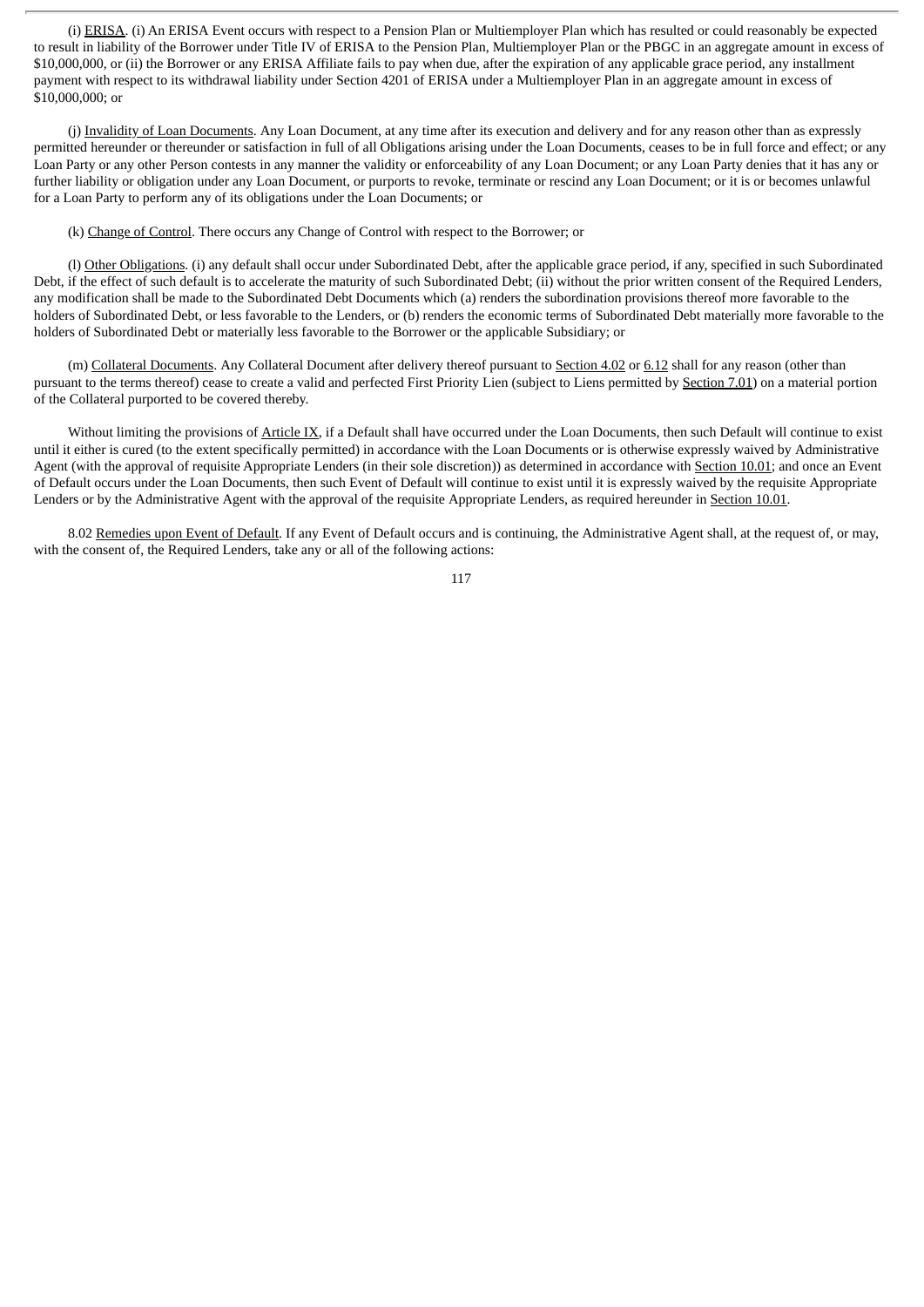(a) declare the Commitment of each Lender to make Loans and any obligation of the L/C Issuer to make L/C Credit Extensions to be terminated, whereupon such commitments and obligation shall be terminated;

(b) declare the unpaid principal amount of all outstanding Loans, all interest accrued and unpaid thereon, and all other amounts owing or payable hereunder or under any other Loan Document to be immediately due and payable, without presentment, demand, protest or other notice of any kind, all of which are hereby expressly waived by the Borrower;

(c) require that the Borrower Cash Collateralize the L/C Obligations (in an amount equal to the Minimum Collateral Amount with respect thereto); and

(d) exercise on behalf of itself, the Lenders and the L/C Issuer all rights and remedies available to it, and the Lenders and the L/C Issuer under the Loan Documents or Applicable Laws or equity;

provided, however, that upon the occurrence of an event described in Section 8.01(f) with respect to the Borrower, the Commitment of each Lender to make Loans and any obligation of the L/C Issuer to make L/C Credit Extensions shall automatically terminate, the unpaid principal amount of all outstanding Loans and all interest and other amounts as aforesaid shall automatically become due and payable, and the obligation of the Borrower to Cash Collateralize the L/C Obligations as aforesaid shall automatically become effective, in each case without further act of the Administrative Agent or any Lender.

# 8.03 Application of Funds.

(a) After the exercise of remedies provided for in Section 8.02 (or after the Loans have automatically become immediately due and payable and the L/C Obligations have automatically been required to be Cash Collateralized as set forth in the proviso to Section 8.02) or if at any time insufficient funds are received by and available to the Administrative Agent to pay fully all Secured Obligations then due hereunder, any amounts received on account of the Secured Obligations shall, subject to the provisions of Sections 2.15 and 2.16, be applied by the Administrative Agent in the following order:

First, to payment of that portion of the Secured Obligations constituting fees, indemnities, expenses and other amounts (including fees, charges and disbursements of counsel to the Administrative Agent and amounts payable under Article III but excluding principal and interest) payable to the Administrative Agent in its capacity as such;

Second, to payment of that portion of the Secured Obligations constituting fees, indemnities and other amounts (other than principal, interest and Letter of Credit Fees) payable to the Lenders and the L/C Issuer (including fees, charges and disbursements of counsel to the respective Lenders and the L/C Issuer arising under the Loan Documents and amounts payable under Article III), ratably among them in proportion to the respective amounts described in this clause **Second** payable to them;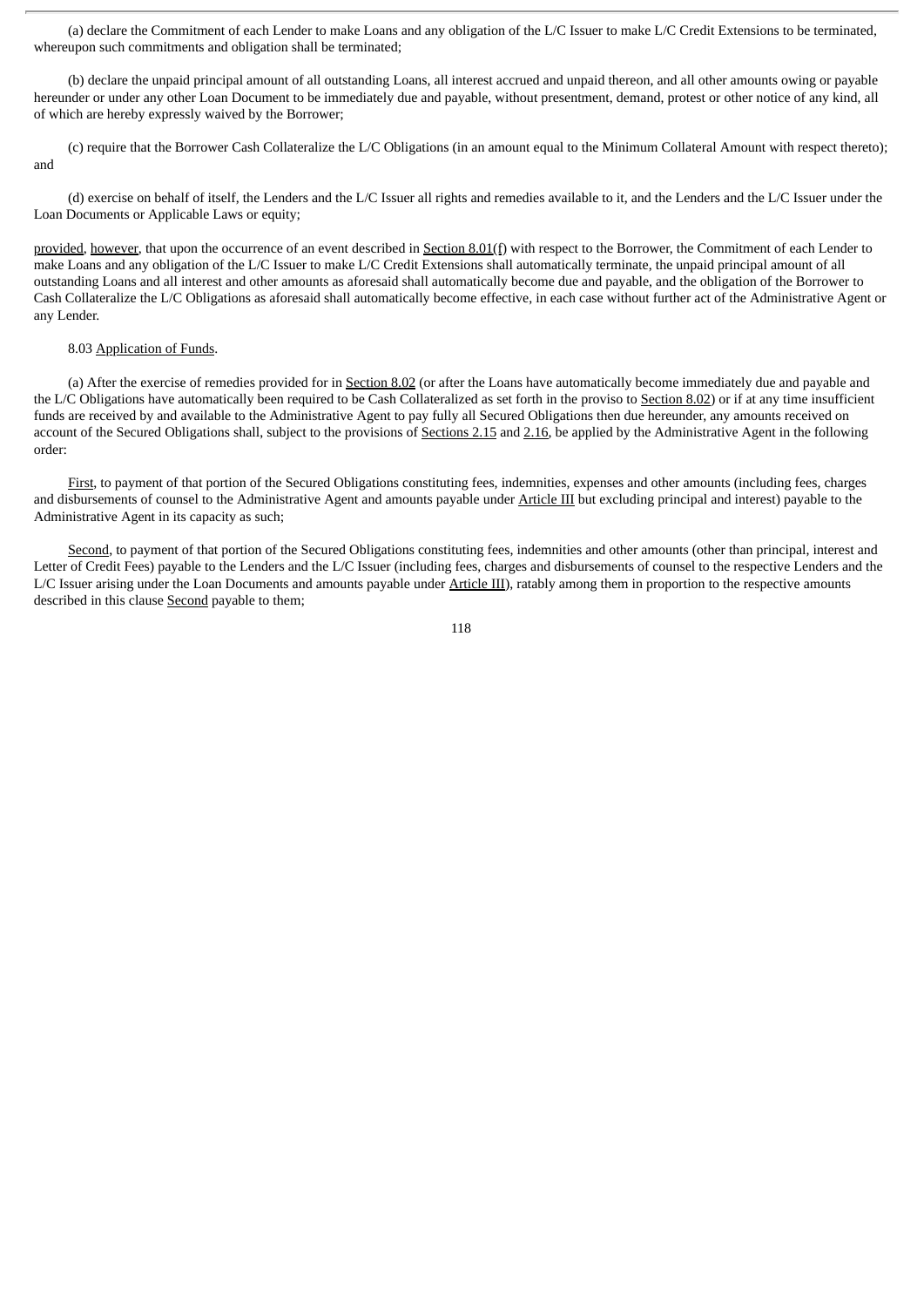Third, to payment of that portion of the Secured Obligations constituting accrued and unpaid Letter of Credit Fees and interest on the Loans, L/C Borrowings and other Secured Obligations arising under the Loan Documents, ratably among the Lenders and the L/C Issuer in proportion to the respective amounts described in this clause Third payable to them;

Fourth, to payment of that portion of the Secured Obligations constituting unpaid principal of the Loans and L/C Borrowings and Secured Obligations then owing under Secured Hedge Agreements and Secured Cash Management Agreements ratably among the Lenders, the L/C Issuer, the Hedge Banks and the Cash Management Banks in proportion to the respective amounts described in this clause Fourth held by them;

Fifth, to the Administrative Agent for the account of the L/C Issuer, to Cash Collateralize that portion of the L/C Obligations comprised of the aggregate undrawn amount of the Letters of Credit to the extent not otherwise Cash Collateralized by the Borrower pursuant to Sections 2.03 and 2.15; and

Last, the balance, if any, after all of the Secured Obligations have been indefeasibly paid in full, to the Borrower or as otherwise required by Law.

(b) Subject to Sections 2.03(e) and 2.15, amounts used to Cash Collateralize the aggregate undrawn amount of Letters of Credit pursuant to clause Fifth above shall be applied to satisfy drawings under such Letters of Credit as they occur. If any amount remains on deposit as Cash Collateral after all Letters of Credit have either been fully drawn or expired, such remaining amount shall be applied to the other Secured Obligations, if any, in the order set forth above. Excluded Swap Obligations with respect to any Guarantor shall not be paid with amounts received from such Guarantor or its assets, but appropriate adjustments shall be made to payments from other Loan Parties to preserve the allocation to Secured Obligations otherwise set forth above in this Section 8.03.

(c) Notwithstanding the foregoing, Secured Obligations arising under Secured Cash Management Agreements and Secured Hedge Agreements shall be excluded from the application described above if the Administrative Agent has not received a Secured Creditor Designation Notice, together with such supporting documentation as the Administrative Agent may request, from the applicable Cash Management Bank or Hedge Bank, as the case may be. Each Cash Management Bank or Hedge Bank not a party to this Agreement that has given the notice contemplated by the preceding sentence shall, by such notice, be deemed to have acknowledged and accepted the appointment of the Administrative Agent pursuant to the terms of Article IX hereof for itself and its Affiliates as if a "Lender" party hereto.

# ARTICLE IX

# ADMINISTRATIVE AGENT

## 9.01 Appointment and Authority.

(a) Appointment. Each of the Lenders and the L/C Issuer hereby irrevocably appoints, designates and authorizes Bank of America to act on its behalf as the Administrative Agent hereunder and under the other Loan Documents and authorizes the Administrative Agent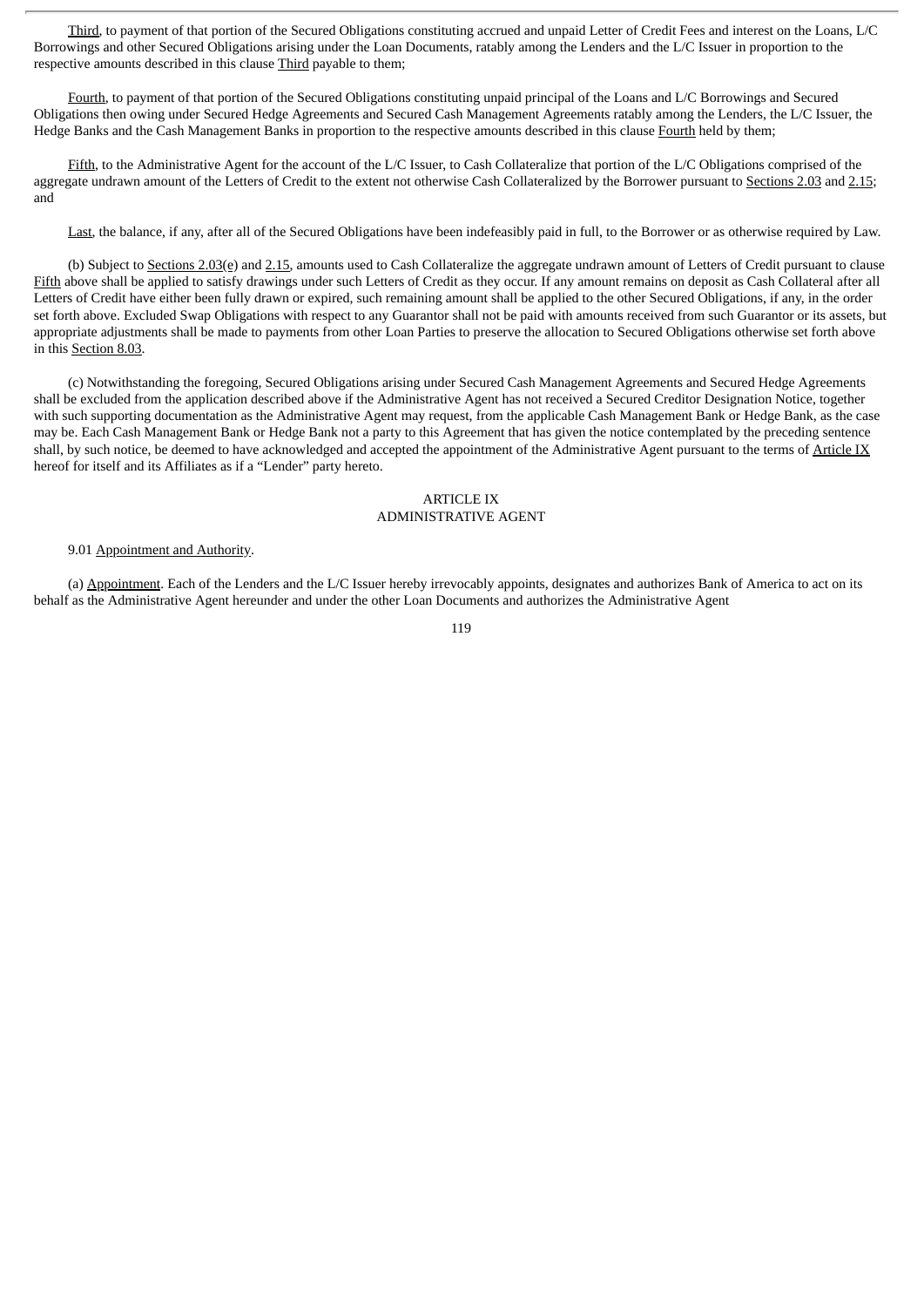to take such actions on its behalf and to exercise such powers as are delegated to the Administrative Agent by the terms hereof or thereof, together with such actions and powers as are reasonably incidental thereto. The provisions of this Article IX are solely for the benefit of the Administrative Agent, the L/C Issuer and the Lenders, and neither the Borrower nor any other Loan Party shall have rights as a third party beneficiary of any of such provisions. It is understood and agreed that the use of the term "agent" herein or in any other Loan Documents (or any other similar term) with reference to the Administrative Agent is not intended to connote any fiduciary or other implied (or express) obligations arising under agency doctrine of any Applicable Law. Instead such term is used as a matter of market custom, and is intended to create or reflect only an administrative relationship between contracting parties.

(b) Collateral Agent. The Administrative Agent shall also act as the "collateral agent" under the Loan Documents, and each of the Lenders (including in its capacities as a potential Hedge Bank and a potential Cash Management Bank) and the L/C Issuer hereby irrevocably appoints and authorizes the Administrative Agent to act as the agent of such Lender and the L/C Issuer for purposes of acquiring, holding and enforcing any and all Liens on Collateral granted by any of the Loan Parties to secure any of the Secured Obligations, together with such powers and discretion as are reasonably incidental thereto. In this connection, the Administrative Agent, as "collateral agent" and any co-agents, sub-agents and attorneys-in-fact appointed by the Administrative Agent pursuant to Section 9.05 for purposes of holding or enforcing any Lien on the Collateral (or any portion thereof) granted under the Collateral Documents, or for exercising any rights and remedies thereunder at the direction of the Administrative Agent, shall be entitled to the benefits of all provisions of this Article IX and Article X (including Section  $10.04(c)$ , as though such co-agents, sub-agents and attorneys-in-fact were the "collateral agent" under the Loan Documents) as if set forth in full herein with respect thereto.

9.02 Rights as a Lender. The Person serving as the Administrative Agent hereunder shall have the same rights and powers in its capacity as a Lender as any other Lender and may exercise the same as though it were not the Administrative Agent and the term "Lender" or "Lenders" shall, unless otherwise expressly indicated or unless the context otherwise requires, include the Person serving as the Administrative Agent hereunder in its individual capacity. Such Person and its Affiliates may accept deposits from, lend money to, own securities of, act as the financial advisor or in any other advisory capacity for and generally engage in any kind of banking, trust, financial, advisory, underwriting or other business with the Borrower or any Subsidiary or other Affiliate thereof as if such Person were not the Administrative Agent hereunder and without any duty to account therefor to the Lenders or to provide notice to or consent of the Lenders with respect thereto.

# 9.03 Exculpatory Provisions.

(a) The Administrative Agent or the Arranger, as applicable, shall not have any duties or obligations except those expressly set forth herein and in the other Loan Documents, and its duties hereunder shall be administrative in nature. Without limiting the generality of the foregoing, the Administrative Agent or the Arranger, as applicable, and its Related Parties: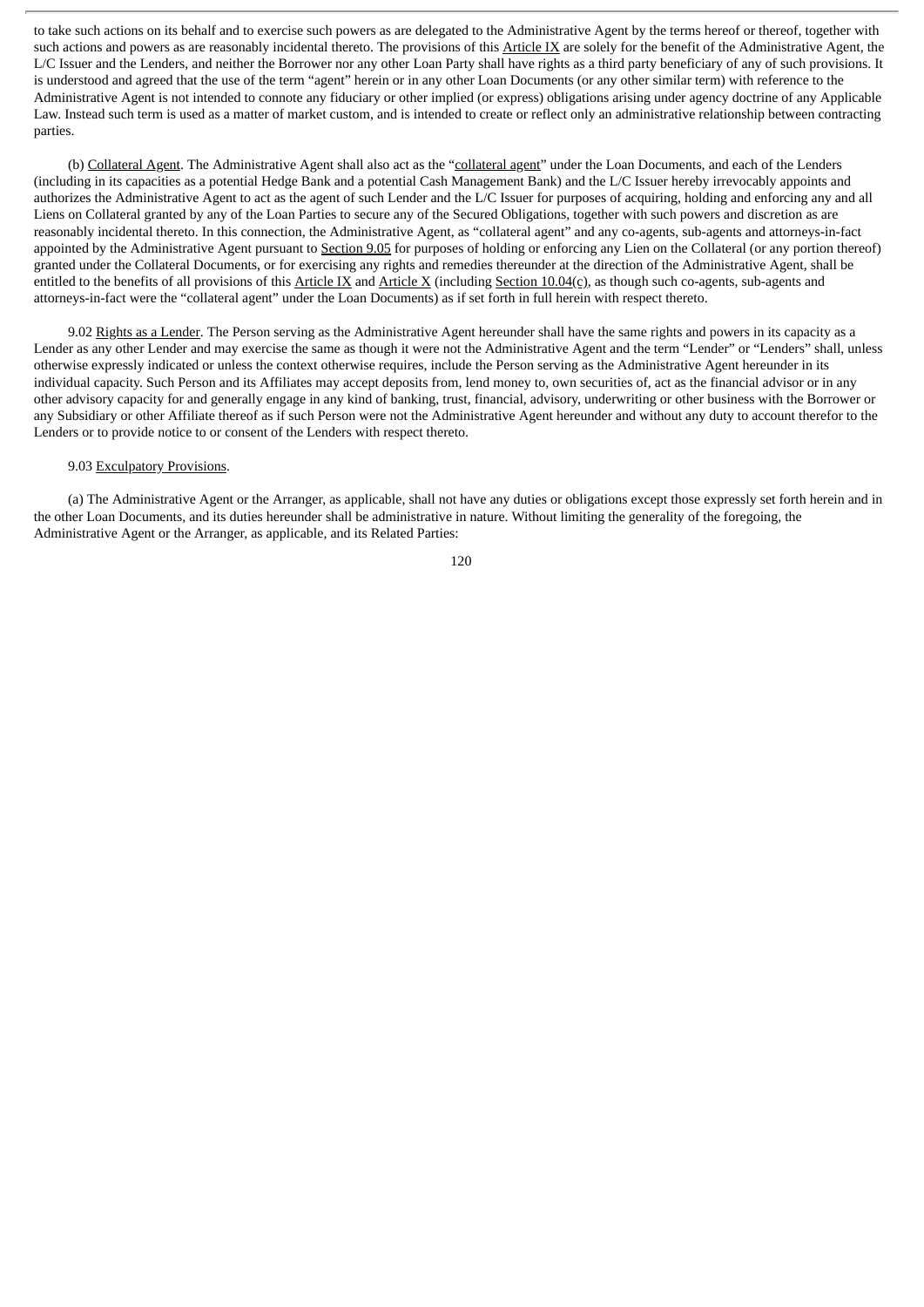(i) shall not be subject to any fiduciary or other implied duties, regardless of whether a Default has occurred and is continuing;

(ii) shall not have any duty to take any discretionary action or exercise any discretionary powers, except discretionary rights and powers expressly contemplated hereby or by the other Loan Documents that the Administrative Agent is required to exercise as directed in writing by the Required Lenders (or such other number or percentage of the Lenders as shall be expressly provided for herein or in the other Loan Documents), provided that the Administrative Agent shall not be required to take any action that, in its opinion or the opinion of its counsel, may expose the Administrative Agent to liability or that is contrary to any Loan Document or Applicable Law, including for the avoidance of doubt any action that may be in violation of the automatic stay under any Debtor Relief Law or that may effect a forfeiture, modification or termination of property of a Defaulting Lender in violation of any Debtor Relief Law; and

(iii) shall not have any duty or responsibility to disclose, and shall not be liable for the failure to disclose, to any Lender or the L/C Issuer any credit or other information concerning the business, prospects, operations, property, financial and other condition or creditworthiness of the Borrower or any of its Affiliates that is communicated to, or in the possession of, the Administrative Agent, Arranger or any of their Related Parties in any capacity, except for notices, reports and other documents expressly required to be furnished to the Lenders by the Administrative Agent herein.

(b) Neither the Administrative Agent nor any of its Related Parties shall be liable for any action taken or not taken by the Administrative Agent under or in connection with this Agreement or any other Loan Document or the transactions contemplated hereby or thereby (i) with the consent or at the request of the Required Lenders (or such other number or percentage of the Lenders as shall be necessary, or as the Administrative Agent shall believe in good faith shall be necessary, under the circumstances as provided in Sections 10.01 and 8.02) or (ii) in the absence of its own gross negligence or willful misconduct as determined by a court of competent jurisdiction in a final and non-appealable judgment. The Administrative Agent shall be deemed not to have knowledge of any Default unless and until notice describing such Default is given in writing to the Administrative Agent by the Borrower, a Lender or the L/C Issuer.

(c) Neither the Administrative Agent nor any of its Related Parties shall have any duty or obligation to any Lender or participant or any other Person to ascertain or inquire into (i) any statement, warranty or representation made in or in connection with this Agreement or any other Loan Document, (ii) the contents of any certificate, report or other document delivered hereunder or thereunder or in connection herewith or therewith, (iii) the performance or observance of any of the covenants, agreements or other terms or conditions set forth herein or therein or the occurrence of any Default, (iv) the validity, enforceability, effectiveness or genuineness of this Agreement, any other Loan Document or any other agreement, instrument or document, or the creation, perfection or priority of any Lien purported to be created by the Collateral Documents, (v) the value or the sufficiency of any Collateral, or (vi) the satisfaction of any condition set forth in  $\Delta$ rticle IV or elsewhere herein, other than to confirm receipt of items expressly required to be delivered to the Administrative Agent.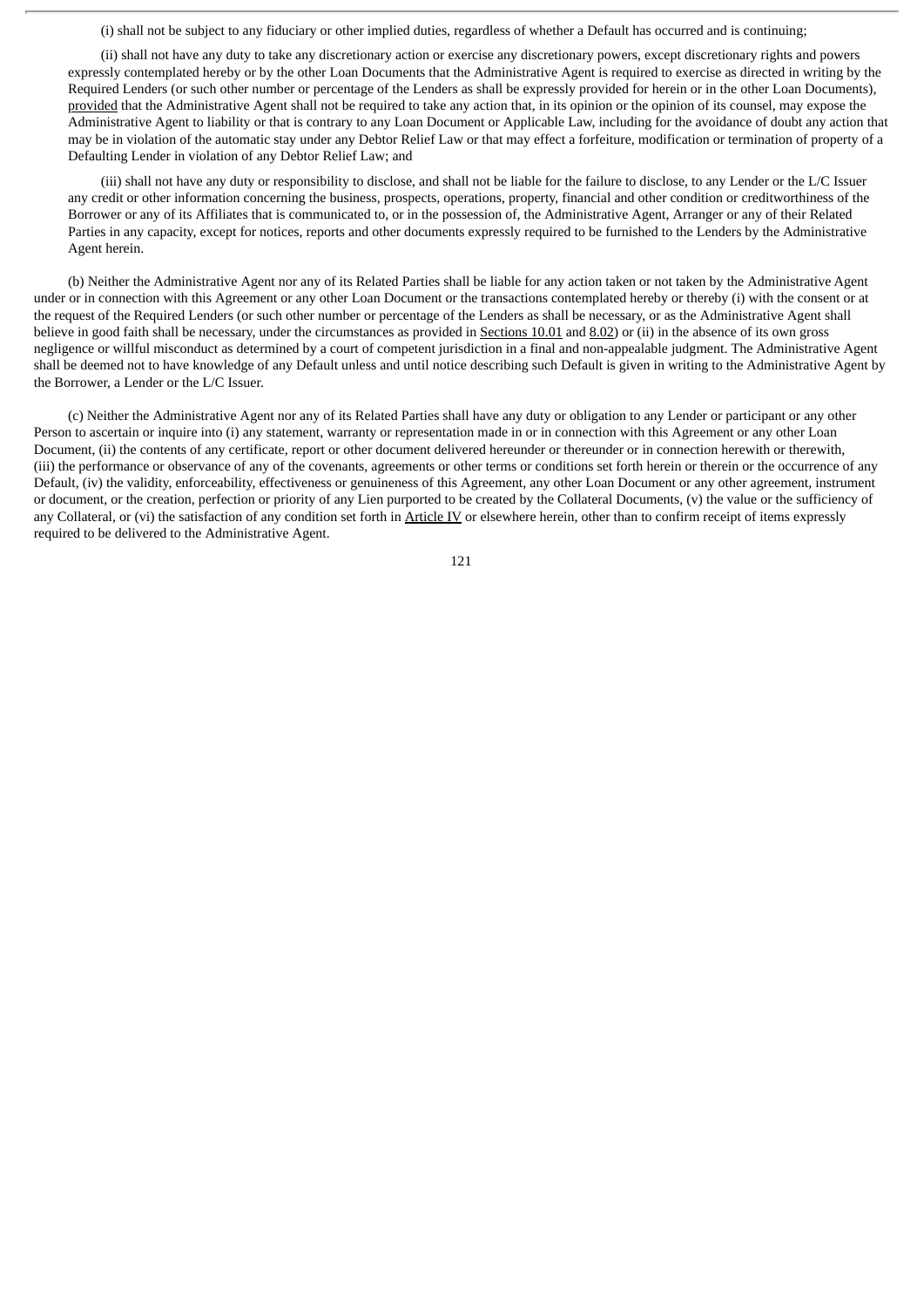9.04 Reliance by Administrative Agent. The Administrative Agent shall be entitled to rely upon, and shall be fully protected in relying and shall not incur any liability for relying upon, any notice, request, certificate, communication, consent, statement, instrument, document or other writing (including any electronic message, Internet or intranet website posting or other distribution) believed by it to be genuine and to have been signed, sent or otherwise authenticated by the proper Person. The Administrative Agent also may rely upon any statement made to it orally or by telephone and believed by it to have been made by the proper Person, and shall be fully protected in relying and shall not incur any liability for relying thereon. In determining compliance with any condition hereunder to the making of a Loan, or the issuance, extension, renewal or increase of a Letter of Credit, that by its terms must be fulfilled to the satisfaction of a Lender or the L/C Issuer, the Administrative Agent may presume that such condition is satisfactory to such Lender or the L/C Issuer unless the Administrative Agent shall have received notice to the contrary from such Lender or the L/C Issuer prior to the making of such Loan or the issuance of such Letter of Credit. The Administrative Agent may consult with legal counsel (who may be counsel for the Borrower), independent accountants and other experts selected by it, and shall not be liable for any action taken or not taken by it in accordance with the advice of any such counsel, accountants or experts. For purposes of determining compliance with the conditions specified in Section 4.01, each Lender that has signed this Agreement shall be deemed to have consented to, approved or accepted or to be satisfied with, each document or other matter required thereunder to be consented to or approved by or acceptable or satisfactory to a Lender unless the Administrative Agent shall have received notice from such Lender prior to the proposed Closing Date specifying its objections.

9.05 Delegation of Duties. The Administrative Agent may perform any and all of its duties and exercise its rights and powers hereunder or under any other Loan Document by or through any one or more sub-agents appointed by the Administrative Agent. The Administrative Agent and any such sub-agent may perform any and all of its duties and exercise its rights and powers by or through their respective Related Parties. The exculpatory provisions of this Article IX shall apply to any such sub-agent and to the Related Parties of the Administrative Agent and any such sub-agent, and shall apply to their respective activities in connection with the syndication of the credit facilities provided for herein as well as activities as Administrative Agent. The Administrative Agent shall not be responsible for the negligence or misconduct of any sub-agents except to the extent that a court of competent jurisdiction determines in a final and non-appealable judgment that the Administrative Agent acted with gross negligence or willful misconduct in the selection of such sub-agents.

# 9.06 Resignation of Administrative Agent.

(a) Notice. The Administrative Agent may at any time give notice of its resignation to the Lenders, the L/C Issuer and the Borrower. Upon receipt of any such notice of resignation, the Required Lenders shall have the right, in consultation with the Borrower so long as no Event of Default has occurred and is continuing, to appoint a successor, which shall be a bank with an office in the United States, or an Affiliate of any such bank with an office in the United States. If no such successor shall have been so appointed by the Required Lenders and shall have accepted such appointment within 30 days after the retiring Administrative Agent gives notice of its resignation (or such earlier day as shall be agreed by the Required Lenders) (the "Resignation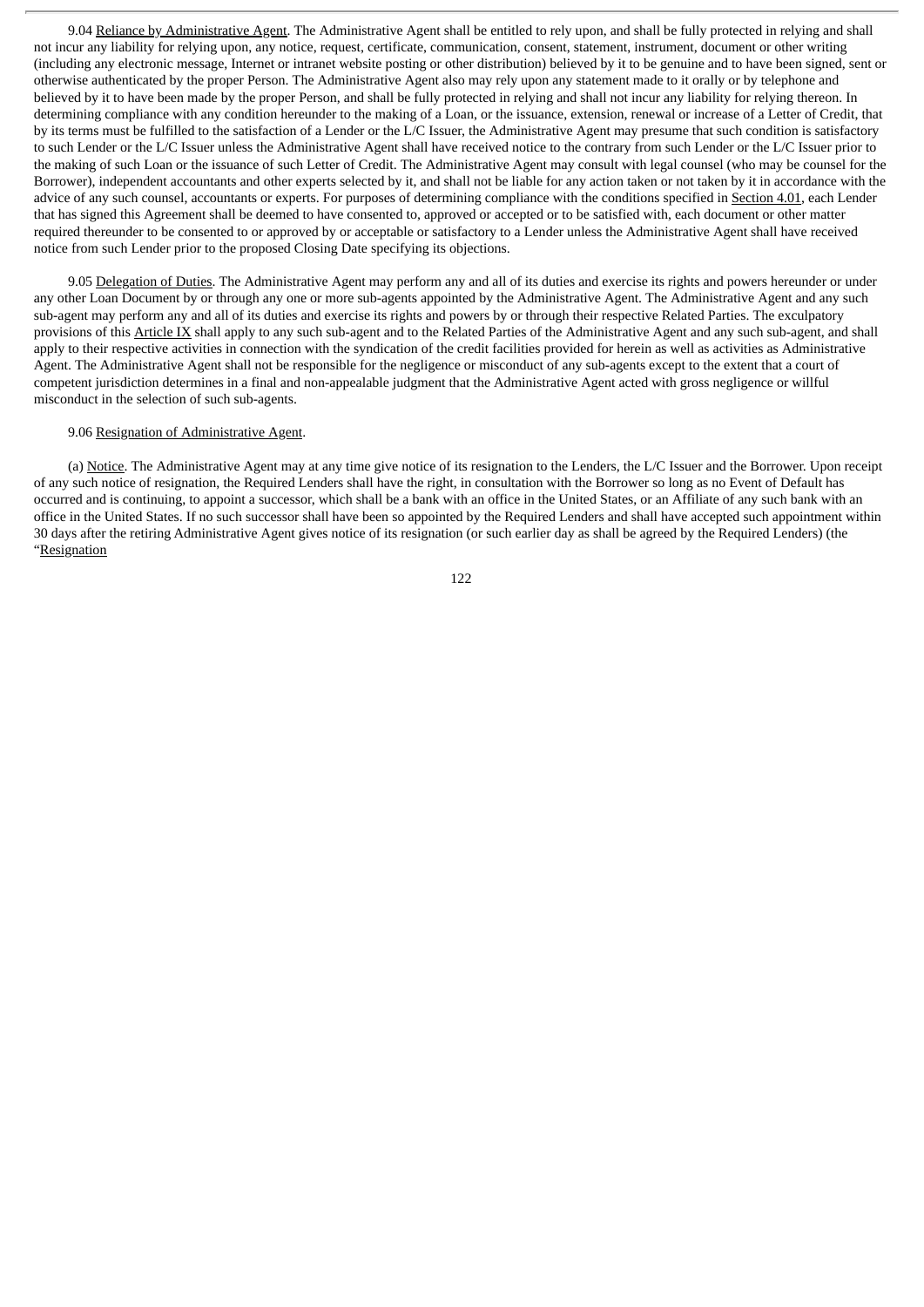Effective Date"), then the retiring Administrative Agent may (but shall not be obligated to) on behalf of the Lenders and the L/C Issuer, appoint a successor Administrative Agent meeting the qualifications set forth above; provided that in no event shall any successor Administrative Agent be a Defaulting Lender. Whether or not a successor has been appointed, such resignation shall become effective in accordance with such notice on the Resignation Effective Date.

(b) Defaulting Lender. If the Person serving as Administrative Agent is a Defaulting Lender pursuant to clause (d) of the definition thereof, the Required Lenders may, to the extent permitted by Applicable Law, by notice in writing to the Borrower and such Person remove such Person as Administrative Agent and, in consultation with the Borrower, appoint a successor. If no such successor shall have been so appointed by the Required Lenders and shall have accepted such appointment within 30 days (or such earlier day as shall be agreed by the Required Lenders) (the "Removal Effective Date"), then such removal shall nonetheless become effective in accordance with such notice on the Removal Effective Date.

(c) Effect of Resignation or Removal. With effect from the Resignation Effective Date or the Removal Effective Date (as applicable) (i) the retiring or removed Administrative Agent shall be discharged from its duties and obligations hereunder and under the other Loan Documents (except that in the case of any collateral security held by the Administrative Agent on behalf of the Lenders or the L/C Issuer under any of the Loan Documents, the retiring or removed Administrative Agent shall continue to hold such collateral security until such time as a successor Administrative Agent is appointed) and (ii) except for any indemnity payments or other amounts then owed to the retiring or removed Administrative Agent, all payments, communications and determinations provided to be made by, to or through the Administrative Agent shall instead be made by or to each Lender and the L/C Issuer directly, until such time, if any, as the Required Lenders appoint a successor Administrative Agent as provided for above. Upon the acceptance of a successor's appointment as Administrative Agent hereunder, such successor shall succeed to and become vested with all of the rights, powers, privileges and duties of the retiring (or removed) Administrative Agent (other than as provided in Section 3.01(h) and other than any rights to indemnity payments or other amounts owed to the retiring or removed Administrative Agent as of the Resignation Effective Date or the Removal Effective Date, as applicable), and the retiring or removed Administrative Agent shall be discharged from all of its duties and obligations hereunder or under the other Loan Documents (if not already discharged therefrom as provided above in this Section 9.06). The fees payable by the Borrower to a successor Administrative Agent shall be the same as those payable to its predecessor unless otherwise agreed between the Borrower and such successor. After the retiring or removed Administrative Agent's resignation or removal hereunder and under the other Loan Documents, the provisions of this Article IX and Section 10.04 shall continue in effect for the benefit of such retiring or removed Administrative Agent, its sub-agents and their respective Related Parties in respect of any actions taken or omitted to be taken by any of them (i) while the retiring or removed Administrative Agent was acting as Administrative Agent and (ii) after such resignation or removal for so long as any of them continues to act in any capacity hereunder or under the other Loan Documents, including (a) acting as collateral agent or otherwise holding any collateral security on behalf of any of the Secured Creditors and (b) in respect of any actions taken in connection with transferring the agency to any successor Administrative Agent.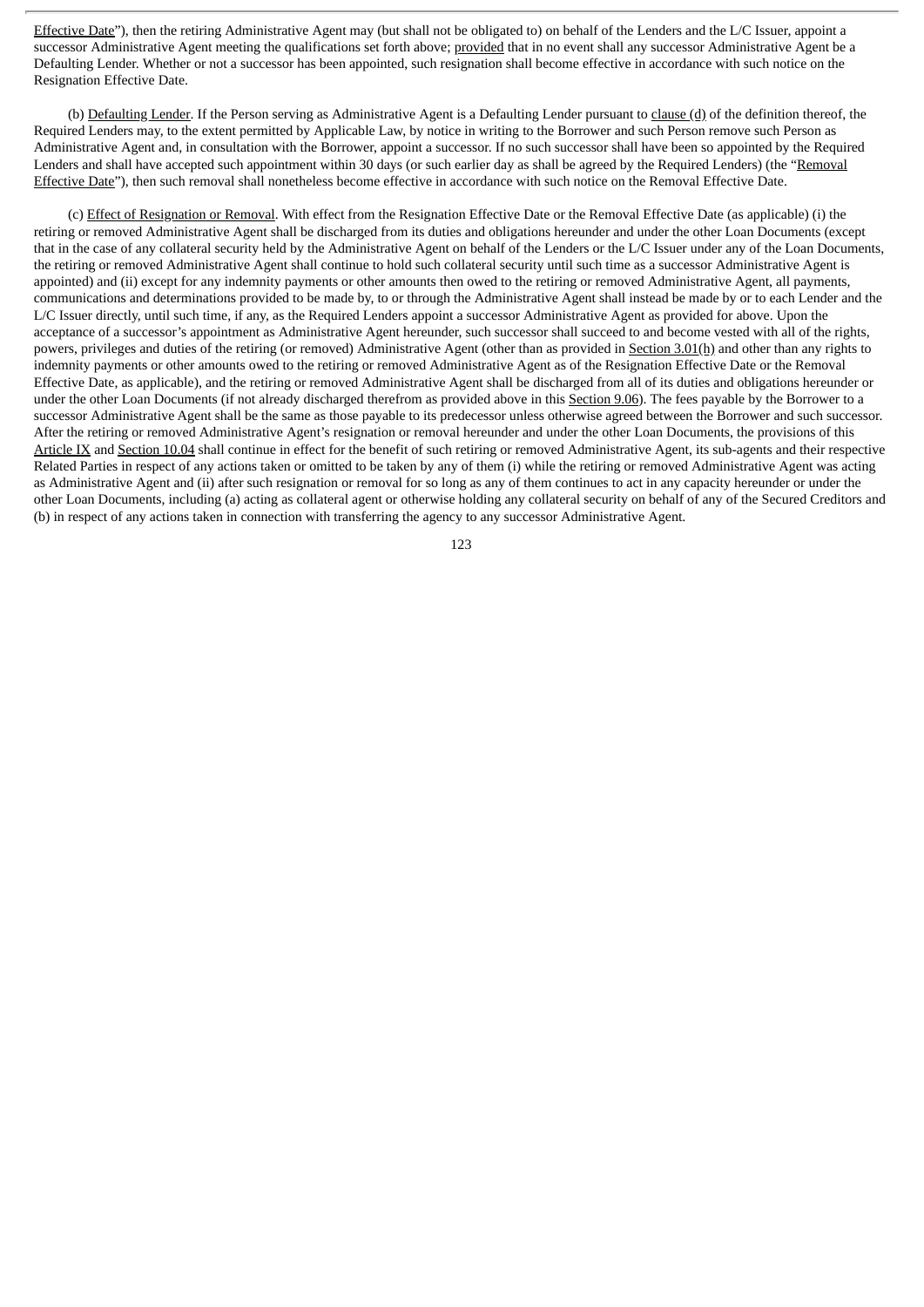(d) L/C Issuer and Swing Line Lender. Any resignation or removal by Bank of America as Administrative Agent pursuant to this Section 9.06 shall also constitute its resignation as L/C Issuer and Swing Line Lender. If Bank of America resigns as an L/C Issuer, it shall retain all the rights, powers, privileges and duties of the L/C Issuer hereunder with respect to all Letters of Credit outstanding as of the effective date of its resignation as L/C Issuer and all L/C Obligations with respect thereto, including the right to require the Revolving Credit Lenders to make Base Rate Loans or fund risk participations in Unreimbursed Amounts pursuant to Section 2.03(e). If Bank of America resigns as Swing Line Lender, it shall retain all the rights of the Swing Line Lender provided for hereunder with respect to Swing Line Loans made by it and outstanding as of the effective date of such resignation, including the right to require the Revolving Credit Lenders to make Base Rate Loans or fund risk participations in outstanding Swing Line Loans pursuant to Section 2.04(c). Upon the appointment by the Borrower of a successor L/C Issuer or Swing Line Lender hereunder (which successor shall in all cases be a Lender other than a Defaulting Lender), (a) such successor shall succeed to and become vested with all of the rights, powers, privileges and duties of the retiring L/C Issuer or Swing Line Lender, as applicable, (b) the retiring L/C Issuer and Swing Line Lender shall be discharged from all of their respective duties and obligations hereunder or under the other Loan Documents, and (c) the successor L/C Issuer shall issue letters of credit in substitution for the Letters of Credit, if any, outstanding at the time of such succession or make other arrangements satisfactory to Bank of America to effectively assume the obligations of Bank of America with respect to such Letters of Credit.

9.07 Non-Reliance on Administrative Agent, the Arranger and the Other Lenders. Each Lender and the L/C Issuer expressly acknowledges that none of the Administrative Agent nor the Arranger has made any representation or warranty to it, and that no act by the Administrative Agent or the Arranger hereafter taken, including any consent to, and acceptance of any assignment or review of the affairs of the Borrower and its Subsidiaries or any Affiliate thereof, shall be deemed to constitute any representation or warranty by the Administrative Agent or the Arranger to any Lender or the L/C Issuer as to any matter, including whether the Administrative Agent or the Arranger have disclosed material information in their (or their Related Parties') possession. Each Lender and the L/C Issuer represents to the Administrative Agent and the Arranger that it has, independently and without reliance upon the Administrative Agent, the Arranger, any other Lender or any of their Related Parties and based on such documents and information as it has deemed appropriate, made its own credit analysis of, appraisal of, and investigation into, the business, prospects, operations, property, financial and other condition and creditworthiness of the Borrower and its Subsidiaries, and all applicable bank or other regulatory Laws relating to the transactions contemplated hereby, and made its own decision to enter into this Agreement and to extend credit to the Borrower hereunder. Each Lender and the L/C Issuer also acknowledges that it will, independently and without reliance upon the Administrative Agent, the Arranger, any other Lender or any of their Related Parties and based on such documents and information as it shall from time to time deem appropriate, continue to make its own credit analysis, appraisals and decisions in taking or not taking action under or based upon this Agreement, any other Loan Document or any related agreement or any document furnished hereunder or thereunder, and to make such investigations as it deems necessary to inform itself as to the business, prospects, operations, property, financial and other condition and creditworthiness of the Borrower. Each Lender and the L/C Issuer represents and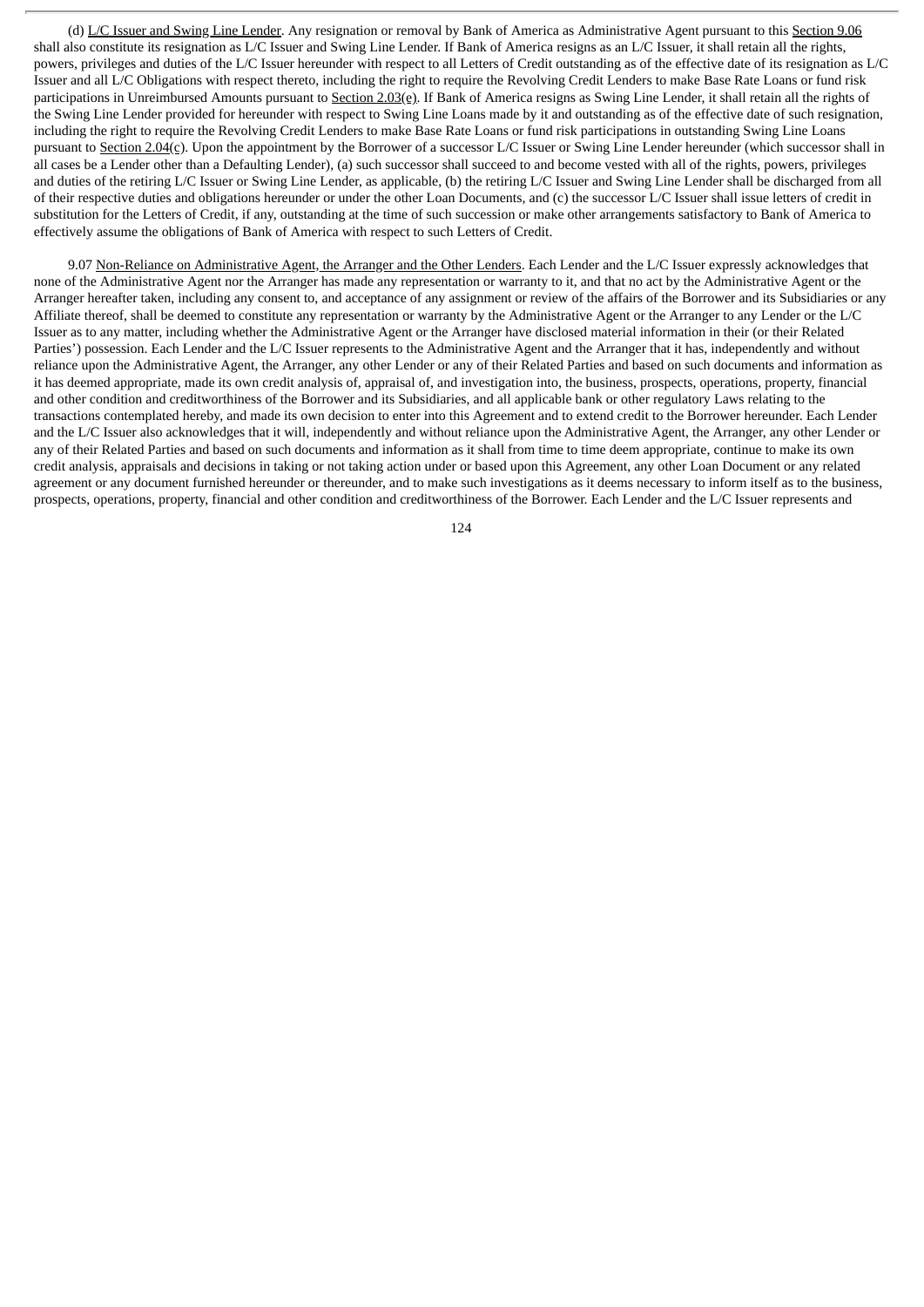warrants that (i) the Loan Documents set forth the terms of a commercial lending facility and (ii) it is engaged in making, acquiring or holding commercial loans in the ordinary course and is entering into this Agreement as a Lender or L/C Issuer for the purpose of making, acquiring or holding commercial loans and providing other facilities set forth herein as may be applicable to such Lender or L/C Issuer, and not for the purpose of purchasing, acquiring or holding any other type of financial instrument, and each Lender and the L/C Issuer agrees not to assert a claim in contravention of the foregoing. Each Lender and the L/C Issuer represents and warrants that it is sophisticated with respect to decisions to make, acquire and/or hold commercial loans and to provide other facilities set forth herein, as may be applicable to such Lender or such L/C Issuer, and either it, or the Person exercising discretion in making its decision to make, acquire and/or hold such commercial loans or to provide such other facilities, is experienced in making, acquiring or holding such commercial loans or providing such other facilities.

9.08 No Other Duties, Etc. Anything herein to the contrary notwithstanding, none of the titles listed on the cover page hereof shall have any powers, duties or responsibilities under this Agreement or any of the other Loan Documents, except in its capacity, as applicable, as the Administrative Agent, the Arranger, a Lender or the L/C Issuer hereunder.

### 9.09 Administrative Agent May File Proofs of Claim; Credit Bidding.

(a) In case of the pendency of any proceeding under any Debtor Relief Law or any other judicial proceeding relative to any Loan Party, the Administrative Agent (irrespective of whether the principal of any Loan or L/C Obligation shall then be due and payable as herein expressed or by declaration or otherwise and irrespective of whether the Administrative Agent shall have made any demand on the Borrower) shall be entitled and empowered, by intervention in such proceeding or otherwise:

(i) to file and prove a claim for the whole amount of the principal and interest owing and unpaid in respect of the Loans, L/C Obligations and all other Secured Obligations that are owing and unpaid and to file such other documents as may be necessary or advisable in order to have the claims of the Lenders, the L/C Issuer and the Administrative Agent (including any claim for the reasonable compensation, expenses, disbursements and advances of the Lenders, the L/C Issuer and the Administrative Agent and their respective agents and counsel and all other amounts due the Lenders, the L/C Issuer and the Administrative Agent under Sections 2.03(l) and (m), 2.09*,* 2.10(b) and 10.04) allowed in such judicial proceeding; and

(ii) to collect and receive any monies or other property payable or deliverable on any such claims and to distribute the same;

and any custodian, receiver, assignee, trustee, liquidator, sequestrator or other similar official in any such judicial proceeding is hereby authorized by each Lender and the L/C Issuer to make such payments to the Administrative Agent and, in the event that the Administrative Agent shall consent to the making of such payments directly to the Lenders and the L/C Issuer, to pay to the Administrative Agent any amount due for the reasonable compensation, expenses, disbursements and advances of the Administrative Agent and its agents and counsel, and any other amounts due the Administrative Agent under Sections 2.09 and 10.04.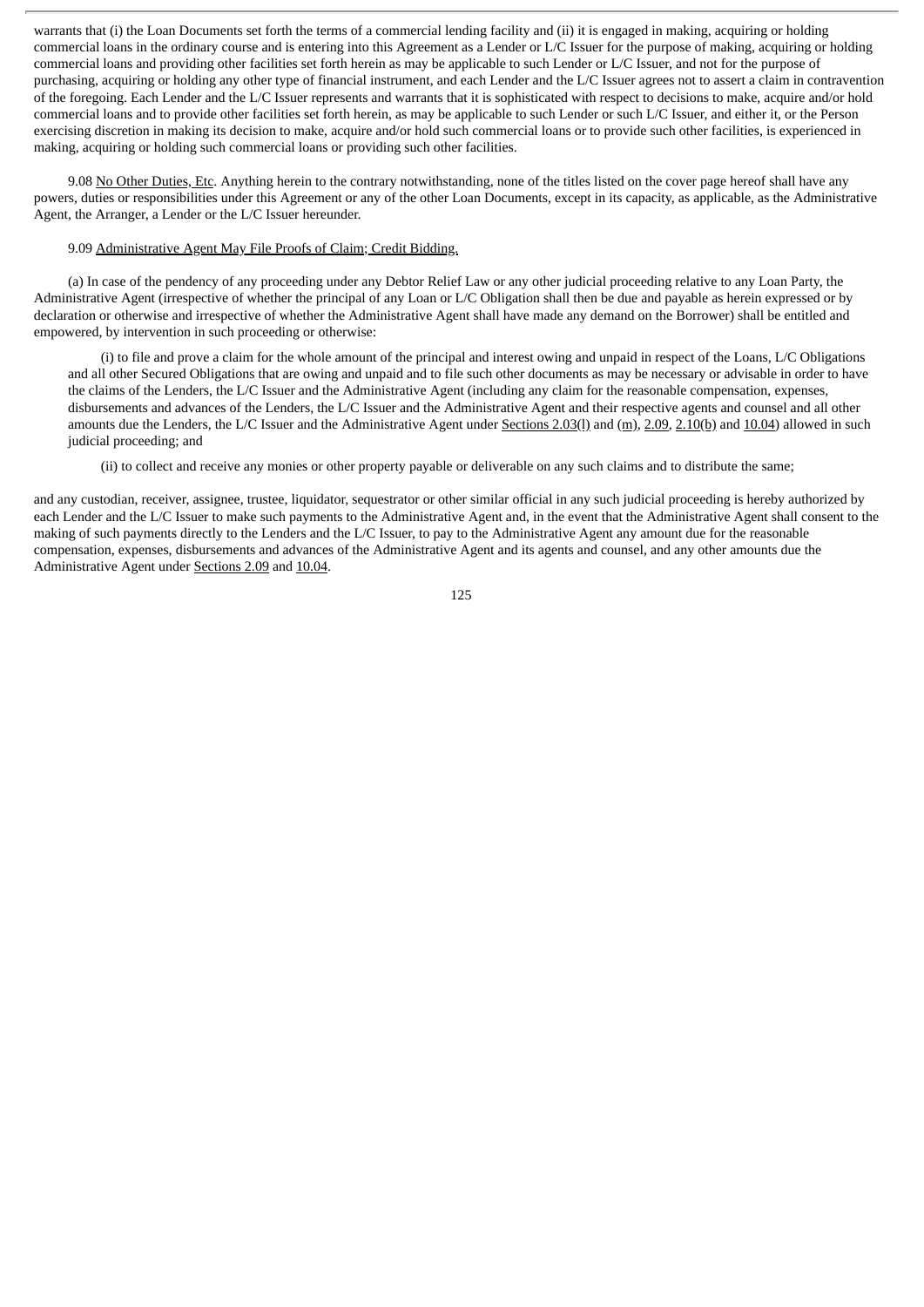(b) Nothing contained herein shall be deemed to authorize the Administrative Agent to authorize or consent to or accept or adopt on behalf of any Lender or the L/C Issuer any plan of reorganization, arrangement, adjustment or composition affecting the Secured Obligations or the rights of any Lender or the L/C Issuer to authorize the Administrative Agent to vote in respect of the claim of any Lender or the L/C Issuer or in any such proceeding.

(c) The Secured Creditors hereby irrevocably authorize the Administrative Agent, at the direction of the Required Lenders, to credit bid all or any portion of the Secured Obligations (including accepting some or all of the Collateral in satisfaction of some or all of the Secured Obligations pursuant to a deed in lieu of foreclosure or otherwise) and in such manner purchase (either directly or through one or more acquisition vehicles) all or any portion of the Collateral (i) at any sale thereof conducted under the provisions of the Bankruptcy Code of the United States, including under Sections 363, 1123 or 1129 of the Bankruptcy Code of the United States, or any similar Laws in any other jurisdictions to which a Loan Party is subject, (ii) at any other sale or foreclosure or acceptance of collateral in lieu of debt conducted by (or with the consent or at the direction of) the Administrative Agent (whether by judicial action or otherwise) in accordance with any Applicable Law. In connection with any such credit bid and purchase, the Secured Obligations owed to the Secured Creditors shall be entitled to be, and shall be, credit bid on a ratable basis (with Secured Obligations with respect to contingent or unliquidated claims receiving contingent interests in the acquired assets on a ratable basis that would vest upon the liquidation of such claims in an amount proportional to the liquidated portion of the contingent claim amount used in allocating the contingent interests) in the asset or assets so purchased (or in the Equity Interests or debt instruments of the acquisition vehicle or vehicles that are used to consummate such purchase). In connection with any such bid (i) the Administrative Agent shall be authorized to form one or more acquisition vehicles to make a bid, (ii) to adopt documents providing for the governance of the acquisition vehicle or vehicles (provided that any actions by the Administrative Agent with respect to such acquisition vehicle or vehicles, including any disposition of the assets or Equity Interests thereof shall be governed, directly or indirectly, by the vote of the Required Lenders, irrespective of the termination of this Agreement and without giving effect to the limitations on actions by the Required Lenders contained in clauses (i) through (ix) of Section 10.01(a)), (iii) the Administrative Agent shall be authorized to assign the relevant Secured Obligations to any such acquisition vehicle pro rata by the Lenders, as a result of which each of the Lenders shall be deemed to have received a pro rata portion of any Equity Interests and/or debt instruments issued by such an acquisition vehicle on account of the assignment of the Secured Obligations to be credit bid, all without the need for any Secured Creditor or acquisition vehicle to take any further action, and (iv) to the extent that Secured Obligations that are assigned to an acquisition vehicle are not used to acquire Collateral for any reason (as a result of another bid being higher or better, because the amount of Secured Obligations assigned to the acquisition vehicle exceeds the amount of debt credit bid by the acquisition vehicle or otherwise), such Secured Obligations shall automatically be reassigned to the Lenders pro rata and the Equity Interests and/or debt instruments issued by any acquisition vehicle on account of the Secured Obligations that had been assigned to the acquisition vehicle shall automatically be cancelled, without the need for any Secured Creditor or any acquisition vehicle to take any further action.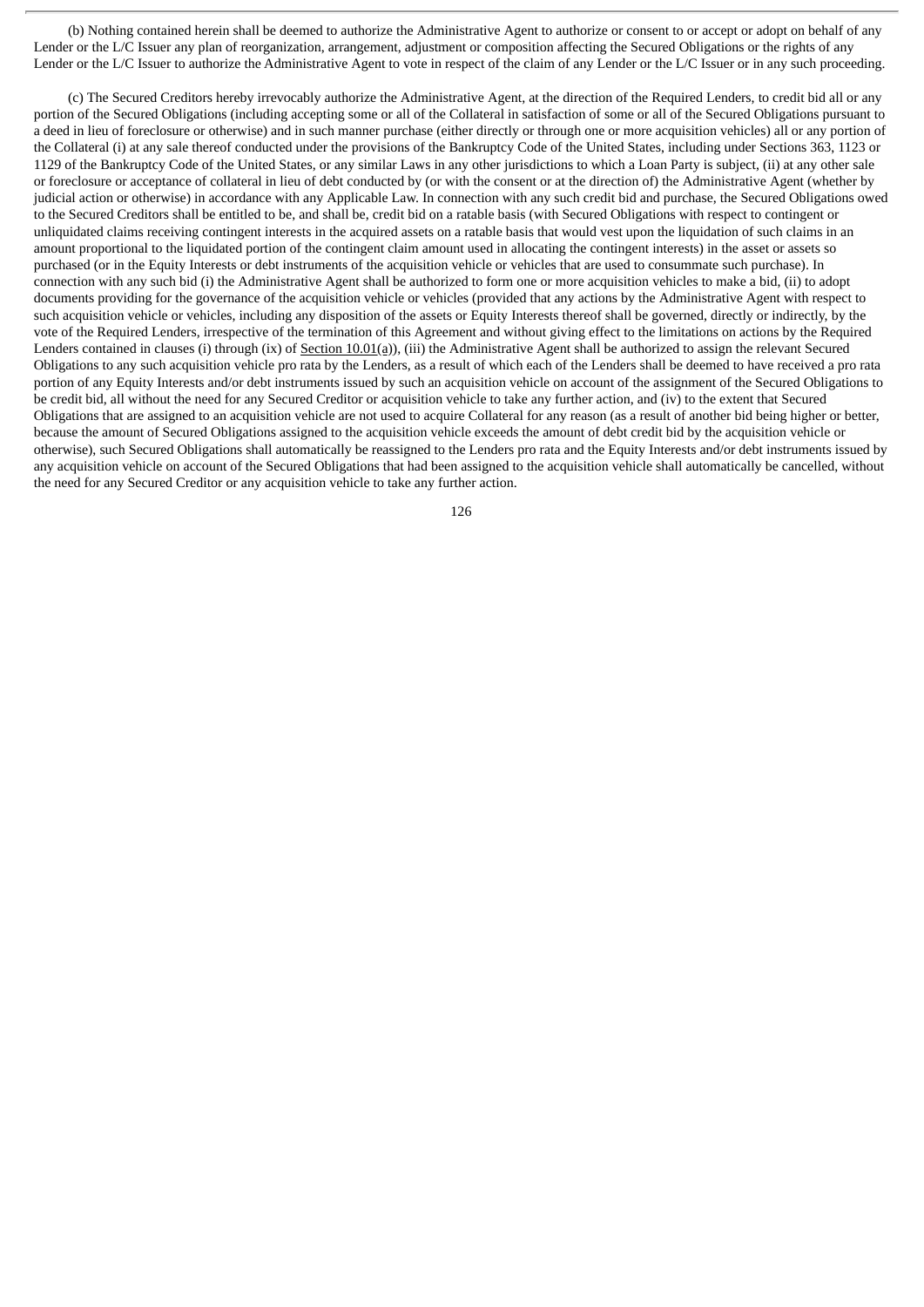# 9.10 Collateral and Guaranty Matters.

(a) Each of the Lenders (including in its capacities as a potential Cash Management Bank and a potential Hedge Bank) and the L/C Issuer irrevocably authorize the Administrative Agent, at its option and in its discretion,

(i) to release any Lien on any property granted to or held by the Administrative Agent under any Loan Document (i) upon the Facility Termination Date, (ii) that is sold or otherwise disposed of or to be sold or otherwise disposed of as part of or in connection with any sale or other disposition permitted hereunder or under any other Loan Document, or (iii) if approved, authorized or ratified in writing by the Required Lenders in accordance with Section 10.01;

(ii) to release any Guarantor from its obligations under the Guaranty if such Person ceases to be a Subsidiary (or becomes an Unrestricted Subsidiary) as a result of a transaction permitted under the Loan Documents; and

(iii) to subordinate any Lien on any property granted to or held by the Administrative Agent under any Loan Document to the holder of any Lien on such property that is permitted by Section 7.01(g) or (h).

(b) Upon request by the Administrative Agent at any time, the Required Lenders will confirm in writing the Administrative Agent's authority to release or subordinate its interest in particular types or items of property, or to release any Guarantor from its obligations under the Guaranty pursuant to this Section 9.10. In each case as specified in this Section 9.10, the Administrative Agent will, at the Borrower's expense, execute and deliver to the applicable Loan Party such documents as such Loan Party may reasonably request to evidence the release of such item of Collateral from the assignment and security interest granted under the Collateral Documents or to subordinate its interest in such item, or to release such Guarantor from its obligations under the Guaranty, in each case in accordance with the terms of the Loan Documents and this Section 9.10.

(c) The Administrative Agent shall not be responsible for or have a duty to ascertain or inquire into any representation or warranty regarding the existence, value or collectability of the Collateral, the existence, priority or perfection of the Administrative Agent's Lien thereon, or any certificate prepared by any Loan Party in connection therewith, nor shall the Administrative Agent be responsible or liable to the Lenders for any failure to monitor or maintain any portion of the Collateral.

9.11 Secured Cash Management Agreements and Secured Hedge Agreements. Except as otherwise expressly set forth herein or in any Guaranty or any Collateral Document, no Cash Management Bank or Hedge Bank that obtains the benefit of provisions of Section 8.03, any Guaranty or any Collateral by virtue of the provisions hereof or of any Guaranty or any Collateral Document shall have any right to notice of any action or to consent to, direct or object to any action hereunder or under any other Loan Document or otherwise in respect of the Collateral (including the release or impairment of any Collateral) (or to notice of or to consent to any amendment, waiver or modification of the provisions hereof or of any Guaranty or any Collateral Document) other than in its capacity as a Lender and, in such case, only to the extent expressly provided in the Loan Documents. Notwithstanding any other provision of this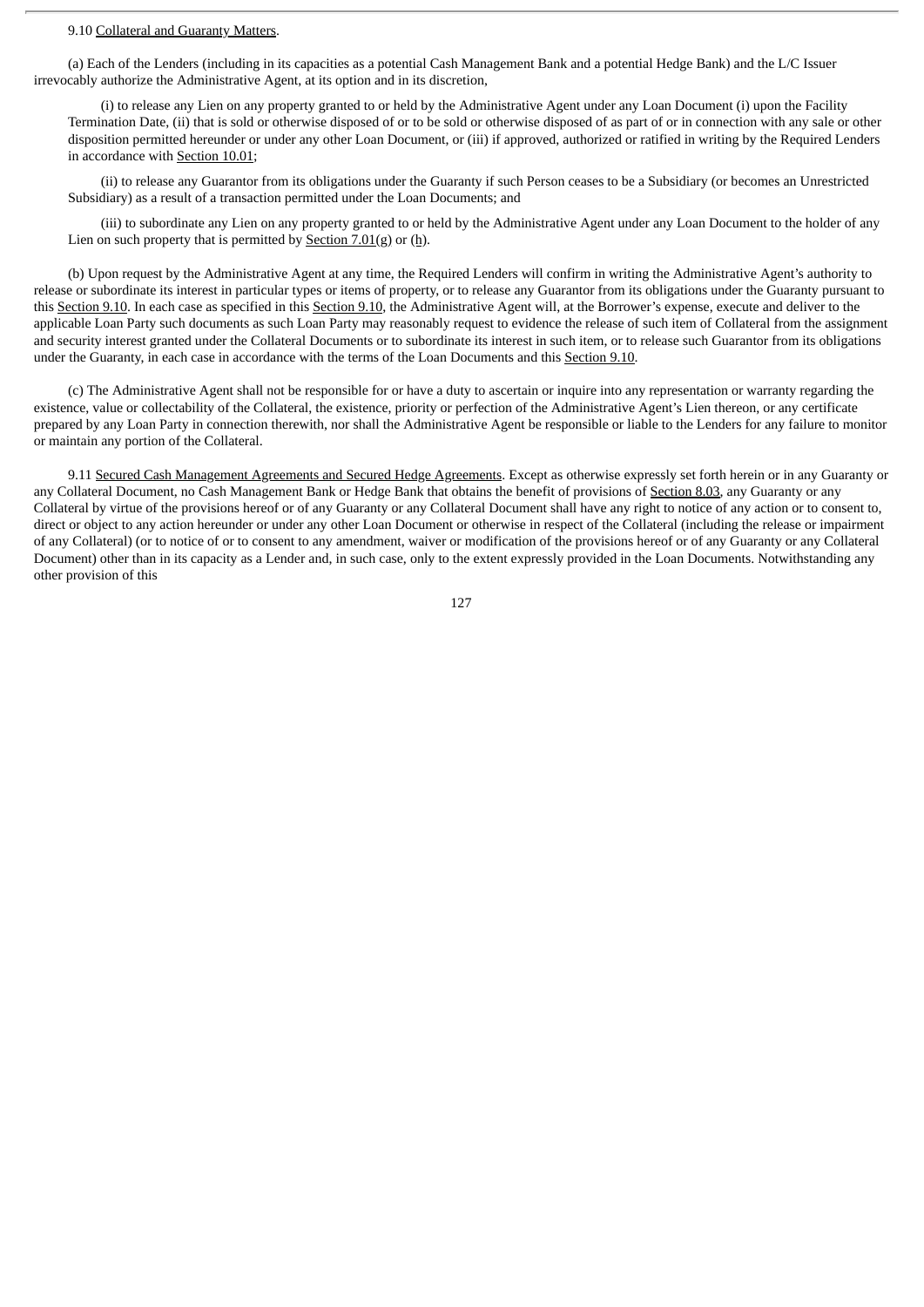Article IX to the contrary, the Administrative Agent shall not be required to verify the payment of, or that other satisfactory arrangements have been made with respect to, Secured Obligations arising under Secured Cash Management Agreements and Secured Hedge Agreements except to the extent expressly provided herein and unless the Administrative Agent has received a Secured Creditor Designation Notice of such Secured Obligations, together with such supporting documentation as the Administrative Agent may request, from the applicable Cash Management Bank or Hedge Bank, as the case may be. The Administrative Agent shall not be required to verify the payment of, or that other satisfactory arrangements have been made with respect to, Secured Obligations arising under Secured Cash Management Agreements and Secured Hedge Agreements in the case of a Facility Termination Date.

### 9.12 Certain ERISA Matters.

(a) Each Lender  $(x)$  represents and warrants, as of the date such Person became a Lender party hereto, to, and  $(y)$  covenants, from the date such Person became a Lender party hereto to the date such Person ceases being a Lender party hereto, for the benefit of, the Administrative Agent and not, for the avoidance of doubt, to or for the benefit of the Borrower or any other Loan Party, that at least one of the following is and will be true:

(i) such Lender is not using "plan assets" (within the meaning of Section 3(42) of ERISA or otherwise) of one or more Benefit Plans with respect to such Lender's entrance into, participation in, administration of and performance of the Loans, the Letters of Credit, the Commitments, or this Agreement,

(ii) the transaction exemption set forth in one or more PTEs, such as PTE 84-14 (a class exemption for certain transactions determined by independent qualified professional asset managers), PTE 95-60 (a class exemption for certain transactions involving insurance company general accounts), PTE 90-1 (a class exemption for certain transactions involving insurance company pooled separate accounts), PTE 91-38 (a class exemption for certain transactions involving bank collective investment funds) or PTE 96-23 (a class exemption for certain transactions determined by in-house asset managers), is applicable with respect to such Lender's entrance into, participation in, administration of and performance of the Loans, the Letters of Credit, the Commitments and this Agreement,

(iii) (A) such Lender is an investment fund managed by a "Qualified Professional Asset Manager" (within the meaning of Part VI of PTE 84-14), (B) such Qualified Professional Asset Manager made the investment decision on behalf of such Lender to enter into, participate in, administer and perform the Loans, the Letters of Credit, the Commitments and this Agreement, (C) the entrance into, participation in, administration of and performance of the Loans, the Letters of Credit, the Commitments and this Agreement satisfies the requirements of sub-sections (b) through (g) of Part I of PTE 84-14 and (D) to the best knowledge of such Lender, the requirements of subsection (a) of Part I of PTE 84-14 are satisfied with respect to such Lender's entrance into, participation in, administration of and performance of the Loans, the Letters of Credit, the Commitments and this Agreement, or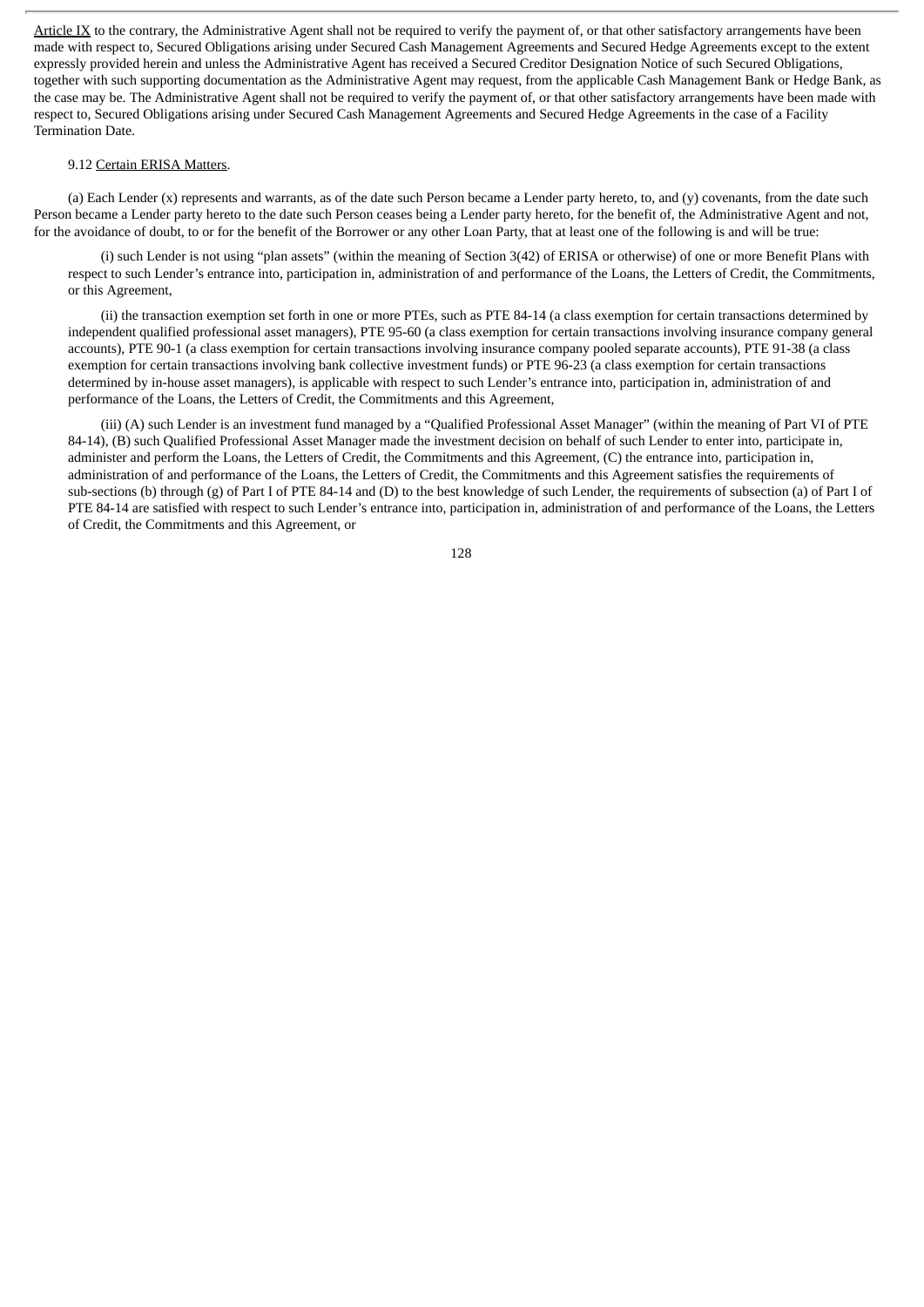(iv) such other representation, warranty and covenant as may be agreed in writing between the Administrative Agent, in its sole discretion, and such Lender.

(b) In addition, unless either (1) clause (i) in the immediately preceding clause (a) is true with respect to a Lender or (2) a Lender has provided another representation, warranty and covenant in accordance with clause (iv) in the immediately preceding clause (a), such Lender further (x) represents and warrants, as of the date such Person became a Lender party hereto, to, and (y) covenants, from the date such Person became a Lender party hereto to the date such Person ceases being a Lender party hereto, for the benefit of, the Administrative Agent and not, for the avoidance of doubt, to or for the benefit of the Borrower or any other Loan Party, that the Administrative Agent is not a fiduciary with respect to the assets of such Lender involved in such Lender's entrance into, participation in, administration of and performance of the Loans, the Letters of Credit, the Commitments and this Agreement (including in connection with the reservation or exercise of any rights by the Administrative Agent under this Agreement, any Loan Document or any documents related hereto or thereto).

9.13 Recovery of Erroneous Payments. Without limitation of any other provision in this Agreement, if at any time the Administrative Agent makes a payment hereunder in error to any Lender Recipient Party, whether or not in respect of an Obligation due and owing by the Borrower at such time, where such payment is a Rescindable Amount, then in any such event, each Lender Recipient Party receiving a Rescindable Amount severally agrees to repay to the Administrative Agent forthwith on demand the Rescindable Amount received by such Lender Recipient Party in immediately available funds in the currency so received, with interest thereon, for each day from and including the date such Rescindable Amount is received by it to but excluding the date of payment to the Administrative Agent, at the greater of the Federal Funds Rate and a rate determined by the Administrative Agent in accordance with banking industry rules on interbank compensation. Each Lender Recipient Party irrevocably waives any and all defenses, including any "discharge for value" (under which a creditor might otherwise claim a right to retain funds mistakenly paid by a third party in respect of a debt owed by another) or similar defense to its obligation to return any Rescindable Amount. The Administrative Agent shall inform each Lender Recipient Party promptly upon determining that any payment made to such Lender Recipient Party comprised, in whole or in part, a Rescindable Amount.

# ARTICLE X MISCELLANEOUS

#### 10.01 Amendments, Etc.

(a) Subject to Section 3.03(b), no amendment or waiver of any provision of this Agreement or any other Loan Document, and no consent to any departure by the Borrower or any other Loan Party therefrom, shall be effective unless in writing signed by the Required Lenders (or the Administrative Agent with the consent of the Required Lenders) and the Borrower or the applicable Loan Party, as the case may be, and acknowledged by the Administrative Agent, and each such waiver or consent shall be effective only in the specific instance and for the specific purpose for which given; provided, however, that no such amendment, waiver or consent shall: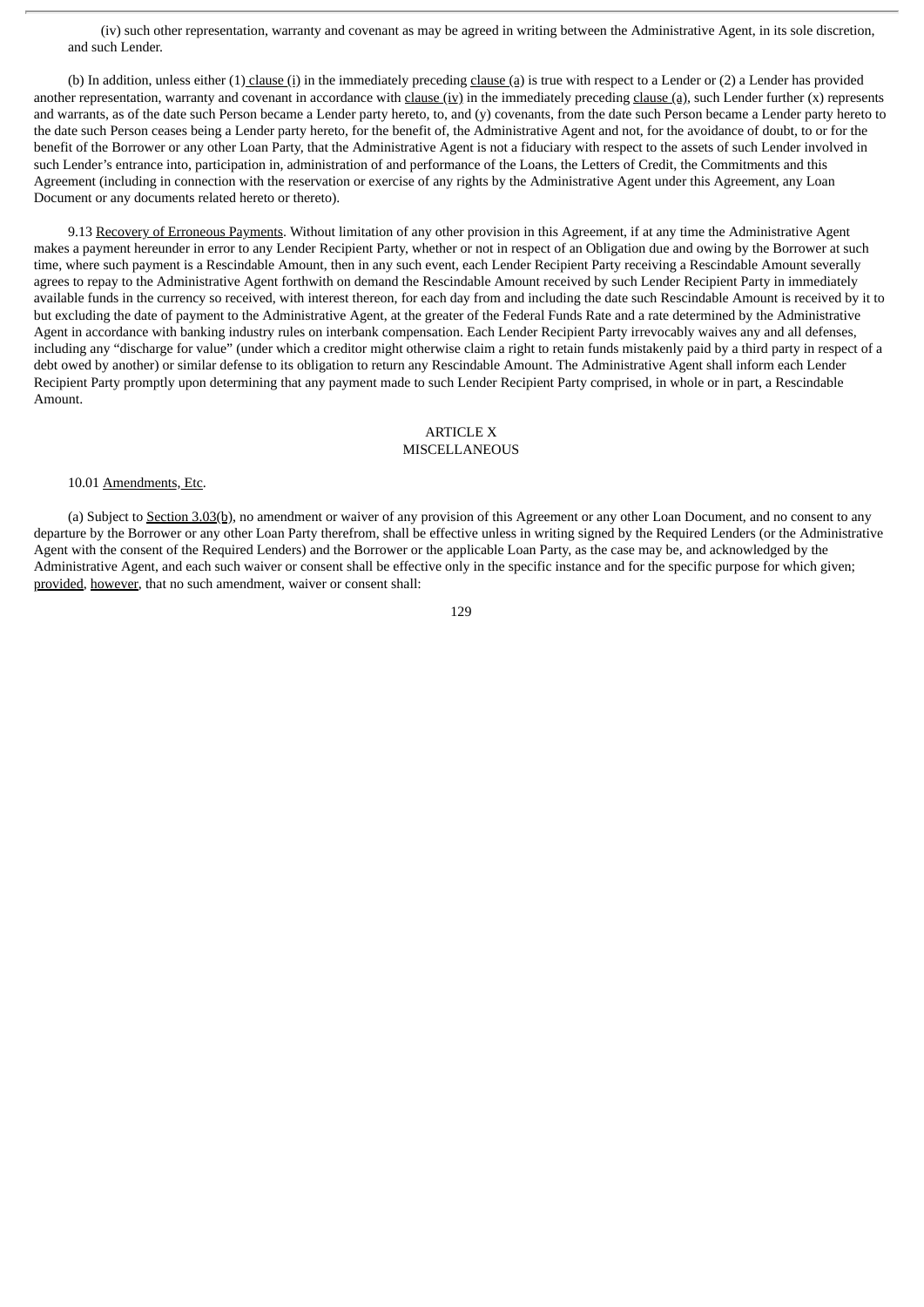(i) waive any condition set forth in Section 4.01 (other than Sections  $4.01(e)(i)$  or (f), or, in the case of the initial Credit Extension, Section 4.02), without the written consent of each Lender;

(ii) extend or increase the Commitment of any Lender (or reinstate any Commitment terminated pursuant to Section 8.02) without the written consent of such Lender (it being understood and agreed that a waiver of any condition precedent in Section 4.02 or of any Default or a mandatory reduction in Commitment is not considered to be an extension or increase in Commitment of any Lender);

(iii) postpone any date fixed by this Agreement or any other Loan Document for (A) any payment (excluding mandatory prepayments) of principal, interest, fees or other amounts due to the Lenders (or any of them) hereunder or under such other Loan Document without the written consent of each Lender entitled to such payment or (B) any scheduled reduction of any Facility hereunder or under any other Loan Document without the written consent of each adversely affected Lender;

(iv) reduce the principal of, or the rate of interest specified herein on, any Loan or L/C Borrowing, or (subject to clause (D) of the second proviso to this Section 10.01) any fees or other amounts payable hereunder or under any other Loan Document without the written consent of each Lender entitled to such amount; provided, however, that only the consent of the Required Lenders shall be necessary (i) to amend the definition of "Default Rate" or to waive any obligation of the Borrower to pay interest or Letter of Credit Fees at the Default Rate or (ii) to amend any financial covenant hereunder (or any defined term used therein) even if the effect of such amendment would be to reduce the rate of interest on any Loan or L/C Borrowing or to reduce any fee payable hereunder;

(v) change (i) Section 8.03 or Section 2.13 in a manner that would alter the pro rata sharing of payments required thereby without the written consent of each Lender or (ii) Section 2.12(f) in a manner that would alter the pro rata application required thereby without the written consent of each Lender directly affected thereby;

(vi) change any provision of this Section 10.01 or the definition of "Required Lenders" or any other provision of any Loan Document specifying the number or percentage of Lenders required to amend, waive or otherwise modify any rights hereunder or thereunder or make any determination or grant any consent hereunder, without the written consent of each Lender;

(vii) release all or substantially all of the Collateral in any transaction or series of related transactions, without the written consent of each Lender; or

(viii) release all or substantially all of the Guarantors without the written consent of each Lender, except to the extent the release of any Subsidiary from the Guaranty is permitted pursuant to Section 9.10 (in which case such release may be made by the Administrative Agent acting alone);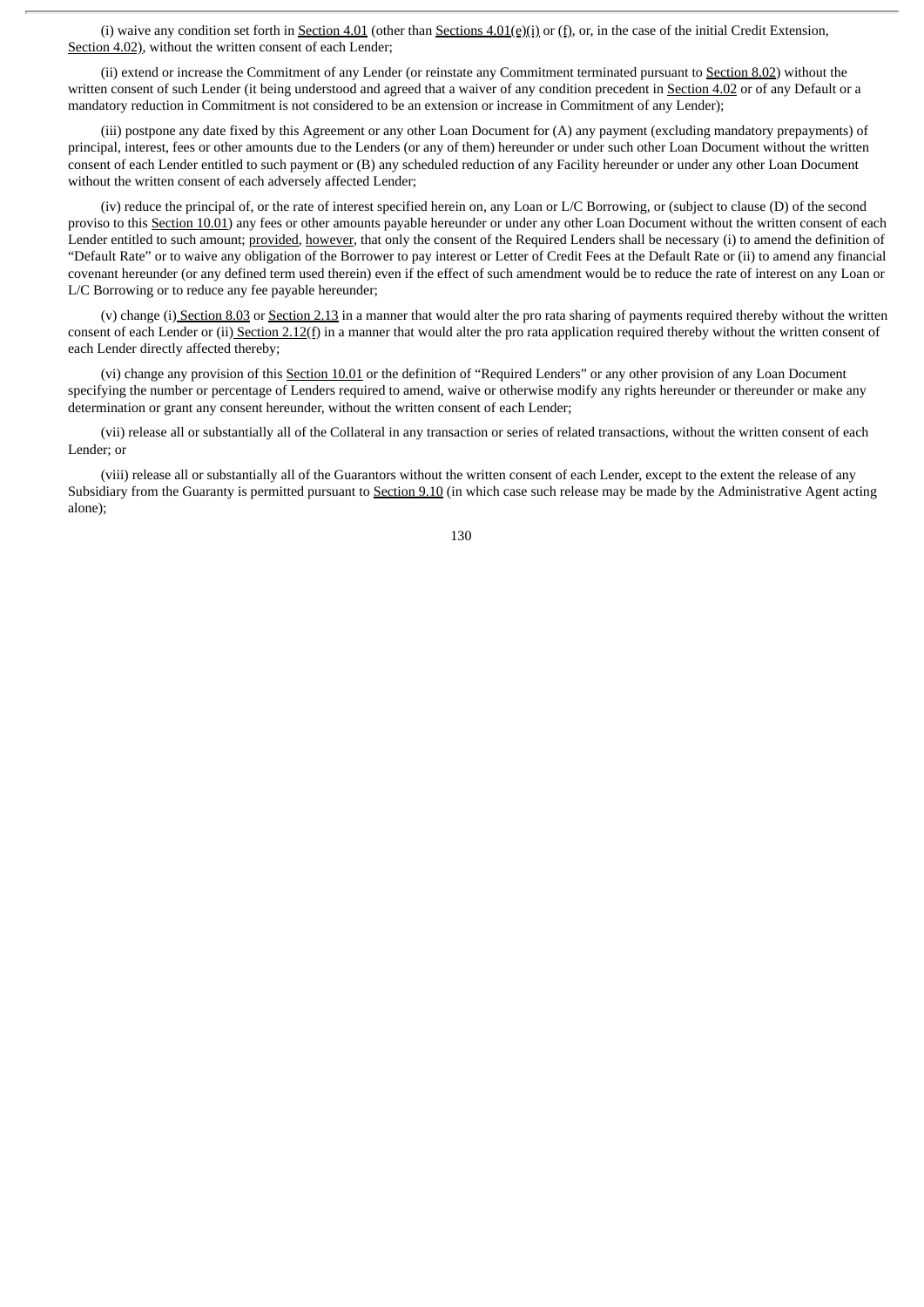and provided, further, that (A) no amendment, waiver or consent shall, unless in writing and signed by the L/C Issuer in addition to the Lenders required above affect the rights or duties of the L/C Issuer under this Agreement or any Issuer Document relating to any Letter of Credit issued or to be issued by it; (B) no amendment, waiver or consent shall, unless in writing and signed by the Swing Line Lender in addition to the Lenders required above, affect the rights or duties of the Swing Line Lender under this Agreement; (C) no amendment, waiver or consent shall, unless in writing and signed by the Administrative Agent in addition to the Lenders required above, affect the rights or duties of the Administrative Agent under this Agreement or any other Loan Document; and (D) the Fee Letter may be amended, or rights or privileges thereunder waived, in a writing executed only by the parties thereto.

(b) Notwithstanding anything to the contrary herein, (i) no Defaulting Lender shall have any right to approve or disapprove any amendment, waiver or consent hereunder (and any amendment, waiver or consent which by its terms requires the consent of all Lenders or each affected Lender, or all Lenders may be effected with the consent of the applicable Lenders other than Defaulting Lenders), except that (A) the Commitment of any Defaulting Lender may not be increased or extended without the consent of such Lender and (B) any waiver, amendment or modification requiring the consent of all Lenders or each affected Lender that by its terms affects any Defaulting Lender disproportionately adversely relative to other affected Lenders shall require the consent of such Defaulting Lender; (ii) each Lender is entitled to vote as such Lender sees fit on any bankruptcy reorganization plan that affects the Loans, and each Lender acknowledges that the provisions of Section 1126(c) of the Bankruptcy Code of the United States supersedes the unanimous consent provisions set forth herein; and (iii) the Required Lenders shall determine whether or not to allow a Loan Party to use cash collateral in the context of a bankruptcy or insolvency proceeding and such determination shall be binding on all of the Lenders.

(c) Notwithstanding anything to the contrary herein, this Agreement may be amended and restated without the consent of any Lender (but with the consent of the Borrower and the Administrative Agent) if, upon giving effect to such amendment and restatement, such Lender shall no longer be a party to this Agreement (as so amended and restated), the Commitments of such Lender shall have terminated, such Lender shall have no other commitment or other obligation hereunder and shall have been paid in full all principal, interest and other amounts owing to it or accrued for its account under this Agreement.

(d) If any Lender does not consent to a proposed amendment, waiver, consent or release with respect to any Loan Document that requires the consent of each Lender and that has been approved by the Required Lenders, the Borrower may replace such Non-Consenting Lender in accordance with Section 10.13; provided that such amendment, waiver, consent or release can be effected as a result of the assignment contemplated by such Section (together with all other such assignments required by the Borrower to be made pursuant to this paragraph).

(e) Notwithstanding any provision herein to the contrary, if the Administrative Agent and the Borrower acting together identify any ambiguity, omission, mistake, typographical error or other defect in any provision of this Agreement or any other Loan Document (including the schedules and exhibits thereto), then the Administrative Agent and the Borrower shall be permitted to amend, modify or supplement such provision to cure such ambiguity, omission, mistake, typographical error or other defect, and such amendment shall become effective without any further action or consent of any other party to this Agreement.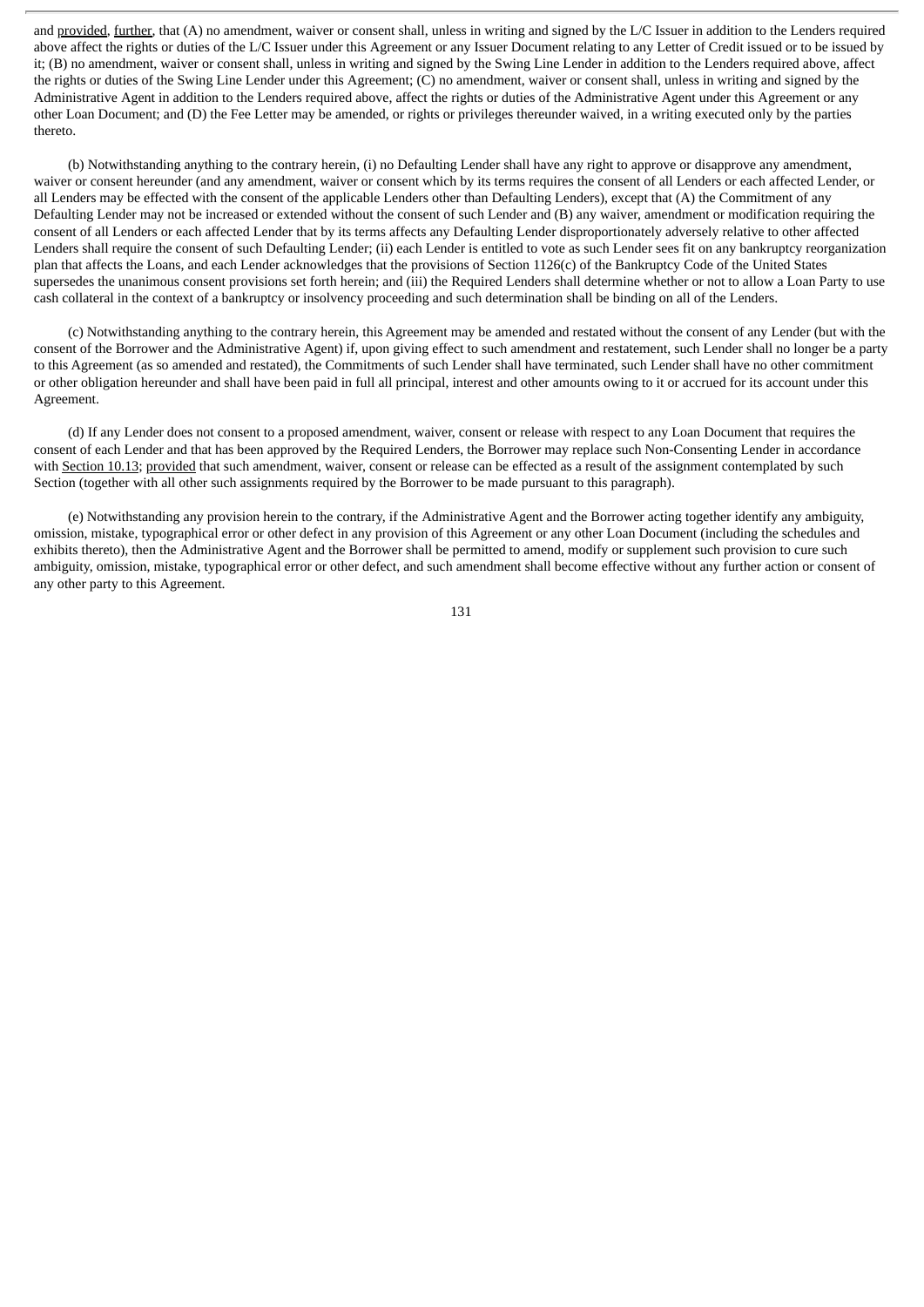# 10.02 Notices; Effectiveness; Electronic Communications.

(a) Notices Generally. Except in the case of notices and other communications expressly permitted to be given by telephone (and except as provided in clause (b) below), all notices and other communications provided for herein shall be in writing and shall be delivered by hand or overnight courier service, mailed by certified or registered mail or sent by fax transmission or e-mail transmission as follows, and all notices and other communications expressly permitted hereunder to be given by telephone shall be made to the applicable telephone number, as follows:

(i) if to the Borrower or any other Loan Party, the Administrative Agent, the L/C Issuer or the Swing Line Lender, to the address, fax number, e-mail address or telephone number specified for such Person on Schedule 1.01(a); and

(ii) if to any other Lender, to the address, fax number, e-mail address or telephone number specified in its Administrative Questionnaire (including, as appropriate, notices delivered solely to the Person designated by a Lender on its Administrative Questionnaire then in effect for the delivery of notices that may contain material non-public information relating to the Borrower).

Notices and other communications sent by hand or overnight courier service, or mailed by certified or registered mail, shall be deemed to have been given when received; notices and other communications sent by fax transmission shall be deemed to have been given when sent (except that, if not given during normal business hours for the recipient, shall be deemed to have been given at the opening of business on the next Business Day for the recipient). Notices and other communications delivered through electronic communications to the extent provided in clause (b) below shall be effective as provided in such clause  $(b)$ .

# (b) Electronic Communications.

(i) Notices and other communications to the Administrative Agent, Lenders, the Swing Line Lender and the L/C Issuer hereunder may be delivered or furnished by electronic communication (including e-mail, FpML messaging, and Internet or intranet websites) pursuant to procedures approved by the Administrative Agent, provided that the foregoing shall not apply to notices to any Lender, the Swing Line Lender or the L/C Issuer pursuant to **Article II** if such Lender, the Swing Line Lender or the L/C Issuer, as applicable, has notified the Administrative Agent that it is incapable of receiving notices under such Article II by electronic communication. The Administrative Agent, the L/C Issuer, the Swing Line Lender or the Borrower may each, in its discretion, agree to accept notices and other communications to it hereunder by electronic communications pursuant to procedures approved by it, provided that approval of such procedures may be limited to particular notices or communications.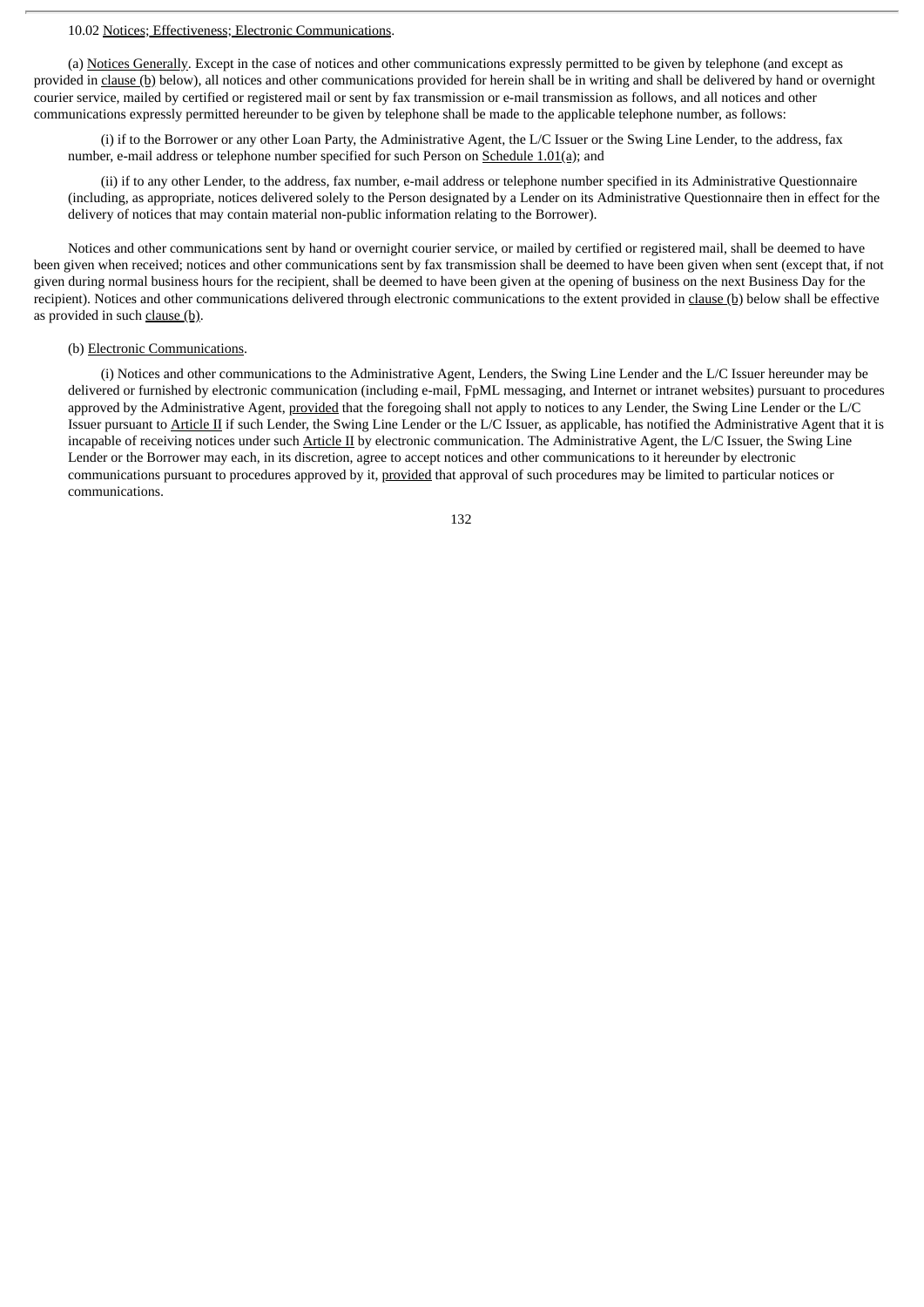(ii) Unless the Administrative Agent otherwise prescribes, (A) notices and other communications sent to an e-mail address shall be deemed received upon the sender's receipt of an acknowledgement from the intended recipient (such as by the "return receipt requested" function, as available, return e-mail or other written acknowledgement), and (B) notices and other communications posted to an Internet or intranet website shall be deemed received by the intended recipient upon the sender's receipt of an acknowledgement from the intended recipient (such as by the "return receipt requested" function, as available, return e-mail address or other written acknowledgement) indicating that such notice or communication is available and identifying the website address therefor; provided, that, for both clauses (A) and (B), if such notice, e-mail or other communication is not sent during the normal business hours of the recipient, such notice, e-mail or other communication shall be deemed to have been sent at the opening of business on the next Business Day for the recipient.

(c) The Platform. THE PLATFORM IS PROVIDED "AS IS" AND "AS AVAILABLE." THE AGENT PARTIES (AS DEFINED BELOW) DO NOT WARRANT THE ACCURACY OR COMPLETENESS OF THE BORROWER MATERIALS OR THE ADEQUACY OF THE PLATFORM, AND EXPRESSLY DISCLAIM LIABILITY FOR ERRORS IN OR OMISSIONS FROM THE BORROWER MATERIALS. NO WARRANTY OF ANY KIND, EXPRESS, IMPLIED OR STATUTORY, INCLUDING ANY WARRANTY OF MERCHANTABILITY, FITNESS FOR A PARTICULAR PURPOSE, NON-INFRINGEMENT OF THIRD PARTY RIGHTS OR FREEDOM FROM VIRUSES OR OTHER CODE DEFECTS, IS MADE BY ANY AGENT PARTY IN CONNECTION WITH THE BORROWER MATERIALS OR THE PLATFORM. In no event shall the Administrative Agent or any of its Related Parties (collectively, the "Agent Parties") have any liability to the Borrower, any Lender, the L/C Issuer or any other Person for losses, claims, damages, liabilities or expenses of any kind (whether in tort, contract or otherwise) arising out of the Borrower's, any Loan Party's or the Administrative Agent's transmission of Borrower Materials or notices through the Platform, any other electronic platform or electronic messaging service, or through the Internet, except to the extent that such losses, claims, damages, liabilities or expenses are determined by a court of competent jurisdiction by a final and non-appealable judgment to have resulted from the gross negligence or willful misconduct of, or breach of any Loan Document by, such Agent Party; provided, however, that in no event shall any Agent Party have any liability to the Borrower, any Lender or any other Person for indirect, special, incidental, consequential or punitive damages (as opposed to direct or actual damages).

(d) Change of Address, Etc. Each of the Borrower, the Administrative Agent, the L/C Issuer and the Swing Line Lender may change its address, fax number or telephone number or e-mail address for notices and other communications hereunder by notice to the other parties hereto. Each other Lender may change its address, fax number or telephone number or e-mail address for notices and other communications hereunder by notice to the Borrower, the Administrative Agent, the L/C Issuer and the Swing Line Lender. In addition, each Lender agrees to notify the Administrative Agent from time to time to ensure that the Administrative Agent has on record (i) an effective address, contact name, telephone number, fax number and e-mail address to which notices and other communications may be sent and (ii) accurate wire instructions for such Lender. Furthermore, each Public Lender agrees to cause at least one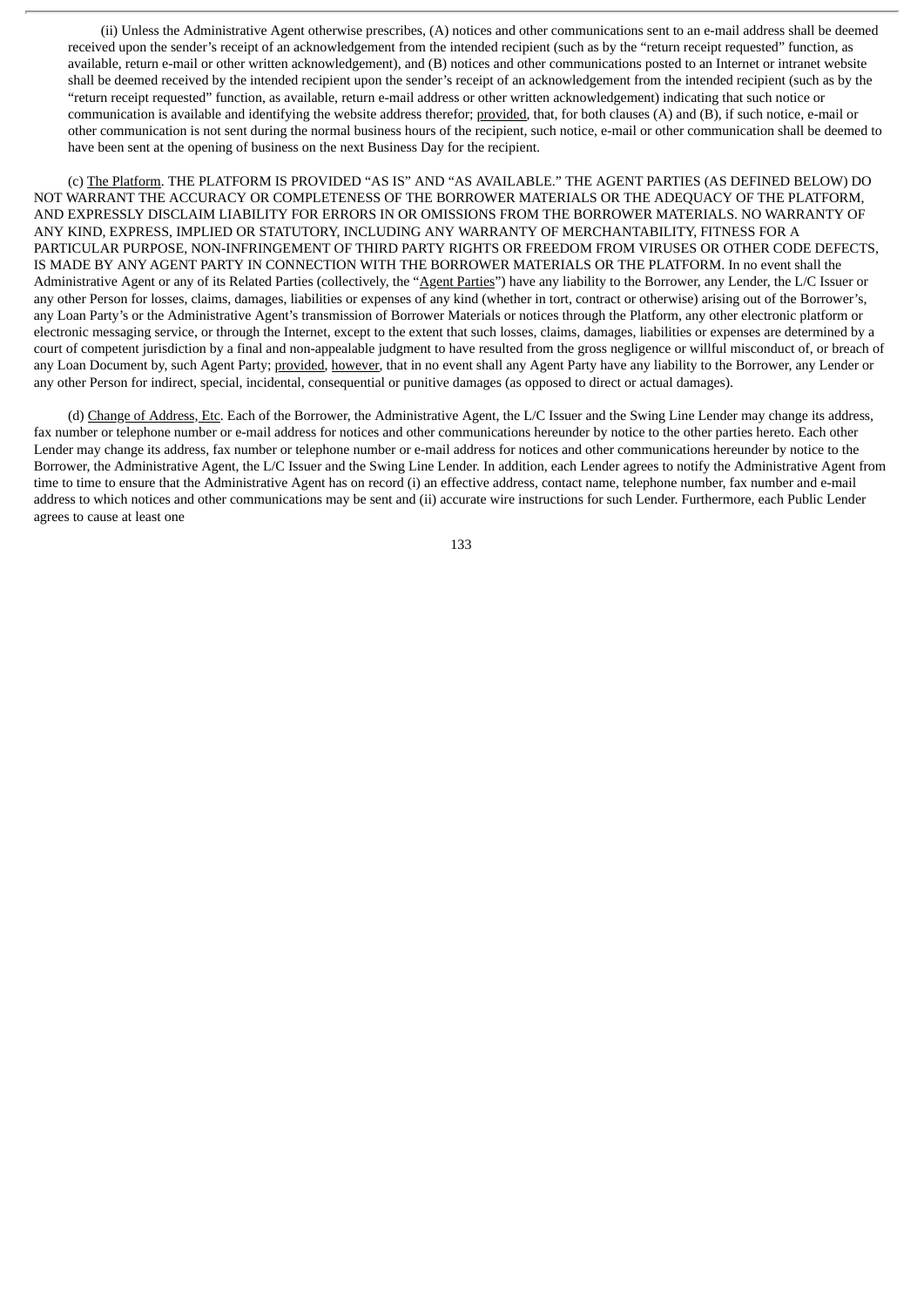individual at or on behalf of such Public Lender to at all times have selected the "Private Side Information" or similar designation on the content declaration screen of the Platform in order to enable such Public Lender or its delegate, in accordance with such Public Lender's compliance procedures and Applicable Law, including United States Federal and state securities Laws, to make reference to Borrower Materials that are not made available through the "Public Side Information" portion of the Platform and that may contain material non-public information with respect to the Borrower or its securities for purposes of United States Federal or state securities laws.

(e) Reliance by Administrative Agent, the L/C Issuer and Lenders. The Administrative Agent, the L/C Issuer and the Lenders shall be entitled to rely and act upon any notices (including, without limitation telephonic or electronic notices, Loan Notices, Letter of Credit Applications, Notice of Loan Prepayment and Swing Line Loan Notices) purportedly given by or on behalf of the Borrower even if (i) such notices were not made in a manner specified herein, were incomplete or were not preceded or followed by any other form of notice specified herein, or (ii) the terms thereof, as understood by the recipient, varied from any confirmation thereof. The Loan Parties shall indemnify the Administrative Agent, the L/C Issuer, each Lender and the Related Parties of each of them from all losses, costs, expenses and liabilities resulting from the reliance by such Person on each notice purportedly given by or on behalf of a Loan Party. All telephonic notices to and other telephonic communications with the Administrative Agent may be recorded by the Administrative Agent, and each of the parties hereto hereby consents to such recording.

### 10.03 No Waiver; Cumulative Remedies; Enforcement.

(a) No failure by any Lender, the L/C Issuer or the Administrative Agent to exercise, and no delay by any such Person in exercising, any right, remedy, power or privilege hereunder or under any other Loan Document shall operate as a waiver thereof; nor shall any single or partial exercise of any right, remedy, power or privilege hereunder or under any other Loan Document preclude any other or further exercise thereof or the exercise of any other right, remedy, power or privilege. The rights, remedies, powers and privileges herein provided, and provided under each other Loan Document, are cumulative and not exclusive of any rights, remedies, powers and privileges provided by law.

(b) Notwithstanding anything to the contrary contained herein or in any other Loan Document, the authority to enforce rights and remedies hereunder and under the other Loan Documents against the Loan Parties or any of them shall be vested exclusively in, and all actions and proceedings at law in connection with such enforcement shall be instituted and maintained exclusively by, the Administrative Agent in accordance with Section 8.02 for the benefit of all the Lenders and the L/C Issuer; provided, however, that the foregoing shall not prohibit (i) the Administrative Agent from exercising on its own behalf the rights and remedies that inure to its benefit (solely in its capacity as Administrative Agent) hereunder and under the other Loan Documents, (ii) the L/C Issuer or the Swing Line Lender from exercising the rights and remedies that inure to its benefit (solely in its capacity as L/C Issuer or Swing Line Lender, as the case may be) hereunder and under the other Loan Documents, (iii) any Lender from exercising setoff rights in accordance with Section 10.08 (subject to the terms of Section 2.13), or (iv) any Lender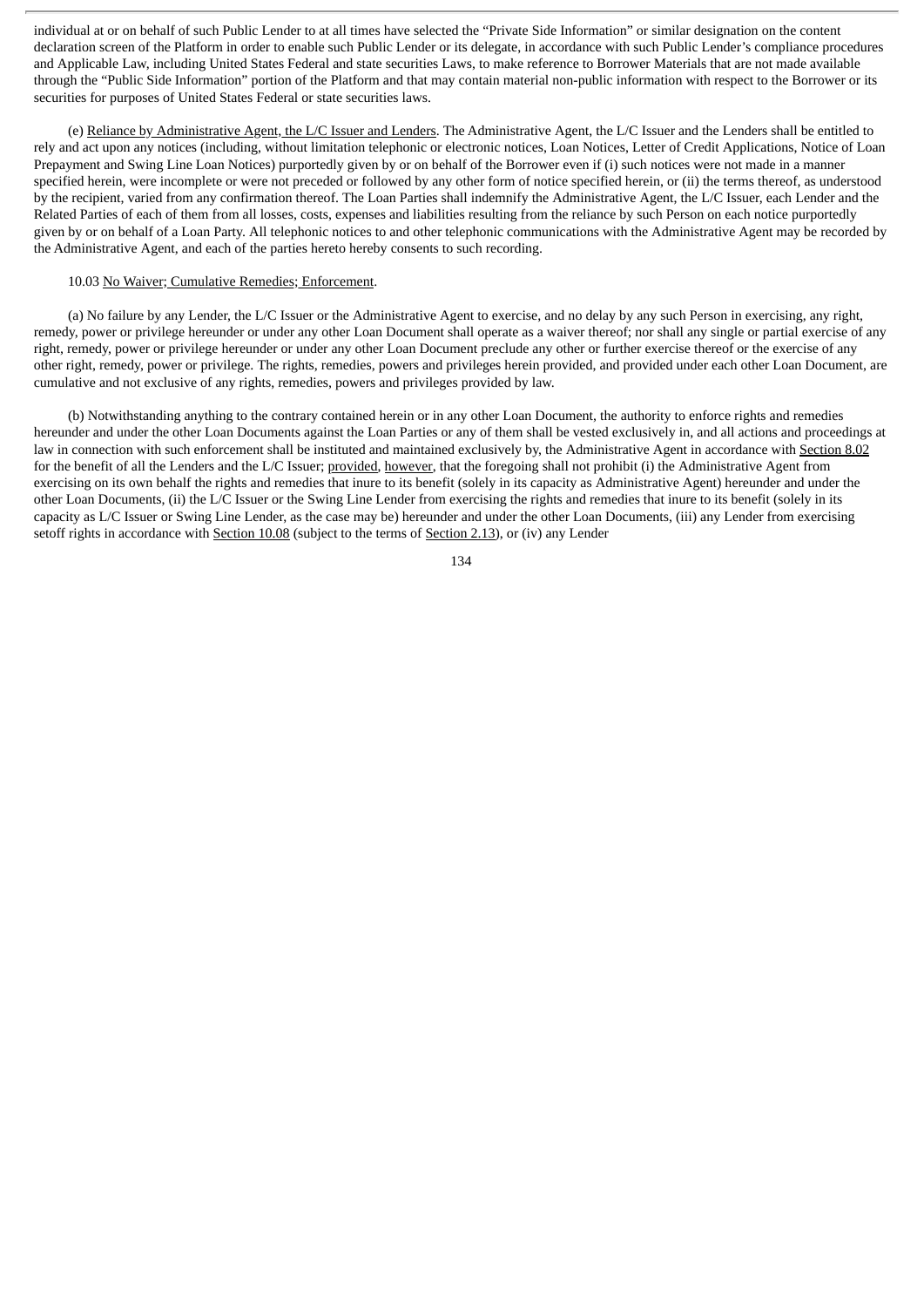from filing proofs of claim or appearing and filing pleadings on its own behalf during the pendency of a proceeding relative to any Loan Party under any Debtor Relief Law; and provided, further, that if at any time there is no Person acting as Administrative Agent hereunder and under the other Loan Documents, then (x) the Required Lenders shall have the rights otherwise ascribed to the Administrative Agent pursuant to Section 8.02 and (y) in addition to the matters set forth in clauses (ii), (iii) and (iv) of the preceding proviso and subject to Section 2.13, any Lender may, with the consent of the Required Lenders, enforce any rights and remedies available to it and as authorized by the Required Lenders.

# 10.04 Expenses; Indemnity; Damage Waiver.

(a) Costs and Expenses. The Loan Parties shall pay (i) all reasonable out-of-pocket expenses incurred by the Administrative Agent and its Affiliates (including the reasonable fees, charges and disbursements of counsel for the Administrative Agent), in connection with the syndication of the credit facilities provided for herein, the preparation, negotiation, execution, delivery and administration of this Agreement and the other Loan Documents or any amendments, modifications or waivers of the provisions hereof or thereof (whether or not the transactions contemplated hereby or thereby shall be consummated), (ii) all reasonable out-of-pocket expenses incurred by the L/C Issuer in connection with the issuance, amendment, renewal or extension of any Letter of Credit or any demand for payment thereunder, and (iii) all out-of-pocket expenses incurred by the Administrative Agent, the L/C Issuer or any Lender (including the fees, charges and disbursements of any counsel for the Administrative Agent, the L/C Issuer or any Lender), in connection with the enforcement or protection of its rights (x) in connection with this Agreement and the other Loan Documents, including its rights under this Section 10.04, or (y) in connection with Loans made or Letters of Credit issued hereunder, including all such out-of-pocket expenses incurred during any workout, restructuring or negotiations in respect of such Loans or Letters of Credit.

(b) Indemnification by the Loan Parties. The Loan Parties shall indemnify the Administrative Agent (and any sub-agent thereof), each Lender and the L/C Issuer, and each Related Party of any of the foregoing Persons (each such Person being called an "Indemnitee") against, and hold each Indemnitee harmless from, any and all losses, claims, damages, liabilities and related expenses (including the fees, charges and disbursements of any counsel for any Indemnitee), incurred by any Indemnitee or asserted against any Indemnitee by any Person (including the Borrower or any other Loan Party) arising out of, in connection with, or as a result of (i) the execution or delivery of this Agreement, any other Loan Document or any agreement or instrument contemplated hereby or thereby (including, without the limitation, the Indemnitee's reliance on any Communication executed using an Electronic Signature, or in the form of an Electronic Record), the performance by the parties hereto of their respective obligations hereunder or thereunder or the consummation of the transactions contemplated hereby or thereby, or, in the case of the Administrative Agent (and any sub-agent thereof) and its Related Parties only, the administration of this Agreement and the other Loan Documents (including in respect of any matters addressed in Section 3.01), (ii) any Loan or Letter of Credit or the use or proposed use of the proceeds thereof (including any refusal by the L/C Issuer to honor a demand for payment under a Letter of Credit if the documents presented in connection with such demand do not strictly comply with the terms of such Letter of Credit), (iii) any actual or alleged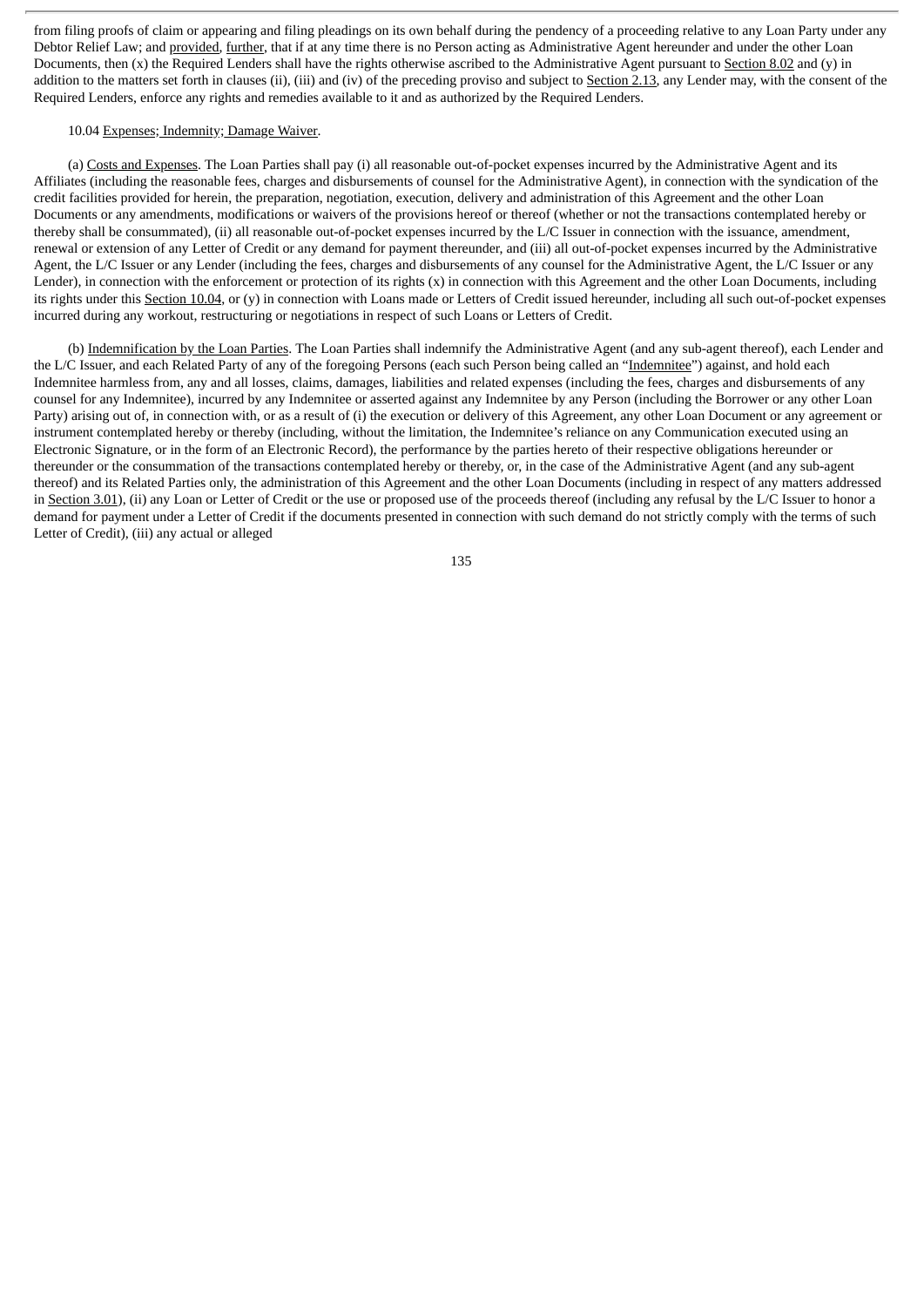presence or Release of Hazardous Materials on or from any property owned, leased or operated by the Borrower or any of its Subsidiaries, or any Environmental Liability related in any way to the Borrower or any of its Subsidiaries, or (iv) any actual or prospective claim, litigation, investigation or proceeding relating to any of the foregoing, whether based on contract, tort or any other theory, whether brought by a third party or by the Borrower or any other Loan Party or the Borrower's or such Loan Party's directors, shareholders or creditors, and regardless of whether any Indemnitee is a party thereto, IN ALL CASES, WHETHER OR NOT CAUSED BY OR ARISING, IN WHOLE OR IN PART, OUT OF THE COMPARATIVE, **CONTRIBUTORY OR SOLE NEGLIGENCE OF THE INDEMNITEE**; provided that such indemnity shall not, as to any Indemnitee, be available to the extent that such losses, claims, damages, liabilities or related expenses (x) are determined by a court of competent jurisdiction by final and non-appealable judgment to have resulted from the gross negligence or willful misconduct of such Indemnitee or (y) result from a claim brought by the Borrower or any other Loan Party against an Indemnitee for breach of such Indemnitee's obligations hereunder or under any other Loan Document, if the Borrower or such Loan Party has obtained a final and non-appealable judgment in its favor on such claim as determined by a court of competent jurisdiction. Without limiting the provisions of Section 3.01(d), this Section 10.04(b) shall not apply with respect to Taxes other than any Taxes that represent losses, claims, damages, etc. arising from any non-Tax claim.

(c) Reimbursement by Lenders. To the extent that the Loan Parties for any reason fail to indefeasibly pay any amount required under clause (a) or (b) of this Section 10.04 to be paid by it to the Administrative Agent (or any sub-agent thereof), the L/C Issuer, the Swing Line Lender or any Related Party of any of the foregoing, each Lender severally agrees to pay to the Administrative Agent (or any such sub-agent), the L/C Issuer, the Swing Line Lender or such Related Party, as the case may be, such Lender's pro rata share (determined as of the time that the applicable unreimbursed expense or indemnity payment is sought based on each Lender's share of the Total Credit Exposure at such time) of such unpaid amount (including any such unpaid amount in respect of a claim asserted by such Lender), such payment to be made severally among them based on such Lender's Applicable Percentage (determined as of the time that the applicable unreimbursed expense or indemnity payment is sought), provided, that the unreimbursed expense or indemnified loss, claim, damage, liability or related expense, as the case may be, was incurred by or asserted against the Administrative Agent (or any such sub-agent), the L/C Issuer or the Swing Line Lender in its capacity as such, or against any Related Party of any of the foregoing acting for the Administrative Agent (or any such sub-agent), the L/C Issuer or the Swing Line Lender in connection with such capacity. The obligations of the Lenders under this clause  $(c)$  are subject to the provisions of <u>Section 2.12(d</u>).

(d) Waiver of Consequential Damages, Etc. To the fullest extent permitted by Applicable Law, no Loan Party shall assert, and each Loan Party hereby waives, and acknowledges that no other Person shall have, any claim against any Indemnitee, on any theory of liability, for special, indirect, consequential or punitive damages (as opposed to direct or actual damages) arising out of, in connection with, or as a result of, this Agreement, any other Loan Document or any agreement or instrument contemplated hereby, the transactions contemplated hereby or thereby, any Loan or Letter of Credit or the use of the proceeds thereof. No Indemnitee referred to in clause (b) above shall be liable for any damages arising from the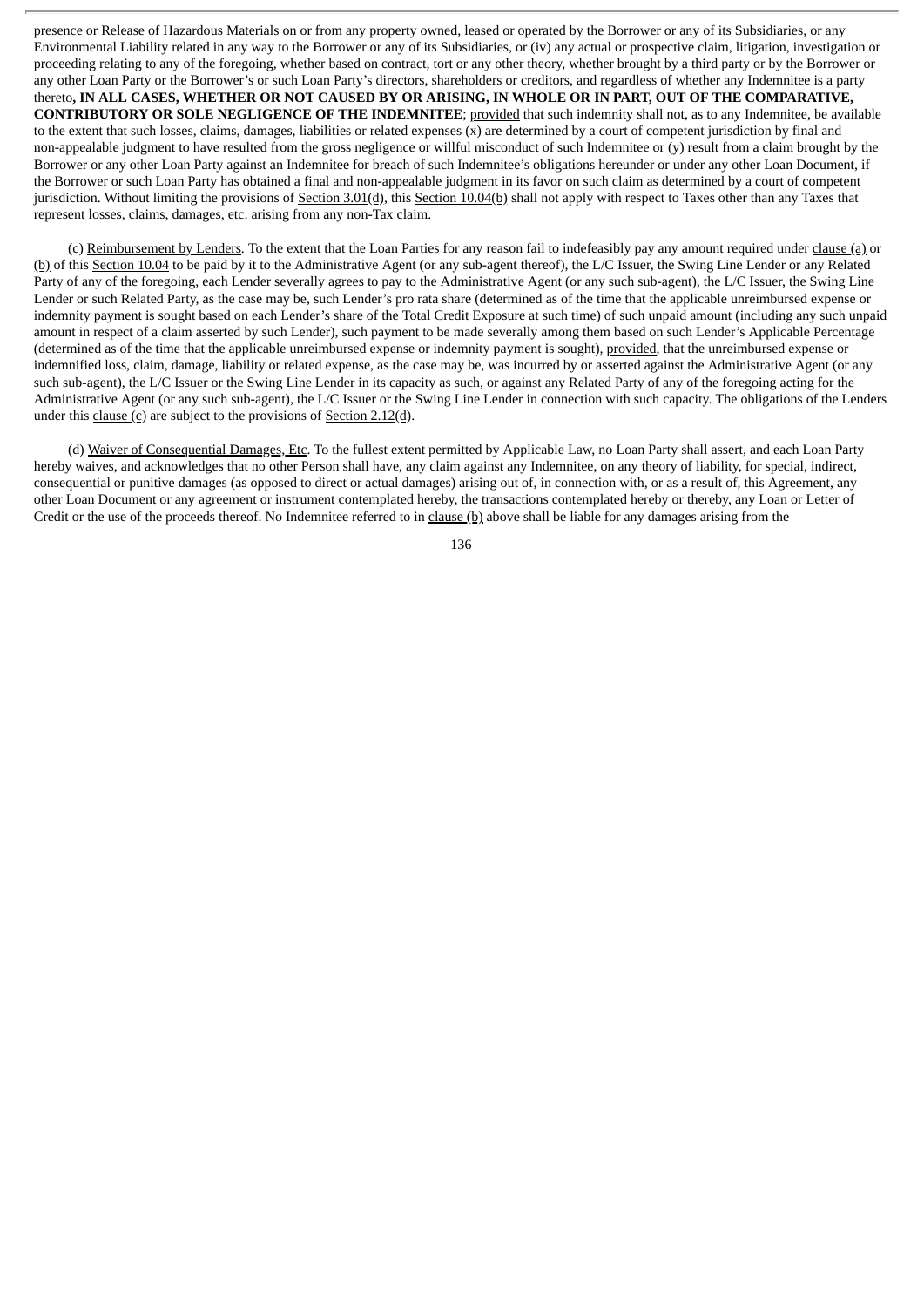use by unintended recipients of any information or other materials distributed to such unintended recipients by such Indemnitee through telecommunications, electronic or other information transmission systems in connection with this Agreement or the other Loan Documents or the transactions contemplated hereby or thereby other than for direct or actual damages resulting from the gross negligence or willful misconduct of such Indemnitee as determined by a final and non-appealable judgment of a court of competent jurisdiction.

(e) Payments. All amounts due under this Section 10.04 shall be payable not later than ten Business Days after demand therefor.

(f) Survival. The agreements in this Section 10.04 and the indemnity provisions of Section 10.02(e) shall survive the resignation of the Administrative Agent, the L/C Issuer and the Swing Line Lender, the replacement of any Lender, the termination of the Aggregate Commitments and the repayment, satisfaction or discharge of all the other Obligations.

10.05 Payments Set Aside. To the extent that any payment by or on behalf of the Borrower is made to the Administrative Agent, the L/C Issuer or any Lender, or the Administrative Agent, the L/C Issuer or any Lender exercises its right of setoff, and such payment or the proceeds of such setoff or any part thereof is subsequently invalidated, declared to be fraudulent or preferential, set aside or required (including pursuant to any settlement entered into by the Administrative Agent, the L/C Issuer or such Lender in its discretion) to be repaid to a trustee, receiver or any other party, in connection with any proceeding under any Debtor Relief Law or otherwise, then (a) to the extent of such recovery, the obligation or part thereof originally intended to be satisfied shall be revived and continued in full force and effect as if such payment had not been made or such setoff had not occurred, and (b) each Lender and the L/C Issuer severally agrees to pay to the Administrative Agent upon demand its applicable share (without duplication) of any amount so recovered from or repaid by the Administrative Agent, plus interest thereon from the date of such demand to the date such payment is made at a rate per annum equal to the Federal Funds Rate from time to time in effect. The obligations of the Lenders and the L/C Issuer under clause (b) of the preceding sentence shall survive the payment in full of the Obligations and the termination of this Agreement.

#### 10.06 Successors and Assigns.

(a) Successors and Assigns Generally. The provisions of this Agreement and the other Loan Documents shall be binding upon and inure to the benefit of the parties hereto and thereto and their respective successors and assigns permitted hereby, except that neither the Borrower nor any other Loan Party may assign or otherwise transfer any of its rights or obligations hereunder without the prior written consent of the Administrative Agent and each Lender and no Lender may assign or otherwise transfer any of its rights or obligations hereunder except (i) to an assignee in accordance with the provisions of Section 10.06(b), (ii) by way of participation in accordance with the provisions of Section 10.06(d), or (iii) by way of pledge or assignment of a security interest subject to the restrictions of Section 10.06(f) (and any other attempted assignment or transfer by any party hereto shall be null and void). Nothing in this Agreement, expressed or implied, shall be construed to confer upon any Person (other than the parties hereto, their respective successors and assigns permitted hereby, Participants to the extent provided in **Section 10.06(d)** and, to the extent expressly contemplated hereby, the Related Parties of each of the Administrative Agent, the L/C Issuer and the Lenders) any legal or equitable right, remedy or claim under or by reason of this Agreement.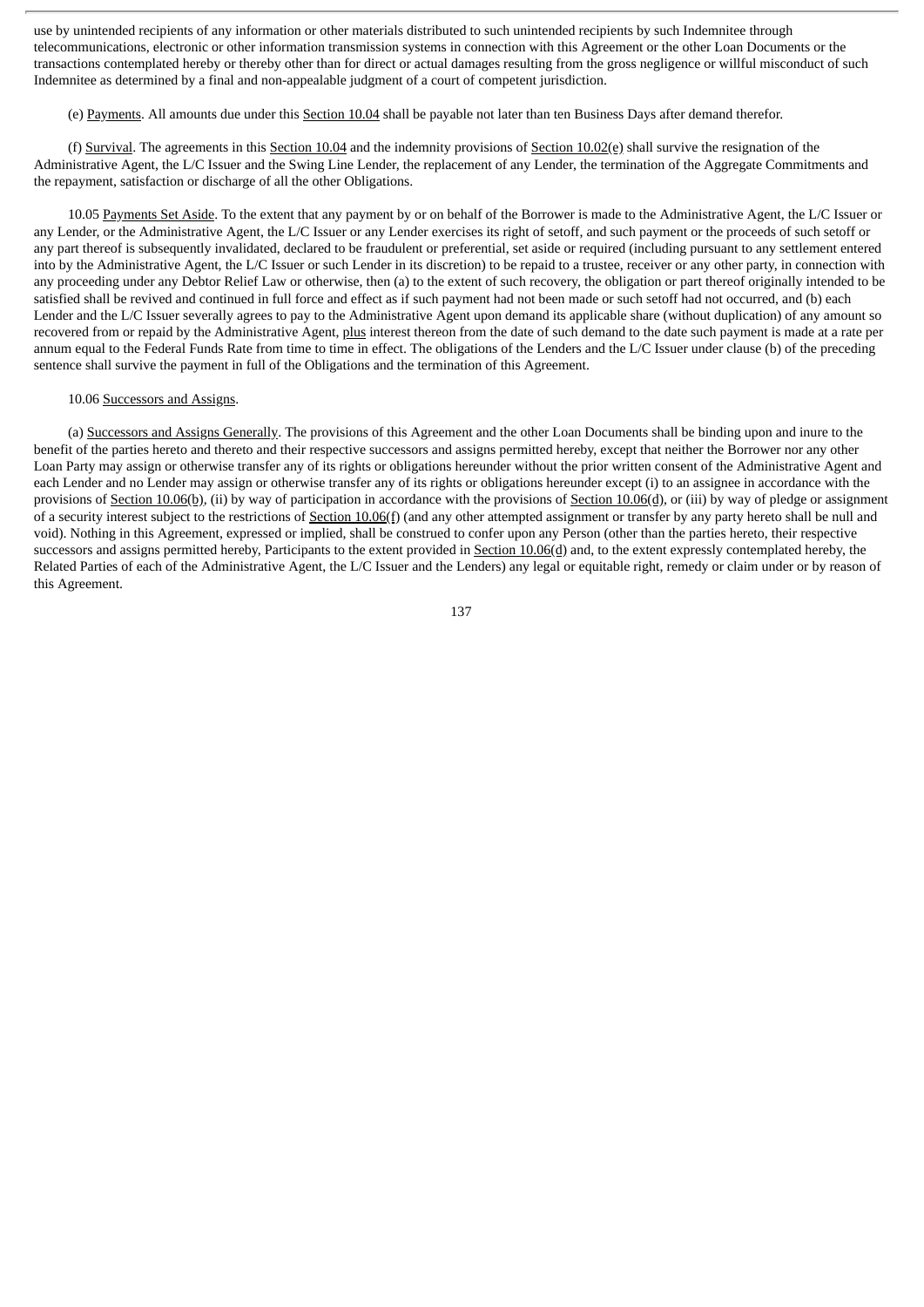(b) Assignments by Lenders. Any Lender may at any time assign to one or more assignees all or a portion of its rights and obligations under this Agreement and the other Loan Documents (including all or a portion of its Commitment(s) and the Loans (including for purposes of this clause (b), participations in L/C Obligations and Swing Line Loans) at the time owing to it); provided that (in each case with respect to any Facility) any such assignment shall be subject to the following conditions:

### (i) Minimum Amounts.

(A) in the case of an assignment of the entire remaining amount of the assigning Lender's Revolving Credit Commitment and/or the Loans at the time owing to it or contemporaneous assignments to related Approved Funds (determined after giving effect to such assignments) that equal at least the amount specified in clause (b)(i)(B) of this Section 10.06 in the aggregate or in the case of an assignment to a Lender, an Affiliate of a Lender or an Approved Fund, no minimum amount need be assigned; and

(B) in any case not described in clause  $(b)(i)(A)$  of this Section 10.06, the aggregate amount of the applicable Revolving Credit Commitment (which for this purpose includes Revolving Credit Loans outstanding thereunder) or, if the Revolving Credit Commitment is not then in effect, the principal outstanding balance of the Revolving Credit Loans of the assigning Lender subject to each such assignment, determined as of the date the Assignment and Assumption with respect to such assignment is delivered to the Administrative Agent or, if "Trade Date" is specified in the Assignment and Assumption, as of the Trade Date, shall not be less than \$2,000,000, unless each of the Administrative Agent and, so long as no Event of Default has occurred and is continuing, the Borrower otherwise consents (each such consent not to be unreasonably withheld or delayed).

(ii) Proportionate Amounts. Each partial assignment shall be made as an assignment of a proportionate part of all the assigning Lender's rights and obligations under this Agreement and the other Loan Documents with respect to the Revolving Credit Loans or the Revolving Credit Commitment assigned, except that this clause  $(b)(ii)$  shall not apply to the Swing Line Lender's rights and obligations in respect of Swing Line Loans.

(iii) Required Consents. No consent shall be required for any assignment except to the extent required by clause  $(b)(i)(B)$  of this Section 10.06 and, in addition:

(A) the consent of the Borrower (such consent not to be unreasonably withheld or delayed) shall be required unless (1) an Event of Default has occurred and is continuing at the time of such assignment or (2) such assignment is to a Lender, an Affiliate of a Lender or an Approved Fund; provided that the Borrower shall be deemed to have consented to any such assignment unless it shall object thereto by written notice to the Administrative Agent within fifteen (15) Business Days after having received notice thereof;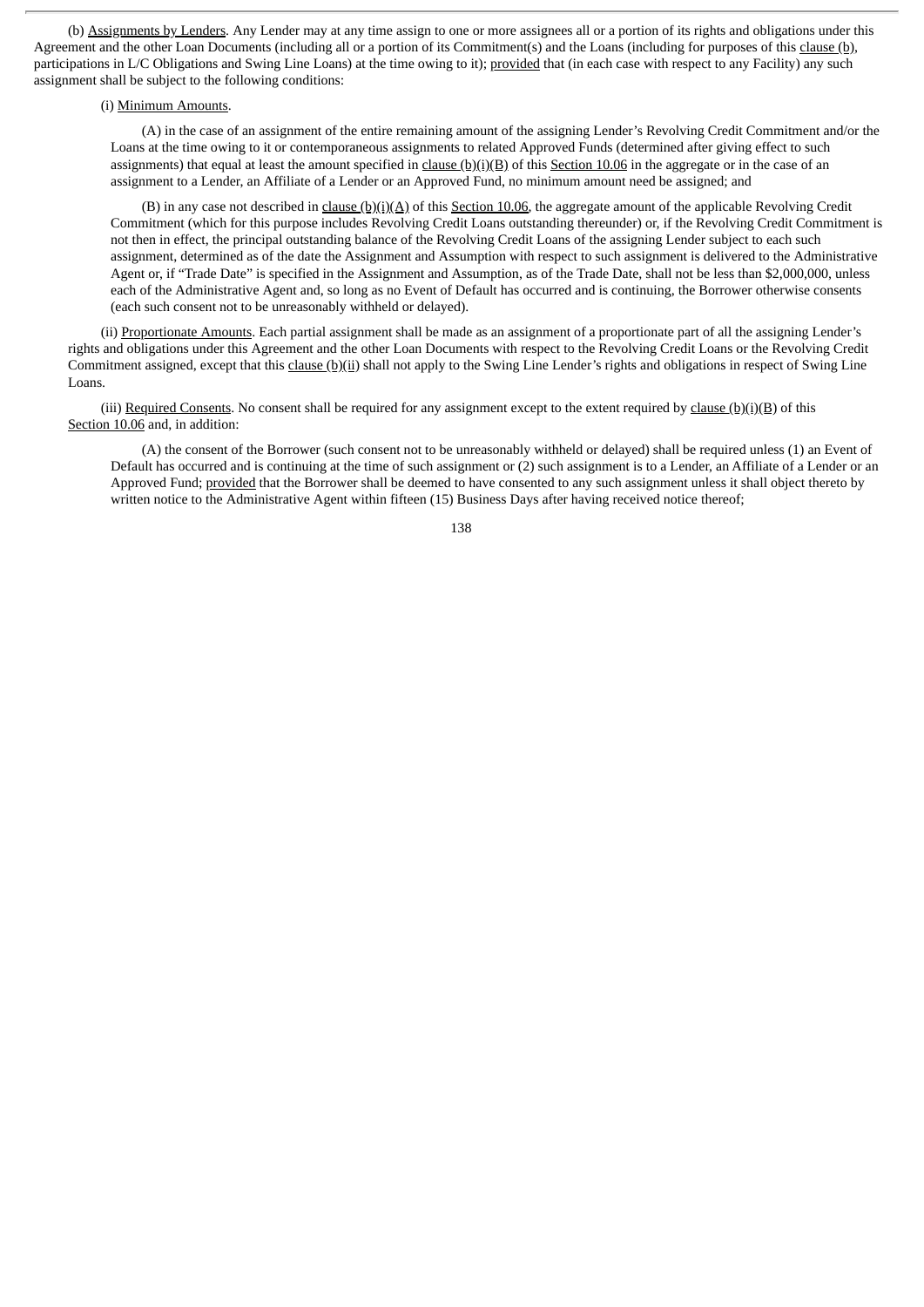(B) the consent of the Administrative Agent (such consent not to be unreasonably withheld or delayed) shall be required for assignments in respect of any Revolving Credit Commitment if such assignment is to a Person that is not a Lender with a Revolving Credit Commitment, an Affiliate of such Lender or an Approved Fund with respect to such Lender; and

(C) the consent of the L/C Issuer and the Swing Line Lender (such consent not to be unreasonably withheld or delayed) shall be required for any assignment in respect of the Revolving Credit Facility.

(iv) Assignment and Assumption. The parties to each assignment shall execute and deliver to the Administrative Agent an Assignment and Assumption, together with a processing and recordation fee in the amount of \$3,500; provided, however, that the Administrative Agent may, in its sole discretion, elect to waive such processing and recordation fee in the case of any assignment. The assignee, if it is not a Lender, shall deliver to the Administrative Agent an Administrative Questionnaire.

(v) No Assignment to Certain Persons. No such assignment shall be made (A) to the Borrower or any of the Borrower's Affiliates or Subsidiaries, (B) to any Defaulting Lender or any of its Subsidiaries, or any Person who, upon becoming a Lender hereunder, would constitute any of the foregoing Persons described in this clause (B), or (C) to a natural Person (or a holding company, investment vehicle or trust for, or owned and operated by or for the primary benefit of one or more natural Persons).

(vi) Certain Additional Payments. In connection with any assignment of rights and obligations of any Defaulting Lender hereunder, no such assignment shall be effective unless and until, in addition to the other conditions thereto set forth herein, the parties to the assignment shall make such additional payments to the Administrative Agent in an aggregate amount sufficient, upon distribution thereof as appropriate (which may be outright payment, purchases by the assignee of participations or sub-participations, or other compensating actions, including funding, with the consent of the Borrower and the Administrative Agent, the applicable pro rata share of Loans previously requested but not funded by the Defaulting Lender, to each of which the applicable assignee and assignor hereby irrevocably consent), to (A) pay and satisfy in full all payment liabilities then owed by such Defaulting Lender to the Administrative Agent, the L/C Issuer or any Lender hereunder (and interest accrued thereon) and (B) acquire (and fund as appropriate) its full pro rata share of all Loans and participations in Letters of Credit and Swing Line Loans in accordance with its Applicable Percentage. Notwithstanding the foregoing, in the event that any assignment of rights and obligations of any Defaulting Lender hereunder shall become effective under Applicable Law without compliance with the provisions of this clause (b)(yi), then the assignee of such interest shall be deemed to be a Defaulting Lender for all purposes of this Agreement until such compliance occurs.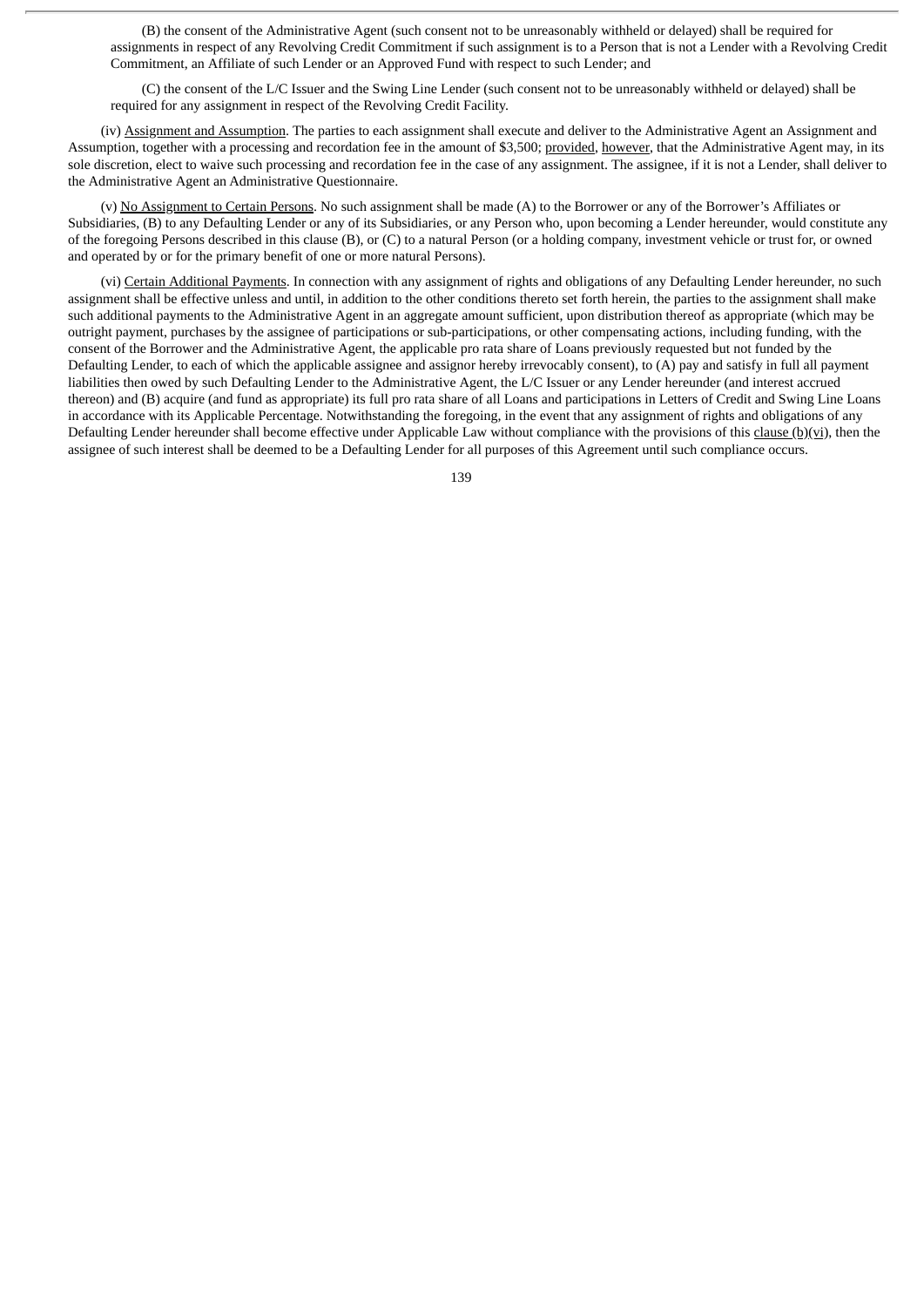Subject to acceptance and recording thereof by the Administrative Agent pursuant to Section 10.06(c), from and after the effective date specified in each Assignment and Assumption, the assignee thereunder shall be a party to this Agreement and, to the extent of the interest assigned by such Assignment and Assumption, have the rights and obligations of a Lender under this Agreement, and the assigning Lender thereunder shall, to the extent of the interest assigned by such Assignment and Assumption, be released from its obligations under this Agreement (and, in the case of an Assignment and Assumption covering all of the assigning Lender's rights and obligations under this Agreement, such Lender shall cease to be a party hereto but shall continue to be entitled to the benefits of Sections 3.01, 3.04, 3.05 and 10.04 with respect to facts and circumstances occurring prior to the effective date of such assignment); provided, that except to the extent otherwise expressly agreed by the affected parties, no assignment by a Defaulting Lender will constitute a waiver or release of any claim of any party hereunder arising from that Lender's having been a Defaulting Lender. Upon request, the Borrower (at its expense) shall execute and deliver a Note to the assignee Lender. Any assignment or transfer by a Lender of rights or obligations under this Agreement that does not comply with this clause (b) shall be treated for purposes of this Agreement as a sale by such Lender of a participation in such rights and obligations in accordance with Section 10.06(d).

(c) Register. The Administrative Agent, acting solely for this purpose as a non-fiduciary agent of the Borrower (and such agency being solely for Tax purposes), shall maintain at the Administrative Agent's Office a copy of each Assignment and Assumption delivered to it (or the equivalent thereof in electronic form) and a register for the recordation of the names and addresses of the Lenders, and the Commitments of, and principal amounts (and interest amounts) of the Loans and L/C Obligations owing to, each Lender pursuant to the terms hereof from time to time (the "Register"). The entries in the Register shall be conclusive, absent manifest error, and the Borrower, the Administrative Agent and the Lenders shall treat each Person whose name is recorded in the Register pursuant to the terms hereof as a Lender hereunder for all purposes of this Agreement. The Register shall be available for inspection by the Borrower and any Lender (with respect to such Lender's interest only), at any reasonable time and from time to time upon reasonable prior notice.

#### (d) Participations.

(i) Any Lender may at any time, without the consent of, or notice to, the Borrower or the Administrative Agent, sell participations to any Person (other than a natural Person, or a holding company, investment vehicle or trust for, or owned and operated for the primary benefit of one or more natural Persons, a Defaulting Lender or the Borrower or any of the Borrower's Affiliates or Subsidiaries) (each, a "Participant") in all or a portion of such Lender's rights and/or obligations under this Agreement (including all or a portion of its Commitment and/or the Loans (including such Lender's participations in L/C Obligations and/or Swing Line Loans) owing to it); provided that (i) such Lender's obligations under this Agreement shall remain unchanged, (ii) such Lender shall remain solely responsible to the other parties hereto for the performance of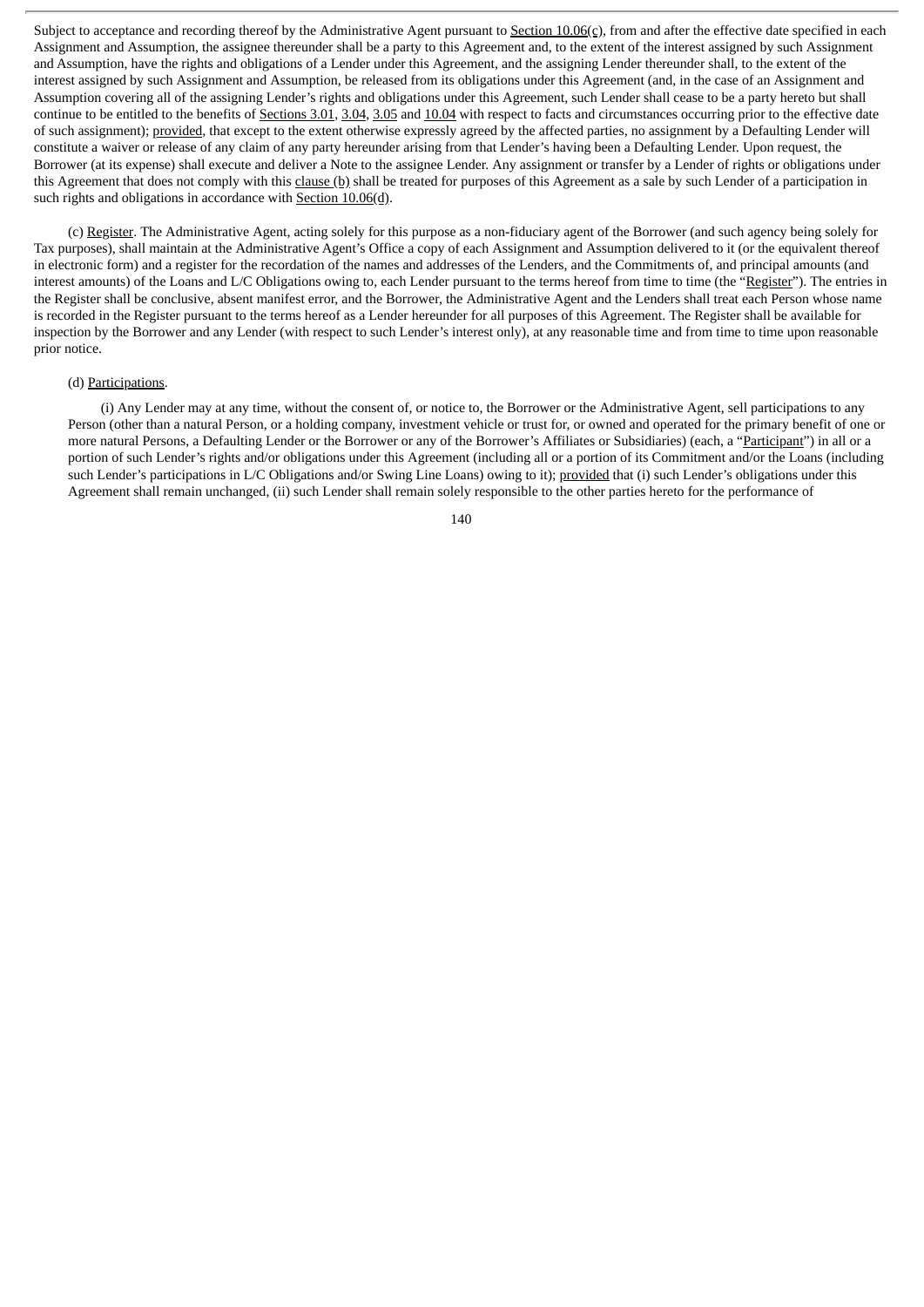such obligations and (iii) the Borrower, the Administrative Agent, the Lenders and the L/C Issuer shall continue to deal solely and directly with such Lender in connection with such Lender's rights and obligations under this Agreement. For the avoidance of doubt, each Lender shall be responsible for the indemnity under  $Section 10.04(c)$  without regard to the existence of any participations.

(ii) Any agreement or instrument pursuant to which a Lender sells such a participation shall provide that such Lender shall retain the sole right to enforce this Agreement and to approve any amendment, modification or waiver of any provision of this Agreement; provided that such agreement or instrument may provide that such Lender will not, without the consent of the Participant, agree to any amendment, waiver or other modification described in the first proviso to Section 10.01 that affects such Participant. The Borrower agrees that each Participant shall be entitled to the benefits of Sections 3.01, 3.04 and 3.05 (subject to the requirements and limitations therein, including the requirements under Section 3.01(f) (it being understood that the documentation required under Section 3.01(f) shall be delivered to the Lender who sells the participation)) to the same extent as if it were a Lender and had acquired its interest by assignment pursuant to clause (b) of this Section 10.06; provided that such Participant (A) shall be subject to the provisions of Sections 3.06 and 10.13 as if it were an assignee under clause (b) of this Section 10.06 and (B) shall not be entitled to receive any greater payment under Sections 3.01 or 3.04, with respect to any participation, than the Lender from whom it acquired the applicable participation would have been entitled to receive, except to the extent such entitlement to receive a greater payment results from a Change in Law that occurs after the Participant acquired the applicable participation. Each Lender that sells a participation agrees, at the Borrower's request and expense, to use reasonable efforts to cooperate with the Borrower to effectuate the provisions of Section 3.06 with respect to any Participant. To the extent permitted by law, each Participant also shall be entitled to the benefits of Section 10.08 as though it were a Lender; provided that such Participant agrees to be subject to Section 2.13 as though it were a Lender. Each Lender that sells a participation shall, acting solely for this purpose as a non-fiduciary agent of the Borrower, maintain a register on which it enters the name and address of each Participant and the principal amounts (and interest amounts) of each Participant's interest in the Loans or other obligations under the Loan Documents (the "Participant Register"); provided that no Lender shall have any obligation to disclose all or any portion of the Participant Register (including the identity of any Participant or any information relating to a Participant's interest in any commitments, loans, letters of credit or its other obligations under any Loan Document) to any Person except to the extent that such disclosure is necessary to establish that such commitment, loan, letter of credit or other obligation is in registered form under Section 5f.103-1(c) of the United States Treasury Regulations. The entries in the Participant Register shall be conclusive absent manifest error, and such Lender shall treat each Person whose name is recorded in the Participant Register as the owner of such participation for all purposes of this Agreement notwithstanding any notice to the contrary. For the avoidance of doubt, the Administrative Agent (in its capacity as Administrative Agent) shall have no responsibility for maintaining a Participant Register.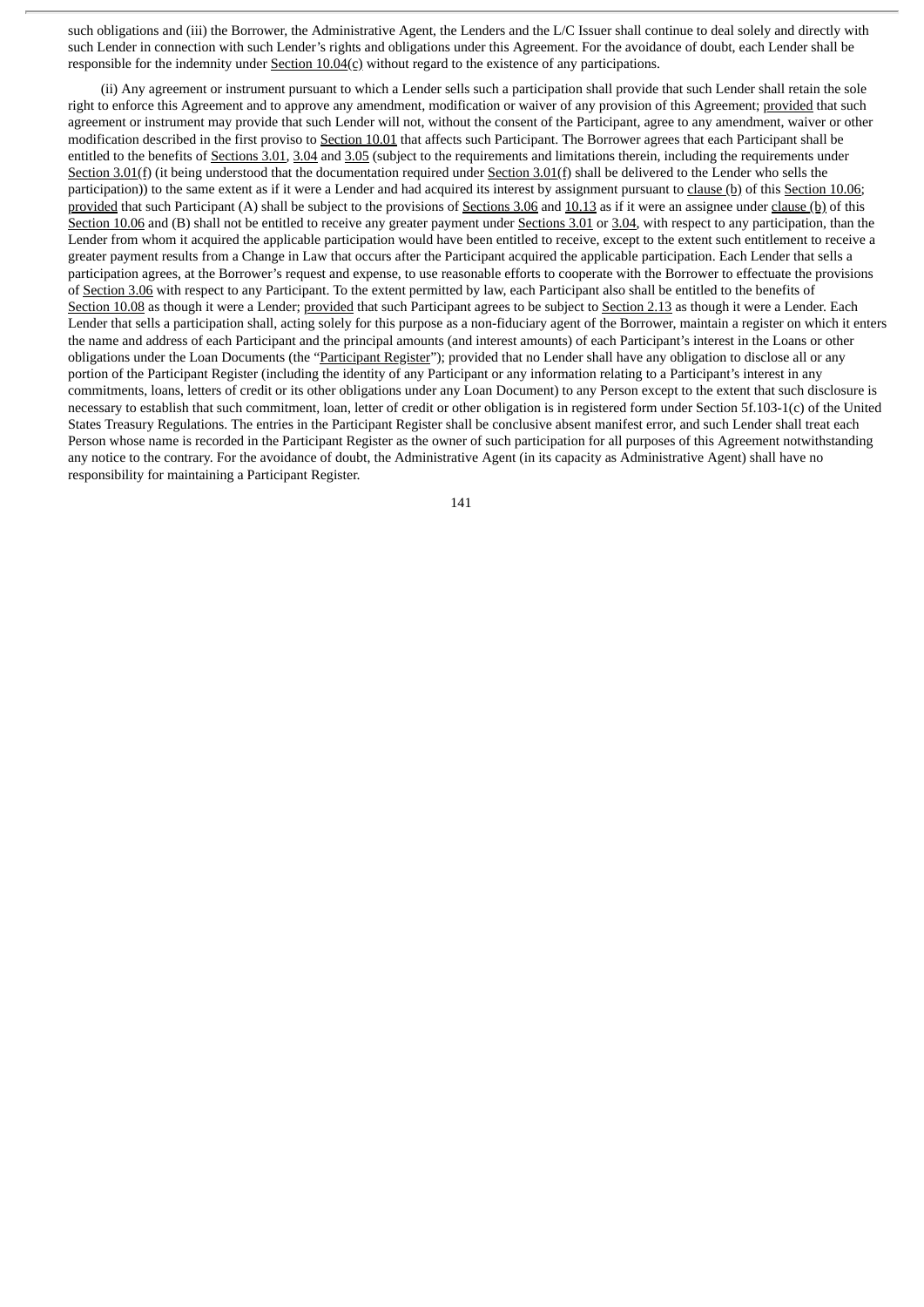(e) Certain Pledges. Any Lender may at any time pledge or assign a security interest in all or any portion of its rights under this Agreement (including under its Note, if any) to secure obligations of such Lender, including any pledge or assignment to secure obligations to a Federal Reserve Bank; provided that no such pledge or assignment shall release such Lender from any of its obligations hereunder or substitute any such pledgee or assignee for such Lender as a party hereto.

(f) Resignation as L/C Issuer or Swing Line Lender after Assignment. Notwithstanding anything to the contrary contained herein, if at any time Bank of America assigns all of its Revolving Credit Commitment and Revolving Credit Loans pursuant to clause (b) above, Bank of America may, (i) upon 30 days' notice to the Administrative Agent, the Borrower and the Lenders, resign as L/C Issuer and/or (ii) upon 30 days' notice to the Borrower, resign as Swing Line Lender. In the event of any such resignation as L/C Issuer or Swing Line Lender, the Borrower shall be entitled to appoint from among the Lenders a successor L/C Issuer or Swing Line Lender hereunder; provided, however, that no failure by the Borrower to appoint any such successor shall affect the resignation of Bank of America as L/C Issuer or Swing Line Lender, as the case may be. If Bank of America resigns as L/C Issuer, it shall retain all the rights, powers, privileges and duties of the L/C Issuer hereunder with respect to all Letters of Credit outstanding as of the effective date of its resignation as L/C Issuer and all L/C Obligations with respect thereto (including the right to require the Lenders to make Base Rate Loans or fund risk participations in Unreimbursed Amounts pursuant to Section 2.03(e)). If Bank of America resigns as Swing Line Lender, it shall retain all the rights of the Swing Line Lender provided for hereunder with respect to Swing Line Loans made by it and outstanding as of the effective date of such resignation, including the right to require the Lenders to make Base Rate Loans or fund risk participations in outstanding Swing Line Loans pursuant to Section 2.04(c). Upon the appointment of a successor L/C Issuer and/or Swing Line Lender, (A) such successor shall succeed to and become vested with all of the rights, powers, privileges and duties of the retiring L/C Issuer or Swing Line Lender, as the case may be, and (B) the successor L/C Issuer shall issue letters of credit in substitution for the Letters of Credit, if any, outstanding at the time of such succession or make other arrangements satisfactory to Bank of America to effectively assume the obligations of Bank of America with respect to such Letters of Credit.

#### 10.07 Treatment of Certain Information; Confidentiality.

(a) Treatment of Certain Information. Each of the Administrative Agent, the L/C Issuer and the Lenders agrees to maintain the confidentiality of the Information (as defined below), except that Information may be disclosed (i) to its Affiliates, its auditors and its Related Parties (it being understood that the Persons to whom such disclosure is made will be informed of the confidential nature of such Information and instructed to keep such Information confidential), (ii) to the extent required or requested by any regulatory authority purporting to have jurisdiction over such Person or its Related Parties (including any self-regulatory authority, such as the National Association of Insurance Commissioners), (iii) to the extent required by Applicable Laws or regulations or by any subpoena or similar legal process, (iv) to any other party hereto, (v) in connection with the exercise of any remedies hereunder or under any other Loan Document or any action or proceeding relating to this Agreement or any other Loan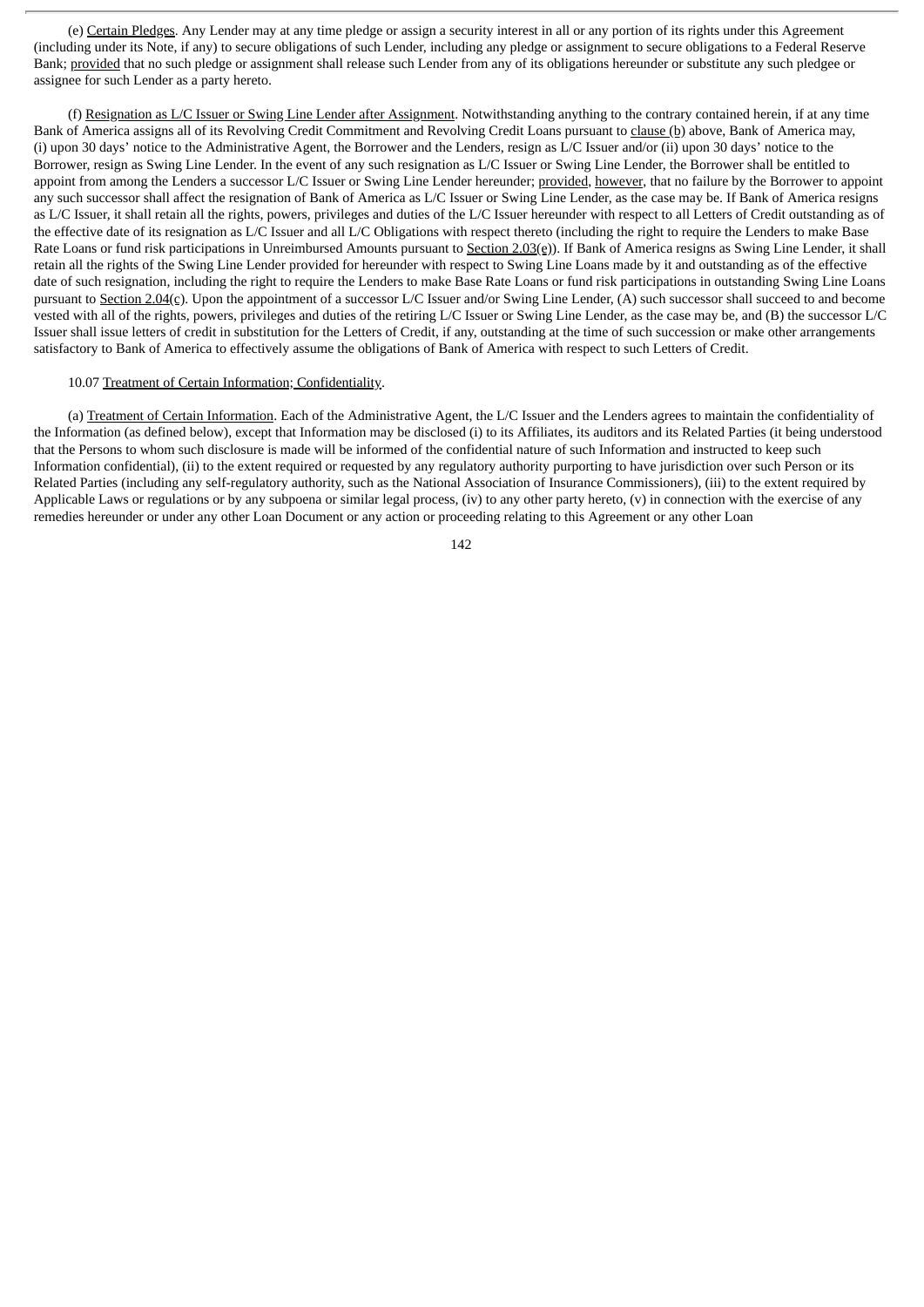Document or the enforcement of rights hereunder or thereunder, (vi) subject to an agreement containing provisions substantially the same as those of this Section 10.07, to (A) any assignee of or Participant in, or any prospective assignee of or Participant in, any of its rights and obligations under this Agreement or any Eligible Assignee invited to be a Lender pursuant to Section 2.14(c) or Section 10.01 or (B) any actual or prospective party (or its Related Parties) to any swap, derivative or other transaction under which payments are to be made by reference to the Borrower and its obligations, this Agreement or payments hereunder, (vii) on a confidential basis to (A) any rating agency in connection with rating the Borrower or its Subsidiaries or the credit facilities provided hereunder or (B) the provider of any Platform or other electronic delivery service used by the Administrative Agent, the L/C Issuer and/or the Swing Line Lender to deliver Borrower Materials or notices to the Lenders, (viii) the CUSIP Service Bureau or any similar agency in connection with the application, issuance, publishing and monitoring of CUSIP numbers or other market identifiers with respect to the credit facilities provided hereunder, (ix) with the consent of the Borrower or (x) to the extent such Information (A) becomes publicly available other than as a result of a breach of this Section 10.07, (B) becomes available to the Administrative Agent, any Lender, the L/C Issuer or any of their respective Affiliates on a nonconfidential basis from a source other than the Borrower or (C) is independently discovered or developed by a party hereto without utilizing any Information received from the Borrower or violating the terms of this Section 10.07. For purposes of this Section 10.07, "Information" means all information received from the Borrower or any Subsidiary relating to the Borrower or any Subsidiary or any of their respective businesses, other than any such information that is available to the Administrative Agent, any Lender or the L/C Issuer on a nonconfidential basis prior to disclosure by the Borrower or any Subsidiary, provided that, in the case of information received from the Borrower or any Subsidiary after the date hereof, such information is clearly identified at the time of delivery as confidential. Any Person required to maintain the confidentiality of Information as provided in this Section 10.07 shall be considered to have complied with its obligation to do so if such Person has exercised the same degree of care to maintain the confidentiality of such Information as such Person would accord to its own confidential information. In addition, the Administrative Agent and the Lenders may disclose the existence of this Agreement and information about this Agreement to market data collectors, similar service providers to the lending industry and service providers to the Administrative Agent and the Lenders in connection with the administration of this Agreement, the other Loan Documents and the Commitments.

(b) Non-Public Information. Each of the Administrative Agent, the Lenders and the L/C Issuer acknowledges that (i) the Information may include material non-public information concerning the Borrower or any Subsidiary, as the case may be, (ii) it has developed compliance procedures regarding the use of material non-public information and (iii) it will handle such material non-public information in accordance with Applicable Law, including United States Federal and state securities Laws.

(c) Press Releases. The Borrower and its Subsidiaries agree that they will not in the future issue any press releases or other public announcement regarding this Agreement or any of the Loan Documents and using the name of the Administrative Agent or any Lender or their respective Affiliates, without the prior written consent of the Administrative Agent (not to be unreasonably withheld or delayed) and unless (and only to the extent that) the Borrower or such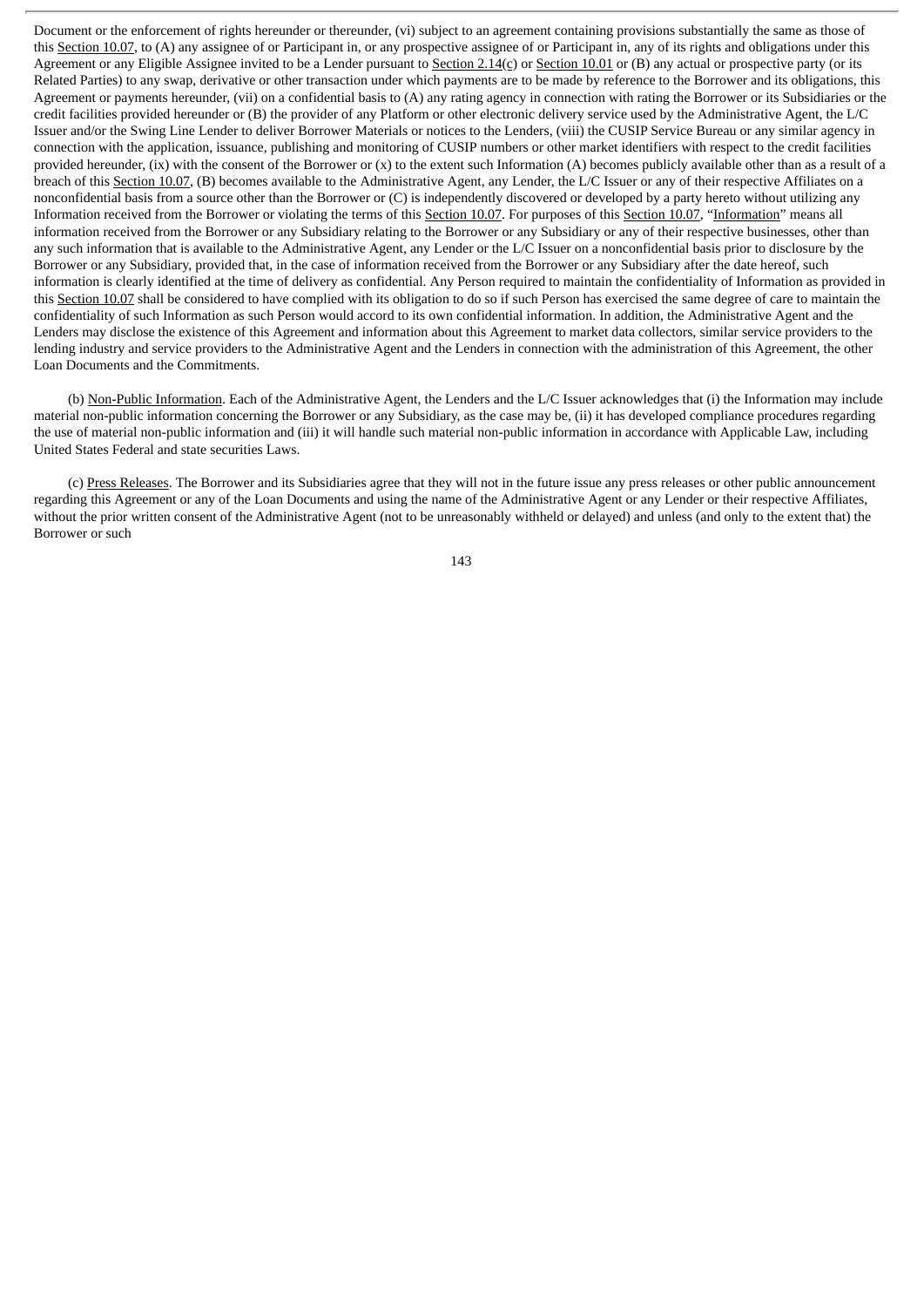Affiliate is required to do so under Applicable Law. Notwithstanding the foregoing, the Borrower and its Subsidiaries shall not be restricted from making any filings and disclosures required under Applicable Law (including the Securities Exchange Act of 1934, as amended, and the rules and regulations promulgated thereunder, or any communication required to be made with any stock exchange upon which the Borrower's securities may be listed from time to time).

(d) Customary Advertising Material. The Loan Parties consent to the publication by the Administrative Agent or any Lender of customary advertising material relating to the transactions contemplated hereby using the name, product photographs, logo or trademark of the Borrower.

10.08 Right of Setoff. If an Event of Default shall have occurred and be continuing, each Lender, the L/C Issuer and each of their respective Affiliates is hereby authorized at any time and from time to time, to the fullest extent permitted by Applicable Law, to set off and apply any and all deposits (general or special, time or demand, provisional or final, in whatever currency) at any time held and other obligations (in whatever currency) at any time owing by such Lender, the L/C Issuer or any such Affiliate to or for the credit or the account of the Borrower or any other Loan Party against any and all of the obligations of the Borrower or such Loan Party now or hereafter existing under this Agreement or any other Loan Document to such Lender, the L/C Issuer or such Affiliates, irrespective of whether or not such Lender, the L/C Issuer or Affiliate shall have made any demand under this Agreement or any other Loan Document and although such obligations of the Borrower or such Loan Party may be contingent or unmatured, secured or unsecured, or are owed to a branch, office or Affiliate of such Lender or the L/C Issuer different from the branch, office or Affiliate holding such deposit or obligated on such indebtedness; provided, that in the event that any Defaulting Lender shall exercise any such right of setoff, (a) all amounts so set off shall be paid over immediately to the Administrative Agent for further application in accordance with the provisions of Section 2.16 and, pending such payment, shall be segregated by such Defaulting Lender from its other funds and deemed held in trust for the benefit of the Administrative Agent, the L/C Issuer and the Lenders, and (b) the Defaulting Lender shall provide promptly to the Administrative Agent a statement describing in reasonable detail the Secured Obligations owing to such Defaulting Lender as to which it exercised such right of setoff. The rights of each Lender, the L/C Issuer and their respective Affiliates under this Section 10.08 are in addition to other rights and remedies (including other rights of setoff) that such Lender, the L/C Issuer or their respective Affiliates may have under Applicable Law. Each Lender and the L/C Issuer agrees to notify the Borrower and the Administrative Agent promptly after any such setoff and application, provided that the failure to give such notice shall not affect the validity of such setoff and application.

10.09 Interest Rate Limitation. Notwithstanding anything to the contrary contained in any Loan Document, the interest paid or agreed to be paid under the Loan Documents shall not exceed the Highest Lawful Rate. If the Administrative Agent or any Lender shall receive interest in an amount that exceeds the Highest Lawful Rate, the excess interest shall be applied to the principal of the Loans or, if it exceeds such unpaid principal, refunded to the Borrower. In determining whether the interest contracted for, charged, or received by the Administrative Agent or a Lender exceeds the Highest Lawful Rate, such Person may, to the extent permitted by Applicable Law, (a) characterize any payment that is not principal as an expense, fee, or premium rather than interest, (b) exclude voluntary prepayments and the effects thereof, and (c) amortize, prorate, allocate, and spread in equal or unequal parts the total amount of interest throughout the contemplated term of the Obligations hereunder.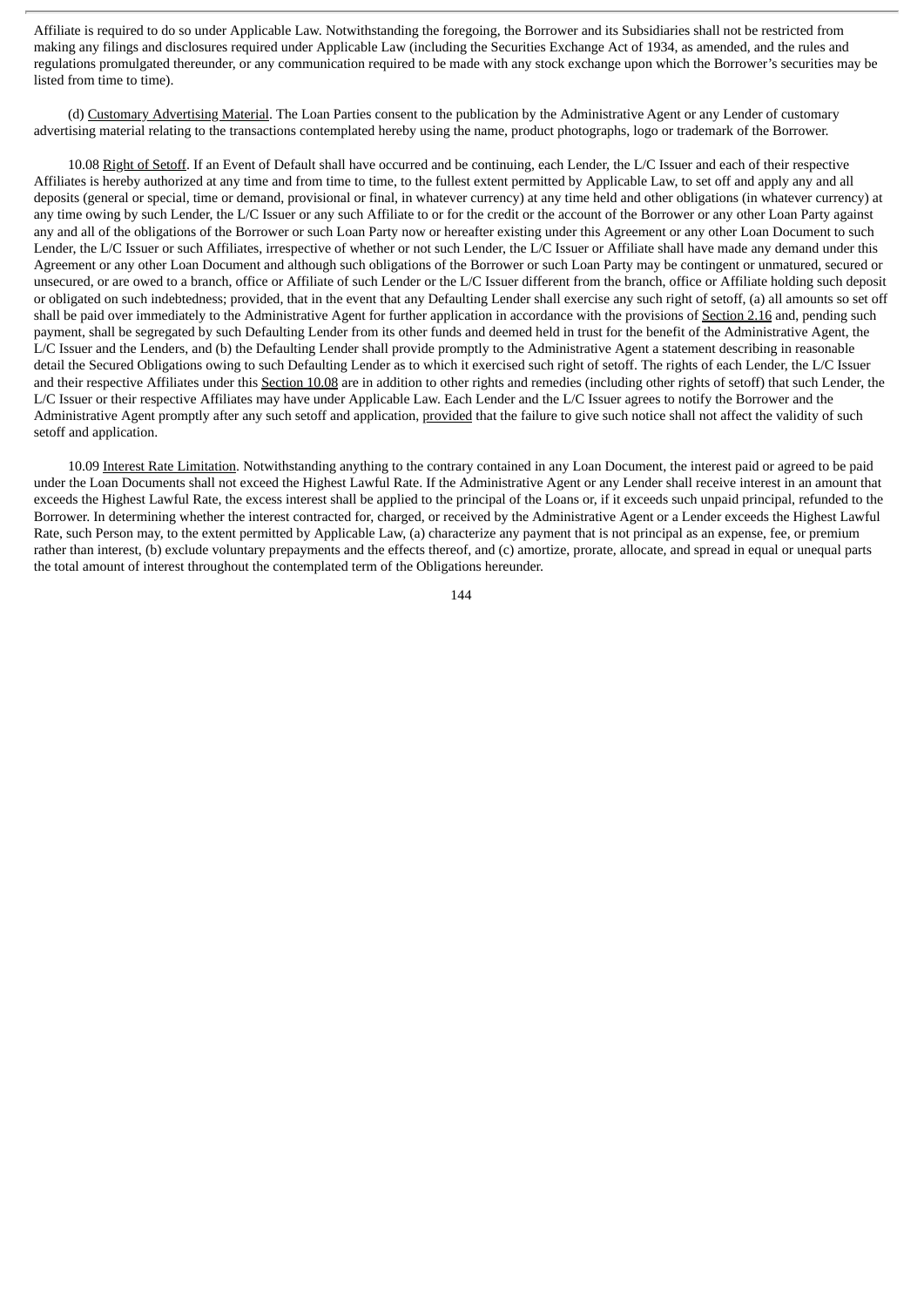10.10 Integration; Effectiveness. This Agreement, the other Loan Documents, and any separate letter agreements with respect to fees payable to the Administrative Agent or the L/C Issuer, constitute the entire contract among the parties relating to the subject matter hereof and supersede any and all previous agreements and understandings, oral or written, relating to the subject matter hereof. Except as provided in Section 4.01, this Agreement shall become effective when it shall have been executed by the Administrative Agent and when the Administrative Agent shall have received counterparts hereof that, when taken together, bear the signatures of each of the other parties hereto, and thereafter shall be binding upon and inure to the benefit of the parties hereto and their respective successors and assigns.

10.11 Survival of Representations and Warranties. All representations and warranties made hereunder and in any other Loan Document or other document delivered pursuant hereto or thereto or in connection herewith or therewith shall survive the execution and delivery hereof and thereof. Such representations and warranties have been or will be relied upon by the Administrative Agent and each Lender, regardless of any investigation made by the Administrative Agent or any Lender or on their behalf and notwithstanding that the Administrative Agent or any Lender may have had notice or knowledge of any Default at the time of any Credit Extension, and shall continue in full force and effect as long as any Loan or any other Obligation hereunder shall remain unpaid or unsatisfied or any Letter of Credit shall remain outstanding.

10.12 Severability. If any provision of this Agreement or the other Loan Documents is held to be illegal, invalid or unenforceable, (a) the legality, validity and enforceability of the remaining provisions of this Agreement and the other Loan Documents shall not be affected or impaired thereby and (b) the parties shall endeavor in good faith negotiations to replace the illegal, invalid or unenforceable provisions with valid provisions the economic effect of which comes as close as possible to that of the illegal, invalid or unenforceable provisions. The invalidity of a provision in a particular jurisdiction shall not invalidate or render unenforceable such provision in any other jurisdiction. Without limiting the foregoing provisions of this Section 10.12, if and to the extent that the enforceability of any provisions in this Agreement relating to Defaulting Lenders shall be limited by Debtor Relief Laws, as determined in good faith by the Administrative Agent, the L/C Issuer or the Swing Line Lender, as applicable, then such provisions shall be deemed to be in effect only to the extent not so limited.

# 10.13 Replacement of Lenders.

(a) If the Borrower is entitled to replace a Lender pursuant to the provisions of Section 3.06, or if any Lender is a Defaulting Lender or a Non-Consenting Lender, then the Borrower may, at its sole expense and effort, upon notice to such Lender and the Administrative Agent, require such Lender to assign and delegate, without recourse (in accordance with and subject to the restrictions contained in, and consents required by, Section 10.06), all of its interests, rights (other than its existing rights to payments pursuant to Sections 3.01 and 3.04) and obligations under this Agreement and the related Loan Documents to an Eligible Assignee that shall assume such obligations (which assignee may be another Lender, if a Lender accepts such assignment), provided that: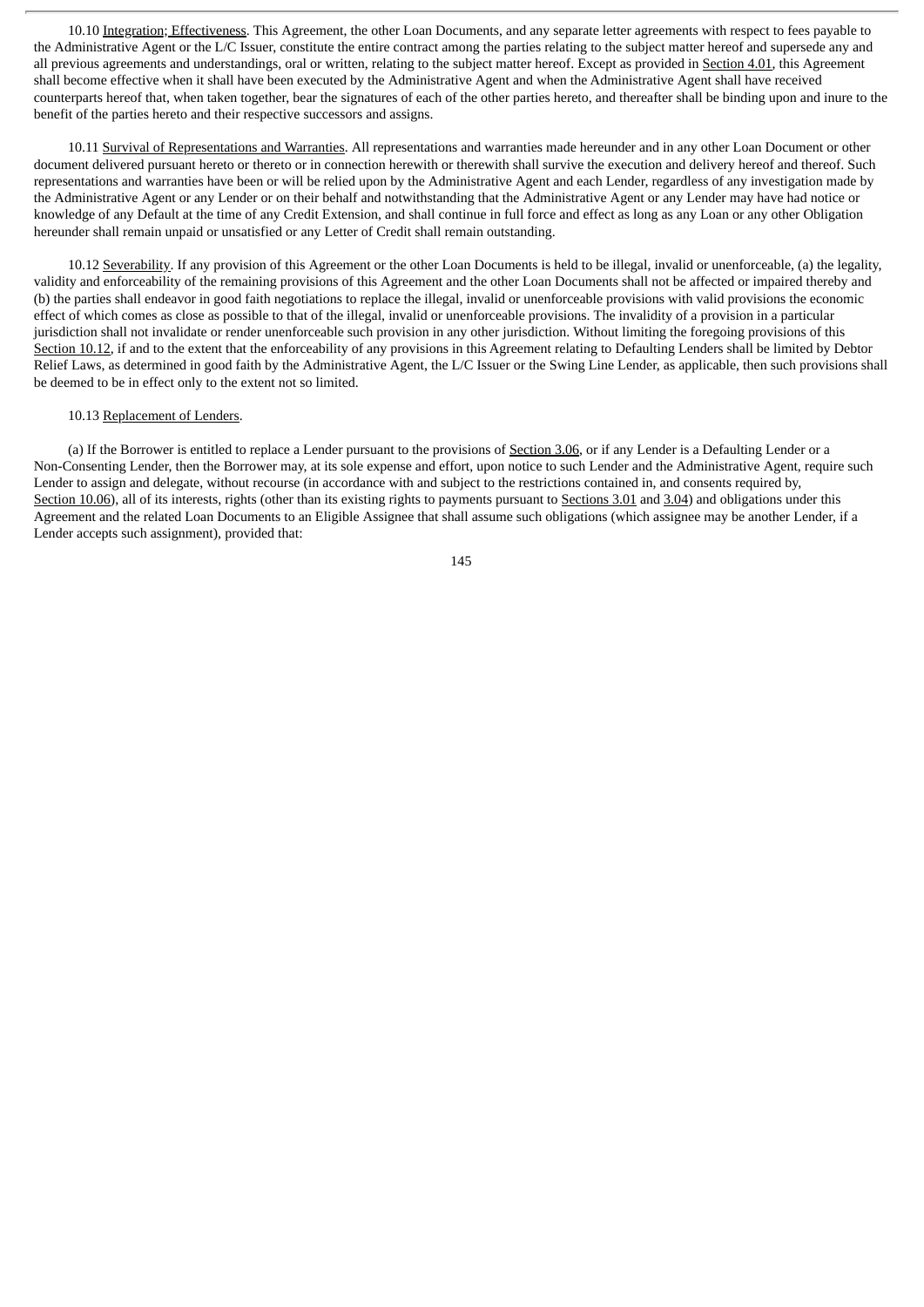(i) the Borrower shall have paid to the Administrative Agent the assignment fee (if any) specified in Section 10.06(b);

(ii) such Lender shall have received payment of an amount equal to 100% of the outstanding principal of its Loans and L/C Advances, accrued interest thereon, accrued fees and all other amounts payable to it hereunder and under the other Loan Documents (including any amounts under Section 3.05) from the assignee (to the extent of such outstanding principal and accrued interest and fees) or the Borrower (in the case of all other amounts);

(iii) in the case of any such assignment resulting from a claim for compensation under Section 3.04 or payments required to be made pursuant to Section 3.01, such assignment will result in a reduction in such compensation or payments thereafter;

(iv) such assignment does not conflict with Applicable Laws; and

(v) in the case of an assignment resulting from a Lender becoming a Non-Consenting Lender, the applicable assignee shall have consented to the applicable amendment, waiver or consent.

(b) A Lender shall not be required to make any such assignment or delegation if, prior thereto, as a result of a waiver by such Lender or otherwise, the circumstances entitling the Borrower to require such assignment and delegation cease to apply.

(c) Each party hereto agrees that (i) an assignment required pursuant to this Section 10.13 may be effected pursuant to an Assignment and Assumption executed by the Borrower, the Administrative Agent and the assignee and (ii) the Lender required to make such assignment need not be a party thereto in order for such assignment to be effective and shall be deemed to have consented to an be bound by the terms thereof; provided, that, following the effectiveness of any such assignment, the other parties to such assignment agree to execute and deliver such documents necessary to evidence such assignment as reasonably requested by the applicable Lender, provided further that any such documents shall be without recourse to or warranty by the parties thereto.

(d) Notwithstanding anything in this Section 10.13 to the contrary, (A) the Lender that acts as the L/C Issuer may not be replaced hereunder at any time it has any Letter of Credit outstanding hereunder unless arrangements satisfactory to such Lender (including the furnishing of a backstop standby letter of credit in form and substance, and issued by an issuer, reasonably satisfactory to the L/C Issuer or the depositing of Cash Collateral into a Cash Collateral account in amounts and pursuant to arrangements reasonably satisfactory to the L/C Issuer) have been made with respect to such outstanding Letter of Credit and (B) the Lender that acts as the Administrative Agent may not be replaced hereunder except in accordance with the terms of Section 9.06.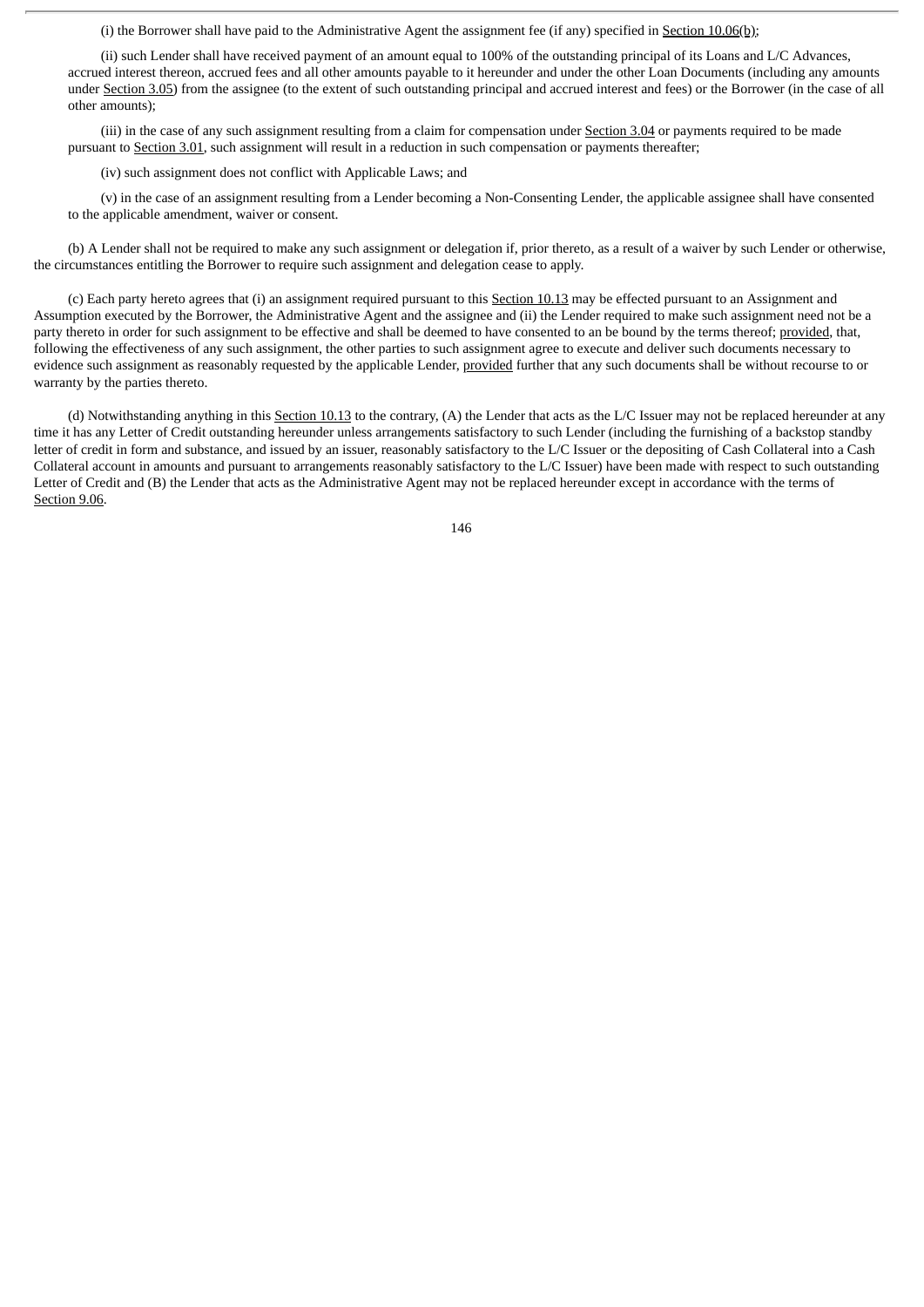(a) GOVERNING LAW. THIS AGREEMENT SHALL BE GOVERNED BY, AND CONSTRUED IN ACCORDANCE WITH, THE LAW OF THE STATE OF TEXAS.

(b) SUBMISSION TO JURISDICTION. THE BORROWER AND EACH OTHER LOAN PARTY IRREVOCABLY AND UNCONDITIONALLY SUBMITS, FOR ITSELF AND ITS PROPERTY, TO THE NONEXCLUSIVE JURISDICTION OF THE COURTS OF THE STATE OF TEXAS SITTING IN HARRIS COUNTY AND OF THE UNITED STATES DISTRICT COURT OF THE SOUTHERN DISTRICT OF TEXAS, AND ANY APPELLATE COURT FROM ANY THEREOF, IN ANY ACTION OR PROCEEDING ARISING OUT OF OR RELATING TO THIS AGREEMENT OR ANY OTHER LOAN DOCUMENT, OR FOR RECOGNITION OR ENFORCEMENT OF ANY JUDGMENT, AND EACH OF THE PARTIES HERETO IRREVOCABLY AND UNCONDITIONALLY AGREES THAT ALL CLAIMS IN RESPECT OF ANY SUCH ACTION OR PROCEEDING MAY BE HEARD AND DETERMINED IN SUCH TEXAS STATE COURT OR, TO THE FULLEST EXTENT PERMITTED BY APPLICABLE LAW, IN SUCH FEDERAL COURT. EACH OF THE PARTIES HERETO AGREES THAT A FINAL JUDGMENT IN ANY SUCH ACTION OR PROCEEDING SHALL BE CONCLUSIVE AND MAY BE ENFORCED IN OTHER JURISDICTIONS BY SUIT ON THE JUDGMENT OR IN ANY OTHER MANNER PROVIDED BY LAW. NOTHING IN THIS AGREEMENT OR IN ANY OTHER LOAN DOCUMENT SHALL AFFECT ANY RIGHT THAT THE ADMINISTRATIVE AGENT, ANY LENDER OR THE L/C ISSUER MAY OTHERWISE HAVE TO BRING ANY ACTION OR PROCEEDING RELATING TO THIS AGREEMENT OR ANY OTHER LOAN DOCUMENT AGAINST THE BORROWER OR ANY OTHER LOAN PARTY OR ITS PROPERTIES IN THE COURTS OF ANY JURISDICTION.

(c) WAIVER OF VENUE. THE BORROWER AND EACH OTHER LOAN PARTY IRREVOCABLY AND UNCONDITIONALLY WAIVES, TO THE FULLEST EXTENT PERMITTED BY APPLICABLE LAW, ANY OBJECTION THAT IT MAY NOW OR HEREAFTER HAVE TO THE LAYING OF VENUE OF ANY ACTION OR PROCEEDING ARISING OUT OF OR RELATING TO THIS AGREEMENT OR ANY OTHER LOAN DOCUMENT IN ANY COURT REFERRED TO IN PARAGRAPH (B) OF THIS SECTION. EACH OF THE PARTIES HERETO HEREBY IRREVOCABLY WAIVES, TO THE FULLEST EXTENT PERMITTED BY APPLICABLE LAW, THE DEFENSE OF AN INCONVENIENT FORUM TO THE MAINTENANCE OF SUCH ACTION OR PROCEEDING IN ANY SUCH COURT.

(d) SERVICE OF PROCESS. EACH PARTY HERETO IRREVOCABLY CONSENTS TO SERVICE OF PROCESS IN THE MANNER PROVIDED FOR NOTICES IN SECTION 10.02. NOTHING IN THIS AGREEMENT WILL AFFECT THE RIGHT OF ANY PARTY HERETO TO SERVE PROCESS IN ANY OTHER MANNER PERMITTED BY APPLICABLE LAW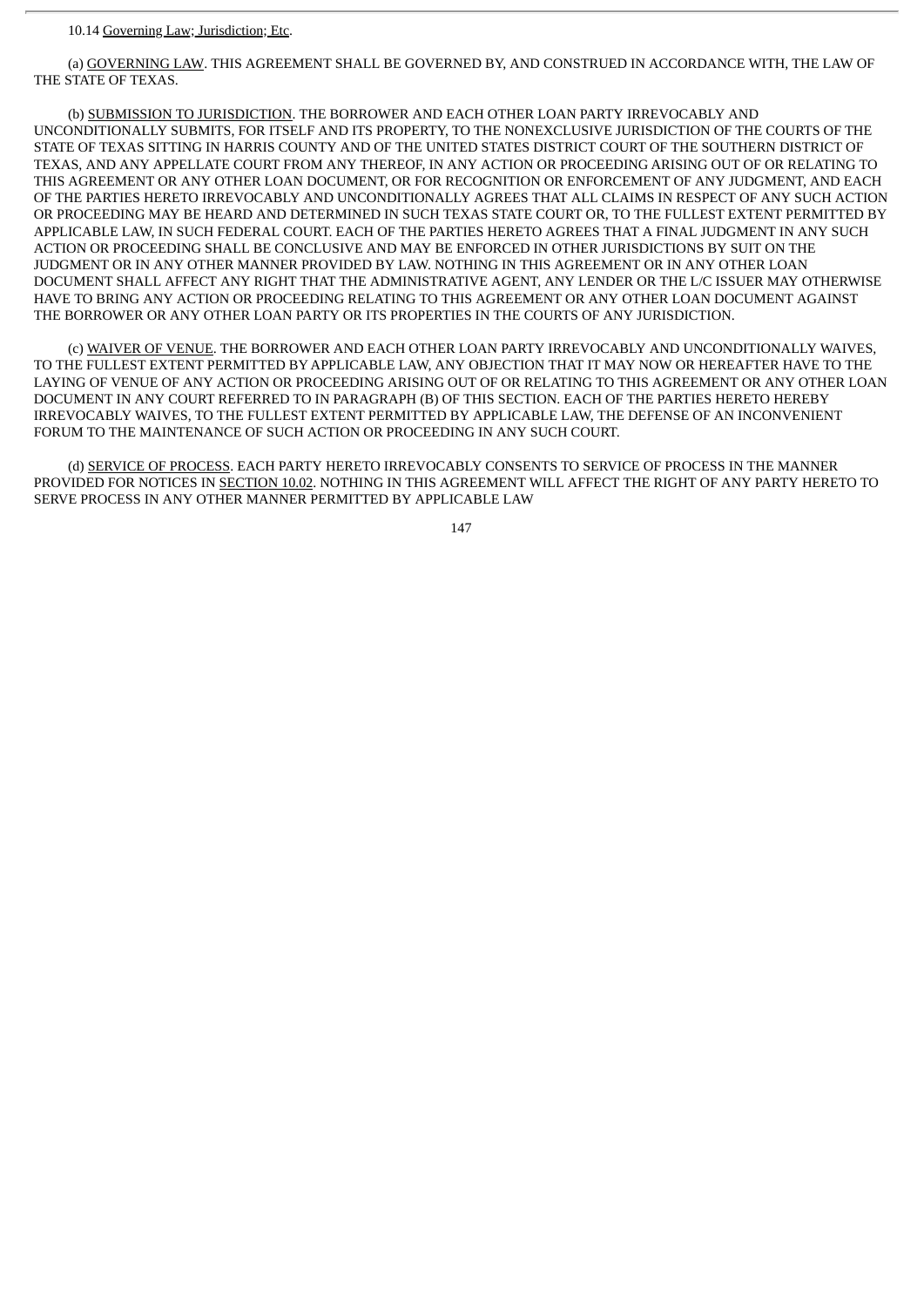10.15 Waiver of Jury Trial. EACH PARTY HERETO HEREBY IRREVOCABLY WAIVES, TO THE FULLEST EXTENT PERMITTED BY APPLICABLE LAW, ANY RIGHT IT MAY HAVE TO A TRIAL BY JURY IN ANY LEGAL PROCEEDING DIRECTLY OR INDIRECTLY ARISING OUT OF OR RELATING TO THIS AGREEMENT OR ANY OTHER LOAN DOCUMENT OR THE TRANSACTIONS CONTEMPLATED HEREBY OR THEREBY (WHETHER BASED ON CONTRACT, TORT OR ANY OTHER THEORY). EACH PARTY HERETO (A) CERTIFIES THAT NO REPRESENTATIVE, AGENT OR ATTORNEY OF ANY OTHER PERSON HAS REPRESENTED, EXPRESSLY OR OTHERWISE, THAT SUCH OTHER PERSON WOULD NOT, IN THE EVENT OF LITIGATION, SEEK TO ENFORCE THE FOREGOING WAIVER AND (B) ACKNOWLEDGES THAT IT AND THE OTHER PARTIES HERETO HAVE BEEN INDUCED TO ENTER INTO THIS AGREEMENT AND THE OTHER LOAN DOCUMENTS BY, AMONG OTHER THINGS, THE MUTUAL WAIVERS AND CERTIFICATIONS IN THIS SECTION.

10.16 No Advisory or Fiduciary Responsibility. In connection with all aspects of each transaction contemplated hereby (including in connection with any amendment, waiver or other modification hereof or of any other Loan Document), the Borrower and each other Loan Party acknowledges and agrees, and acknowledges its Affiliates' understanding, that: (a)(i) the arranging and other services regarding this Agreement provided by the Administrative Agent, the Arranger and the Lenders and their respective Affiliates are arm's-length commercial transactions between the Borrower, each other Loan Party and their respective Affiliates, on the one hand, and the Administrative Agent, the Arranger and the Lenders and their respective Affiliates, on the other hand, (ii) each of the Borrower and the other Loan Parties has consulted its own legal, accounting, regulatory and tax advisors to the extent it has deemed appropriate, and (iii) the Borrower and each other Loan Party is capable of evaluating, and understands and accepts, the terms, risks and conditions of the transactions contemplated hereby and by the other Loan Documents; (b) (i) the Administrative Agent, the Arranger and each Lender, and each of their respective Affiliates, is and has been acting solely as a principal and, except as expressly agreed in writing by the relevant parties, has not been, is not, and will not be acting as an advisor, agent or fiduciary, for the Borrower, any other Loan Party or any of their respective Affiliates, or any other Person and (ii) none of the Administrative Agent, the Arranger, or any Lender, and none of their respective Affiliates, has any obligation to the Borrower, any other Loan Party or any of their respective Affiliates with respect to the transactions contemplated hereby except those obligations expressly set forth herein and in the other Loan Documents; and (c) the Administrative Agent, the Arranger and the Lenders, and their respective Affiliates, may be engaged in a broad range of transactions that involve interests that differ from those of the Borrower, the other Loan Parties and their respective Affiliates, and none of the Administrative Agent, the Arranger, or any Lender, and none of their respective Affiliates, has any obligation to disclose any of such interests to the Borrower, any other Loan Party or any of their respective Affiliates. To the fullest extent permitted by law, each of the Borrower and each other Loan Party hereby waives and releases any claims that it may have against the Administrative Agent, the Arranger, the Lenders and their respective Affiliates with respect to any breach or alleged breach of agency or fiduciary duty in connection with any aspect of any transactions contemplated hereby.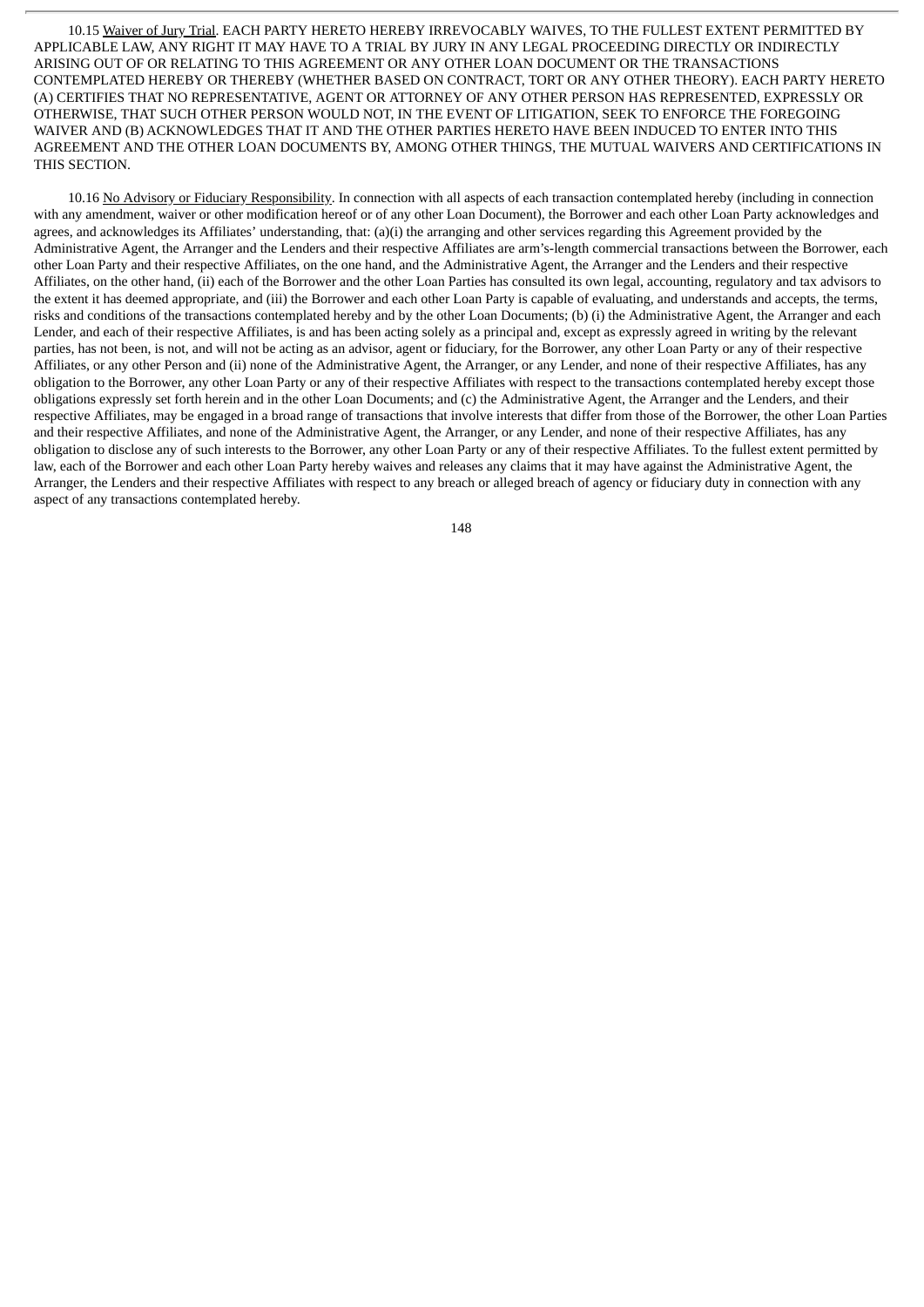10.17 Electronic Execution; Electronic Records; Counterparts. This Agreement, any Loan Document and any other Communication, including Communications required to be in writing, may be in the form of an Electronic Record and may be executed using Electronic Signatures. Each of the Loan Parties, the Administrative Agent and each Lender Party agrees that any Electronic Signature on or associated with any Communication shall be valid and binding on such Person to the same extent as a manual, original signature, and that any Communication entered into by Electronic Signature, will constitute the legal, valid and binding obligation of such Person enforceable against such Person in accordance with the terms thereof to the same extent as if a manually executed original signature was delivered. Any Communication may be executed in as many counterparts as necessary or convenient, including both paper and electronic counterparts, but all such counterparts are one and the same Communication. For the avoidance of doubt, the authorization under this paragraph may include, without limitation, use or acceptance of a manually signed paper Communication which has been converted into electronic form (such as scanned into PDF format), or an electronically signed Communication converted into another format, for transmission, delivery and/or retention. The Administrative Agent and each of the Lender Parties may, at its option, create one or more copies of any Communication in the form of an imaged Electronic Record ("Electronic Copy"), which shall be deemed created in the ordinary course of such Person's business, and destroy the original paper document. All Communications in the form of an Electronic Record, including an Electronic Copy, shall be considered an original for all purposes, and shall have the same legal effect, validity and enforceability as a paper record. Notwithstanding anything contained herein to the contrary, neither the Administrative Agent, L/C Issuer nor Swing Line Lender is under any obligation to accept an Electronic Signature in any form or in any format unless expressly agreed to by such Person pursuant to procedures approved by it; provided, further, without limiting the foregoing, (a) to the extent the Administrative Agent, L/C Issuer and/or Swing Line Lender has agreed to accept such Electronic Signature, the Administrative Agent and each of the Lender Parties shall be entitled to rely on any such Electronic Signature purportedly given by or on behalf of any Loan Party and/or any Lender Party without further verification and (b) upon the request of the Administrative Agent or any Lender Party, any Electronic Signature shall be promptly followed by such manually executed counterpart. For purposes hereof, "Electronic Record" and "Electronic Signature" shall have the meanings assigned to them, respectively, by 15 USC §7006, as it may be amended from time to time.

Neither the Administrative Agent, L/C Issuer nor Swing Line Lender shall be responsible for or have any duty to ascertain or inquire into the sufficiency, validity, enforceability, effectiveness or genuineness of any Loan Document or any other agreement, instrument or document (including, for the avoidance of doubt, in connection with the Administrative Agent's, L/C Issuer's or Swing Line Lender's reliance on any Electronic Signature transmitted by telecopy, emailed .pdf or any other electronic means). The Administrative Agent, L/C Issuer and Swing Line Lender shall be entitled to rely on, and shall incur no liability under or in respect of this Agreement or any other Loan Document by acting upon, any Communication (which writing may be a fax, any electronic message, Internet or intranet website posting or other distribution or signed using an Electronic Signature) or any statement made to it orally or by telephone and believed by it to be genuine and signed or sent or otherwise authenticated (whether or not such Person in fact meets the requirements set forth in the Loan Documents for being the maker thereof).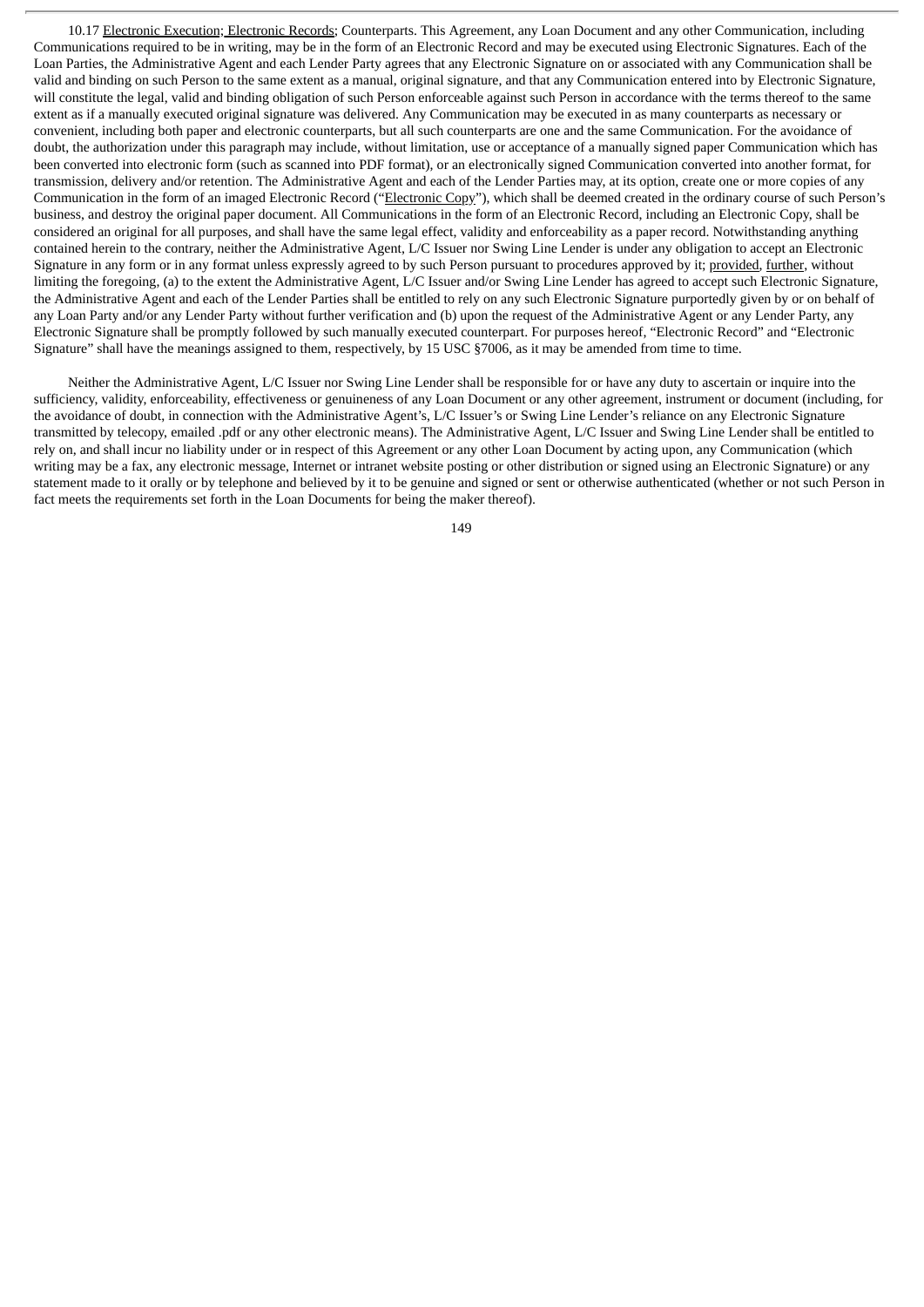Each of the Loan Parties and each Lender Party hereby waives (i) any argument, defense or right to contest the legal effect, validity or enforceability of this Agreement, any other Loan Document based solely on the lack of paper original copies of this Agreement, such other Loan Document, and (ii) waives any claim against the Administrative Agent, each Lender Party and each Related Party for any liabilities arising solely from the Administrative Agent's and/or any Lender Party's reliance on or use of Electronic Signatures, including any liabilities arising as a result of the failure of the Loan Parties to use any available security measures in connection with the execution, delivery or transmission of any Electronic Signature.

10.18 USA Patriot Act Notice. Each Lender that is subject to the Patriot Act (as hereinafter defined) and the Administrative Agent (for itself and not on behalf of any Lender) hereby notifies the Borrower and the other Loan Parties that pursuant to the requirements of the USA PATRIOT Act (Title III of Pub. L. 107-56 (signed into law October 26, 2001)) (the "Patriot Act"), it is required to obtain, verify and record information that identifies each Loan Party, which information includes the name and address of each Loan Party and other information that will allow such Lender or the Administrative Agent, as applicable, to identify each Loan Party in accordance with the Patriot Act. The Borrower shall, promptly following a request by the Administrative Agent or any Lender, provide all such other documentation and information that the Administrative Agent or such Lender requests in order to comply with its ongoing obligations under applicable "know your customer" and anti-money laundering rules and regulations, including the Patriot Act.

# 10.19 ENTIRE AGREEMENT**. THIS AGREEMENT AND THE OTHER LOAN DOCUMENTS REPRESENT THE FINAL AGREEMENT AMONG THE PARTIES AND MAY NOT BE CONTRADICTED BY EVIDENCE OF PRIOR, CONTEMPORANEOUS, OR SUBSEQUENT ORAL AGREEMENTS OF THE PARTIES. THERE ARE NO UNWRITTEN ORAL AGREEMENTS AMONG THE PARTIES.**

10.20 Acknowledgement and Consent to Bail-In of Affected Financial Institutions. Solely to the extent any Lender or L/C Issuer that is an Affected Financial Institution is a party to this Agreement and notwithstanding anything to the contrary in any Loan Document or in any other agreement, arrangement or understanding among any such parties, each party hereto acknowledges that any liability of any Lender or L/C Issuer that is an Affected Financial Institution arising under any Loan Document, to the extent such liability is unsecured, may be subject to the Write-Down and Conversion Powers of the applicable Resolution Authority and agrees and consents to, and acknowledges and agrees to be bound by:

(a) the application of any Write-Down and Conversion Powers by the applicable Resolution Authority to any such liabilities arising hereunder which may be payable to it by any Lender or L/C Issuer that is an Affected Financial Institution; and

(b) the effects of any Bail-In Action on any such liability, including, if applicable:

(i) a reduction in full or in part or cancellation of any such liability;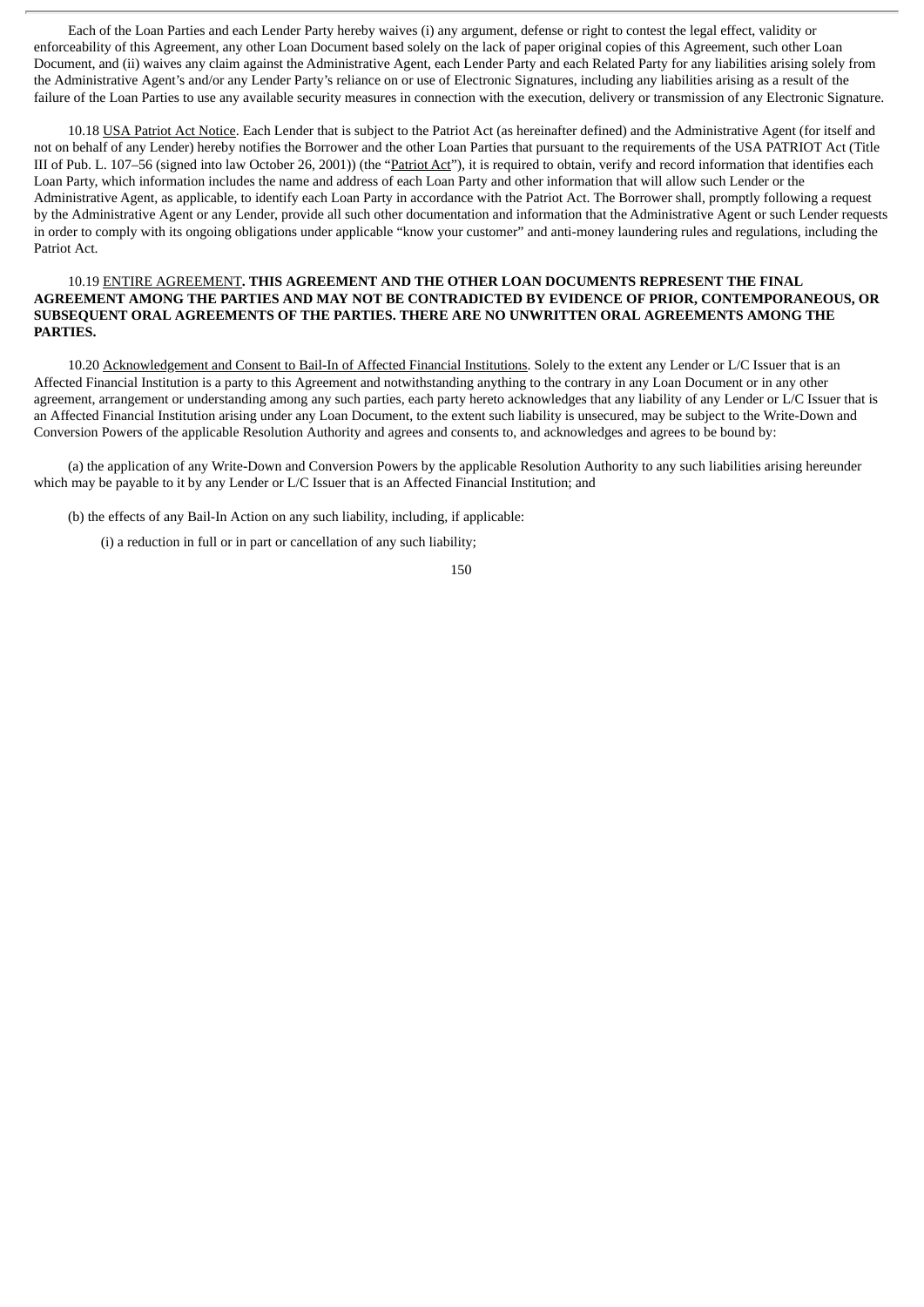(ii) a conversion of all, or a portion of, such liability into shares or other instruments of ownership in such Affected Financial Institution, its parent undertaking, or a bridge institution that may be issued to it or otherwise conferred on it, and that such shares or other instruments of ownership will be accepted by it in lieu of any rights with respect to any such liability under this Agreement or any other Loan Document; or

(iii) the variation of the terms of such liability in connection with the exercise of the Write-Down and Conversion Powers of the applicable Resolution Authority.

10.21 Acknowledgement Regarding Any Supported QFCs. To the extent that the Loan Documents provide support, through a guarantee or otherwise, for any Swap Contract or any other agreement or instrument that is a QFC (such support, "QFC Credit Support", and each such QFC, a "Supported QFC"), the parties acknowledge and agree as follows with respect to the resolution power of the Federal Deposit Insurance Corporation under the Federal Deposit Insurance Act and Title II of the Dodd-Frank Wall Street Reform and Consumer Protection Act (together with the regulations promulgated thereunder, the "U.S. Special Resolution Regimes") in respect of such Supported QFC and QFC Credit Support (with the provisions below applicable notwithstanding that the Loan Documents and any Supported QFC may in fact be stated to be governed by the laws of the State of New York and/or of the United States or any other state of the United States): In the event a Covered Entity that is party to a Supported QFC (each, a "Covered Party") becomes subject to a proceeding under a U.S. Special Resolution Regime, the transfer of such Supported QFC and the benefit of such QFC Credit Support (and any interest and obligation in or under such Supported QFC and such QFC Credit Support, and any rights in property securing such Supported QFC or such QFC Credit Support) from such Covered Party will be effective to the same extent as the transfer would be effective under the U.S. Special Resolution Regime if the Supported QFC and such QFC Credit Support (and any such interest, obligation and rights in property) were governed by the laws of the United States or a state of the United States. In the event a Covered Party or a BHC Act Affiliate of a Covered Party becomes subject to a proceeding under a U.S. Special Resolution Regime, Default Rights under the Loan Documents that might otherwise apply to such Supported QFC or any QFC Credit Support that may be exercised against such Covered Party are permitted to be exercised to no greater extent than such Default Rights could be exercised under the U.S. Special Resolution Regime if the Supported QFC and the Loan Documents were governed by the laws of the United States or a state of the United States. Without limitation of the foregoing, it is understood and agreed that rights and remedies of the parties with respect to a Defaulting Lender shall in no event affect the rights of any Covered Party with respect to a Supported QFC or any QFC Credit Support.

10.22 Subordination. Each Loan Party (a "Subordinating Loan Party") hereby subordinates the payment of all obligations and indebtedness of any other Loan Party owing to it, whether now existing or hereafter arising, including but not limited to any obligation of any such other Loan Party to the Subordinating Loan Party as subrogee of the Secured Creditors or resulting from such Subordinating Loan Party's performance under this Guaranty, to the indefeasible payment in full in cash of all Obligations. At any time a Default exists and if the Administrative Agent so requests, any such obligation or indebtedness of any such other Loan Party to the Subordinating Loan Party shall be enforced and performance received by the Subordinating Loan Party as trustee for the Administrative Agent on behalf of the Secured Creditors and the proceeds thereof shall be paid over to the Administrative Agent for Secured Creditors on account of the Secured Obligations, but without reducing or affecting in any manner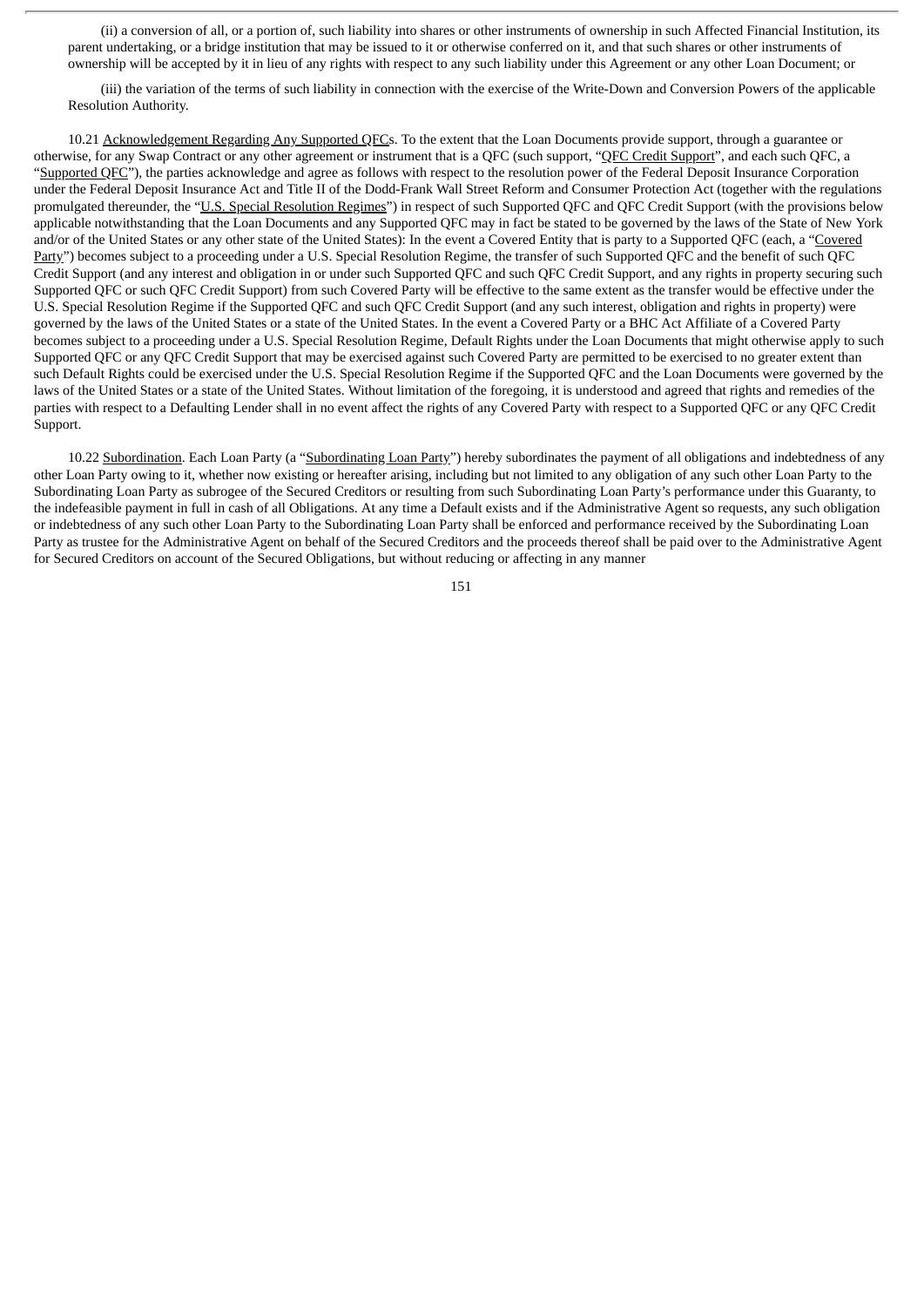the liability of the Subordinating Loan Party under this Agreement. Without limitation of the foregoing, so long as no Default has occurred and is continuing, the Loan Parties may make and receive payments with respect to intercompany Debt permitted by Section 7.03; provided, that in the event that any Loan Party receives any payment of any such Debt at a time when such payment is prohibited by this Section 10.22, such payment shall be held by such Loan Party, in trust for the benefit of, and shall be paid forthwith over and delivered, upon written request, to the Administrative Agent.

# 10.23 Amendment and Restatement; No Novation.

(a) This Agreement constitutes an amendment and restatement of the Existing Credit Agreement, as amended, effective from and after the Closing Date. The execution and delivery of this Agreement shall not constitute a novation of any debt or other obligations owing to the Lenders or the Administrative Agent under the Existing Credit Agreement or any other Loan Document based on facts or events occurring or existing prior to the execution and delivery of this Agreement. On the Closing Date, the credit facilities described in the Existing Credit Agreement, as amended, shall be amended, supplemented, modified, renewed, extended and restated in their entirety by the credit facilities described herein, and all loans and other obligations of the Borrower outstanding as of such date under the Existing Credit Agreement, as amended, to the extent not repaid in accordance with the terms herein, shall be deemed to be Loans and Obligations outstanding under the corresponding facilities described herein, without any further action by any Person, except that the Administrative Agent shall make such transfers of funds as are necessary in order that the outstanding balance of such Loans, together with any Loans funded on the Closing Date, reflect the respective Commitments of the Lenders hereunder.

(b) On the Closing Date, (i) all outstanding loans under the Existing Credit Agreement ("Existing Loans") made by any Person that is a "Lender" under the Existing Credit Agreement which is not a Lender hereunder (each, an "Exiting Lender") shall be repaid in full and the commitments and other obligations and rights (except as expressly set forth in the Existing Credit Agreement) of such Exiting Lender shall be terminated, (ii) all outstanding Existing Loans constituting Revolving Credit Loans under the Existing Credit Agreement that are not being repaid under clause (i) above shall be Revolving Credit Loans hereunder in accordance with Section 2.01 and the Administrative Agent shall make such transfers of funds as are necessary in order that the outstanding balance of such Revolving Credit Loans, together with any Revolving Credit Loans funded on the Closing Date, are in accordance with the relevant Applicable Percentages of the Lenders hereunder, (iii) there shall have been paid in cash in full all accrued but unpaid interest on the Existing Loans to the Closing Date, (iv) there shall have been paid in cash in full all accrued but unpaid fees under the Existing Credit Agreement due to the Closing Date and all other amounts, costs and expenses then owing to any of the Exiting Lenders, Lenders and/or Bank of America, as administrative agent under the Existing Credit Agreement (including any compensation for losses pursuant to Section 3.05 of the Existing Credit Agreement) and (v) all outstanding Existing Letters of Credit under the Existing Credit Agreement shall be Letters of Credit hereunder and all participation obligations of the Exiting Lenders with respect to the Existing Letters of Credit shall be released.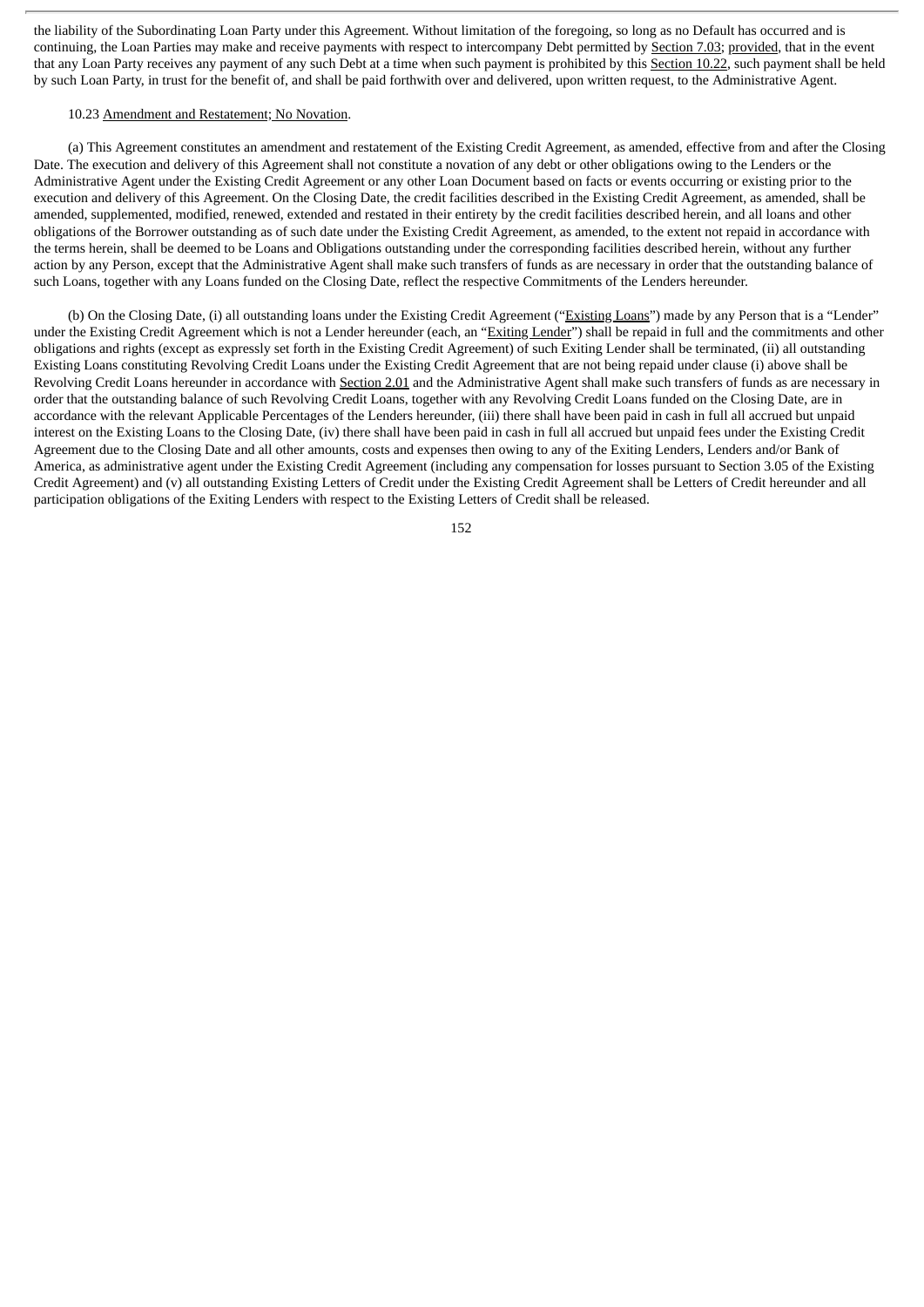(c) All security agreements and other documents and instruments granting a security interest or Lien in the assets of the Loan Parties that restate any previously granted security interest or Liens shall supersede any security agreements and other documents and instruments granting any such security interest that were executed and delivered in connection with the Existing Credit Agreement (the "Original Security Documents"), except for the security interests and Liens created under the Original Security Documents which shall remain valid, binding and enforceable security interests and Liens against the Loan Parties. All Original Security Documents shall continue to secure the Secured Obligations as herein defined, and shall be in full force and effect. The Lenders acknowledge that the intent of this paragraph is to maintain the priority of the security interests and Liens on the assets of Loan Parties to secure the Secured Obligations.

(d) On the Closing Date, the Guaranty under Article XI of this Agreement is intended to, and does hereby, restate, renew, extend, modify, supersede, and replace any and all guaranties executed and delivered by any of the Loan Parties pursuant to the Existing Credit Agreement.

#### ARTICLE XI

# CONTINUING GUARANTY

11.01 Guaranty. Each Guarantor hereby absolutely and unconditionally, jointly and severally guarantees, as primary obligor and as a guaranty of payment and performance and not merely as a guaranty of collection, prompt payment when due, whether at stated maturity, by required prepayment, upon acceleration, demand or otherwise, and at all times thereafter, of any and all Secured Obligations (for each Guarantor, subject to the proviso in this sentence, its "Guaranteed Obligations"); provided that (a) the Guaranteed Obligations of a Guarantor shall exclude any Excluded Swap Obligations with respect to such Guarantor and (b) the liability of each Guarantor individually with respect to this Guaranty shall be limited to an aggregate amount equal to the largest amount that would not render its obligations hereunder subject to avoidance under Section 548 of the Bankruptcy Code of the United States or any comparable provisions of any applicable state law. Without limiting the generality of the foregoing, the Guaranteed Obligations shall include any such indebtedness, obligations, and liabilities, or portion thereof, which may be or hereafter become unenforceable or compromised or shall be an allowed or disallowed claim under any proceeding or case commenced by or against any debtor under any Debtor Relief Laws. The Administrative Agent's books and records showing the amount of the Obligations shall be admissible in evidence in any action or proceeding, and shall be binding upon each Guarantor, and conclusive for the purpose of establishing the amount of the Secured Obligations. This Guaranty shall not be affected by the genuineness, validity, regularity or enforceability of the Secured Obligations or any instrument or agreement evidencing any Secured Obligations, or by the existence, validity, enforceability, perfection, non-perfection or extent of any collateral therefor, or by any fact or circumstance relating to the Secured Obligations which might otherwise constitute a defense to the obligations of the Guarantors, or any of them, under this Guaranty, and each Guarantor hereby irrevocably waives any defenses it may now have or hereafter acquire in any way relating to any or all of the foregoing.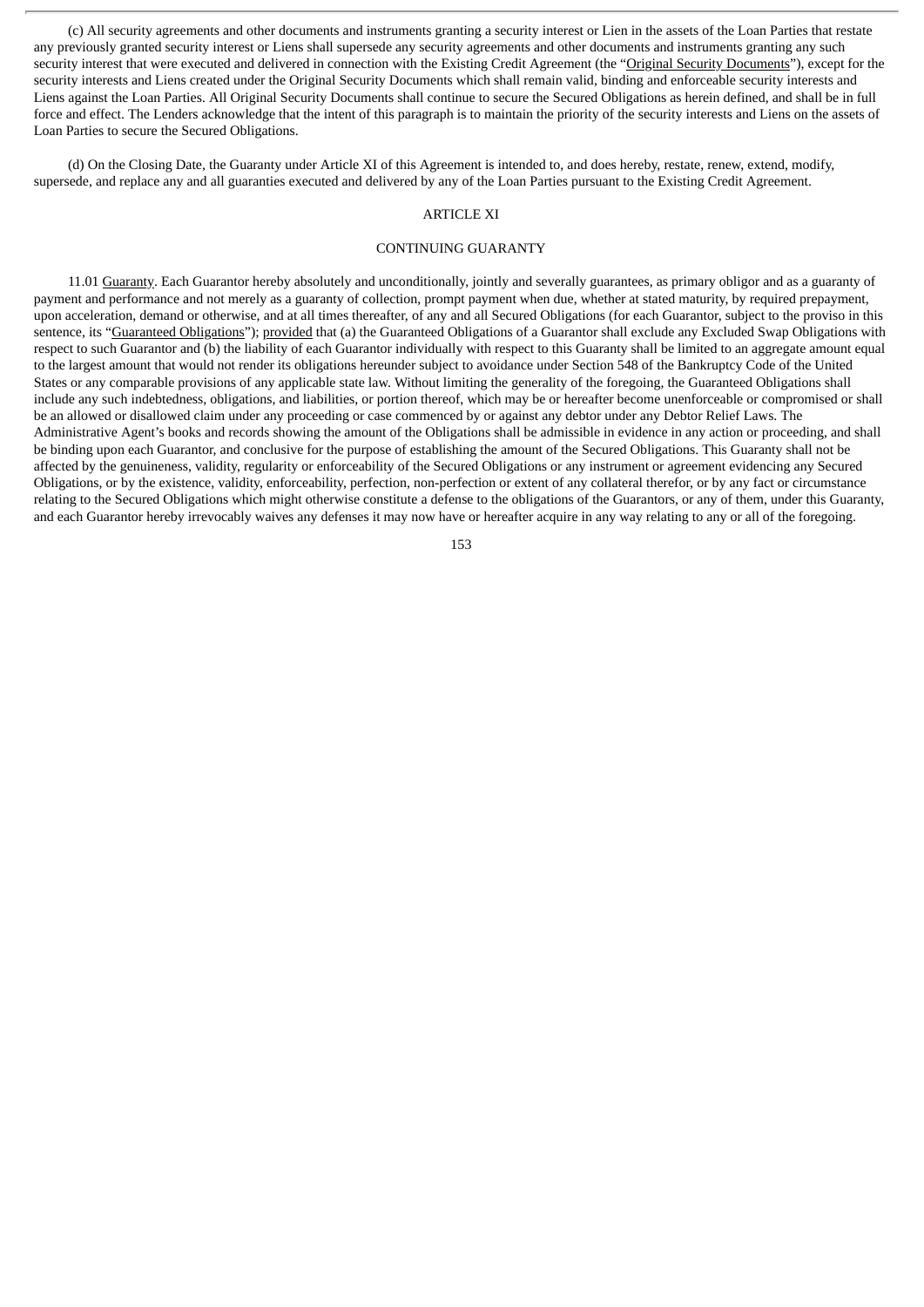11.02 Rights of Lenders. Each Guarantor consents and agrees that the Secured Creditors may in accordance with this Agreement, at any time and from time to time, without notice or demand, and without affecting the enforceability or continuing effectiveness hereof: (a) amend, extend, renew, compromise, discharge, accelerate or otherwise change the time for payment or the terms of the Secured Obligations or any part thereof; (b) take, hold, exchange, enforce, waive, release, fail to perfect, sell, or otherwise dispose of any security for the payment of this Guaranty or any Secured Obligations; (c) apply such security and direct the order or manner of sale thereof as the Administrative Agent, the L/C Issuer and the Lenders in their sole discretion may determine in accordance with this Agreement; and (d) release or substitute one or more of any endorsers or other guarantors of any of the Secured Obligations. Without limiting the generality of the foregoing, each Guarantor consents to the taking of, or failure to take, any action which might in any manner or to any extent vary the risks of such Guarantor under this Guaranty or which, but for this provision, might operate as a discharge of such Guarantor.

11.03 Certain Waivers. Each Guarantor waives (a) any defense arising by reason of any disability or other defense of the Borrower or any other guarantor, or the cessation from any cause whatsoever (including any act or omission of any Secured Creditor) of the liability of the Borrower or any other Loan Party; (b) any defense based on any claim that such Guarantor's obligations exceed or are more burdensome than those of the Borrower or any other Loan Party; (c) the benefit of any statute of limitations affecting any Guarantor's liability hereunder; (d) any right to proceed against the Borrower or any other Loan Party, proceed against or exhaust any security for the Secured Obligations, or pursue any other remedy in the power of any Secured Creditor whatsoever; (e) any benefit of and any right to participate in any security now or hereafter held by any Secured Creditor; and (f) to the fullest extent permitted by law, any and all other defenses or benefits that may be derived from or afforded by Applicable Law limiting the liability of or exonerating guarantors or sureties. Each Guarantor expressly waives all setoffs and counterclaims and all presentments, demands for payment or performance, notices of nonpayment or nonperformance, protests, notices of protest, notices of dishonor and all other notices or demands of any kind or nature whatsoever with respect to the Secured Obligations, and all notices of acceptance of this Guaranty or of the existence, creation or incurrence of new or additional Secured Obligations, including but not limited to the benefits of Chapter 34 of the Texas Business and Commerce Code, §17.01 of the Texas Civil Practice and Remedies Code, and Rule 31 of the Texas Rules of Civil Procedure, or any similar statute.

11.04 Obligations Independent. The obligations of each Guarantor hereunder are those of primary obligor, and not merely as surety, and are independent of the Secured Obligations and the obligations of any other guarantor, and a separate action may be brought against each Guarantor to enforce this Guaranty whether or not the Borrower or any other Person or entity is joined as a party.

11.05 Subrogation. No Guarantor shall exercise any right of subrogation, contribution, indemnity, reimbursement or similar rights with respect to any payments it makes under this Guaranty until all of the Secured Obligations and any amounts payable under this Guaranty have been indefeasibly paid and performed in full and the Commitments and the Revolving Credit Facility are terminated. If any amounts are paid to a Guarantor in violation of the foregoing limitation, then such amounts shall be held in trust for the Administrative Agent for the benefit of the Secured Creditors and shall forthwith be paid to the Administrative Agent for the account of the Secured Creditors to reduce the amount of the Secured Obligations, whether matured or unmatured.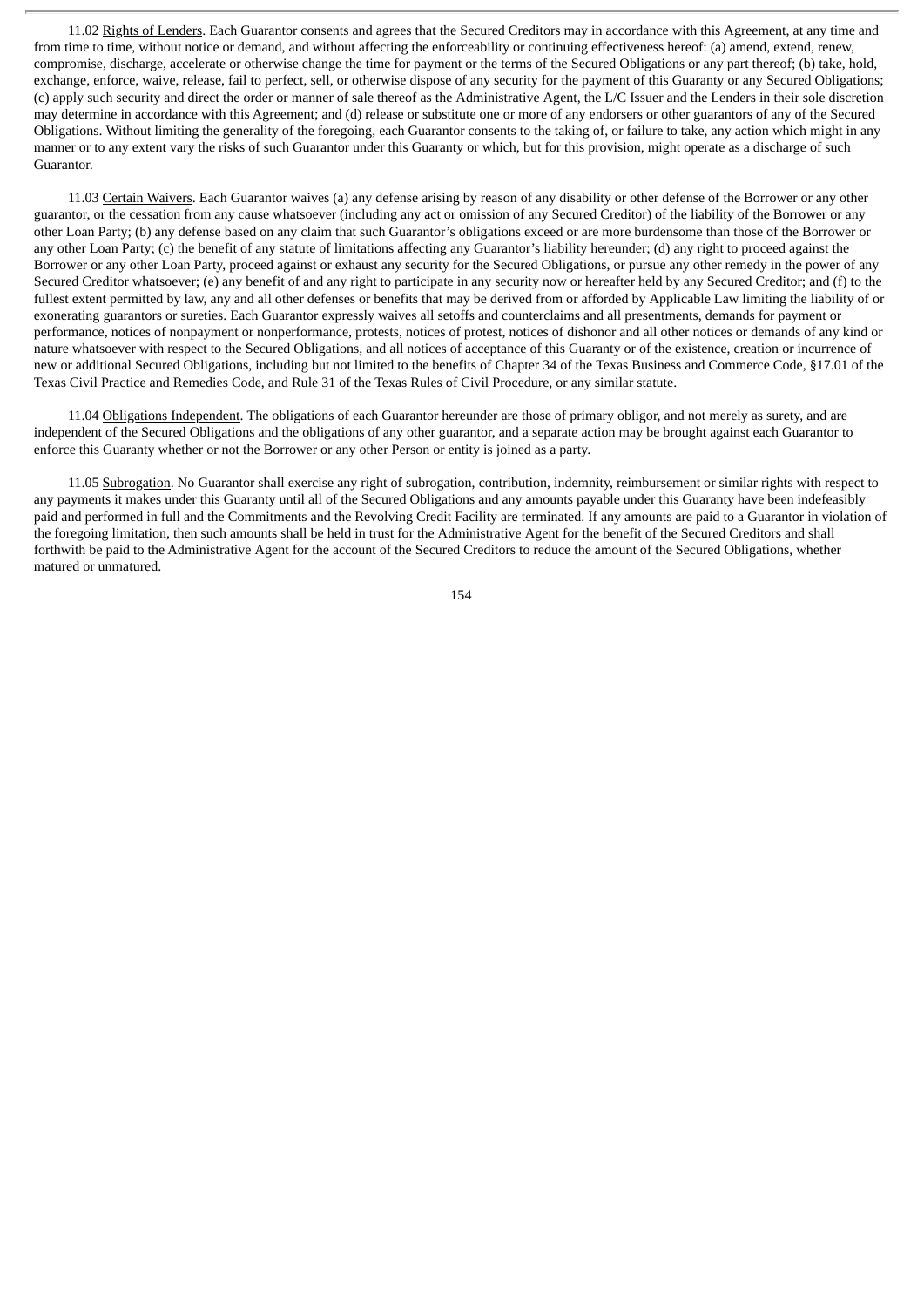11.06 Termination; Reinstatement. This Guaranty is a continuing and irrevocable guaranty of all Secured Obligations now or hereafter existing and shall remain in full force and effect until the Facility Termination Date. Notwithstanding the foregoing, this Guaranty shall continue in full force and effect or be revived, as the case may be, if any payment by or on behalf of the Borrower or a Guarantor is made, or any of the Secured Creditors exercises its right of setoff in accordance with this Agreement, in respect of the Secured Obligations and such payment or the proceeds of such setoff or any part thereof is subsequently invalidated, declared to be fraudulent or preferential, set aside or required (including pursuant to any settlement entered into by any of the Secured Creditors in their discretion) to be repaid to a trustee, receiver or any other party, in connection with any proceeding under any Debtor Relief Laws or otherwise, all as if such payment had not been made or such setoff had not occurred and whether or not the Secured Creditors are in possession of or have released this Guaranty and regardless of any prior revocation, rescission, termination or reduction. The obligations of each Guarantor under this Section 11.06 shall survive termination of this Guaranty.

11.07 Stay of Acceleration. If acceleration of the time for payment of any of the Secured Obligations is stayed, in connection with any case commenced by or against a Guarantor or the Borrower under any Debtor Relief Laws, or otherwise, all such amounts shall nonetheless be payable by each Guarantor, jointly and severally, immediately upon demand by the Administrative Agent.

11.08 Condition of Borrower. Each Guarantor acknowledges and agrees that it has the sole responsibility for, and has adequate means of, obtaining from the Borrower and any other guarantor such information concerning the financial condition, business and operations of the Borrower and any such other guarantor as such Guarantor requires, and that none of the Secured Creditors has any duty, and such Guarantor is not relying on the Secured Creditors at any time, to disclose to it any information relating to the business, operations or financial condition of the Borrower or any other guarantor (each Guarantor waiving any duty on the part of the Secured Creditors to disclose such information and any defense relating to the failure to provide the same).

11.09 Appointment of Borrower. Each of the Loan Parties hereby appoints the Borrower to act as its agent for all purposes of this Agreement, the other Loan Documents and all other documents and electronic platforms entered into in connection herewith and agrees that (a) the Borrower may execute such documents and provide such authorizations on behalf of such Loan Parties as the Borrower deems appropriate in its sole discretion and each Loan Party shall be obligated by all of the terms of any such document and/or authorization executed on its behalf, (b) any notice or communication delivered by the Administrative Agent, L/C Issuer or a Lender to the Borrower shall be deemed delivered to each Loan Party and (c) the Administrative Agent, L/C Issuer or the Lenders may accept, and be permitted to rely on, any document, authorization, instrument or agreement executed by the Borrower on behalf of each of the Loan Parties.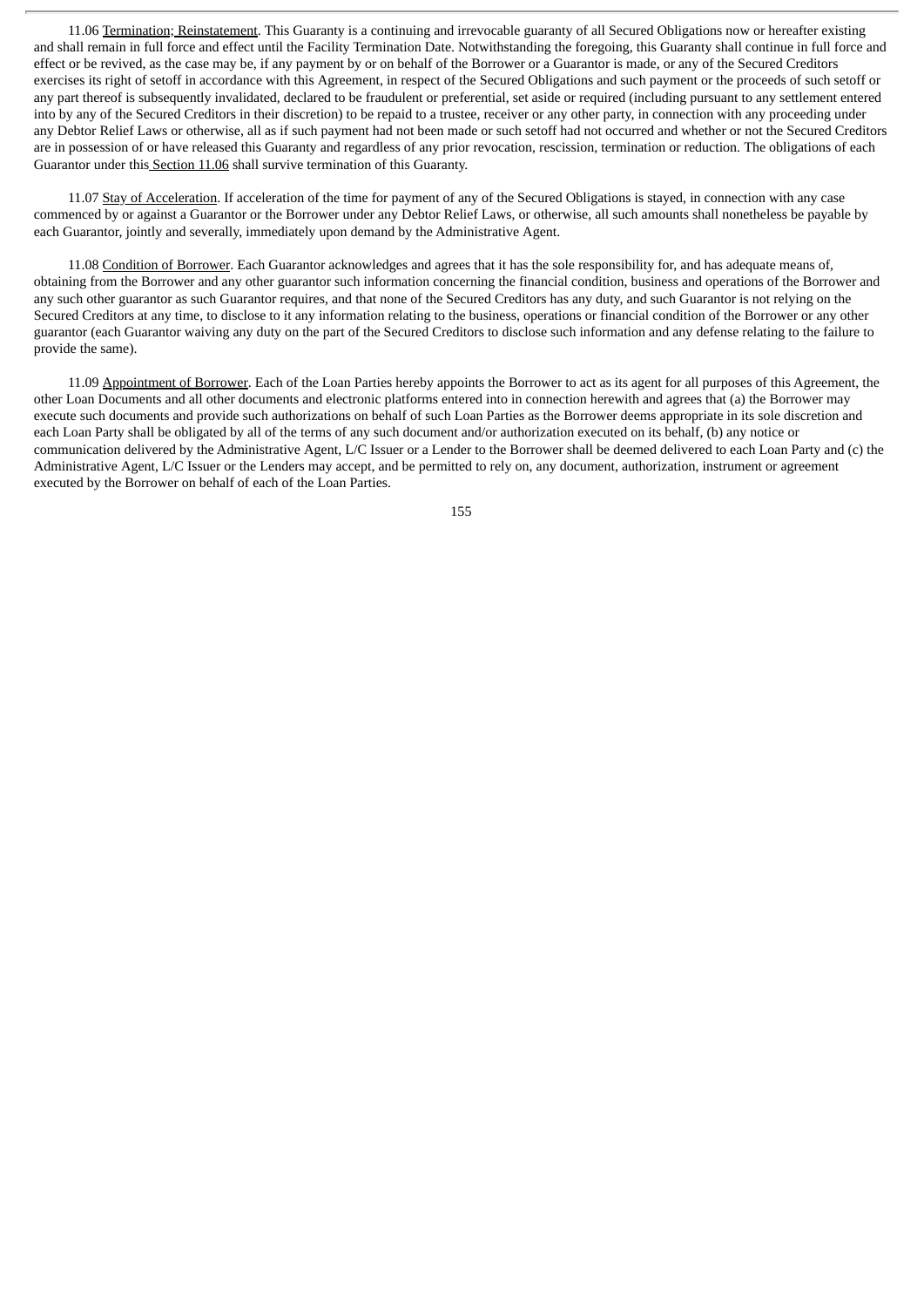11.10 Right of Contribution. The Guarantors agree among themselves that, in connection with payments made hereunder, each Guarantor shall have contribution rights against the other Guarantors as permitted under Applicable Law.

11.11 Keepwell. Each Loan Party that is a Qualified ECP Guarantor at the time the Guaranty or the grant of a Lien under the Loan Documents, in each case, by any Specified Loan Party becomes effective with respect to any Swap Obligation, hereby jointly and severally, absolutely, unconditionally and irrevocably undertakes to provide such funds or other support to each Specified Loan Party with respect to such Swap Obligation as may be needed by such Specified Loan Party from time to time to honor all of its obligations under the Loan Documents in respect of such Swap Obligation (but, in each case, only up to the maximum amount of such liability that can be hereby incurred without rendering such Qualified ECP Guarantor's obligations and undertakings under this Article XI voidable under Applicable Law relating to fraudulent conveyance or fraudulent transfer, and not for any greater amount). The obligations and undertakings of each Qualified ECP Guarantor under this Section 11.11 shall remain in full force and effect until the Secured Obligations have been indefeasibly paid and performed in full. Each Loan Party intends this Section 11.11 to constitute, and this Section 11.11 shall be deemed to constitute, a guarantee of the obligations of, and a "keepwell, support, or other agreement" for the benefit of, each Specified Loan Party for all purposes of the Commodity Exchange Act.

REMAINDER OF PAGE LEFT INTENTIONALLY BLANK

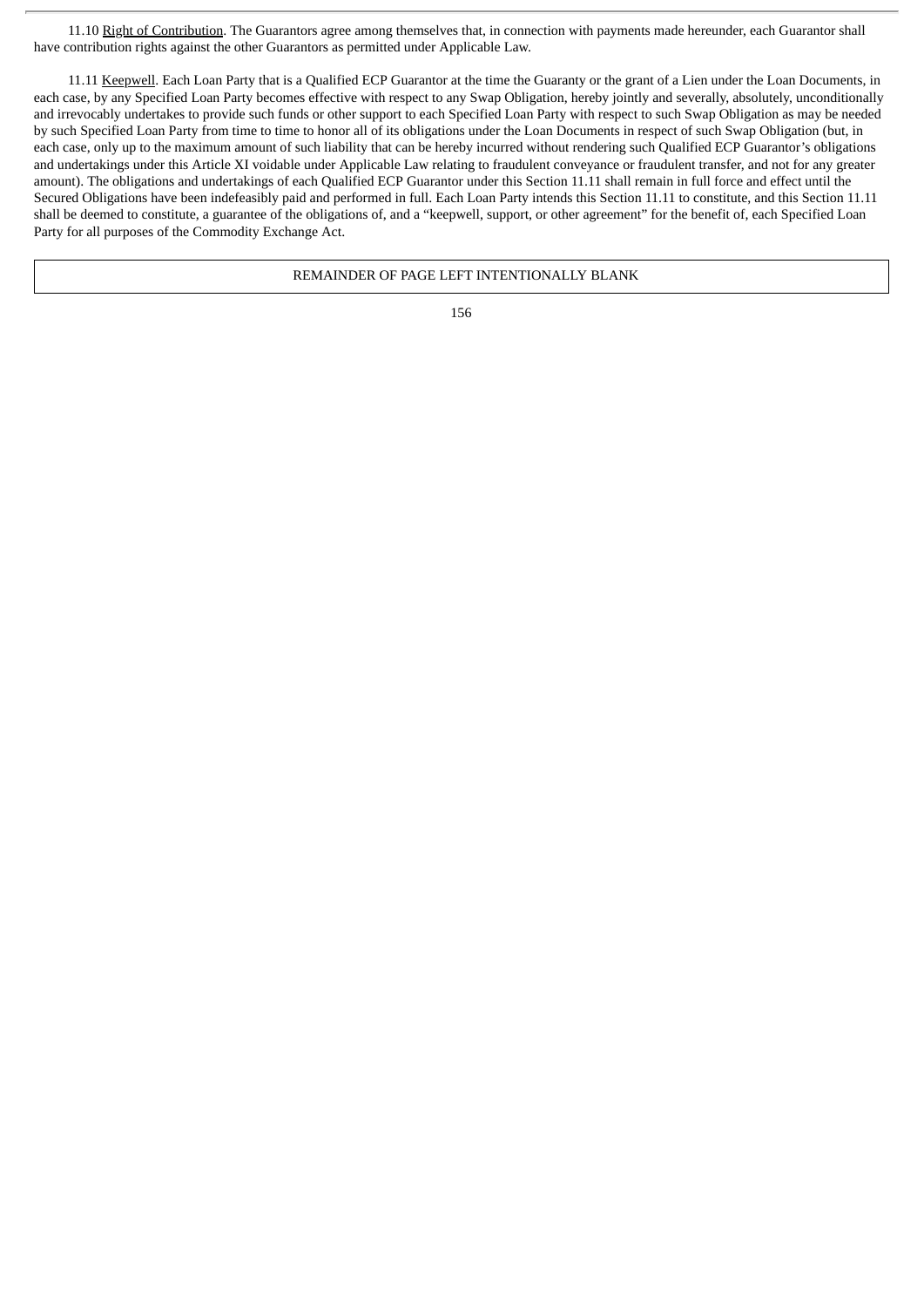*IN WITNESS WHEREOF*, the parties hereto have caused this Agreement to be duly executed as of the date first above written.

# **BORROWER: CARRIAGE SERVICES, INC.** By: Carl Benjamin Brink Senior Vice President, Chief Financial Officer and Treasurer **GUARANTORS: CARRIAGE CEMETERY SERVICES, INC. CARRIAGE CEMETERY SERVICES OF CALIFORNIA, INC. CARRIAGE CEMETERY SERVICES OF IDAHO, INC. CARRIAGE FLORIDA HOLDINGS, INC. CARRIAGE FUNERAL HOLDINGS, INC. CARRIAGE FUNERAL MANAGEMENT, INC. CARRIAGE FUNERAL SERVICES OF CALIFORNIA, INC. CARRIAGE FUNERAL SERVICES OF KENTUCKY, INC. CARRIAGE FUNERAL SERVICES OF MICHIGAN, INC. CARRIAGE HOLDING COMPANY, INC. CARRIAGE LIFE EVENTS, INC. CARRIAGE MANAGEMENT, INC. CARRIAGE MUNICIPAL CEMETERY SERVICES OF NEVADA, INC. CARRIAGE OPERATIONS, INC. CARRIAGE PENNSYLVANIA HOLDINGS, INC. CARRIAGE SERVICES OF CONNECTICUT, INC. CARRIAGE SERVICES OF LOUISIANA, INC. CARRIAGE SERVICES OF NEVADA, INC. CARRIAGE SERVICES OF NEW MEXICO, INC. CARRIAGE SERVICES OF OHIO, LLC CARRIAGE SERVICES OF OKLAHOMA, L.L.C. CARRIAGE SERVICES OF TENNESSEE, INC. CARRIAGE TEAM CALIFORNIA (CEMETERY), LLC CARRIAGE TEAM CALIFORNIA (FUNERAL), LLC CARRIAGE TEAM FLORIDA (CEMETERY), LLC**

Signature Page – First Amended and Restated Credit Agreement

**CARRIAGE TEAM FLORIDA**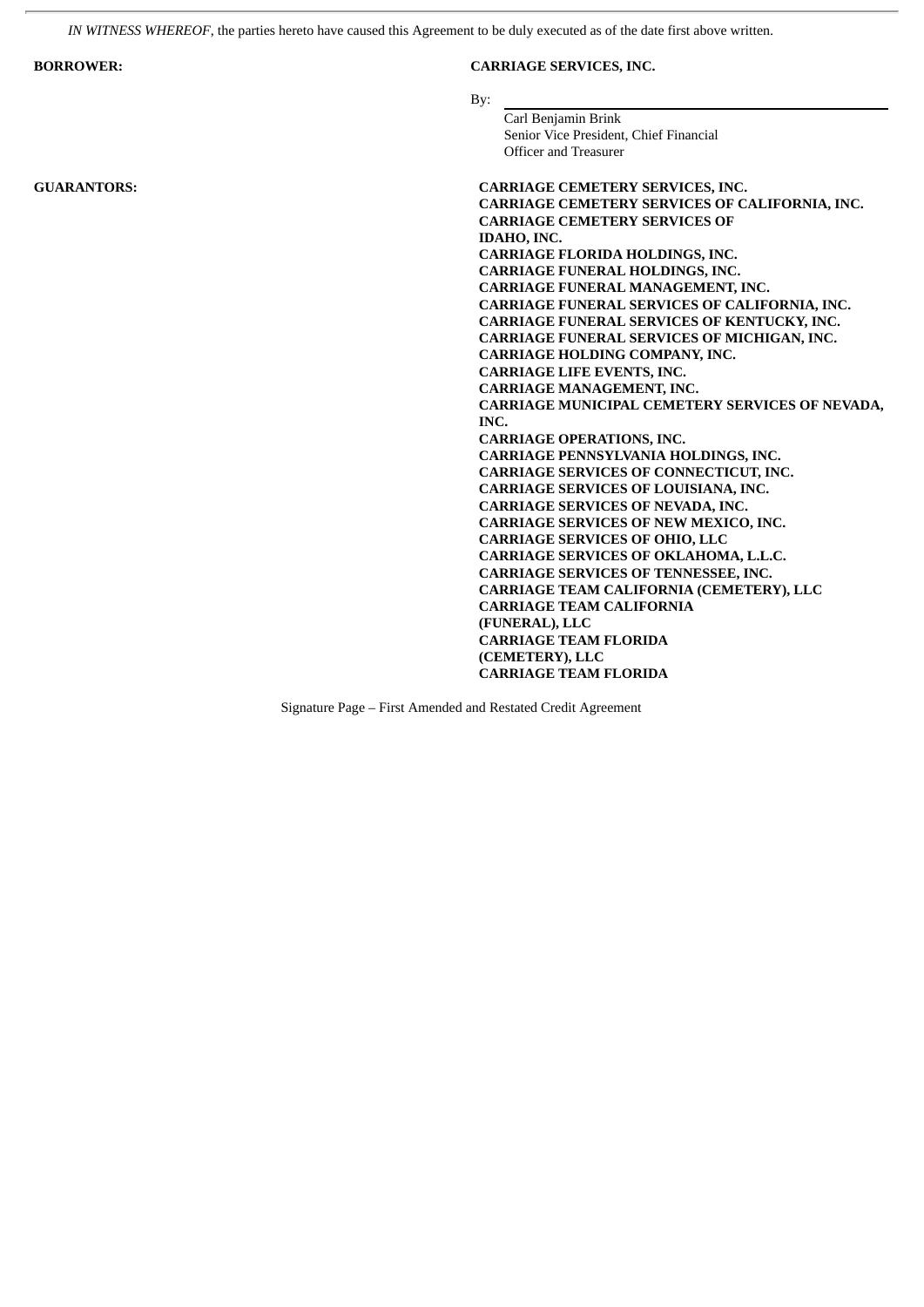**(FUNERAL), LLC CARRIAGE TEAM KANSAS, LLC CATAUDELLA FUNERAL HOME, INC. CFS FUNERAL SERVICES, INC. CHC INSURANCE AGENCY OF OHIO, INC. CLOVERDALE PARK, INC. COCHRANE'S CHAPEL OF THE ROSES, INC. CSI FUNERAL SERVICES OF MASSACHUSETTS, INC. FORASTIERE FAMILY FUNERAL SERVICE, INC. HORIZON CREMATION SOCIETY, INC. HUBBARD FUNERAL HOME, INC. PNCA, INC. ROLLING HILLS MEMORIAL PARK WILSON & KRATZER MORTUARIES FAIRFAX MEMORIAL FUNERAL HOME, L.L.C. CALVARY MEMORIAL PARK, INCORPORATED**

By:

Carl Benjamin Brink Treasurer for all

Signature Page – First Amended and Restated Credit Agreement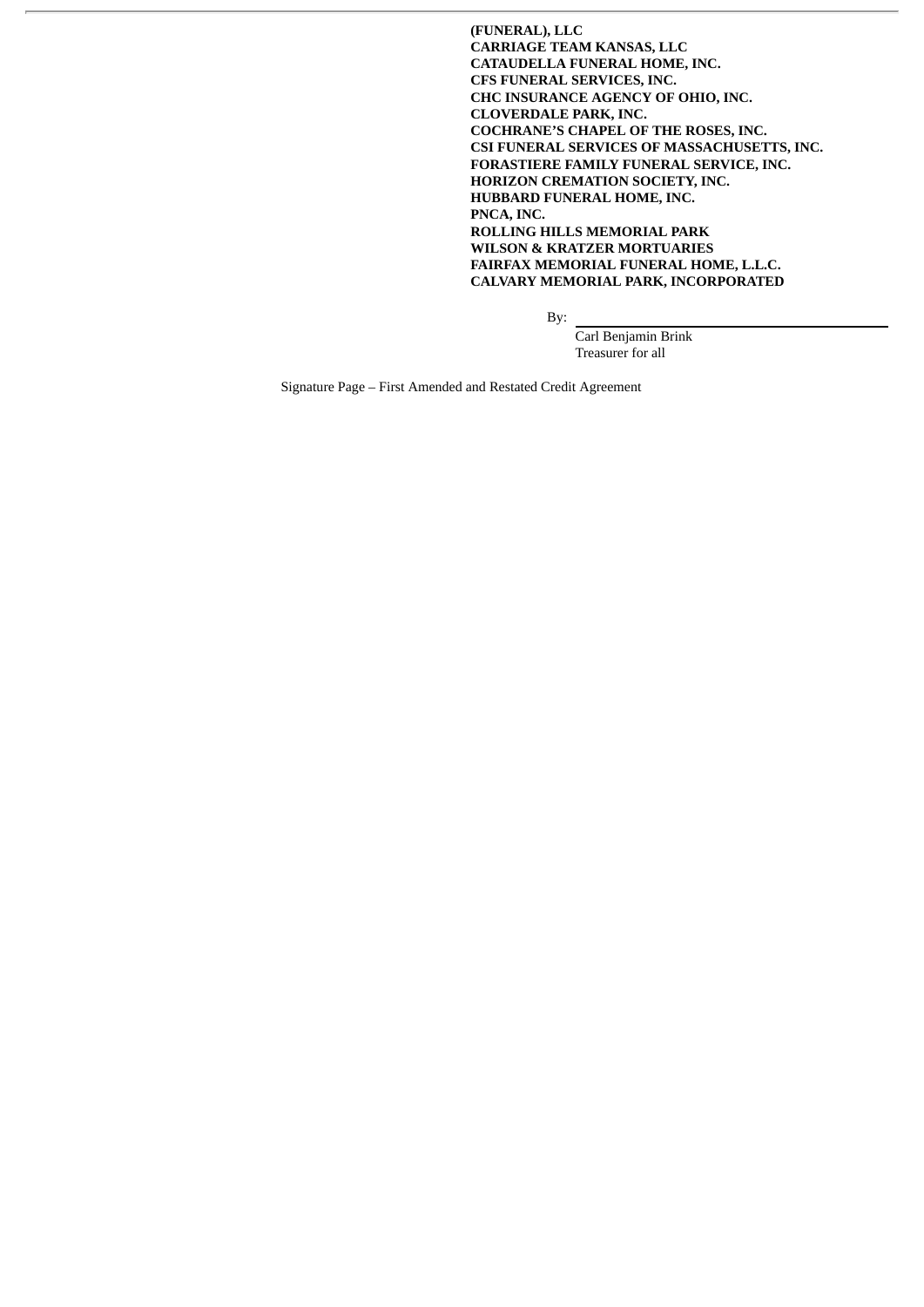#### **BANK OF AMERICA, N.A.**, as Administrative Agent

By: Name: Joan Mok Title: Vice President

Signature Page – First Amended and Restated Credit Agreement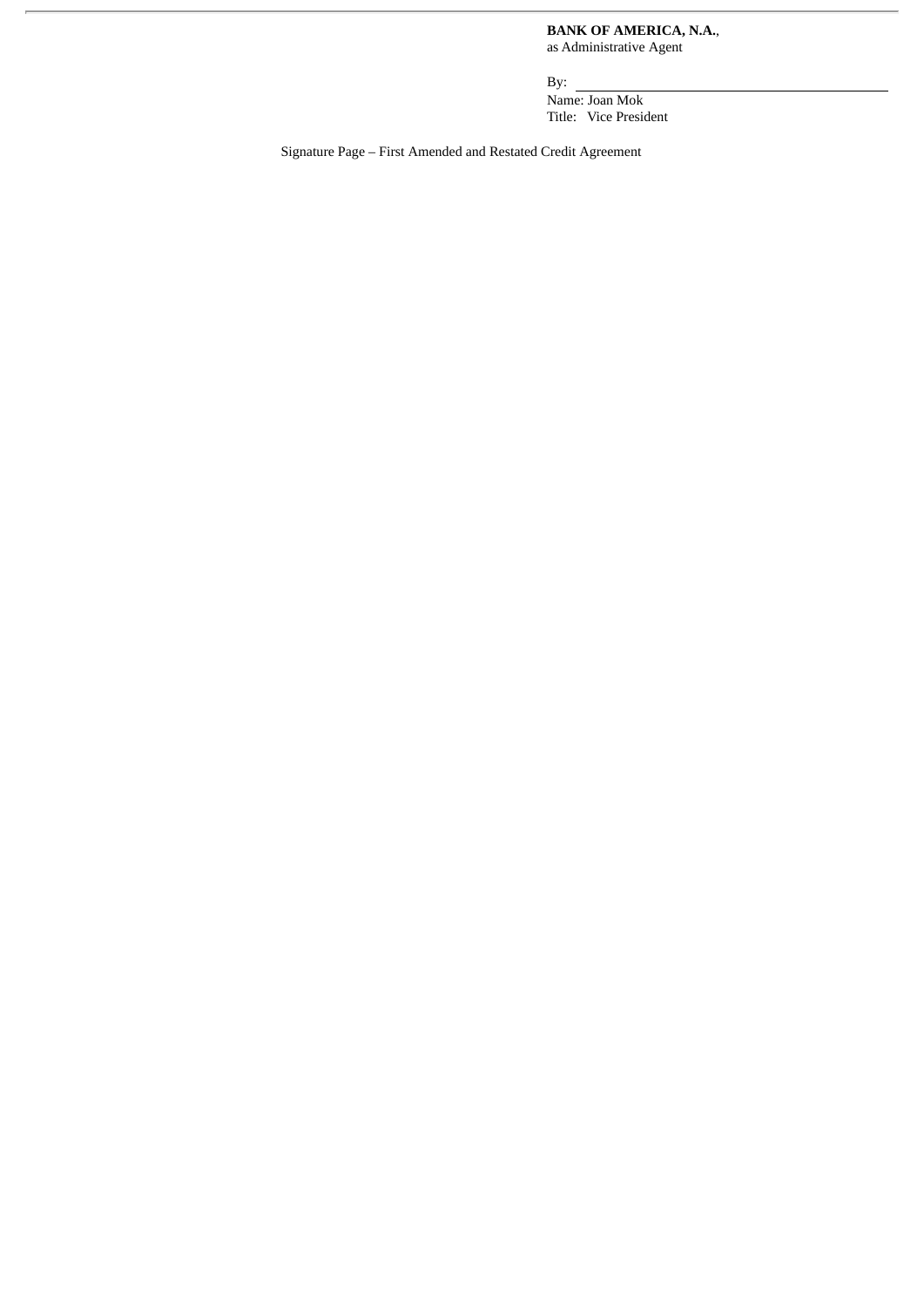## **BANK OF AMERICA, N.A.**, as a Lender, L/C Issuer and Swing Line Lender

By: Name: Adam Rose Title: Senior Vice President

Signature Page – First Amended and Restated Credit Agreement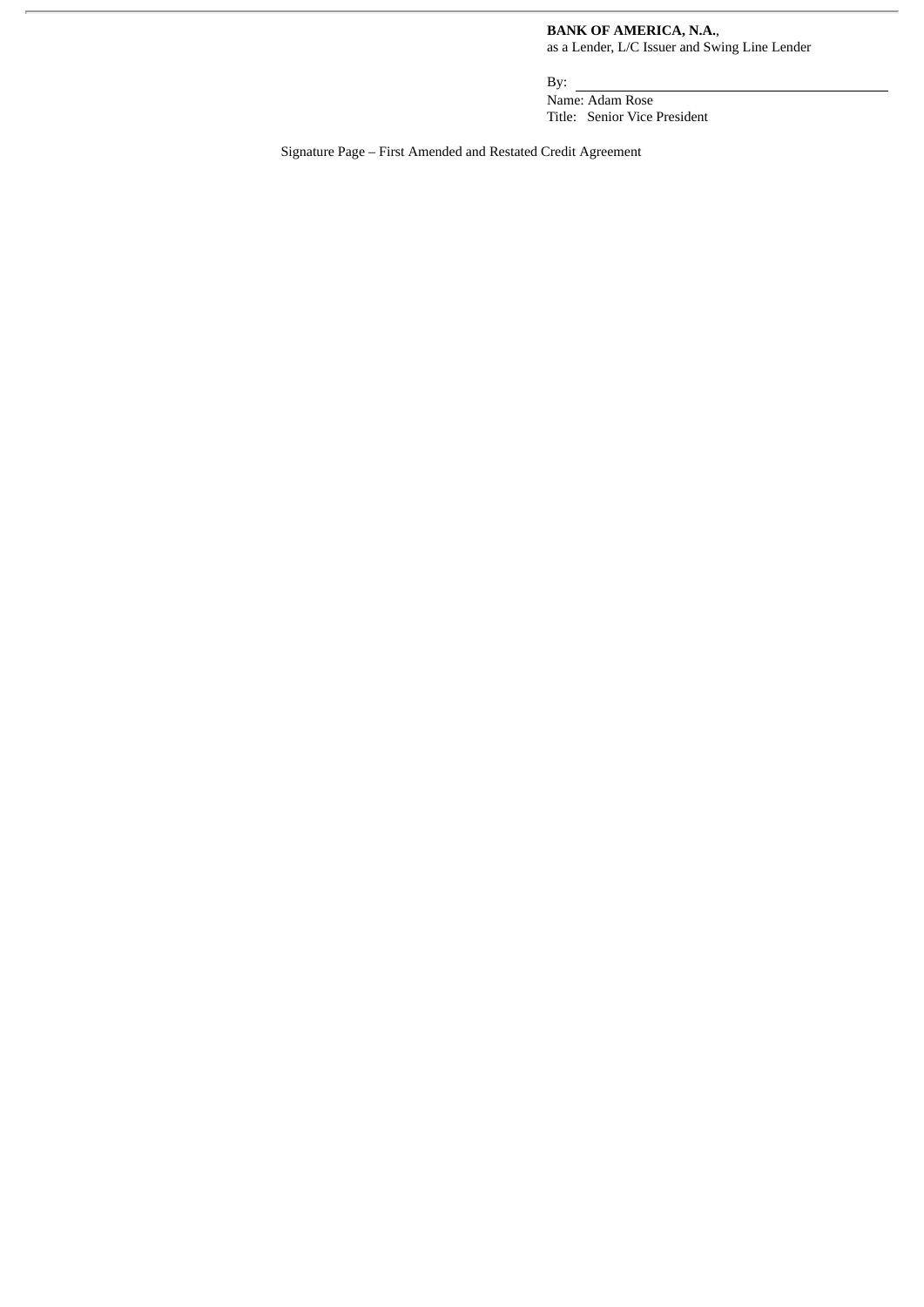| <b>REGIONS BANK.</b> |
|----------------------|
| as a Lender          |

By:

Title:

Name:

Signature Page – First Amended and Restated Credit Agreement

ł.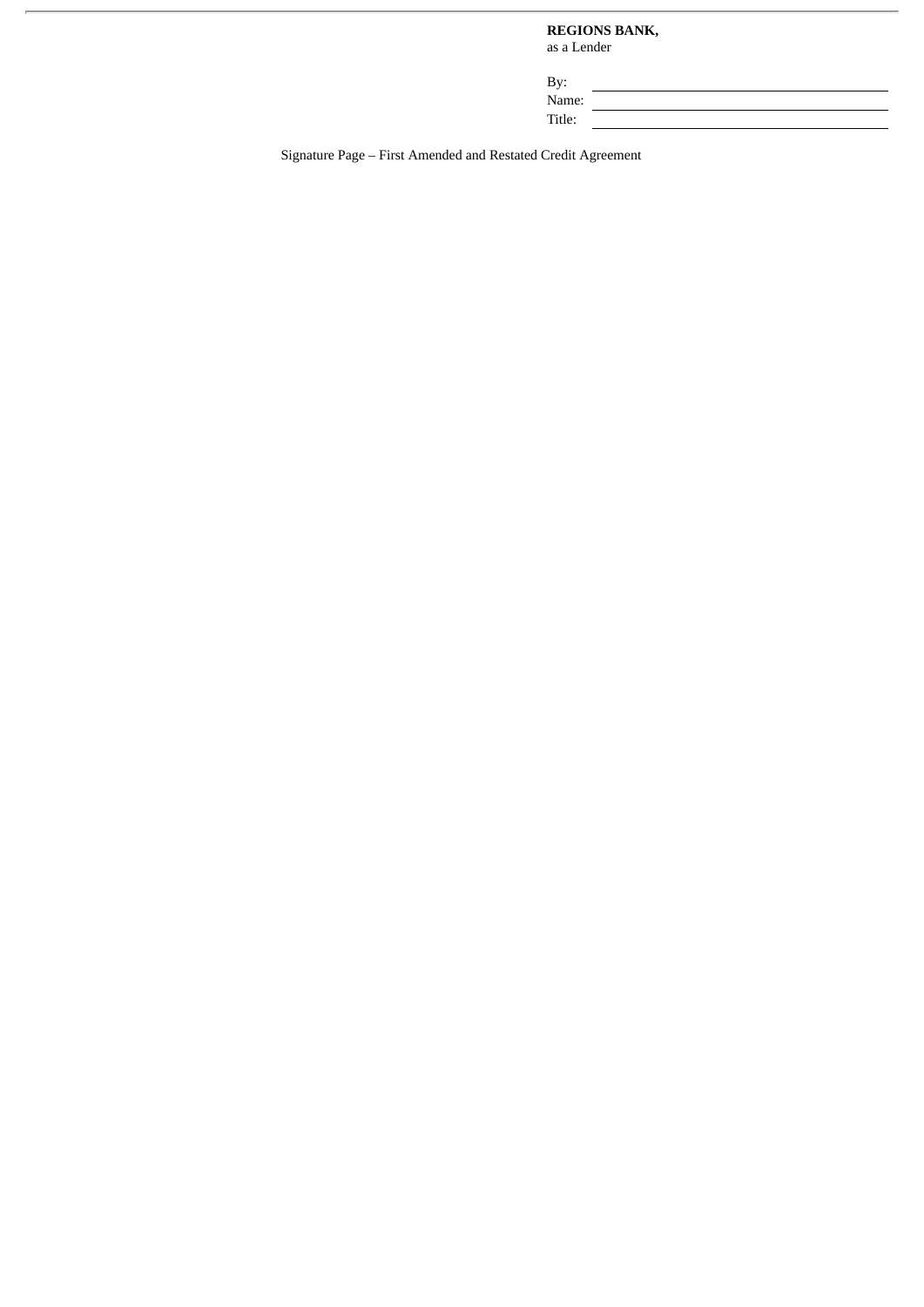**PNC BANK (successor to BBVA USA),** as a Lender

By: Name: Title:

Signature Page – First Amended and Restated Credit Agreement